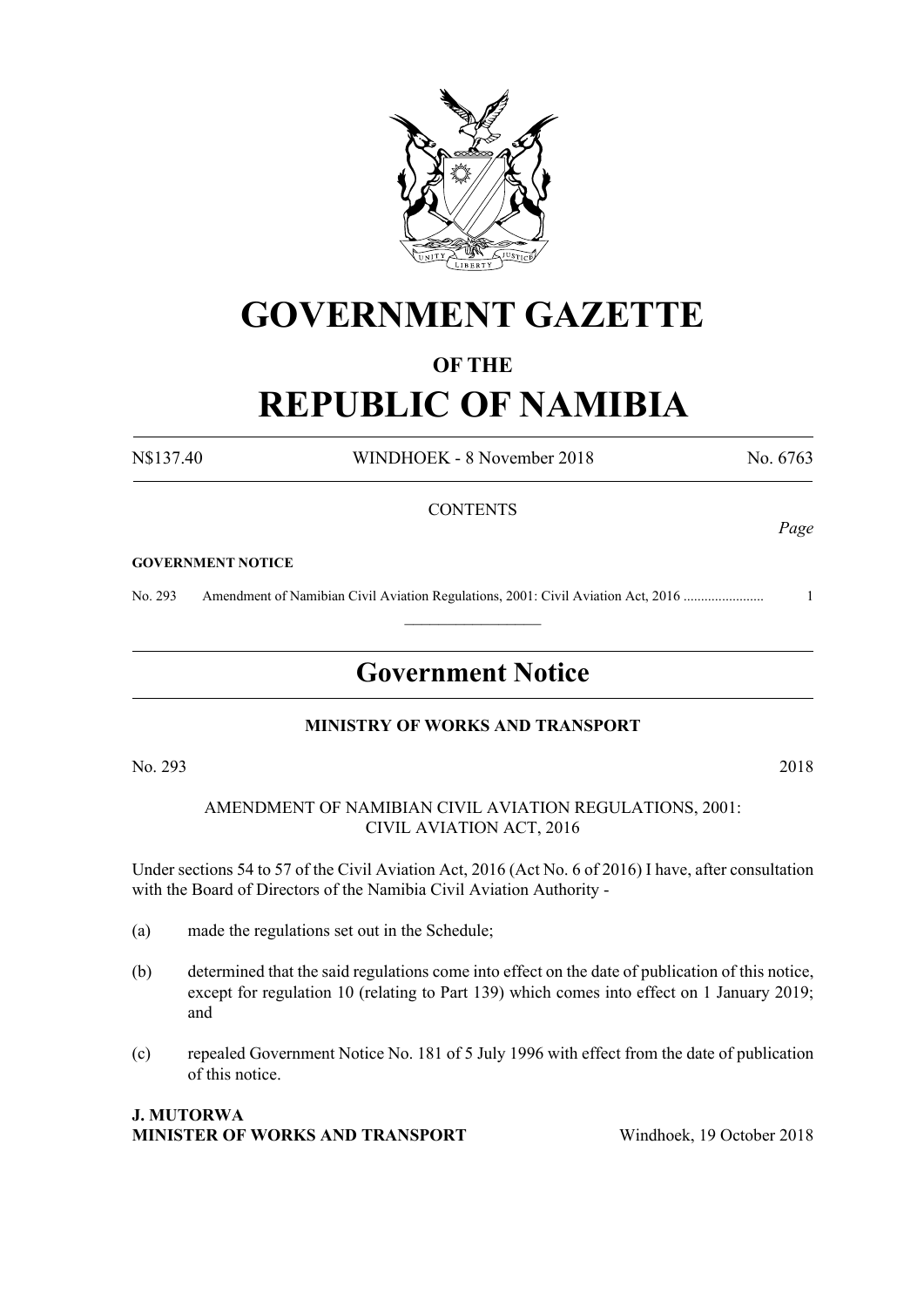#### **SCHEDULE**

#### **Definition**

**1.** In these regulations "the Regulations" means the Namibian Civil Aviation Regulations published under Government Notice No. 1 of 2 January 2001, as amended by Government Notice No. 57 of 1 April 2006, Government Notice No. 201 of 1 November 2006, Government Notice No. 80 of 4 April 2017 and Government Notice No.210 of 31 August 2018.

#### **Amendment of table of contents of Regulations**

- **2.** The table of contents to the Regulations is amended -
- (a) by the insertion under heading "PROCEDURES" of the following titles:
	- "Part 2 Units of measurement to be used in air and ground operations";
	- "Part 3 Regulations making, issuing of technical standards, exemptions, directives, filing of differences and other procedures";
- (b) by the substitution for the titles "Part 11" and "Part 13"of the following titles:

"Part 11 Establishment of technical committees, panels and related procedures"; "Part 13 Enforcement procedures";

(c) by the insertion under the heading "RULES OF THE AIR AND GENERAL OPERATING RULES" of the following title:

"Part 90 Performance-based navigation";

(d) by the substitution for the title "Part 92" of the following title:

"Part 92 Safe transport of dangerous goods by air":

(e) by the insertion after the title "Part 107" of the of the following Parts:

#### "**AVIATION SECURITY**

- Part 108 Acceptance, forwarding, storage and carriage of cargo, mail and in-flight supplies
- Part 109 Aviation security training organisations
- Part 110 Aviation security screeners and instructors certification
- Part 111 Aviation security programmes and security measures
- Part 112 (Reserved for future use)
- Part 113 Aviation security service providers: certification
- Part 114 Aviation security background checks";
- (f) by the substitution for the title "Part 139"of the following title:

"Part 139 Aerodromes";

(g) by the insertion after the heading "**ORGANISATIONS"** of the following title:

"Part 140 Safety management systems and related matters (SMS)"; and

(h) by the substitution for the title "Part 185" of the following title:

"Part 185 Offences, fines and related matters".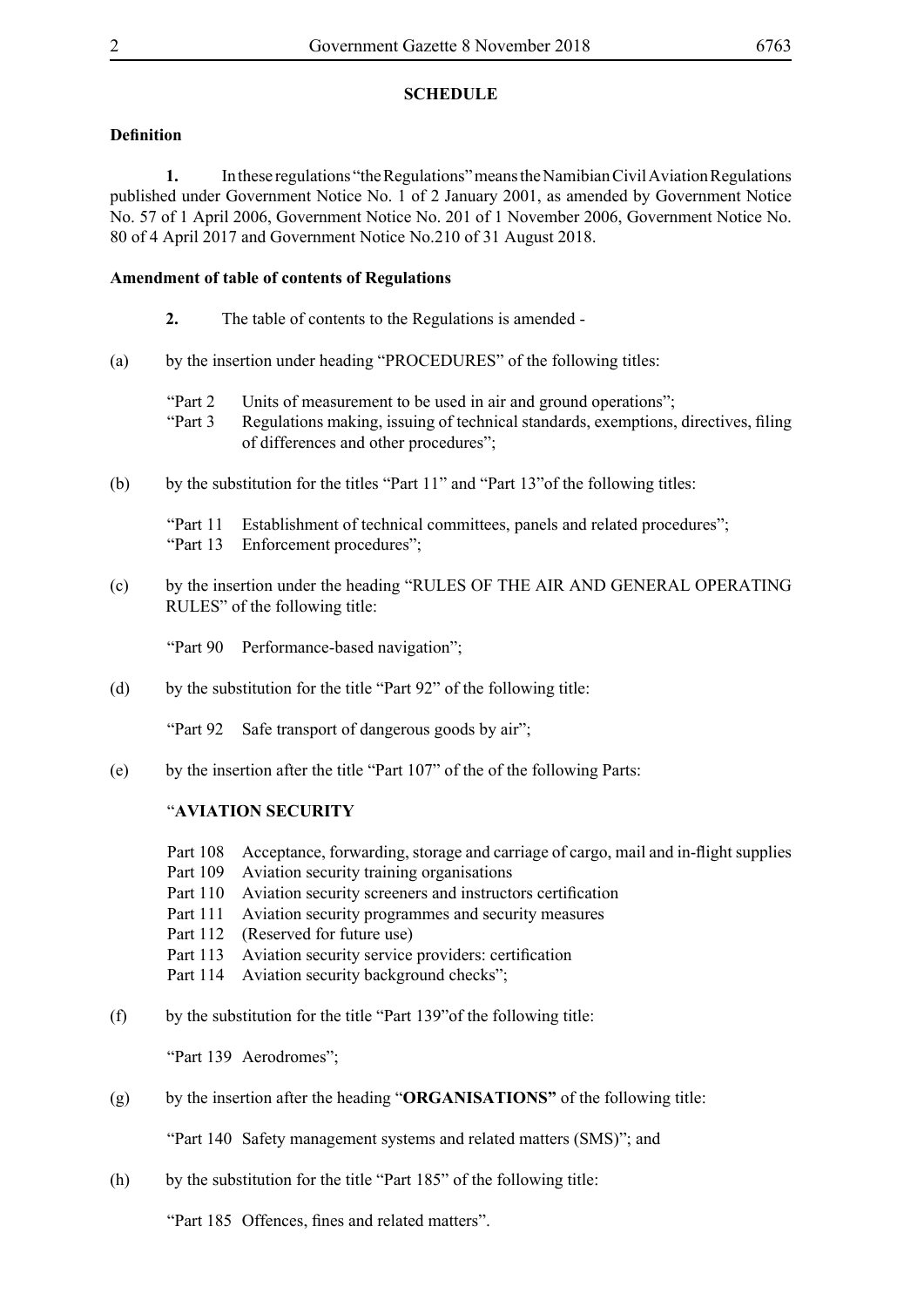- **3.** Regulation 1.00.1 of the Regulations is amended -
- (a) by the deletion of the definitions of "accident", "accountable manager and compliance officer", "aerodrome", "aerodrome control service", "aerodrome flight information service", "aerodrome traffic", "aircraft", "air navigation facility", "air traffic", "air traffic control service", "air traffic service", "alerting service", "approach control service", "area control service", "commercial air transport operation", "controlled airspace", "controlled flight", "crew member", "dangerous goods", "flight information service", "incident", "international flight", "manoeuvring area", "owner" and "pilot-in-command";
- (b) by the insertion after the definition of "accelerate-stop distance available" of the following definition:

'"access control" means the application of means by which the entry of unauthorised persons or unauthorised vehicles or both may be restricted or prohibited;";

(c) by the insertion after the definition of "acoustical change" of the following definitions:

'"acts of unlawful interference" means acts or attempted acts so as to jeopardise the safety of civil aviation and air transport, including -

- (a) unlawful seizure of aircraft in flight;
- (b) unlawful seizure of aircraft on the ground;
- (c) hostage-taking on board aircraft or on aerodromes;
- (d) forcible intrusion on board an aircraft, at an airport or on the premises of an aeronautical facility;
- (e) introduction on board an aircraft or at an airport of a weapon or hazardous device or material intended for criminal purposes;
- (f) communication of false information such as to jeopardise the safety of an aircraft in flight or on the ground, of passengers, crew members, ground personnel or the general public, at an airport or on the premises of a civil aviation facility; and
- (g) use of an aircraft with intent to cause death or serious bodily injury to persons, serious damage to an aircraft or other property or serious damage to the environment; and

"administrative fines" are the category of fines referred to in section  $54(2)(c)(ii)$  in the Act, and which are imposed by the Authority;";

(d) by the substitution for the definition of "Aeronautical Information Circular" of the following definition:

'"Aeronautical Information Circular" means a notice issued by the -

(a) Executive Director under these regulations and containing information that does not qualify for the origination of a NOTAM or for inclusion in the AIP, but which relates to fight safety, air navigation, technical, administrative or legislative matters; or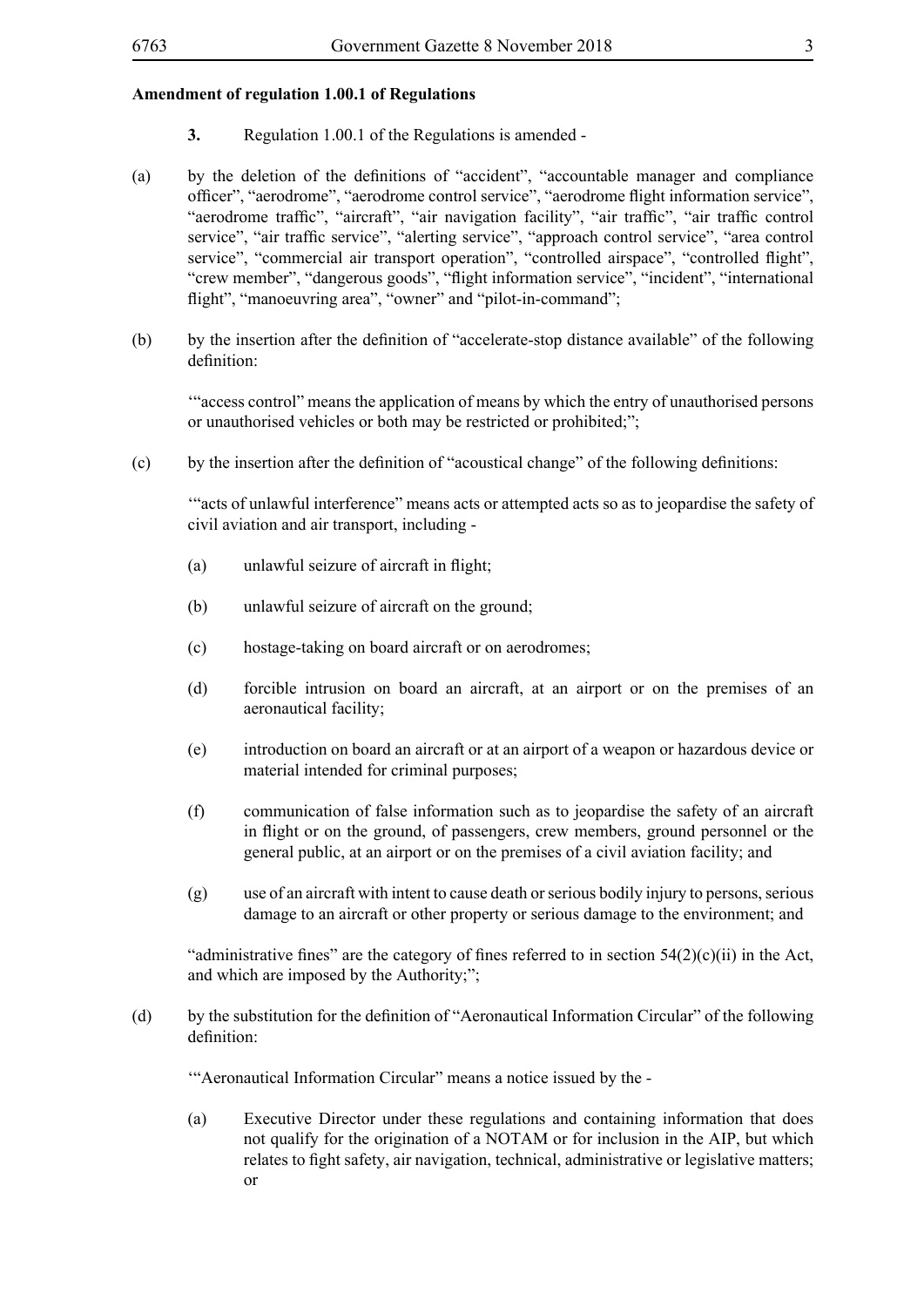- (b) Head of Air Navigation Services pursuant to regulation 3.04.1;";
- (e) by the insertion after the definition of "AIP supplement" of the following definition:

'"air carrier" means a person who operates an air service as defined in section 1 of the Air Services, 1949 (Act No. 51 of 1949);";

(f) by the insertion after the definition of "aircraft component" of the following definition:

'"aircraft in flight" means an aircraft from the moment when all its external doors are closed following embarkation until the moment when such doors are open for disembarkation;";

(g) by the insertion after the definition of "airworthiness design standards" of the following definition:

'"airworthiness directive" means an airworthiness directive which the Executive Director is empowered to issue under section 38(3) of the Act;";

(h) by the insertion after the definition of "automatically deployable emergency locator transmitter" of the following definition:

'"aviation directive" means an aviation directive which the Executive Director is empowered to issue under section 38(6) of the Act;";

(i) by the insertion after the definition of "aviation recreation" of the following definition:

'"aviation security" means the combination of measures and human and material resources intended to safeguard civil aviation against acts of unlawful interference that jeopardise or have the potential to jeopardise the security of civil aviation;";

(j) by the insertion after the definition of "bogus part" of the following definition:

"bomb threat" means a communicated threat, anonymous or otherwise, which suggests or infers, whether true or false, that the safety of an aircraft in flight or on the ground or of any airport or civil aviation facility or any person may be in danger from an explosive or other item or device;";

(k) by the insertion after the definition of "causes" of the following definition:

'"cargo building" means a building through which cargo passes between air and ground transport, and in which processing facilities are located or in which cargo is stored pending transfer to air or ground transport;";

(l) by the insertion after the definition of "co-pilot" of the following definitions:

'"Co-Mail" means air carrier company mail, shipped within the company's network of stations;

'"Co-Mat" means air carrier company materials, shipped within the company's network of stations;";

(m) by the insertion after the definition of "defined point before landing" of the following definitions:

'"design work", in relation to a terminal instrument flight procedure, means any of the following work: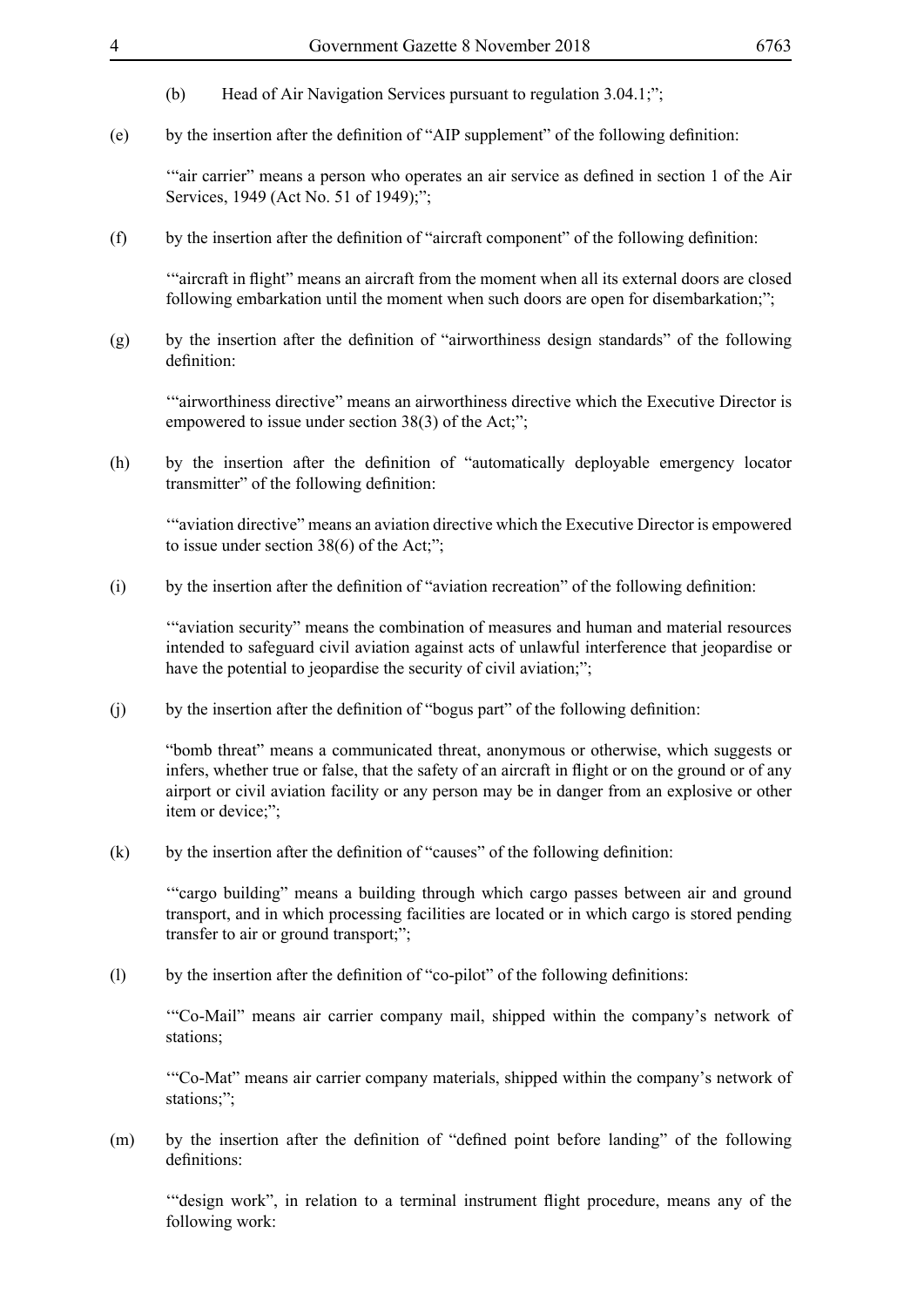- (a) designing the procedure or a part of the procedure;
- (b) verifying, maintaining, reviewing, amending or adapting the procedure; or
- (c) supervising a person carrying on any work mentioned in paragraph (a) or (b);

"diplomatic bag" means a shipping container having diplomatic immunity from search or seizure;";

(n) by the insertion after the definition of "designated aviation medical examiner " of the following definition:

'"designated inspector, authorised officer or authorised person" means a person designated as such by the Executive Director pursuant to section 37(1) of the Act, to perform functions and exercise powers under these regulations;";

(o) by the insertion after the definition of "Document NAM-CATS-OPS 137" of the following definitions:

'"Document NAM-CATS-PBN 90" means a document on the Namibian Civil Aviation Technical Standards relating to Performance-based Navigation, which is published by the Executive Director in terms of section 227 of the Act;

"Document NAM-CATS-SMS 140" means a document on the Namibian Civil Aviation Technical Standards relating to the Safety Management Systems, which is published by the Executive Director in terms of section 227 of the Act;

"Document NAM-CATS-UOM" means a document on the Namibian Civil Aviation Technical Standards relating to the Units of Measurement used in civil aviation, which is published by the Executive Director in terms of section 227 of the Act;";

(p) by the insertion after the definition of "employment permit" of the following definition:

'"enforcement code" means the code referred to in regulation 13.01.1(2) that enables the Executive Director to enforce the Act and these regulations;";

(q) by the insertion after the definition of "hazard" of the following definition:

'"Head of Air Navigation Services" means the head of Air Navigation Services appointed in terms of section 49(2) of the Act;

(r) by the insertion after the definition of "heliport operating minima" of the follwing definition:

"high-risk cargo or mail" means cargo or mail presented by an unknown entity and cargo or mail showing signs of tampering must be considered as high risk if, in addition, it meets either one of the following criteria:

- (a) specific intelligence indicates that the cargo or mail poses a threat to civil aviation;
- (b) the cargo or mail shows anomalies that give rise to suspicion; or
- (c) the nature of the cargo or mail is such that baseline security measures alone are unlikely to detect prohibited items that could endanger the aircraft;";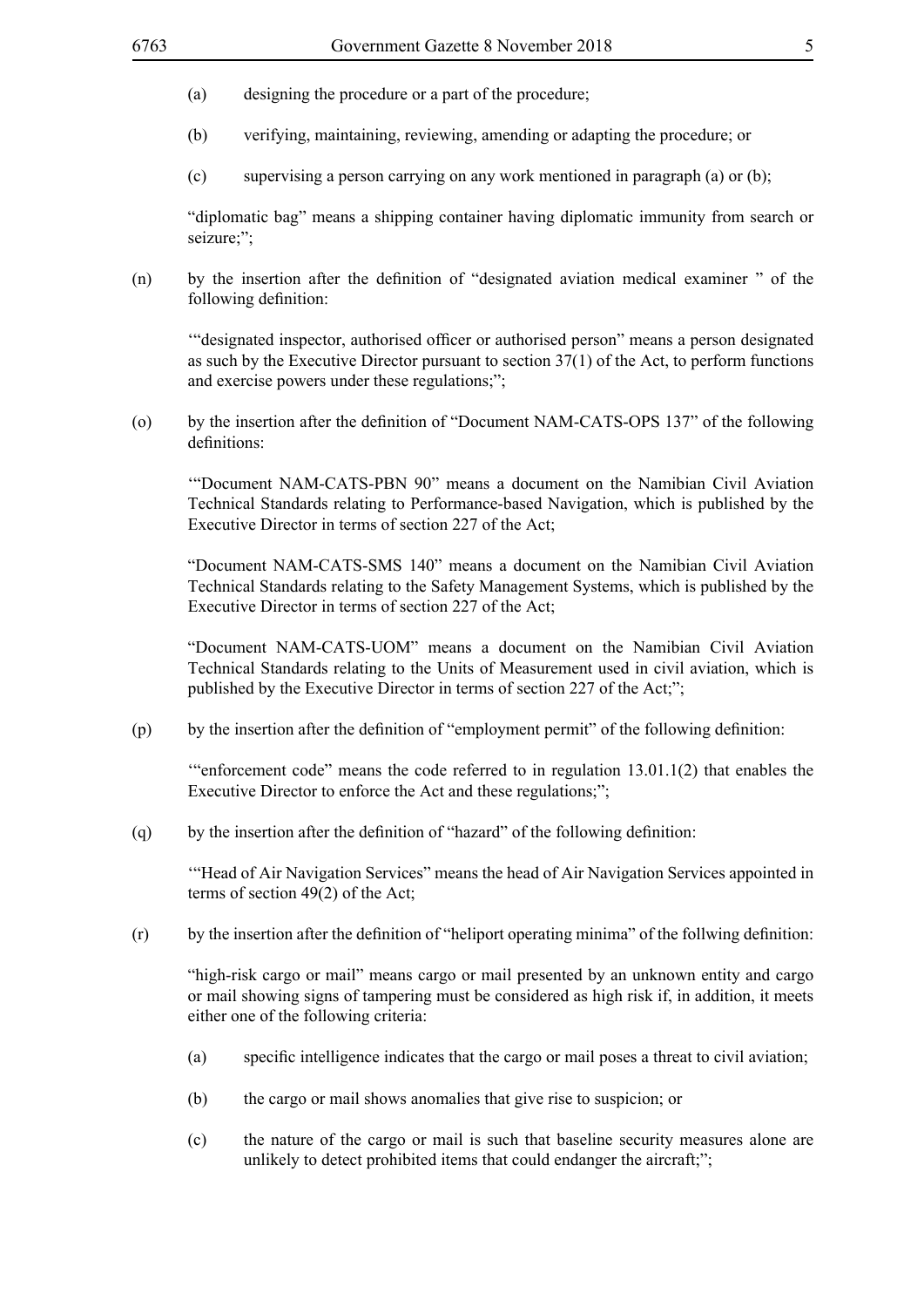(s) by the insertion after the definition of "International Regulations Preventing Collisions at Sea" of the following definition:

'"in-flight supplies" means all items intended to be taken on board an aircraft for use, consumption or purchase by passengers or crew members during a flight, other than -

- (a) cabin baggage;
- (b) items carried by persons other than passengers; and
- (c) air carrier company mail (Co-Mail) and company materials(Co-Mat);";
- (t) by the insertion after the definition of "kite" of the following definitions:

'"known consigner", relation to -

- (a) cargo, means the originator of property for transportation by air, and who has established business with a regulated agent or aircraft operator;
- (b) mail, means the originator of mail for transportation by air, and who has established business with a regulated postal authority or administration,

and who in either case, has been certificated by the Executive Director as such;

"known supplier of airport supplies" means a supplier whose procedures meet the security rules and standards prescribed in Part 108 sufficiently to allow delivery of airport supplies to a security restricted area;

"known supplier of in-flight supplies" means a supplier whose procedures meet the security rules and standards prescribed in Part 108 sufficiently to allow delivery of in-flight supplies to an air carrier or regulated supplier, but not directly to aircraft;";

(u) by the insertion after the definition of "landing distance available" of the following definition:

'"landside" means that area of an airport and buildings to which both travelling passengers and the non-travelling public have unrestricted access;";

(v) by the insertion after the definition of "Mach number" of the following definition:

'"mail" means dispatches of correspondence and other items tendered by, and intended for delivery to, postal services;";

(w) by the insertion after the definition of "register" of the following definitions:

'"registry manual" means the manual of the Civil Aviation Registry (CAR) referred to in regulation  $3.01.1(3)$ ;";

'"regulated agent" means an agent, freight forwarder or any other entity who conducts business with an operator and provides and ensures security controls that are accepted or required by the Executive Director in respect of cargo, and mail and who has certificated by the Executive Director as such;

'"regulated supplier of in-flight supplies" means a supplier whose procedures meet the security rules prescribed in Part 108 to a standard sufficient to allow delivery of in-flight supplies directly to aircraft, and who has been certificated by the Executive Director as such;";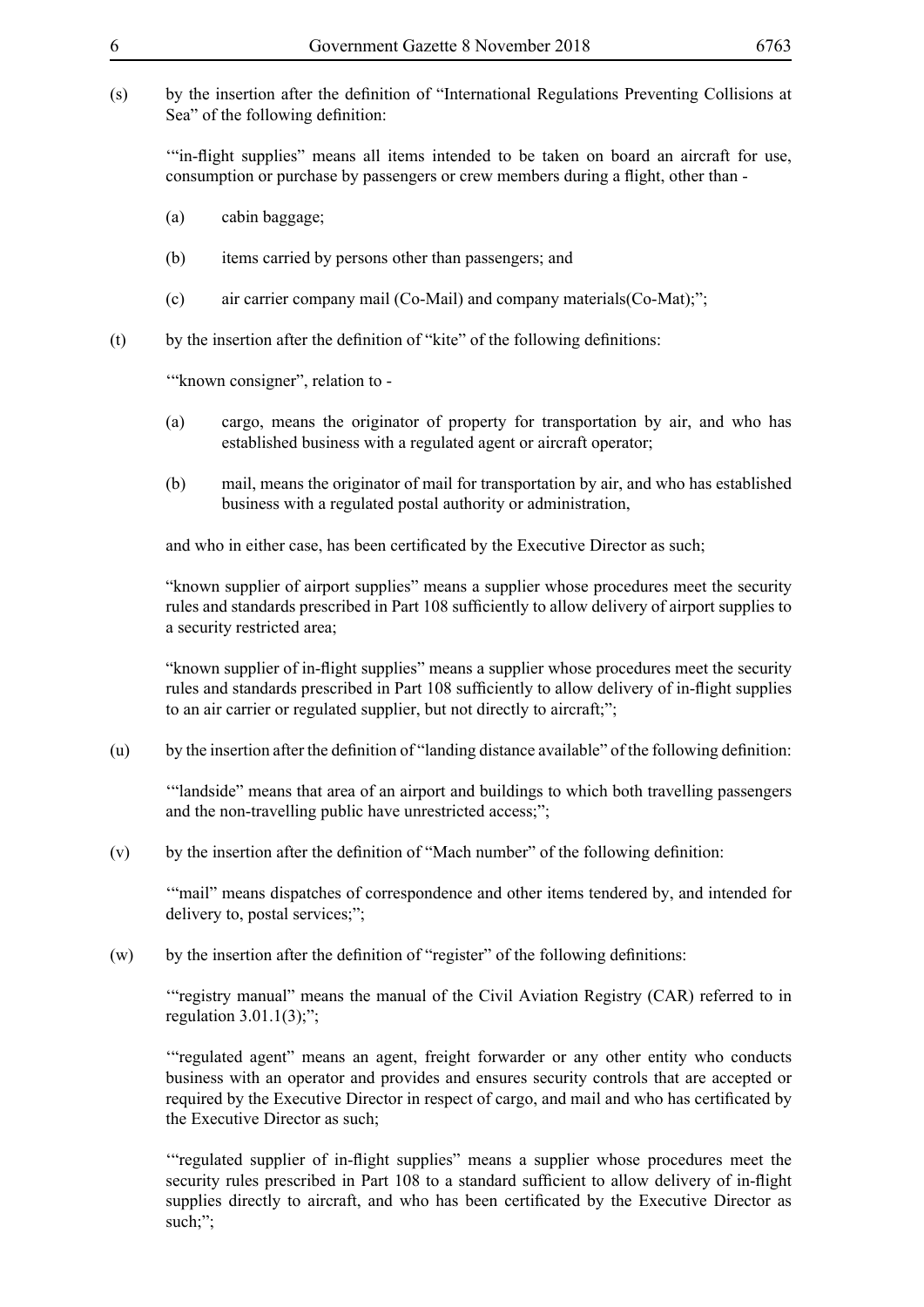(x) by the insertion after the definition of "scheduled commercial air transport operation" of the following definition:

'"screening" means the application of technical or other means which are intended to identify or detect weapons, explosives or other dangerous devices, articles or substances which may be used to commit an act of unlawful interference;";

(y) by the insertion after the definition of "search and rescue region" of the following definitions:

'"security" means a combination of measures and human and material resources intended to safeguard civil aviation against acts of unlawful interference;

"security audit" means an in-depth compliance examination of all aspects of the implementation of the national civil aviation security programme;

"security background check" means the procedures prescribed in section 134 of the Act, including a check of a person's identity and previous experience including, where legally permissible, any criminal history, as part of the assessment of an individual's fitness to implement a security control or for unescorted access to a security restricted area;

"security control" means a process by which the introduction of weapons, explosives or other dangerous devices, articles or substances which may be used to commit an act of unlawful interference can be prevented;

"security equipment" means devices of a specialised nature for use, individually or as part of a system, in the prevention or detection of acts of unlawful interference with civil aviation and its facilities;

"security inspection" means an examination of the implementation of relevant national civil aviation security programme requirements by an operator of an aircraft, airport, or other entity involved in security;

"security programme" means written measures adopted to safeguard international civil aviation against acts of unlawful interference;";

(z) by the insertion after the definition of "Selcall watch and Selcall callsign" of the following definition:

'"senior accountable manager"; means the natural person of the participant or holder, including an owner or operator, who is to have or is likely to have control over the exercise of privileges under an aviation document, carries responsibility for day-to-day aviation activities and compliance of the participant or holder, performs the duties as required by the Act, these regulations and technical standards, and who meets the fit and proper person test and other relevant prescribed requirements in the manner contemplated in section 69 of the Act;";

(aa) by the insertion after the definition of "taxiway" of the following definition:

'"technical standard", in relation to civil aviation, means any standard, including any rule, requirement, method, specification, characteristic or procedure, issued by the Executive Director in accordance with section 227 of the Act in respect of civil aircraft or aircraft components, or in respect of persons engaged in any civil aviation activity or in respect of civil aviation related services, facilities or equipment;";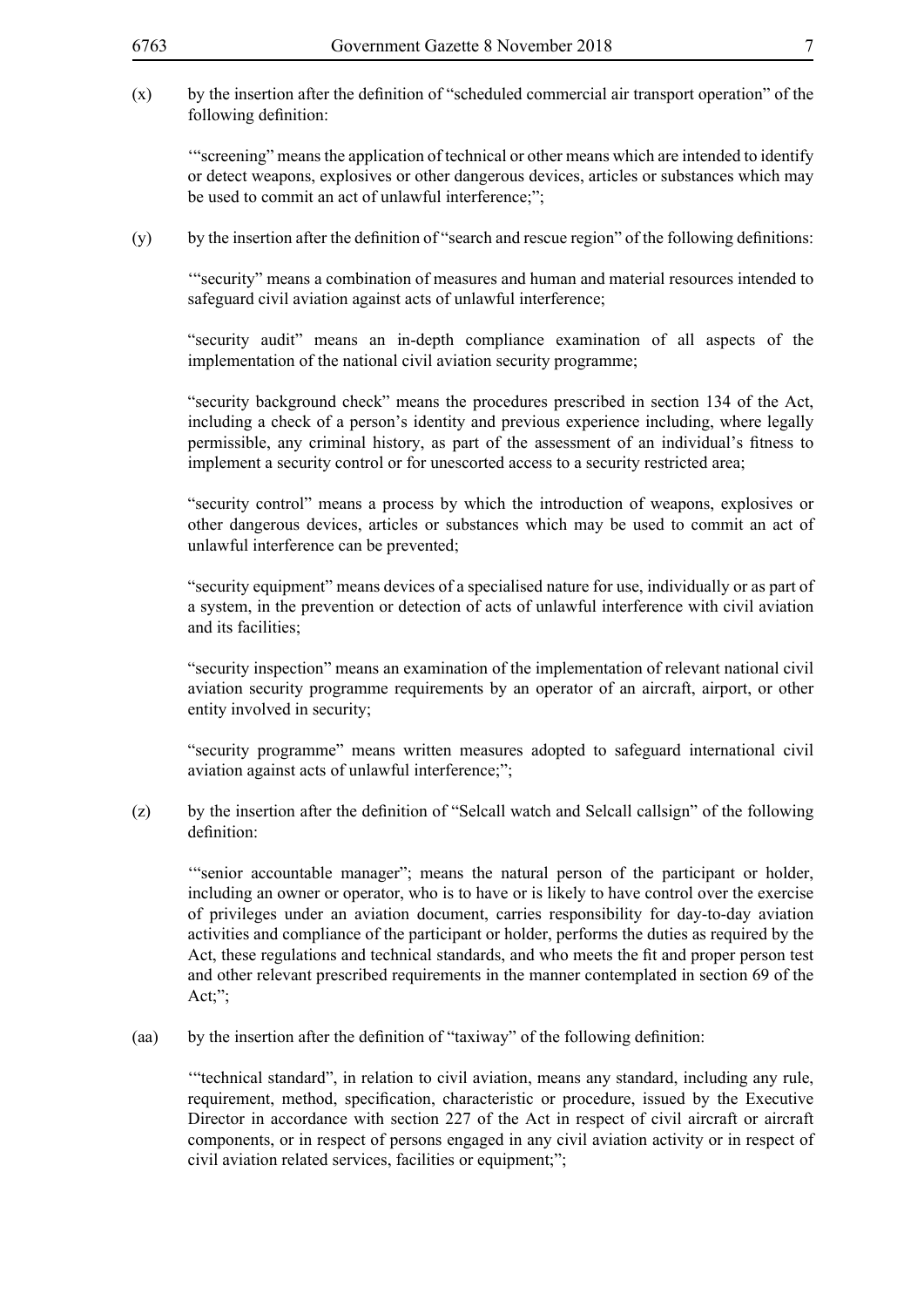(bb) by the substitution for the definition of "the Act" of the following definition:

"the Act" means the Civil Aviation Act,  $2016$  (Act No. 6 of  $2016$ );";

(cc) by the insertion after the definition of "type of aircraft" of the following definitions:

'"unaccompanied baggage" means baggage that is transported as cargo and may or may not be carried on the same aircraft with the person to whom it belongs;

"unknown cargo" means any cargo for which there is no evidence that it has been subjected to the applicable screening procedures or continuous security controls specified in Part 108 and the NCASP;" and

(dd) by the insertion after the definition of "validation examiner" of the following definition:

'"violation" means the breach, including the contravention or failure to comply with, or manner of careless or incompetent manner in which the privileges or duties of an aviation document was carried out or utilised, or grossly negligent or wilful conduct in respect of, any provisions of the Act, a regulation, a technical standard or an aviation directive;".

#### **Amendment of regulation 1.00.2 of Regulations**

**4.** Regulation 1.00.2 of the Regulations is amended by insertion in the appropriate places of the list of abbreviations of the following abbreviations:

- (iA) CAR means the Civil Aviation Registry established under section 52 of the Act;
- (iiA) NCASCQP means the Namibia Civil Aviation Security Quality Control Programme;
- (iiB) NCASP means the Namibia Civil Aviation Security Programme;
- (iiC) NCASTP means Namibia Civil Aviation Security Training Programme;
- (uuA) SI means the International System of Units; and
- (uuB) SSP means the State Safety Programme.

#### **Insertion of Parts 2 and 3 in Regulations**

**5**. The following Parts are inserted after the heading "Procedures" of the Regulations:

### **"PART 2**

#### **UNITS OF MEASUREMENT TO BE USED IN AIR AND GROUND OPERATIONS**

#### **LIST OF REGULATIONS**

#### **SUBPART 1 GENERAL**

2.01.1 Applicability

#### **SUBPART 2: STANDARD APPLICATION OF UNITS OF MEASUREMENT**

- 2.02.1 Standard SI units
- 2.02.2 Non-SI units for permanent use with SI units
- 2.02.3 Additional non-SI alternative units for temporary use with SI
- 2.02.4 Application of specific units
- 2.02.5 Termination of use of non-SI alternative units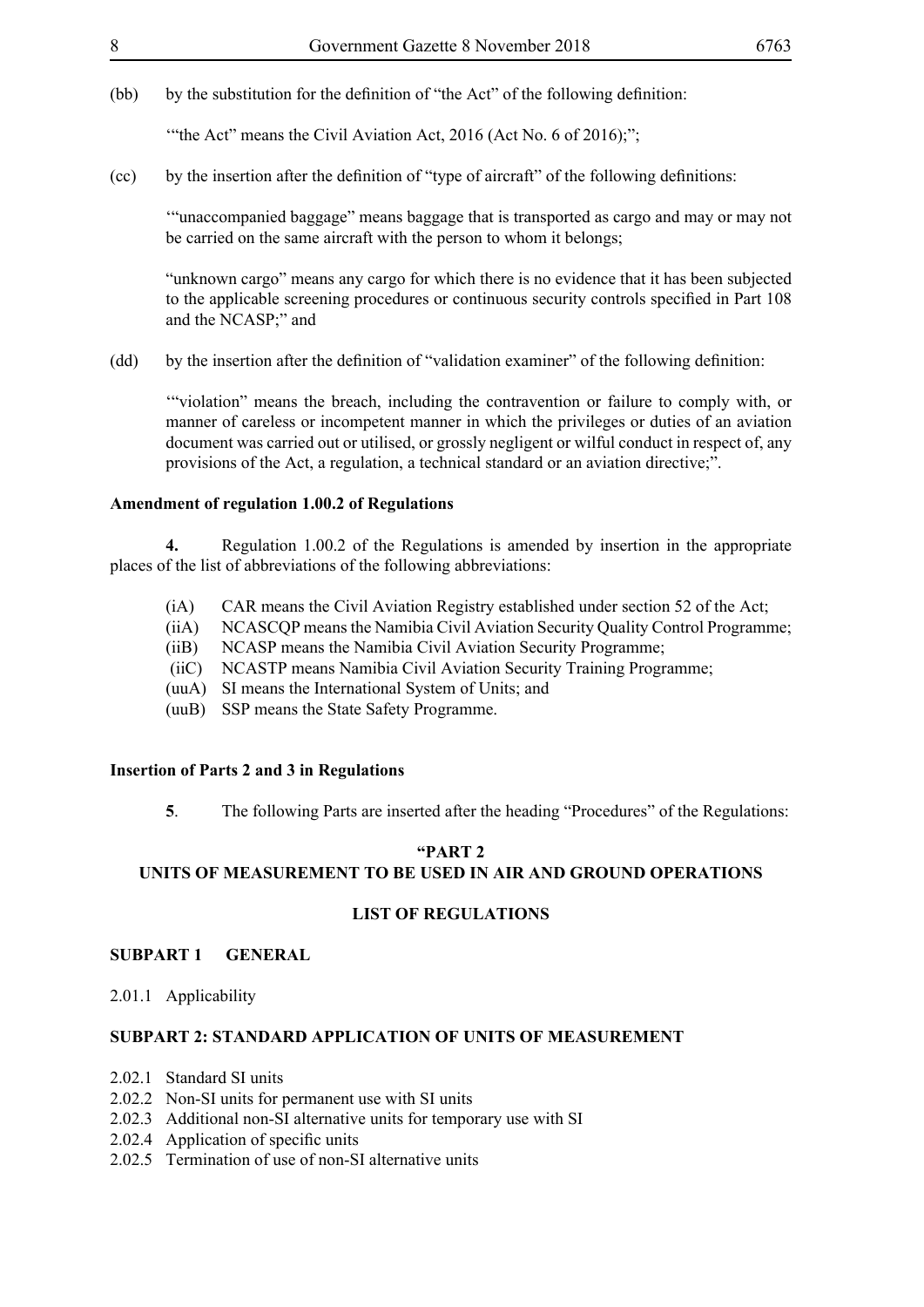#### **SUBPART 1 GENERAL**

#### **Applicability**

**2.02.1** (1) This Part -

- (a) applies to all aspects of civil aviation air and ground operations in Namibia; and
- (b) contains specifications for the use of standardised system of units of measurement in civil aviation air and ground operations based on the international system of units (SI) and certain non-SI units considered necessary for use in Namibia to meet the requirements of civil aviation.
- (2) The technical definitions of the SI of measurement are set out in Document NAM-CATS-UOM.

#### **SUBPART 2 STANDARD APPLICATION OF UNITS OF MEASUREMENT**

#### **Standard SI units**

**2.02.1** (1) The SI developed and maintained by the General Conference of Weights and Measures (CGPM) must, subject to regulations 2.02.2 and 2.02.3, be used as the standard system of units of measurement for all aspects of civil aviation air and ground operations in Namibia.

(2) The prefixes and symbols referred to in subregulation (3) must be used to form names and symbols of the decimal multiples and submultiples of SI units and the use of the term SI units must include base units and derived units as well as their multiples and sub-multiples.

(3) The SI unit prefixes in accordance with subregulation (2) must be as prescribed in the Document NAM-CATS-UOM.

#### **Non-SI units for permanent use with SI units**

**2.02.2** The non-SI units to be used as primary units of measurement in addition to the SI units specified in regulation 2.02.1 must be as prescribed in Document NAM-CATS-UOM, and include units for measurement of specific quantities of -

- (a) mass;
- (b) plane angle;
- (c) temperature;
- (d) time; and
- (e) volume.

#### **Additional non-SI alternative units for temporary use with SI**

**2.02.3**. The additional non-System International (non-SI) units to be used in Namibia with the SI must be as described in Document NAM-CATS-UOM and include the units for measuring the following: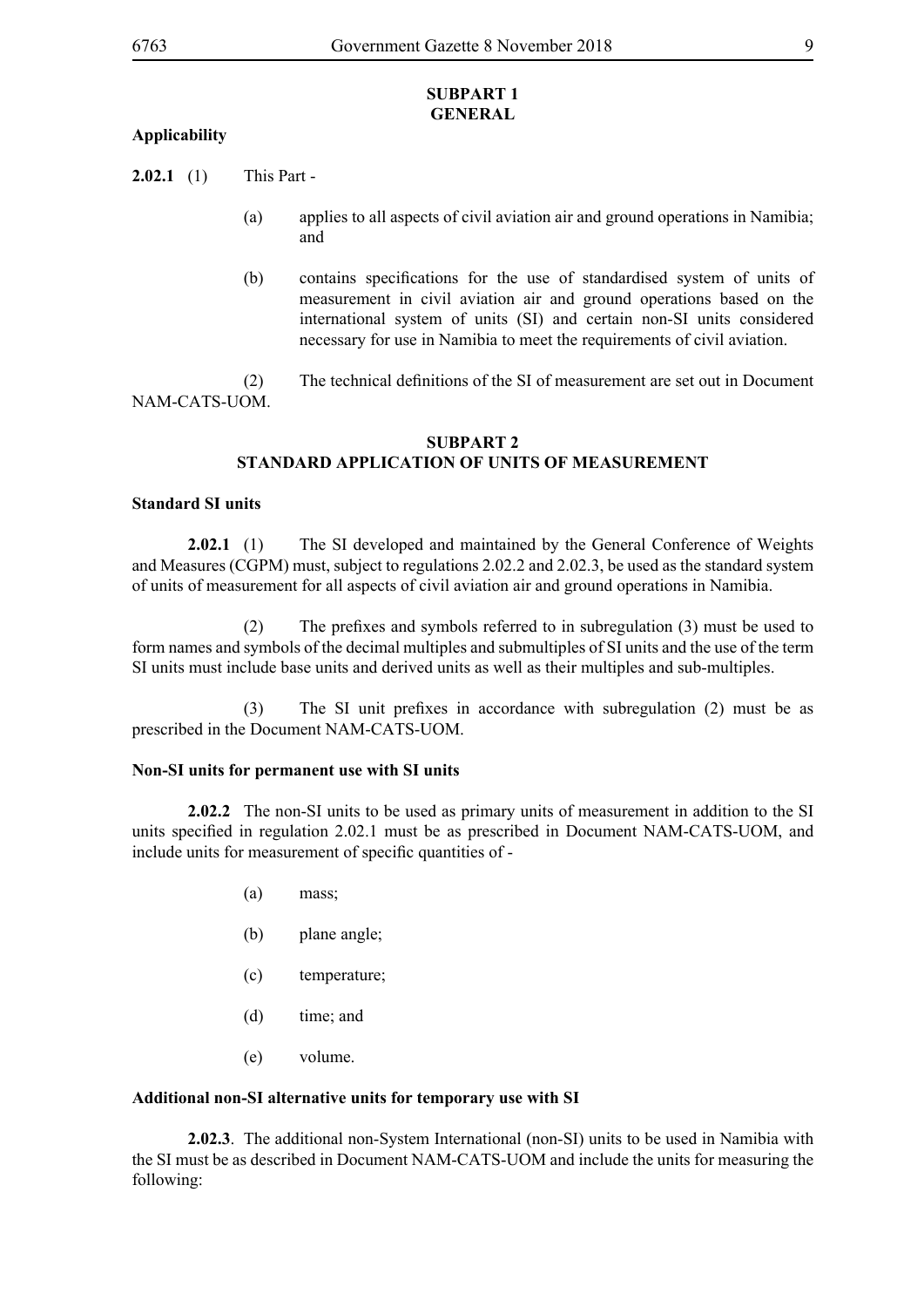- (a) distance (longitudinal);
- (b) elevation or distance (altitude, elevation, height, vertical speed);
- (c) speed (horizontal); and
- (d) speed (vertical).

#### **Application of specific units**

**2.02.4** (1) The application of units of measurement for certain quantities used in civil aviation air and ground operations including the means and provisions for design and training must be as prescribed in Document NAM-CATS-UOM.

 (2) Means and provisions for design, procedures and training must be established for operations in environments involving the use of standard and non-SI alternatives of specific units of measurement or the transition between environments using different units, with due consideration to human performance.

#### **Termination of use of non-SI alternative units**

**2.02.5** The application of non-SI alternative units listed in this Part must continue to apply in Namibia until a decision is reached by the ICAO on the dates of termination of their use following an agreement on unified international application of the SI equivalent units.

#### **PART 3**

#### **REGULATIONS MAKING, ISSUING OF TECHNICAL STANDARDS, EXEMPTIONS, DIRECTIVES, FILING OF DIFFERENCES AND OTHER PROCEDURES**

#### **LIST OF REGULATIONS**

#### **SUBPART 1: PROCEDURES FOR MAKING REGULATIONS**

| 3.01.1 | Applicability |
|--------|---------------|
|        |               |

- 3.01.2 Submission of documents
- 3.01.3 Regulations-making procedure notice
- 3.01.4 Proposals to initiate regulation-making process: notice
- 3.01.5 Written submissions
- 3.01.6 Oral hearings
- 3.01.7 Confidential information
- 3.01.8 Record of minutes
- 3.01.9 Publication of regulations
- 3.01.10 Reconsideration
- 3.01.11 Administration
- 3.01.12 Civil aviation regulations technical advisory panel
- 3.01.13 Subscriber notification service

#### **SUBPART 2: ISSUING OF TECHNICAL STANDARDS**

| 3.02.1 | Procedure |
|--------|-----------|
|        |           |

- 3.02.2 Publication
- 3.02.3 Keeping and inspection of technical standards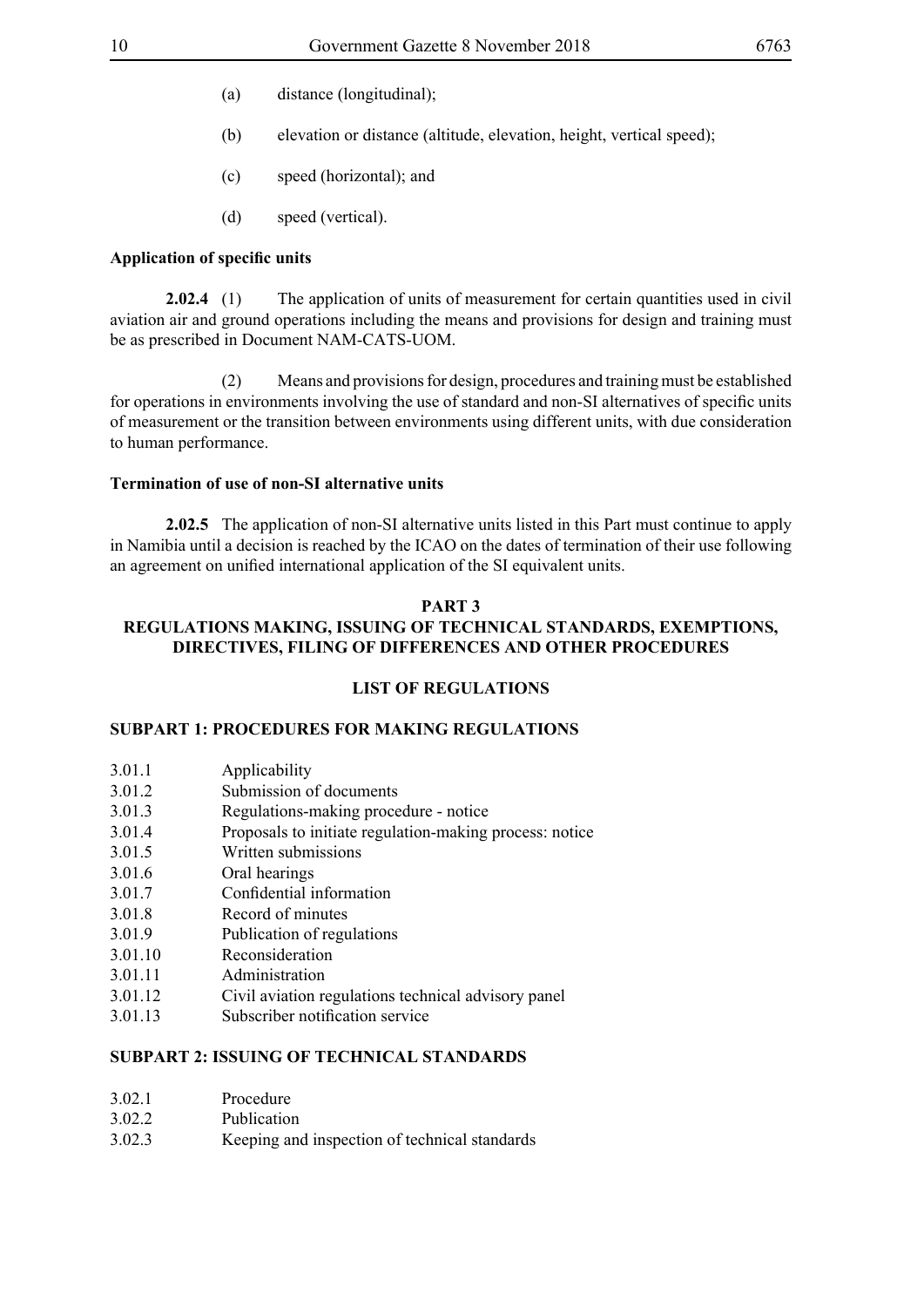#### **SUBPART 3: PROCEDURE FOR GRANTING EXEMPTIONS AND ACCEPTANCE OF ALTERNATIVE METHODS OF COMPLIANCE**

- 3.03.1 Applicability
- 3.03.2 Application for exemption
- 3.03.3 Processing of application for exemption
- 3.03.4 Granting or refusal of exemption
- 3.03.5 Application for extension of exemption
- 3.03.6 Acceptance of alternative means of compliance

#### **SUBPART 4: PUBLICATION OF AERONAUTICAL INFORMATION CIRCULARS, AVIATION DIRECTIVES, AVIATION NOTICES, TECHNICAL GUIDANCE MATERIAL AND PAMPHLETS**

- 3.04.1 Publication of aeronautical information circulars
- 3.04.2 Directives: aviation and airworthiness
- 3.04.3 Issue and publication of aviation notices
- 3.04.4 Issue and publication of technical guidance material, advisory pamphlets and other information
- 3.04.5 Amendment, suspension or withdrawal of aviation directives, aviation notices or advisory pamphlets
- 3.04.6 Maintenance of documents in CAR and related matters

#### **SUBPART 5: PROCEDURES FOR THE IDENTFICATION AND NOTIFICATION OF DIFFERENCES**

- 3.05.1 General
- 3.05.2 Identification of differences
- 3.05.3 Notification of differences
- 3.05.4 Publication of differences

#### **SUBPART 1 PROCEDURES FOR MAKING REGULATIONS**

#### **Applicability**

**3.01.1** (1) This Part is applicable to the making, amendment and revocation of regulations (hereafter collectively referred to as "the making of regulations").

 (2) The Authority may amend these procedures, and similarly, any other regulations, after conducting a regulation-making procedure after the date of coming into force of these regulations.

 (3) The documentation required under these regulations and any other Part, whether in physical or electronic form, must be registered with the CAR in accordance with the procedures set out in the registry manual approved by the Executive Director.

#### **Submission of documents**

**3.01.2** (1) In these regulations where a person is required to submit a document "in writing to the Authority", he or she must submit that document either -

> (a) physically by hand to the head offices of the Authority, for the time being at the c/o No 12 Rudolf Hertzog Street, Windhoek;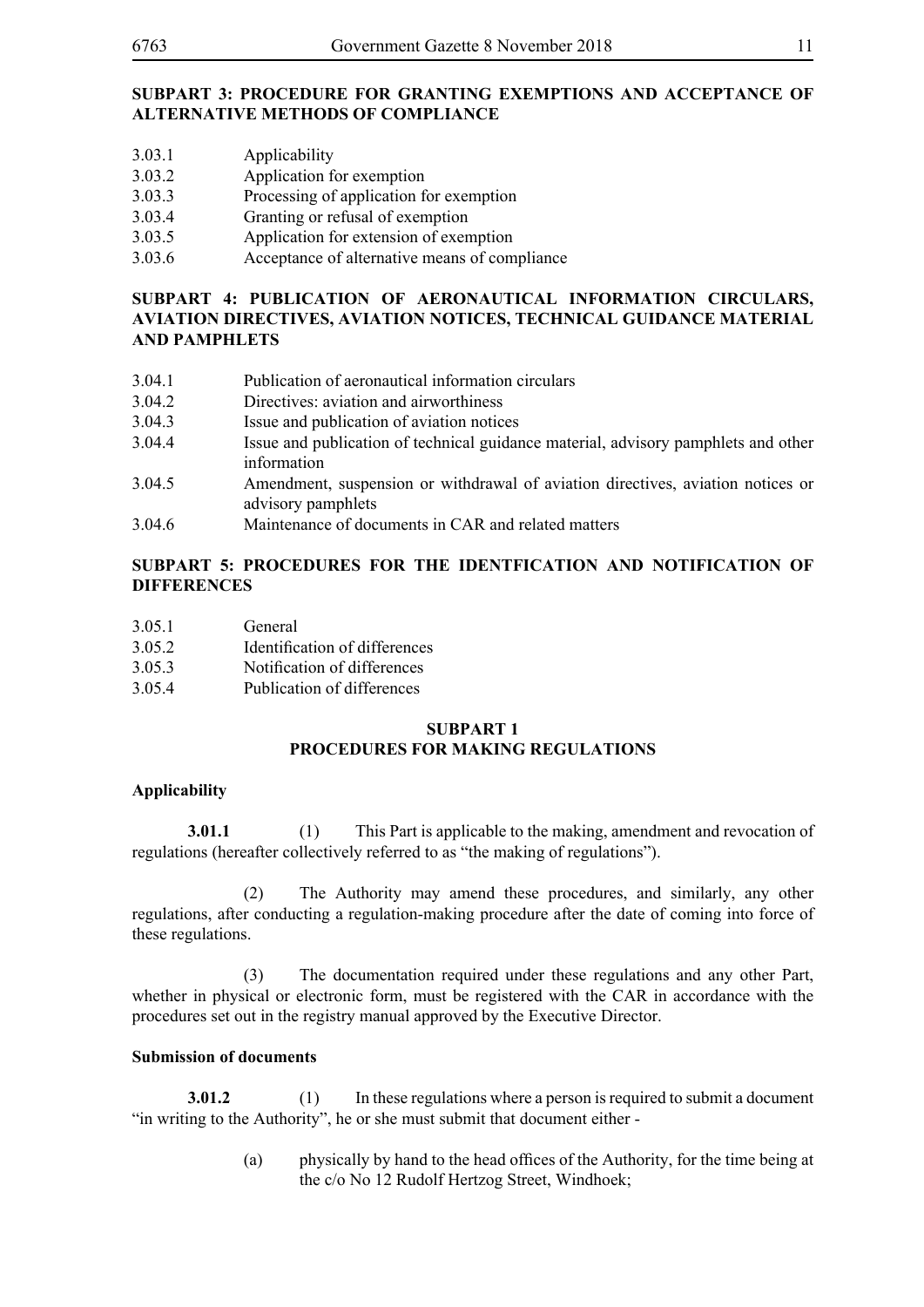- (b) by post to the head offices of the Authority, namely, Private Bag 12003 Ausspannplatz, Windhoek;
- (c) by electronic mail, to the following address: legal@ncaa.com.na, and any other address as indicated by the Authority for the purpose of emailing;
- (d) by facsimile to the facsimile number as indicated by the Authority; or
- (e) in any other manner approved in writing by the Authority.

 (2) The Authority may set out alternative addresses in the "Notice of Intention to Make Regulations".

#### **Regulations-making procedure: notice**

**3.01.3** (1) The Authority must initiate a regulations-making process to make regulations required to be prescribed by the Act.

 (2) The regulations process under subregulation (1) comprises the procedures set out in this Part to make regulations in a manner that is compliant with the Act, and necessary or expedient in order to implement the provisions of the Act.

 (3) A regulations-making procedure under subregulation (1) must be initiated by the Authority by the publication of a "Notice of Intention to Make Regulations" uploaded to the website and intranet of the Authority, and in at least two newspapers circulating nationally in Namibia, or in the *Gazette*, as the Authority may consider appropriate.

- (4) The "Notice of Intention to Make Regulations" -
- (a) must include a concise statement of the purpose and reason for the proposed regulations;
- (b) must, if not included in the publication mentioned in subregulation (3), indicate how a draft of the proposed regulations can be obtained; and
- (c) may, as part of subregulation (3), include a reference to an explanatory memorandum or other document, providing background information, defining issues or setting out the Authority's preliminary views.

 (5) A "Notice of Intention to Make Regulations" must be registered with the CAR in the manner provided for in the registry manual and be available for scrutiny at the head offices of the Authority during normal business hours.

 (6) Copies of the notice referred to in subregulation (5) may be made available to the public on payment of a prescribed fee determined in Part 187 or by way of download from the Authority's website or intranet, free of charge.

#### **Proposals to initiate regulation-making process: notice**

**3.01.4** (1) Any person may submit a proposed regulation in writing to the Authority and request the Authority to initiate the regulation-making process in accordance with the notice issued under regulation 3.01.3(3).

The notice referred to in subregulation (1) must include a "Proposal to Initiate a Regulation" in the format acceptable to the Executive Director and must contain at least the following information: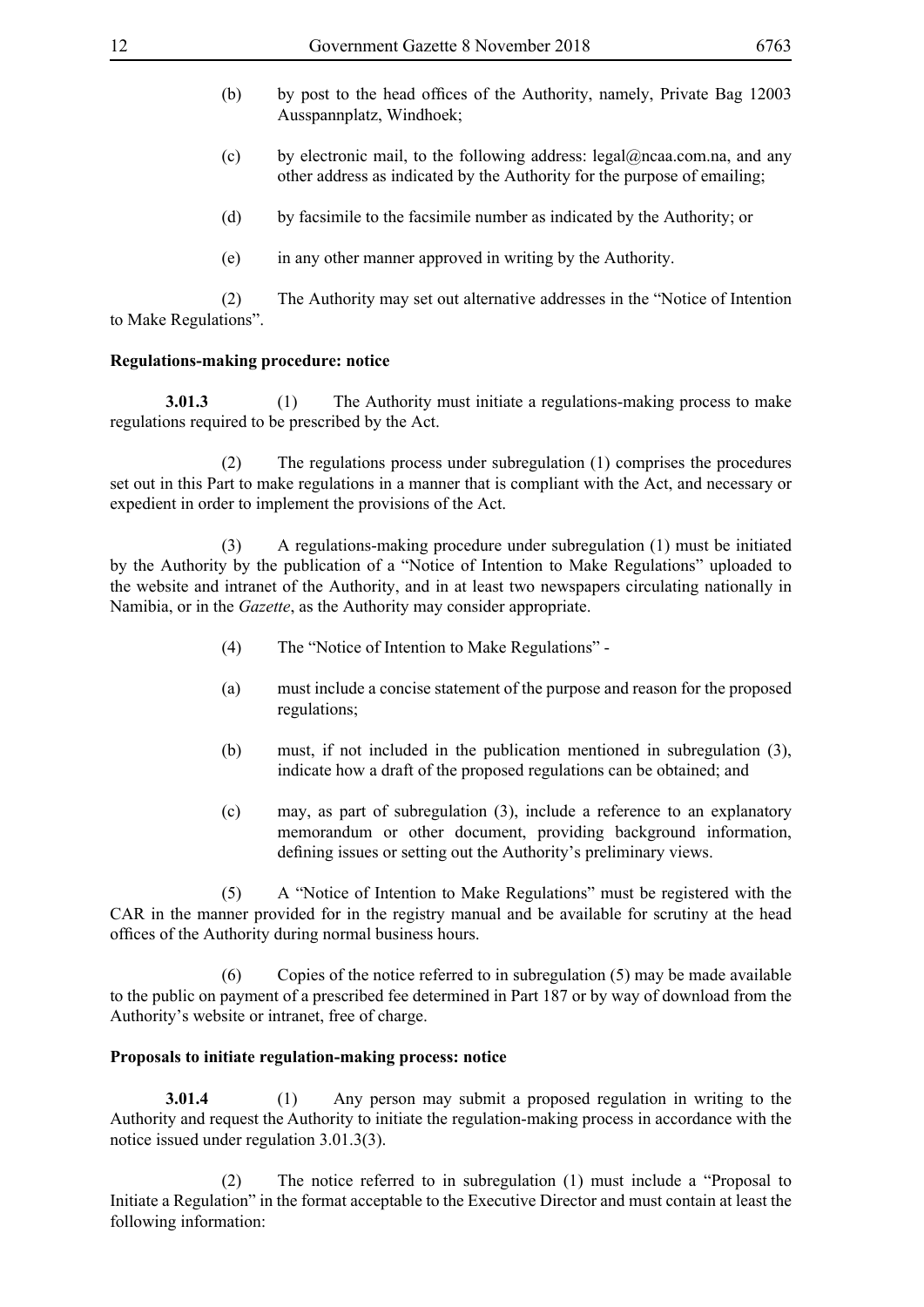- (a) the name and contact details of the person making the submission and the name and contact details of the person for whom the submission is made, if different;
- (b) explain the interests of the proposer;
- (c) state the contents of the regulation or the amendment proposed or specify the regulation which the proposer wishes to be withdrawn; and
- (d) a clear and concise statement setting out the purpose and reasons for the proposed regulation.

 (3) If, in the opinion of the Authority, the submitted proposed regulation provide sufficient reasons for initiating a regulation-making process, the Authority must initiate the regulation-making process.

- (4) If, in the opinion of the Authority, the submitted proposed regulations -
- (a) do not provide sufficient reasons for initiating regulation-making process;
- (b) is frivolous or vexatious or malicious; or
- (c) will compromise civil civil aviation safety and security,

the Authority must decline the request and notify the person who submitted the request in writing, stating the particular reasons the request is declined.

#### **Written submissions**

**3.01.5** (1) After the Authority publishes a "Notice of Intention to Make Regulations", any person or group of persons may in writing submit comments to the Authority within the time set out in the "Notice of Intention to Make Regulations", which time may not be less than 30 days from the date of publication the notice.

 (2) For public consultations during the regulations-making process, and when considered appropriate, the Authority must also provide the opportunity for the submission of a reply to comments by the proposer of the regulation in a "Notice of Intention to Make Regulations".

 (3) Reply comments must be submitted in writing to the Authority within the time established by the Authority, which time may not be less than 14 days from the submission of written comments.

 (4) The times for the submission of comments are to be determined by the Authority in light of the nature of the proposed regulation.

(5) The Authority may consider written submissions not timely filed if, in its opinion, it is practicable to do so.

 (6) The Authority may request further written submissions to secure further information or clarification, which submissions must be provided to the Authority in the manner set out by the Authority.

(7) All written submissions must -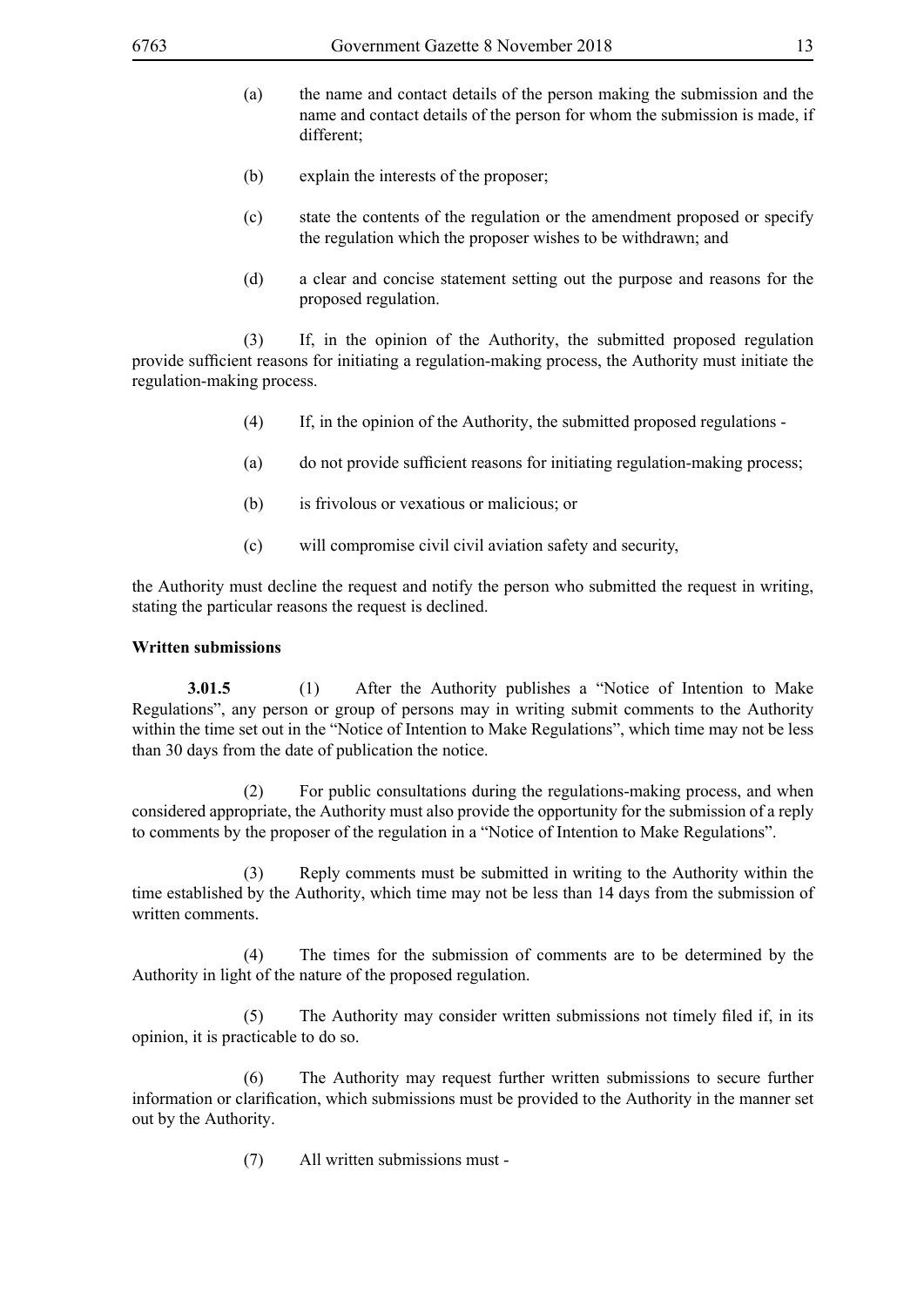- (a) contain the name and contact details of the person making the written submissions and the name and contact details of the person for whom the written submission is made, if different;
- (b) be clear and concise; and
- (c) conform to any further requirements determined by the Authority as set out in the "Notice of Intention to Make Regulations" or, if applicable, the relevant *Gazette* notice.

#### **Oral hearings**

**3.01.6** (1) Despite the provisions on public meetings of the Board contemplated by section 17(8) to (11) of the Act, if the Authority considers it appropriate, it may also hear oral submissions after compliance with regulations 3.01.3, 3.01.4 and 3.01.5.

 (2) The Authority may invite members of the public to make oral submissions either in the "Notice of Intention to Make Regulations" or subsequently by notice at least once in two English language newspapers circulating nationally in Namibia or uploaded to the website or intranet of the Authority, provided that members of the public must be given at least 21 days' notice prior to the scheduled date of the hearing.

(3) Unless otherwise specified by the Authority, hearings are open to the public.

 (4) The format and agenda of the hearing is at the discretion of the Authority, depending on the nature of the regulation-making process, except that the hearing may take on the character of a workshop or conference.

- (5) All oral submissions must -
- (a) include a statement of the name and contact details of the person making the oral submission and the name and contact details of the person for whom the oral submission is made, if different;
- (b) be clear and concise; and
- (c) conform to any further requirements determined by the Authority as set out in the "Notice of Intention to Make Regulations".

 (6) The Authority may request further oral or written submissions to secure further information or clarification, which submissions must be provided to the Authority in the manner set out by the Authority.

 (7) At the conclusion of the hearing, the secretariat referred to in regulation 3.01.11 must prepare a concise report summarising the oral submissions which report must be placed in the relevant regulation making file in the CAR in the manner set out in the registry manual.

#### **Confidential information**

**3.01.7** (1) A person making written submissions may designate information as confidential, but, if the Authority is of the opinion that the information is not confidential, it must inform the person that it may withdraw the information from the regulation-making process or agree with the person that the information will be treated as confidential.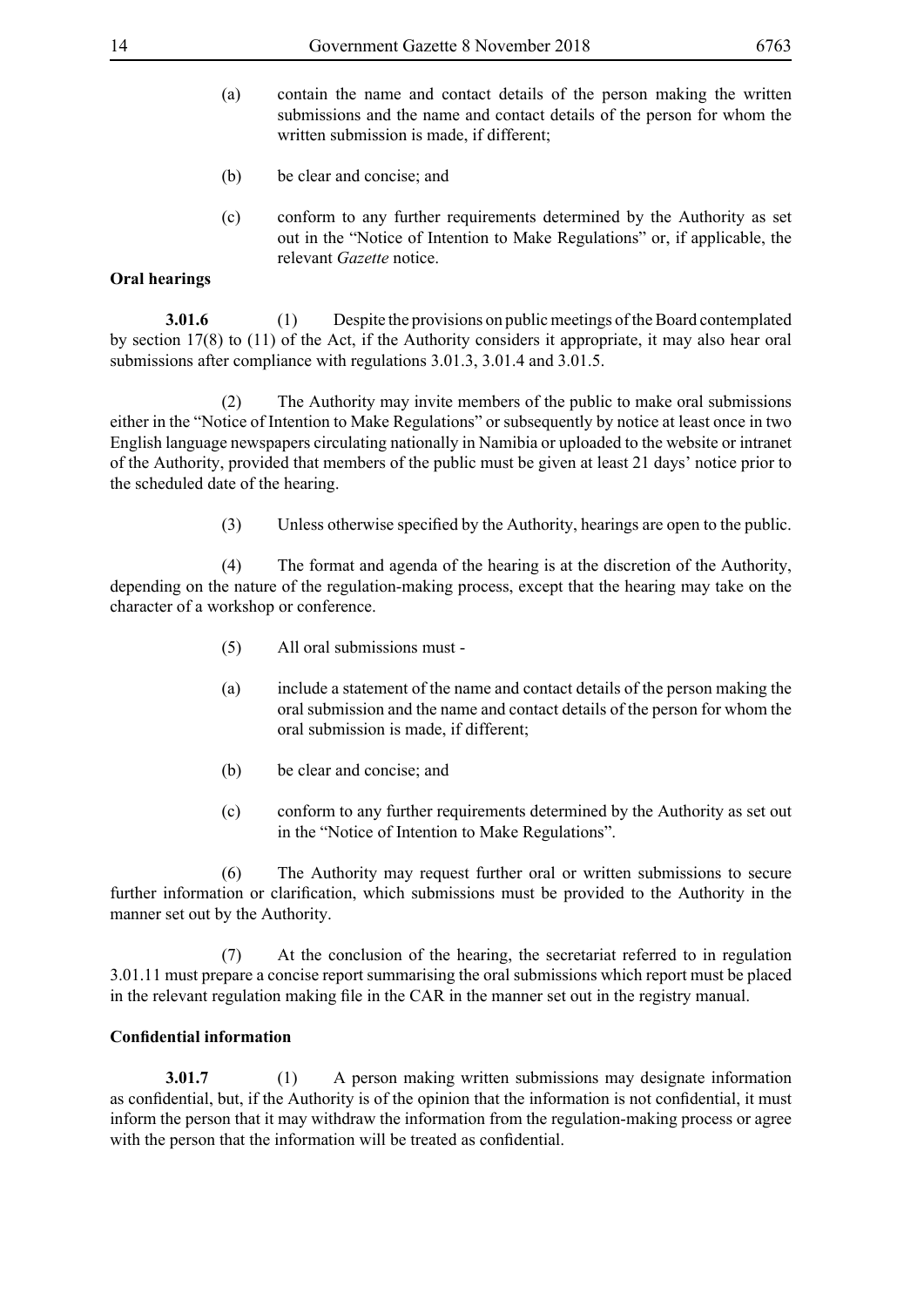(2) A person making oral submissions may request a closed hearing on the grounds that the submissions are confidential, and a closed hearing must be treated as a confidential meeting.

#### **Record of minutes**

**3.01.8** (1) All documents considered relevant by the Authority to a regulationmaking process, including "Proposals to Initiate a Regulation Making Process", "Notices of Intention to Make Regulations", written submissions, petitions for reconsideration and reports of oral hearings, and the Authority must maintain reports of confidential meetings in a regulation making file kept separately for each regulation-making process, physically at the CAR and where appropriate, electronically, for download from the Authority's website or intranet.

(2) Except for confidential information, any person may examine a regulation making file at the CAR for scrutiny at the head offices of the Authority during normal business hours.

(3) Copies of the file referred to subregulation (2) may be made available to the public on payment of a fee determined by the Authority under Part 187, and from the website or intranet of the Authority, where copies may be downloaded free of charge.

#### **Publication of regulations**

**3.01.9** (1) After considering all written submissions recorded as filed and oral recordings, if any, the Executive Director must submit the draft regulations for consideration by the Board, in compliance with a consultation procedure or its recommendation, as the case may be, and thereafter, to the Minister for approval and issue of the regulations in the *Gazette*, with or without changes to the draft regulations.

 (2) The Authority must maintain copies and the originals, and a register, of regulations made or deemed to have been made under the Act, and physically at or in the database of the CAR for scrutiny in the manner provided for in the registry manual.

(3) Any person may examine the register of regulations and copies of regulations

either -

- (a) at the CAR at the head offices of the Authority during normal business hours or copies may be made on payment of a fee determined by the Authority under Part 187; or
- (b) by download from the Authority's website or intranet, free of charge.

#### **Reconsideration**

**3.01.10** (1) The Authority may reconsider any regulations made in terms of the regulation-making procedures, within a period of 12 months after publication of the regulations.

 (2) Any person (the "requesting party") may submit a request in writing to the Authority to reconsider any regulation made or any technical standard or aviation directive issued, in terms of the regulation-making procedures, within 12 months of the publication of the final regulations in the *Gazette* or the publication of the technical standard or aviation directive, and the Authority must reconsider such regulation, technical standard or aviation directive within a period of 90 days from the date of receipt of the request.

 (3) The requesting party must submit the request on a "Reconsideration Form" uploaded by the Authority and made available for download from the Authority's website.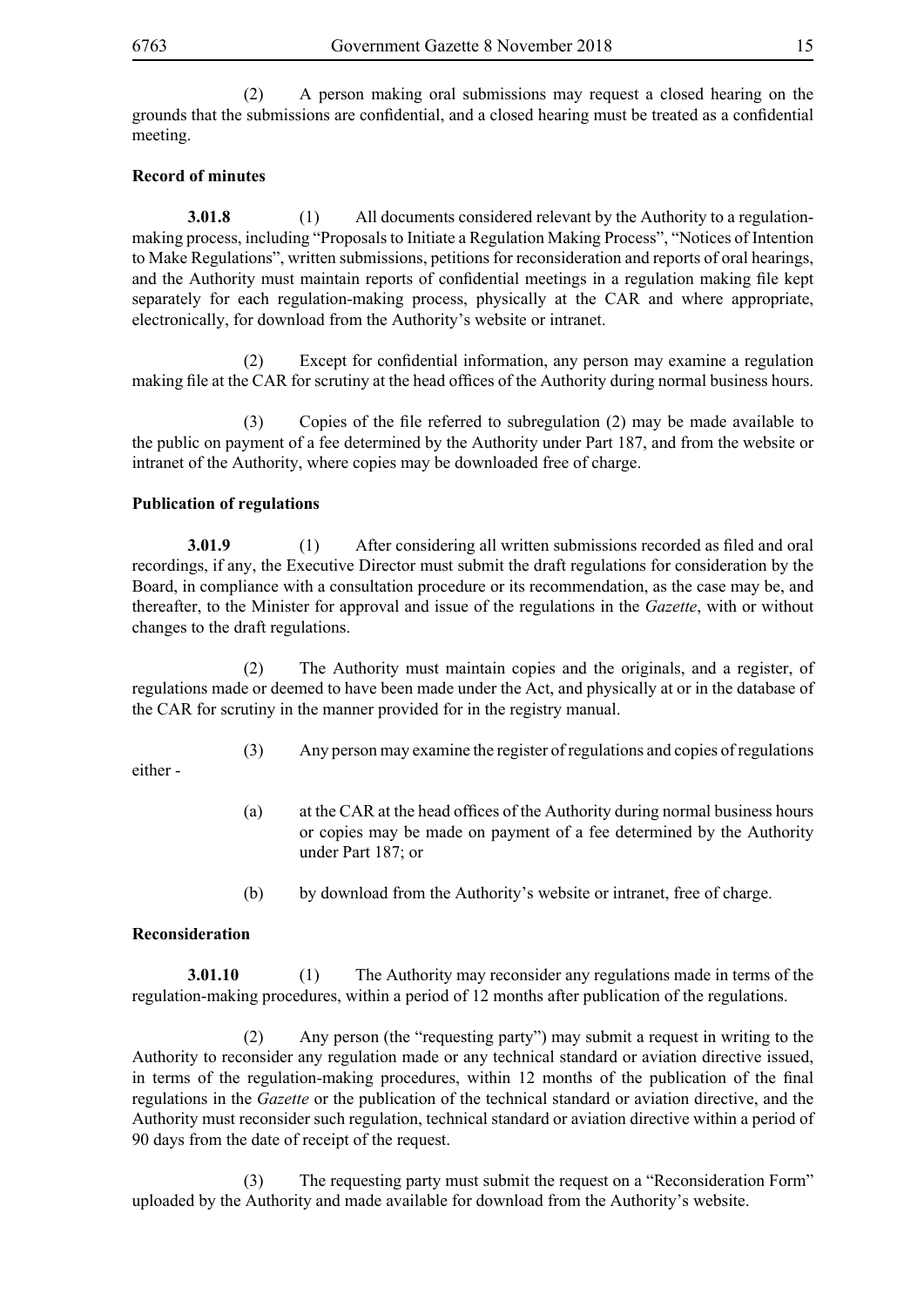(4) The requesting party must indicate in the "Reconsideration Form" his or her direct or substantial interest in the matter and the safety and security considerations that form the basis for the request.

(5) If the Authority is satisfied that there are sufficient reasons to reconsider the regulations, it may grant the request and authorise a hearing on the reconsideration in the manner set out in regulation 3.01.6.

 (6) The Authority must communicate to the requesting party its decision within 30 days of the filing of the request for reconsideration and the reasons for the decision.

 (7) The Executive Director may decline the request for reconsideration on the same grounds as provided for in regulation 3.01.4(4).

#### **Administration**

**3.01.11** Any administrative work as well as secretarial work, in connection with the making of regulations must be carried out by staff members of the Authority designated for such purpose by the Executive Director.

#### **Civil aviation regulations technical advisory panel**

**3.01.12** The Civil Aviation Regulations Technical Advisory Panel which the Executive Director may establish for each or any regulation-making procedure in terms of Part 11 is responsible for the related actions and procedures set out in this Part.

#### **Subscriber notification service**

**3.01.13** To facilitate the consultation process in the process of making regulations the Executive Director may make available on the website or intranet of the Authority, a subscriber notification service to which interested persons may subscribe and unsubscribe at no cost and by which every subscriber must be notified by e-mail, of any proposal to amend any regulation by way of insertion, substitution, repeal, deletion or any other manner.

#### **SUBPART 2 ISSUING OF TECHNICAL STANDARDS**

#### **Procedure**

**3.02.1** The procedure for making regulations in this Part applies, subject to necessary changes and modifications that may be required by the context, to the making of technical standards in the manner contemplated by section 227 of the Act.

#### **Publication**

**3.02.2** A technical standard must be published by upload on the website and intranet of the Authority for free downloading, but a person may also order the technical standard from the Authority in either hard copy or electronic format at a fee as may be determined by the Authority under Part 187.

#### **Keeping and inspection of technical standards**

**3.02.3** The Authority must keep originals and copies of published technical standards issued under these regulations and must register the standards with the CAR in the manner provided in the registry manual and make them available for inspection by any person.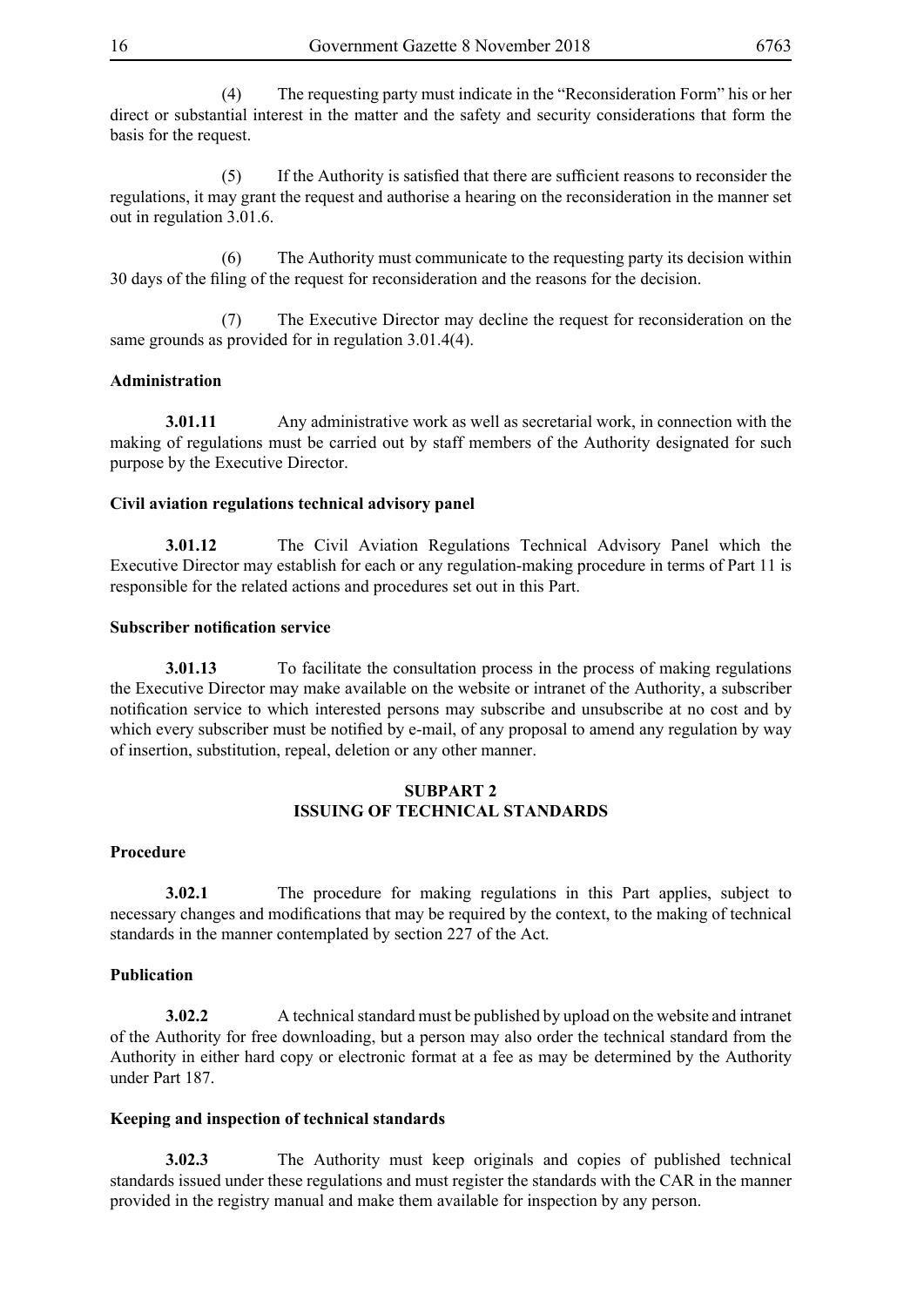#### **SUBPART 3 PROCEDURE FOR GRANTING EXEMPTIONS AND ACCEPTANCE OF ALTERNATIVE METHODS OF COMPLIANCE**

#### **Applicability**

**3.03.1** The Executive Director may exempt an applicant from the requirements of these regulations or any other regulations made under sections 54 to 58 of the Act after having regard to either -

- (a) the requirement that has been substantially complied with and that further compliance is unnecessary;
- (b) the action taken or provision made in respect of the matter to which the requirement relates is as effective or more effective than actual compliance with the requirement:
- (c) the prescribed requirements are clearly unreasonable or inappropriate in the particular case; or
- (d) events have occurred that make the prescribed requirements unnecessary or inappropriate in the particular case,

and that the risk to civil aviation safety and security is not or is not likely to be significantly increased by the granting of the exemption.

#### **Application for exemption**

**3.03.2** (1) An application for an exemption must be made in writing to the Executive Director and must -

- (a) state the name, street and postal address of the applicant;
- (b) state the requirement from which exemption is requested;
- (c) explain the interests of the applicant in the exemption requested, including the nature and extent of the exemption requested and a description of each person or thing to be covered by the exemption;
- (d) contain any information, views or arguments supporting the application;
- (e) explain why the applicant believes that the exemption should be granted, including the reasons why it would not be possible or desirable to comply with the requirement which is the subject of the application, as well as the extent to which the exemption may affect civil aviation safety and security; and
- (f) include a summary of the application which summary must contain a reference to the requirement from which exemption is requested and a brief description of the general nature of the exemption requested.

 (2) An application for an exemption must be accompanied by the appropriate fee prescribed in Part 187 and -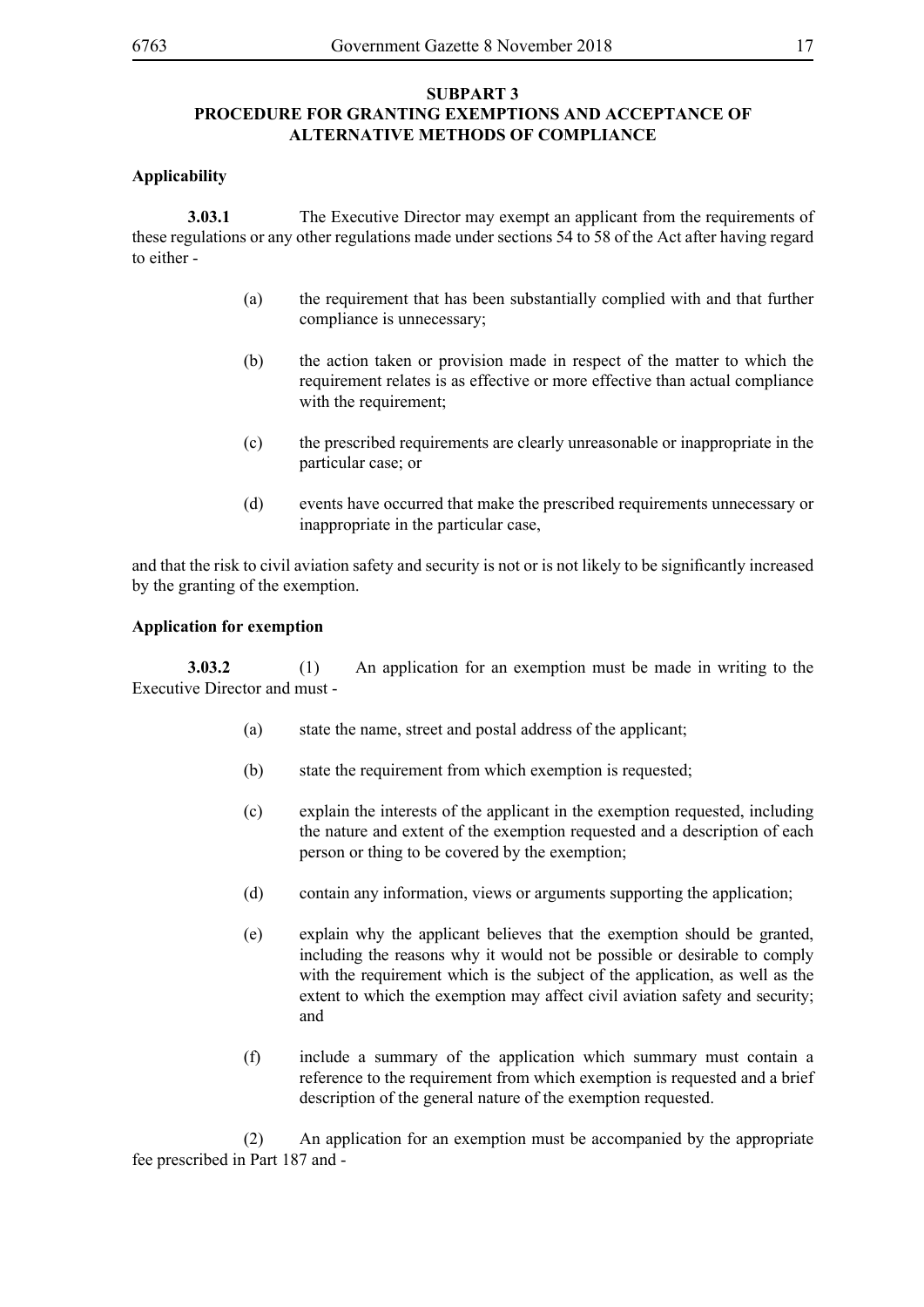- (a) must be submitted at least 60 days or such shorter period as the Executive Director may allow on good cause shown, before the proposed effective date of the exemption; or
- (b) in the case of an urgent exemption, must be submitted five working days before the proposed effective date of the exemption or such shorter period as the Executive Director may allow on good cause shown.

 (3) In cases where an application for exemption cannot be processed within the periods referred to in subregulation (2), the Executive Director must notify the applicant and in the case of urgent exemptions adjust the prescribed applicable fee to the amount as prescribed in Part 187.

#### **Processing of application for exemption**

**3.03.3** The Executive Director may, before deciding whether to grant or refuse an exemption, afford the applicant an opportunity to make representations either in writing or in person, regarding the exemption.

#### **Granting or refusal of exemption**

**3.03.4** (1) The Executive Director may in the manner contemplated in section 46 of the Act -

- (a) grant an exemption, subject to such conditions and for such period which the Executive Director may determine, which may not exceed 180 days; or
- (b) refuse an exemption.
- (2) The Executive Director must give written notice to the applicant of -
- (a) the Executive Director's decision; and
- (b) if the decision was to refuse to grant the exemption or to impose a condition not sought by the applicant, the reasons for the decision.

(3) The Executive Director must within five working days from the date from which any exemption has been granted, and in such manner as decided by the Executive Director, publish the full particulars thereof for download from the Authority website or intranet.

#### **Application for extension of exemption**

**3.03.5** (1) The Executive Director may not grant an exemption under this Part to a person in the same or similar terms as an exemption previously granted under this Part to the person unless that person -

- (a) applies, in accordance with regulation 3.03.2, for the new exemption; and
- (b) includes with the application a statement of the additional reasons why the exemption is necessary or the reasons why the continuation of the exemption is necessary.

 (2) The Executive Director may grant an extension to an exemption under such conditions and for such period which the Executive Director may determine, which may not exceed 180 days.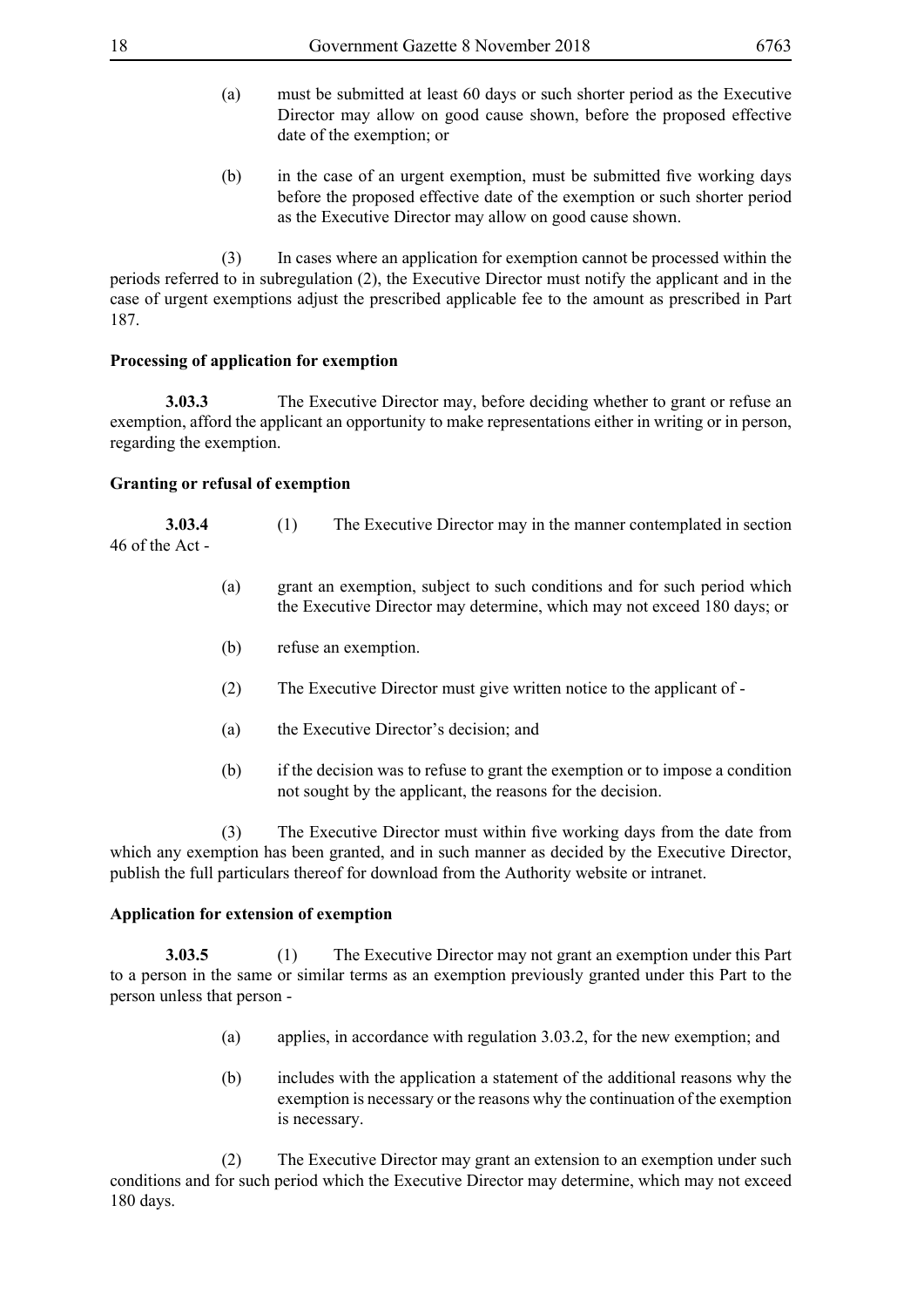(3) An application for the extension of exemption must be accompanied by the fees prescribed in Part 187.

 (4) The provisions of regulations 3.03.3 and 3.03.4 apply with the necessary changes in relation to the consideration of an application mentioned in subregulation (1).

#### **Acceptance of alternative method of compliance**

**3.03.6** (1) The Executive Director may, on good cause shown by an applicant, approve an alternative method of compliance, if the Executive Director is satisfied that civil aviation safety and security is not or is not likely to be compromised.

 (2) An application for acceptance of an alternative method of compliance must be in the format, and dealt with in the same manner, as prescribed in regulations 3.03.2, 3.03.3 and 3.03.4.

#### **SUBPART 4 PUBLICATION OF AERONAUTICAL INFORMATION CIRCULARS, AVIATION DIRECTIVES, AVIATION NOTICES, TECHNICAL GUIDANCE MATERIAL AND PAMPHLETS**

#### **Publication of aeronautical information circulars**

**3.04.1** Subject to the securing of services as contemplated in section 10(6) of the Act, and the information services requirements contemplated in section 53 of the Act, and in compliance with Part 174 (Aeronautical Information Services), the Head of Air Navigation Services may publish aeronautical information circulars, containing information on -

- (a) technical standards, practices or procedures including methods that, for purposes of provision of air navigation services, are found to be acceptable for compliance with the associated regulations on air navigation services;
- (b) the differences to be notified in terms of Subpart 5, but with the approval of the Executive Director; and
- (c) issues that can properly and effectively be distributed to interested parties by any means whatsoever.

#### **Directives: aviation and airworthiness**

**3.04.2** (1) Whenever the Executive Director from time to time issues any aviation directive as contemplated in section 38(6) of the Act, the objective of the applicable regulatory requirement to be met thereby, and any change or amendment to the directive, if any, must be indicated in the relevant aviation directive.

- (2) As a general requirement the aviation directive must explain that it -
- (a) is remedial and desirable in the context of the aviation activity in question;
- (b) does not conflict with matters already authorised, prohibited or otherwise contemplated elsewhere in the Act or these regulations; and
- (c) does not or is not likely to compromise civil aviation safety and security.

 (3) An aviation directive must be of general application, or may be directed at a particular group of affected persons, and not be limited in its application to an individual civil aviation participant.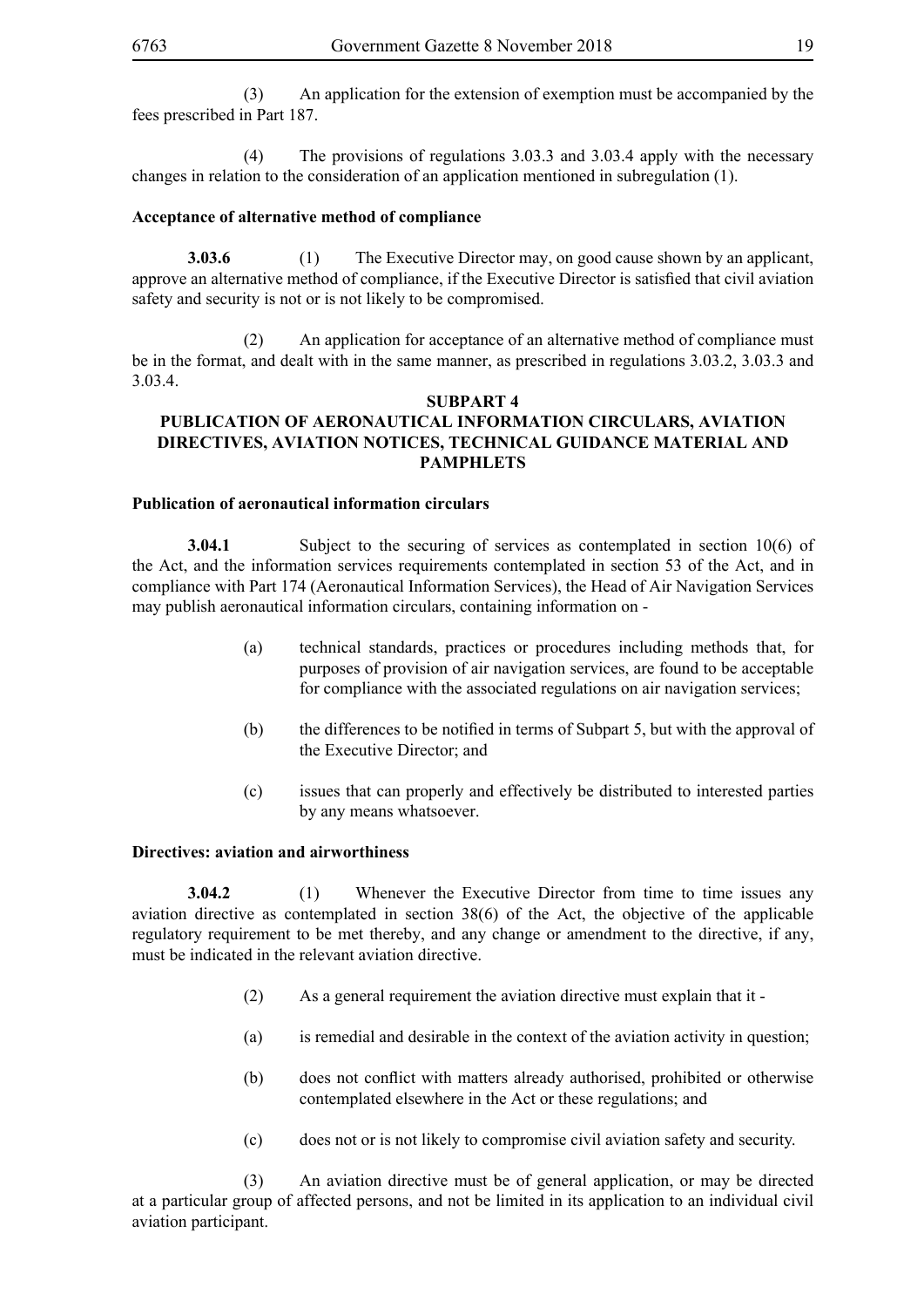(4) The Executive Director must forthwith upload an airworthiness directive issued under section 38(3) of the Act or an aviation directive issued under section 38(6) of the Act, as the case may be, on the website or intranet of the Authority and, where appropriate, in such other place or manner as will, in the Executive Director's opinion, most effectively inform the public and those directly affected by the issue of the directive.

 (5) An airworthiness directive or aviation directive must be registered with the CAR in the manner set out in the registry manual.

#### **Issue and publication of aviation notices**

**3.04.3** (1) The Executive Director may, in accordance with subregulation (2), issue civil aviation notices regarding any matter which the Executive Director may consider necessary or expedient to publish in order that the objects of the Act and these regulations may be achieved.

 (2) Subject to subregulation (3), the Executive Director must upload notices referred to in subregulation (1) to the website or intranet of the Authority, and where appropriate publish it in such other place or manner as will, in the opinion of the Executive Director, most effectively inform the public and those affected by that notice.

 (3) Where the Executive Director determines that the interests of aviation safety or security require immediate action, he or she may forego publication of an aviation notice under subregulations (1) and (2) but he or she must, to the extent practicable, advise affected persons of the issue of the notice.

#### **Issue and publication of technical guidance material, advisory pamphlets and other information**

**3.04.4** (1) The Executive Director may issue technical guidance material, advisory pamphlets containing information, other guidance and training material to assist designated inspectors, authorised officers or authorised persons, in the implementation and continued compliance with the Act, these regulations and technical standards pursuant to section  $10(1)(l)$  and (m) of the Act.

 (2) The Head of Air Navigation Services may, pursuant to regulation 3.04.1 but subject to Part 174, publish an advisory pamphlet in an Aeronautical Information Circular or in such other manner as will, in his or her opinion, most effectively inform the public and those affected on air navigation services.

#### **Amendment, suspension or withdrawal of aviation directives, aviation notices or advisory pamphlets**

**3.04.5** The Executive Director or the Head Air Navigation Services, as the case may be, may at any time amend, suspend or withdraw any directive, notice or advisory pamphlet issued under this Part and must upload notification of any such amendment, suspension or withdrawal to the website or intranet of the Authority.

#### **Maintenance of documents in CAR and related matters**

**3.04.6** (1) With a view to the establishment of the CAR pursuant to section 52 of the Act, and for matters in relation to its administration, the Executive Director must designate a staff member of the Authority as head of the CAR who must at the same time be the designated person responsible for compliance with the provisions of sections 61(4) and 227(4), as the case maybe, of the Act.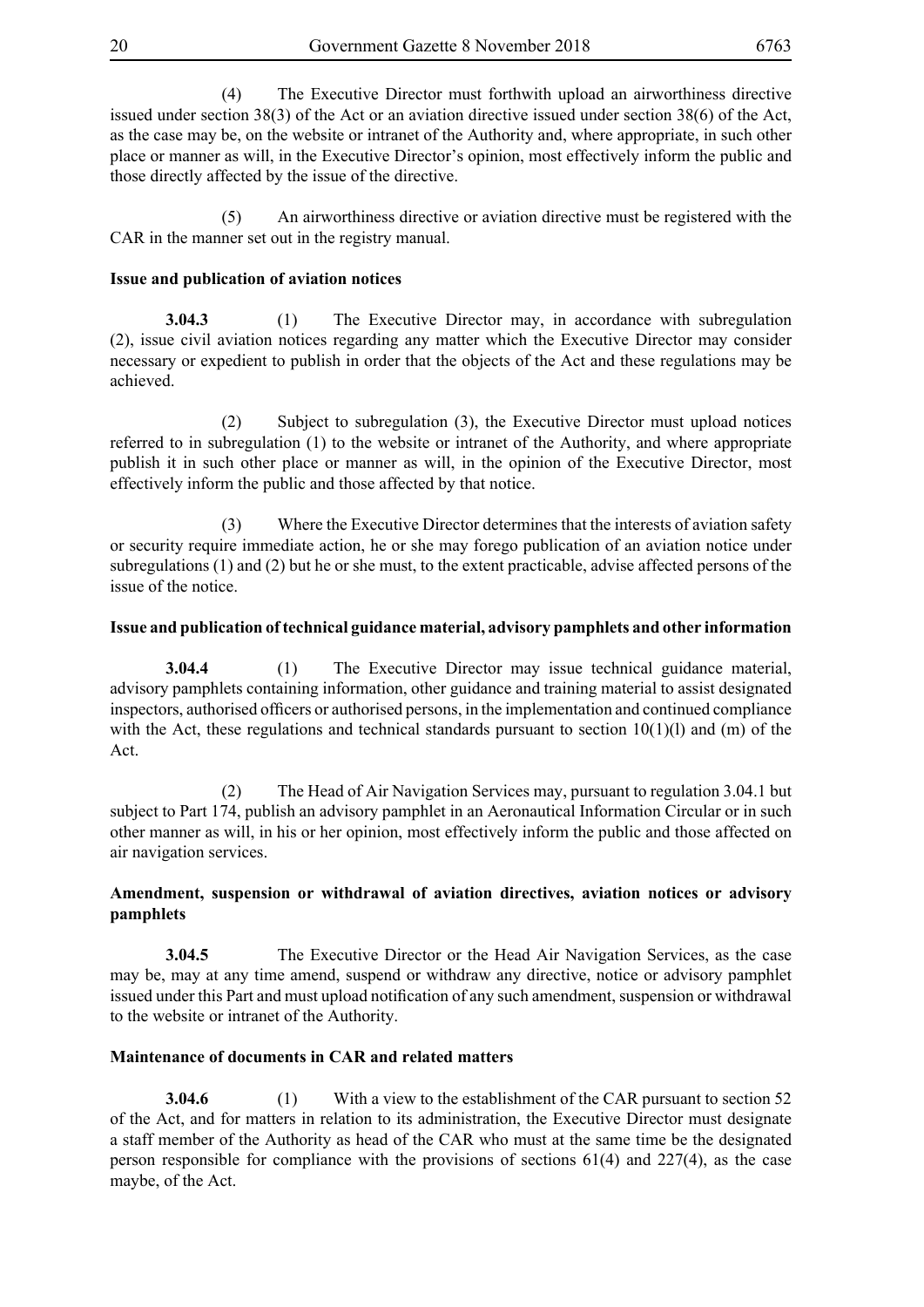(2) The designated head of the CAR must keep the registry manual providing for the procedures for channelling, lodging and securing or archiving of the prescribed documents and issued out to the public, in the manner as set out in regulation 3.01.1.

 (3) The designated head of the CAR must ensure the review, and monitor compliance with the registry manual, by the staff members of the Authority.

 (4) The designated head of the CAR, must on behalf of the Executive Director, ensure the establishment and maintenance of the register of inspectors, authorised officers and authorised persons as designated in the manner contemplated in section 37 of the Act, to ensure compliance with section 36(d) of the Act.

 (5) The head of the CAR must, on behalf of the Executive Director, issue any required measures on public access, copying, audit and inspection of such documents, and related matters in the manner contemplated in section 52(3) and (4) of the Act.

#### **SUBPART 5 PROCEDURES FOR THE IDENTIFICATION AND NOTIFICATION OF DIFFERENCES**

#### **General**

**3.05.1** (1) The Authority must develop and implement procedures for the review of regulatory requirements to ensure the regulations or practices are in full accord, where practicable, with any established international standards or, where necessary, recommended practices, and in accordance with its prescribed procedures.

(2) If the Authority finds it impracticable to comply in all respects with any international standard or procedure or to bring its own regulations or practices into full accord with any international standards or procedures after amendment of the standards or procedures, a notification of difference may be filed in accordance with regulation 3.05.3.

(3) The responsibility under the Chicago Convention for the identification and notification of differences rests with the Authority.

 (4) In the course of discharging the responsibility to notify, the Authority must, when necessary, liaise with other relevant agencies of the Government of Namibia on the identification and the notification functions set out in this Subpart.

 (5) In the case of amendments to international standards, if the Authority does not make the appropriate amendments to its own regulations or practices, notice must be given to the ICAO within 60 days for the adoption of the amendment to the international standard or an indication of the action which the Authority proposes to take.

 (6) If the Authority considers it necessary to adopt regulations or practices differing in any particular respect from those established by an international standard, it must give immediate notification to the ICAO of the differences between its own practice and that established by the international standard.

#### **Identification of differences**

**3.05.2** The following differences may, without limitation, be identified by the Authority:

> (a) a category A identification: when a provision of these regulations is more stringent than the corresponding Standard and Recommended Practice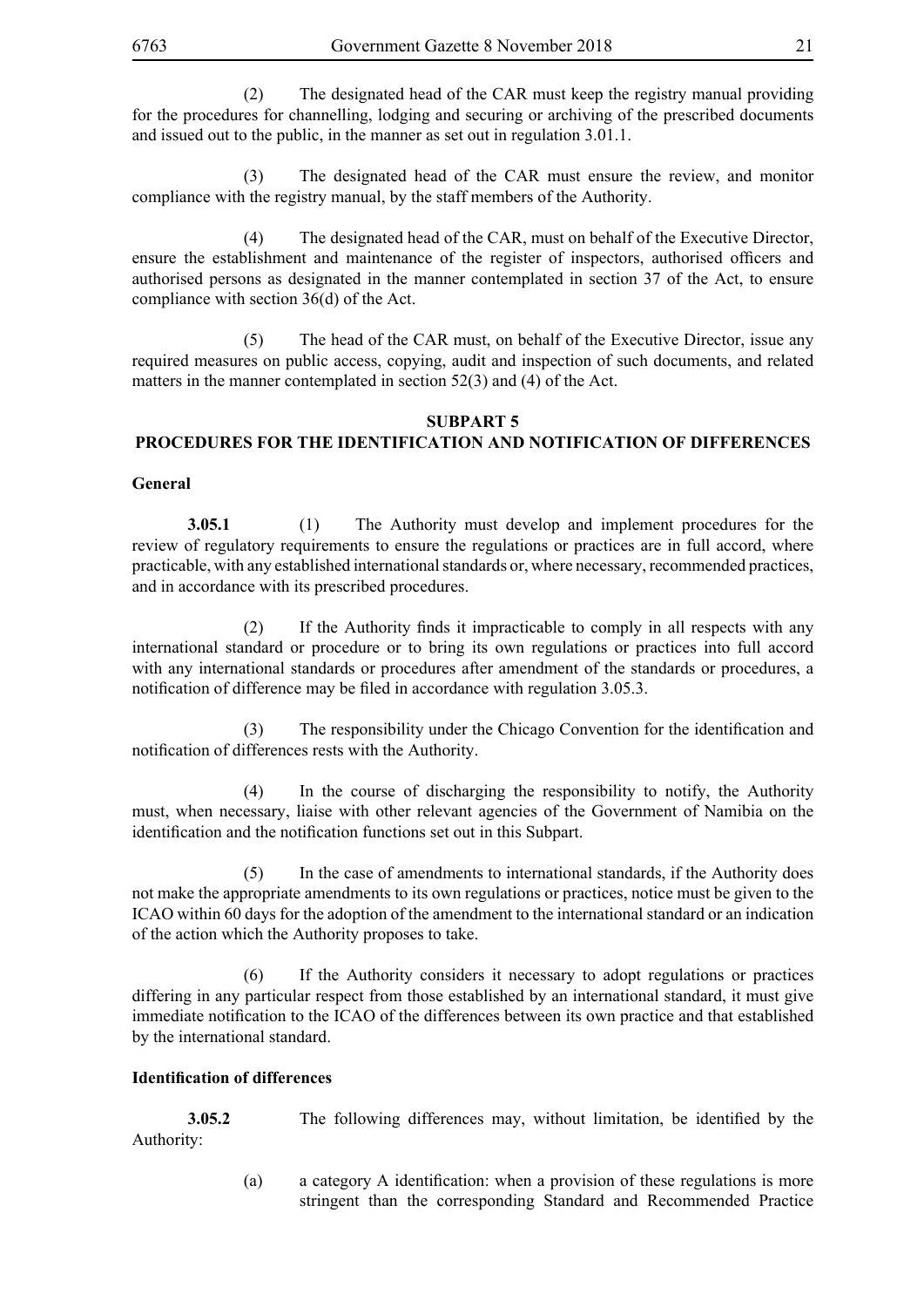(SARP) or imposes an obligation within the scope of the Annex which is not covered by an SARP;

- (b) a category B identification: when a provision of these regulations is different in character from the corresponding ICAO SARP or when the regulation differs in principle, type or system from the corresponding SARP, without necessarily imposing an additional obligation; and
- (c) a category C identification: when a provision of these regulations is less protective than the corresponding SARP or when no regulation has been promulgated to address the corresponding SARP, in whole or in part.

#### **Notification of differences**

**3.05.3** (1) The notification of differences must be in the format as may be determined by the ICAO and, without limitation, must be notified by the Executive Director, in the following manner:

- (a) reference the number of the paragraph or subparagraph in an Annex as amended which contains the Standard or Recommended Practice to which the difference relates;
- (b) category indicate the category of the difference as mentioned in regulation 3.05.2;
- (c) description of the difference clearly and concisely describe the difference and its effect;
- (d) remarks indicate reasons for the difference and intentions including any planned date for implementation by Namibia.

(2) The notification of differences referred to in subregulation (1) must be submitted within the timelines indicated by ICAO, unless it is found to be impracticable due to circumstances as reported to or by and condoned by the Minister in terms of section 4(2) of the Act.

(3) The Executive Director must ensure that all identified differences are promptly recorded and notified -

- (a) by means of the ICAO on-line system for the electronic filing of differences; and
- (b) by the creation and maintenance of a printed register of differences within the CAR on the record to be designated as the "Register of Namibian Notification of Differences from ICAO Standards and Recommended Practices".

 (4) The Executive Director must, in accordance with the provisions of sections 52(4) and 53 of the Act, provide access to, and permit the copying of, documentation and information relating to the notification of differences by Namibia under the Chicago Convention.

#### **Publication of differences**

**3.05.4** (1) The Authority must publish in the Aeronautical Information Publication a list of significant differences between the national regulations and practices and the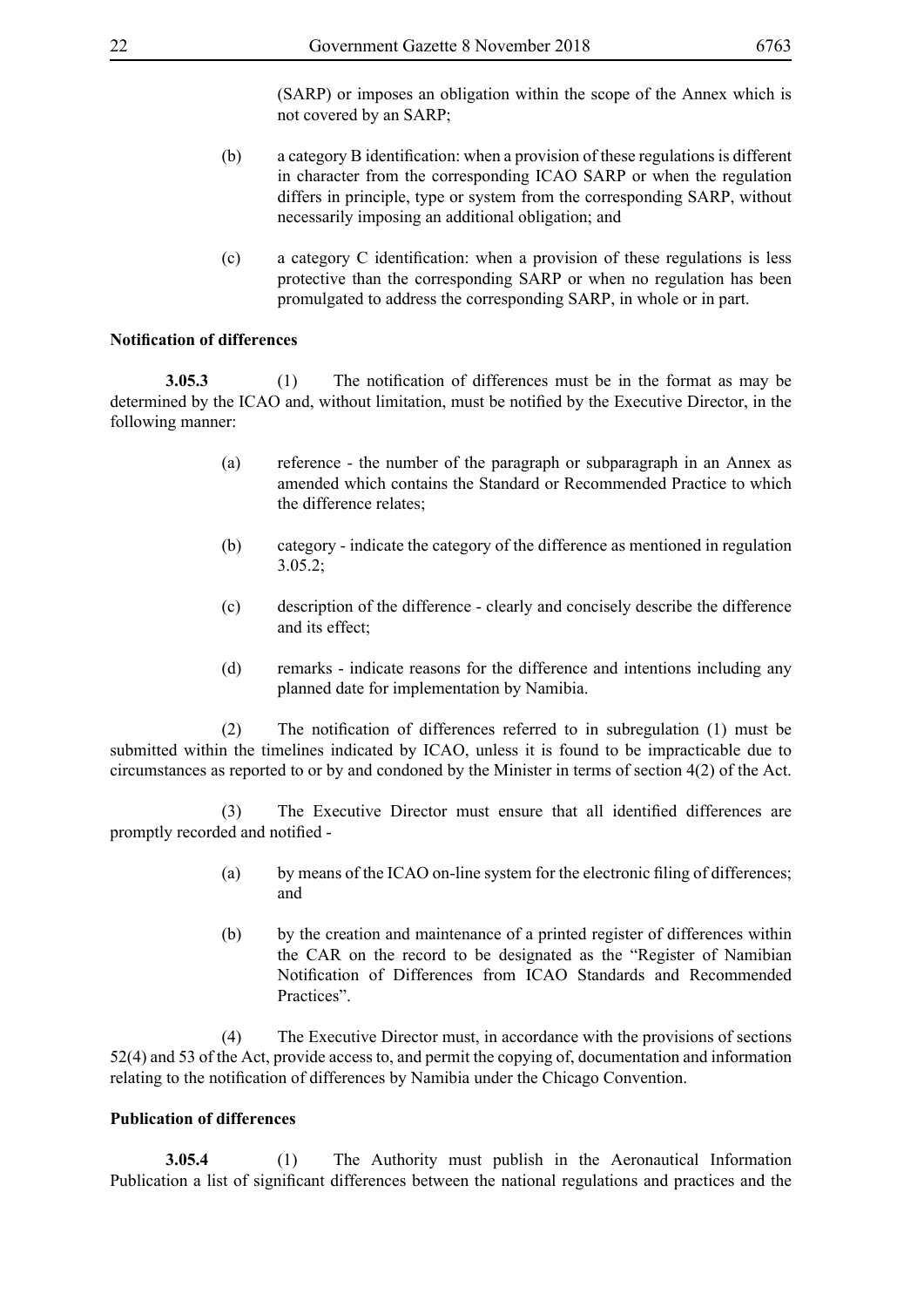related ICAO Standards, Recommended Practices and Procedures, given in a form that would enable a user to differentiate readily between the requirements of Namibia and the related ICAO provisions -

- (a) by means of the ICAO on-line system for the electronic filing of differences; and
- (b) by the creation and maintenance of a printed register of differences within the CAR on the record to be designated as the "Register of Namibian Notification of Differences from ICAO Standards and Recommended Practices".

 (2) The Executive Director must, in accordance with the provisions of section 52(4) of the Act, provide access to, and permit the copying of, documentation and information relating to the notification of differences by Namibia under the Chicago Convention.

#### **Substitutions of Parts 11 and 13 of Regulations**

**6.** The Regulations are amended by the substitution for Parts 11 and 13 of the following Parts:

#### **"PART 11**

#### **ESTABLISHMENT OF TECHNICAL COMMITTEES, PANELS AND PROCEDURES**

#### **LIST OF REGULATIONS**

#### **SUBPART 1: INTERNAL CIVIL AVIATION REGULATIONS, TECHNICAL COMMITTEES, PANELS AND RELATED PROCEDURES**

| 11.01.1 | General |
|---------|---------|
|---------|---------|

- 11.01.2 Meetings of internal committees
- 11.01.3 Secretariat, minutes and records
- 11.01.4 Remuneration of members

#### **SUBPART 2: NATIONAL AIRSPACE COMMITTEE**

- 11.02.1 Institution of Committee
- 11.02.2 Submission of proposals
- 11.02.3 Processing and consideration of proposals
- 11.02.4 Issuing of aeronautical information

#### **SUBPART 3: STATE SAFETY PROGRAMME STEERING COMMITTEE**

- 11.03.1 State Safety Programme
- 11.03.2 SSP Steering Committee: composition and functions

#### **SUBPART 1**

#### **INTERNAL CIVIL AVIATION REGULATIONS, TECHNICAL COMMITTEES, PANELS AND RELATED PROCEDURES**

#### **General**

**11.01.1** (1) The Executive Director must establish internal technical committees or panels to advice and recommend appropriate regulatory measures to comply with the powers conferred on, or the functions or duties entrusted to, the Executive Director by or under the Act and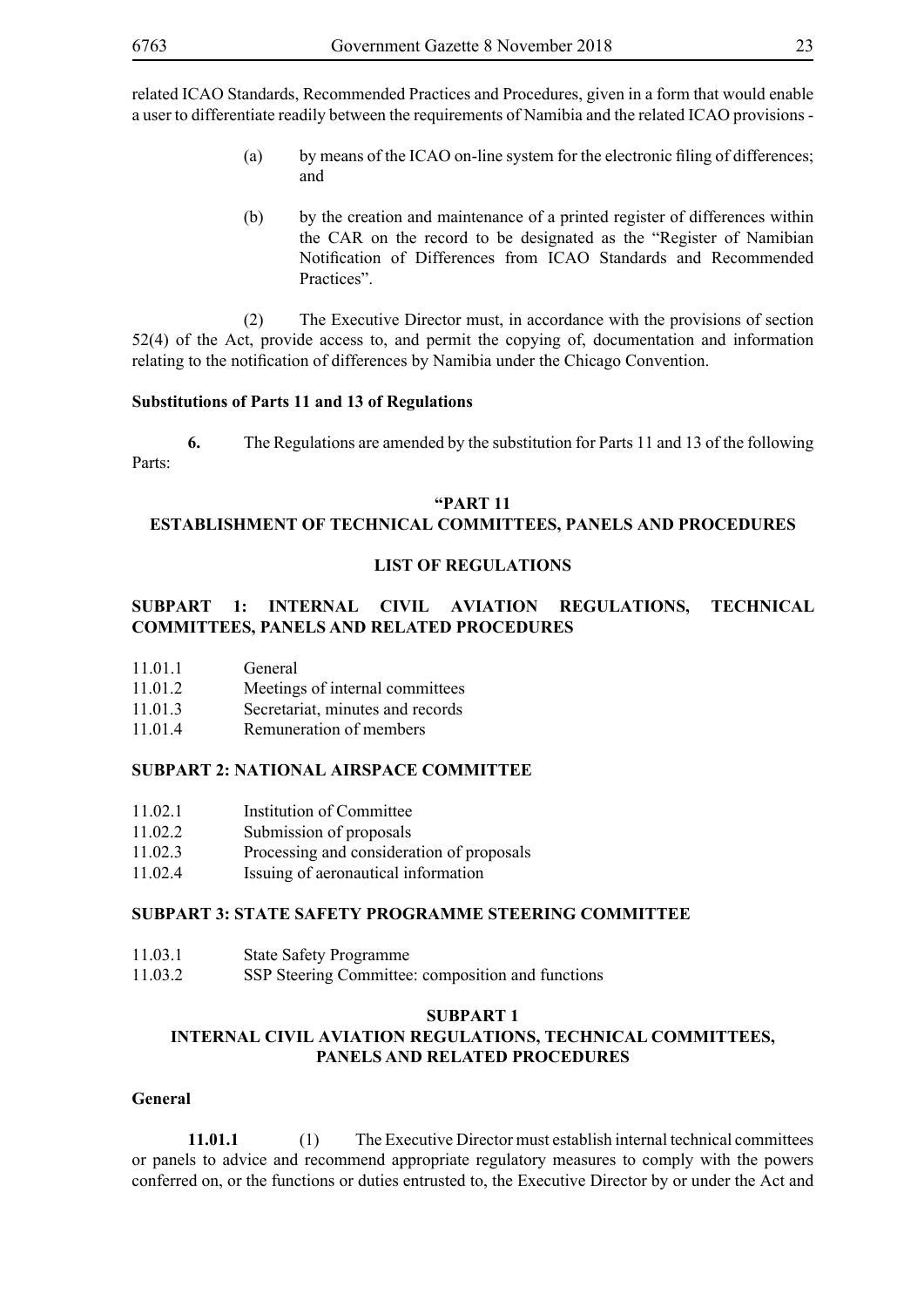these regulations, based on good corporate governance and the proper management and control of the affairs of the Authority.

 (2) For the purposes of this Part the following internal technical aviation safety and security committees may be established on the basis of subregulation (1):

(a) Civil Aviation Regulations Technical Advisory Panel (CARTAP);

- (b) National Airspace Committee (NAirC); and
- (c) National Safety Programme Steering Committee (NSPC)

 (3) The establishment of additional committees is done on the recommendation of a committee of the Board established in terms of section 20 of the Act.

#### **Meetings of internal committees**

**11.01.2** (1) Each committee established under this Part must be chaired by the Executive Director or a staff member of the Authority assigned by the Executive Director for the purposes of chairing a committee in the Executive Director's stead.

 (2) The membership of a committee consists of not less than three staff members of the Authority designated by the Executive Director for respective purposes.

- (3) A committee may consist of representatives, designates or invitees from -
- (a) the Namibian Police Force;
- (b) the Namibian Defence Force ;
- (c) the Namibia Revenue Agency established by the Namibia Revenue Agency Act, 2017 (Act No. 12 of 2017);
- (d) the department of immigration control in the Ministry responsible for home affairs;
- (e) an organisation or association representing aviation operators and owners associations;
- (f) an organisation or association representing commercial aviation operators;
- (g) an organisation or association representing recreational aviation operators;
- (h) the Ministry;
- (i) the Air Navigation Services unit referred to in section 49 of the Act;
- (j) the Airports Company referred to in section 2 of the Airports Company Act, 1998 (Act No. 25 of 1998); and
- (k) any other organisation designated by the Executive Director.

 (3) Each committee must make resolutions at its meetings on recommendations and advice to the Executive Director by way of consensus, and any divergent views must be formally recorded.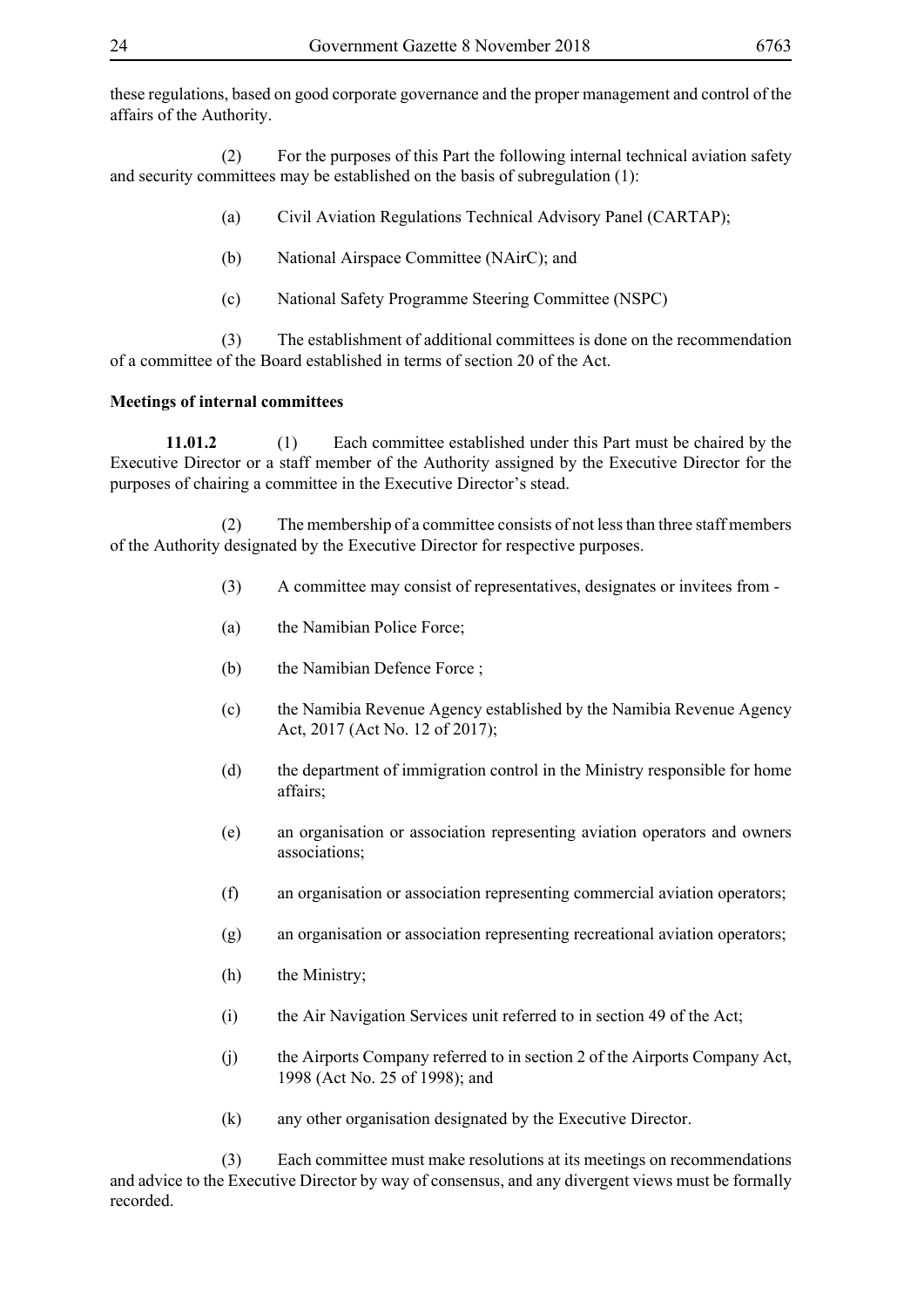(4) Each committee must hold meetings at such times and places as may from time to time be determined by the chairperson, but at least three meetings each year must be held.

 (5) The Executive Director may at any time call an extraordinary meeting of the committee in circumstances which the Executive Director considers it necessary.

#### **Secretariat, minutes and records**

**11.01.3** (1) Each committee must be supported by a secretariat which consists of staff of the Authority designated for that purpose by the Executive Director.

 (2) The secretariat must cause minutes to be kept of every meeting of the respective committees, and which must in each case also be submitted as a report to the Executive Director indicating the matters discussed at the meeting.

 (3) The minutes of a committee must be tabled for approval at an ensuing meeting of the committee and be filed with the CAR for recordkeeping by the secretariat.

 (4) Subject to the provisions in this Part, a committee must develop its terms of reference determining the procedures to be followed in the performance of its functions and the procedures to be followed by any subcommittee, if any, in the performance of the functions of the subcommittee, for approval by the Executive Director.

 (5) Committees may establish subcommittees of experts of limited duration and membership to provide technical guidance on the work or programme of a committee, and the secretariat referred to in subregulation (1) must provide secretarial services to any such subcommittee.

#### **Remuneration of members**

**11.01.4** A member of a committee established in terms of this Part, and a member of any subcommittee established in terms thereof, may not be remunerated in respect of the functions performed by such member as a member of the committee or a subcommittee, unless they have been assigned by the Executive Director to perform a task which requires specialist expertise or skills.

#### **SUBPART 2 NATIONAL AIRSPACE COMMITTEE**

#### **Institution of Committee**

**11.02.1** (1) In accordance with the objectives set out in section 56 of the Act on navigable airspace, the National Airspace Committee (the Committee) must consider proposals made by users and service providers and provide guidelines and recommendations to the Executive Director on -

- (a) the designation of airspace and related matters for purposes of air navigation services;
- (b) the classification of such designated airspace and related matters for purposes of air navigation services;
- (c) the introduction, amendment or withdrawal of such airspaces;
- (d) the allocation of air traffic services provided or intended to be provided within airspaces or at aerodromes;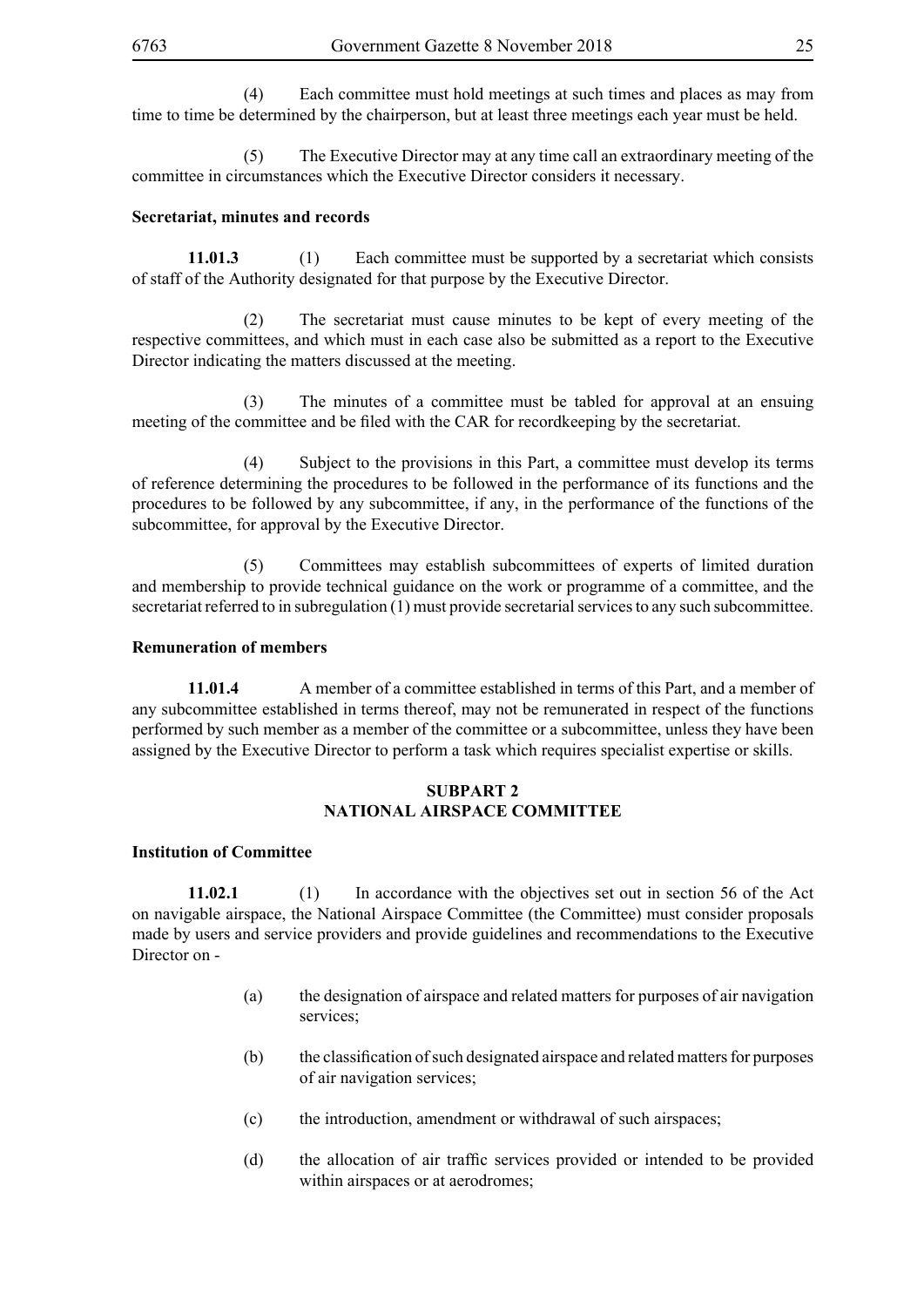- (e) the validity of current airspace structures and associated air traffic services provided within such structures as defined in the national airspace master plan (NAMP);
- (f) the introduction, amendment or withdrawal of communication navigation and surveillance (CNS) or air traffic management (ATM) facilities, where these affect the designation or classification of airspace or the NAMP;
- (g) the application for an aerodrome aviation document as well as any significant amendment thereof as required under Part 139, where such aerodrome is situated -
	- (i) within any portion of airspace designated as a control zone (CTR) or an aerodrome traffic zone (ATZ) or within 10 nautical miles of such airspace's boundary;
	- (ii) under any portion of airspace designated as a terminal control area (TMA);
- (h) proposals for significant amendments of aerodrome aviation documents for any airspace or manoeuvring changes;
- (i) the compliance and use of the airspace by any remotely piloted aviation system (RPAS) or any unmanned aerial vehicle system (UAVS), or any part thereof, for beyond visual line of sight (BVLOS) use; and
- (j) any matter relating to the national airspace, including such matter referred to it by the Executive Director.

 (3) A representative of the Namibian Defence Force (Namibian Airforce referred to in section 2 of the Defence Act, 2001(Act No. 1 of 2001) or a representative from that force designated for such a meeting, must be the chairperson of the Committee.

 (4) Subject to the provisions of the regulations in this Part, the Committee must, in consultation with the Executive Director, determine the procedures to be followed and the criteria to be taken into account when the Committee exercises its functions.

#### **Submission of proposals**

**11.02.2** (1) Any interested person may submit to the National Airspace Committee referred to in regulation 11.02.1, a proposal on -

- (a) the introduction, amendment or withdrawal of national airspace designation or classification;
- (b) the allocation of air traffic services provided or intended to be provided within airspaces or at aerodromes;
- (c) the introduction, amendment or withdrawal of communication navigation and surveillance (CNS) or ATM facilities where these affect the designation or classification of airspace or the national airspace master plan (NAMP);
- (d) the application for an aerodrome aviation document as well as any significant amendment thereof as per regulation 139.03.8, in case of a certificate, and 139.04.8, in case of a licence, where such aerodrome is situated -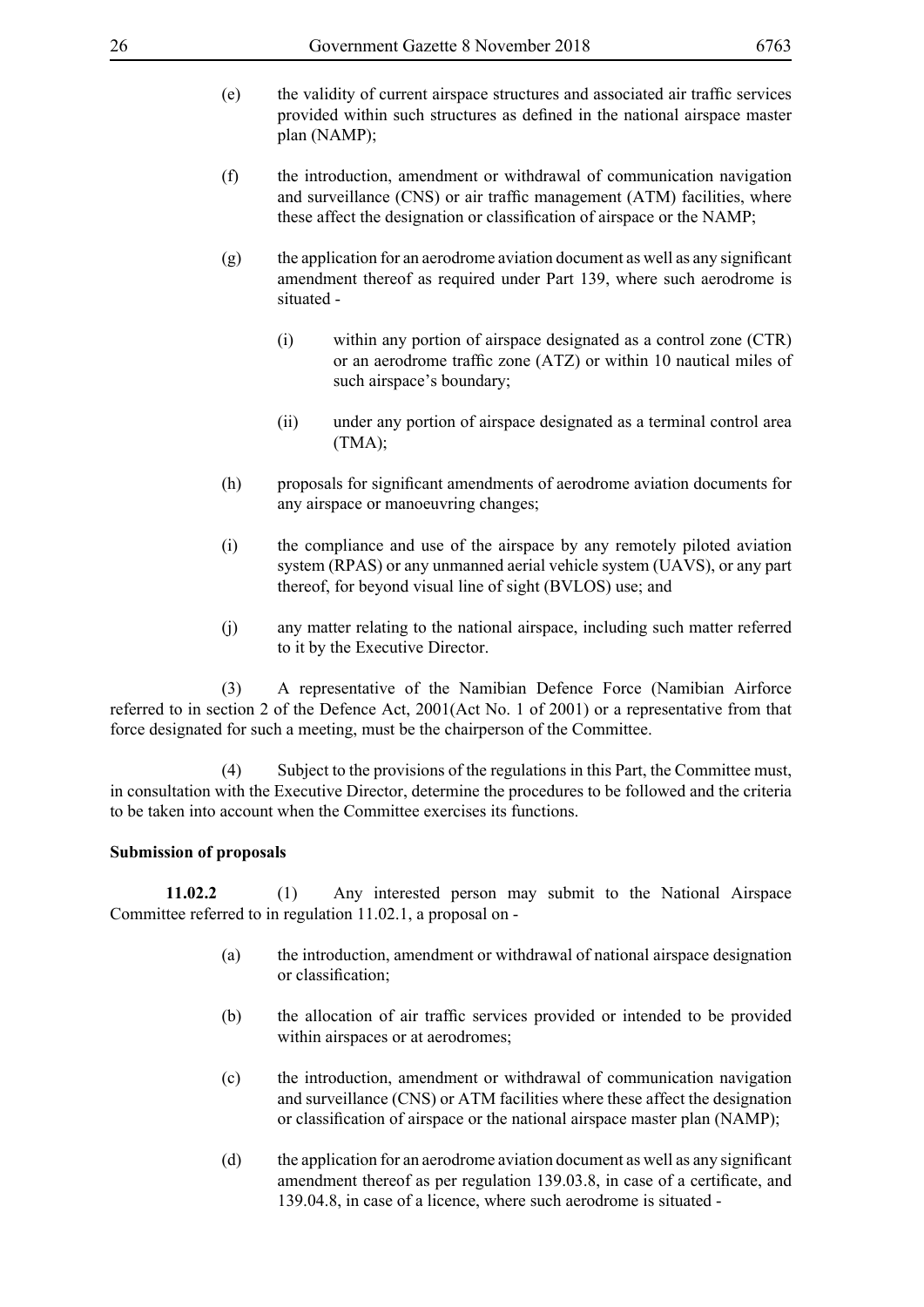- (i) within any portion of airspace designated as a control zone (CTR) or aerodrome traffic zone (ATZ) or within 10 nautical miles of such airspace's boundary; or
- (ii) under any portion of airspace designated as a terminal control area (TMA); or
- (e) the use of an RPAS or UAVS for BVLOS usage in designated airspace.

 (2) The proposal referred to in subregulation (1) must be submitted in writing to the Authority, and must -

- (a) contain the name and contact details of the person making the written submissions and the name and contact details of the person for whom the written submission is made, if different;
- (b) be clear and concise; and
- (c) conform to any further requirements determined by the Authority as set out in the "Notice of Intention to Amend Airspace Designation or Classification" issued by the Executive Director in the *Gazette*.

#### **Processing and consideration of proposals**

**11.02.3** (1) The secretariat of the Committee must put any received proposal on the agenda of the next meeting of the committee, as long as the agenda has not yet been closed, in which case it must be put on the agenda of the subsequent meeting.

 (2) The secretariat must notify the proposer in writing of the time and place of the meeting during which the proposal will be considered, to give the proposer the opportunity to motivate his or her proposal and to participate in the deliberations thereon in person or in support of a representative association, organisation or body, if he or she so wishes.

 (3) The Committee must give due consideration to the proposal and take a position thereon, if necessary after obtaining additional information and advice.

 (4) The secretariat must inform the proposer in writing of any decision by the Committee in respect of his or her proposal, and should the decision have been a rejection, stating the reasons therefore.

 (5) The Committee must give due consideration to any comments received and make an appropriate recommendation to the Executive Director.

#### **Issuing of aeronautical information**

**11.02.4** The Executive Director must, if he or she is satisfied, after considering the recommendation made by the Committee in terms of regulation 11.02.1(1), that giving effect to the proposal is in the interest of aviation safety, publish the changes in the AIP.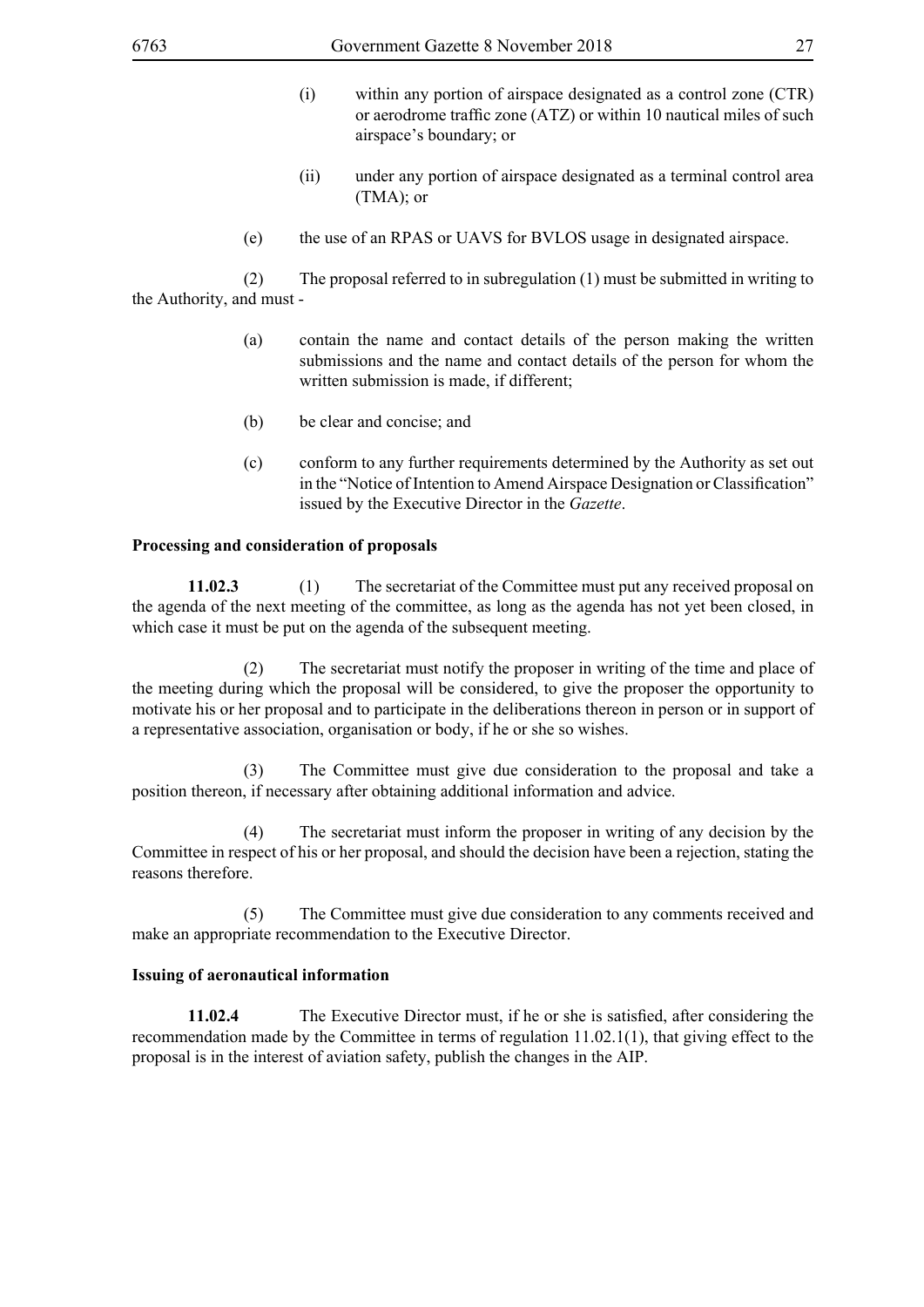#### **SUBPART 3 STATE SAFETY PROGRAMME STEERING COMMITTEE**

#### **State Safety Programme**

**11.03.1** (1) The Authority is the custodian or placeholder organisation of the State Safety Programme (SSP) for aviation in Namibia in the manner contemplated in Annex 19 of the Chicago Convention.

 (2) In compliance with subregulation (1), the Executive Director is responsible and accountable for the formulation of the SSP, and oversees its implementation and coordination within the Namibia civil aviation system contemplated in Part 10 (NCAS) of the Act, and in compliance with Part 140 and the technical standards prescribed in Document NAMCATS-SMS 140.

#### **SSP Steering Committee: composition and functions**

**11.03.2** (1) The Executive Director must establish an SSP Steering committee, chaired by the designated head of safety in the Authority, that must coordinate the SSP implementation and continuous monitoring activities involving relevant national regulatory and administrative organisations.

- (2) The SSP Steering Committee may further consist of -
- (a) the Director of Investigations in the Directorate or a person designated by him or her;
- (b) the head of meteorological services in the Ministry or a person designated by him or her;
- (c) a representative from the Government nominated by the Permanent Secretary of the Ministry;
- (d) the senior accountable manager at the Air Namibia (Proprietary) Limited or a person designated by him or her;
- (e) the senior accountable manager at the Namibian Airports Company referred to in section 2 of the Airports Company Act, 1998 (Act No. 25 of 1998) or a person designated by him or her;
- (f) the president of the Aircraft Owners and Pilots Association of Namibia or a person designated by him or her;
- (g) a representative from the Namibian Defence Force (Namibian Airforce); and
- (h) the Head of the Air Navigation Services Unit of the Authority or a person designated by him or her.

 (3) The SSP Steering Committee may co-opt any expert body or person as adviser at its discretion.

- (4) The functions of the SSP Steering Committee include -
- (a) the development of policy and decisions pertaining to SSP activities as considered necessary;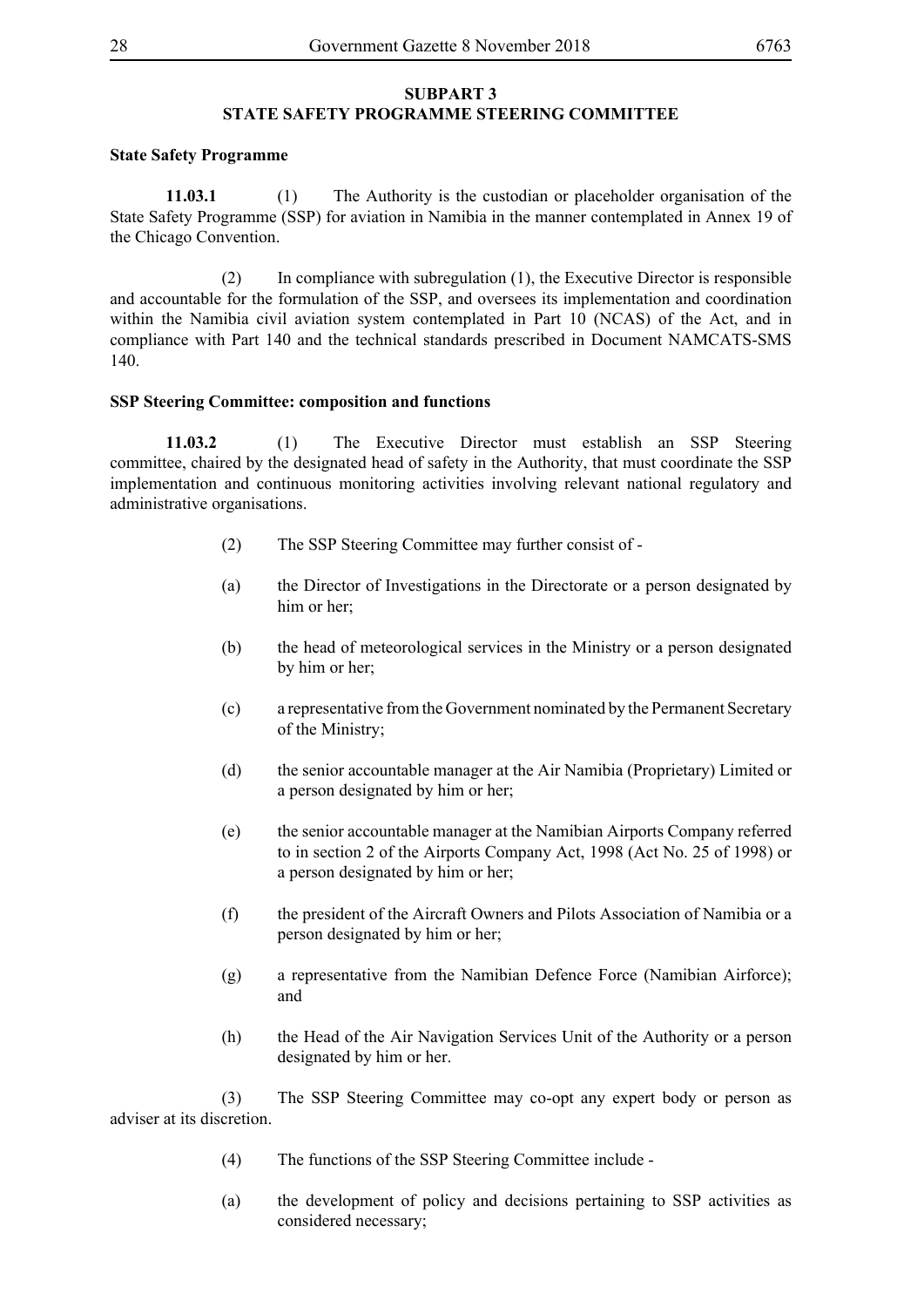- (b) periodic review of the State safety policy, and its priorities and performance indicators;
- (c) advise on, and review of, senior accountable management and key personnel requirements to meet the safety requirements of the Namibia civil aviation system, the enforcement policy and safety data protection and voluntary or mandatory information sharing;
- (d) the resolution of the issues pertaining to the implementation of the SSP; and
- (e) the promotion of the SSP to applicable service providers.

 (5) The SSP Steering committee may meet as frequently as may be necessary to ensure resolution of safety concerns.

 (6) The Executive Director must ensure that the decisions taken during proceedings of the committee are communicated to relevant entities, and monitor the implementation of decisions in accordance with acceptable management practices.

#### **PART 13 ENFORCEMENT PROCEDURES**

#### **LIST OF REGULATIONS**

#### **SUBPART 1: ENFORCEMENT POWERS OF EXECUTIVE DIRECTOR, DESIGNATED INSPECTORS, AUTHORISED OFFICERS AND AUTHORISED PERSONS AND PROCEDURES FOR INVESTIGATIONS**

- 13.01.1 Applicability
- 13.01.2 Authority of designated inspectors, authorised officers and authorised persons
- 13.01.3 In-flight inspections
- 13.01.4 Notice of infringement: suspension, revocation and imposition of conditions
- 13.01.5 Notice of investigation of participant or holder of aviation document

#### **SUBPART 2: DOCUMENTS, RECORDS AND EVIDENCE**

- 13.02.1 Service of documents and records
- 13.02.2 Evidence

#### **SUBPART 3: ADMINISTRATIVE FINES**

- 13.03.1 Administrative fines
- 13.03.2 Process on imposition of administrative fine
- 13.03.3 Administrative fine notice
- 13.03.4 Use of information regarding administrative fines

#### **SUBPART 4: INTERNAL REVIEWS**

- 13.04.1 Administrative review of decisions of designated inspectors, authorised officers and authorised persons
- 13.04.2 Administrative review of decisions of Executive Director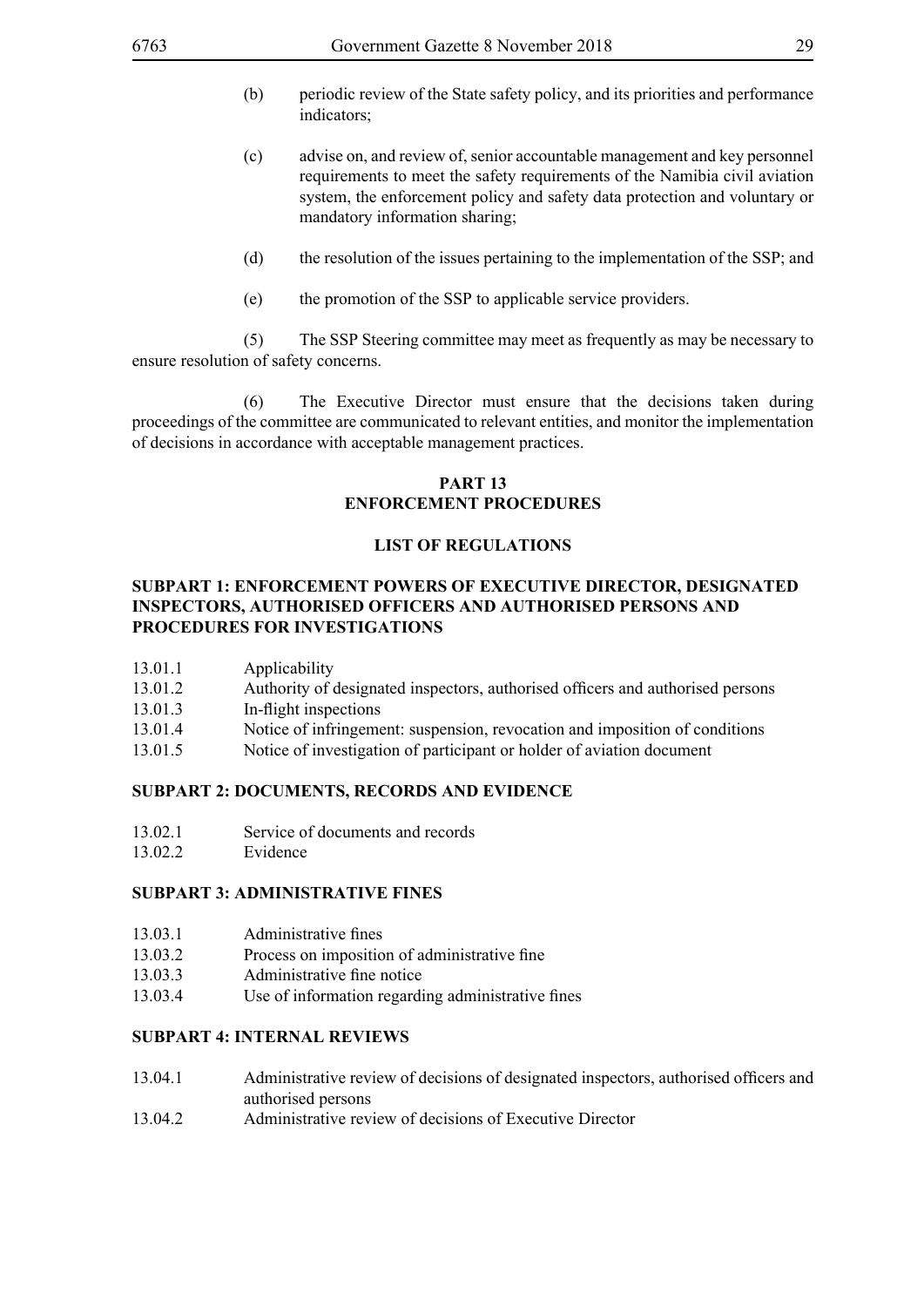#### **SUBPART 1 ENFORCEMENT POWERS OF EXECUTIVE DIRECTOR, DESIGNATED INSPECTORS, AUTHORISED OFFICERS AND AUTHORISED PERSONS AND PROCEDURES FOR INSPECTIONS AND INVESTIGATIONS**

#### **Applicability**

- **13.01.1** (1) This Part applies to -
	- (a) alleged violations by holders or participants, inclusive of aircraft operators, crew members, owners, passengers and pilots-in-command;
	- (b) designated inspectors, authorised officers and authorised persons, performing functions or exercising powers or delegated powers of inspection, investigation, control and monitoring adherence as required under Part 5 of the Act; and
	- (c) the review of entry into and exiting from, and within, the Namibia civil aviation system (NCAS) contemplated in Part 10 of the Act.

 (2) The Executive Director must publish, for the use, application training and guidance of designated inspectors, authorised officers, and authorised persons, and holders or participants -

- (a) an enforcement code which must set out the relevant procedures, determinations and decisions on enforcement provided for in these regulations, the technical standards and directives;
- (b) any amendments to the enforcement code; and
- (c) any other directives, advisory and information pamphlets, setting out the manner in which enforcement actions, including inspections and investigations, duties, powers and responsibilities, and the required forms for use, shall be conducted and exercised.

 (3) In compliance with section of 66 of the Act, every participant or holder must produce, when so requested by the Executive Director, the management system for monitoring and review, and submit reports in the format as directed, on the provision of training, and supervision to its staff and on the provision of sufficient resources to ensure that safety standards and conditions attached to aviation documents are complied with.

 (4) The Executive Director, and through his or her delegations, must in the manner contemplated by section 38 of the Act, report on monitoring actions on adherence to the requirements of subregulation (3), and may apply the enforcement code where the availability of manuals, guidance material and other material which are needed to ensure that the Act and these regulations are not contravened, are inadequate.

 (5) Despite the provisions on offences as provided for in the Act which are subject to the Criminal Procedure Act of 1977(Act No. 51 of 1977), and the suspension, revocation and imposition of conditions (including endorsement) on aviation documents contemplated in sections 42 and 43 of the Act, enforcement through the imposition of administrative fines must be applied in the manner as set out in this Part and in any other Part of these regulations.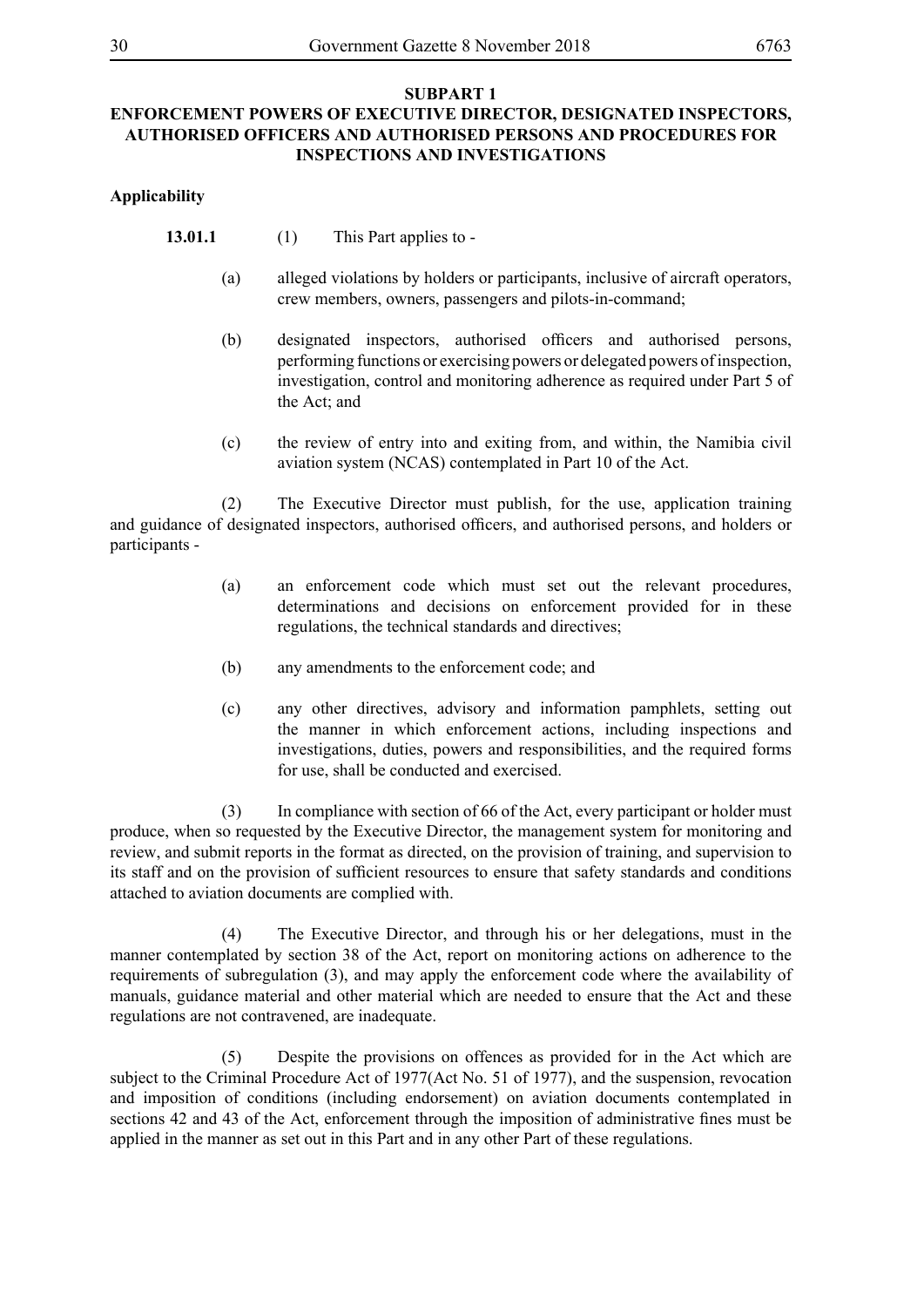**13.01.2** (1) In addition to any specific power granted to, or duty imposed on, a designated inspector, authorised officer or authorised person or under the Act or these regulations, and required under the delegations issued by the Executive Director as contemplated by section 37 of the Act, such designated inspector, authorised officer or authorised person may, upon showing his or her credentials, or if required, to produce his or her credentials -

- (a) without prior notification to the holder or participant, enter any premises for the purposes of the on-site inspection of any aircraft, aircraft factory, aerodrome, civil aviation related facility, aircraft component, aircraft equipment, licence, certificate, permit, approval, authorisation, register, computer, data, cable, book or document which the designated inspector, authorised officer or authorised person believes to be either in or on such premises, in the possession of the holder or participant or suspected of being under the custody or control of the holder or participant;
- (b) search, impound, confiscate, remove or retain anything, article, book, register, computer, data, cable, document, aircraft, aircraft component, aircraft equipment, vehicle, licence, certificate, permit, approval or authorisation, which the designated inspector, authorised officer or authorised person reasonably believes relates to a contravention of the Act or these regulations and record same for purposes of evidence;
- (c) ground any aircraft which the designated inspector, authorised officer or authorised person reasonably believes to be unsafe, not duly registered or not airworthy;
- (d) close any aviation related facility which the designated inspector, authorised officer or authorised person reasonably believes does not comply with the Act or these regulations;
- (e) require the pilot of an aircraft, a crew member, holder or participant to furnish his or her name and address and any other particulars concerning his or her juristic person;
- (f) require any person on an aerodrome or in an aircraft, aircraft factory or civil aviation related facility to furnish his or her name and address and any other particulars concerning either or his or her juristic person and to furnish such information as is, or at his or her disposal, concerning the juristic person of the pilot, owner of any aircraft or of any aerodrome or a crew member, any aerodrome, holder, participant, aircraft factory or other civil aviation related facility;
- (g) require the owner or operator, crew member, holder or participant of an aircraft to furnish such information as may be necessary concerning the juristic person of the pilot of the aircraft at any time or during any particular period;
- (h) inspect an aircraft or any part, component or equipment of such aircraft, for the purpose of ascertaining whether the provisions of the Act and these regulations are being complied with;
- (i) ascertain the mass of any aircraft with or without load and, for the latter purpose, require any passengers or goods to be removed from such aircraft;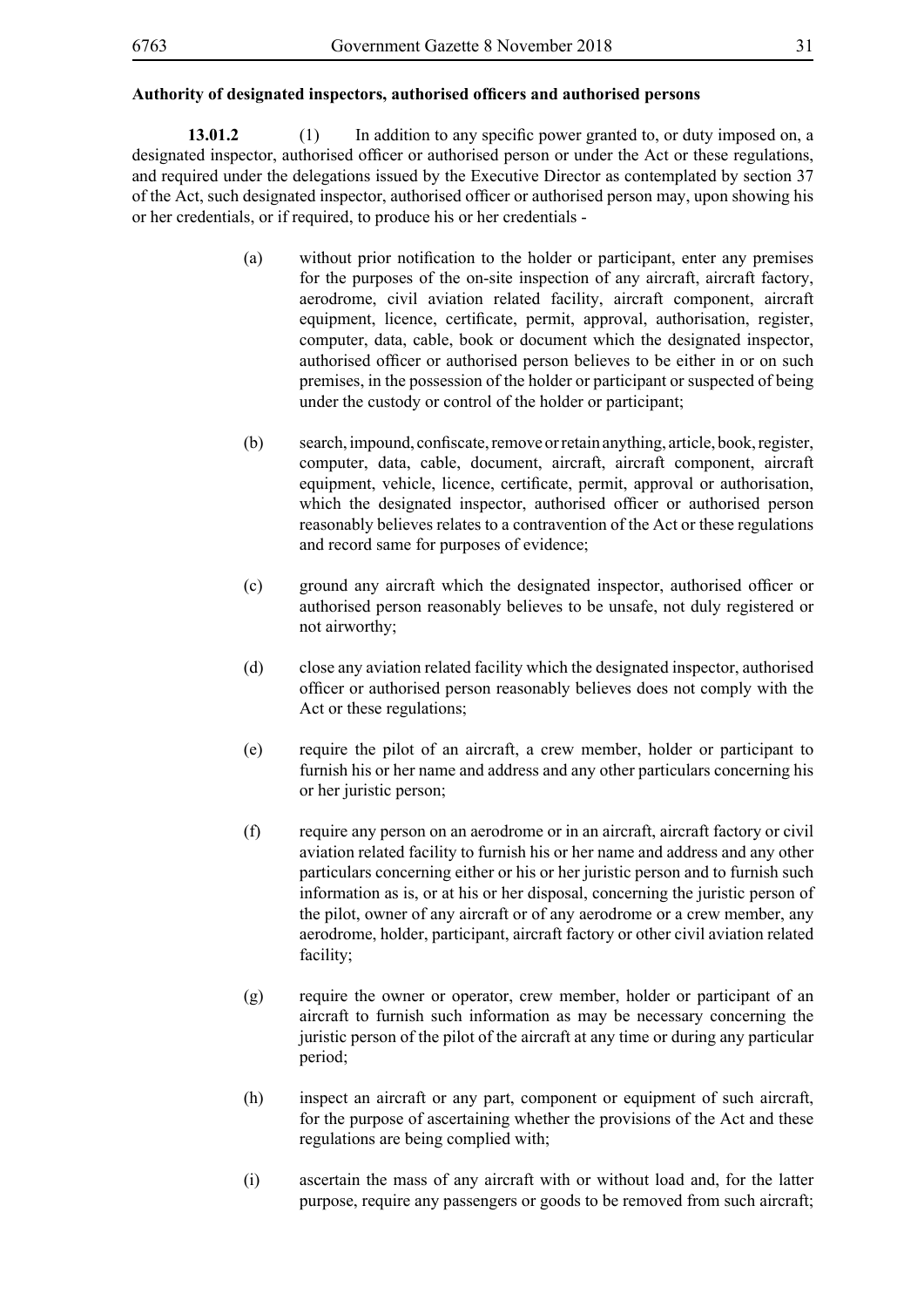- (j) call upon any person required by these regulations to be the holder of a licence, certificate, permit, approval or authorisation or, in the case of a crew member or an aircraft maintenance engineer, his or her logbook, for inspection within a reasonable time to be stipulated by such inspector, authorised officer or authorised person; and
- (k) call upon the owner, operator, crew member, holder or participant or pilot-incommand of any aircraft, to produce or cause to be produced for inspection any licence, certificate, permit, manual, logbook or other document relating to the aircraft.

(2) Before a designated inspector, authorised officer or authorised person exercises any power under subregulation  $(1)(a)$ ,  $(b)$ ,  $(c)$  or  $(d)$ , he or she must, unless he or she has already secured a warrant from a competent court, obtain the prior approval of the Executive **Director** 

(3) If it appears to any designated inspector, authorised officer or authorised person that any aircraft or aeronautical product, as it appears to him or her -

- (a) is intended or likely to be flown or used in such circumstances that the flight or usage would involve a contravention of the Act or these regulations; or
- (b) is likely to be a cause of danger to persons in the aircraft or when using the aeronautical product or to persons or property on the ground,

the designated inspector, authorised officer or authorised person may take such action to detain and seize the aircraft or aeronautical product in the manner contemplated in section 47 of the Act, and such other action as he or she may consider necessary for the purpose of causing the circumstances relating to the flight or usage to be investigated or the aircraft or aeronautical product to be inspected.

 (4) If an aircraft or aeronautical product has been detained or seized pursuant to the provisions of subregulation (3), the aircraft or aeronautical product may not be operated or used until the Executive Director, being satisfied that the Act or these regulations are being complied with, approves, or until such alterations or repairs or any adjustments have been effected which the Executive Director considers necessary, to render such aircraft fit for flight or that the threat or danger on the safe use of the aeronautical product has been removed.

#### **In-flight inspections**

**13.01.3** (1) The Executive Director may authorise a designated inspector, authorised officer or authorised person to carry out, at any time, an in-flight inspection in any civil aviation aircraft engaged in an aircraft operation.

 (2) The owner, operator or pilot-in-command of an aircraft must immediately take all reasonable steps to accommodate the designated inspector, authorised officer or authorised person to facilitate the carrying out of the in-flight inspection.

 (3) The provisions of this regulation may not be construed as derogating from the duties to be executed by an in-flight security officer authorised in terms of section 159 of the Act.

#### **Notice of infringement: suspension, revocation and imposition of conditions**

**13.01.4** (1) A designated inspector, authorised officer or authorised person must within seven days of exercising any power under regulation 13.01.1, complete and submit an inspection report in writing and in the form set out in the enforcement code to the Executive Director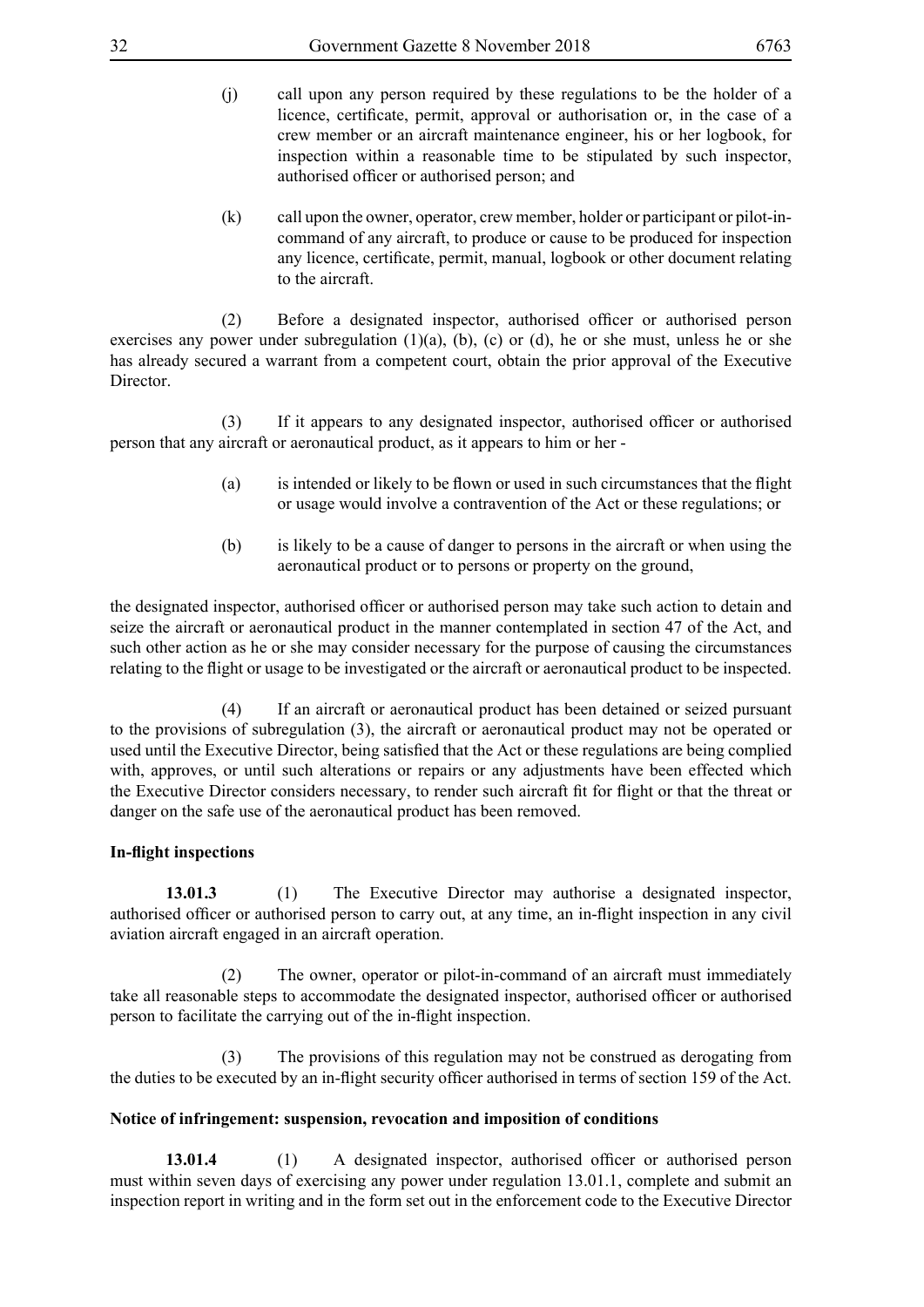stating the reasons why, in the opinion of the designated inspector, authorised officer or authorised person, such holder or participant must have his or her aviation document suspended or revoked and the conditions thereon to be imposed with endorsement, in the manner as set out in section 44 of the Act.

 (2) Following on the report made in terms of subregulation (1) the Executive Director may issue a notice on infringement with particulars in the form set out in the enforcement code, informing the holder or participant, as the case may be, of the intention to suspend or revoke the privileges associated with the aviation document in issue or to impose conditions thereon, including its endorsement, in the manner contemplated by sections 42 and 43 of the Act, and in such manner, by notice -

- (a) prevent the holder or participant from being part of any safety or security inspection, certification process or audit or from performing any of the functions that he or she or it is permitted to perform in terms of the Act and these regulations; or
- (b) proceed with an investigation or administrative actions leading to an administrative fine or criminal prosecution, as the case may be, after such participant or holder has been given at least 14 days within which to comply with any directive issued by the Executive Director pursuant to the infringement notice.

 (3) The Executive Director may, on good cause shown, in writing withdraw a notice of infringement issued under subregulation (2) and, send a copy of the withdrawal to the holder or participant cited in the infringement notice and to the designated inspector, authorised officer or authorised person or person concerned with the inspection report.

#### **Notice of investigation of participant or holder of aviation document**

**13.01.5** (1) Pursuant to section 41 of the Act, the Executive Director must issue a notice of investigation to a holder or participant, as the case may be, similar in the form set out in the enforcement code which must at least -

- (a) indicate the particulars and address or addresses of the holder or participant being the subject of an investigation;
- (b) specify the nature of the alleged conduct or act with reference to the Act, these regulations, the technical standards or aviation directive that is the subject of the investigation;
- (c) include evidence being relied upon pertaining to the alleged conduct or act;
- (d) indicate the particulars, contact details and address of the lead investigator, if any;
- (e) indicate the expected commencement date and conclusion date of the investigation; and
- (f) invite the participant or holder to make representations either orally or in writing on the allegations within 30 days of the issue or service of the notice.

 (2) Following the investigation, the Executive Director must, as part of the results thereof, including any recommendations required to be made pursuant to section 41(2)(b)(ii) of the Act, inform the holder or participant that the reasonable grounds identified require that further action be taken following the investigation regarding -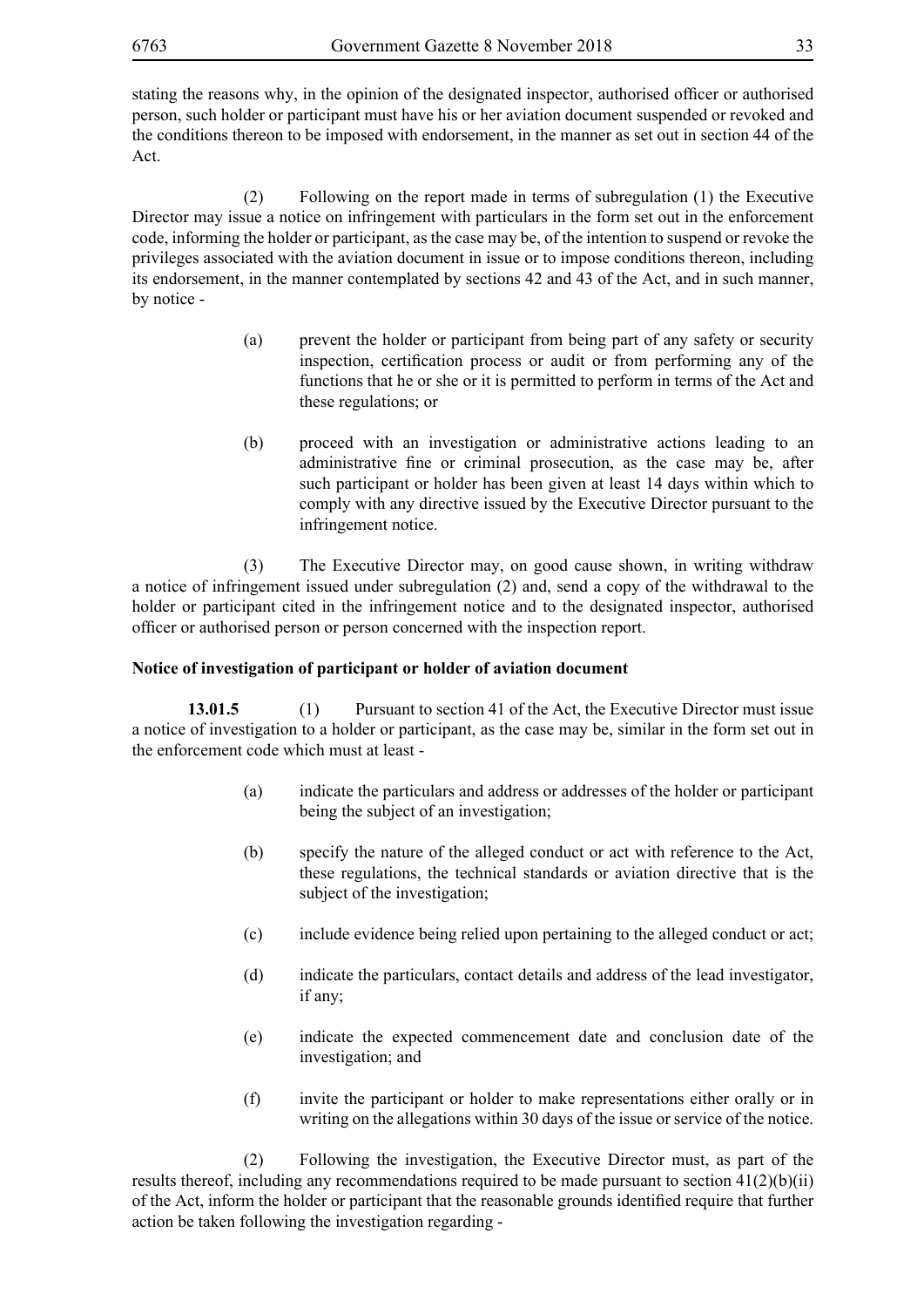- (a) an alleged offence in terms of the Act;
- (b) contravention of, or failure to comply with, the Act or these regulations;
- (c) failure to comply with conditions as required by the Act, these regulations or the technical standards; or
- (d) the manner of careless or incompetent conduct with any aviation safety and security standard and practices,

and that the recommendations or actions as contemplated in sections 42 and 43 of the Act, where relevant will be taken, and, in addition, either -

- (i) that the prescribed process regarding court action to impose a fine or imprisonment or both such fine and imprisonment as contemplated in section  $54(2)(c)(ii)$  of the Act, read with regulation 13.03.2, will be pursued by the Authority;
- (ii) the imposition of an administrative fine as provided in Subpart 3, read with Part 185, by the Executive Director; or
- (iii) the taking of other action as in the discretion of the Executive Director is considered appropriate to meet the requirements as contemplated in section 66 of the Act.

 (3) The results of an investigation may cause the Executive Director to reject the proposed action, report or recommendation, of a designated inspector, authorised officer or authorised person, as the case may be, and to allow the inspection or another or related inspection, on the alleged violation in issue, to be conducted afresh.

#### **SUBPART 2 DOCUMENTS, RECORDS AND EVIDENCE**

#### **Service of documents and records**

**13.02.1** (1) Any notice or related documents served on an individual in terms of this Subpart must be served -

- (a) by giving it to the individual personally;
- (b) by leaving it at, or by sending it by registered mail to the address of the place of residence or business of the individual's last known to the Executive Director or designated inspector, authorised officer or authorised person;
- (c) by giving it, at the place of residence or business of the individual's last known to the Executive Director or designated inspector, authorised officer or authorised person, to an individual who is, or is reasonably believed to be, above the age of 16 years and apparently an occupant of, or employed at, the place; or
- (d) by sending it to the last known electronic communication address of the individual.
- (2) Any notice served on a juristic person in terms of this Subpart must be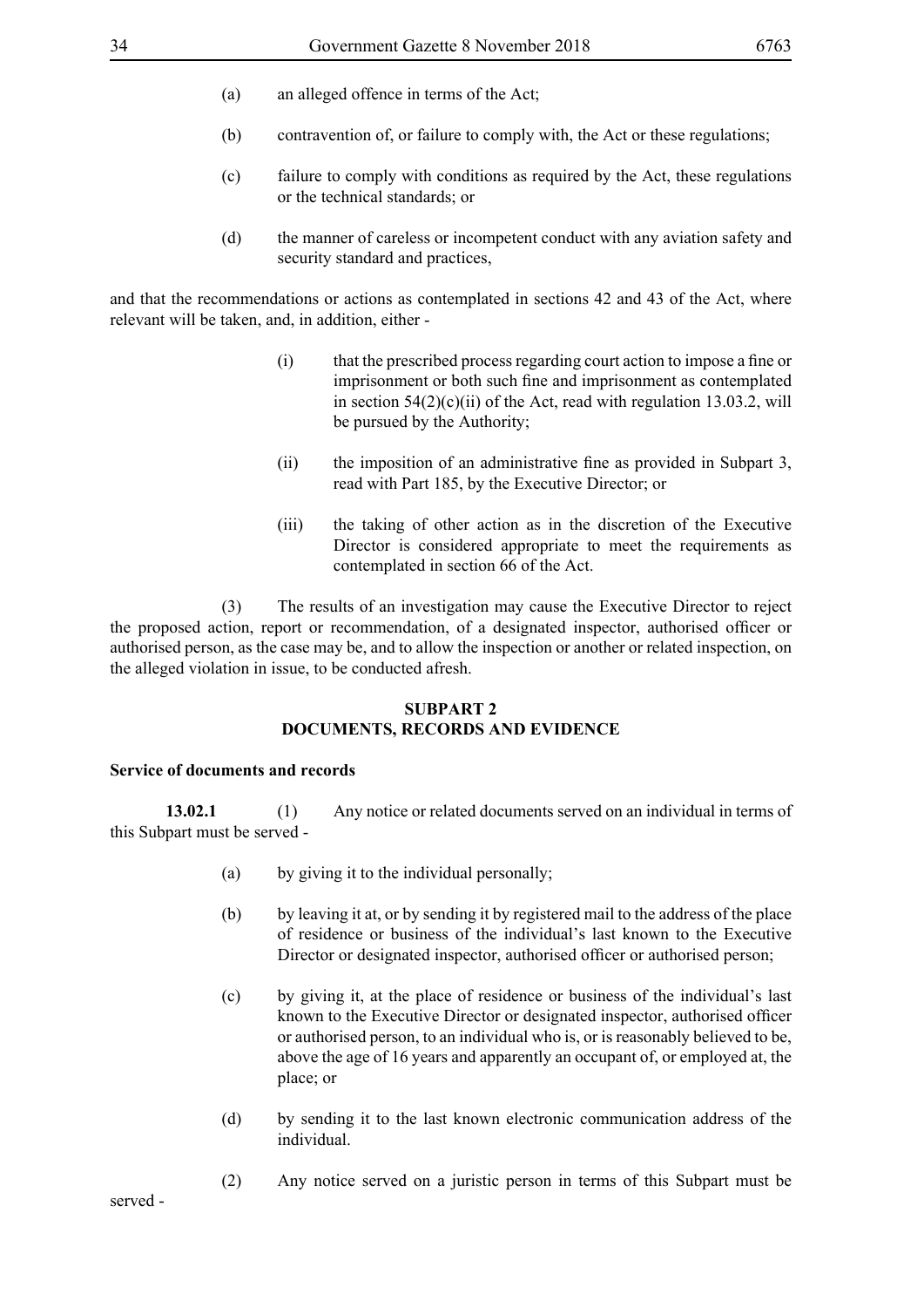- (a) by sending it by registered mail to the head office, registered office, principal place of business or other postal address of the juristic person;
- (b) by giving it to an individual who is, or is reasonably believed to be, an officer of, or in the service of, the juristic person and above the age of 16 years, at the head office, registered office, principal office or other place of business of the juristic person; or
- (c) by sending it to the last known email or electronic communication address of the juristic person or a representative of the juristic person.
- (3) The Executive Director must ensure that -
- (a) proper records of all enforcement actions taken in terms of these regulations are kept in the premises of the Authority and with the Civil Aviation Registry; and
- (b) copies of all notices issued, reports written and decisions taken in respect of any alleged offence, violation or any inspection or investigation undertaken in terms of this Part are retained on the individual's or juristic person's file or holder's or participant's file with the Authority.

#### **Evidence**

- **13.02.2** (1) In proceedings under this Part **-**
	- (a) a written statement certified and signed by a designated inspector, authorised officer or authorised person that a licence, rating, certificate, permit, approval, authorisation or exemption, as the case may be, has been or has not been granted or issued to a specific person must, upon the mere production thereof, be accepted as *prima facie* proof of the facts mentioned therein;
	- (b) a document certified and signed by a designated inspector, authorised officer or authorised person to be a copy of a licence, certificate, permit, approval, authorisation or exemption and signed by the Executive Director must, upon the mere production thereof, be accepted as *prima facie* proof of the fact that the person whose name appears as the holder of the licence, certificate, permit, approval, authorisation or exemption, as the case may be, on that copy, was the holder of the licence, certificate, permit, approval, authorisation or exemption at the time when the offence or violation was committed;
	- (c) a document certified by a designated inspector, authorised officer or authorised person to be an extract or a copy signed by the Executive Director, of any register maintained in terms of the Act or these regulations must, upon the mere production thereof, be accepted as *prima facie* proof of the facts mentioned therein; and
	- (d) evidence supplied by a designated inspector, authorised officer or authorised person and obtained by the use of specialised equipment, such as weighing scales, video recorders, small hand-held recording devices, cameras, smartphones, navigation and communication transceivers and secondary equipment, must be proved in terms of any law, including the common law rules relating to the admissibility and proof of evidence.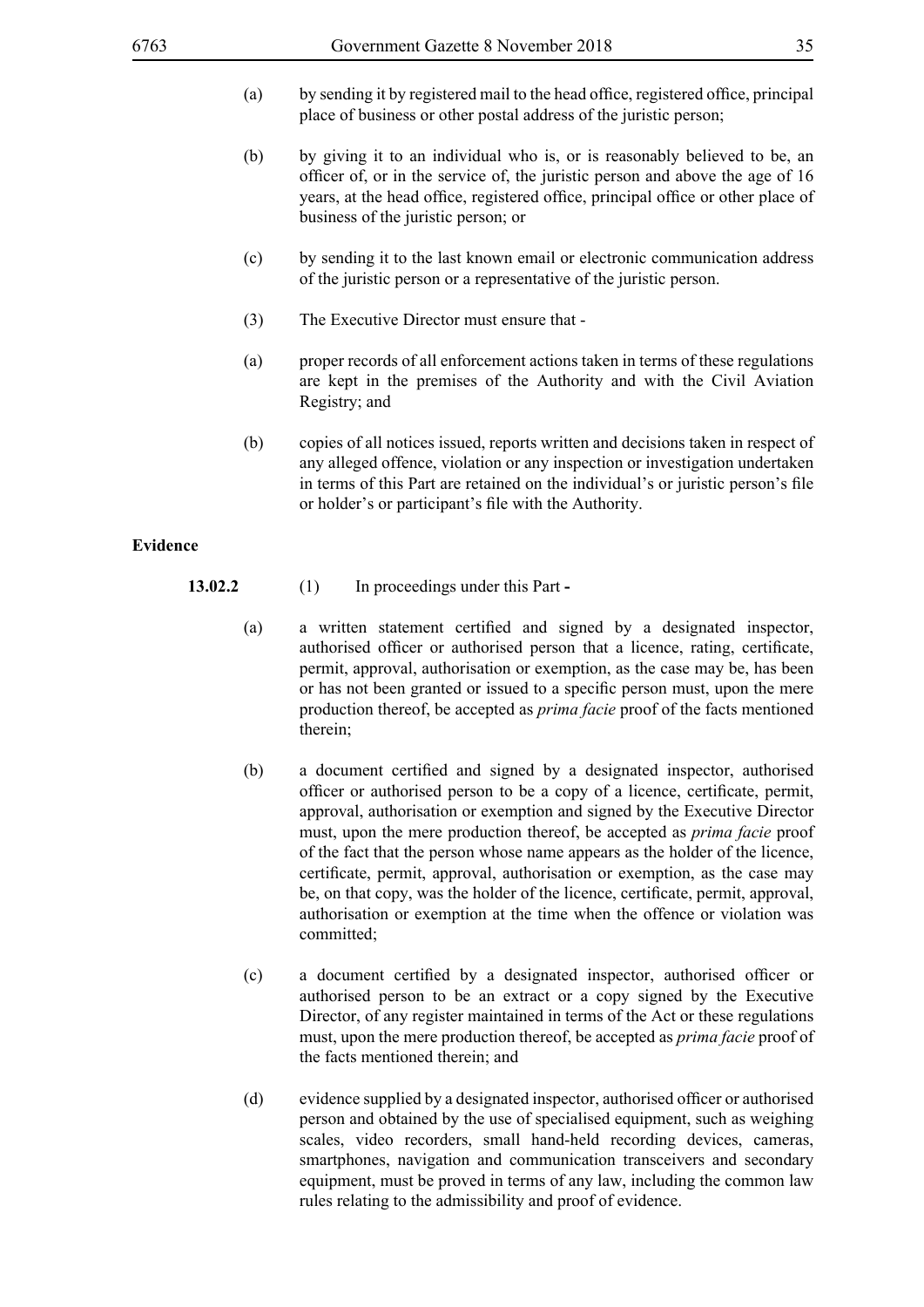(2) The Executive Director must ensure that any evidentiary material that is the subject of any process of inspection, investigation, enforcement review or court action and that requires its detention and seizure as contemplated in section 47 of the Act, is deposited in a secure room or office separate from the CAR, but under the supervision of the head of the CAR referred in regulation 3.04.6(1), to ensure its retention status as evidence for purposes of any such process**.**

#### **SUBPART 3 ADMINISTRATIVE FINES**

#### **Administrative fines**

**13.03.1** (1) Despite the provisions of sections 42 and 43 of the Act regarding the suspension and revocation, and imposition of conditions, including endorsement, of aviation documents, a designated inspector, authorised officer or authorised person may recommend to the Executive Director to take action, after application of the procedures set out in this Part, which may result in the imposition of the appropriate category of administrative fine prescribed in regulation 185.01.3 where it is established, on a balance of probabilities, that the conduct or act of a holder or participant constitutes a violation.

 (2) The power of a court to impose and provide penalties in the amounts similar to or lower than the administrative fine threshold provided for in subregulation (1) for various offences as contemplated in the Act, does not imply that the Executive Director may not impose an administrative fine for a violation based on the same set of facts that constitute the offence.

#### **Process on imposition of administrative fine**

**13.03.2** (1) The Executive Director may, by way of process instituted in terms of this Part, seek the imposition of an administrative fine not exceeding N\$200 000 for any violation to the extent provided for, where appropriate, in the Act, these regulations, the technical standards or aviation directives.

(2) The criteria to be used on the imposition of administrative fines must be in the manner set out in Subpart 2 of Part 185.

#### **Administrative fine notice**

**13.03.3** (1) A designated inspector, authorised officer or authorised person must prepare the administrative fine notice in writing and in the form set out in the enforcement code, for issuing by the Executive Director to the holder or participant, if the designated inspector, authorised officer or authorised person is satisfied, following an inspection in the manner provided under regulation 13.01.4 or investigation in the manner provided under regulation 13.01.5, that the holder or participant, as the case may be, has -

- (a) contravened or caused failure with regard to;
- (b) acted in a negligent, careless or incompetent manner with regard to; or
- (c) not complied with,

the Act, these regulations, the technical standards or aviation directive, to the extent indicated in the administrative fine notice.

- (2) An administrative fine notice must -
- (a) specify the nature of the alleged act or conduct committed;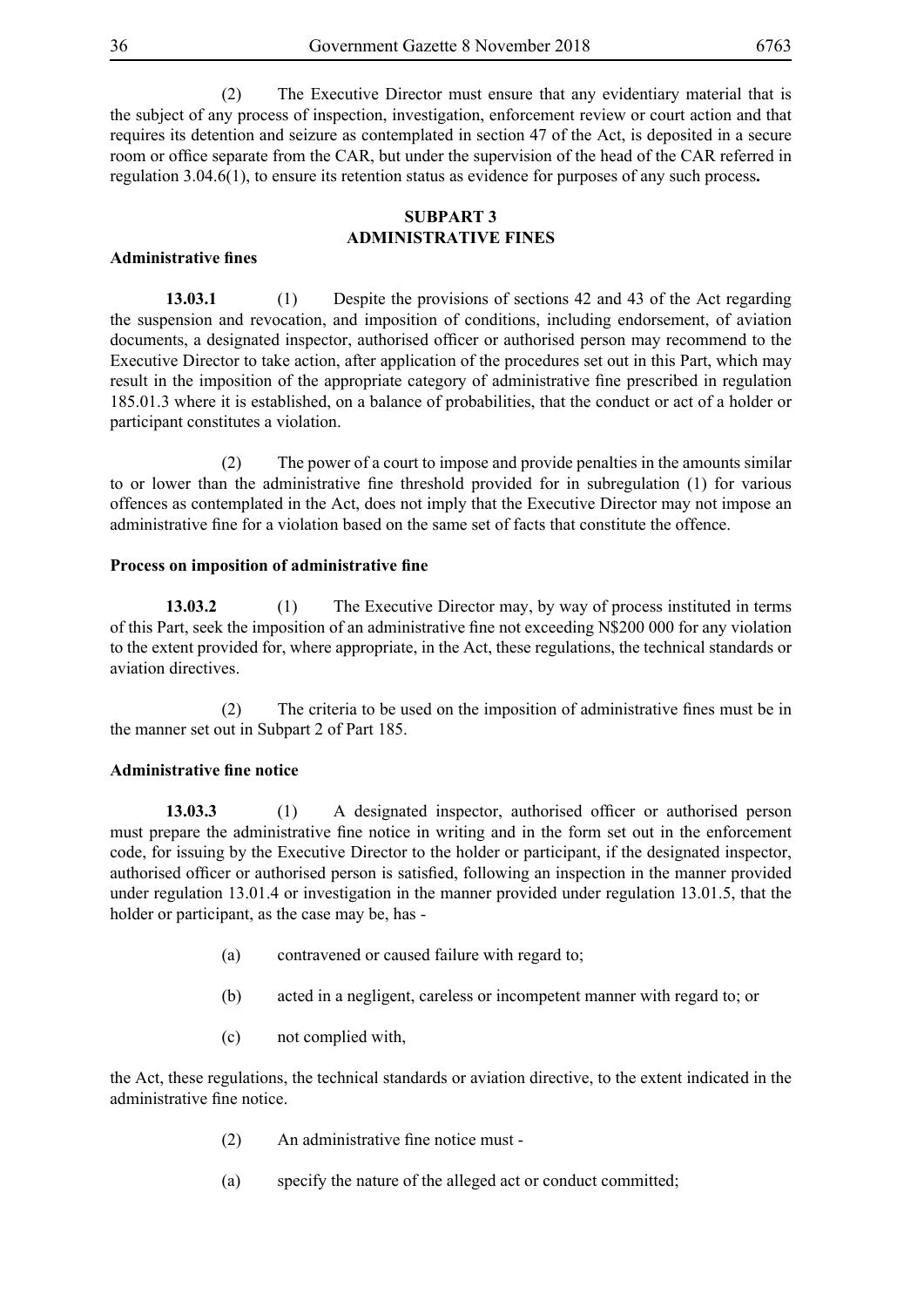- (b) include evidence being relied upon pertaining to the alleged act or conduct;
- (c) specify the administrative fine payable for the act or conduct;
- (d) invite the alleged infringer to make representations either orally or in writing on the allegations or pay the administrative fine within 30 days of the issue or service of the notice; and
- (e) specify the rights and obligations pertaining to the notice.

(3) If the holder or participant pays the administrative fine referred to in subregulation (2), any liability specified in the notice is considered as discharged.

(4) Despite the provisions on the administrative fines in subregulation (3), the Executive Director may require the holder, participant or a person designated by the Executive Director to -

- (a) complete or submit any rectification required that led to the imposition of the administrative fine; and
- (b) submit the acceptance of a corrective action plan.
- (5) The Executive Director may withdraw the administrative fine notice -
- (a) prior to the payment of the fine, upon a favourable outcome of enforcement review representation as set out in Supart 4;
- (b) prior to conclusion of court proceedings, if any, on good cause shown by the Executive Director; or
- (c) on the resolution of the matter on appeal by the High Court.

#### **Use of information regarding administrative fines**

**13.03.4** (1) The imposition of an administrative fine in terms of this Part does not constitute a previous conviction by the holder or participant and is not for criminal record purposes.

 (2) The records on the information on inspections and investigations set out in this Part are part of the records required under section 52 of the Act and may not be made available for public scrutiny, except by way of a court order.

(3) Nothing in this regulation prevents the service of an administrative fine notice by the Executive Director on an individual or juristic person for repeating an offence based on the records held by the Authority.

#### **SUBPART 4 INTERNAL REVIEWS**

### **Administrative review of decisions of designated inspectors, authorised officers and authorised persons**

**13.04.1** (1) A holder or participant whose rights have been detrimentally affected by an administrative action taken in terms of this Part by a designated inspector, authorised officer or authorised person under delegation in terms of the Act, may, after payment of the non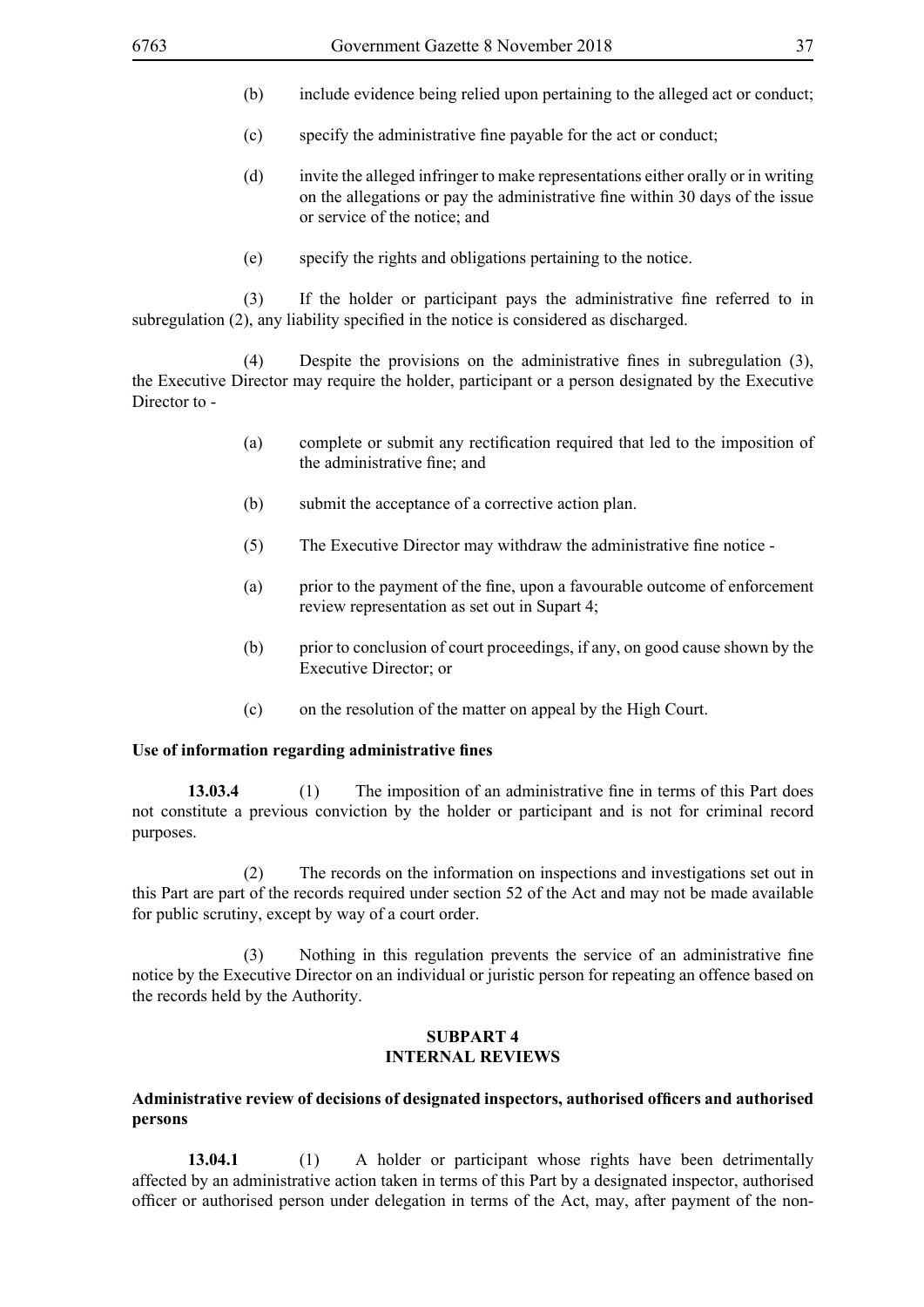refundable application fee prescribed in Part 187, apply to the Executive Director to seek an internal review of such a decision.

 (2) An internal review referred to in subregulation (1) must be lodged on the appropriate form similar to the form set out in the enforcement code, within 30 days after receipt of the infringement notice referred to in regulation 13.01.4(2) in terms whereof the applicant becomes aware of the decision or recommendation of the designated inspector, authorised officer or authorised person.

 (3) If, on receipt of an application for review made under subregulation (1), the Executive Director decides that further investigations or inquiries must be carried out before he or she makes a decision on the application, the Executive Director must ensure that -

- (a) the designated inspector, authorised officer or authorised person whose decision or recommendation is the subject matter of the review;
- (b) any person who was responsible for supervising the designated inspector, authorised officer or authorised person who made the decision or recommendation; and
- (c) any other person who was in any way involved in the making of the decision or recommendation,

does not in any way participate in the further investigation or inquiry or the determination of the matter on review.

 (4) The Executive Director must within 14 days of receiving the application for review confirm, amend or withdraw the decision or recommendation in writing.

 (5) The Executive Director must, upon the request by the person in relation to whom a decision or recommendation is confirmed, amended or withdrawn under subregulation (4), within 14 days of the application furnish written reasons for the decision.

 (6) The Executive Director may after the provision of the reasons in terms of subregulation (5), proceed to institute an investigation in terms of regulation 13.01.5.

An application for review in terms of this regulation must be considered finalised if upon compliance with either of the actions set out in subregulation (3), (4) or (5), the applicant takes no further action within 30 days of any written notice of such actions.

# **Administrative review of decisions of Executive Director**

**13.04.2** A holder or participant may exercise the rights on review of a decision of the Executive Director based on remedies available under the laws of Namibia.

### **Insertion of Part 90 in Regulations**

**7.** The Regulations are amended by the insertion after the heading "RULES OF THE AIR AND GENERAL OPERATING RULES" of the following Part: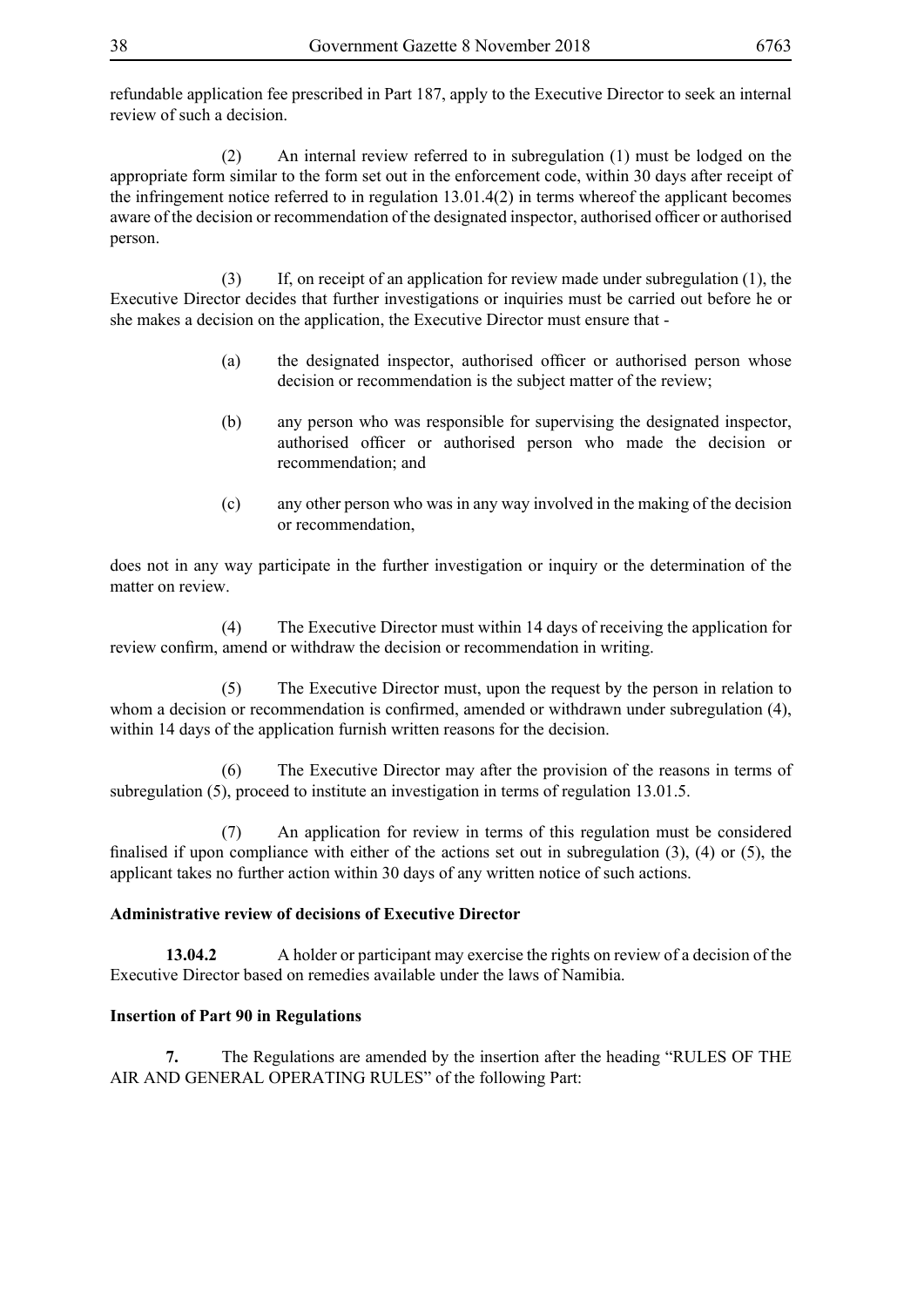## **"PART 90 PERFORMANCE-BASED NAVIGATION**

### **LIST OF REGULATIONS**

| 90.00.1 | Applicability            |
|---------|--------------------------|
| 90.00.2 | PBN operations           |
| 90.00.3 | PBN operational approval |

### **Applicability**

**90.00.1** This Part applies to persons, aircraft and operators engaged in commercial or non-commercial operations by manned aircraft registered in Namibia.

### **PBN Operations**

**90.00.2** Where an aircraft is configured to use performance-based navigation (PBN), the owner or operator of that aircraft may only operate that aircraft in designated airspace, and on routes or in accordance with procedures where PBN specifications are established, if the owner or operator has been granted an approval by the Executive Director to conduct such operations.

## **PBN operational approval**

**90.00.3** (1) The applicant for the approval referred to in regulation 90.00.2 must provide evidence to the Executive Director that -

- (a) the relevant airworthiness approval of the RNAV (aRea NAVigation) system has been obtained;
- (b) a training programme for the flight crew members involved in these operations has been established, including initial and recurrent checking of competence;
- (c) operating procedures have been established specifying
	- (i) the equipment to be carried, including its operating limitations and appropriate entries in the minimum equipment list (MEL);
	- (ii) flight crew composition and experience requirements;
	- (iii) normal procedures;
	- (iv) contingency procedures;
	- (v) monitoring and incident reporting; and
	- (vi) electronic navigation data management in accordance with Document NAM-CATS-PBN 90.

 (2) Applications for PBN operational approval must comply with the detailed provisions for individual categories of PBN operations published in Document NAM-CATS-PBN 90.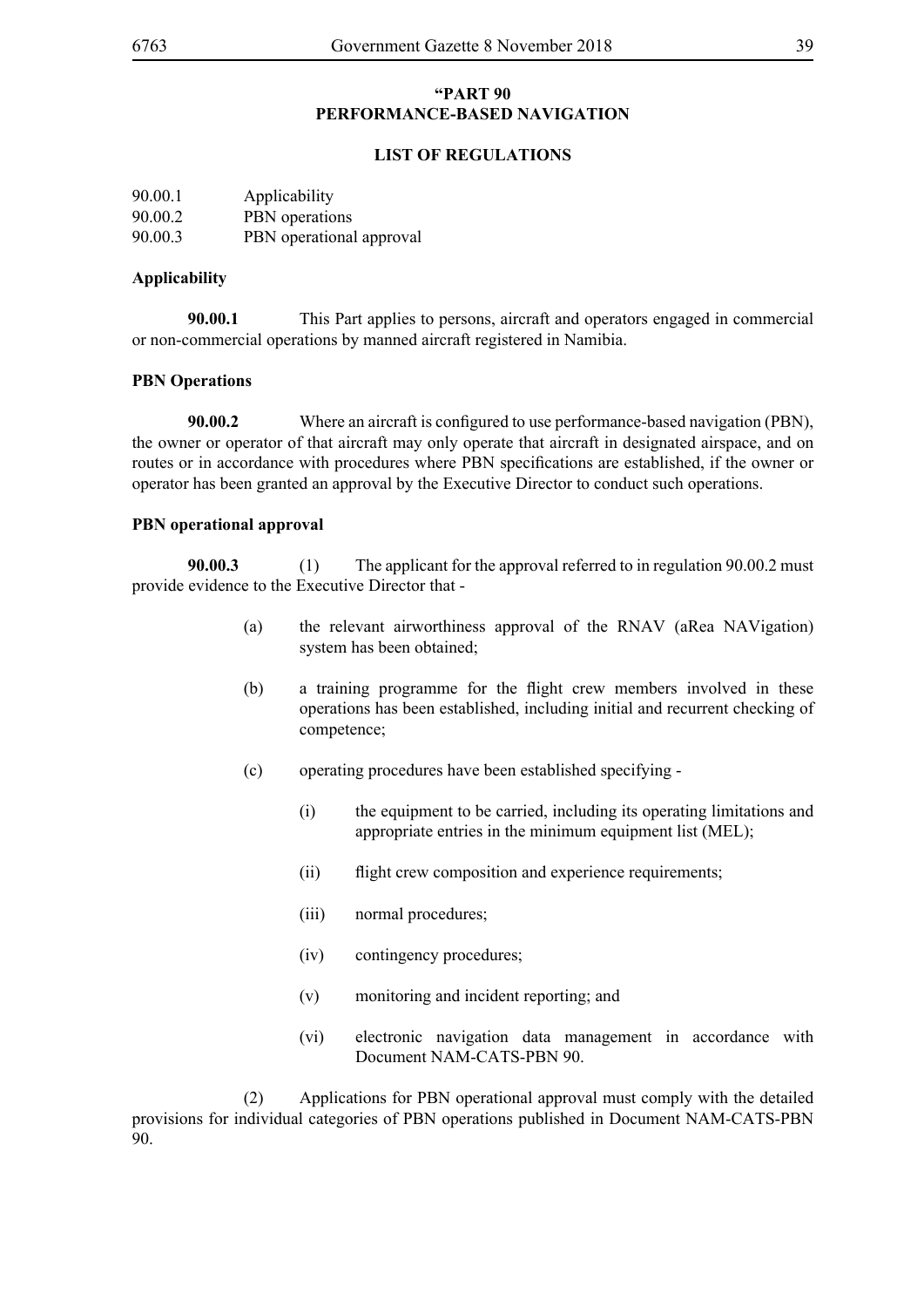## **Substitution of Part 92 of Regulations**

**8.** The Regulations are amended by the substitution for Part 92 of the following Part:

# **"PART 92 SAFE TRANSPORT OF DANGEROUS GOODS BY AIR**

### **LIST OF REGULATIONS**

- 92.00.1 Applicability
- 92.00.2 Prohibition of transportation of dangerous goods by air
- 92.00.3 Classification, division and listing of dangerous goods
- 92.00.4 Designation of dangerous goods inspectors
- 92.00.5 Powers of dangerous goods inspectors
- 92.00.6 Training
- 92.00.7 Validation of foreign certificates
- 92.00.8 Packing and packaging
- 92.00.9 Responsibility of shipper
- 92.00.10 Labelling and marking
- 92.00.11 Dangerous goods transport document
- 92.00.12 Inspection for damage or leakage by operator
- 92.00.13 Loading restrictions in cabin or on flight deck
- 92.00.14 Separate packaging of dangerous goods
- 92.00.15 Securing of dangerous goods
- 92.00.16 Loading in cargo aircraft
- 92.00.17 Dangerous goods accident and incident reporting
- 92.00.18 Dangerous goods accident and incident investigation
- 92.00.19 Dangerous goods accident and incident information
- 92.00.20 Notification of undeclared or misdeclared dangerous goods
- 92.00.21 Retention of documents
- 92.00.22 Dangerous goods carried by passengers or flight crew members
- 92.00.23 Information to passengers
- 92.00.24 Powers of aerodrome operator: loading and unloading of dangerous goods
- 92.00.25 Designation of persons responsible for dangerous goods
- 92.00.26 Issuing of competency cards
- 92.00.27 Reporting of undeclared or misdeclared dangerous goods
- 92.00.28 Surface transport
- 92.00.29 Dangerous goods by mail
- 92.00.30 Reporting of dangerous goods occurrences
- 92.00.31 Storage and loading
- 92.00.32 In-flight emergencies
- 92.00.33 Application of Technical Instructions: reporting difficulties and amendments

# **Applicability**

**92.00.1** (1) This Part is applicable to all international and domestic operations of civil aircraft and specifically applies to -

- (a) any aircraft which is registered in Namibia or operated in Namibian airspace and which is used for the transportation of dangerous goods and any person who -
	- (i) offers dangerous goods for transportation by air;
	- (ii) transports dangerous goods by air; or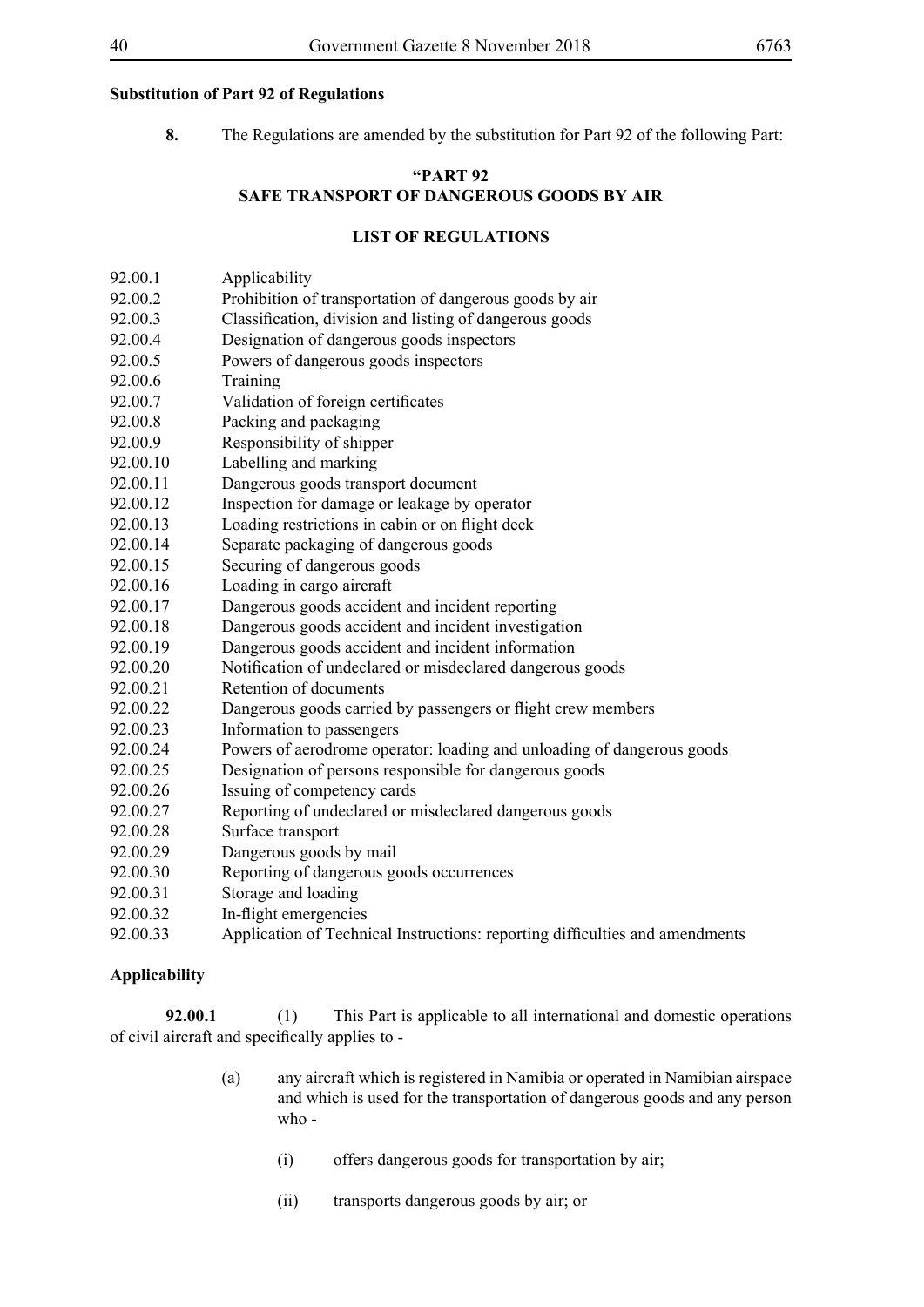- (iii) accepts dangerous goods for transportation by air; and
- (b) any passenger or flight crew member on board or to be taken on board any aircraft in the manner provided for in Annex 18 of the Chicago Convention read with the Technical Instructions issued as ICAO Doc 9284.
- (2) This Part does not apply to -
- (a) military aircraft and military personnel who perform their official duties on board a military aircraft;
- (b) dangerous goods carried in an aircraft where such goods are intended
	- (i) to provide medical aid to a patient during a flight;
	- (ii) to provide veterinary aid or a humane killer for an animal during a flight;
	- (iii) for spraying, dusting or dropping in connection with lawfully conducted agricultural, horticultural, forestry or pollution control operations; or
	- (iv) for purposes of lawful game and livestock management during a flight;
- (c) articles and substances which would otherwise constitute dangerous goods but which are required to be on board the aircraft in accordance with the appropriate airworthiness requirements and the provisions of the operations manual concerned, except that articles and substances intended as replacements for such articles and substances must be transported in accordance with the requirements and standards as prescribed in Document NAM-CATS-DG;
- (d) articles and substances which would otherwise constitute dangerous goods but which are on board the aircraft for the specialised purposes as prescribed in Document NAM-CATS-DG; and
- (e) articles and substances intended for the personal use of passengers and flight crew members to the extent as prescribed in Document NAM-CATS-DG.

#### **Prohibition of transportation of dangerous goods by air**

**92.00.2** (1) A person may not offer for transportation in an aircraft or transport in an aircraft or accept for transport in an aircraft any -

- (a) of the dangerous goods specifically identified by name or by generic description in Document NAM-CATS-DG as being forbidden for transportation by air under any circumstances;
- (b) of the dangerous goods identified in Document NAM-CATS-DG as being forbidden for transportation by air under normal circumstances;
- (c) other dangerous goods, unless in accordance with the provisions of the Act, this Part and the requirements and standards as prescribed in Document NAM-CATS-DG; and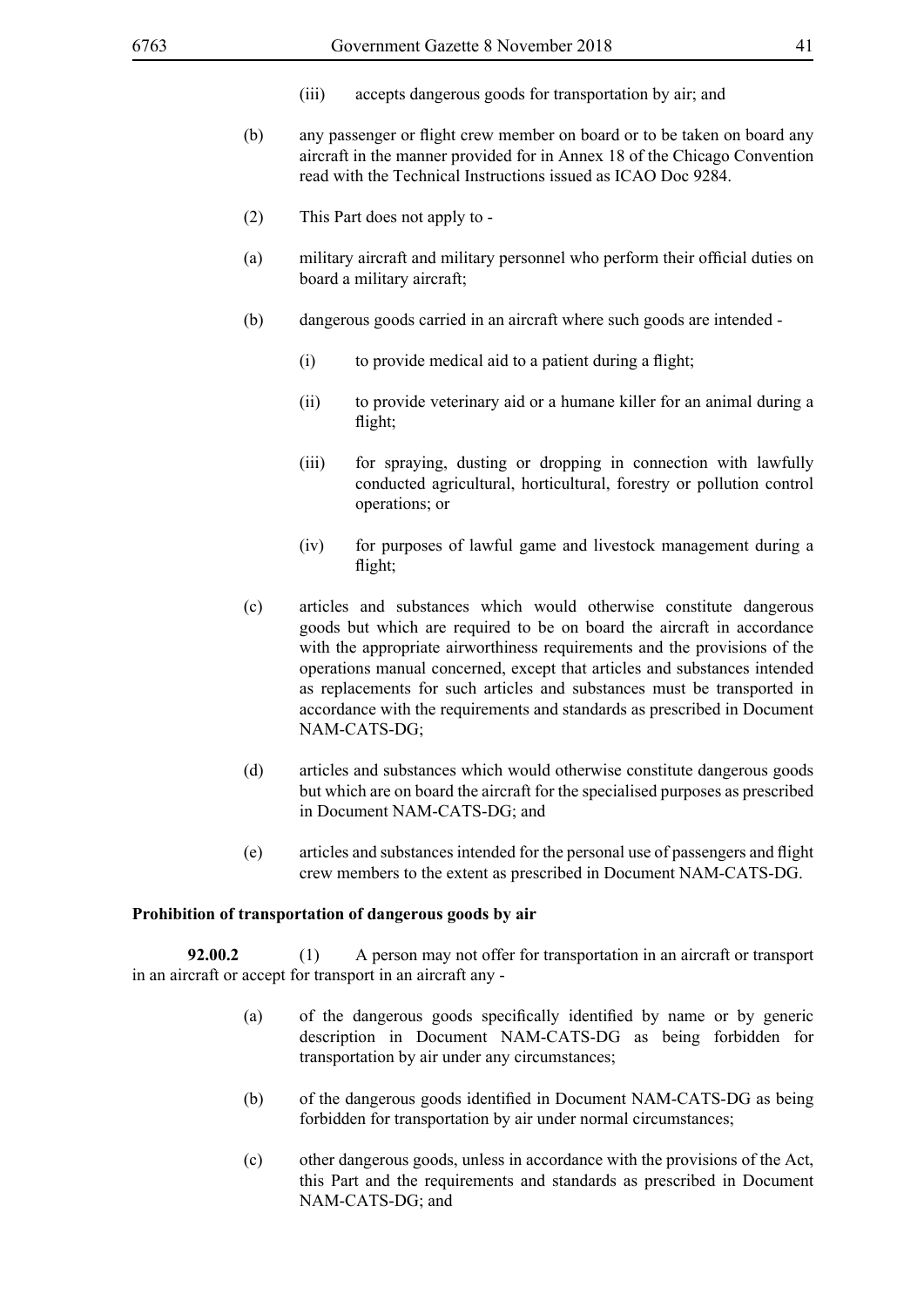(d) infected live animals.

 (2) The Executive Director may, upon application in writing by any person referred to in regulation  $92.00.1(1)(b)$ , exempt such person from the provisions of subregulation (1) (b), where the Executive Director determines that -

- (a) a situation of extreme urgency requires the transportation of the dangerous goods;
- (b) other forms of transportation are, in the circumstances, impracticable or inappropriate; or
- (c) full compliance with the provisions of this Part would, in the circumstances, be contrary to the public interest,

and the grant of the exemption applied for would not be contrary to the interests of aviation safety.

 (2) The provisions of section 46 of the Act apply with the necessary changes to an application for exemption in terms of subregulation (1).

- (3) An application for an exemption under this Part may be made -
- (a) in respect of flights originating in or departing from Namibia; or
- (b) in respect of aircraft not registered in Namibia but engaged in the overflight of Namibian territory.

### **Classification, division and listing of dangerous goods**

**92.00.3** The classes, divisions and listing of dangerous goods are contained in Document NAM-CATS-DG.

### **Designation of dangerous goods inspectors**

**92.00.4** (1) Subject to the provisions of section 37 of the Act, the Executive Director may designate dangerous goods inspectors to exercise the powers referred to in regulation 92.00.5.

 (2) The conditions and requirements for and the rules, procedures and standards connected with a designation referred to in subregulation (1), are as prescribed in Document NAM-CATS-DG.

 (3) The Executive Director must sign and issue to each designated dangerous goods inspector a document which states the full name of such inspector and contains a statement indicating that -

- (a) such inspector has been designated in terms of subregulation (1); and
- (b) such inspector is authorised to exercise the powers referred to in regulation 92.00.5 and any other powers delegated by the Executive Director to the inspector under the Act.

### **Powers of dangerous goods inspectors**

**92.00.5** (1) A designated dangerous goods inspector may -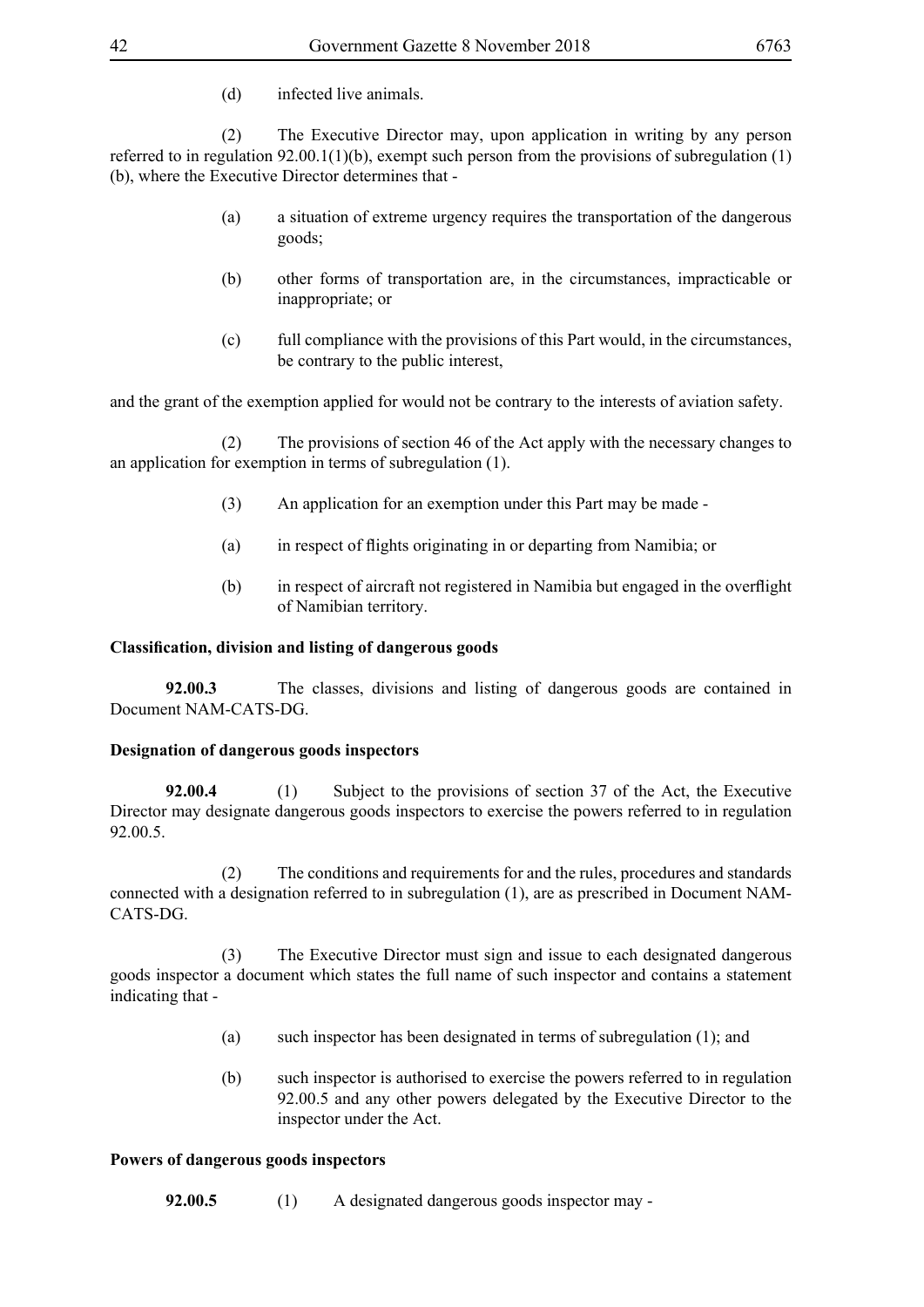suspects that -

- (a) enter and inspect any
	- (i) aerodrome or hangar;
	- (ii) premises, whether situated inside or outside any aerodrome, where goods, including food products intended for transportation by air are manufactured, produced, prepared or stored or where goods, mail or baggage intended for the transportation by air are packed, held or received or where goods, mail or baggage are received after being conveyed by air; and
	- (iii) aircraft, vehicle, freight or baggage container or unit load device used for the transportation of goods,

in order to ensure that the provisions of the Act, this Part and the requirements and standards as prescribed in Document NAM-CATS-DG are complied with; and

- (b) require any person to forthwith produce or furnish the inspector with all documents, information and any other evidence relating to dangerous goods or baggage in so far as this may be necessary for the proper execution of his or her functions.
- (2) A designated dangerous goods inspector who on reasonable grounds
- (a) any baggage, consignment, freight or baggage container or unit load device contains goods which may not lawfully, in terms of the provisions of the Act, this Part and the requirements and standards as prescribed in Document NAM-CATS-DG, be transported by air; or
- (b) goods which constitute a danger or potential danger to the safety or security of persons, aircraft or any other property are being transported, have been transported or are to be transported by air,

may inspect such baggage, consignment, freight or baggage container or unit load device and, if he or she considers it necessary in the interest of aviation safety, order that such goods be detained and not be loaded in any aircraft.

- (3) A designated dangerous goods inspector may at any time -
- (a) search
	- (i) any baggage, consignment, freight or baggage container or unit load device presented or accepted for transportation by air;
	- (ii) any baggage, consignment, freight or baggage container or unit load device received after being transported by air; and
	- (iii) any person who has disembarked from an aircraft or who intends to board an aircraft or the baggage or personal possessions of such person,

in order to ascertain whether dangerous goods are being, have been or are to be transported by air;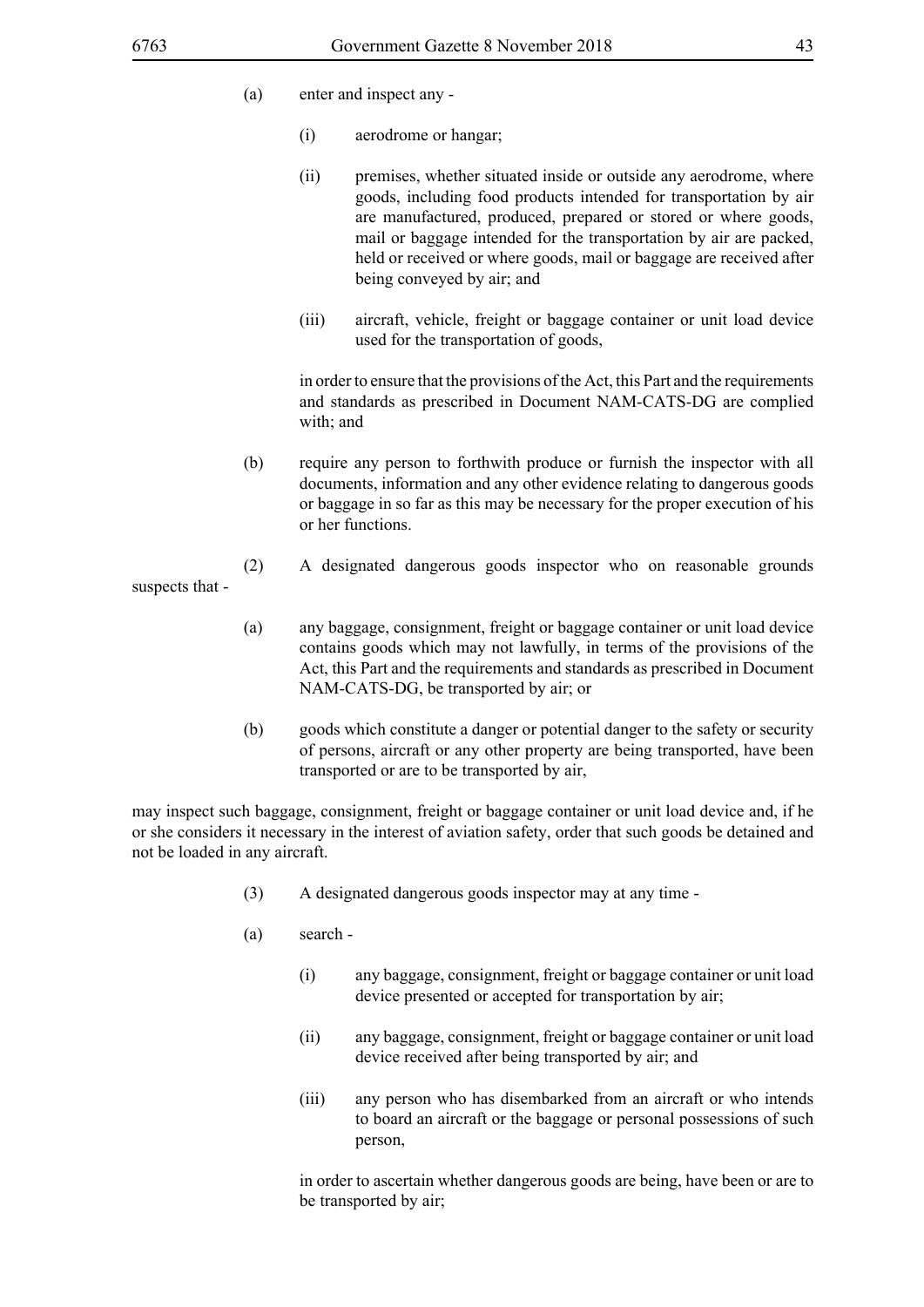- (b) take reasonable steps to satisfy himself or herself that the mass, quantity or composition of any -
	- (i) goods or baggage offered or presented for transportation in any consignment;
	- (ii) passengers' baggage;
	- (iii) freight or baggage container or unit load device;
	- (iv) stores transported by the operator or owner of an aircraft or his or her agent; and
	- (v) goods or baggage on board an aircraft,

comply with the requirements and standards as prescribed in Document NAM-CATS-DG;

- (c) take reasonable steps to satisfy himself or herself that the requirements and standards as prescribed in Document NAM-CATS-DG are complied with regarding the separation of the classes of dangerous goods in storage areas, unit load devices, vehicles and aircraft;
- (d) require goods to be removed from an aircraft if the requirements and standards referred to in paragraphs (b) and (c) are not complied with;
- (e) request any person to produce or cause to be produced for inspection, any document relating to a consignment intended for transportation by air or which has been transported by air or any other document specified in Document NAM-CATS-DG;
- (f) question any person handling dangerous goods in order to ascertain whether that person complies with the provisions of the Act, this Part and the requirements and standards as prescribed in Document NAM-CATS-DG relating to the handling of such dangerous goods; and
- (g) condemn any dangerous goods which, in his or her reasonable opinion, are not in a good condition or the storage or use of which he or she considers to be dangerous and order any such dangerous goods -
	- (i) to be returned to the owner of the goods or to the person who delivered the goods to the place where they are inspected by the designated dangerous goods inspector; or
	- (ii) where the owner of the goods or the person who delivered the goods cannot be found or identified, to be destroyed forthwith; and

recover any expenses incurred in connection with the return or destruction of the goods from that owner or person, as the case maybe.

(4) Any search referred to in subregulation  $(3)(a)(iii)$  must be conducted in accordance with the requirements of section 144 of the Act as if such search were a search carried out under section 140(1) of that Act.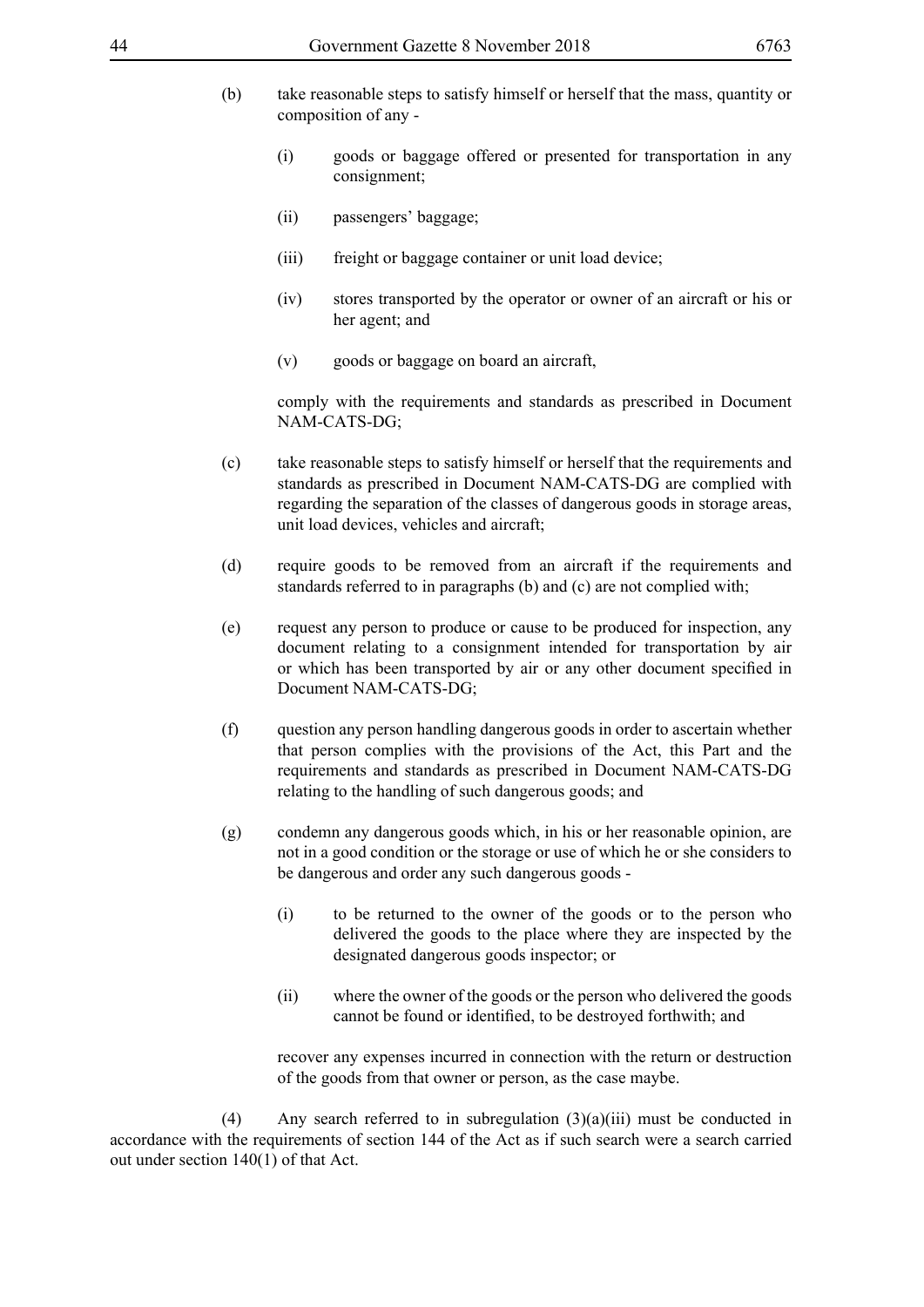(5) The provisions of this Part are without prejudice to the general powers under the Act, of the Executive Director, and to the specific powers under the Act of aviation security officers insofar as they may be of general or specific application to dangerous goods.

#### **Training**

- **92.00.6** (1) Any
	- (a) shipper of dangerous goods, including a packer and shipper's agent;
	- (b) operator of any aircraft used in a commercial air transport operation in terms of Parts 91, 121, 127 or 135;
	- (c) person
		- (i) who performs the act of accepting, handling, loading, unloading, transferring or other processing of cargo, on behalf of an operator;
		- (ii) located at an aerodrome, who performs the act of processing passengers on behalf of an operator;
		- (iii) not located at an aerodrome, who performs the act of checking in passengers on behalf of an operator;
		- (iv) other than an operator, who is involved in the processing of cargo; or
		- (v) engaged in the security screening of passengers, their baggage and cargo,

must ensure that the following categories of any personnel in his, her or its employ successfully complete initial dangerous goods training and recurrent dangerous goods training -

- (aa) cargo personnel including any person who has access to a cargo warehouse;
- (bb) personnel engaged in the ground handling, storage and loading of dangerous goods;
- (cc) passenger handling personnel;
- (dd) security personnel who deal with the screening of passengers, their baggage and cargo;
- (ee) flight crew members;
- (ff) packers;
- (gg) shippers;
- (hh) shipper's agents;
- (ii) any person who has unescorted access to a cargo warehouse who is not responsible for the handling, storage, loading or transportation of cargo; and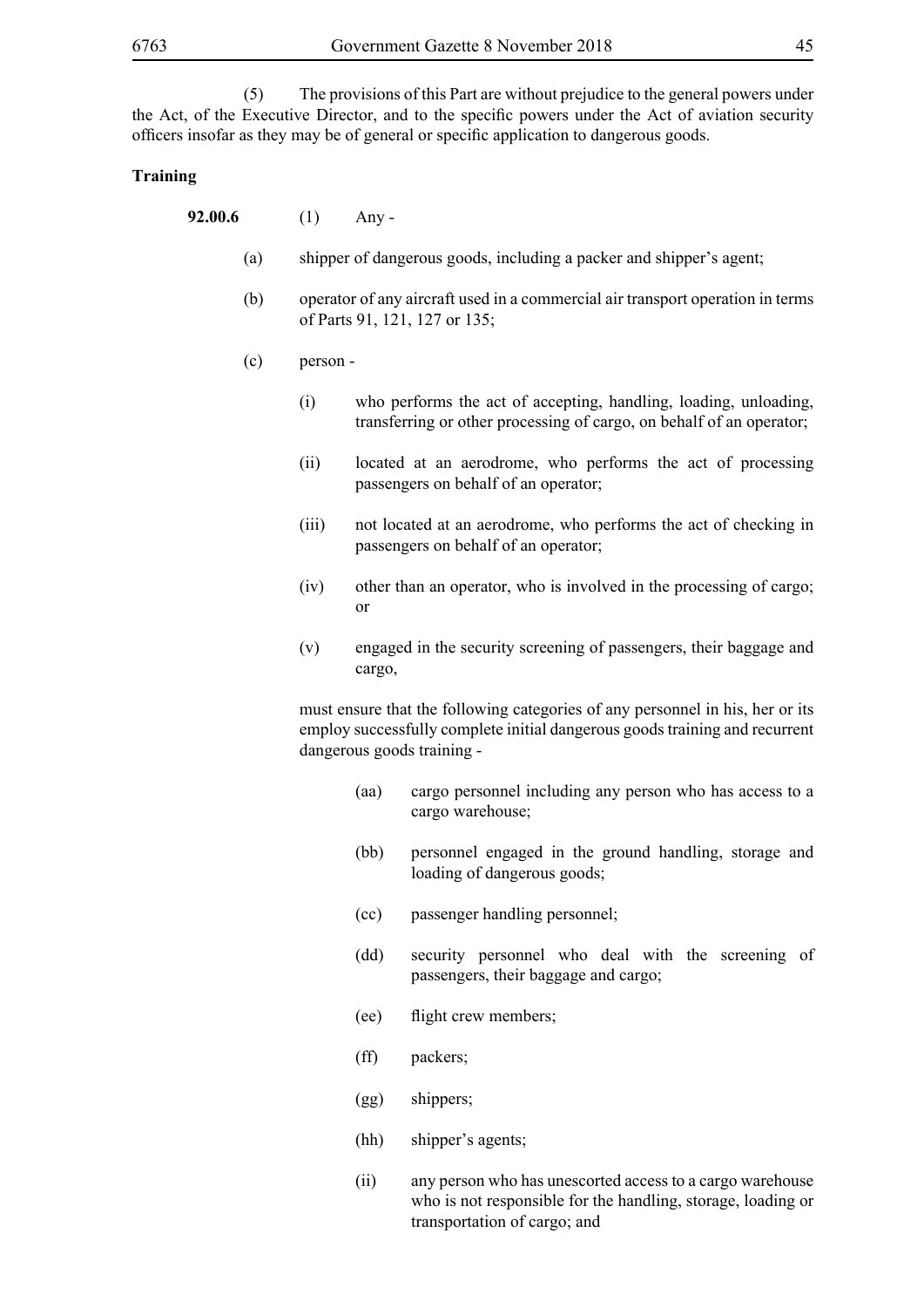(ii) cabin crew members.

 (2) Training as required by this Part may only be provided by an aviation training organisation approved in terms of Part 141.

 (3) The subject matter of initial dangerous goods training and refresher dangerous goods training are as prescribed in Document NAM-CATS-DG.

 (4) The persons, employees or agencies referred to in subregulation (1) must complete recurrent dangerous goods training every 24 months, calculated from the date of the successful completion of the initial dangerous goods training or the preceding recurrent dangerous goods training, as the case may be.

 (5) Upon the successful completion of the initial dangerous goods training or the recurrent dangerous goods training referred to in subregulation (3), the dangerous goods training organisation concerned must issue to the candidate a certificate of competence in the handling of dangerous goods to be transported by air.

 (6) Any instructor conducting a dangerous goods training programme must successfully complete a category 6 initial training course and thereafter successfully complete a dangerous goods training recurrent course within 24 months calculated from the date of the completion of the initial course with an aviation training organisation approved under Part 141.

 (7) The curriculum for the training referred to in subregulation (6) is as prescribed in Document NAM-CATS-DG.

 (8) An operator of an aerodrome or, where appropriate or necessary, a holder and its respective service providers and subcontractors must maintain a record of training of personnel, including third party personnel, and such records must be made available on-site and upon request.

# **Validation of foreign certificates**

**92.00.7** (1) The Executive Director may upon application in writing by any person, validate any foreign certificate issued in respect of the handling of dangerous goods to be transported by air, if the holder of the certificate submits documentary proof that -

- (a) such certificate has been obtained from an approved foreign training organisation; and
- (b) he or she has successfully completed the refresher dangerous goods training referred to in regulation 92.00.6(3), where applicable.

 (2) The application referred to in subregulation (1) must be accompanied by the appropriate fee as prescribed in Part 187.

 (3) The provisions of regulation 92.00.6(4) and (5) apply with the necessary changes to the holder of a certificate referred to in subregulation (1).

# **Packing and packaging**

**92.00.8** (1) A shipper must ensure that all dangerous goods which the shipper prepares or offers for transportation by air, are packed in accordance with the provisions of this Part and the requirements and standards as prescribed in Document NAM-CATS-DG.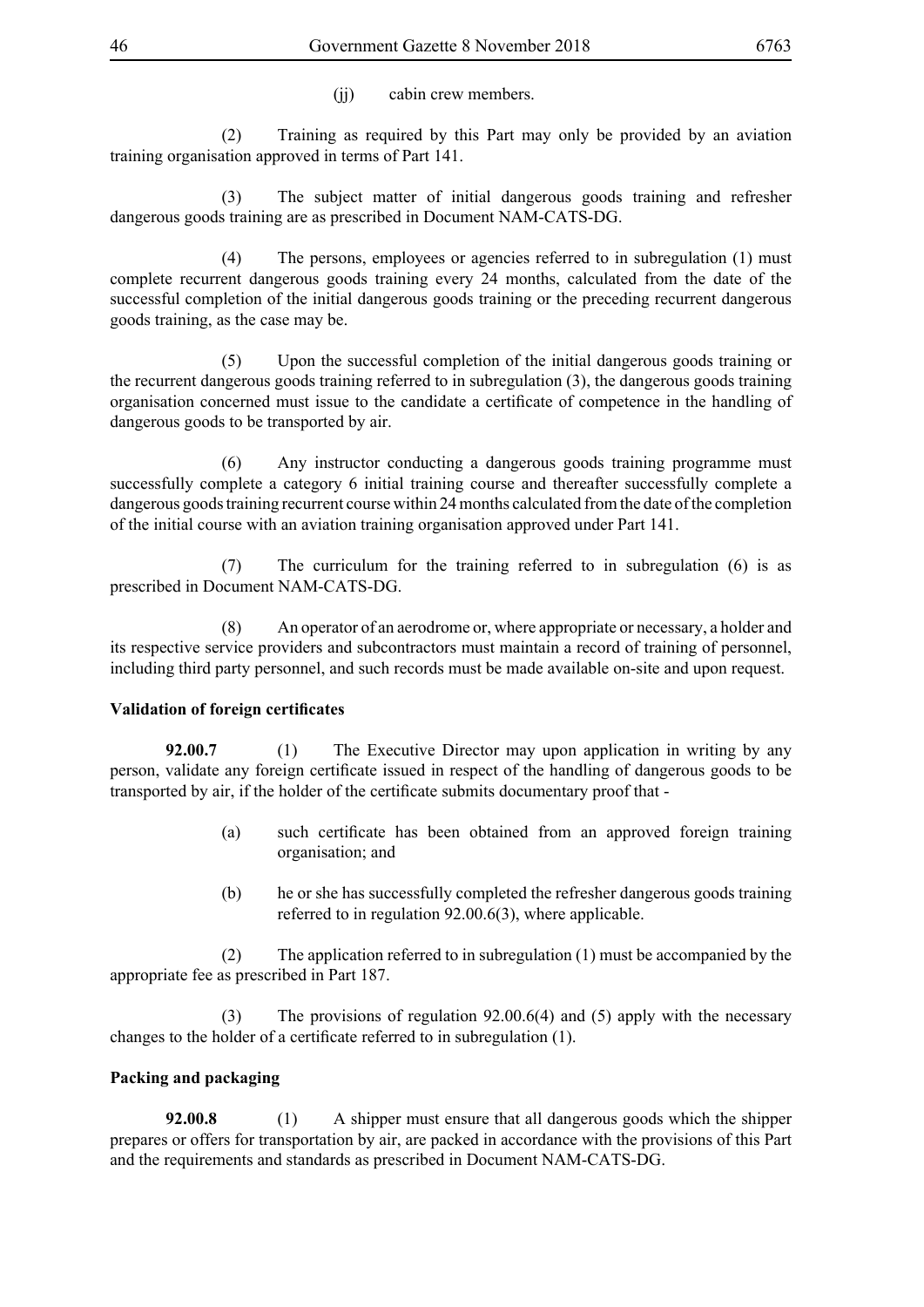(2) A shipper must ensure that any packaging used for the transportation of dangerous goods by air -

- (a) complies with the material and construction specifications of, and is tested initially in accordance with, the requirements and standards as prescribed in Document NAM-CATS-DG; and
- (b) is of good quality and be constructed and securely closed so as to prevent leakage caused by changes in temperature, humidity, pressure or vibration under normal conditions of transportation by air.

 (3) A shipper must ensure that inner packaging is packed, secured or cushioned to prevent its breakage or leakage and to control its movement within the outer packaging during normal conditions of transportation by air.

 (4) A shipper must ensure that packaging in direct contact with dangerous goods is resistant to any chemical or other action of such goods and cushioning, and that absorbent materials do not react dangerously with the contents of the receptacles.

 (5) A shipper must ensure that packaging for which retention of a liquid is a basic function, is capable of withstanding, without leaking, the pressure as prescribed in Document NAM-CATS-DG.

 (6) A receptacle used for the transportation of dangerous goods by air may not be re-used by the shipper until such receptacle has been inspected by such shipper and found free from corrosion or other damage.

 (7) If a receptacle, used for the transportation of dangerous goods by air, is reused by the shipper, all necessary measures must be taken by the shipper to prevent contamination of subsequent dangerous goods transported therein.

 (8) If, because of the nature of their former contents, uncleaned empty receptacles may present a hazard, the shipper must ensure that such receptacles are tightly closed and treated according to the hazard that they constitute.

 (9) A shipper must ensure that no harmful quantity of any dangerous substance adheres to the outside of a package.

# **Responsibility of shipper**

**92.00.9** (1) A shipper must ensure that dangerous goods offered for transportation by air are not dangerous goods identified as forbidden for transported by air in terms of regulation 92.00.2 and are -

- (a) identified, classified, packed, marked and labelled; and
- (b) accompanied by a properly executed dangerous goods transport document,

in accordance with the provisions of this Part and the requirements and standards as prescribed in Document NAM-CATS-DG.

 (2) A shipper must ensure that any person employed by him or her or any person employed to act on his or her behalf, who is involved in the preparation of a consignment of dangerous goods to be transported by air, is trained in accordance with the provisions of regulation 92.00.6.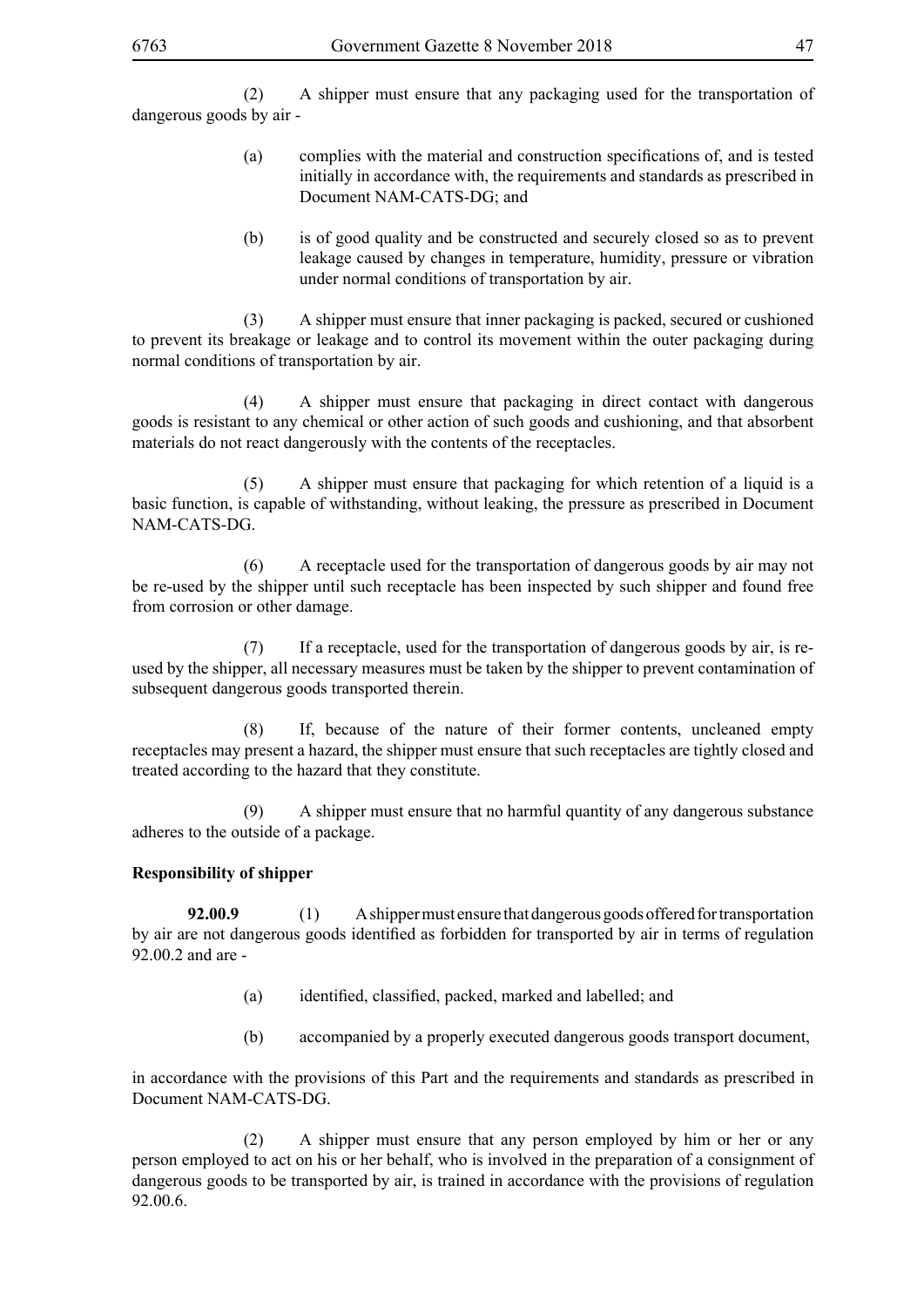## **Labelling and marking**

**92.01.10** (1) Any person who offers any package containing dangerous goods for conveyance by air must ensure that such package is labelled with the appropriate label or labels in accordance with the requirements and standards as prescribed in Document NAM-CATS-DG.

 (2) Any person who offers any package containing dangerous goods for conveyance by air must ensure that such package is marked with the proper shipping name, UN number, class of hazard and subsidiary risk, and that any authorisation reference of the contents of the package is in accordance with the requirements and standards as prescribed in Document NAM-CATS-DG.

 (3) Any person who offers any package containing dangerous goods for transportation by air must ensure that each packaging which is manufactured in accordance with a packaging specification as prescribed in Document NAM-CATS-DG, is marked with the appropriate packaging specification marking as prescribed in Document NAM-CATS-DG.

(4) Packaging may not be marked with a packaging specification marking unless such packaging complies with the appropriate packaging specification as prescribed in Document NAM-CATS-DG.

 (5) In addition to the languages required by the State of origin, the English language must be used for the markings related to dangerous goods.

### **Dangerous goods transport document**

**92.00.11** (1) Any person who offers dangerous goods for transportation by air must, unless otherwise provided for in Document NAM-CATS-DG, complete, sign and provide the operator with a dangerous goods transport document and such other appropriate documents as prescribed in Document NAM-CATS-DG.

 (2) A dangerous goods transport document must contain the information as prescribed in Document NAM-CATS-DG as well as a declaration, signed by the person referred to in subregulation (1), indicating that the dangerous goods offered for transportation by air are -

- (a) fully and accurately described by their proper shipping names;
- (b) identified, classified, packed, marked and labelled in accordance with the requirements and standards as prescribed in Document NAM-CATS-DG;
- (c) in proper condition for transportation by air in accordance with the requirements and standards as prescribed in Document NAM-CATS-DG; and
- (d) not dangerous goods identified as forbidden for transportation by air in terms of regulation 92.00.2.
- (3) The English language must be used for the dangerous goods transport document.

 (4) The operator of an aircraft in which dangerous goods are to be transported, may not accept such dangerous goods for transportation by air -

> (a) unless the dangerous goods are accompanied by a completed dangerous goods transport document, except where Document NAM-CATS-DG provides that such document is not required; and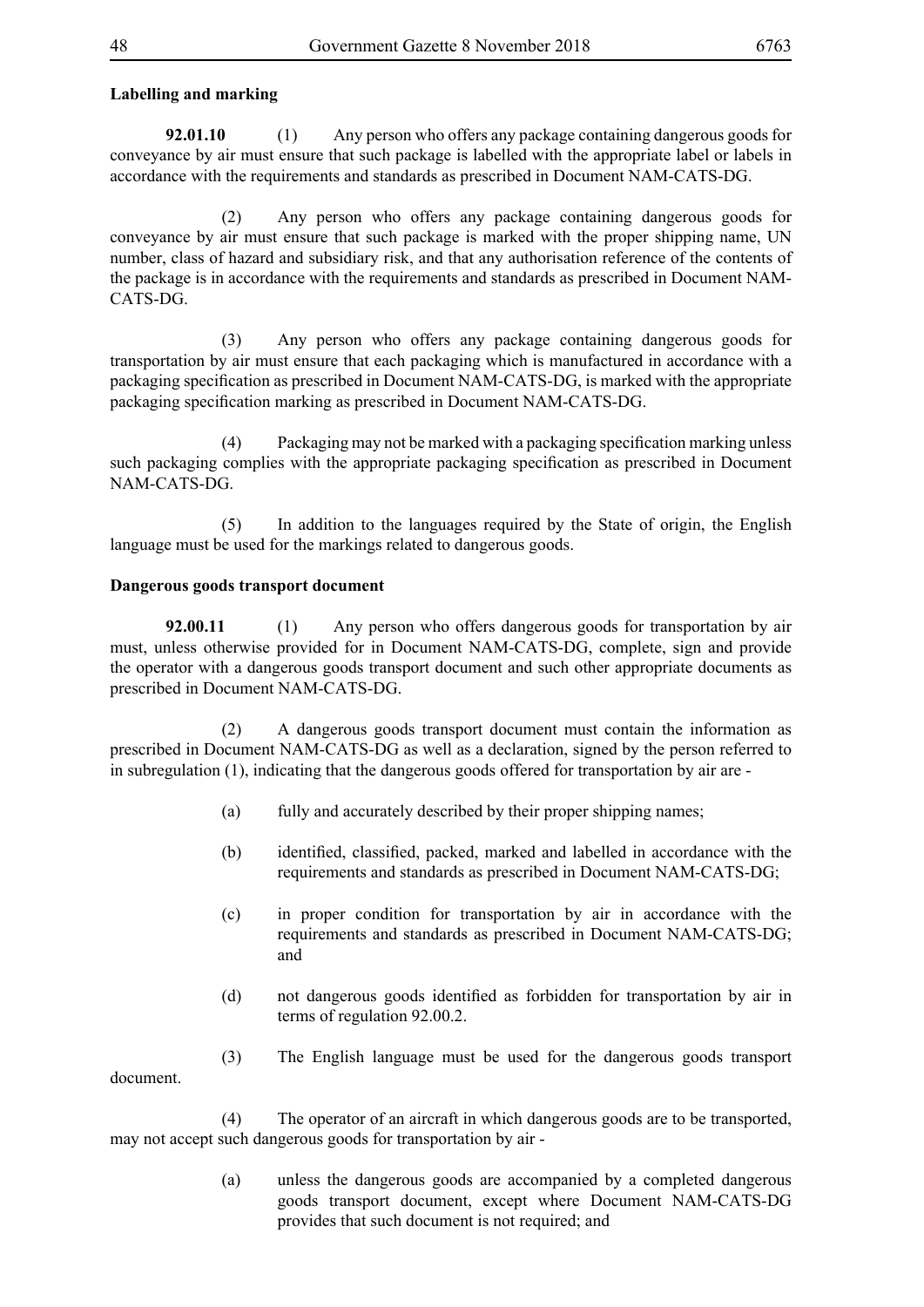(b) until such operator has inspected the exterior or the package, overpack or freight or baggage container containing the dangerous goods in accordance with the acceptance procedures as prescribed in Document NAM-CATS-DG.

 (5) The operator referred to in subregulation (1) must develop and use an acceptance checklist to ensure that the provisions of subregulation (1) regarding the acceptance of dangerous goods for transportation by air are complied with.

 (6) The acceptance checklist referred to in subregulation (2), must comply with the requirements as prescribed in Document NAM-CATS-DG.

 (7) The operator of an aircraft in which dangerous goods are to be transported must provide the pilot-in-command, as soon as practicable before departure of the aircraft, with the written information as prescribed in Document NAM-CATS-DG.

 (8) The operator referred to in subregulation (1), must provide information in the operations manual and other relevant publications to the flight crew members and employees concerned to enable such flight crew members and employees to carry out their duties with regard to the transportation by air of dangerous goods, and such information must include the information as prescribed in Document NAM-CATS-DG.

 (9) Operators, shippers or other organisations involved in the transport of dangerous goods by air must provide such information to their personnel as will enable the personnel to carry out their responsibilities with regard to the transport of dangerous goods and must provide instructions as to the action to be taken in the event of emergencies arising involving dangerous goods.

### **Inspection for damage or leakage by operator**

**92.00.12** (1) The operator of an aircraft in which dangerous goods are to be transported must inspect the exterior of each package and overpack containing dangerous goods and each freight or baggage container or package containing radioactive materials to ensure that there is no damage to or leakage from such package, overpack and freight or baggage container, before loading such package, overpack and container into the aircraft or into a unit load device.

 (2) The operator referred to in subregulation (1) must inspect a unit load device before loading such device in the aircraft to ensure that there is no damage to or leakage from any dangerous goods contained therein.

 (3) Damaged or leaking package, overpack, freight or baggage container or unit load device may not be loaded into an aircraft.

 (4) If any package, overpack or freight or baggage container containing dangerous goods appears to be damaged or leaking after loading such package, overpack or freight or baggage container into an aircraft, the operator must remove or arrange for the removal of such package, overpack or freight or baggage container from the aircraft and must ensure that the remainder of the consignment is in a proper condition for transportation by air and that no other package, overpack or freight or baggage container has been damaged or contaminated.

 (5) The operator of an aircraft referred to in subregulation (1) must inspect each package or overpack containing dangerous goods, or a freight or baggage container or package containing radioactive materials, for signs of damage or leakage upon unloading such package, overpack or freight or baggage container from the aircraft or unit load device, and if damage or leakage has occurred, the area where such package, overpack, freight or baggage container or unit load device was stowed in the aircraft, must be inspected for damage or contamination.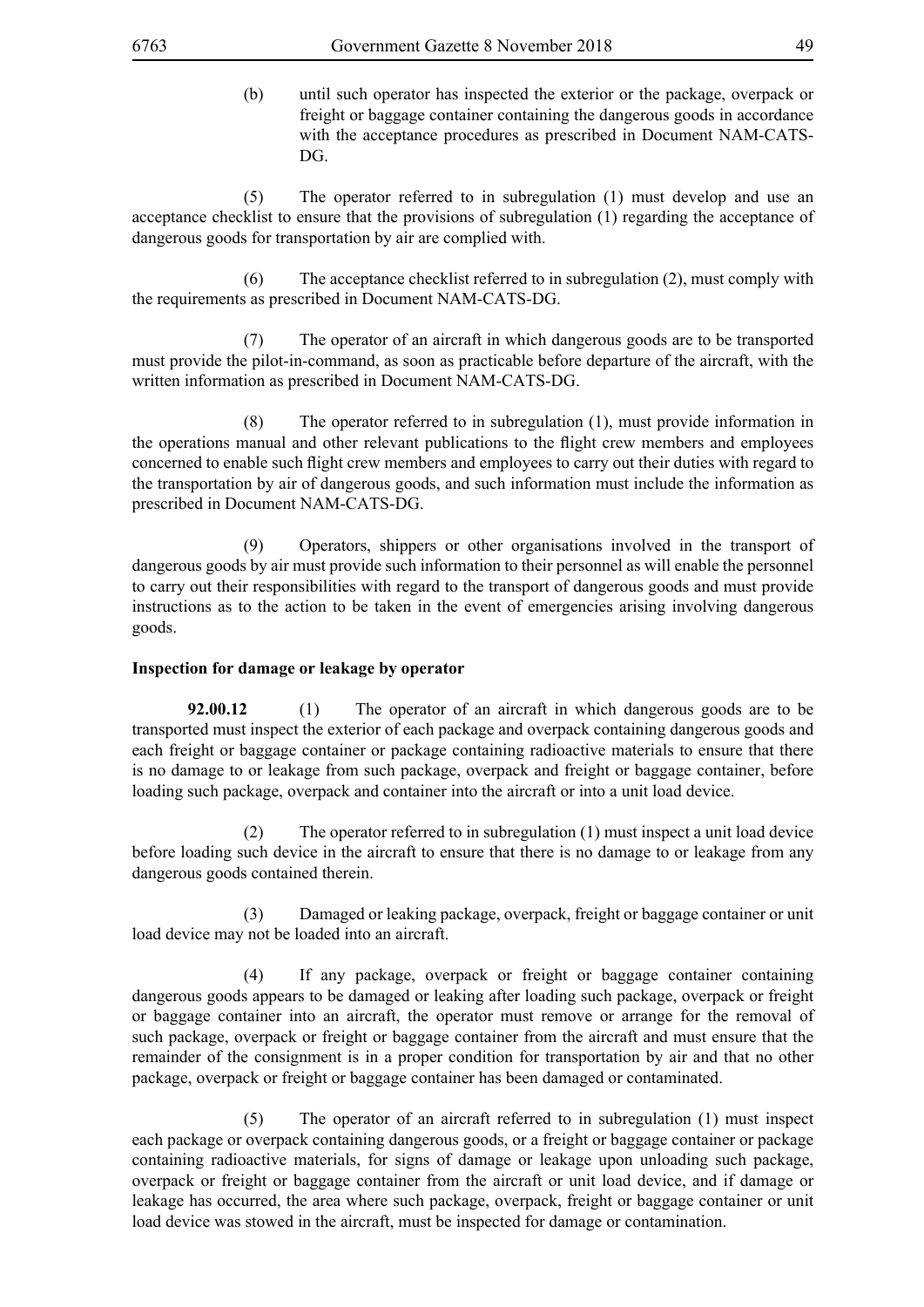(6) If a package, overpack or freight or baggage container containing radioactive materials is found to be damaged or leaking, the operator must -

- (a) take all necessary precautions to restrict access to such package, overpack or freight or baggage container containing radioactive materials; and
- (b) designate a qualified person to assess the extent of the contamination and the radiation level.

 (7) If any hazardous contamination is found in an aircraft as a result of damage to or leakage from a package or overpack containing dangerous goods, the operator must decontaminate the aircraft immediately.

 (8) The operator must remove an aircraft from service immediately when such aircraft is contaminated by radioactive materials and may not return such aircraft to service until the radiation level resulting from the fixed contamination at any accessible surface and the non-fixed contamination, is below the values as prescribed in Document NAM-CATS-DG.

 (9) Any person responsible for the conveyance and opening of packages containing infectious substances who becomes aware of damage to or leaking from such packages, must -

- (a) avoid handling such infectious substances, where possible;
- (b) inspect adjacent packages for contamination;
- (c) inform the appropriate public health authority or veterinary authority of such damage or leakage;
- (d) provide the appropriate authority of the country of transit with information regarding any possible contamination; and
- (e) notify the shipper or the consignee accordingly.

 (10) The operator of an aircraft in which dangerous goods are to be transported must comply with the storage and loading provisions of this Part and the requirements and standards as prescribed in Document NAM-CATS-DG.

#### **Loading restrictions in cabin or on flight deck**

**92.00.13** Unless otherwise provided for in Document NAM-CATS-DG, a person may not stow dangerous goods in an aircraft cabin occupied by passengers or on the flight deck of an aircraft.

#### **Separate packaging of dangerous goods**

**92.00.14** (1) The operator of an aircraft in which dangerous goods are to be transported must ensure that packages containing dangerous goods which might react dangerously when coming into contact with each other, are not stowed in an aircraft next to each other or in a position that would allow interaction between them in the event of leakage.

 (2) The operator must ensure that a package containing a toxic or infectious substance is stowed in an aircraft in accordance with the requirements and standards prescribed in Document NAM-CATS-DG.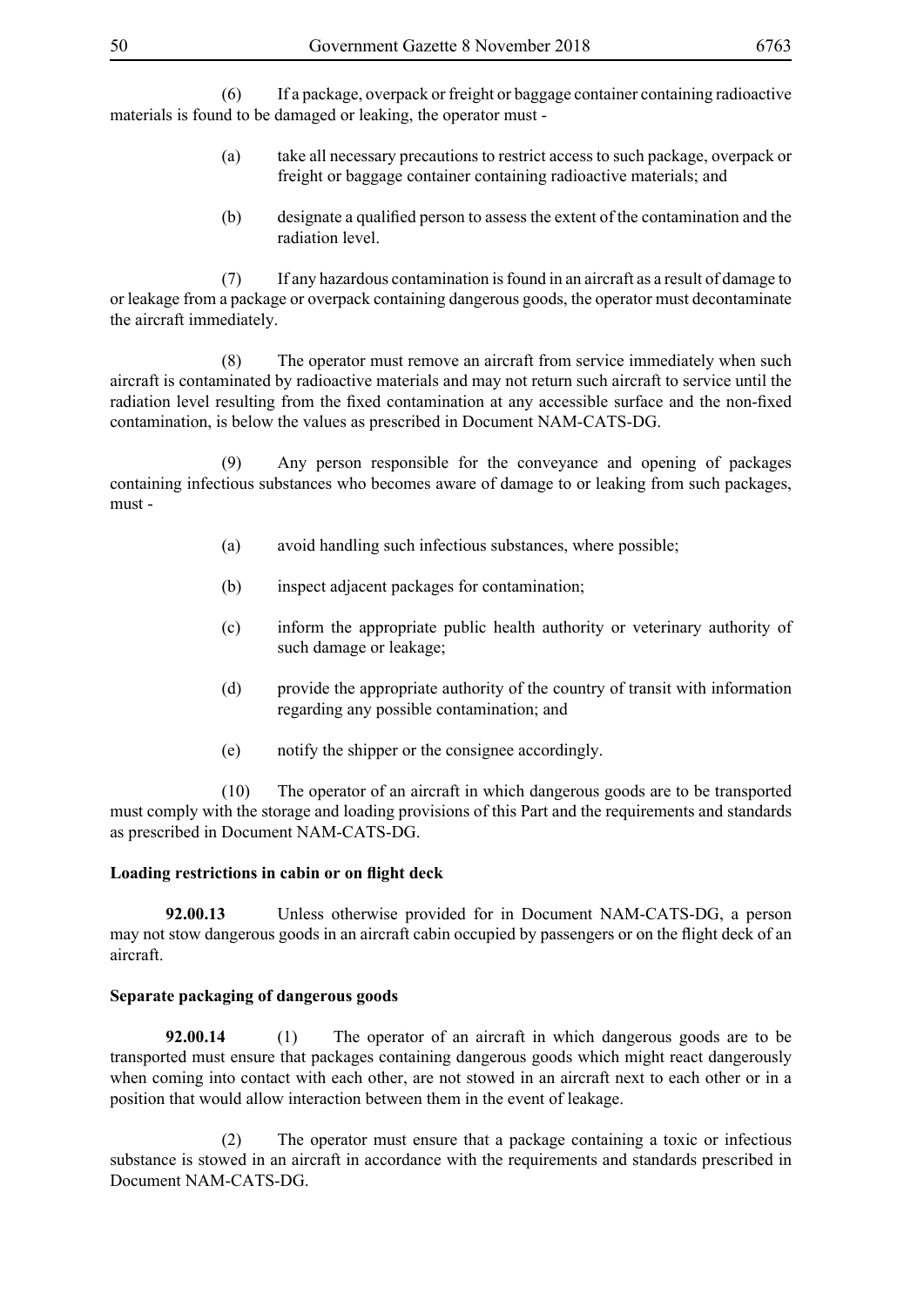(3) The operator must ensure that a package containing radioactive materials is stowed in an aircraft in a manner which separates the package from persons, live animals, and undeveloped film, in accordance with the requirements and standards as prescribed in Document NAM-CATS-DG.

## **Securing of dangerous goods**

**92.00.15** (1) The operator of an aircraft in which dangerous goods are to be transported, must, when dangerous goods are loaded into the aircraft, protect such dangerous goods from being damaged, and must secure such dangerous goods in the aircraft in a manner which will prevent any movement in flight that could change the positioning of the packages.

 (2) When securing packages containing radioactive materials, the operator must ensure that the securing is adequate in order that the requirements regarding the separation of radioactive materials referred to in regulation 92.00.14(3) are complied with.

 (3) An operator, shipper, and other person engaged in the transport of dangerous goods by air, must establish dangerous goods security measures to minimise theft or misuse of dangerous goods that may endanger persons, property or the environment, in accordance with the provisions of Document NAM-CATS-DG.

## **Loading in cargo aircraft**

**92.00.16** Unless otherwise provided for in Document NAM-CATS-DG, an operator must load a package or overpack, containing dangerous goods and bearing a "cargo aircraft only" label in such manner that any flight crew member or other person authorised by the operator, can see, handle and, where size and weight permit, separate such package or overpack from other cargo in flight.

### **Dangerous goods accident and incident reporting**

**92.00.17** (1) The operator of an aircraft, the person in charge of a cargo warehouse, an aerodrome manager or the person in charge of ramp and ground handlers involved in a dangerous goods accident or dangerous goods incident within Namibia, must, within 48 hours after such accident or incident has occurred, notify -

- (a) in the case of an accident, the Executive Director, any air traffic service Unit (ATSU) or the nearest police station; or
- (b) in the case of an incident, any ATSU,

of such accident or incident, and such ATSU or police station, as the case may be, must immediately on receipt of the notification, notify -

- (i) the Executive Director; and
- (ii) where such accident or incident occurs at an aerodrome, the aerodrome manager.

 (2) The operator of a Namibian registered aircraft involved in a dangerous goods accident or dangerous goods incident or an accident or serious incident where dangerous goods carried as cargo may be involved, must, as soon as practicable, notify -

> (a) the appropriate authority of the State in territory where the accident or incident has occurred, directly or through any ATSU; and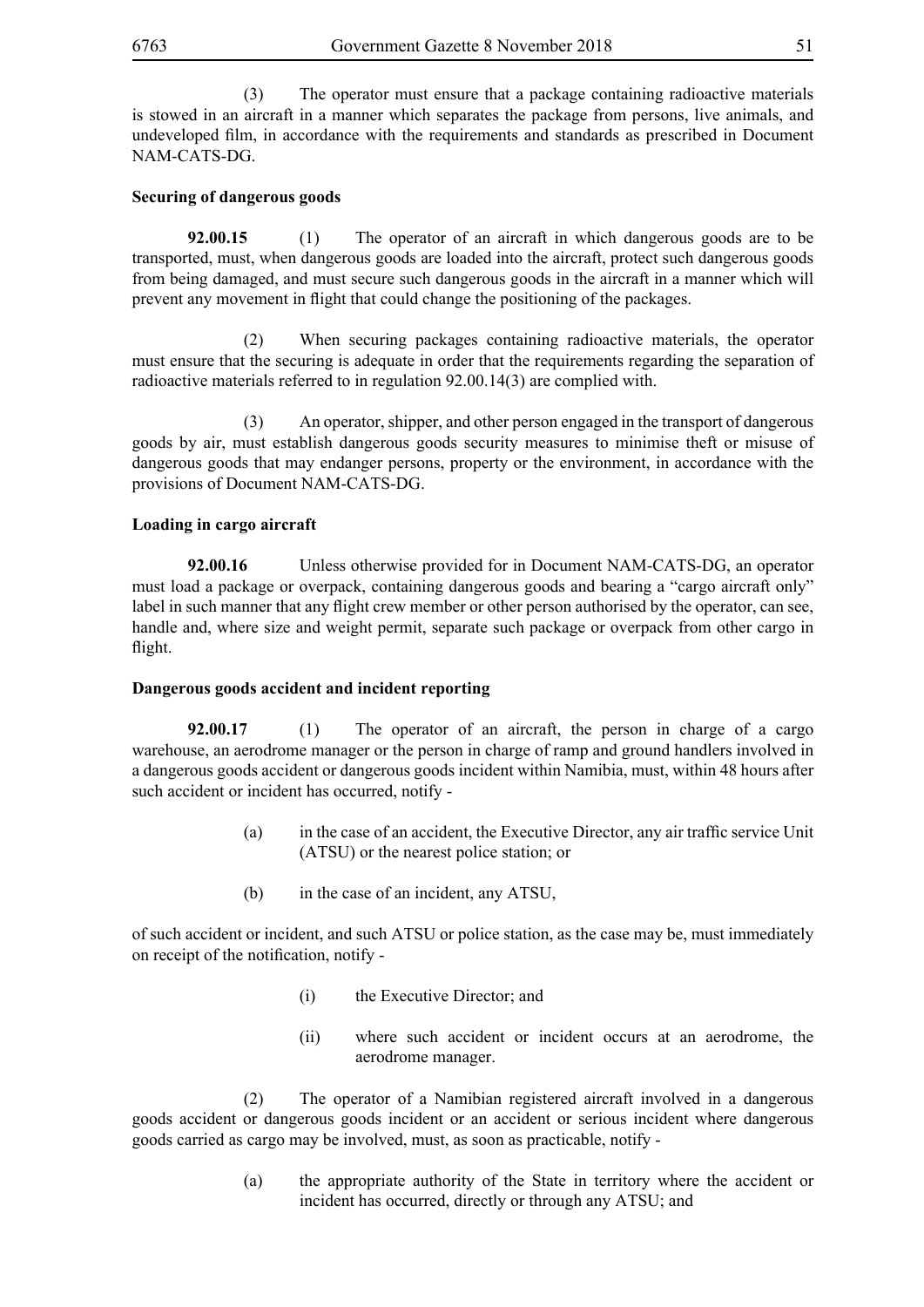of such accident or incident.

(3) Any notification of a dangerous goods accident or dangerous goods incident must contain the particulars as prescribed in Document NAM-CATS-DG.

 (4) In the event of an aircraft accident or a serious incident where dangerous goods carried as cargo may be involved, the operator of the aircraft carrying the dangerous goods as cargo must provide information, without delay, to emergency services responding to the accident or serious incident about the dangerous goods on board, as indicated in the operator's dangerous goods manual.

 (5) In the event of an aircraft incident, the operator of an aircraft carrying dangerous goods as cargo must, if requested to do so, provide information without delay to emergency services responding to the incident, as indicated in the operator's dangerous goods manual.

 (6) Reports of incidents and accidents involving dangerous goods must be collated and analysed by the Executive Director as part of the State safety programme required under Part 11

### **Dangerous goods accident and incident investigation**

**92.00.18** The investigator in charge designated by the Director of Investigations under section 84(1) of the Act must investigate all dangerous goods accidents and dangerous goods incidents reported in terms of regulation 92.00.17, and the provisions of Part 11 of the Act will apply with the necessary changes to such investigation.

### **Dangerous goods accident and incident information**

**92.00.19** In the case of a consignment for which a dangerous goods transport document is required in terms of this Part, the operator or cargo handling organisation must ensure that the information as prescribed in Document NAM-CATS-DG is available at all times for use in an emergency response to dangerous goods accidents or dangerous goods incidents.

### **Notification of undeclared or misdeclared dangerous goods**

**92.00.20** (1) The operator of an aircraft in which dangerous goods are transported within Namibia or, in the case of Namibian a registered aircraft, outside Namibia must, within 48 hours after the discovery of -

- (a) any undeclared or misdeclared dangerous goods; or
- (b) dangerous goods not permitted in terms of regulation 92.00.2,

on board the aircraft or in the baggage or on the person of a passenger or flight crew member, notify the Executive Director or the appropriate national authority thereof, as the case may be.

 (2) In order to prevent the occurrence of instances of undeclared and misdeclared dangerous goods in cargo, each operator must establish procedures for investigating and compiling information concerning such occurrences in any State or territory and which involve the transport of dangerous goods originating in, or destined for, another State or territory, and those procedures must be clearly stated in the manual of procedures (MOP).

 (3) Reports of occurrences of instances must be made available to the Executive Director or the appropriate authority of the State in which this occurred, within 48 hours.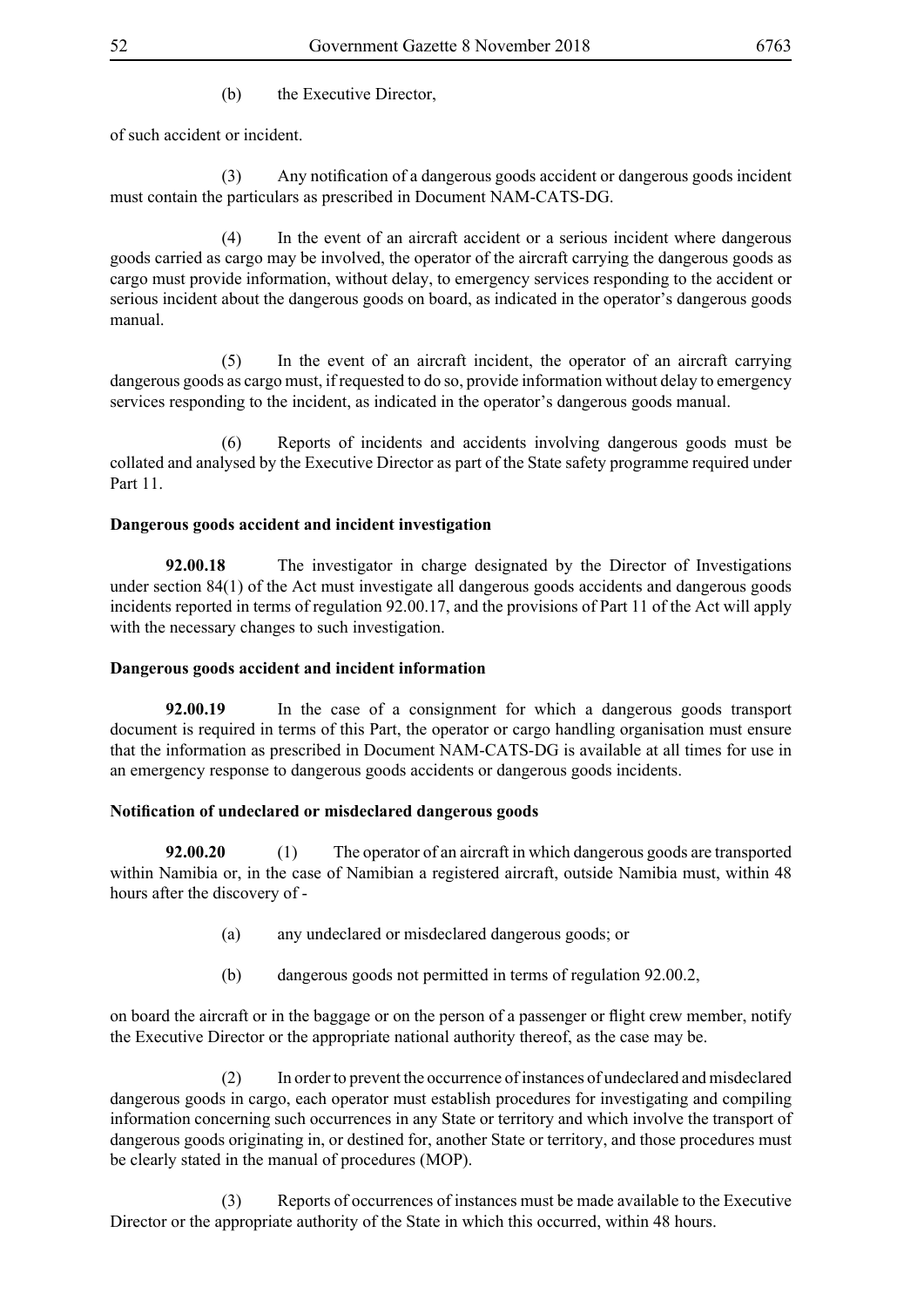#### **Retention of documents**

**92.00.21** (1) The operator of an aircraft in which dangerous goods are transported, must ensure that at least one copy of all records pertaining to a flight on which dangerous goods are transported, including the -

- (a) dangerous goods transport records such as the dangerous goods transport document and air way bill;
- (b) acceptance checklist, if completion of the checklist is required; and
- (c) written information provided to the pilot-in-command in terms of regulation 92.00.11(7), are retained for a period of 90 days, calculated from the date of such flight.

 (2) The operator of an aircraft involved in a dangerous goods accident or incident, and the manager of an aerodrome where such accident or incident has occurred must keep records of the dangerous goods incident or accident and any undeclared or misdeclared dangerous goods discovered and such records must be made available on-site and copies supplied to the Executive Director upon request by the Executive Director a designated inspector, authorised officer or authorised person within 48 hours.

#### **Dangerous goods carried by passengers or flight crew members**

**92.00.22** A passenger or flight crew member may not carry dangerous goods as, or in, carry-on baggage or checked baggage, or on his or her person, except in accordance with the requirements and standards as prescribed in Document NAM-CATS-DG.

#### **Information to passengers**

**92.00.23** Every operator of an aircraft must ensure that information regarding the types of goods that passengers are prohibited to carry on board an aircraft, is available to such passengers as prescribed in Document NAM-CATS-DG and such information must include -

- (a) applicable information accompanying the passenger ticket; and
- (b) notices which are prominently displayed
	- (i) at any location where tickets are issued and baggage checked; and
	- (ii) at all check-in- counters and aircraft boarding areas.

### **Powers of aerodrome operator: loading and unloading of dangerous goods**

**92.00.24** (1) If in the opinion of any aerodrome operator a possibility exists that persons on a certified or licensed aerodrome may be endangered through the loading or unloading of dangerous goods, the operator may take any of the steps as contemplated in subregulations (2), (3) and (4).

 (2) If the operator of an aircraft has informed the aerodrome operator of the proposed loading or unloading, and the aerodrome operator considers that persons or property on the licensed aerodrome may be endangered by the proposed loading or unloading, the aerodrome operator may -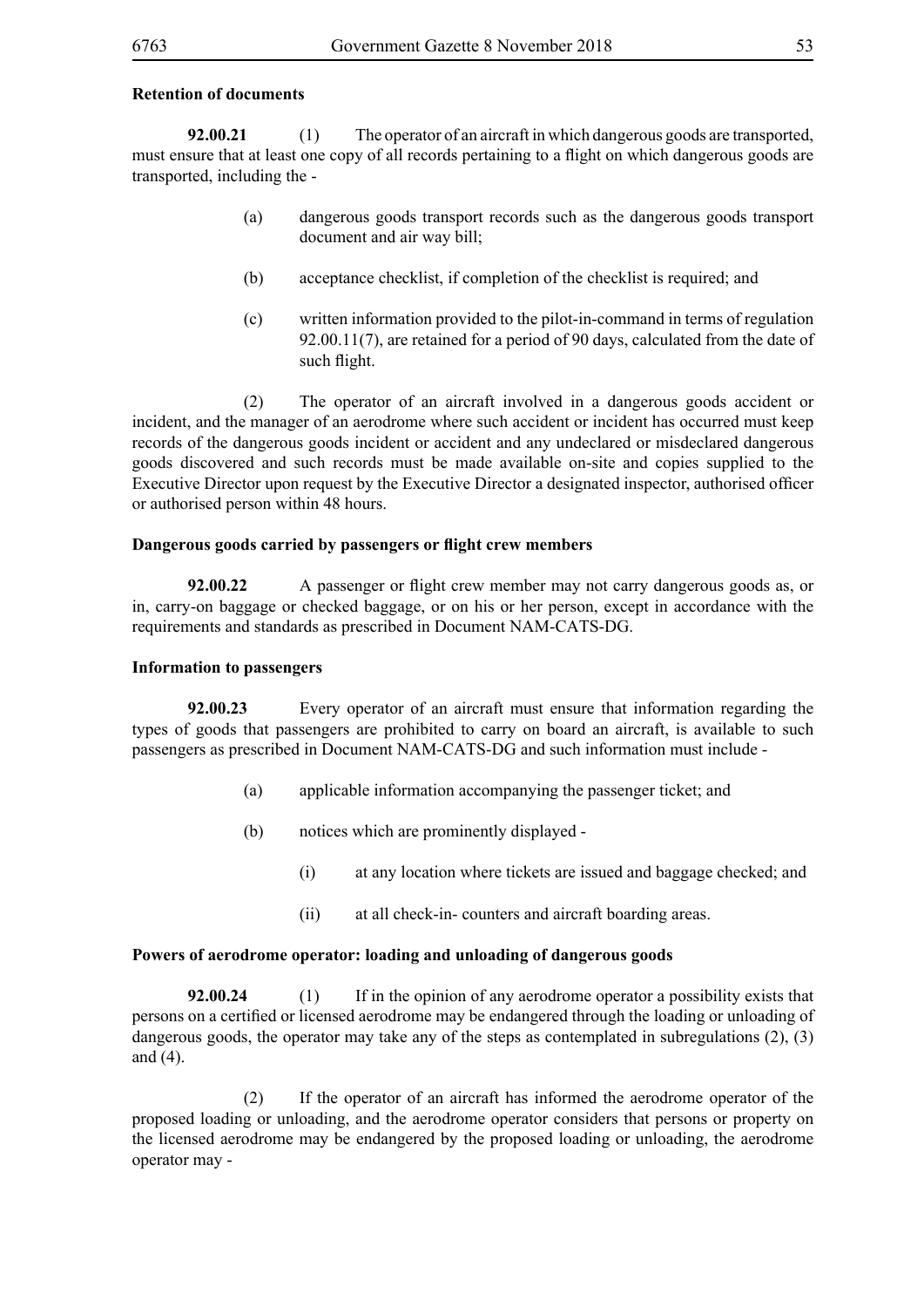- (a) permit such loading or unloading subject to such conditions as the aerodrome operator may consider necessary to impose with a view to safeguarding persons or property on the aerodrome; or
- (b) prohibit such loading or unloading.

 (3) If dangerous goods have been loaded into, or unloaded from, an aircraft without the permission of the aerodrome operator, the aerodrome operator may direct that such dangerous cargo be unloaded from or reloaded into such aircraft, or give such other directions or impose such conditions as the aerodrome operator may consider necessary with a view to safeguarding persons or property on the aerodrome.

 (4) The operator of an aircraft carrying dangerous goods on an aerodrome must, if directed to do so by the aerodrome operator, move such aircraft to another place on the aerodrome and keep such aircraft in that place until the aerodrome operator grants permission for such aircraft to be moved.

## **Designation of persons responsible for dangerous goods**

**92.00.25** (1) Each operator, ramp handling organisation, ground handling organisation and aerodrome manager must designate a dangerous goods specialist who is responsible for the following matters involving dangerous goods -

- (a) compliance with these regulations;
- (b) quality control;
- (c) reporting of accidents and incidents; and
- (d) maintenance of dangerous goods incidents and accidents records.

(2) The minimum requirement or qualification for the designated dangerous goods specialist is the successful completion of minimum dangerous goods Category 6 training from an aviation training organisation approved under Part 141.

# **Issuing of competency cards**

**92.00.26** All personnel required to have a dangerous goods qualification as prescribed in Document NAM-CATS-DG must be issued with a competency card and must carry the card on their person at all times while on duty.

# **Reporting of undeclared or misdeclared dangerous goods**

**92.00.27** (1) Any operator, shipper or any other organisation engaged in the transportion of dangerous goods by air, must report any occasion when undeclared or misdeclared dangerous goods are discovered or when dangerous goods not permitted in terms of Document NAM-CATS-DG are discovered in a passenger's baggage.

 (2) The report referred to in subregulation (1) must be made to the Executive Director, within 48 hours of the discovery.

# **Surface transport**

**92.00.28** An operator must make provision to enable dangerous goods intended for air transport, and prepared in accordance of Document NAM-CATS-DG, to be accepted by such surface transport operators for surface transport to or from aerodromes.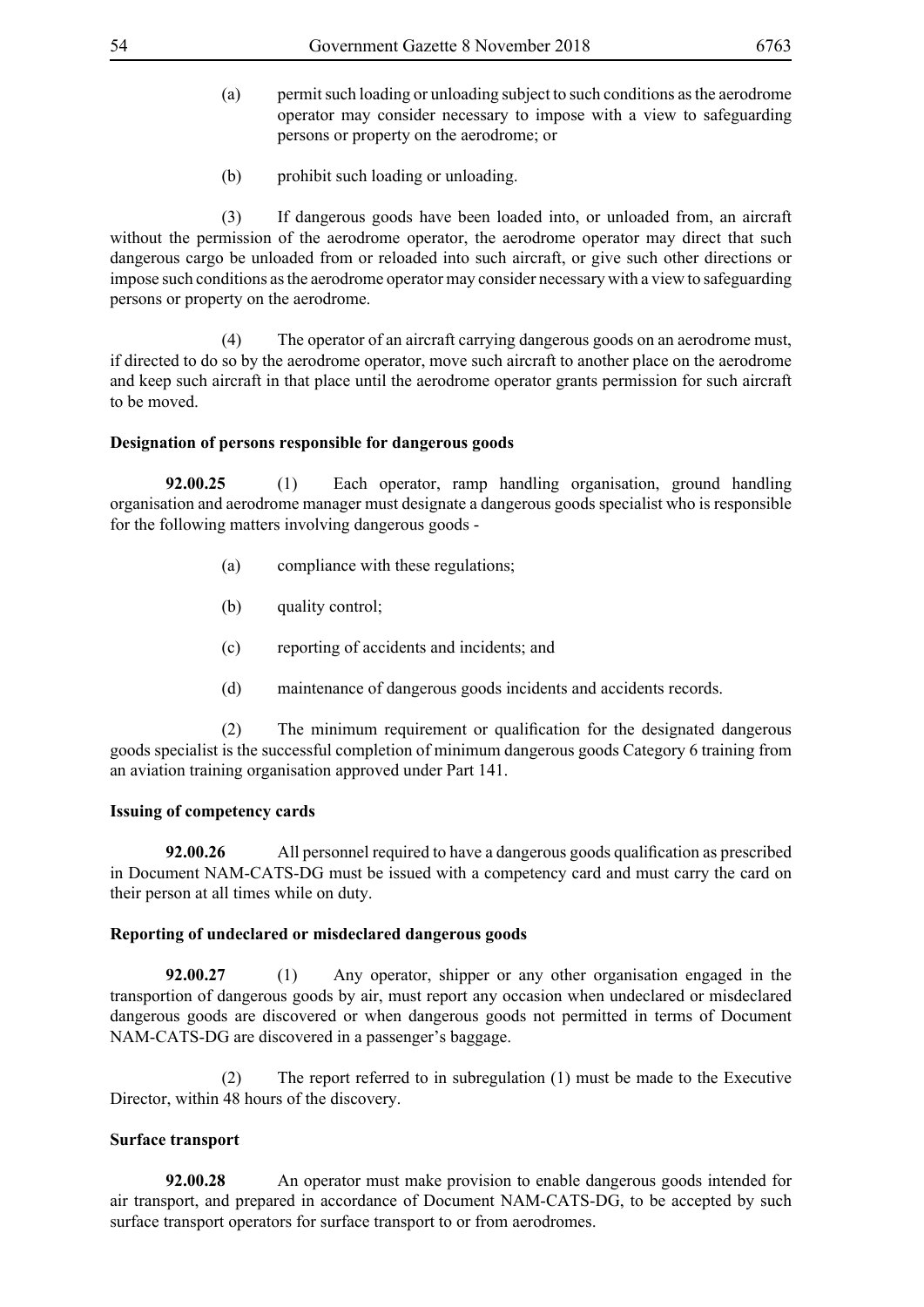## **Dangerous goods by mail**

**92.00.29** (1) An operators and an individual engaged in the transport of dangerous goods by air must establish procedures with the view to controlling the introduction of dangerous goods into air transport through postal and courier services as set out in Document NAM-CATS-DG, and read with Part 108 on Co-Mail.

 (2) Staff of any postal operators must be trained appropriate to their responsibilities as set out in Document NAM-CATS-DG.

### **Reporting of dangerous goods occurrences**

**92.00.30** Any operator, shipper or individual engaged in the transportation of dangerous goods by air must report any occurrence to the Executive Director, within 48 hours, whenever it is discovered that -

- (a) dangerous goods carried by air have not been loaded, segregated, separated or secured in accordance with the provisions of these regulations and Document NAM-CATS-DG; and
- (b) dangerous goods have been carried on an aircraft without information having been provided to the pilot-in-command in accordance with the provisions of these regulations and Document NAM-CATS-DG.

## **Storage and loading**

**92.00.31** The procedure for the loading and stowing of packages and overpacks containing dangerous goods, and freight or baggage containers containing radio-active materials is as prescribed in Document NAM-CATS-DG.

### **In-flight emergencies**

**92.00.32** In the event of an in-flight emergency, the pilot-in-command must, as soon as the situation permits, inform the appropriate provider of air navigation services, for the information of the aerodrome authorities, of any dangerous goods on board the aircraft, as provided for in Document NAM-CATS-DG.

### **Application of Technical Instructions: reporting difficulties and amendments**

**92.00.33** (1) The Executive Director must inform the ICAO of any difficulties encountered in the application of the Technical Instructions referred to in regulation 92.00.1(1), and, in the manner prescribed in the Technical Instructions, of any amendments which it would be desirable to make to them.

 (2) Although an amendment to the Technical Instructions with an immediate applicability for reasons of aviation safety may not yet have been implemented in Namibia, it may nevertheless be applied by way of an Executive Director aviation directive to facilitate the movement of dangerous goods in Namibian territory which are consigned from another State in accordance with that amendment, as long as the goods comply in total with the revised requirements.

### **Insertion of Parts 108, 109, 110, 111, 113 and 114 in Regulations**

**9.** The Regulations are amended by the insertion after Part 107 of the following Parts: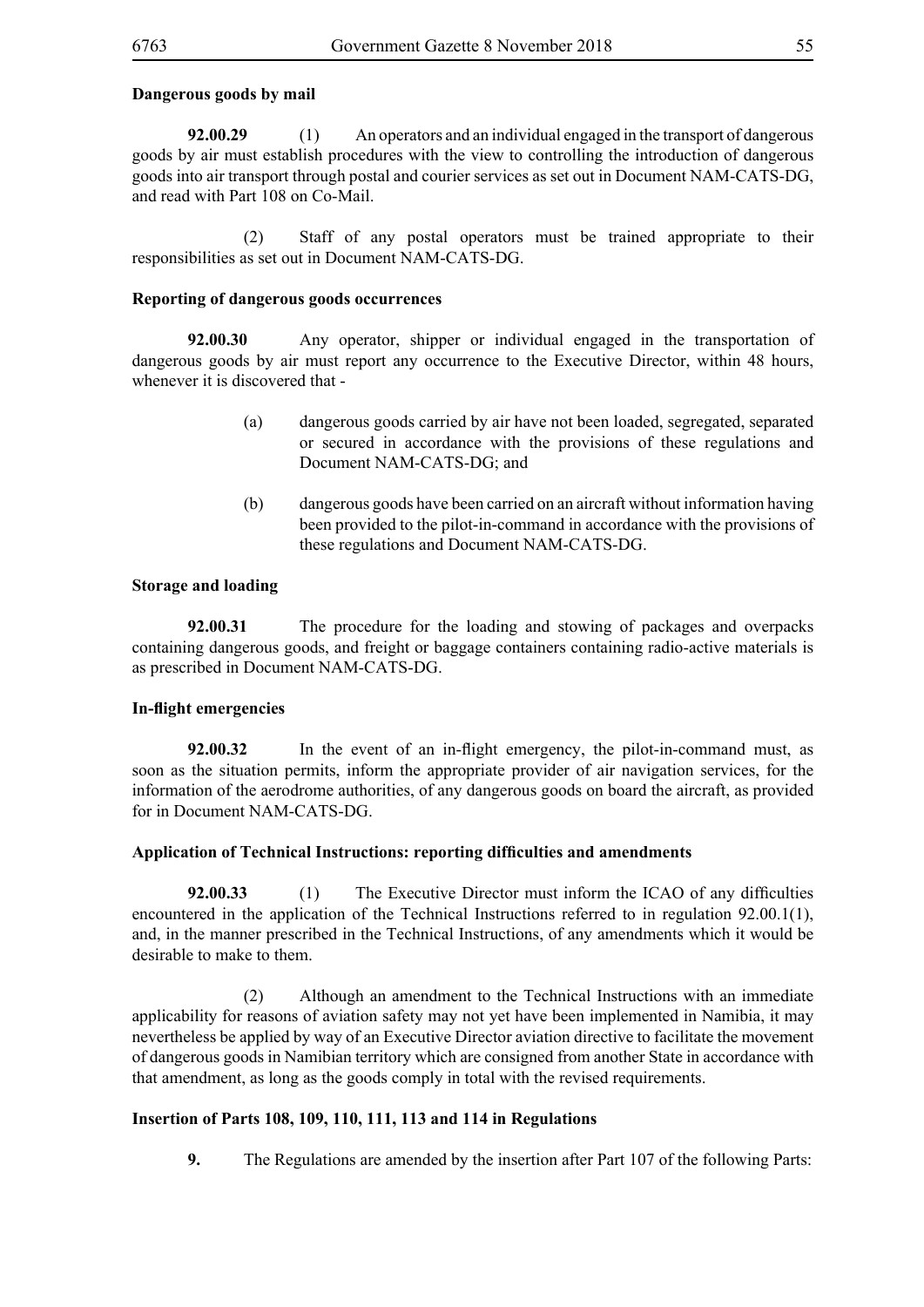# **"PART 108 ACCEPTANCE, FORWARDING, STORAGE AND CARRIAGE OF CARGO, MAIL AND IN-FLIGHT SUPPLIES**

# **LIST OF REGULATIONS**

# **SUBPART 1: GENERAL PROVISIONS**

| 108.01.1 | Applicability |
|----------|---------------|
|----------|---------------|

108.01.2 General restrictions on carriage by air of cargo, mail and in-flight supplies

# **SUBPART 2: DUTIES AND FUNCTIONS OF REGULATED AGENTS, KNOWN CONSIGNORS AND AIR CARRIERS OR AIRCRAFT OPERATORS**

- 108.02.1 General duties of regulated agents
- 108.02.2 Duties of regulated agents regarding known consignors
- 108.02.3 Duties of air carriers or aircraft operators
- 108.02.4 Requirements for certification of known consignors

# **SUBPART 3: SECURITY CONTROLS**

- 108.03.1 General
- 108.03.2 Regulated agents: acceptance and delivery of consignments
- 108.03.3 Security controls to be applied by known consignor
- 108.03.4 Known cargo
- 108.03.5 Unknown cargo
- 108.03.6 Screening of cargo and mail
- 108.03.7 Cargo and mail exemptions
- 108.03.8 Protection of cargo and mail during transportation
- 108.03.9 Protection of cargo and mail at airports
- 108.03.10 Air carrier company mail and air carrier company materials to be loaded into aircraft
- 108.03.11 Air carrier company materials used for passenger and baggage processing

# **SUBPART 4: IN-FLIGHT SUPPLIES, REGULATED SUPPLIER OF IN-FILIGHT SUPPLIES OR AIRPORT SUPPLIES AND KNOWN SUPPLIER OF IN-FLIGHT SUPPLIES OR AIRPORT SUPPLIES**

- 108.04.1 General provisions
- 108.04.2 Security controls: in-flight supplies
- 108.04.3 Screening of in-flight supplies
- 108.04.4 Designation of known suppliers of in-flight supplies
- 108.04.5 Security controls to be applied by air carrier, regulated supplier of in-flight supplies and known supplier of in-flight supplies
- 108.04.6 Airport supplies: known suppliers of airport supplies
- 108.04.7 Security controls: airport supplies
- 108.04.8 Screening of airport supplies
- 108.04.9 Designation of known suppliers of airport supplies
- 108.04.10 Security controls to be applied by known supplier of airport supplies

# **SUBPART 5: CERTIFICATIONS**

- 108.05.1 Application for certification as regulated agent
- 108.05.2 Regulated agent's certificate
- 108.05.3 Duties of certificate holder
- 108.05.4 Renewal of regulated agent's certificate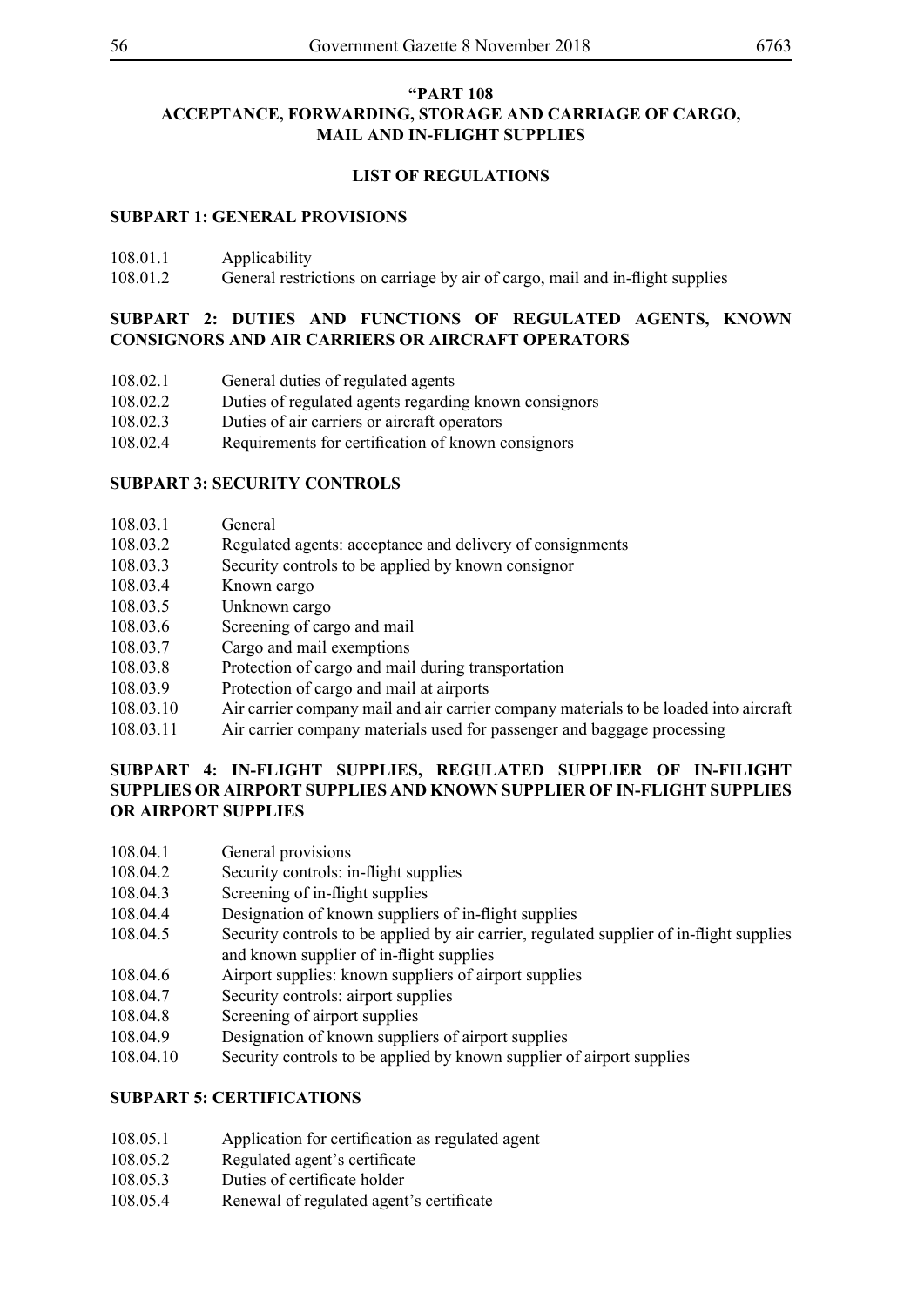| 6763      | Government Gazette 8 November 2018                                                                                 | 57 |
|-----------|--------------------------------------------------------------------------------------------------------------------|----|
| 108.05.5  | Amendments                                                                                                         |    |
| 108.05.6  | Application for certification as known consignor                                                                   |    |
| 108.05.7  | Designation of inspectors, authorised officers and authorised persons for the<br>certification of known consignors |    |
| 108.05.8  | Known consignor certificate                                                                                        |    |
| 108.05.9  | Renewal of known consignor certificate                                                                             |    |
| 108.05.10 | Certification of regulated suppliers of in-flight supplies and airport supplies                                    |    |
| 108.05.11 | Regulated supplier's certificate                                                                                   |    |
| 108.05.12 | Renewal of regulated supplier's certificate                                                                        |    |
| 108.05.13 | Inspection or investigation fees, expenses and fines                                                               |    |
| 108.05.14 | Duplicate certificate                                                                                              |    |
| 108.05.15 | Cancellation, suspension and imposition of conditions                                                              |    |
| 108.05.16 | Register of certificates                                                                                           |    |

# **SUBPART 6: MAIL**

| 108.06.1 | General provisions           |
|----------|------------------------------|
| 108.06.2 | Express cargo and mail       |
| 108.06.3 | Transshipment cargo and mail |

# **SUBPART 7: STAFF RECRUITMENT AND TRAINING, HANDLING OF AVIATION CRGO, MAIL AND IN-FLIGHT SUPPLIES**

| 108.07.1 | General provisions |
|----------|--------------------|
|----------|--------------------|

- 108.07.2 Recruitment: background checks
- 108.07.3 Air cargo security familiarisation training
- 108.07.4 Standard air cargo security training
- 108.07.5 Validation of foreign certificates issued for air cargo security training

# **SUBPART 8: SECURITY SCREENING: EQUIPMENT AND EXPLOSIVES DETECTION DOG TEAMS**

108.08.2 Requirements for security screening equipment

# **APPENDICES**

- **Appendix 1**: Trucking/transporter declaration
- **Appendix 2**: Declaration of commitments: regulated supplier of in-flight supplies and airport supplies
- **Appendix 3**: Declaration of commitments: known supplier of in-flight supplies
- **Appendix 4**: Declaration of commitments: known supplier of airport supplies

## **SUBPART 1 GENERAL PROVISIONS**

# **Applicability**

**108.01.1** (1) This Part applies to all persons engaged in acceptance, forwarding, storage and carriage by air of cargo, mail and in-flight supplies and regulates **-**

- (a) aviation security in respect of all cargo, mail and in-flight supplies entering security controlled or security restricted areas of an aerodrome;
- (b) security measures required for the storage and carriage of cargo, mail and in-flight supplies by an air carrier or aircraft operator;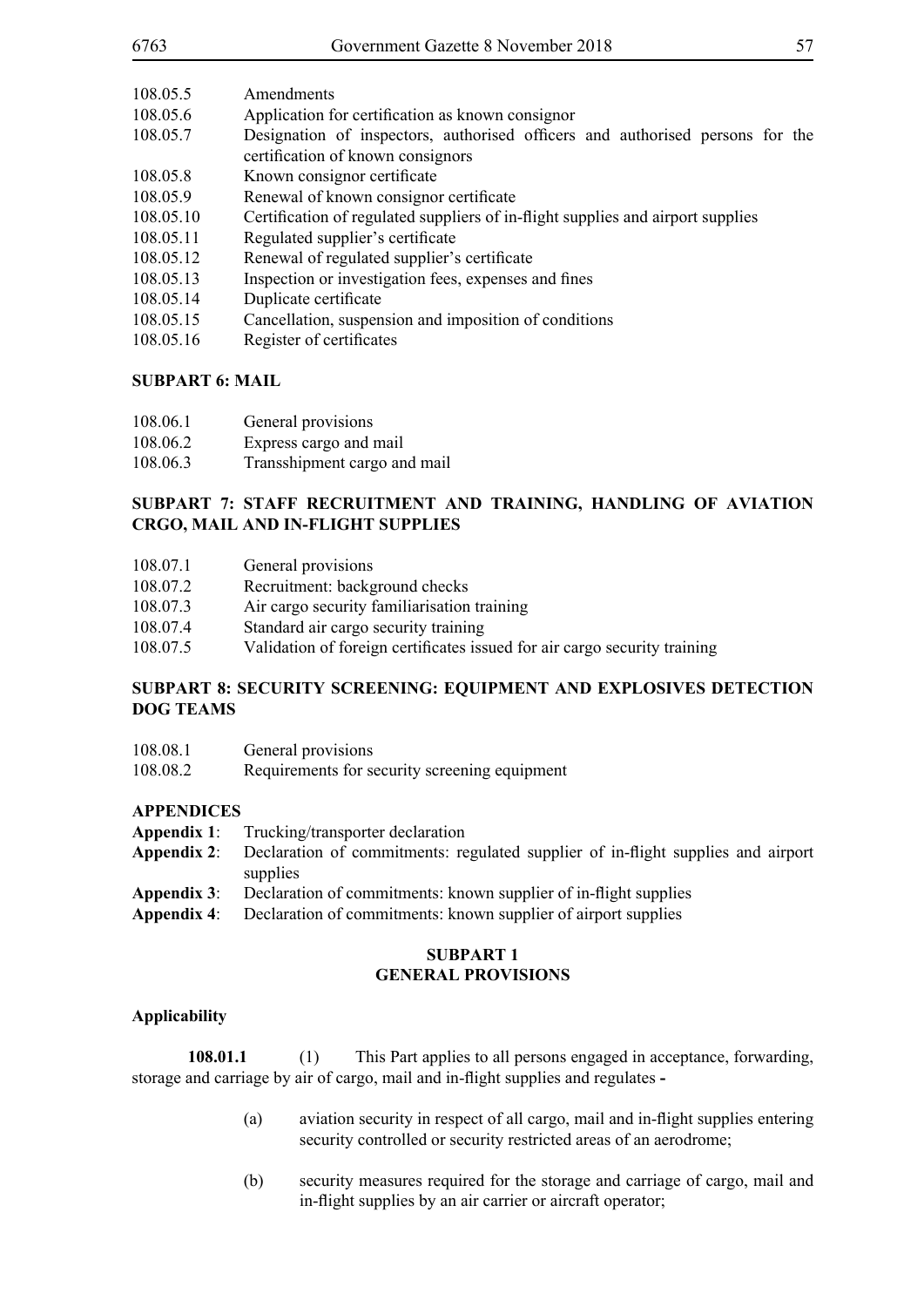- (c) training requirements for personnel involved in handling air cargo, mail and in-flight supplies; and
- (d) any other aspect incidental to air cargo security or the security of mail or in-flight supplies.

 (2) The operator of security designated aerodrome, an air carrier or aircraft operator, a regulated agent, a known consignor and a regulated supplier of in-flight supplies or airports supplies are each respectively responsible, according to the applicable requirements of this Part, for the implementation of the measures set out in this Part.

- (3) A person may not act as -
- (a) a regulated agent to provide a consignment of cargo or mail to an air carrier or aircraft operator for carriage by air except under the authority of a regulated agent certificate granted in accordance with this Part and any disclosed elements of the NCASP;
- (b) a certificated known consignor to provide a consignment of cargo or mail to an air carrier or aircraft operator for carriage by air except under the authority of a known consignor certificate granted in accordance with this Part and any disclosed elements of the NCASP; or
- (c) a regulated supplier of in-flight supplies, except under the authority of a regulated supplier certificate granted in accordance with this Part and any disclosed elements of the NCASP.

## **General restrictions on carriage by air of cargo, mail and in-flight supplies**

- **108.01.2** (1) An air carrier or aircraft operator may not carry unknown cargo.
	- (2) An air carrier must treat all unaccompanied baggage as unknown cargo.

 (3) Assembled explosive and incendiary devices that are not carried in accordance with the applicable authorisations and safety standards and requirements are prohibited articles in consignments of cargo.

 (4) Explosive and incendiary devices, whether assembled or not, and their component parts are prohibited articles in consignments of mail.

- (5) Any air carrier or aircraft operator or regulated agent has the right -
- (a) to examine or cause to be examined by his or her handling agent, the packaging and contents of all cargo tendered for carriage by air, and to inquire into the correctness or sufficiency of information or documentation submitted in respect of any cargo; and
- (b) without assuming any liability, to refuse, delay or return any cargo, if there is a reasonable belief that the cargo may contain explosives or dangerous devices.

 (6) A regulated agent, an air carrier or aircraft operator or any other entity approved by the Authority must screen all cargo and mail before being loaded on to an aircraft, unless the -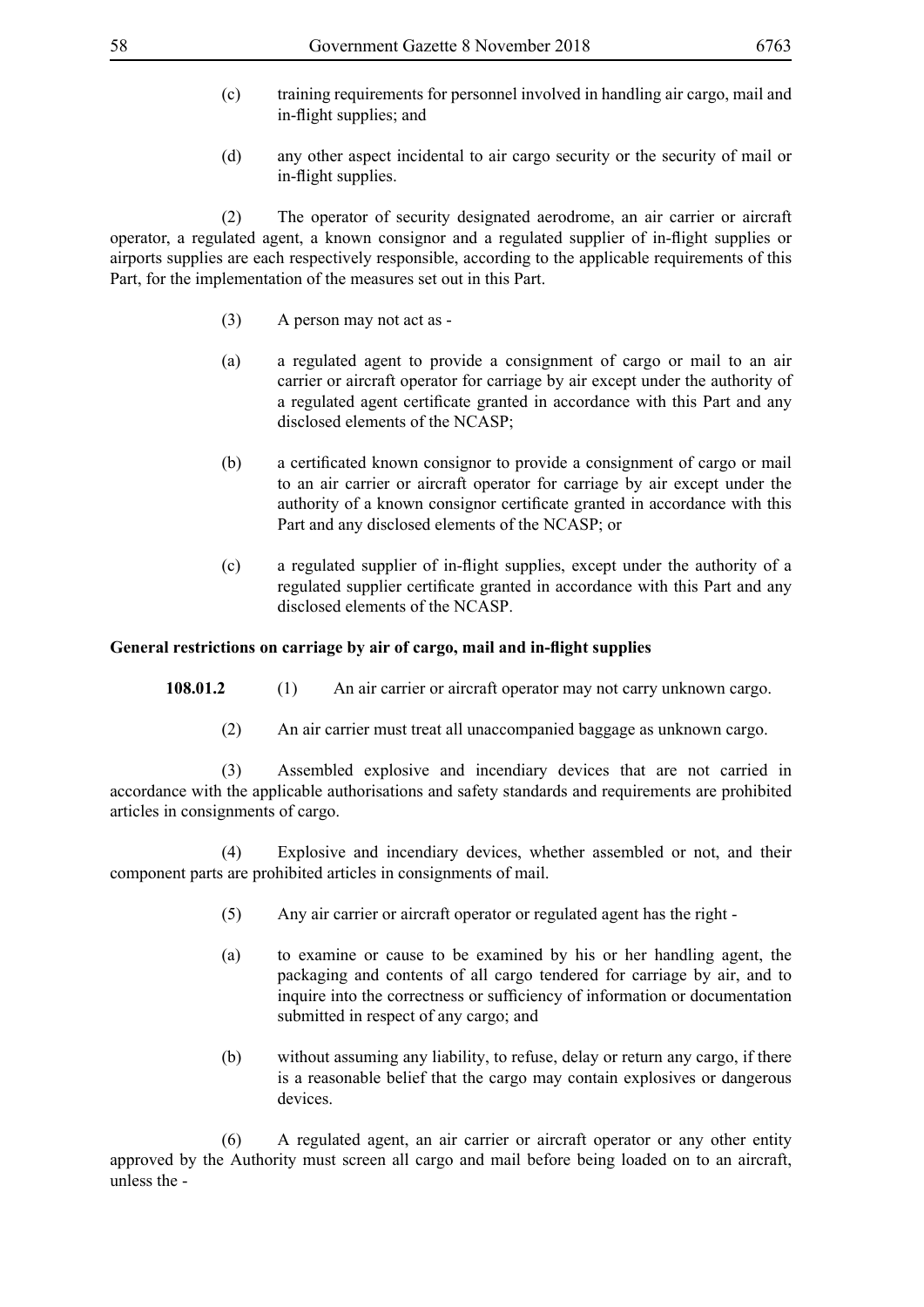- (a) required security controls have been applied to the consignment by a regulated agent and the consignment has been protected from unauthorised interference from the time that those security controls were applied and until loading;
- (b) required security controls have been applied to the consignment by a known consignor and the consignment has been protected from unauthorised interference from the time that those security controls were applied and until loading; or
- (c) consignment is exempt from screening and has been protected from unauthorised interference from the time that it became identifiable air cargo or identifiable air mail and until loading.

 (7) A regulated agent engaged in the acceptance or storage or the forwarding or handling of cargo or in-flight supplies to be carried by air must hold a regulated agent's certificate which is an aviation document and is issued by the Executive Director.

 (8) Any person in the employ of a regulated agent and involved with known cargo or in-flight supplies must complete the relevant training prescribed by this Part and must hold a certificate of proficiency for such training.

 (9) A regulated agent must draw up a security programme containing all information stipulated in Appendix P to the NCASP, and setting out the manner in which such regulated agent will operate and that security programme must be submitted to the Executive Director for approval.

(10) Each regulated agent must have a designated official responsible for the implementation, application and supervision of the security controls as prescribed by this Part and the NCASP, and such designated official must undergo the training as prescribed by this Part and the NCASTP.

(11) Any person applying for certification as a regulated agent or as a certificated known consignor, must permit an inspector, authorised officer or authorised person designated by the Executive Director pursuant to section 37(1) of the Act to carry out inspections and audits which may be necessary to verify whether the security measures regarding the handling, transportation and storage of known cargo comply with the requirements of this Part and with any disclosed elements of the NCASP.

(12) The holder of a regulated agent's certificate, a known consignor's certificate or a regulated supplier's certificate must permit a designated inspector, authorised officer or authorised person referred to in subregulation (11) to carry out such inspections and audits for the purposes of determining compliance with the appropriate requirements prescribed in this Part or in any disclosed elements of the NCASP.

(13) The holder of a regulated agent's certificate, a known consignor's certificate or a regulated supplier's certificate must permit an authorised officer, inspector or authorised person referred to in subregulation (11) to conduct random checks of cargo, emanating from and through regulated agents, to ensure compliance with this Part and with any disclosed elements of the NCASP.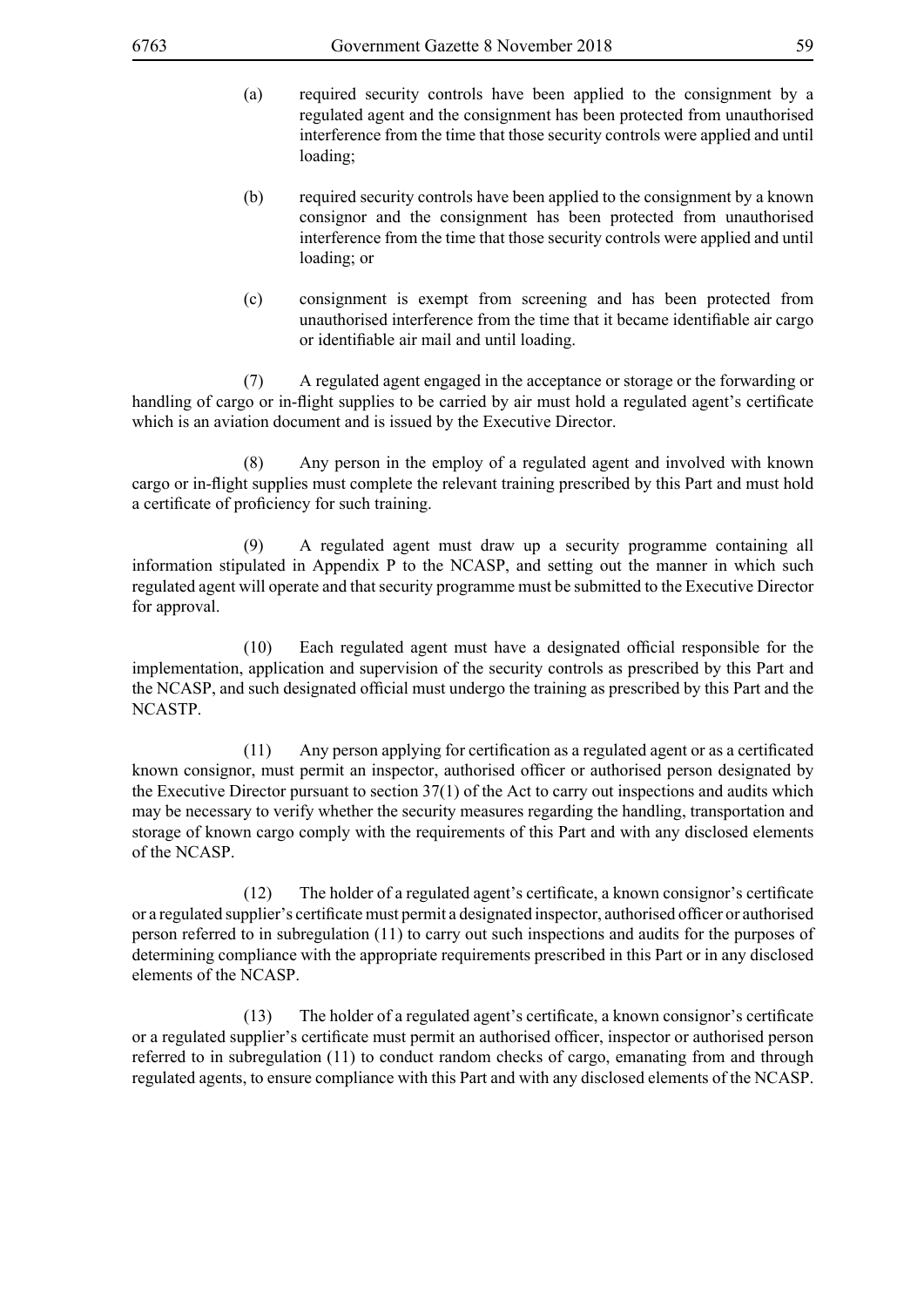# **SUBPART 2 DUTIES AND FUNCTIONS OF REGULATED AGENTS, KNOWN CONSIGNORS AND AIR CARRIERS OR AIRCRAFT OPERATORS**

### **General duties of regulated agents**

| must- | 108.02.1 | Any person certificated by the Executive Director as a regulated agent                                                                                                                                                                                                                                                                                                                  |
|-------|----------|-----------------------------------------------------------------------------------------------------------------------------------------------------------------------------------------------------------------------------------------------------------------------------------------------------------------------------------------------------------------------------------------|
|       | (a)      | maintain records of all shipping documents documenting the transport and<br>handling history of all cargo submitted for carriage in accordance with the<br>requirements of this Part or of any disclosed elements of the NCASP, and,<br>unless otherwise required by the Executive Director or the NCASP, the<br>period of retention of such records must be not less than seven years; |
|       | (b)      | ensure that, after the receipt of known cargo, and while such cargo is under his<br>or her or its control, such cargo is safeguarded from unlawful interference in<br>accordance with the security measures stipulated in the security programme<br>referred to in regulation $108.01.2(9)$ ;                                                                                           |
|       | (c)      | ensure that the acceptance and handling of cargo and shipping documentation<br>is carried out by trained personnel, who have received job-specific cargo<br>security training, as stipulated in the security programme, required in terms<br>of this Part;                                                                                                                              |
|       | (d)      | complete any physical checks or screening in the manner prescribed in<br>this Part and in any disclosed elements of the NCASP, for the purpose<br>of determining whether consignments of cargo contain any explosives,<br>incendiary devices or any other prohibited or harmful articles which may be<br>used to commit acts of unlawful interference;                                  |
|       | (e)      | ensure that known cargo is sealed with tamper-evident seals and that such                                                                                                                                                                                                                                                                                                               |

- (f) conduct security background checks on all personnel recruited for accepting all cargo and processing shipping documentation and storing, forwarding or handling of known cargo intended for carriage by air; and
- (g) ensure that each consignment of known cargo is accompanied by a consignment security declaration in the manner stipulated in any disclosed elements of the NCASP.

# **Duties of regulated agents regarding known consignors**

seals are intact;

**108.02.2** All regulated agents who conduct business with, and receive, known cargo from known consignors must -

- (a) verify whether the known consignor is a holder of a known consignor certificate issued in terms of this Part;
- (b) document the identity and address of the known consignors and advise the Executive Director of the details of these known consignors;
- (c) have on record a declaration from the known consignor stating that -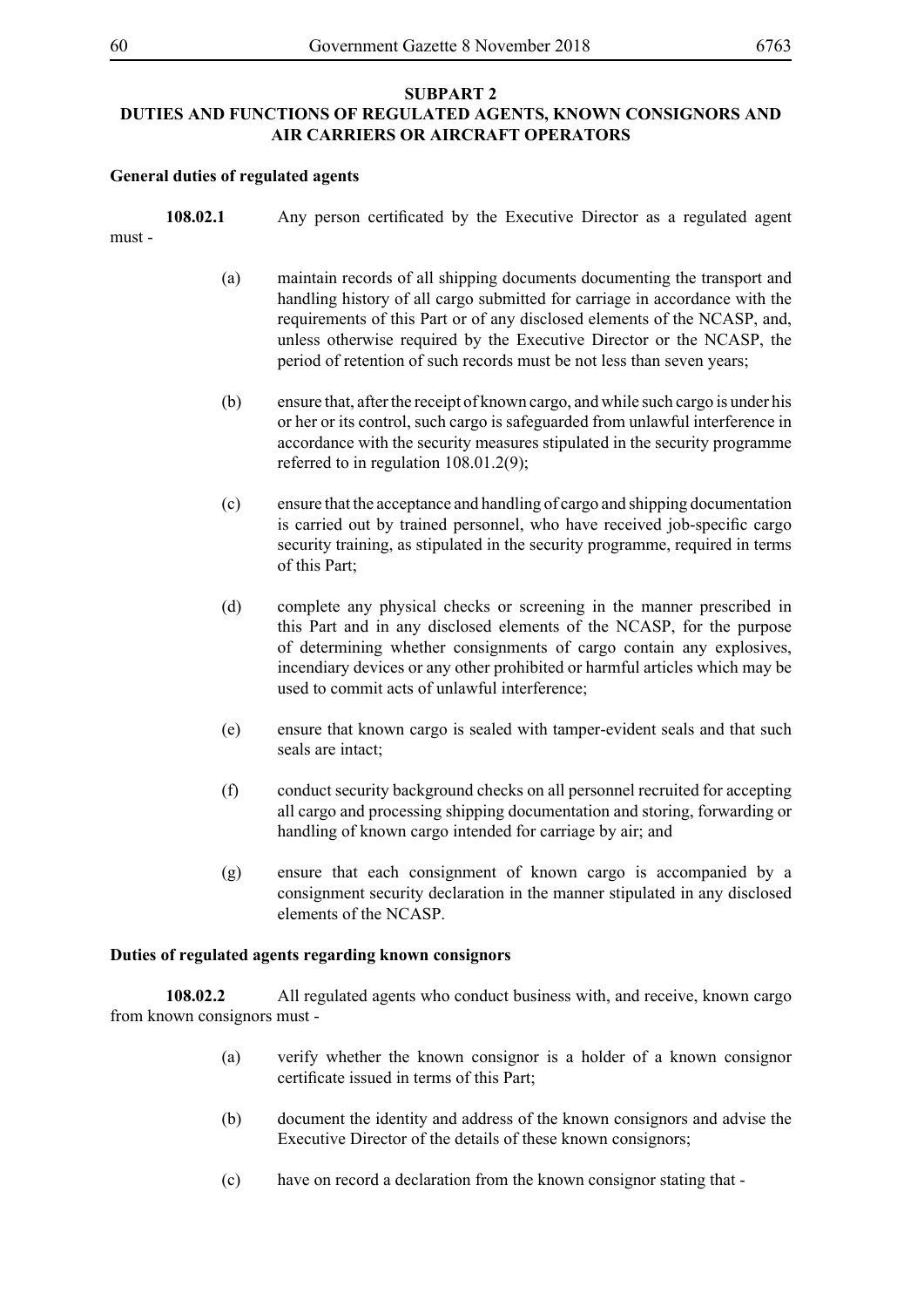- (i) consignments of known cargo are prepared in secured premises;
- (ii) all personnel employed to handle known cargo and shipping documentation have been subjected to background checks and have received job-specific cargo security training as stipulated in the NCASTP;
- (iii) consignments of known cargo are protected from unlawful interference during preparation, storage and transportation;
- (iv) consignments do not contain any explosives or other dangerous goods or devices or substances, unless declared as such; and
- (v) air waybills, dispatch notes or other valid transportation documents have been signed by authorised personnel; and
- (d) conduct random inspection of the premises and cargo of known consignors to ensure that the requirements of this Part and of any disclosed elements of the NCASP are adhered to and, where a substantial non-compliance is identified in the course of such inspection, must forthwith notify the Executive Director in writing providing particulars of every identified noncompliance.

#### **Duties of air carriers or aircraft operators**

**108.02.3** (1) An air carrier or aircraft operator is responsible for ensuring that appropriate security controls have been carried out, and in so doing, the air carrier or aircraft operator must -

- (a) not accept cargo or mail for carriage on an aircraft engaged in commercial air transport operations, unless the application of screening or other security controls is confirmed and accounted for by a regulated agent or an entity that is approved the Authority;
- (b) ensure that cargo and mail which cannot be confirmed and accounted for by a regulated agent or an entity that is approved by the Authority is subjected to screening;
- (c) carry out appropriate security controls to be applied to any given consignment to the required level;
- (d) protect the consignment from unlawful interference while it is in the custody of the airline;
- (e) ensure that where screening of cargo and mail is conducted, screening is carried out using an appropriate method or methods, taking into account the nature of the consignment;
- (f) ensure that all consignments have been secured to an appropriate level before being placed in the aircraft;
- (g) ensure that all consignments placed on board the aircraft are recorded on the aircraft manifest;
- (h) ensure that cargo and mail that has been confirmed and accounted for must then be issued with a security status which must accompany, either in an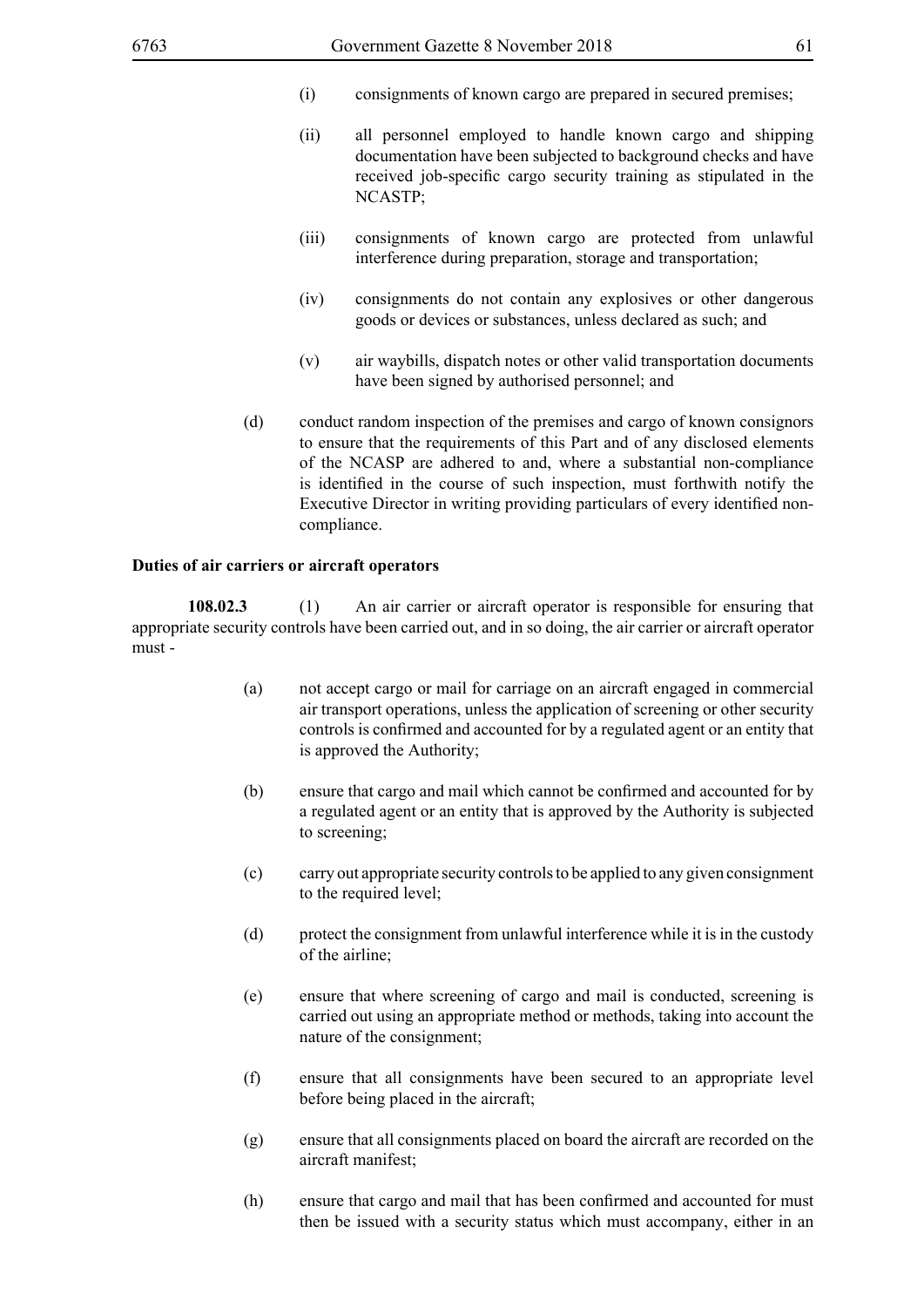electronic format or in writing, the cargo and mail throughout the secure supply chain:

- (i) ensure that transfer cargo and mail has been subjected to appropriate security controls prior to being loaded on an aircraft engaged in commercial air transport operations departing from Namibia;
- (j) ensure that cargo and mail to be carried on a commercial aircraft are protected from unauthorised interference from the point screening or other security controls are applied until departure of the aircraft;
- (k) ensure that enhanced security measures apply to high-risk cargo or mail to appropriately mitigate the threats associated with it;
- (l) ensure that appropriate security controls, including screening where practicable, are applied to cargo and mail, prior to their being loaded onto an aircraft engaged in commercial air transport operations;
- (m) ensure that catering, stores and in-flight supplies intended for carriage on passenger commercial flights are subjected to appropriate security controls and thereafter protected until loaded into the aircraft; and
- (n) ensure that merchandise and supplies introduced into security restricted areas are subject to appropriate security controls, which may include screening.

### **Requirements for certification of known consignors**

**108.02.4** Any person who has a known consignor relationship with a regulated agent and wishes to be certificated by the Executive Director as a known consignor must apply to Executive Director for certification as a known consignor in accordance with Subpart 5.

### **SUBPART 3 SECURITY CONTROLS**

#### **General**

**108.03.1** (1) An air carrier or aircraft operator may not transport cargo by air unless a valid air waybill or other valid transport documentation recognised by the Executive Director accompanies the cargo.

 (2) Any person tendering a diplomatic bag for carriage by air must ensure that it is properly sealed and marked and may only be carried by air, without an airway bill, when accompanied by an employee of the respective embassy holding -

- (a) a valid passport issued to the respective embassy employee; and
- (b) a letter from the official in charge of the embassy from which the diplomatic bag originates, authorising the specific employee to accompany the diplomatic bag.

 (3) Diplomatic cargo accompanied by an air waybill must comply with the following requirements:

> (a) the status and number of packages must be clearly indicated on the air waybill;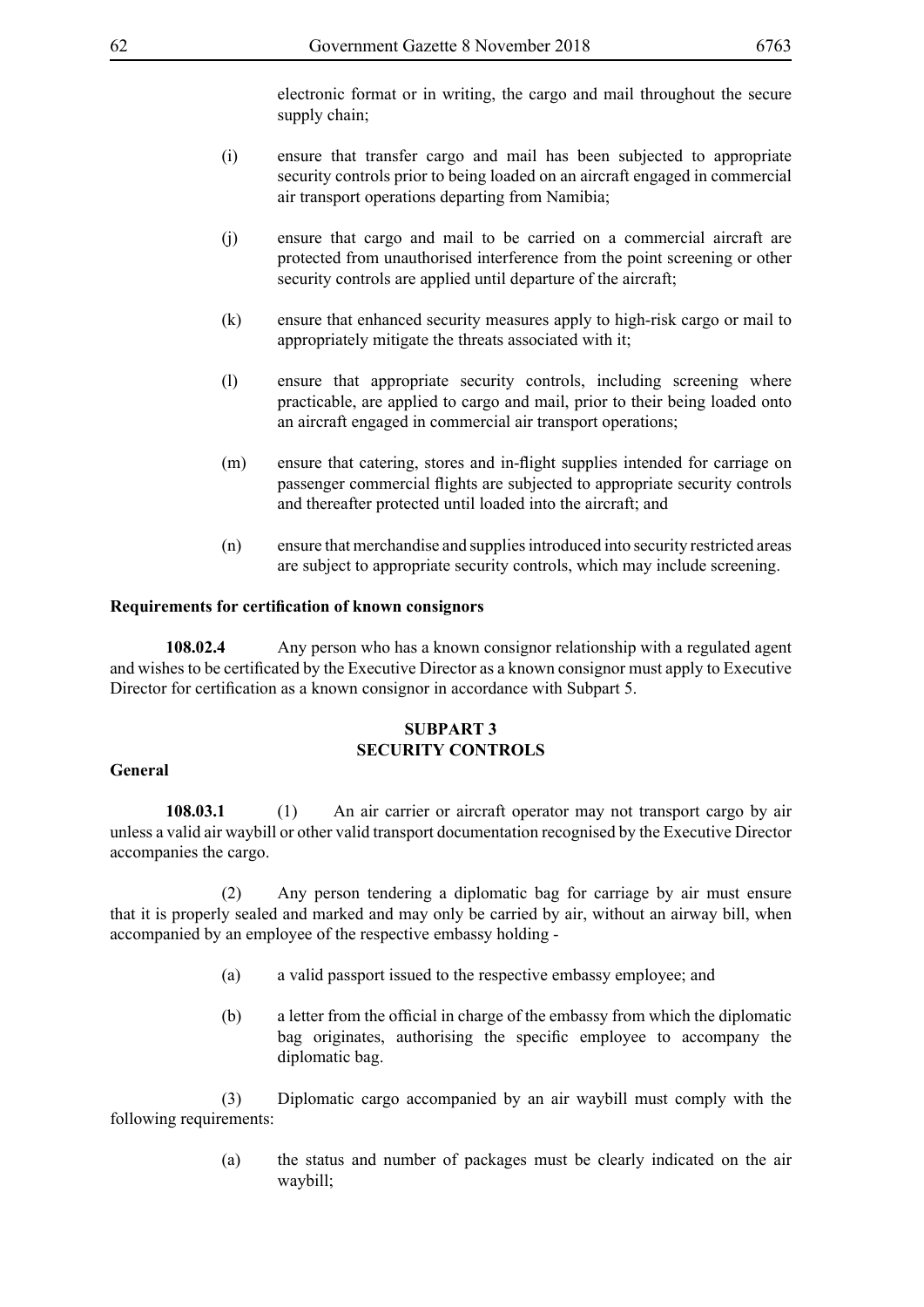- (b) the cargo must be properly sealed and marked and bear visible external marks of its character; and
- (c) the person tendering the cargo must be duly authorised in writing by the sending state or originating embassy and must carry official identification.

#### **Regulated agents: acceptance and delivery of consignments**

**108.03.2** (1) When accepting any consignment, a regulated agent must establish whether the entity from which it receives the consignment is a regulated agent, a known consignor or neither of these.

 (2) The person delivering the consignment to the regulated agent or air carrier or aircraft operator must present an identity card, passport, driving licence or other document, which includes his or her photograph and which has been issued by or is recognised by the Executive Director.

 (3) The identity card, passport, licence or other document referred to in subregulation (2) must be used to establish the identity of the person delivering the consignment.

 (4) When accepting a consignment to which not all required security controls have previously been applied, the regulated agent must ensure that it is screened pursuant to regulation 108.03.6, and that it complies with any disclosed elements of the NCASP.

 (5) After the security controls pursuant to subregulations (1) to (3) have been applied, the regulated agent must ensure that -

- (a) access to the consignment is controlled; and
- (b) the consignment is protected from unauthorised interference until it is handed over to another regulated agent or air carrier or aircraft operator.

 (6) After the security controls pursuant to subregulations (1) to (5) have been applied, the regulated agent must ensure that any consignment tendered to an air carrier or aircraft operator or another regulated agent is accompanied by appropriate recognised documentation, either in the form of an air waybill or a separate declaration and either in an electronic format or in writing.

 (7) The documentation must be available for inspection by authorised representatives of the Executive Director at any point before the consignment is loaded into an aircraft and must provide the following information:

- (a) the site specific name and address of the regulated agent that issued the security status and its unique alphanumeric identifier as received from the Executive Director;
- (b) a unique identifier of the consignment, such as the number of the master air waybill;
- (c) the content of the consignment;
- (d) the security status of the consignment, stating
	- (i) 'SPX', meaning secure for passenger, all-cargo and all-mail aircraft;
	- (ii) 'SCO', meaning secure for all-cargo and all-mail aircraft only;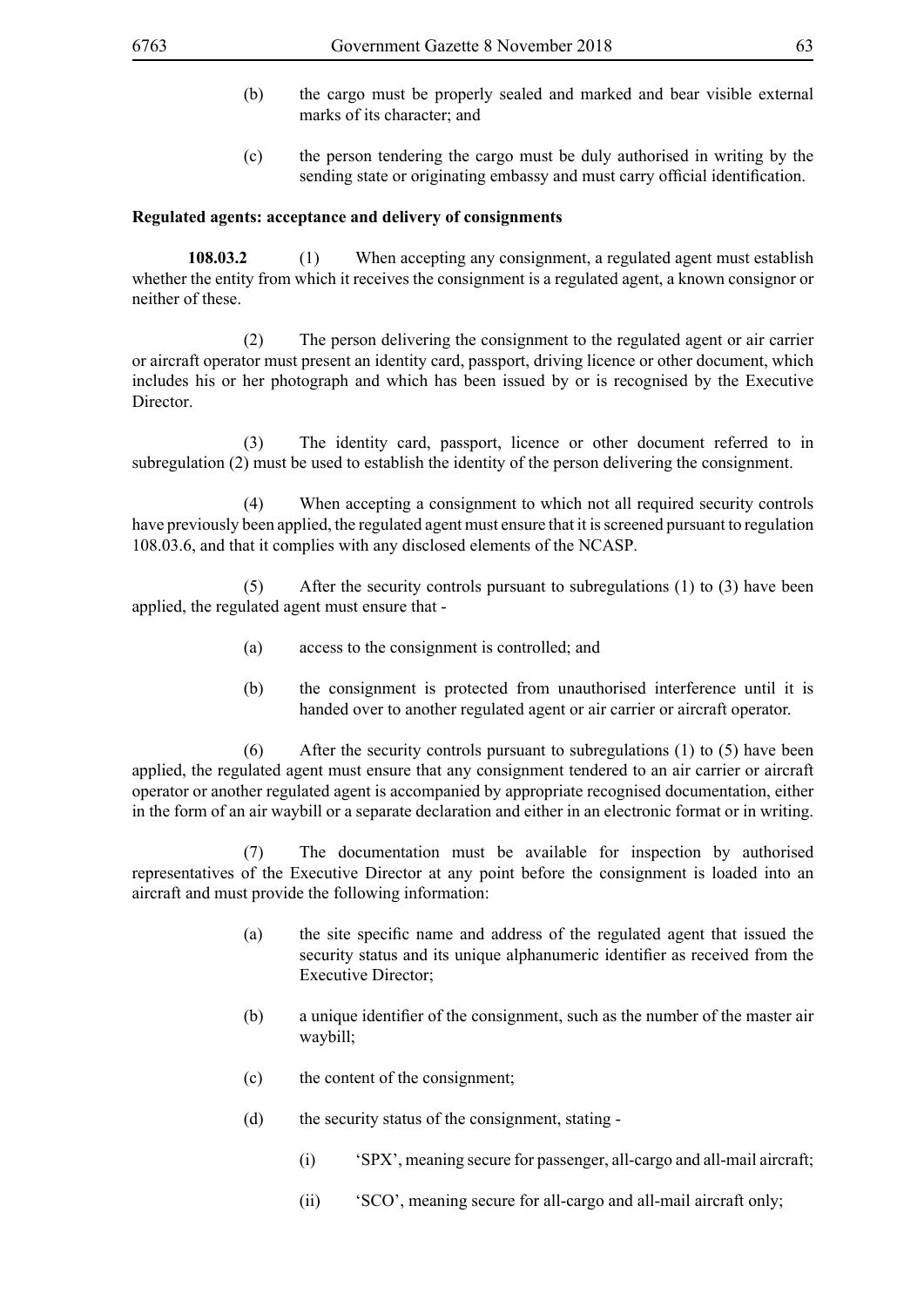- (e) the reason that the security status was issued, stating
	- (i) 'KC', meaning received from known consignor;
	- (ii) the means or method of screening used;
	- (iii) the grounds for exempting the consignment from screening:
- (f) the name of the person who issued the security status or an equivalent identification, and the date and time of issue; and
- (g) the site specific name and address or unique identifier received from the Executive Director, of any regulated agent who has accepted the security status given to a consignment by another regulated agent.

(8) The consolidations pursuant to subregulation  $(7)(c)$ ,  $(e)$ ,  $(f)$  and  $(g)$  will be satisfied where the regulated agent is able to establish the nature of the contents, the reason that the security status was issued and the name of the person who issued the security status and the date and time of issue, respectively, by a verifiable audit trail at any time before the consignment is loaded on an aircraft and afterwards for the duration of the flight or for 24 hours, whichever is longer.

 (9) When accepting a consignment to which not all required security controls have previously been applied, the regulated agent may also elect not to apply the security controls pursuant to this regulation, but to hand the consignment over to another regulated agent to ensure the application of these security controls.

 (10) Security controls to be applied by a regulated agent are subject to any additional provisions laid down in a separate aviation directive issued by the Executive Director.

### **Security controls to be applied by known consignor**

- **108.03.3** A known consignor must ensure that
	- (a) there is a level of security on the site or at the premises sufficient to protect identifiable air cargo and identifiable air mail from unauthorised interference;
	- (b) all personnel with access to identifiable air cargo or identifiable air mail to which the required security controls have been applied have been recruited and trained in accordance with the NCASTP;
	- (c) during production, packing, storage, despatch or transportation, as appropriate, identifiable air cargo and identifiable air mail is protected from unauthorised interference or tampering;
	- (d) when, for whatever reason, these security controls have not been applied to a consignment or where the consignment has not been originated by the known consignor for its own account, the known consignor must clearly identify this to the regulated agent so that regulation 108.03.2(4) can be applied; and
	- (e) consignments to which the appropriate security controls have not been applied are screened in accordance with this Part and with any disclosed elements of the NCASP.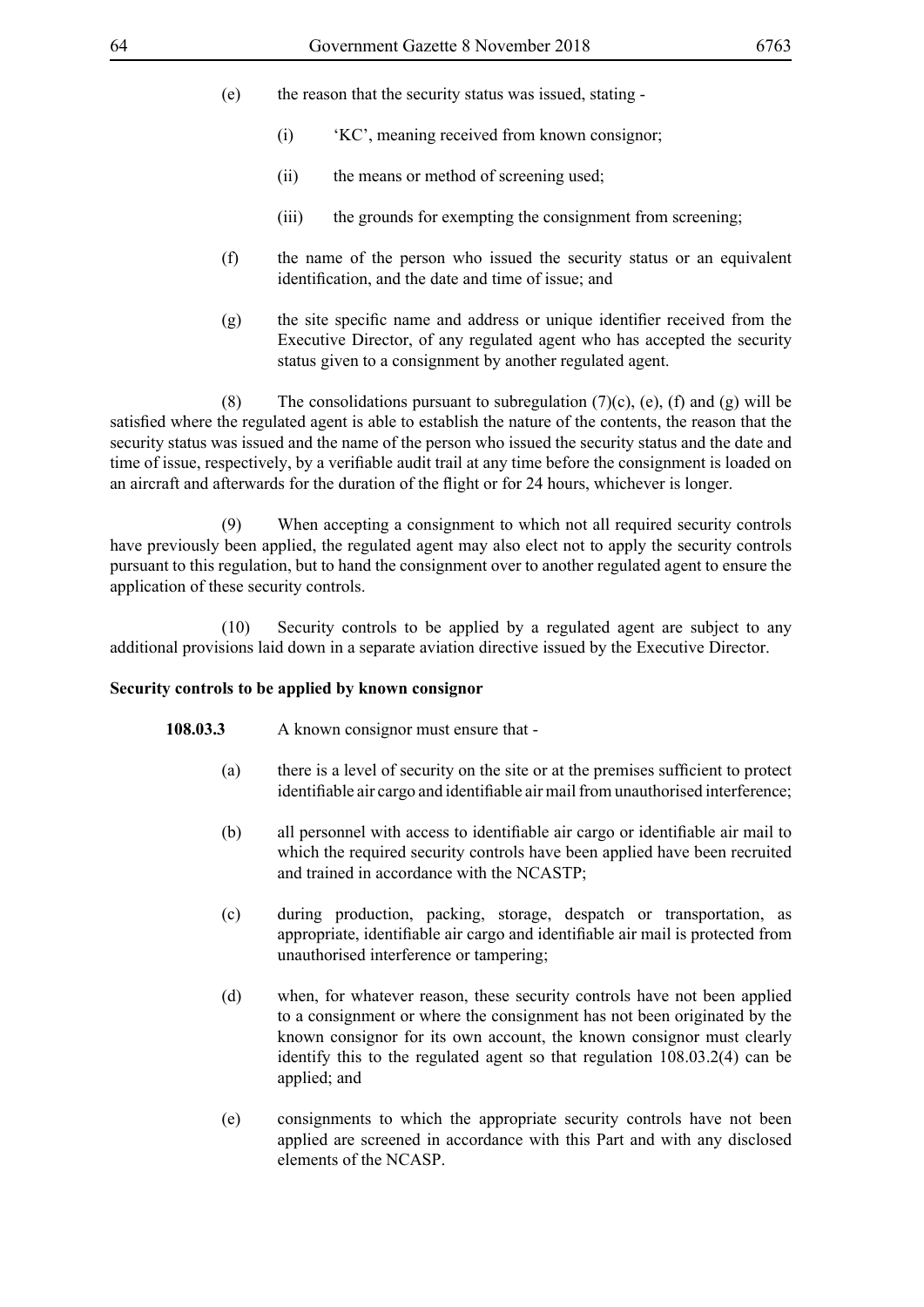## **Known cargo**

**108.03.4** (1) A person may not place cargo on board an air carrier's or aircraft operator's unless the cargo has been -

- (a) subjected to security controls prior to loading whereupon it is deemed to be known cargo and must be declared as such; and
- (b) packed and made known and secured by a certificated known consignor and handed to a regulated agent in compliance with the provisions of this Part and with any disclosed elements of the NCASP.

 (2) Known cargo, after acceptance by a regulated agent, must be kept in a secure area, as stipulated in the security programme, to protect it from unlawful interference while in the custody of the regulated agent.

 (3) Where known cargo is forwarded from a known consignor to a regulated agent or from one regulated agent to another regulated agent and is kept secure, such cargo must continue to be treated as known cargo.

 (4) The air carrier or aircraft operator must ensure that cargo is at all times safeguarded while on the ramp prior to loading on board an aircraft.

 (5) Prior to loading on board a commercial air transport aircraft, the air carrier or aircraft operator must ensure that all cargo consignments are visually inspected to ensure that they have not been tampered with.

#### **Unknown cargo**

**108.03.5** (1) Cargo originating from a consignor that has not been subjected to the security controls prescribed in this Part and with any disclosed elements of the NCASP must be treated as unknown cargo.

 (2) Known cargo that, after acceptance by a regulated agent, has not been stored in a secure area, as stipulated in the security programme, must be treated as unknown cargo.

 (3) Known cargo, where the seals on the packaging are broken or where there is evidence that the seals or the cargo have or has been tampered with, except where the cargo has been resealed with tamper proof seals by a regulated agent, must be treated as unknown cargo.

 (4) Cargo presented as unknown cargo must be subjected to security controls prescribed in this Part before being loaded into an aircraft.

### **Screening of cargo and mail**

**108.03.6** (1) When screening cargo or mail the means or method -

- (a) most likely to detect prohibited articles must be employed, taking into consideration the nature of the consignment; and
- (b) employed must be of a standard sufficient to reasonably ensure that no prohibited articles are concealed in the consignment.

 (2) Where the screener cannot be reasonably sure that no prohibited articles are contained in the consignment, the consignment must be rejected or be rescreened to his or her satisfaction.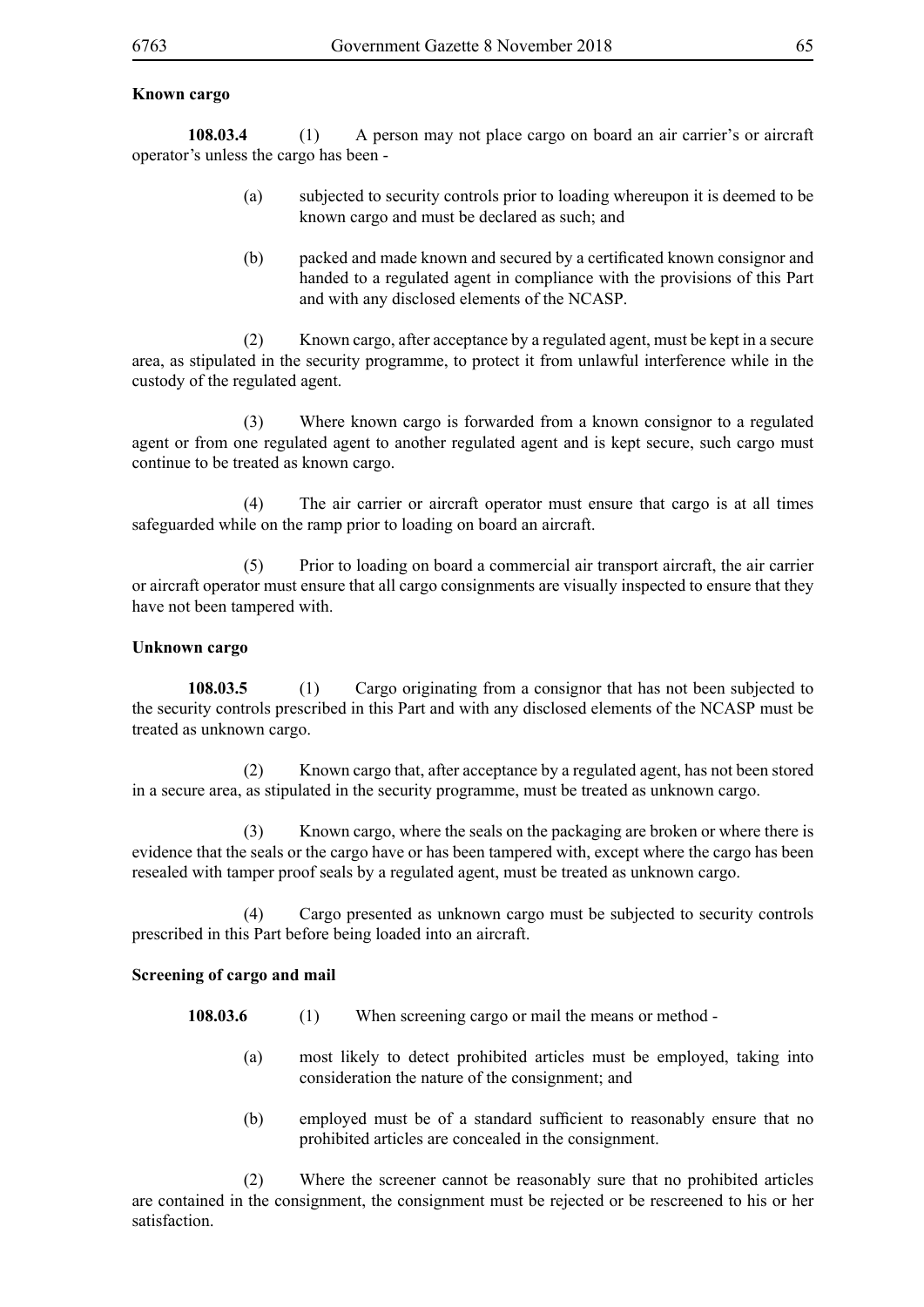### **Cargo and mail exemptions**

**108.03.7** (1) The security controls required by this Part are not applicable in respect of -

- (a) human remains;
- (b) live animals;
- (c) *bona fide* consignments of life-saving materials or other essential medical supplies, human organs, blood plasma or similar materials; and
- (d) any nuclear materials.

 (2) The regulated agent tendering consignments for carriage by air that are exempted from security controls in terms of subregulation (1) must ensure that such consignments are -

- (a) clearly declared on shipping documents as such;
- (b) physically checked upon receipt for signs of tampering;
- (c) subjected to documentary checks to establish on face value the correctness and sufficiency of information on any document; and
- (d) protected from unauthorised interference at all times.

 (3) The cargo mentioned in subregulation (1) is only exempted from security controls if it is tendered by a regulated agent.

- (4) The Executive Director may, where he or she is satisfied that -
- (a) the requirement for, or objectives of, screening have been substantially complied with;
- (b) in all the particular circumstances screening should not be required; and
- (c) there is no risk of compromise to aviation safety or security,

make provision for written exemptions from screening to be specified in the NCASP or by an avaition directive issued pursuant to this Part.

### **Protection of cargo and mail during transportation**

**108.03.8** (1) In order to ensure that consignments to which the required security controls have been applied are protected from unauthorised interference during transportation -

- (a) the regulated agent or known consignor must pack and seal the consignment in order to ensure that any tampering would be evident;
- (b) the cargo load compartment of the vehicle in which the consignments are to be transported must be locked or sealed or curtain sided vehicles must be secured so as to ensure that any tampering would be evident or the load area of flatbed vehicles must be kept under observation;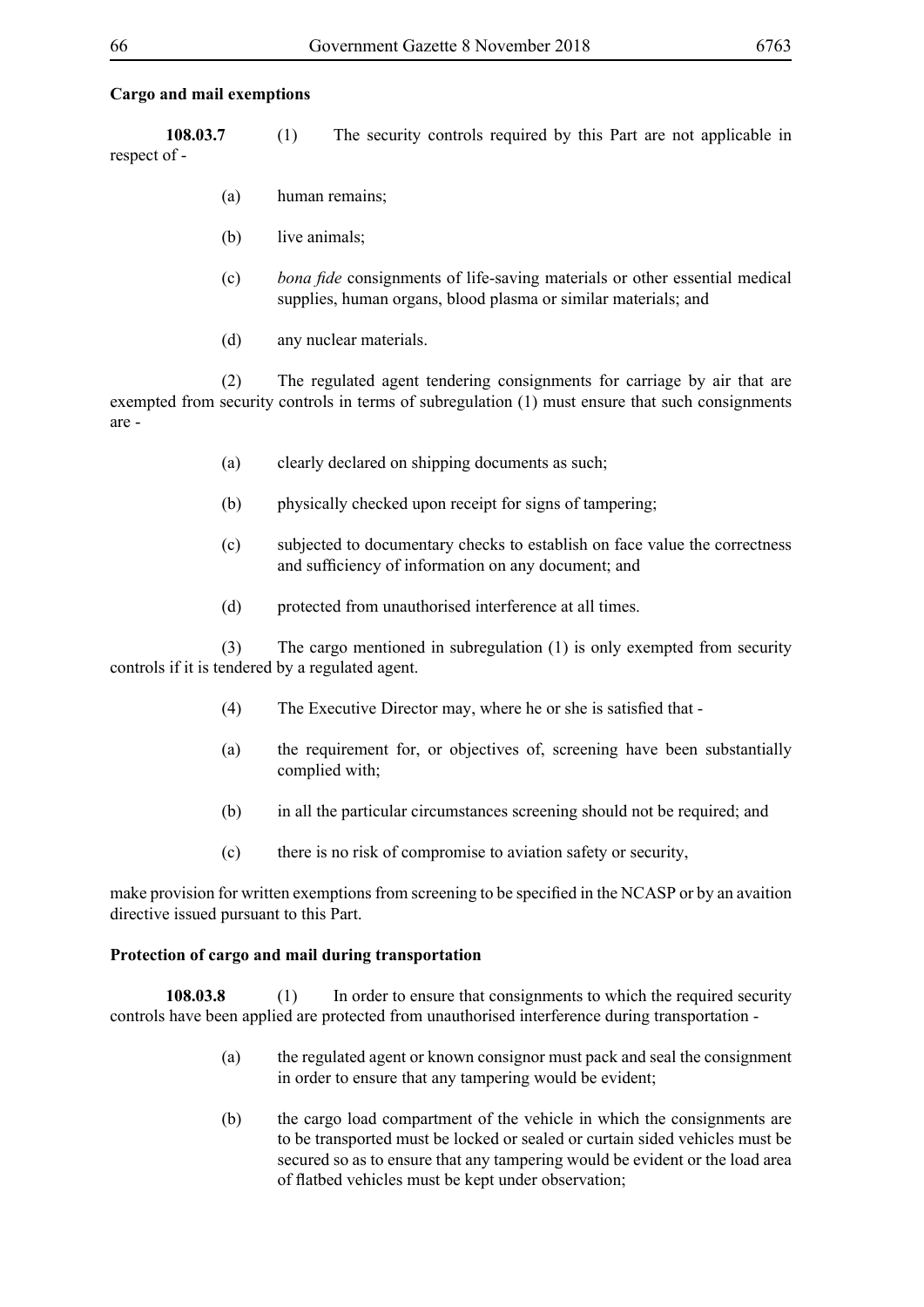- (c) the transporter who transports on behalf of the regulated agent or known consignor must sign the declaration as contained in Appendix 1, unless the transporter is itself approved as a regulated agent;
- (d) the signed declaration must be retained by the regulated agent, known consignor for whom the transporter provides transport; and
- (e) on request, a copy of the signed declaration must also be made available to the regulated agent or air carrier or aircraft operator receiving the consignment or to the Executive Director.

(2) The requirements contained in subregulation  $(1)(b)$ ,  $(c)$ ,  $(d)$  and  $(e)$  may not apply during airside transportation or in any other security controlled area.

### **Protection of cargo and mail at airports**

**108.03.9** (1) Consignments of cargo and mail that are in a sterile area, are considered to be protected from unauthorised interference.

 (2) Consignments of cargo and mail that are stored in a lockable store or on the ramp are sufficiently protected from unauthorised interference if -

- (a) they are physically protected so as to prevent the introduction of any article which might be used to commit an act of unauthorised interference; or
- (b) they are not left unattended and access is limited to persons involved in the protection and loading of cargo and mail into the aircraft.

### **Air carrier company mail and air carrier company materials to be loaded into aircraft**

**108.03.10** (1) Before being loaded into the hold of an aircraft, air carrier mail and air carrier materials must either be screened and protected in accordance regulation 108.03.6 or be subjected to security controls and protected in accordance with regulation 108.03.9.

 (2) Before being loaded into any part of an aircraft other than the hold of the aircraft, air carrier mail and air carrier materials must be screened and protected in accordance with the provisions relating to cabin baggage.

### **Air carrier company materials used for passenger and baggage processing**

**108.03.11** (1) Co-Mat which are used for the purposes of passenger and baggage processing and which could be used to compromise aviation security must be protected or kept under surveillance in order to prevent unauthorised access.

 (2) Self-check-in and applicable internet options allowed for use by passengers must be considered to be authorised access to such materials.

 (3) Discarded materials which could be used to facilitate unauthorised access or to move baggage either into a security restricted area or into an aircraft must be destroyed or otherwise rendered permanently ineffective for any of the purposes referred to in subregulation (1).

 (4) Departure control systems and check-in systems must be managed in such a manner as to prevent unauthorised access.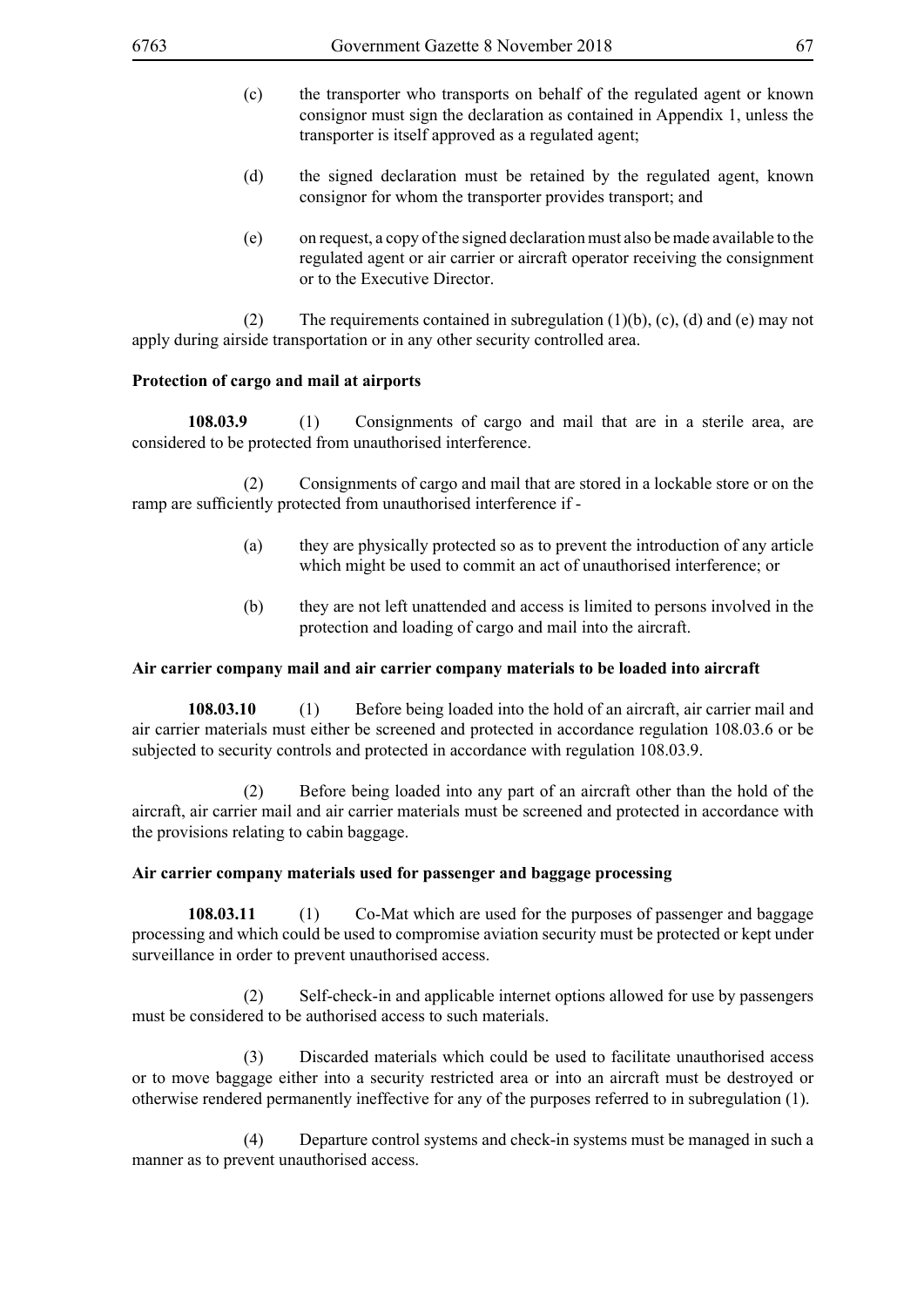(5) Self-check-in allowed for use by passengers must be considered to be authorised access to such systems.

### **SUBPART 4 IN-FLIGHT SUPPLIES, REGULATED SUPPLIER OF IN-FLIGHT SUPPLIES OR AIRPORT SUPPLIES AND KNOWN SUPPLIER OF IN-FLIGHT SUPPLIES OR AIRPORT SUPPLIES**

#### **General provisions**

**108.04.1** (1) Unless otherwise stated, the operator of a security designated aerodrome, an air carrier or aircraft operator, a regulated agent, a known consignor and a regulated supplier of in-flight supplies or airport supplies are each according to the applicable requirements in this Part, responsible for the implementation of the measures set out in this Part.

(2) Supplies are considered to be in-flight supplies from the time that they are identifiable as supplies to be taken on board an aircraft for use, consumption or purchase by passengers or crew members during a flight.

#### **Security controls: in-flight supplies**

**108.04.2** (1) In-flight supplies must be screened before being taken into a security restricted area, unless -

- (a) the required security controls have been applied to the supplies by an air carrier or aircraft operator that delivers the supplies to its own aircraft and the supplies have been protected from unauthorised interference from the time that those controls were applied until delivery at the aircraft;
- (b) the required security controls have been applied to the supplies by a regulated supplier of in-flight supplies and the supplies have been protected from unauthorised interference from the time that those controls were applied until arrival at the security restricted area or, where applicable, until delivery to the air carrier or aircraft operator or another regulated supplier; or
- (c) the required security controls have been applied to the supplies by a known supplier of in-flight supplies and the supplies have been protected from unauthorised interference from the time that those controls were applied until delivery to the air carrier or aircraft operator or regulated supplier.

(2) Any in-flight supplies received from a regulated supplier or a known supplier that shows signs of being tampered with, or where there is other reason to believe that it has not been protected from unauthorised interference from the time that controls were applied, must be screened.

#### **Screening of in-flight supplies**

**108.04.3** When screening in-flight supplies, the means or method employed must take into consideration the nature of the supplies and must be of a standard sufficient to reasonably ensure that no prohibited articles are concealed in the supplies.

### **Designation of known suppliers of in-flight supplies**

**108.04.4** (1) Any entity that ensures application of the security controls referred to in this Part and delivers in-flight supplies, but not directly to aircraft, may be designated as a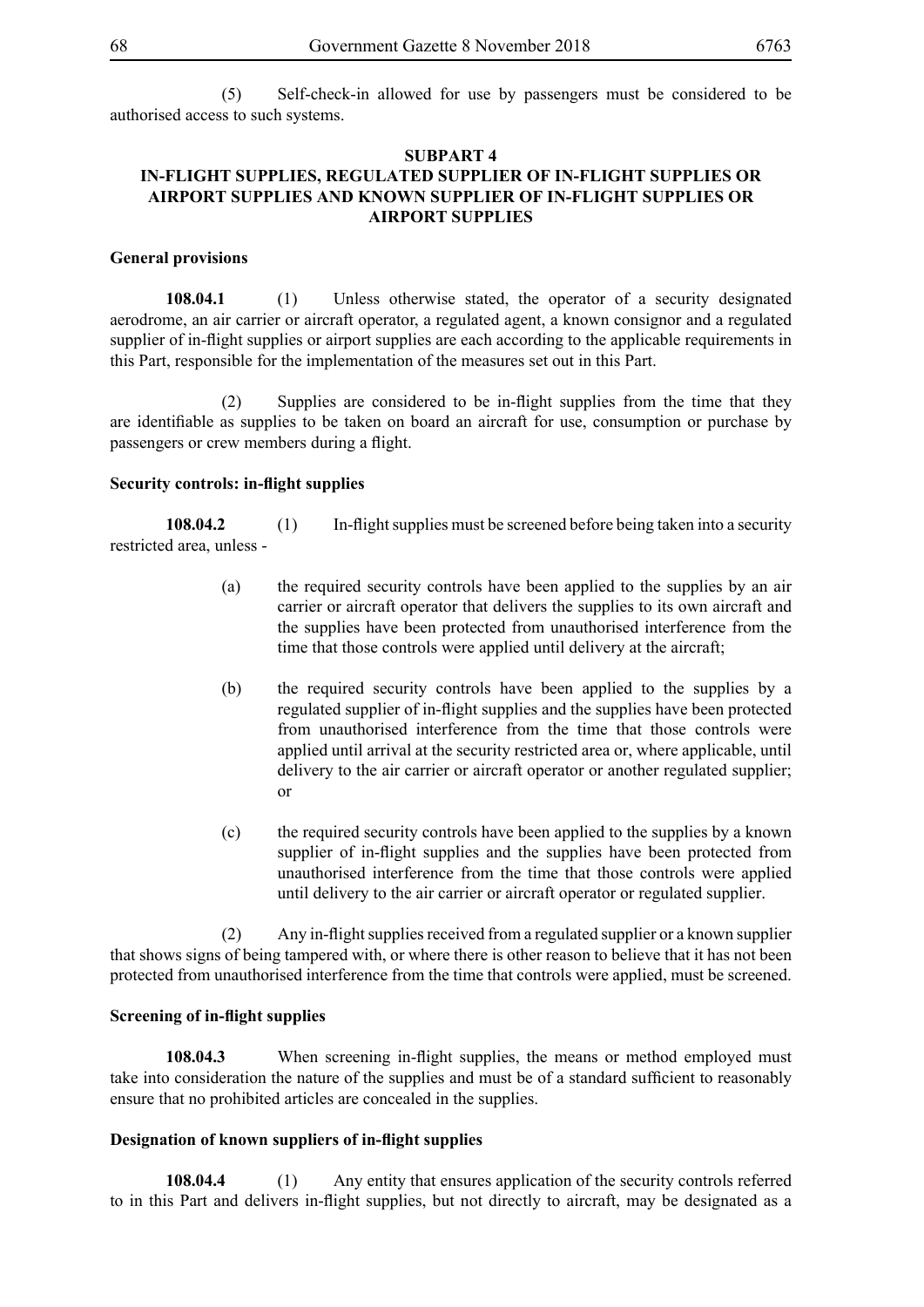known supplier by the entity to whom it delivers, but this provision does not apply to a regulated supplier of in-flight supplies.

 (2) In order to be designated as a known supplier, the entity must submit a 'Declaration of Commitment by Known Suppliers of In-flight Supplies" as contained in Appendix 3, to each entity to whom it delivers.

 (3) The senior accountable manager of the entity must sign the declaration referred to in subregulation (2), and the signed declaration must be retained by the entity to whom the known supplier delivers and a copy of the signed declaration must forthwith after receipt be delivered by the entity to the Executive Director.

 (4) If there are no deliveries within a period of two years, the status of the known supplier expires.

 (5) If the Executive Director or the entity to whom the known supplier delivers is no longer satisfied that the known supplier complies with the requirements of this Part, the entity concerned must forthwith withdraw the status of the known supplier and immediately inform the Executive Director of the withdrawal.

# **Security controls to be applied by air carrier or aircraft operator, regulated supplier of in-flight supplies and known supplier of in-flight supplies**

**108.04.5** An air carrier or aircraft operator engaged in commercial air transport, a regulated supplier of in-flight supplies and a known supplier of in-flight supplies must -

- (a) appoint a person responsible for security in the entity;
- (b) ensure that persons with access to in-flight supplies receive security awareness training before being given access to such supplies;
- (c) prevent unauthorised access to its premises and in-flight supplies;
- (d) reasonably ensure that no prohibited articles are concealed in in-flight supplies; and
- (e) apply tamper-evident seals to, or physically protect, all vehicles and containers that transport in-flight supplies at all times, except that this requirement does not apply during airside transportation.

# **Airport supplies: known supplier of airport supplies**

**108.04.6** (1) An operator of a security designated aerodrome must ensure the implementation of the measures set out in this Subpart.

(2) Supplies are airport supplies from the time that they are identifiable as supplies to be sold, used or made available in security restricted areas of an airport.

# **Security controls: airport supplies**

**108.04.7** (1) Airport supplies must be screened before being allowed into security restricted areas, unless security controls have been applied to the supplies by a known supplier and the supplies have been protected from unauthorised interference from the time that those controls were applied until they are taken into the security restricted area.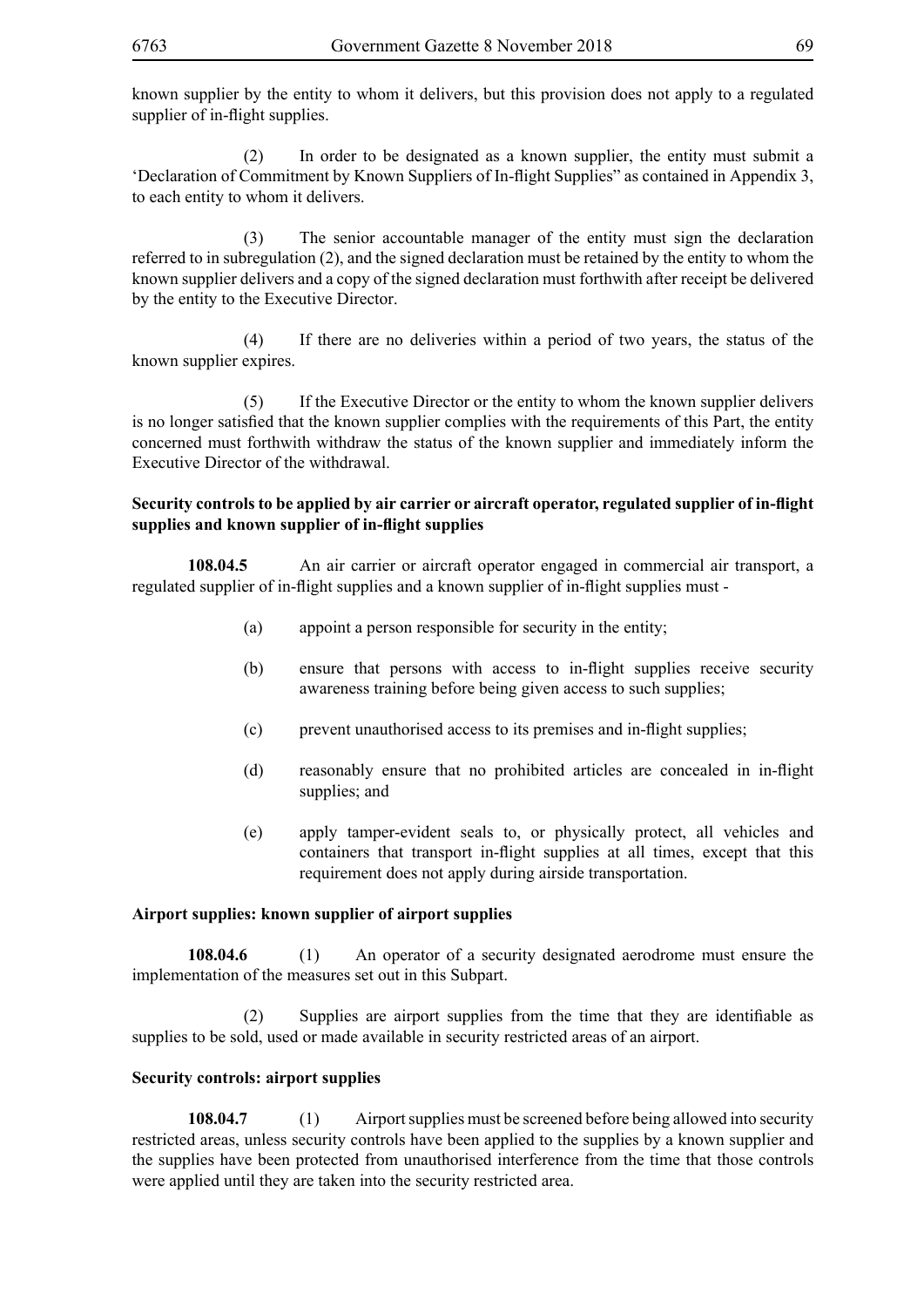(2) Airport supplies which originate in the security restricted area may be exempted from these security controls.

 (3) Any airport supply received from a known supplier that shows signs of being tampered with, or where there is reason to believe that it has otherwise not been protected from unauthorised interference from the time that controls were applied, must be screened.

 (4) Upon delivery at the outlet in the security restricted area, a visual check of the airport supplies must be carried out by the staff of the outlet in order to ensure that there are no signs of tampering.

### **Screening of airport supplies**

**108.04.8** When screening airport supplies, the means or method employed must take into consideration the nature of the supplies and must be of a standard sufficient to reasonably ensure that no prohibited articles are concealed in the supplies.

#### **Designation of known suppliers of airport supplies**

**108.04.9** (1) The operator of a security designated aerodrome may designate any entity that ensures the security controls as referred to in this Part and delivers airport supplies as a known supplier of airport supplies.

 (2) In order to be designated as a known supplier, the entity must submit to the operator of a security designated aerodrome a 'Declaration of Commitment by Suppliers of Airport Supplies' as contained in Appendix 4.

 (3) The declaration referred to in subregulation (2) must be signed by the senior accountable manager of the entity and the signed declaration must be retained by the operator of the security designated aerodrome as evidence of its designation of the known supplier.

 (4) If there are no deliveries within a period of two years, the status of known supplier expires.

 (5) If either the Executive Director or the operator of a security designated aerodrome is no longer satisfied that the known supplier complies with the requirements of this Part, the operator of security designated aerodrome must forthwith withdraw the status of the known supplier and advise the Executive Director in writing of the withdrawal.

### **Security controls to be applied by known supplier of airport supplies**

- 108.04.10 A known supplier of airport supplies must -
	- (a) appoint a person responsible for security in the entity;
	- (b) ensure that persons with access to airport supplies receive security awareness training before being given access to these supplies;
	- (c) prevent unauthorised access to its premises and airport supplies;
	- (d) reasonably ensure that no prohibited articles are concealed in airport supplies; and
	- (e) apply tamper-evident seals to, or physically protect, all vehicles and containers that transport airport supplies.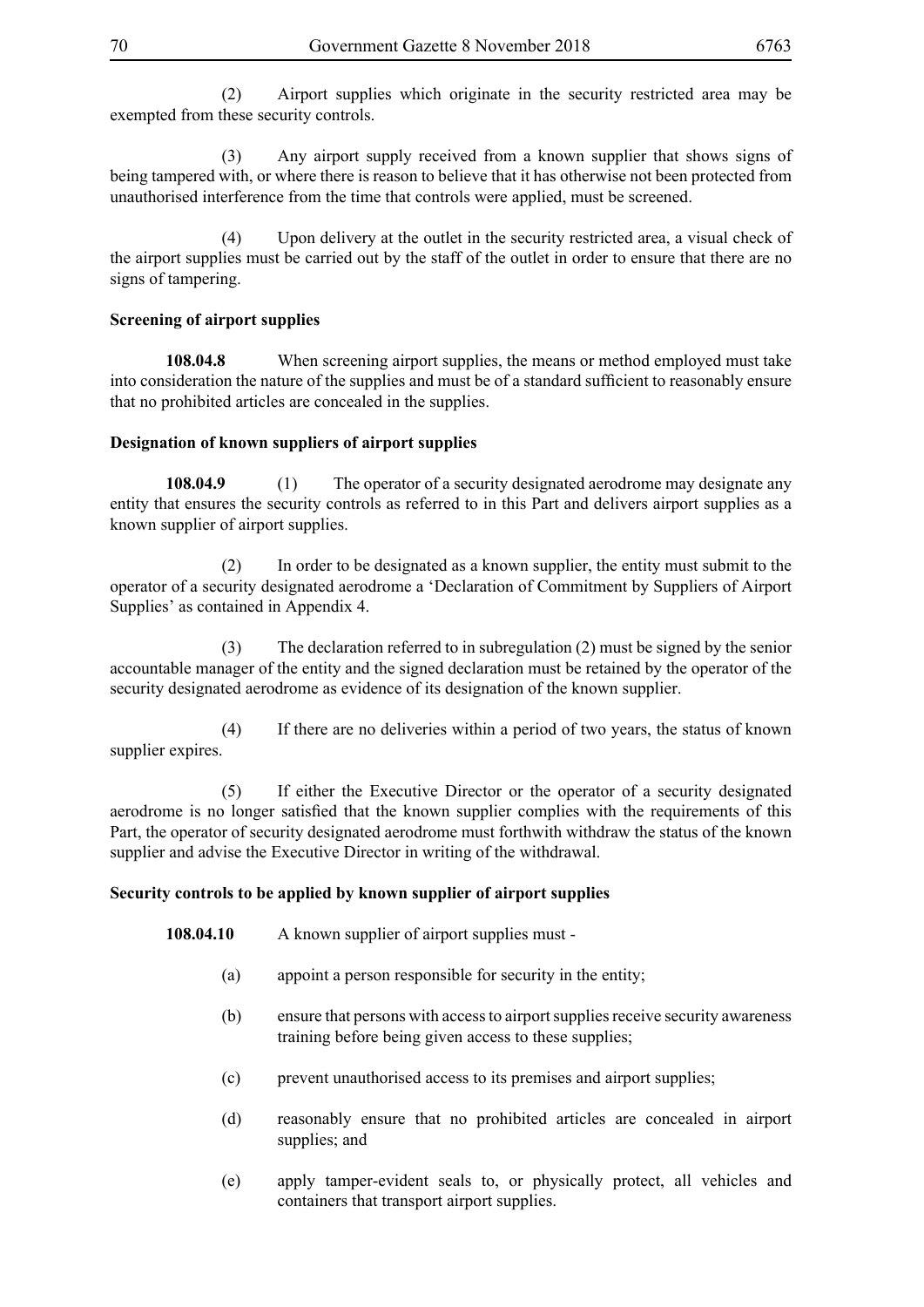### **SUBPART 5 CERTIFICATIONS**

### **Application for certification as regulated agent**

**108.05.1** (1) An application for a regulated agent's certificate and renewal of such a certificate must -

- (a) be made to the Executive Director in the appropriate format as contained in Appendix P to the NCASP;
- (b) specify every site or sites in respect of which certification is sought;
- (c) include duplicate copies of the security programme of procedures referred to in regulation 108.01.3(9);
- (d) include a duly authorised and signed "Declaration of Security " as contained in Appendix P to the NCASP;
- (e) be accompanied by the appropriate fee or fees as prescribed in Part 187; and
- (f) designate at least one person at each site who has successfully completed a security background check in accordance with the provisions of Part 114 and the NCASP, and who must be responsible for the implementation of the submitted security programme for each site.

(2) A designated inspector, authorised officer or authorised person must examine the security programme and then make an on-site verification of every specified site in order to assess whether the applicant complies with the requirement of this Part, and with any disclosed elements of the NCASP.

(3) If the Executive Director is not satisfied with the information provided under subregulation (1), then the reason for the dissatisfaction must promptly be notified to the entity seeking certification as a regulated agent.

# **Regulated agent's certificate**

**108.05.2** (1) The Executive Director must grant the application, if he or she is satisfied that the applicant complies with the requirements set out in this Part, and with any disclosed elements of the NCASP, and that the grant of such application will not be contrary to the interests of civil aviation safety and security.

 (2) Where the application is granted, the Executive Director must issue the regulated agent's certificate and must ensure that the necessary details of the regulated agent are entered into the civil aviation registry.

 (3) When making the entry in the civil aviation registry in terms of subregulation (2), the Executive Director must give each approved regulated agent a unique alphanumeric identifier.

(4) The certificate issued under this regulation is an aviation document for the purposes of the Act.

(5) The certificate is, unless otherwise specified by the Executive Director in any case, valid for a period of 12 months from the date of issue.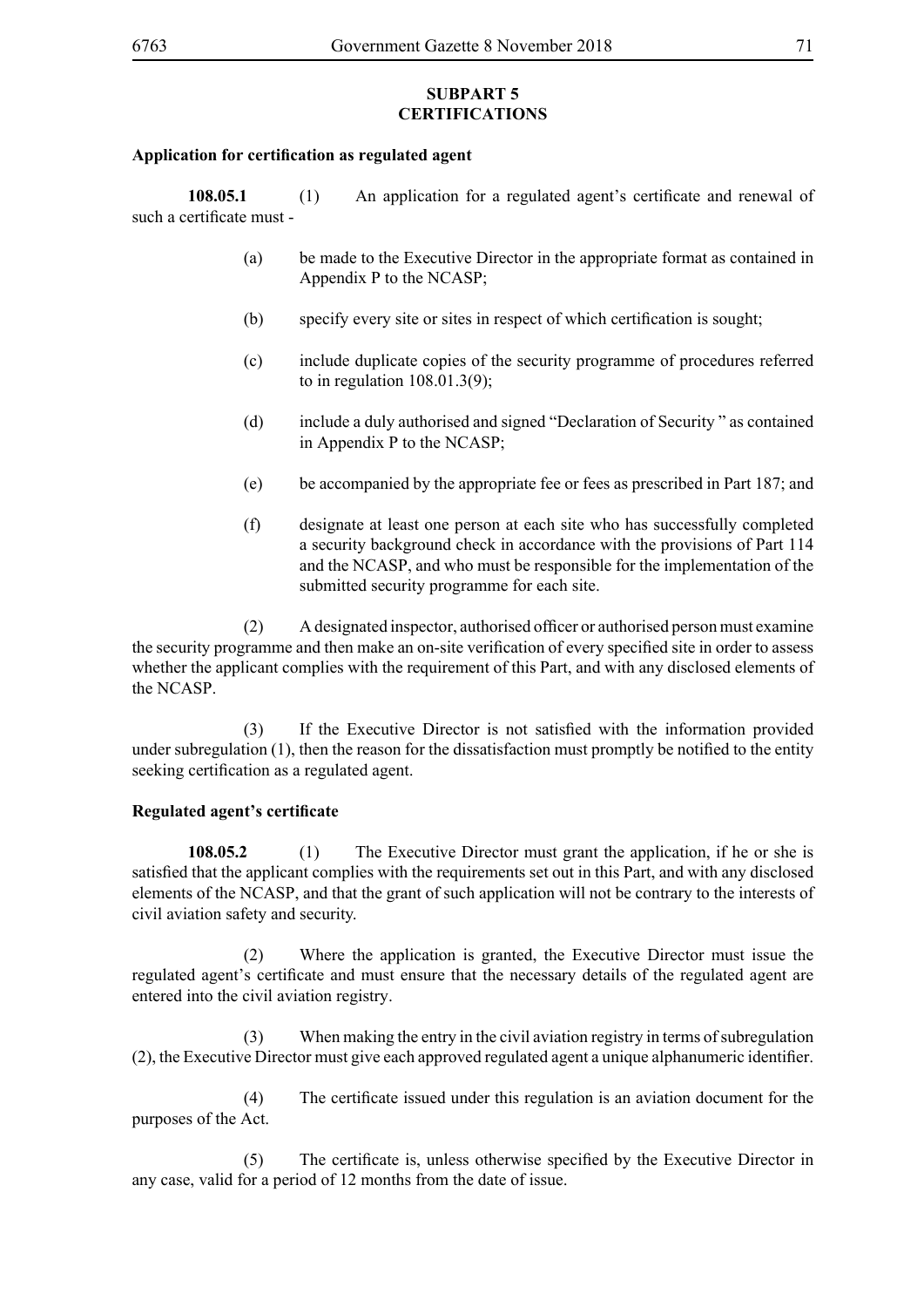## **Duties of certificate holder**

**108.05.3** The regulated agent must at all times operate in accordance with the approved security programme or an approved amendment thereto.

## **Renewal of regulated agent's certificate**

**108.05.4** (1) The holder of a certificate must apply to the Executive Director for the renewal of such certificate not later 60 days before the date on which the certificate expires.

(2) In considering an application for renewal of a certificate, the Executive Director may conduct an investigation that he or she considers necessary to ascertain whether the applicant continues to comply with the requirements of the Act, this Part and with any disclosed elements of the NCASP.

(3) The process of renewal must include an on-site verification in order to assess whether the regulated agent still complies with the requirements of this Part and with any disclosed elements of the NCASP.

(4) An application for renewal must be granted and the certificate issued, if the Executive Director is satisfied that the applicant will comply with the provisions of this Part, and with any disclosed elements of the NCASP, and that the grant of such application will not be contrary to the interests of civil aviation safety and security.

(5) If the Executive Director is not satisfied, he or she must notify the regulated agent, stating the reasons in the notification, and grant the regulated agent the opportunity to rectify or supplement any defect within the period determined by the Executive Director, after which period the Executive Director must grant or refuse the application concerned.

(6) The application for the renewal of a certificate must be made on the form referred to in regulation 108.05.1(1)(a) and must be accompanied by the appropriate fee as prescribed in Part 187.

 (7) The provisions of regulation 108.05.01 apply, with necessary changes required by the context, to an application for renewal of a regulated agent's certificate.

### **Amendments**

**108.05.5** (1) The regulated agent must submit any amendments to an approved security programme to the Executive Director for approval before implementing any substantial change in any security procedure.

(2) If the Executive Director is satisfied that the amendments will not contravene the provisions of this Part and the NCASP, the Executive Director must certify in writing on both copies of the amendment to the approved security programme that such amendment has been approved, and must return one copy of the approved amendment to the regulated agent.

### **Application for certification as known consignor**

**108.05.6** (1) An application for a known consignor's certificate and renewal of such a certificate must -

> (a) be made to the Executive Director in the appropriate form as contained in Appendix Q of the NCASP;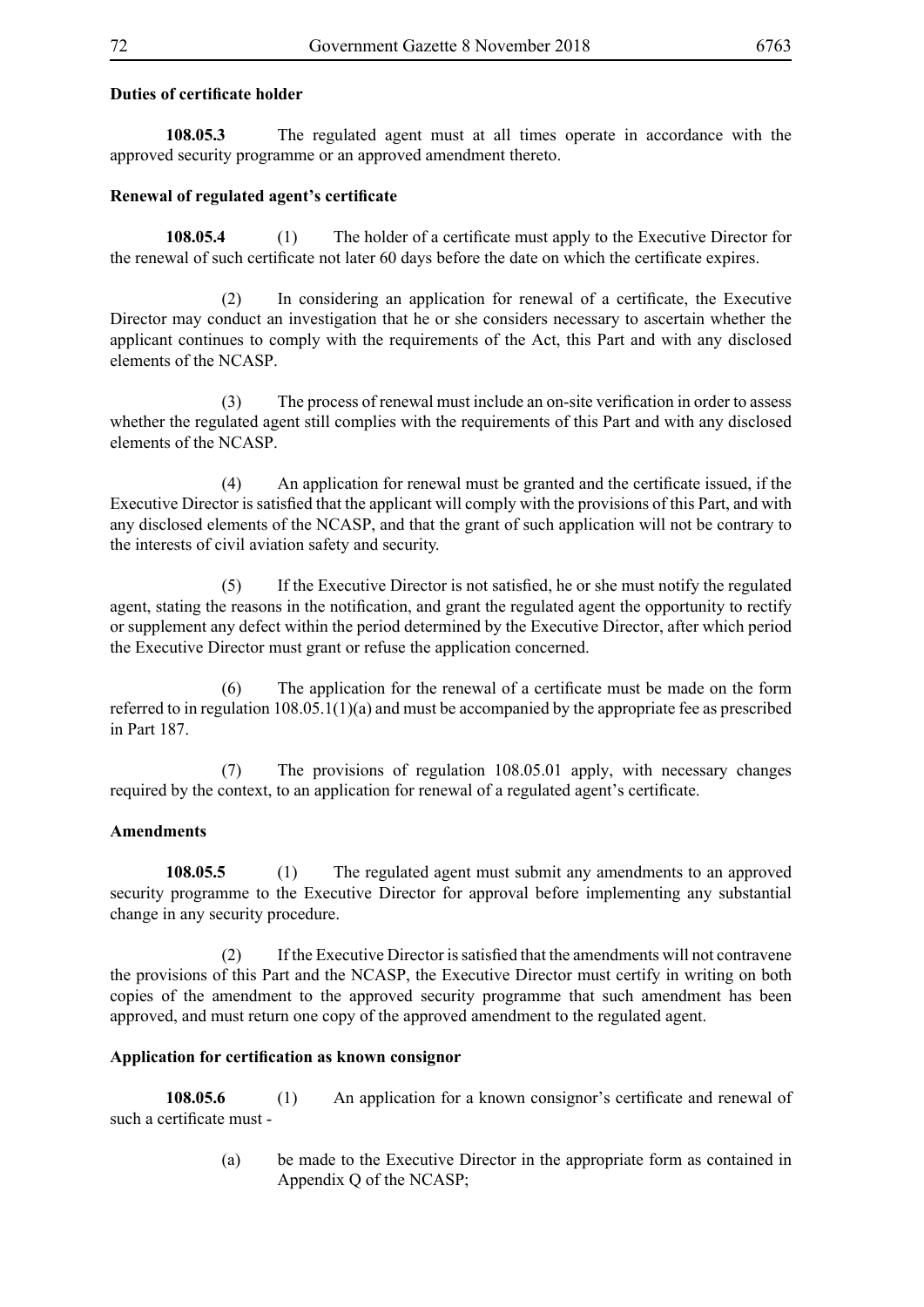- (b) specify every site or sites in respect of which certification is sought;
- (c) include duplicate copies of the known consignor's security programme;
- (d) include a duly authorised and signed "Declaration of Commitments Known Consignor" as contained in Appendix Q to the NCASP;
- (e) be accompanied by the appropriate fee or fees as prescribed in Part 187; and
- (f) designate at least one person at each site who has successfully completed a background check in accordance with the provisions of Part 114 and the NCASP, and who is responsible for the implementation of the submitted security programme for each site.

(2) A designated inspector, authorised officer or authorised person acting on behalf of the Executive Director, must examine the security programme and then make an on-site verification of every specified site in order to assess whether the applicant complies with the requirement of this Part and with any disclosed elements of the NCASP for the purposes of certification as a known consignor.

(3) If the Executive Director is not satisfied with the information provided under subregulation (1), then the reason for the dissatisfaction must promptly be notified to the entity seeking certification as a known consignor.

 (4) The Executive Director may conduct an inspection on the operation of an applicant wishing to be certificated as a known consignor, to ascertain whether the applicant is able to comply with the provisions of this Part.

# **Designation of inspectors, authorised officers and authorised persons for certification of known consignors**

**108.05.7** (1) Despite the provisions of section 37 of the Act, the Executive Director may designate inspectors, authorised officer or authorised persons to conduct inspections on known consignors for the purpose of granting known consignor certificates.

 (2) The privileges referred to in subregulation (1) must be exercised and performed according to the conditions, requirements, rules, procedures and standards as prescribed in this Part and the Act.

#### **Known consignor certificate**

- **108.05.8** (1) If the Executive Director is satisfied that the -
	- (a) security measures and handling, transportation and storage of known cargo of the applicant for certification as a known consignor comply with the requirements of this Part;
	- (b) senior accountable manager of the applicant is a fit and proper person for the purposes of the Act; and
	- (c) grant of such application will not be contrary to the interests of civil aviation safety and security,

the Executive Director must grant the application made in terms of regulation 108.05.6.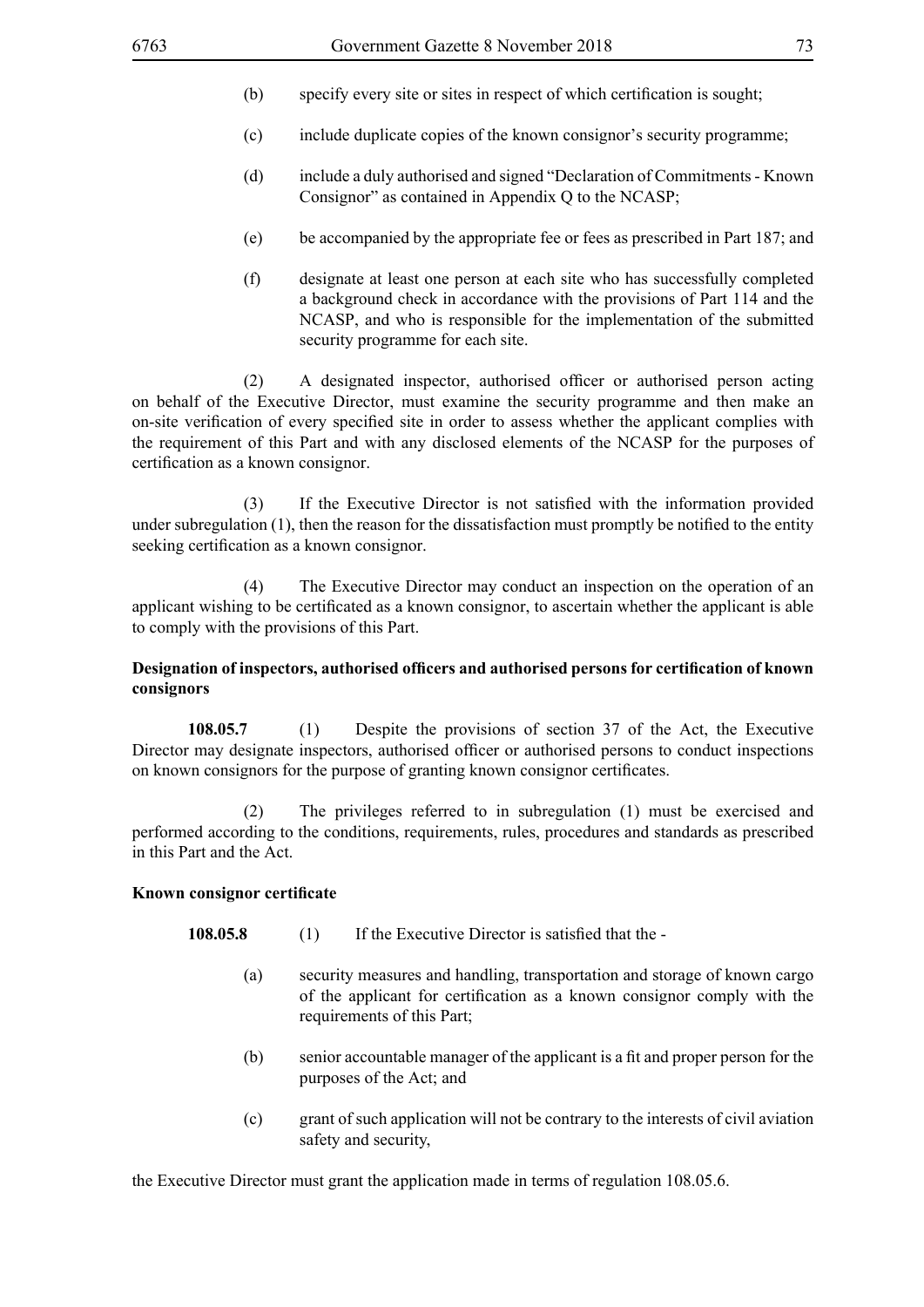(2) A known consignor certificate is valid for a period of 24 months from the date of issue, unless the Executive Director specifies a longer term, and in specific cases for good cause, a shorter term.

 (3) The known consignor must submit all amendments to an approved security programme to the Executive Director for approval before implementing any substantial change in any security procedure of the known consignor.

# **Renewal of known consignor certificate**

**108.05.9** (1) The holder of a known consignor certificate must apply to the Executive Director for the renewal of such certificate not later than 60 days before the date on which the certificate expires.

(2) In considering an application for renewal of a known consignor certificate, the Executive Director may conduct an investigation that he or she considers necessary to ascertain whether the applicant continues to comply with the requirements of the Act, this Part and any disclosed elements of the NCASP.

(3) The application for the renewal of a certificate must be made on the form referred to in regulation 108.05.6(1)(a) and must be accompanied by the appropriate fee as prescribed in Part 187.

 (4) The provisions of regulation 108.05.06 apply with necessary changes required by the context to the application for the renewal of a known consignor certificate.

# **Certification of regulated suppliers of in-flight supplies and airport supplies**

- **108.05.10** (1) A person may not act as a regulated supplier of
	- (a) in-flight supplies to provide a consignment of in-flight supplies to an air operator for carriage by air; or
	- (b) airport supplies to any airport,

except under the authority of a regulated supplier's certificate granted by the Executive Director in accordance with this Part.

 (2) An entity, with the exception of an air carrier or aircraft operator that applies the security controls under regulation 108.04.2 itself and delivers supplies only to its own aircraft, must ensure that the security controls referred to in regulation 108.04.2 will apply at all times to the delivery of in-flight supplies directly to an aircraft as a condition of certification as a regulated supplier of in-flight supplies.

(3) An application for a regulated supplier's certificate and renewal of such a certificate must -

- (a) be made to the Executive Director in the form and manner determined by the Executive Director;
- (b) specify every site or sites in respect of which certification is sought, and provide details of the location and characteristics of the site including a site map or plan;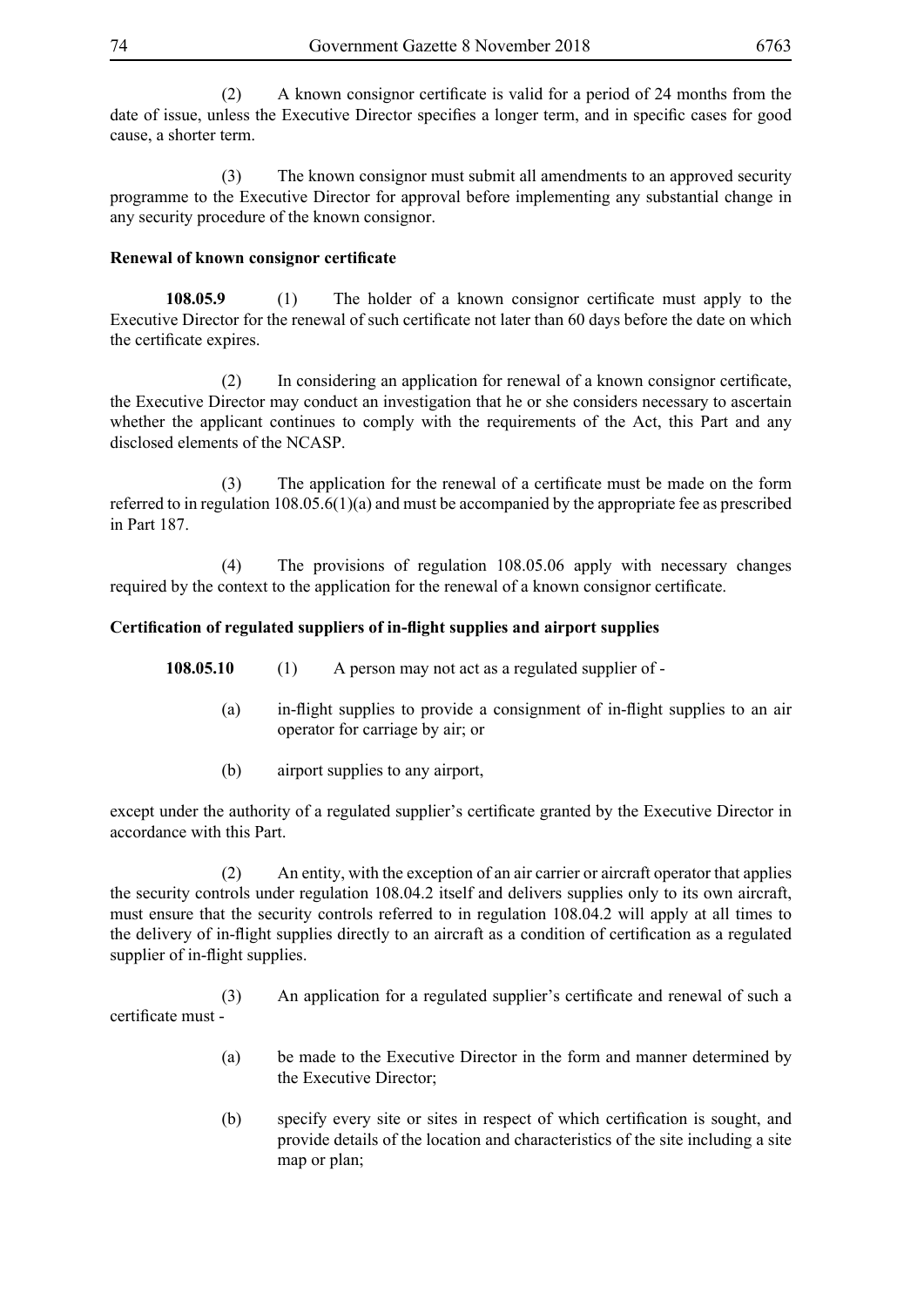- (c) include duplicate copies of the regulated supplier air cargo security programme of procedures referred to in regulation 108.01.3(9);
- (d) include a duly authorised and signed "Declaration of Commitments-Regulated Suppliers of In-flight Supplies or Airport Supplies" as contained in Appendix 2;
- (e) be accompanied by the appropriate fee or fees as prescribed in Part 187;
- (f) designate at least one person at each site who has successfully completed a security background check in accordance with the provisions of Part 114 and the NCASP, and who is responsible for the implementation of the submitted security programme for each site.

(4) A designated inspector, authorised officer or authorised person acting on behalf of the Executive Director, must examine the security programme and then make an onsite verification of every specified site in order to assess whether the applicant complies with the requirement of this Part.

(6) If the Executive Director is not satisfied with the information provided under subregulation (3), then the reason for the dissatisfaction must promptly be notified to the entity seeking certification as a regulated supplier.

#### **Regulated supplier's certificate**

**108.05.11** (1) The Executive Director must grant the application if he or she is satisfied that the -

- (a) applicant complies with the requirements of this Part;
- (b) senior accountable manager of the applicant is a fit and proper person for the purposes of the Act; and
- (c) grant of such application will not be contrary to the interests of civil aviation safety and security.

 (2) Where the application is granted, the Executive Director must issue the regulated suppliers certificate and must ensure that the necessary details of the regulated supplier are entered into the civil aviation registry of regulated agents, known consignors and regulated suppliers not later than the close of business on the next working day.

When making the database entry in terms of subregulation  $(2)$ , the Executive Director must give each approved site a unique alphanumeric identifier in the standard format.

(4) The certificate issued under this regulation is an aviation document for the purposes of the Act and, unless otherwise specified by the Executive Director in any case, is valid for a period of 24 months from the date of issue.

 (5) The applicant must submit a security programme to the Executive Director which must describe the methods and procedures which are to be followed by the supplier in order to comply with the requirements of this Part, and with any disclosed elements of the NCASP.

 (6) The security programme must describe how compliance with these methods and procedures is to be monitored by the regulated supplier itself.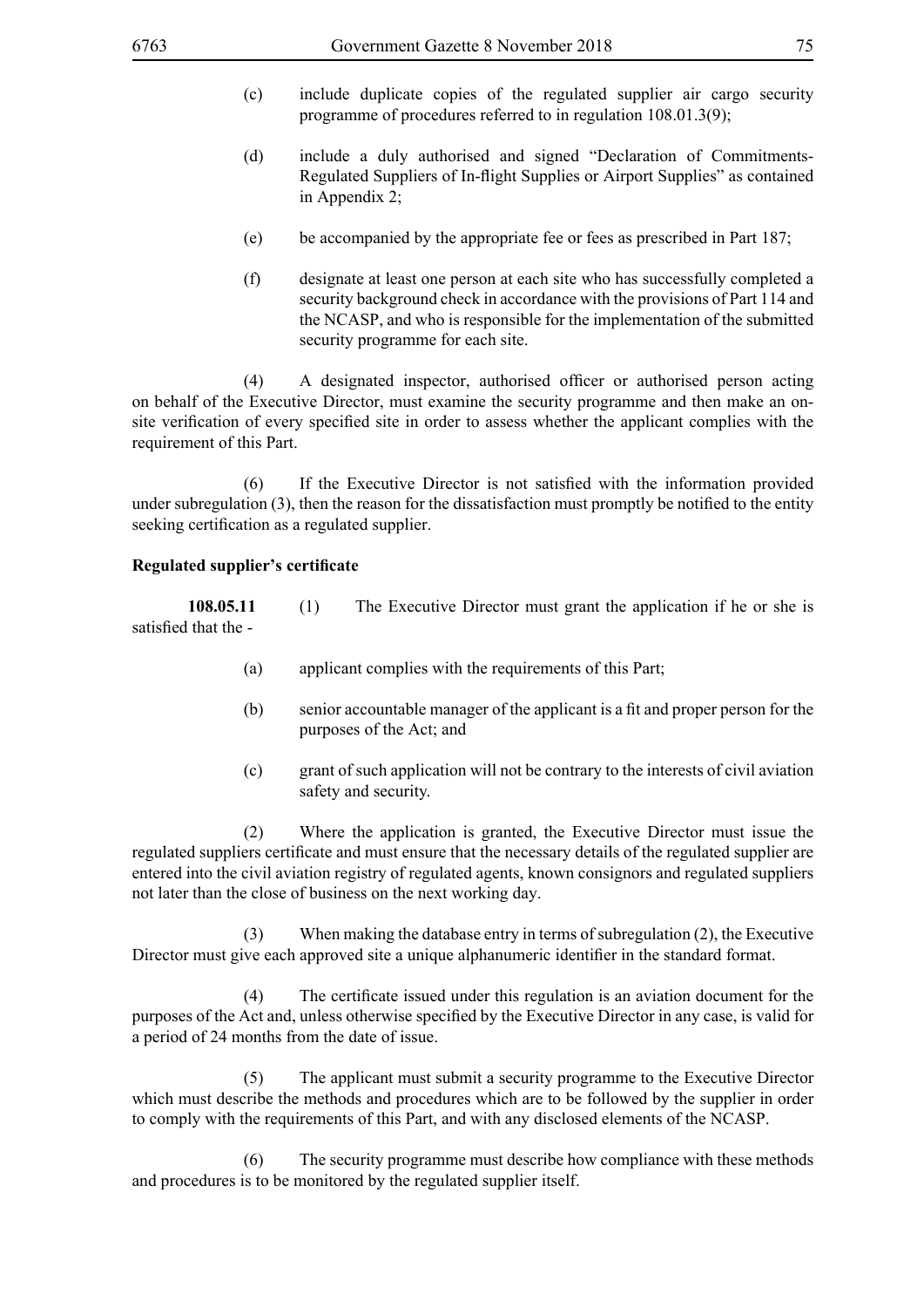(7) The applicant must also submit to the Executive Director a 'Declaration of Commitment - Regulated Supplier of In-flight Supplies or Airport Supplies' as contained in Appendix 2.

 (8) The senior accountable manager of the applicant must sign the declaration referred to in subregulation (7), and the Executive Director must retain the signed declaration.

(9) The Executive Director or designated inspector, authorised officer or person acting on behalf of the Executive Director, must examine the security programme and then make an on-site verification of the sites specified in order to assess whether the applicant complies with the requirements of this Part.

(10) If the Executive Director is not satisfied, the reasons for the dissatisfaction must promptly be notified to the entity seeking approval as a regulated supplier.

# **Renewal of regulated supplier's certificate**

**108.05.12** (1) The holder of a regulated supplier's certificate must apply to the Executive Director for the renewal of such certificate not later 60 days before the date on which the certificate expires.

(2) In considering an application for renewal of a certificate, the Executive Director may conduct an investigation that he or she considers necessary to ascertain whether the applicant continues to comply with the requirements of the Act and this Part.

(3) The process of renewal must include an on-site verification in order to assess whether the regulated supplier still complies with the requirements of this Part.

 (4) An inspection at the premises of the regulated supplier by the Executive Director in accordance with the NCASQCP may be considered as an on-site verification, provided that it covers all the requirements of this Part.

(5) An application for renewal must be granted and the certificate issued if the Executive Director is satisfied that the applicant still complies with the provisions of this Part, and that the grant of such application will not be contrary to the interests of civil aviation safety and security.

(6) If the Executive Director is not satisfied, he or she must notify the regulated supplier, stating the reasons in the notification, and grant the regulated supplier the opportunity to rectify or supplement any defect within the period determined by the Executive Director, after which period the Executive Director must grant or refuse the application concerned.

(7) An application for the renewal of a certificate must be made to the Executive Director in the form and manner determined by the Executive Director and must be accompanied by the appropriate fee as prescribed in Part 187.

 (8) The provisions of regulations 108.05.10 apply with necessary changes required by the context to an application for renewal of a regulated supplier's certificate.

#### **Inspection or investigation fees, expenses and fines**

**108.05.13** Whenever an alleged violation of these regulations necessitating further inspection or investigation is identified, the decision by the Executive Director following on such an inspection or investigation may, in addition to payment of the presribed fees set out in Part 187 or administrative fine as set out in Part 185, as the case maybe, in appropriate cases require additionally the reimbursement of the expenses incurred by the Authority.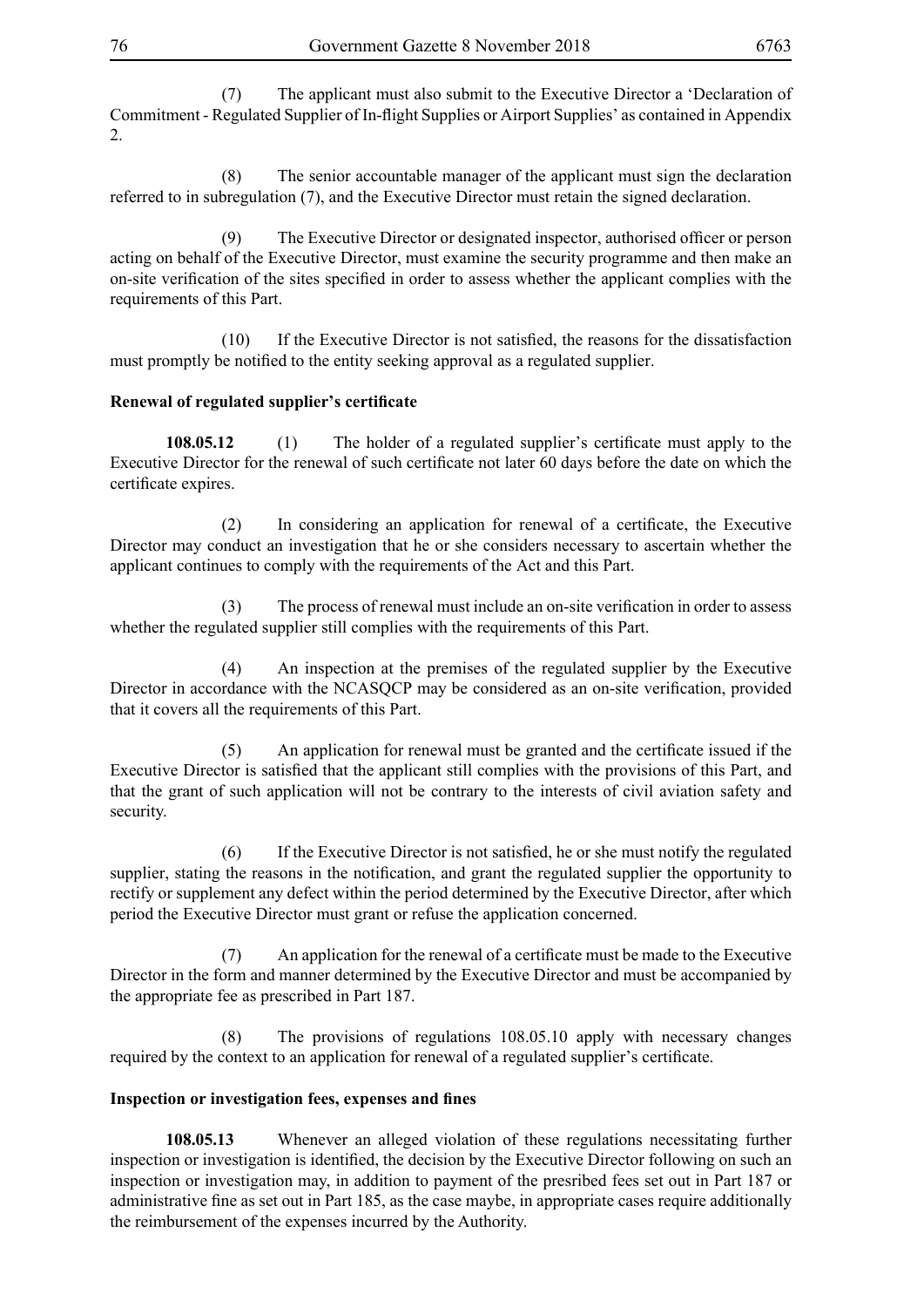### **Duplicate certificate**

**108.05.14** (1) The holder of a certificate issued or validated by the Executive Director which has been lost destroyed or defaced to such an extent that the particulars thereon are illegible, must apply to the Executive Director for the issuing of a duplicate certificate.

- (2) An application for the issuing of a duplicate certificate must be -
- (a) made in the form and manner determined by the Executive Director; and
- (b) accompanied by the appropriate fee as prescribed in Part 187.
- (3) The Executive Director must -
- (a) issue a duplicate certificate, if the applicant complies with the requirements referred to in subregulation (2); and
- (b) endorse the duplicate certificate with the word "DUPLICATE" thereon.

(4) If, after the issuing of a duplicate certificate, the original certificate is found, the holder of the duplicate certificate must take all reasonable steps to obtain such original certificate and surrender it forthwith to the Executive Director.

# **Cancellation, suspension and imposition of conditions**

**108.05.15** (1) Without prejudice to the general powers of the Executive Director under the Act regarding aviation documents, the Executive Director may cancel, suspend or impose conditions on a regulated agent's certificate, a known consignor certificate or a regulated supplier's certificate where -

- (a) the Executive Director is no longer satisfied that the holder of the certificate complies with the requirements of this Part;
- (b) the holder of the certificate prevents the Executive Director from carrying out a safety inspection or audit in accordance with these regulations; or
- (c) the holder of the certificate is under receivership, liquidation or insolvency proceedings.

(2) The holder of a certificate which has been cancelled, suspended or subjected to conditions may appeal against such decision to the High Court in terms of section 225 of the Act.

#### **Register of certificates**

**108.05.16** (1) The Executive Director must maintain a register of all certificates issued in terms of this Part.

- (2) The register of certificates must contain the following particulars:
- (a) the full name and, if any, the trade name of the holder of the certificate;
- (b) the postal and physical address of the holder of the certificate; and
- (c) the date on which the certificate was issued.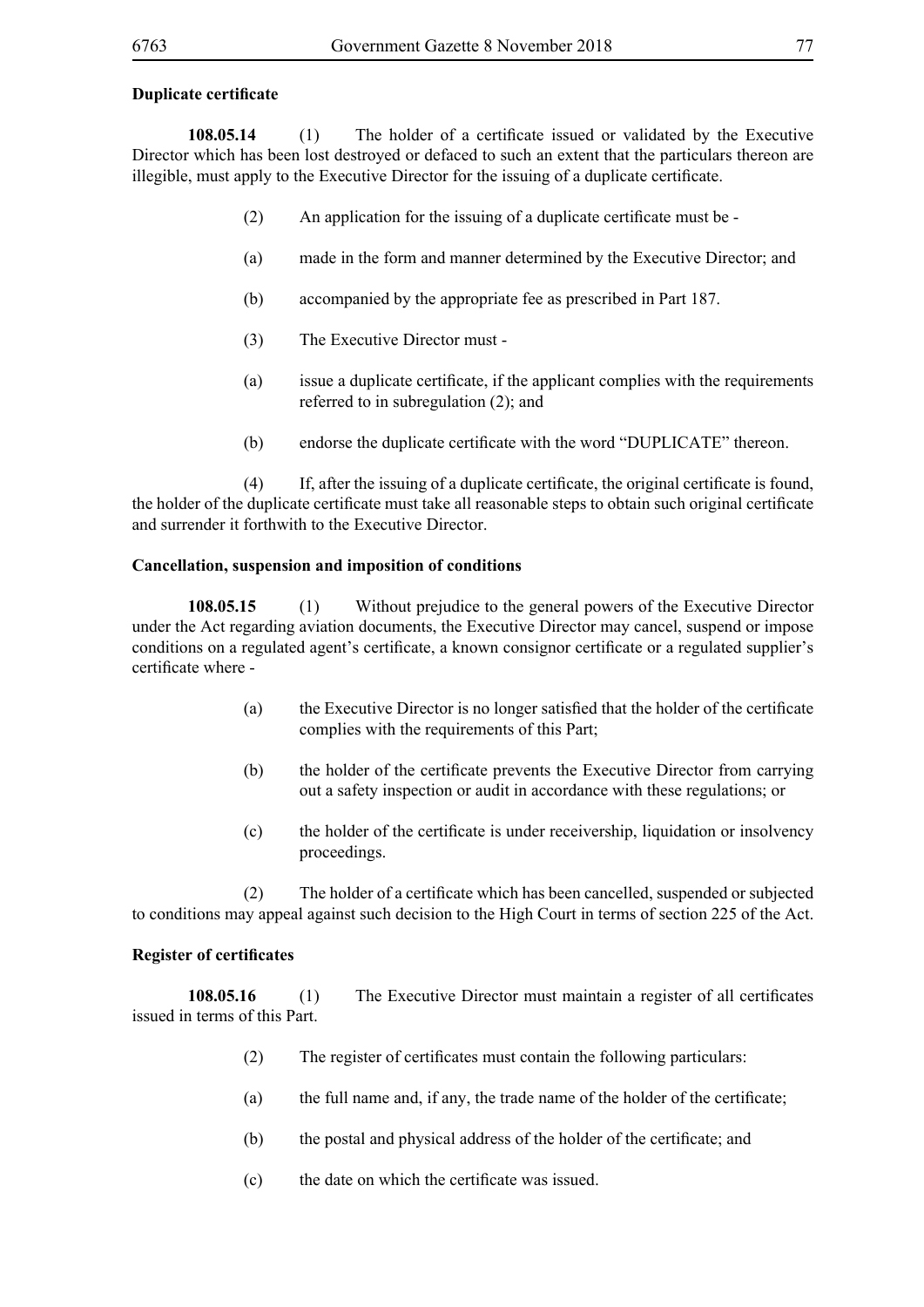(3) The register kept under this regulation must comply with the CAR requirements as set out in section 52 of the Act.

 (4) The Executive Director must, on payment of the appropriate fee prescribed in Part 187, furnish an extract from the register to any person who can show good and sufficient reason why he or she should be furnished with such extract.

#### **SUBPART 6 MAIL**

#### **General provisions**

**108.06.1** (1) Any postal and courier entity, may apply for a certification as a regulated agent in terms of this Part and any disclosed elements of the NCASP.

 (2) Mail received by the registered postal and courier entity that are to be tendered for carriage by air, must be -

- (a) subjected to screening and sealed; and
- (b) accompanied by a valid postal manifest listing the numbers of secured bags.

 (3) The registered postal or courier entity is responsible for the screening and sealing of mail before submitting the mail for carriage by air.

 (4) For the purpose of excluding the introduction of explosives, incendiary devices or other prohibited or harmful articles and dangerous goods on board an air carrier's or aircraft operator's aircraft, the postal or courier entity must, subject to the powers on searches contemplated by sections 149, 152 and 156 of the Act, apply the following measures:

- (a) the postal or courier entity must ensure that mail is kept in locked or closed containers and protected against unlawful interference prior to being placed in mail bags; and
- (b) prior to loading on-board a commercial air transport aircraft, the air carrier or aircraft operator or his or her or its ground handling agent must ensure that all mail bags are visually inspected to ensure that they have not been tampered with.

 (5) At times of high security alert or an emergency situation, the following additional measures must be implemented:

- (a) the postal or courier entity must declare that mail has been inspected and searched for explosives, incendiary and other prohibited or harmful articles or dangerous goods, which may be used to commit acts of unlawful interference;
- (b) should the security of mail be in doubt, the postal or courier entity is under an obligation not to tender or accept mail for carriage by air; and
- (c) in the event of paragraph (a) or (b) being invoked, a declaration to that effect must be submitted to the Executive Director in the manner as required by the Executive Director.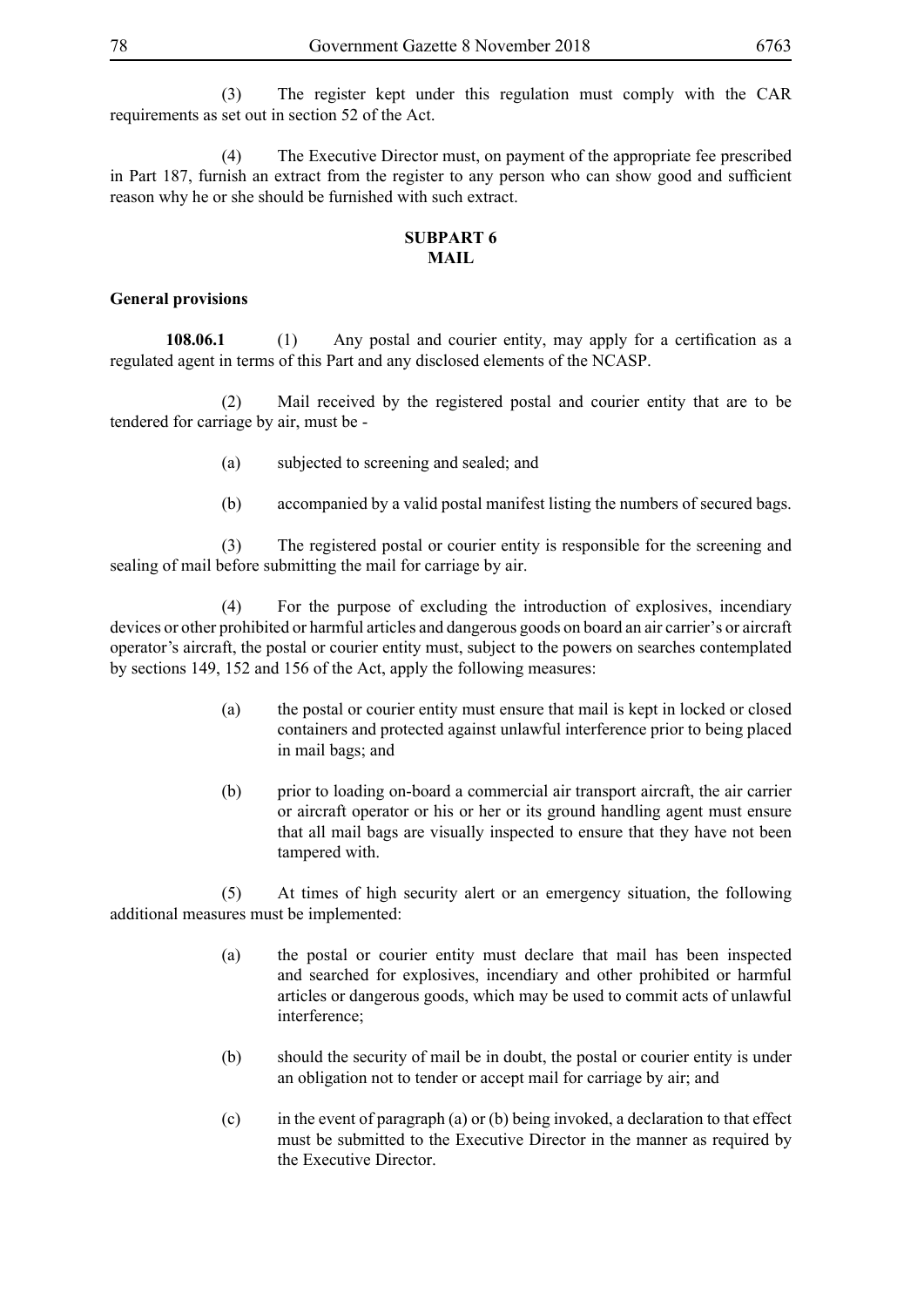#### **Express cargo and mail**

**108.06.2** Any regulated agent or postal or courier entity, tendering express cargo and mail for carriage on commercial air transport operators must ensure that such express cargo and mail has been screened in terms of this Part.

#### **Transshipment cargo and mail**

**108.06.3** (1) Transshipment cargo and mail arriving by air, for onward carriage by air, need not be screened or searched provided that it can be proved that it was subjected to the security controls required in terms of this Part at the point of departure and is protected against unlawful interference en route and at the transit point.

 (2) Transshipment cargo or mail arriving by air, road, rail or sea for onward carriage by air that has not been subjected to security controls in the manner required by subregulation (1),must be treated as "unknown cargo" and be screened or searched in the manner prescribed for unknown cargo or mail in this Part.

#### **SUBPART 7**

# **STAFF RECRUITMENT AND TRAINING, HANDLING OF AVIATION CARGO, MAIL AND IN-FLIGHT SUPPLIES**

#### **General provisions**

**108.07.1** (1) The Executive Director must oversee compliance with responsibilities, requisite standards and related measures set out in this Part and in the NCASP, by the operator of a security designated aerodrome, air carrier or aircraft operator or entity deploying persons implementing or responsible for requisite elements.

 (2) Persons must have successfully completed the training set out under regulations 108.07.3 and 108.07.4, and where prescribed, other training, before being authorised to implement security controls.

 (3) Unsupervised deployment of staff without requisite training constitutes a violation of these regulations.

#### **Recruitment: background checks**

**108.07.02** (1) Persons being recruited to implement or to be responsible for the implementation of, screening, access control or other security controls in a security restricted area must have successfully completed a background check carried out by the entity deploying the persons.

 (2) Any security background check required in terms of this Part is subject to the determinations of the Executive Director as contemplated by sections 133 to 135 of the Act.

- (3) In accordance with the NCASP, a background check must at the minimum -
- (a) establish the person's identity on the basis of documentary evidence;
- (b) cover criminal records in all countries of residence during at least the preceding five years; and
- (c) cover employment, education and any gaps during at least the preceding five years.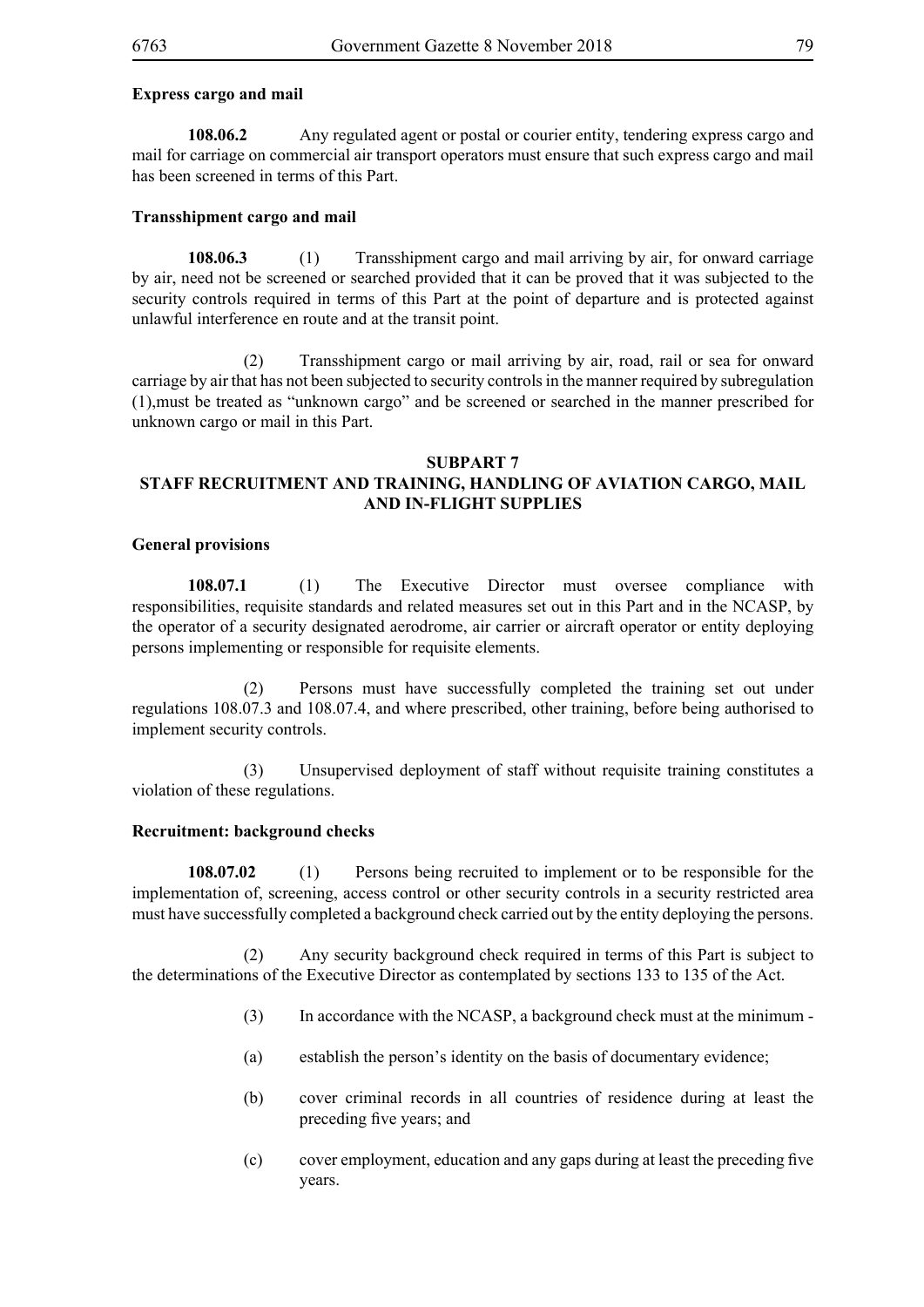(3) Background, including pre-employment checks, must be satisfactorily completed before the person undergoes any security training involving access to information which is not publicly available.

 (4) The recruitment process for all persons being recruited under subregulation (1) must include at a minimum, a written application and an interview stage designed to provide an initial assessment of the applicant's abilities and aptitudes.

 (5) Recruitment records, including results of any assessment tests, must be kept for all persons recruited under subregulation (1) for at least the duration of their contract of employment.

# **Air cargo security familiarisation training**

**108.07.3** (1) Any -

- (a) air carrier or aircraft operator involved in the transportation of cargo;
- (b) person who performs the act of accepting, handling, loading, unloading, transferring, guarding or other processing of cargo, on behalf of an air carrier or aircraft operator;
- (c) regulated agent approved by the Executive Director in terms of this Part;
- (d) known consignor accredited by the Executive Director in terms of this Part,

must ensure that the following categories of personnel in his, her or its employ or personnel provided by a service provider, successfully complete air cargo security familiarisation training and refresher training every 24 months thereafter:

- (i) personnel involved in acceptance, handling, storage, loading and unloading of cargo and shipping documentation to be transported by air; and
- (ii) drivers involved in transporting known cargo to be transported by air.

 (2) The subject matter of initial air cargo security familiarisation training and refresher air cargo security familiarisation training must be as specified in the syllabi contained in the security training programme as provided for in the NCASTP.

Any person referred to in subregulation (1) must complete refresher air cargo security familiarisation training every 24 months, calculated from the date of the successful completion of the air cargo security familiarisation training or the preceding air cargo security familiarisation training, as the case may be.

(4) Records of such training must be maintained as stipulated in the NCASTP.

#### **Standard air cargo security training**

**108.07.4** (1) Any -

(a) air carrier or aircraft operator involved in the transportation of cargo;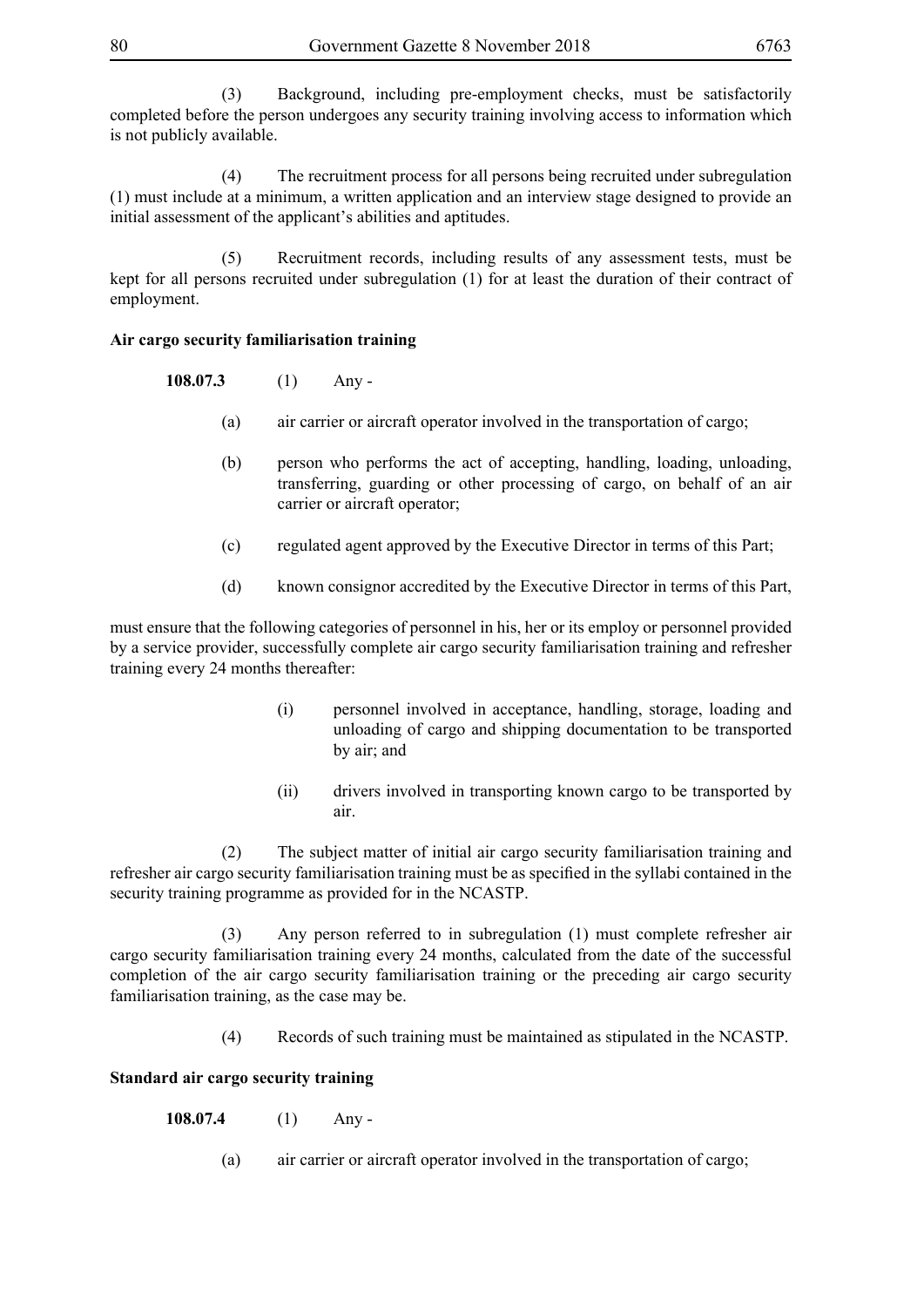- (b) person who performs the act of accepting, handling, loading, unloading, transferring or other processing of cargo, on behalf of an air carrier or aircraft operator;
- (c) regulated agent approved by the Executive Director in terms of this Part;
- (d) known consignor accredited by the Executive Director in terms or this Part,

must ensure that the following categories of personnel in his, her or its employ or personnel provided by a service provider, have successfully completed standard air cargo security training and refresher training every 24 months thereafter:

- (i) screeners; and
- (ii) officials designated by that air carrier or aircraft operator, person, regulated agent or known consignor.

 (2) Any level of standard cargo security training, referred to in subregulation (1) must be conducted by an aviation security training organisation certified in terms of Part 109.

 (3) The subject matter of the level of aviation security training must be as provided for in the NCASTP.

 (4) Any person referred to in subregulation (1) must complete refresher standard cargo security training every 24 months.

 (5) Upon the successful completion of the initial aviation security training or the refresher aviation security training referred to in subregulation (2), the aviation security training organisation concerned must issue to the candidate a certificate of competence in standard cargo security training detailing the level of course completed.

#### **Validation of foreign certificates issued for air cargo security training**

**108.07.5** (1) The Executive Director may upon application in writing by any person, validate any foreign certificate issued for air cargo security training, if the holder of the certificate submits documentary proof that -

- (a) such certificate has been obtained from an approved foreign training organisation; and
- (b) the holder of the certificate has successfully completed the refresher security training referred to in the NCASTP.

 (2) The application referred to in subregulation (1) must be made in the form and manner determined by the Executive Director, and must be accompanied by the appropriate fee as prescribed in Part 187.

 (3) The provisions of regulations 108.07.3 and 108.07.4 apply with necessary changes required by the context to the holder of a certificate referred to in subregulation (1).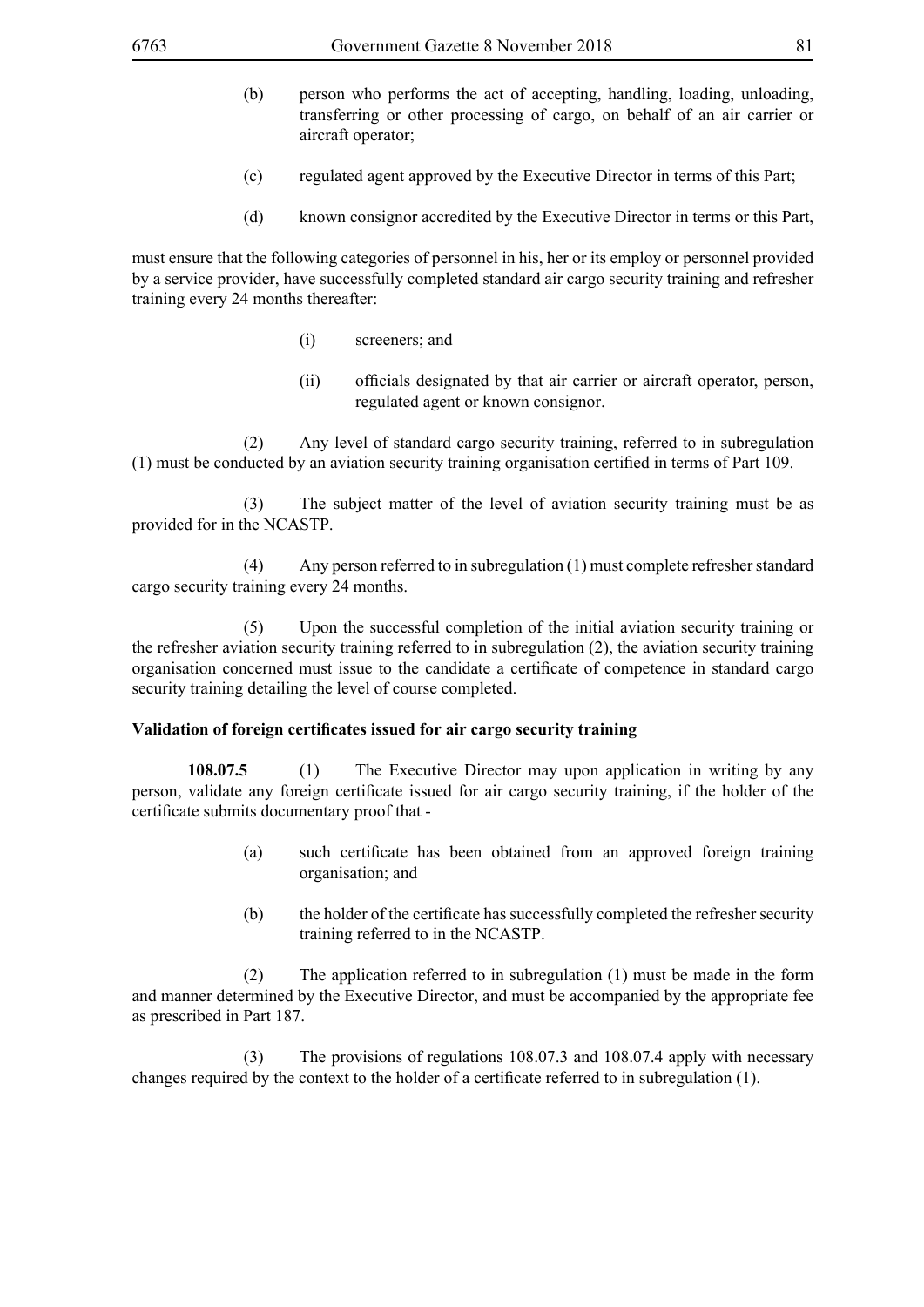#### **SUBPART 8**

## **SECURITY SCREENING: EQUIPMENT AND EXPLOSIVES DETECTION DOG TEAMS**

#### **General provisions**

**108.08.1** The operator or entity using equipment for the implementation of measures for which it is responsible in accordance with the national civil aviation security programme must take reasonable steps to ensure that the equipment meets the standards as provided for in the disclosed elements of the NCASP.

#### **Requirements for security screening equipment**

**108.08.2** (1) Any equipment operated by an air carrier or aircraft operator or a regulated agent to screen cargo, must meet the minimum technical specifications set out in the NCASP.

 (2) The equipment referred to in subregulation (1), must be maintained in accordance with the technical specifications set out in the NCASP and must comply with any other requirement that is prescribed by law.

 (3) An air carrier or aircraft operator or a regulated agent must keep records of the regular routine testing of each piece of security equipment by the air carrier or aircraft operator or entity responsible for its use.

 (4) Any explosive detection dog team utilised by an air carrier or aircraft operator or a regulated agent to screen cargo must meet the minimum competency requirements set out in the NCASTP.

 (5) Any assessor wishing to conduct competency assessments of explosive detection dog teams must apply to the Executive Director for approval and be affiliated to an approved aviation security training organisation certified under Part 109 or a recognised State entity.

(6) The certification referred to in subregulation (5) must be renewed every 12

 (7) Any assessor wishing to conduct competency assessments of explosive detection dog teams must meet the minimum competency requirements set out in the NCASTP.

 (8) Any explosive detection dog team utilised by an air carrier or aircraft operator or a regulated agent to screen cargo must meet the minimum deployment standards set out in the NCASTP.

#### **APPENDICES**

months.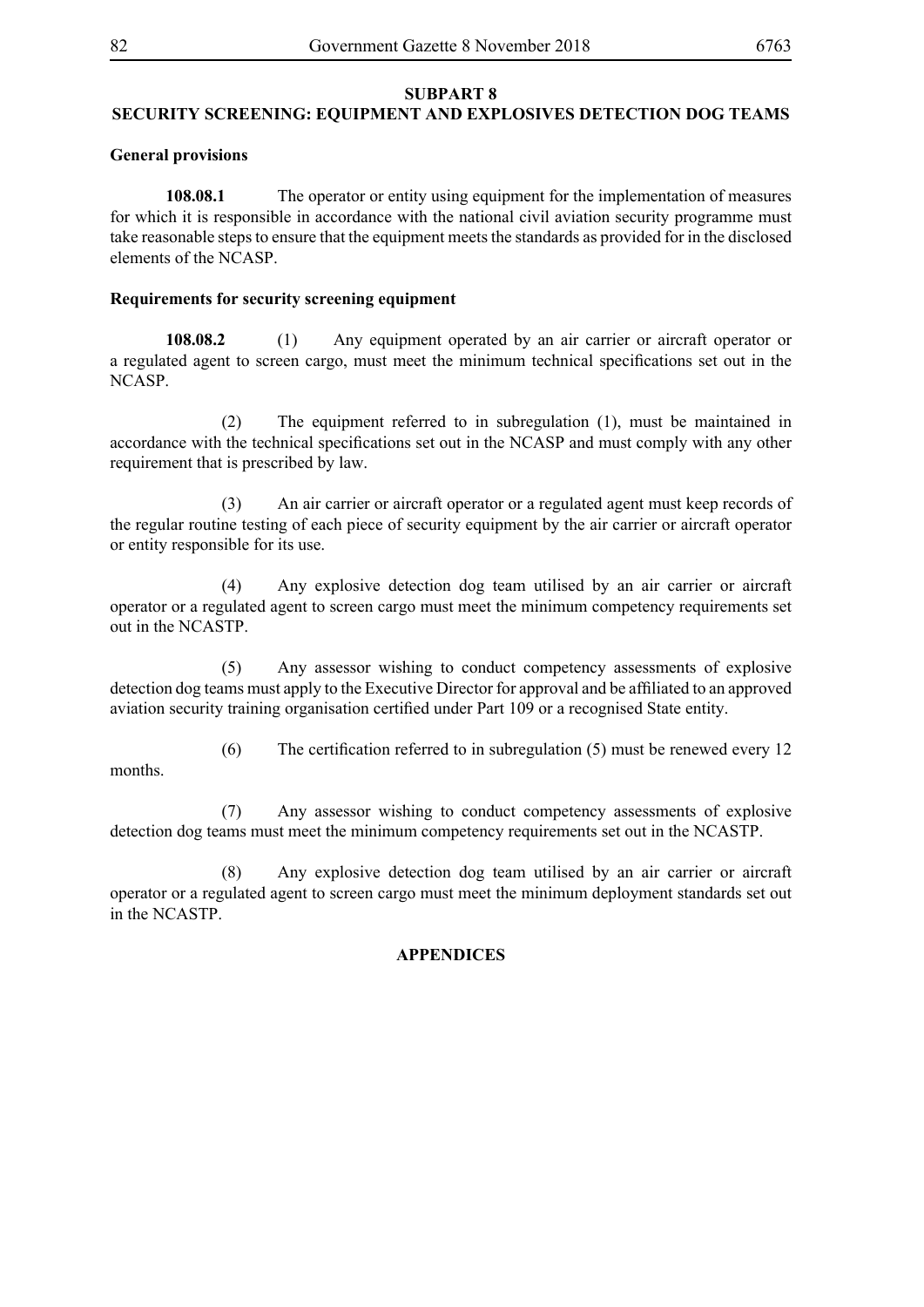# **APPENDIX 1**

# **TRUCKING/TRANSPORTER SECURITY DECLARATION**

(Regulation 108.03.8(1)(c))

In accordance with the Namibian Civil Aviation Regulations, regulation 108.03.8

I ....................................................., ID No. ...................................................... do hereby declare that:

1) The following security procedures must be adhered to:

- (a) all staff who transport this air cargo/mail have received the security awareness training;
- (b) the integrity of all staff being recruited with access to this air cargo/mail has be verified. This verification must include at least a check of the identity (if possible by photographic identity card, driving licence or passport) and a check of the curriculum vitae and/or provided references;
- (c) load compartments in vehicles must be sealed or locked. The load areas of flat bed trucks must be kept under observation when air cargo is being transported;
- (d) immediately prior to loading, the load compartment must be searched and the integrity of this search maintained until loading is completed;
- (e) each driver must carry an identity card, passport, driving licence or other document, containing a photograph of the person, which has been issued or recognised by the national authorities;
- (f) drivers may not make unscheduled stops between collection and delivery. Where this is unavoidable, the driver must check the security of the load and the integrity of locks and/ or seals on his return. If the driver discovers any evidence of interference, he/she must notify his/her supervisor and the air cargo/mail must not be delivered without notification at delivery;
- (g) transport may not be sub-contracted to a third party, unless the third party also has a transporter agreement with [same name as above of regulated agent/known consignor, or Executive Director of Civil Aviation has approved or certified the transporter]; and
- (h) no other services (e.g. storage) shall be sub-contracted to any other party other than a regulated agent or an entity that has been certified or approved and listed for the provision of these services by the Executive Director.

2) The **[name of company**] will take all practicable steps to at all times control and keep secure and confidential all elements of the NCASP as may have been disclosed to authorised personnel for the purposes of compliance with the Act. It wil immediately report to the Authority any loss of documentation disclosing elements of the NCASP.

I accept full responsibility for this declaration.

| Date: |  |
|-------|--|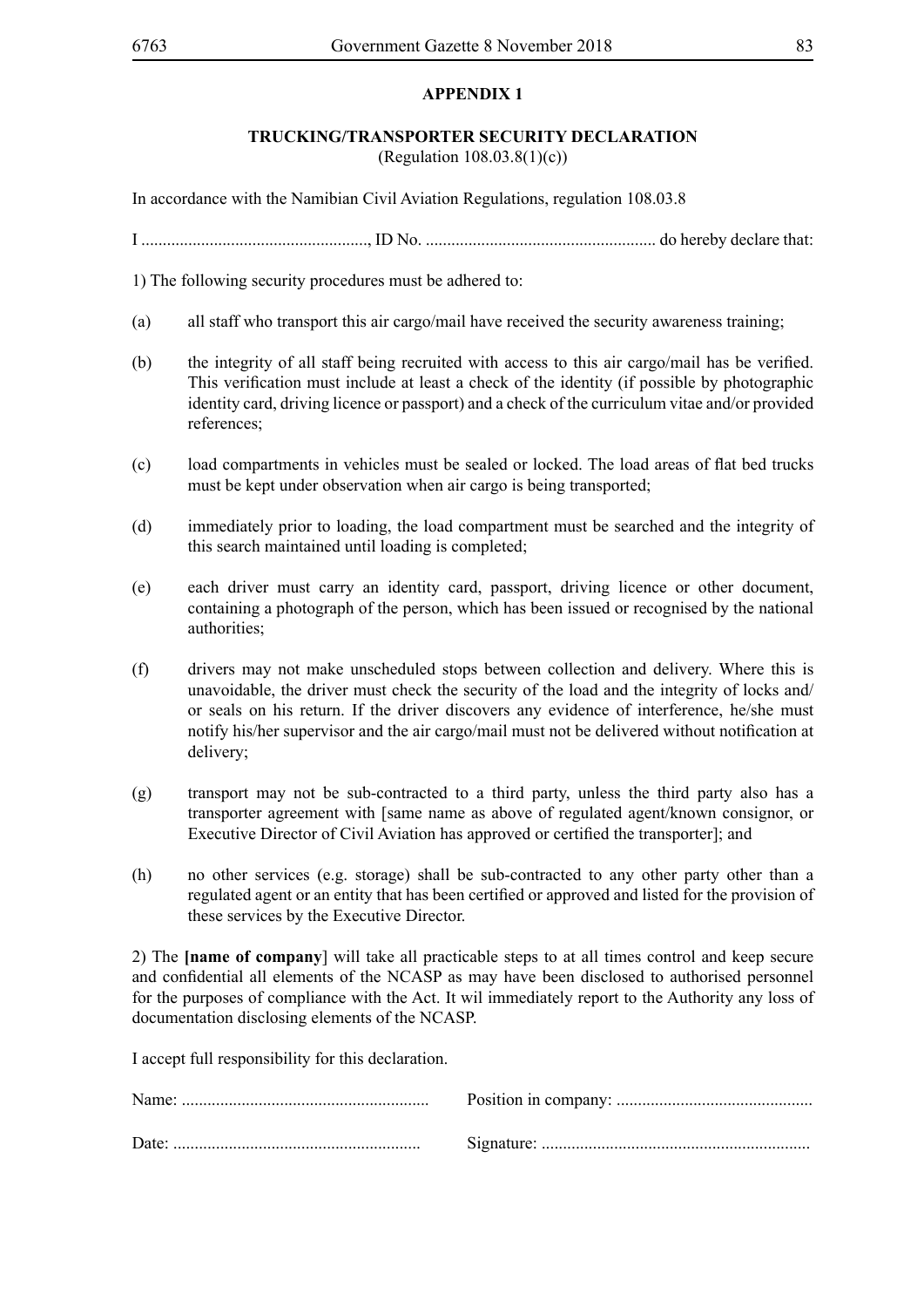# **APPENDIX 2**

# **DECLARATION OF COMMITMENTS BY REGULATED SUPPLIER OF IN-FLIGHT SUPPLIES/AIRPORT SUPPLIES** (Regulations 108.05.10(3)(d) and 108.05.11(7))

In accordance with Namibian Civil Aviation Regulations, regulation 108.05.10 or 108.05.11.

I, ....................................................., ID No. ..................................................... the countable manager of ..................................................... [company],declare that:

1) To the best of my knowledge, the information contained in the company's security programme is true and accurate;

2) The practices and procedures set out in this security programme will be implemented and maintained at all sites covered by the programme;

3) This security programme will be adjusted and adapted to comply with all future relevant changes to the NCASP, unless [name of company] informs the Executive Director of Civil Aviation that it no longer wishes to deliver in-flight supplies directly to aircraft and thus no longer wishes to trade as a regulated supplier,

4) [**name of company**] will inform the Authority in writing of:

- a) minor changes to its security programme, such as company name, person responsible for security or contact details, promptly but at least within 10 working days;
- b) major planned changes, such as new screening procedures, major building works which might affect its compliance with relevant Namibian Civil Aviation legislation or change of site/address, at least 15 working days prior to their commencement/the planned change; and
- c) in order to ensure compliance with relevant Civil Aviation Act, 2016, [**name of company**] will cooperate fully with all inspections, as required, and provide access to all documents, as requested by inspectors.

5) [**name of company**] will take all practicable steps to at all times control and keep secure and confidential all elements of the NCASP as may have been disclosed to authorised personnel for the purposes of compliance with Civil Aviation Act, 2016. It will immediately report to the Authority any loss of documentation disclosing elements of the NCASP.

6) [**name of company**] will ensure that all relevant staff receive appropriate training and are aware of their security responsibilities under the company's security programme, and [**name of company**] will inform the Executive Directorate of Civil Aviation if:

- a) it ceases trading;
- b) it no longer delivers in-flight supplies directly to aircraft;
- c) it can no longer meet the requirements of the relevant NCASP.

I must accept full responsibility for this declaration.

Name:

Position in company:

Date: ..................................................... Signature: .....................................................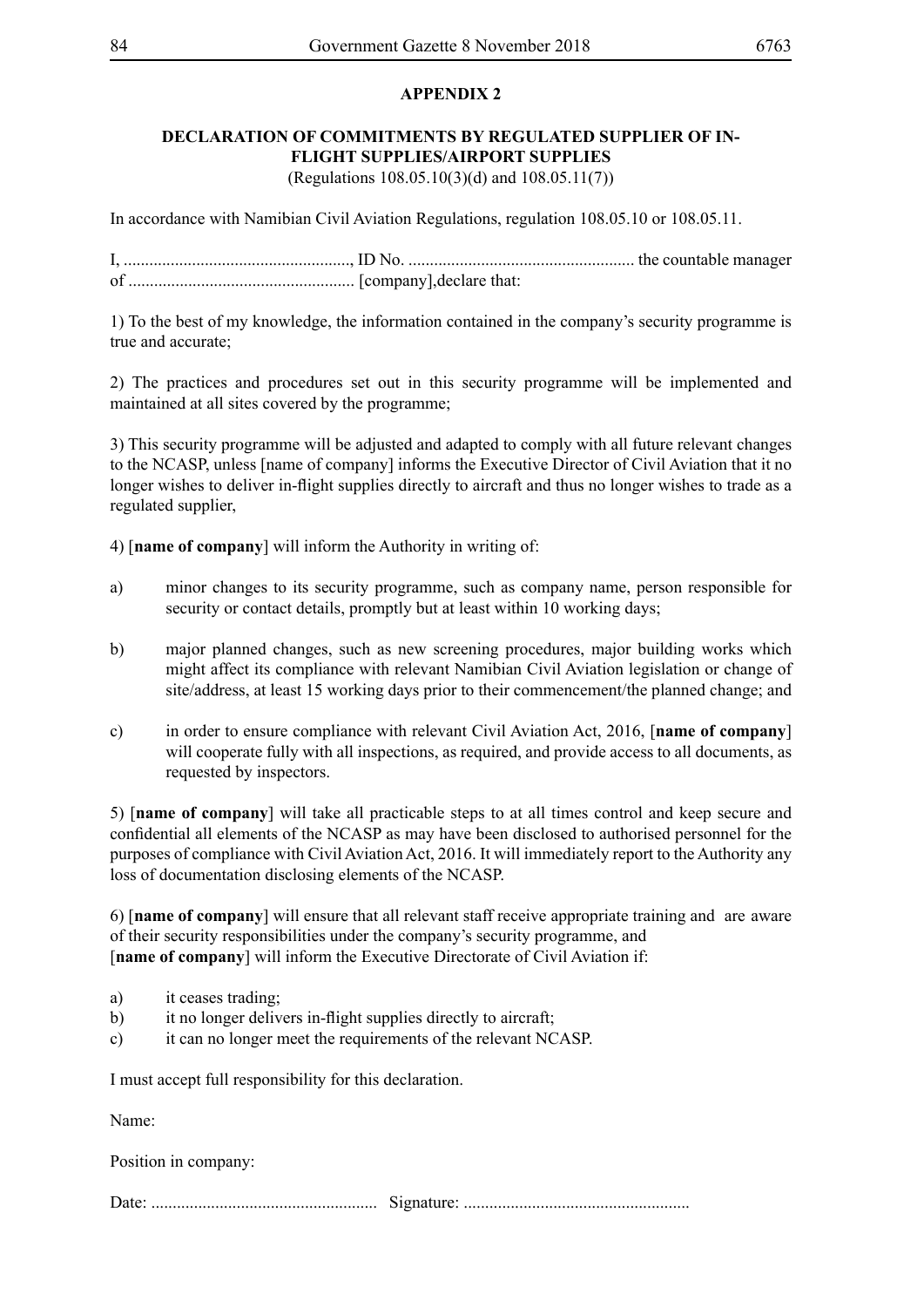# **APPENDIX 3**

# **DECLARATION OF COMMITMENTS: KNOWN SUPPLIER OF IN-FLIGHT SUPPLIES** (Regulation 108.04.4(2))

In accordance with Namibian Civil Aviation Regulations, regulation 108.04.4.

I ....................................................., ID No. ..................................................... declare that:

1) [**name of company**] complies with the requirements of applicable Civil Aviation Act, 2016;

2) in order to ensure compliance with relevant requirements of the NCASP as disclosed to me by the Authority, [**name of company**] will cooperate fully with all inspections, as required, and provide access to all documents, as requested by inspectors;

3) [**name of company**] will take all practicable steps to at all times control and keep secure and confidential all elements of the NCASP as may have been disclosed to [**name of company**] or its authorised personnel for the purposes of compliance with the Civil Aviation Act, 2016. It will immediately report to the Authority any loss of documentation which discloses elements of the NCASP;

4) [**name of company]** will immediately inform [the air carrier or regulated supplier to whom it delivers in-flight supplies] of any serious security breaches and of any suspicious circumstances which may be relevant to in-flight supplies, in particular any attempt to conceal prohibited articles in supplies; and

5) [**the company**] will ensure that all relevant staff receive appropriate training and are aware of their security responsibilities, and [**name of company**] will inform [the air carrier or regulated supplier to whom it delivers in-flight supplies] if:

a) it ceases trading;

b) it can no longer meet the requirements of the relevant NCASP.

I must accept full responsibility for this declaration.

Name:

Position in company:

Date: ..................................................... Signature: .....................................................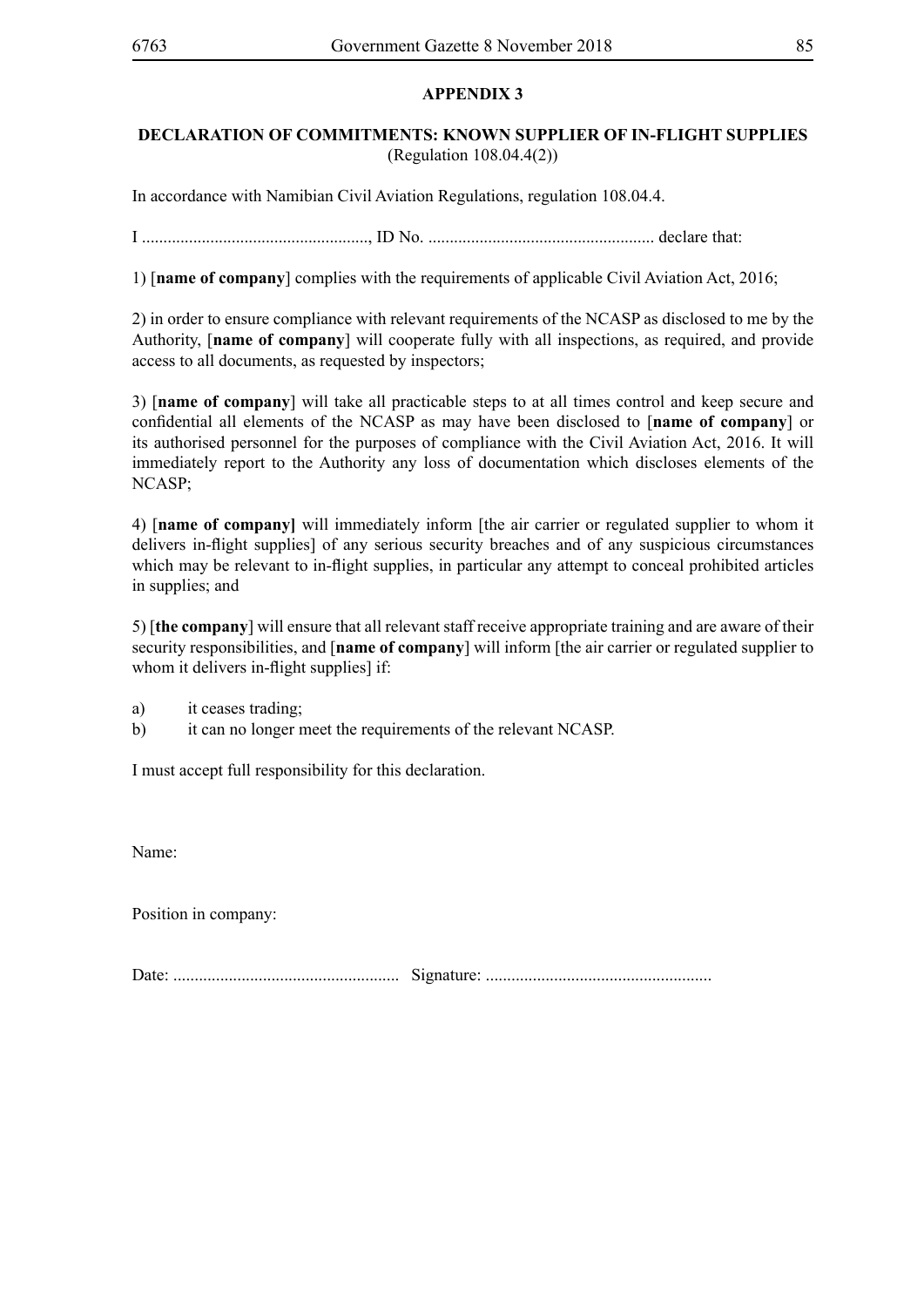# **DECLARATION OF COMMITMENTS: KNOWN SUPPLIER OF AIRPORT SUPPLIES** (Regulation 108.04.9(2))

In accordance with Namibian Civil Aviation Regulations, regulation 108.04.9

I ....................................................., ID No. ..................................................... declare that:

1) [**name of company**] complies with the requirements of the Civil Aviation Act, 2016;

2) in order to ensure compliance with relevant legislation, [**name of company**] will cooperate fully with all inspections, as required, and provide access to all documents, as requested by inspectors;

3) [**name of company**] will immediately inform the Executive Director and operator of security designated aerodrome of any serious security breaches and of any suspicious circumstances which may be relevant to airport supplies, in particular any attempt to conceal prohibited articles in supplies; and

4) [**the company**] will ensure that all relevant staff receive appropriate training and are aware of their security responsibilities, and [**name of company**] will inform [the operator of security designated aerodrome] if:

- a) it ceases trading;
- b) it can no longer meet the requirements of the NCASP.

5) [**name of company**] will take all practicable steps to at all times control and keep secure and confidential all elements of the NCASP as may have been disclosed to authorised personnel for the purposes of compliance with Namibian Civil Aviation legislation. It will immediately report to the Authority any loss of documentation which discloses elements of the NCASP.

I must accept full responsibility for this declaration.

Name: ..................................................... Position in company: ............................................. Date: ..................................................... Signature: ...............................................................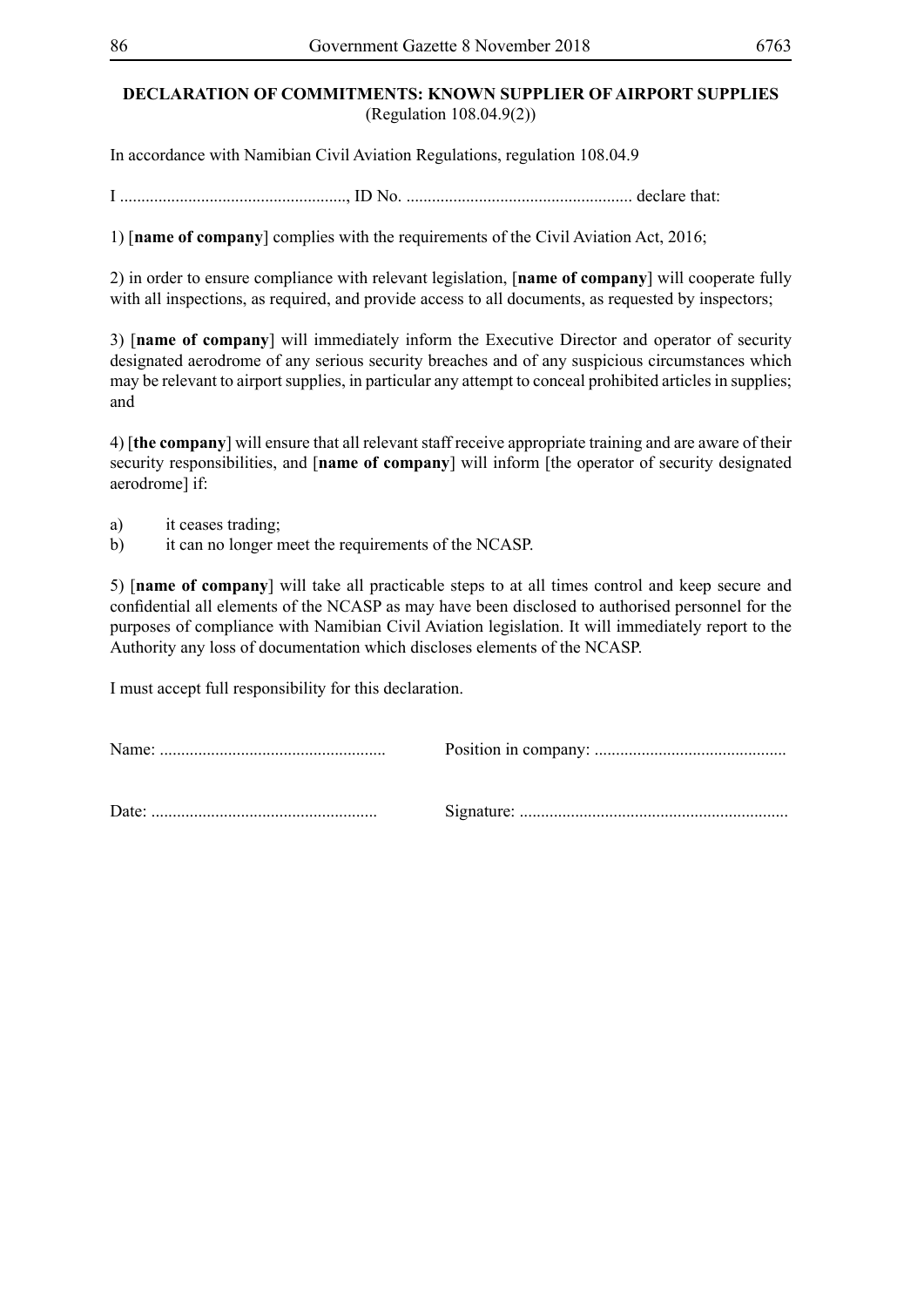# **PART 109 AVIATION SECURITY TRAINING ORGANISATIONS**

# **LIST OF REGULATIONS**

### **SUBPART 1: GENERAL**

| 109.01.1 | Applicability |
|----------|---------------|
|          |               |

- 109.01.2 Certification of body or institution
- 109.01.3 Display of aviation security training organisation certificate
- 109.01.4 Advertisements
- 109.01.5 Security inspections and audits
- 109.01.6 Register of certificates
- 109.01.7 Cancellation, suspension and imposition of conditions

# **SUBPART 2: CERTIFICATION OF ORGANISATIONS (AVIATION SECURITY TRAINING)**

- 109.02.1 Requirement for certification
- 109.02.2 Manual of procedure
- 109.02.3 Quality assurance system
- 109.02.4 Personnel requirements
- 109.02.5 Facilities and equipment
- 109.02.6 Application for certification or amendment thereof
- 109.02.7 Issuing of certificate
- 109.02.8 Scope of certificate
- 109.02.9 Period of validity
- 109.02.10 Transferability
- 109.02.11 Changes in quality assurance system
- 109.02.12 Renewal of certificate
- 109.02.13 Duties of holder of certificate
- 109.02.14 Documents and records
- 109.02.15 Validation or accreditation of foreign certificate
- 109.02.16 Duplicate certificate

#### **SUBPART 1 GENERAL**

#### **Applicability**

**109.01.1** (1) This Part applies to the certification and operation of organisations conducting aviation security training, including aviation security awareness training.

 (2) For the purpose of this Part, aviation security training means the training referred to in the NCASTP.

#### **Certification of body or institution**

**109.01.2** (1) The Executive Director may issue a certificate to an organisation or institution in order that it may -

> (a) exercise control over the aviation security training provided for in the NCASTP, and over the persons conducting such training;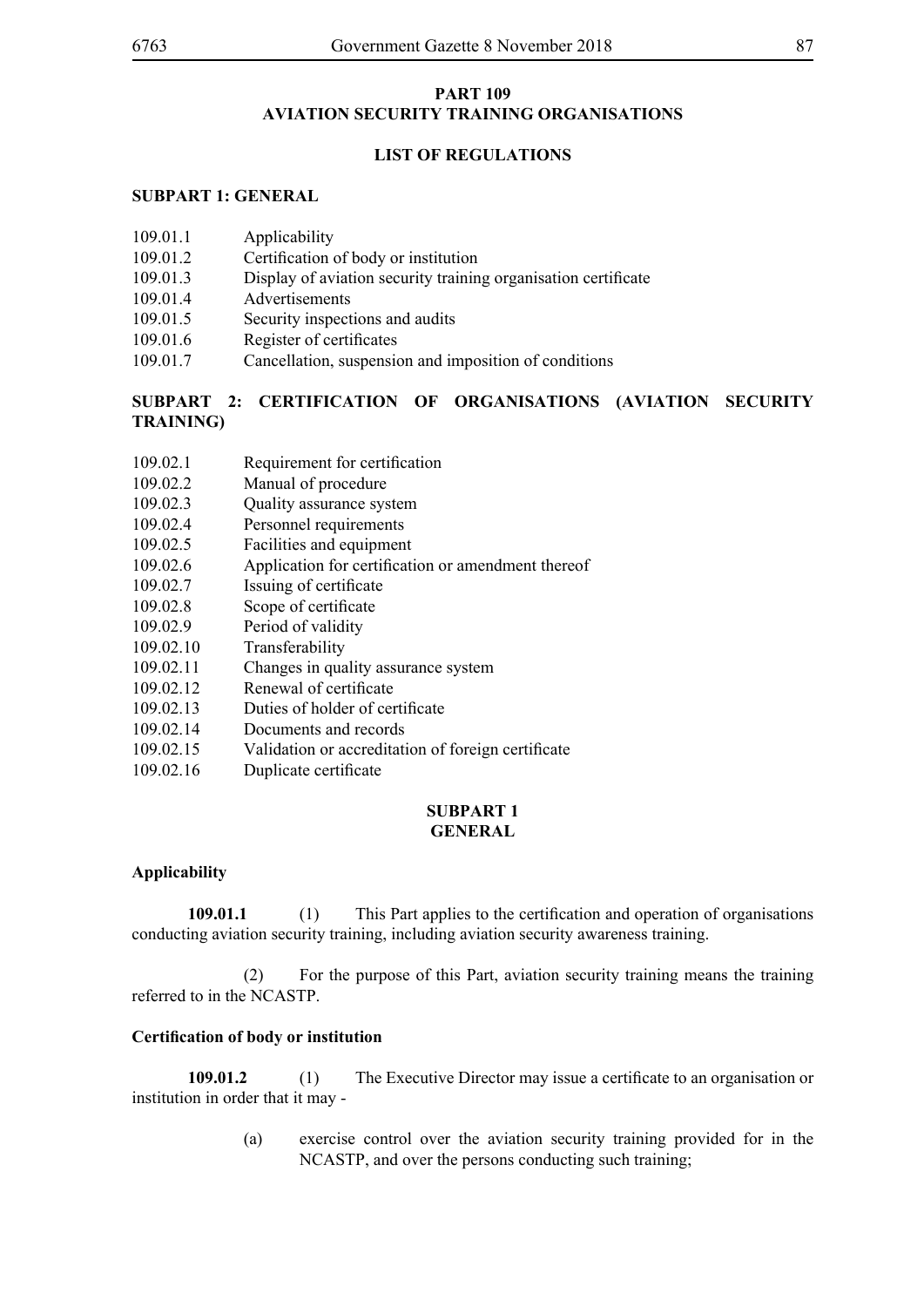- (b) develop materials for the aviation security training and for the training of such persons in accordance with training standards provided for in the NCASTP; and
- (c) advise the Executive Director on any matter connected with the delivery of aviation security training or aviation participants.

 (2) The powers and duties referred to in subregulation (1) must be exercised and performed according to the conditions, rules, requirements, procedures or standards as prescribed in this Part, and provided for in the NCASTP.

(3) Any certificate issued by the Executive Director pursuant to subregulation (1) is an aviation document.

# **Display of aviation security training organisation certificate**

**109.01.3** The holder of an aviation security training organisation certificate must display the certificate in a prominent place, generally accessible to the public at that holder's principal place of business and, if a copy of the certificate is displayed, must produce the original certificate upon request by a designated inspector, authorised officer or authorised person.

# **Advertisements**

**109.01.4** Any advertisement by an organisation indicating that it is an aviation security training organisation must -

- (a) display the number of the aviation security training organisation certificate issued by the Executive Director; and
- (b) contain a reference to the type of aviation security training for which such certificate was issued.

# **Security inspections and audits**

**109.01.5** (1) An applicant for the issuing of an aviation security training organisation certificate must permit a designated inspector, authorised officer or authorised person to carry out such inspections and audits which may be necessary to verify the validity of any application made in terms of regulation 109.02.6.

(2) The holder of an aviation security training organisation certificate must permit a designated inspector, authorised officer or authorised person to carry out such inspections and audits which may from time to time be necessary to determine compliance with the appropriate requirements prescribed in this Part and provided for in the NCASTP.

#### **Register of certificates**

**109.01.6** (1) The Executive Director must maintain a register of all aviation security training organisation certificates issued in terms of this Part.

- (2) The register must contain the following particulars:
- (a) full names of the holder of the certificate;
- (b) the postal address and electronic mail address of the holder of the certificate;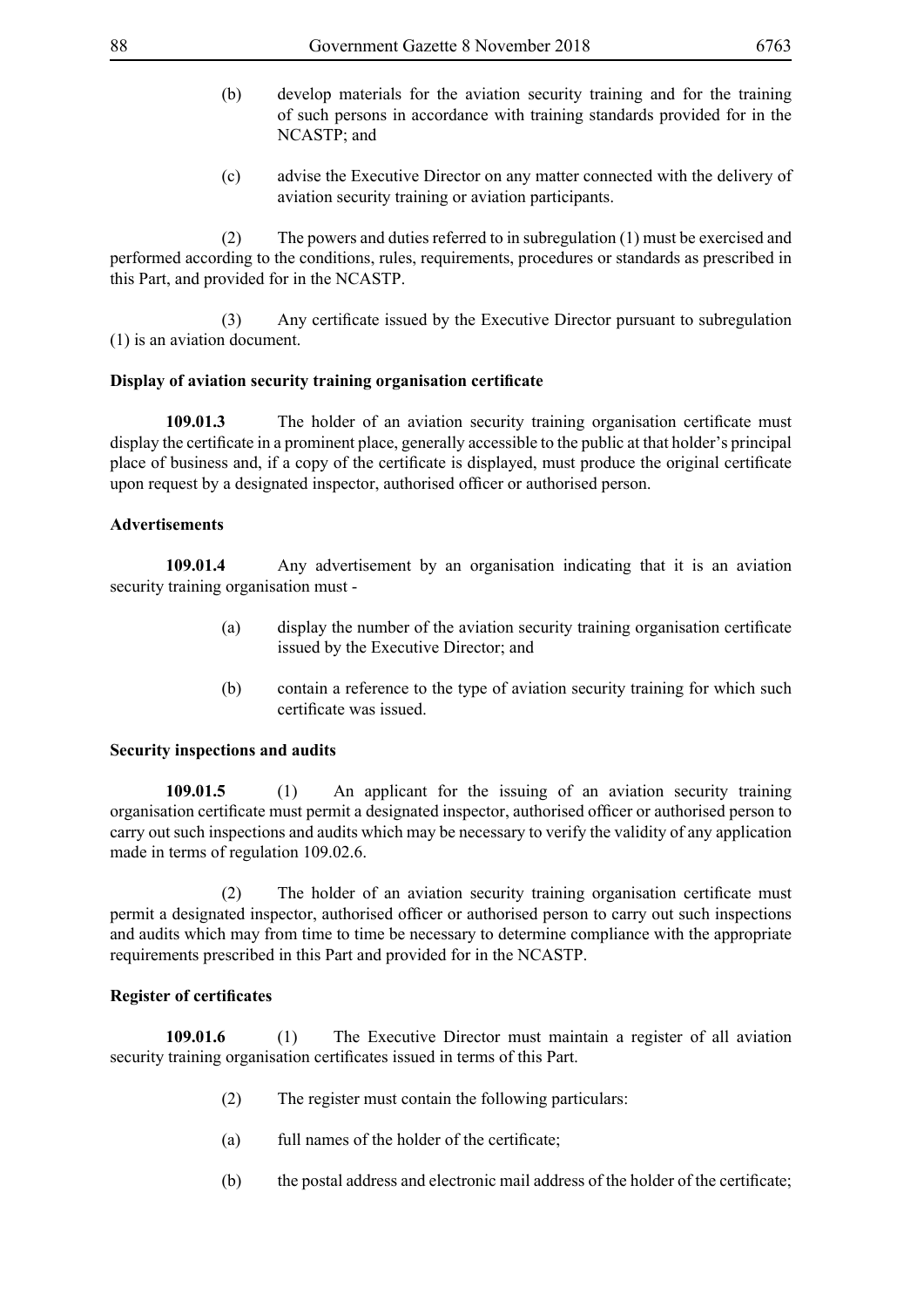- (c) the date on which the certificate was issued or renewed;
- (d) particulars of the scope of the certificate issued to the holder thereof;
- (e) the nationality of the holder of the certificate;
- (f) the principal place of business of the holder of certificate;
- (g) the telephone and telefax numbers of the holder of the certificate;
- (h) the number of the certificate issued; and
- (i) the date on which the certificate was cancelled, if applicable.

 (3) The particulars referred to in subregulation (2) must be recorded in the register within seven days from the date on which the certificate is issued, renewed or cancelled, as the case may be.

(4) The register is kept at the office of the Executive Director as part of the Civil Aviation Registry established under section 52 of the Act and is accessible to the public in terms of section 52(3) of the Act.

#### **Cancellation, suspension and imposition of conditions**

**109.01.7** (1) Without prejudice to the powers of the Executive Director under Part 5 of the Act to cancel, suspend or impose conditions upon aviation documents, the Executive Director may suspend for a period not exceeding 30 days, an aviation security training organisation certificate issued under this Part, if -

- (a) after an inspection and audit carried out in terms of regulation 109.01.5, it is evident that the holder of the certificate does not comply with the requirements provided for in the NCASTP and such holder has failed to remedy the non-compliance after receiving notice in writing to do so within the period specified in the notice;
- (b) the designated inspector, authorised officer or authorised person is prevented by the holder of the certificate to carry out a security inspection and audit in terms of regulation 109.01.5; or
- (c) the suspension is necessary in the interests of aviation security.

(2) The designated inspector, authorised officer or authorised person who has carried out security inspections and audit in terms of regulation 109.01.5, must deliver a report in writing to the Executive Director, stating the reasons why, in the inspector's, authorised officer's or authorised person's opinion, an aviation security training organisation certificate should be suspended.

 (3) The Executive Director must submit a copy of the report referred to in subregulation (2), to the holder of the certificate which has been suspended.

(4) The holder of a certificate which has been suspended may appeal against such suspension to the High Court in terms of section 225 of the Act.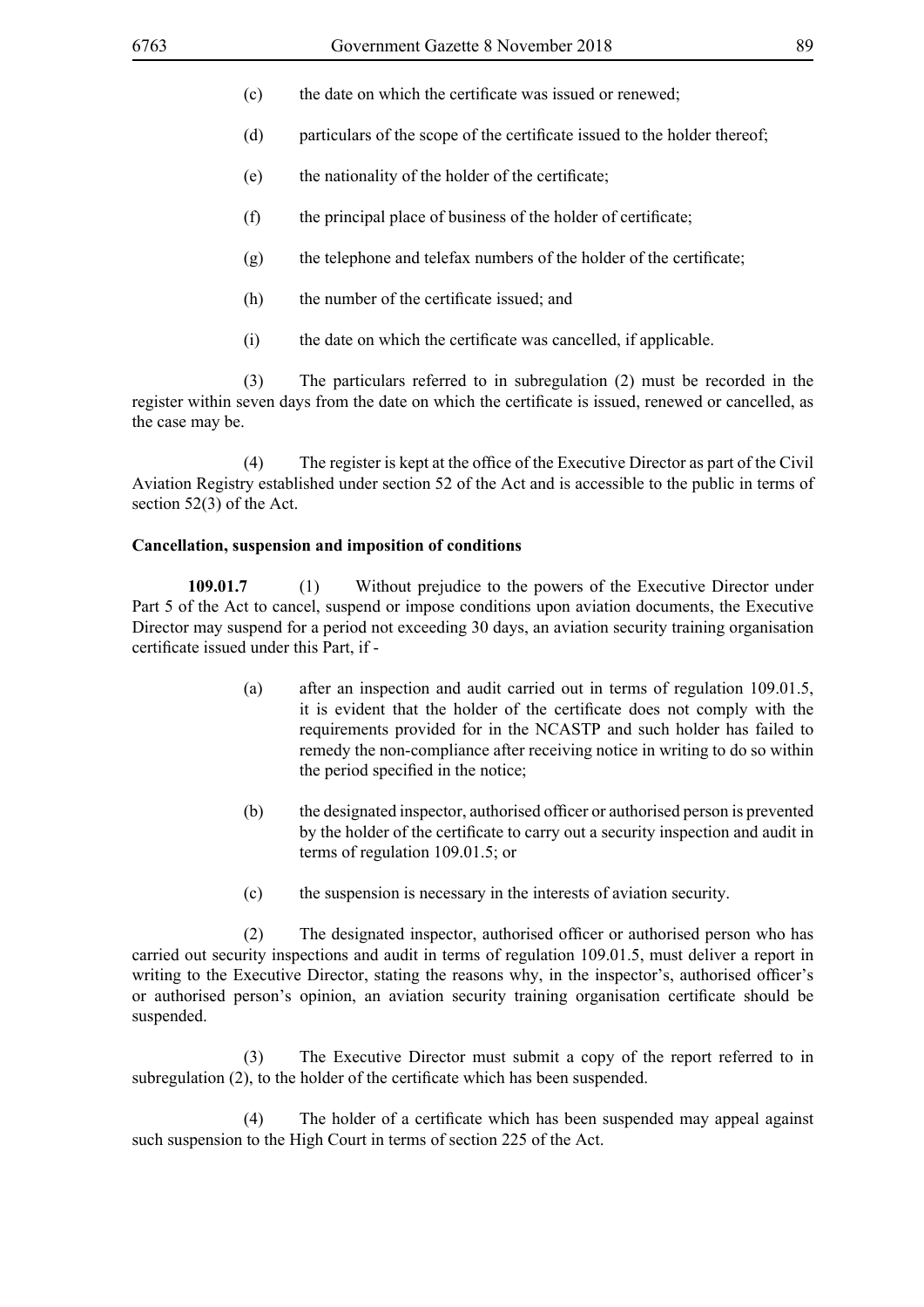#### **SUBPART 2 CERTIFICATION OF ORGANISATIONS (AVIATION SECURITY TRAINING)**

#### **Requirement for certificate**

**109.02.1** A person or an organisation may not conduct aviation security training except under the authority of, and in accordance with the provisions of, an aviation security training organisation certificate issued under this Subpart.

#### **Manual of procedure**

**109.02.2** An applicant for the issuing of an aviation security training organisation certificate must provide the Executive Director with its manual of procedure which -

- (a) complies with the requirements prescribed in this Subpart; and
- (b) contains the information as provided for in the NCASTP.

#### **Quality assurance system**

**109.02.3** (1) An applicant for an aviation security training organisation certificate must establish a quality assurance system, to be included in its manual of procedure, for the control and supervision of the aviation security training covered by the application.

 (2) The minimum standards for a quality assurance system are as provided for in the NCASTP.

#### **Personnel requirements**

**109.02.4** (1) The applicant for an aviation security training organisation certificate must employ, contract or otherwise engage -

- (a) a senior person to whom contractual authority has been granted to ensure that all activities undertaken by the organisation are carried out in accordance with the applicable requirements provided for in the NCASTP, and who must in addition, be vested with the following powers and duties in respect of the compliance with such requirements:
	- (i) unrestricted access to work performed or activities undertaken by all other persons as employees of, and other persons rendering service under contract with, the organisation;
	- (ii) full rights of consultation with any such person in respect of compliance by that person;
	- (iii) powers to order cessation of any activity where there is not effective compliance with the requirements;
	- (iv) a duty to establish liaison mechanisms with the Executive Director with a view to ascertain correct manners of compliance with the said requirements and interpretations of such requirements by the Executive Director, and to facilitate liaison between the Executive Director and the organisation concerned; and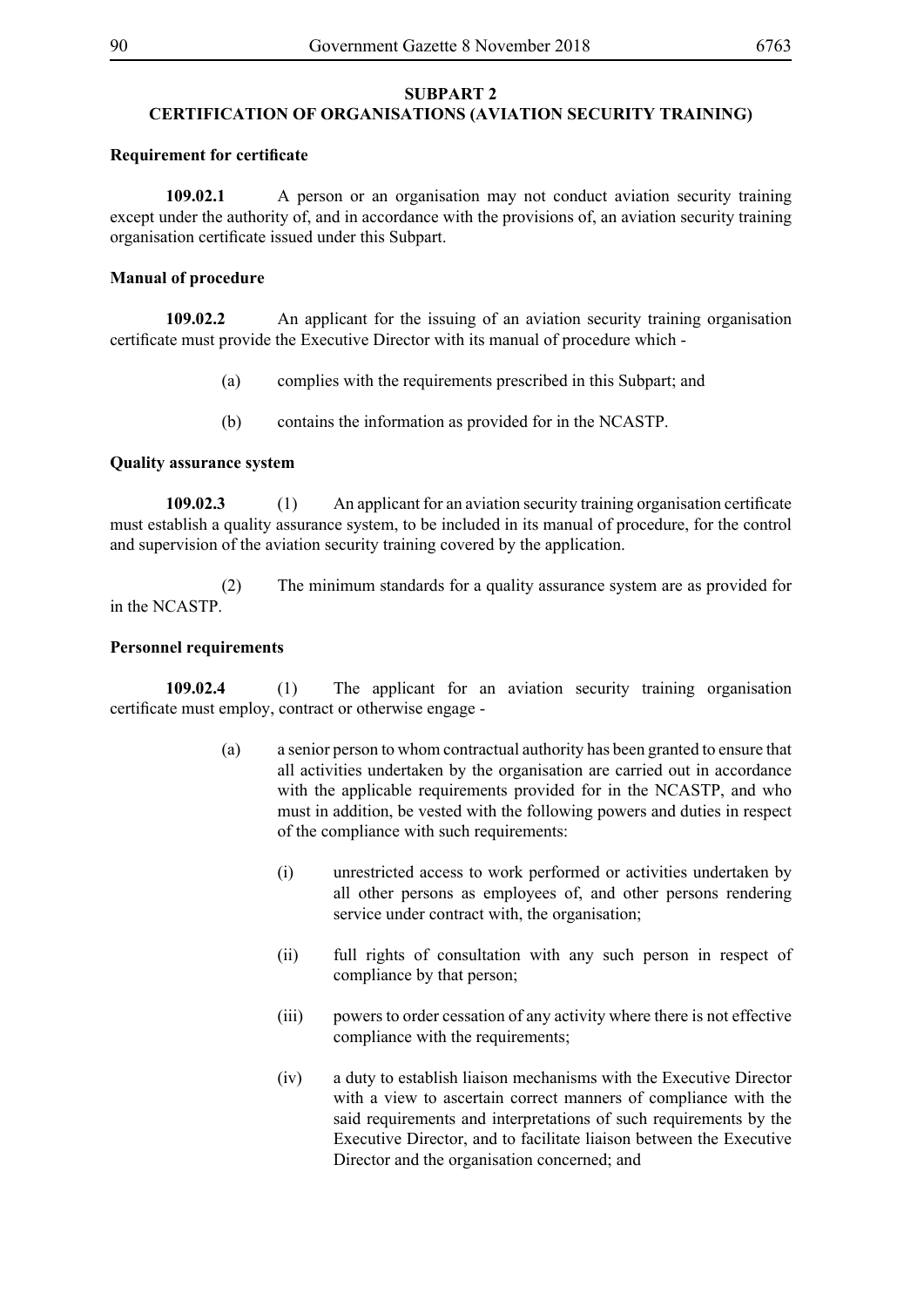- (v) powers to report directly to the management of the organisation on his or her investigations and consultations generally, and in cases contemplated in subparagraph (iii), and with regard to the results of the liaison contemplated in subparagraph (iv);
- (b) a competent person who is responsible for quality control, and who has direct access to the senior person referred to in paragraph (a) on matters affecting aviation security; and
- (c) adequate personnel to plan, conduct and supervise the aviation security training covered by the application.

(2) The applicant for an aviation security training organisation certificate must establish a procedure for initially assessing and a procedure for maintaining, the competence of those personnel involved in planning, conducting or supervising the aviation security training covered by the application.

(3) The applicant for an aviation security training organisation certificate must have personnel responsible for training or assessing students, who have competence and experience adequate for the level of competence required for such training or assessment.

#### **Facilities and equipment**

**109.02.5** The applicant for an aviation security training organisation certificate must provide adequate facilities and equipment to enable the personnel to conduct the aviation security training covered by the application.

#### **Application for certificate or amendment thereof**

**109.02.6** An application for the issuing of an aviation security training organisation certificate or an amendment thereof, must be -

- (a) made to the Executive Director in the form and manner determined by the Executive Director; and
- (b) accompanied by
	- (i) the appropriate fee as prescribed in Part 187;
	- (ii) the manual of procedure referred to in regulation 109.02.2; and
	- (iii) copies of training material to be used in such training.

#### **Issuing of certificate**

**109.02.7** (1) The Executive Director must issue an aviation security training organisation certificate and number the certificate accordingly, if he or she is satisfied that -

- (a) the applicant complies with the requirements prescribed in regulations 109.02.2 to 109.02.6 and provided for in the NCASTP;
- (b) the applicant and any senior personnel required by regulation 109.02.4 are fit and proper persons; and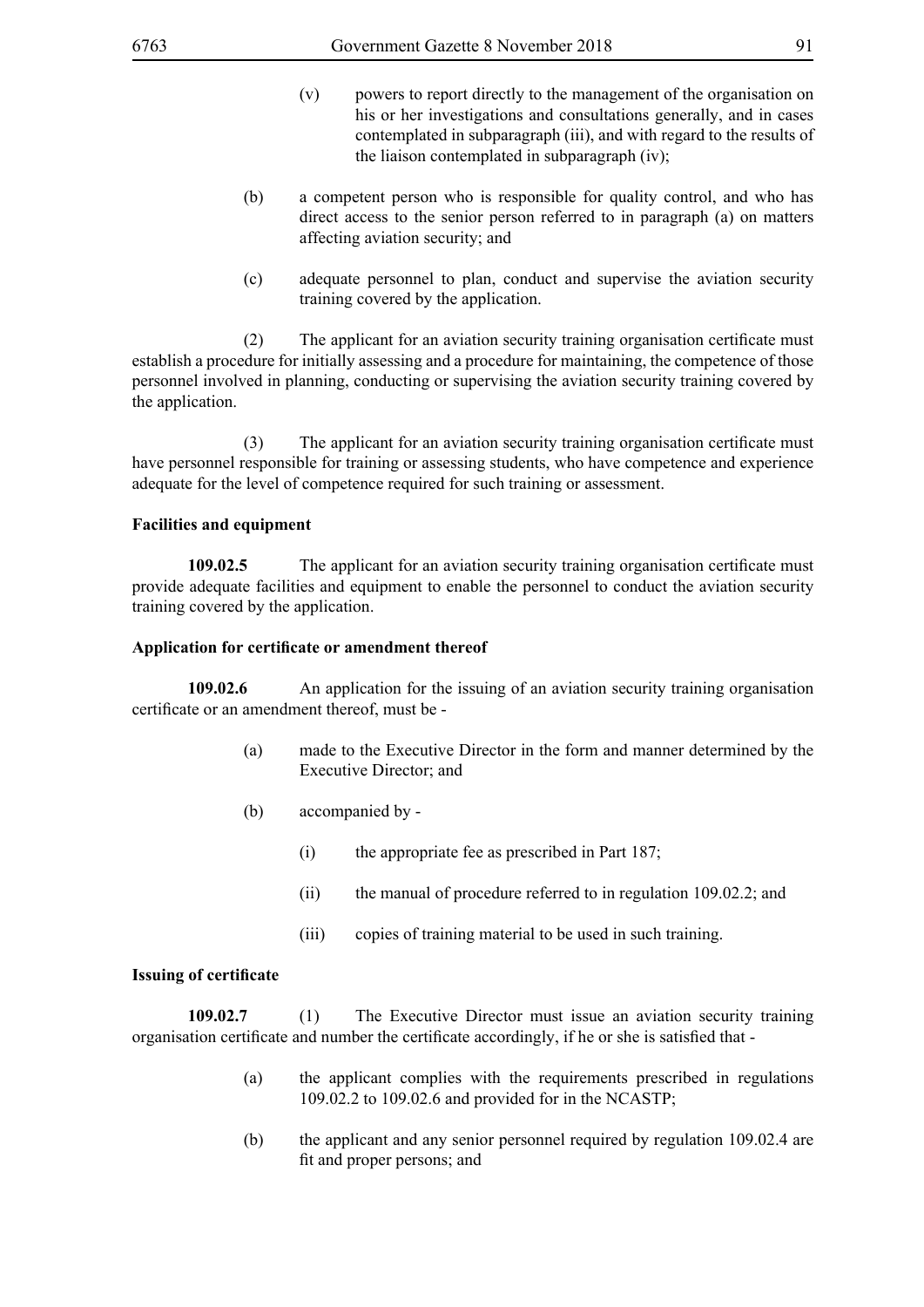- (c) the granting of the certificate is not contrary to the interests of aviation safety or security.
- (2) The Executive Director must issue the certificate in the form determined by

### **Scope of certificate**

him or her.

**109.02.8** An aviation security training organisation certificate must specify the aviation security training which the holder of the certificate is entitled to conduct as provided for in the NCASTP.

# **Period of validity**

**109.02.9** (1) An aviation security training organisation certificate is valid for the period determined by the Executive Director, which period may not exceed 24 months, calculated from the date of issuing or renewal thereof.

(2) The certificate remains in force until it expires or is suspended or cancelled by the Executive Director.

(3) The holder of a certificate which has expired or has been cancelled, must, within five working days of the expiry or cancellation, surrender the certificate to the Executive Director.

(4) The holder of a certificate which is suspended must, within 48 hours of the suspension, produce the certificate upon suspension thereof, to the inspector, authorised officer or authorised person concerned for the appropriate endorsement.

#### **Transferability**

**109.02.10** An aviation security training organisation certificate is not transferable.

#### **Changes in quality assurance system**

**109.02.11** (1) If the holder of an aviation security training organisation certificate desires to make a material change in the quality assurance system referred to in regulation 109.02.6, such holder must apply to the Executive Director for the approval of such change.

 (2) The provisions of regulation 109.02.6 apply with the necessary changes required by the context to an application for the approval of a change in the quality assurance system.

 (3) An application for the approval of a change in the quality assurance system must be granted if the Executive Director is satisfied, upon submission of appropriate proposed changes to its manual of procedure that the applicant will continue to comply with the provisions of regulation 109.02.2, after the implementation of such approved change.

# **Renewal of certificate**

**109.02.12** (1) An application for the renewal of an aviation security training organisation certificate must be -

> (a) made to the Executive Director in the form and manner determined by the Executive Director; and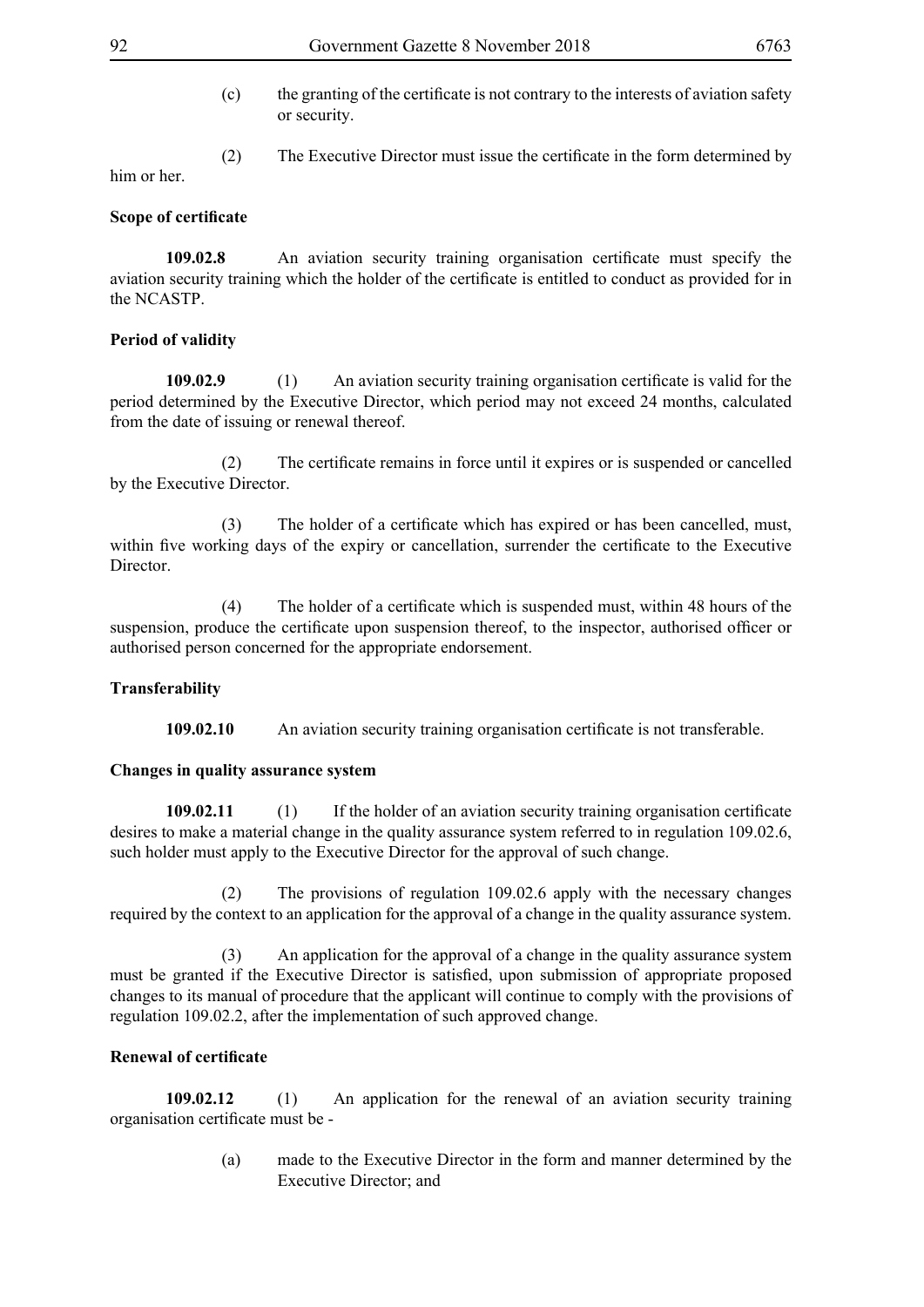- (b) accompanied by
	- (i) the appropriate fee as prescribed in Part 187;
	- (ii) the manual of procedure referred to in regulation 109.02.2; and
	- (iii) copies of training material to be used in such training.

(2) The holder of the certificate must at least 30 days immediately preceding the date on which such certificate expires, apply for the renewal of such certificate.

#### **Duties of holder of certificate**

- **109.02.13** The holder of an aviation security training organisation certificate must
	- (a) hold at least one complete and current copy of its manual of procedure referred to in regulation 109.02.2, at each training facility specified in the manual of procedure;
	- (b) comply with all procedures detailed in the manual of procedure;
	- (c) make each applicable part of the manual of procedure available to the personnel who require those parts to carry out their duties; and
	- (d) continue to comply with the appropriate requirements provided for in the NCASTP.

#### **Documents and records**

|        | 109.02.14 | The holder of an aviation security training organisation certificate |
|--------|-----------|----------------------------------------------------------------------|
| must - |           |                                                                      |

- (a) keep copies of all relevant documents which may be necessary
	- (i) for the specified aviation security training conducted by such holder; and
	- (ii) to determine compliance with the appropriate requirements prescribed in this Subpart;
- (b) establish procedures to control the documents referred to in paragraph (a) to ensure that -
	- (i) all documents are reviewed and authorised by the appropriate personnel before the issuing thereof;
	- (ii) current issues of all relevant documents are available to those personnel involved in planning, conducting or supervising the specified aviation security training undertaken by the holder of the certificate;
	- (iii) all obsolete documents are promptly removed from all points of issue or use; and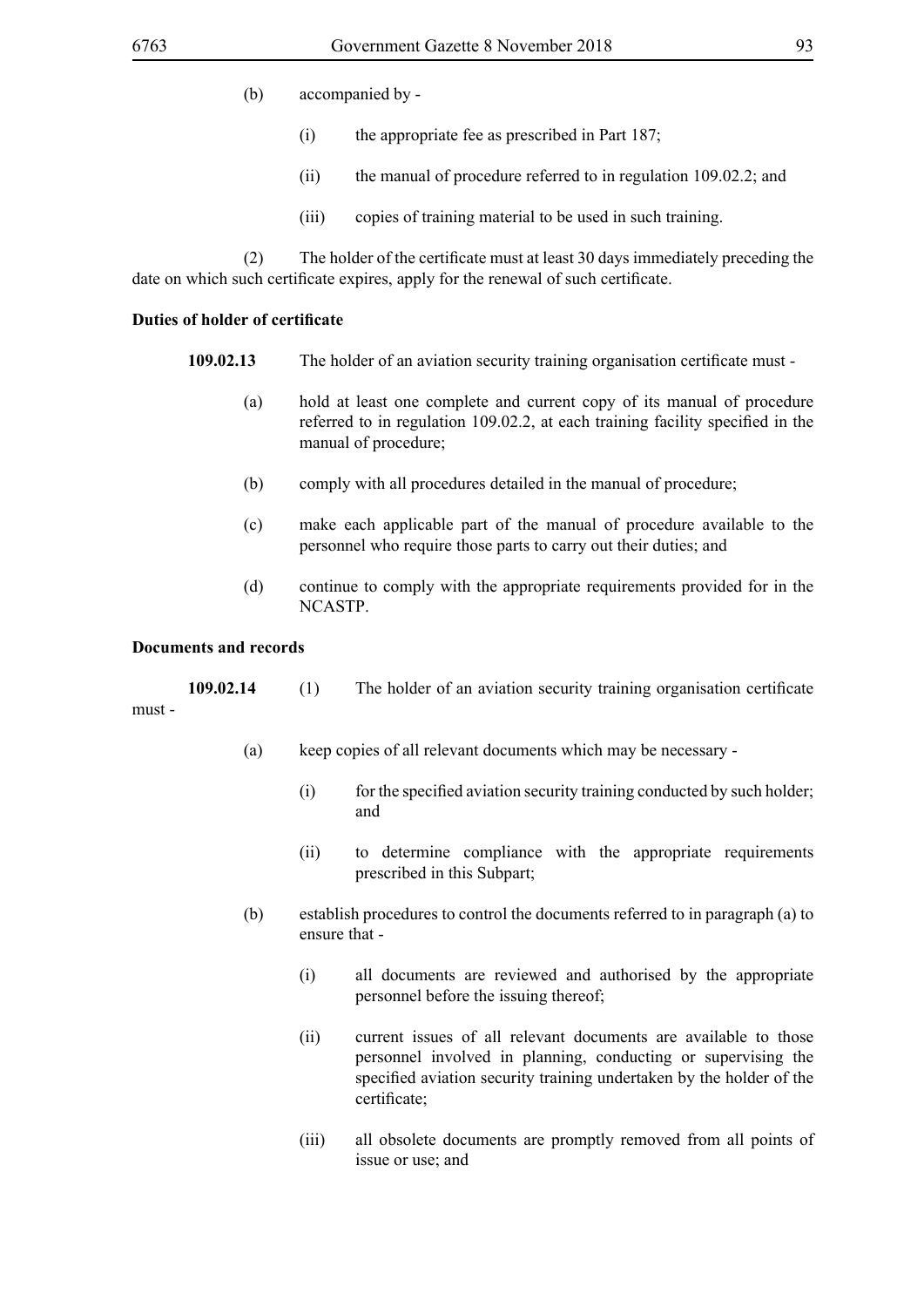(iv) changes to documents are reviewed and authorised by the appropriate personnel.

(2) The holder of the certificate must establish procedures to identify, collect, index, store and maintain all records which may be necessary for the specified aviation security training conducted by that holder and to determine compliance with the appropriate requirements prescribed in this Subpart, and to ensure that -

- (a) a record is kept of each quality control review of the holder of the certificate;
- (b) a record is kept of each person who conducts the specified aviation security training, including particulars of the competence assessments and experience of each such person;
- (c) a record is kept of each student being trained or assessed by the holder of the certificate, including particulars of enrolment, attendance, modules, instructor comments and practical sessions and assessments of each such student;
- (d) all records are legible; and
- (e) all records are kept for a period of at least five years calculated from the date of the last entry made in such records.

#### **Validation or accreditation of foreign certificate**

**109.02.15** (1) Any organisation that has been approved as an aviation security training organisation by any other recognised foreign civil aviation authority may apply to the Executive Director in the form and manner determined by the Executive Director, for a validation or accreditation of such certificate, in accordance with the procedures and requirements prescribed in this Part.

- (2) The application for a validation referred to in subregulation (1) -
- (a) must be accompanied by
	- (i) a certified copy of the certificate to which the validation refers;
	- (ii) the appropriate fee as prescribed in Part 187;
	- (iii) the manual of procedure referred to in regulation 109.02.2;
	- (iv) copies of training material to be used in such training; and
	- (v) credentials of the aviation security instructor; and
- (b) is subject to the inspection of the facility where the aviation security training will be conducted.
- (3) The validation issued by the Executive Director is -
- (a) valid for 24 months calculated from the date of issue of such a validation and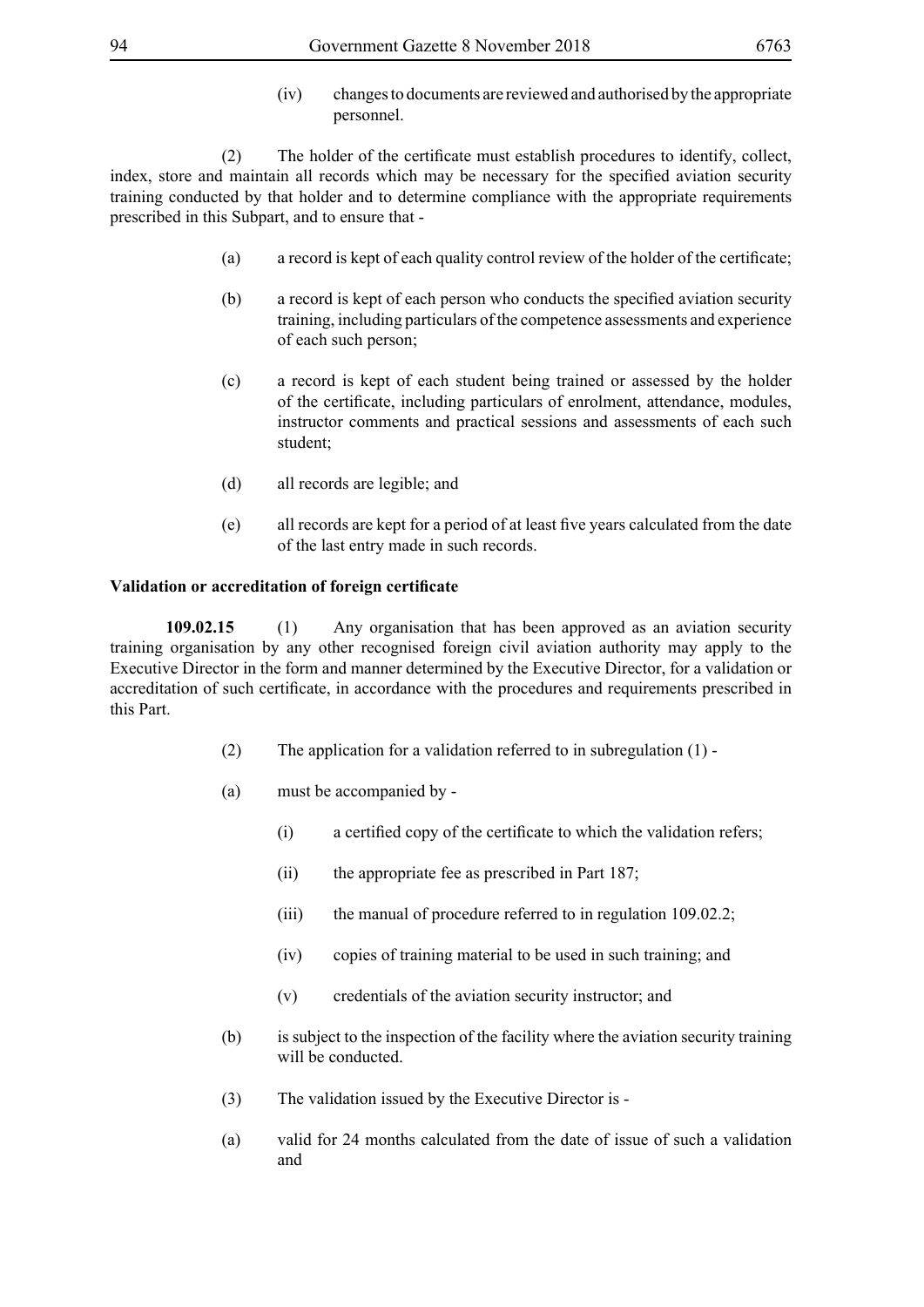(b) may be renewed for a further period or periods upon application to the Executive Director.

(4) The holder of certificate validated by the Executive Director, may apply to the Executive Director for the renewal of the certificate within 30 days before the date of expiry of such certificate or validation.

(5) The holder of a certificate validated by the Executive Director must comply with the requirements prescribed in this regulation.

 (6) The provisions of regulation 109.02.9 do, with necessary changes required by the context, apply in relation to suspension and cancellation of the validation of a certificate validated by the Executive Director.

# **Duplicate certificate**

**109.02.16** (1) The holder of a certificate issued or validated by the Executive Director which has been lost destroyed or defaced to such an extent that the particulars thereon are illegible, must apply to the Executive Director for the issuing of a duplicate certificate.

- (2) An application for the issuing of a duplicate certificate must be -
- (a) made in the form and manner determined by the Executive Director; and
- (b) accompanied by the appropriate fee as prescribed in Part 187.
- (3) The Executive Director must -
- (a) issue a duplicate certificate, if the applicant complies with the requirements referred to in subregulation (2); and
- (b) endorse the duplicate certificate with the word "DUPLICATE" thereon.

(4) If, after the issuing of a duplicate certificate, the original certificate is found, the holder of the duplicate certificate must take all reasonable steps to obtain such original certificate and surrender it forthwith to the Executive Director.

# **Part 110 AVIATION SECURITY SCREENERS AND INSTRUCTORS CERTIFICATION**

#### **LIST OF REGULATIONS**

#### **SUBPART 1: GENERAL**

- 110.01.1 Applicability
- 110.01.2 Authority to act
- 110.01.3 Competency
- 110.01.4 Documentation
- 110.01.5 Logbooks
- 110.01.6 Register of certificates
- 110.01.7 Language
- 110.01.8 Cancellation of certificate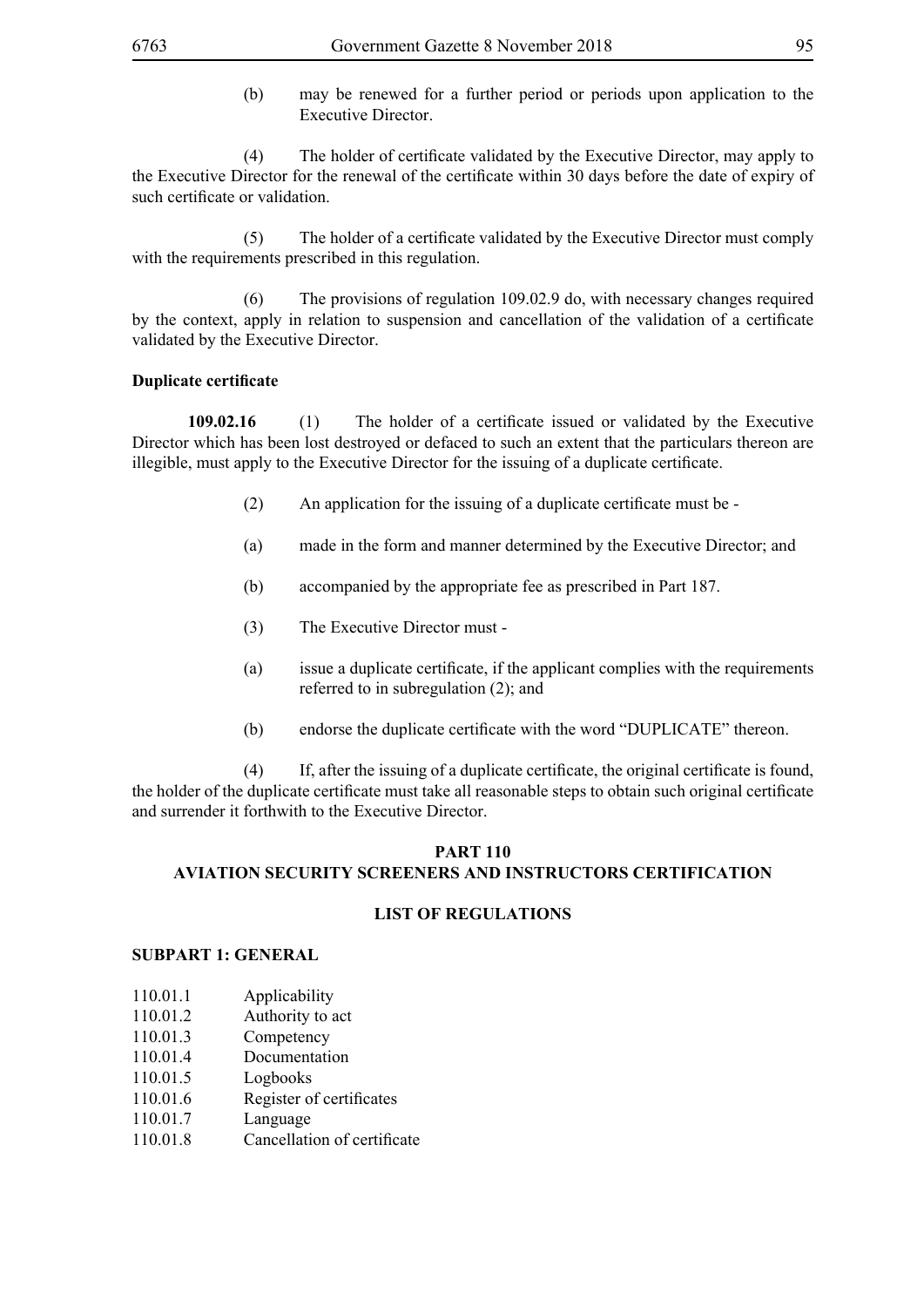# **SUBPART 2: SCREENER CERTIFICATION**

| 110.02.1            | Requirements for screener certification           |
|---------------------|---------------------------------------------------|
| 110.02.2            | Training                                          |
| 110.02.3            | Application for screener certification            |
| 110.02.4            | Issuing of screener certificate                   |
| 110.02.5            | Validation of certificate not issued by Authority |
| 110.02.6            | Period of validity                                |
| 110.02.7            | Functions                                         |
| 110.00 $^{\circ}$ 0 | Druliache conconon contificato                    |

# 110.02.8 Duplicate screener certificate

# **SUBPART 3: AVIATION SECURITY INSTRUCTOR CERTIFICATION**

- 110.03.1 Application for certification as aviation security instructor
- 110.03.2 Requirements for certification
- 110.03.3 Issuing of aviation security instructor certificate
- 110.03.4 Validation of certificate not issued by Authority
- 110.03.5 Duplicate instructor certificate

#### **SUBPART 1 GENERAL**

#### **Applicability**

**110.01.1** This Part applies to the certification of screeners and aviation security instructors, the functions and limitations of such certification and related matters.

#### **Authority to act**

**110.01.2** (1) A person may not act as a screener at a security designated aerodrome within Namibia, unless such person has been certified or validated in terms of this Part.

 (2) A screener may not perform functions other than the functions authorised by such certification.

(3) A screener certificate issued by the Executive Director and the validation of a foreign screener certificate by the Executive Director are both aviation documents for the purposes of the Act.

#### **Competency**

**110.01.3** (1) A screener may not exercise the privileges granted by a screener certificate unless such screener maintains and demonstrates fitness and competency through compliance with the requirements provided for in the NCASTP.

(2) The holder of a screener certificate must submit copies of all documentation demonstrating continued maintenance of competency to the Executive Director within seven days of receiving a request for such documentation from the Executive Director.

#### **Documentation**

**110.01.4** The Executive Director must ensure that any screener certificate issued contains information sufficient to enable the currency and validity of the certificate to readily be determined by any appropriate authority.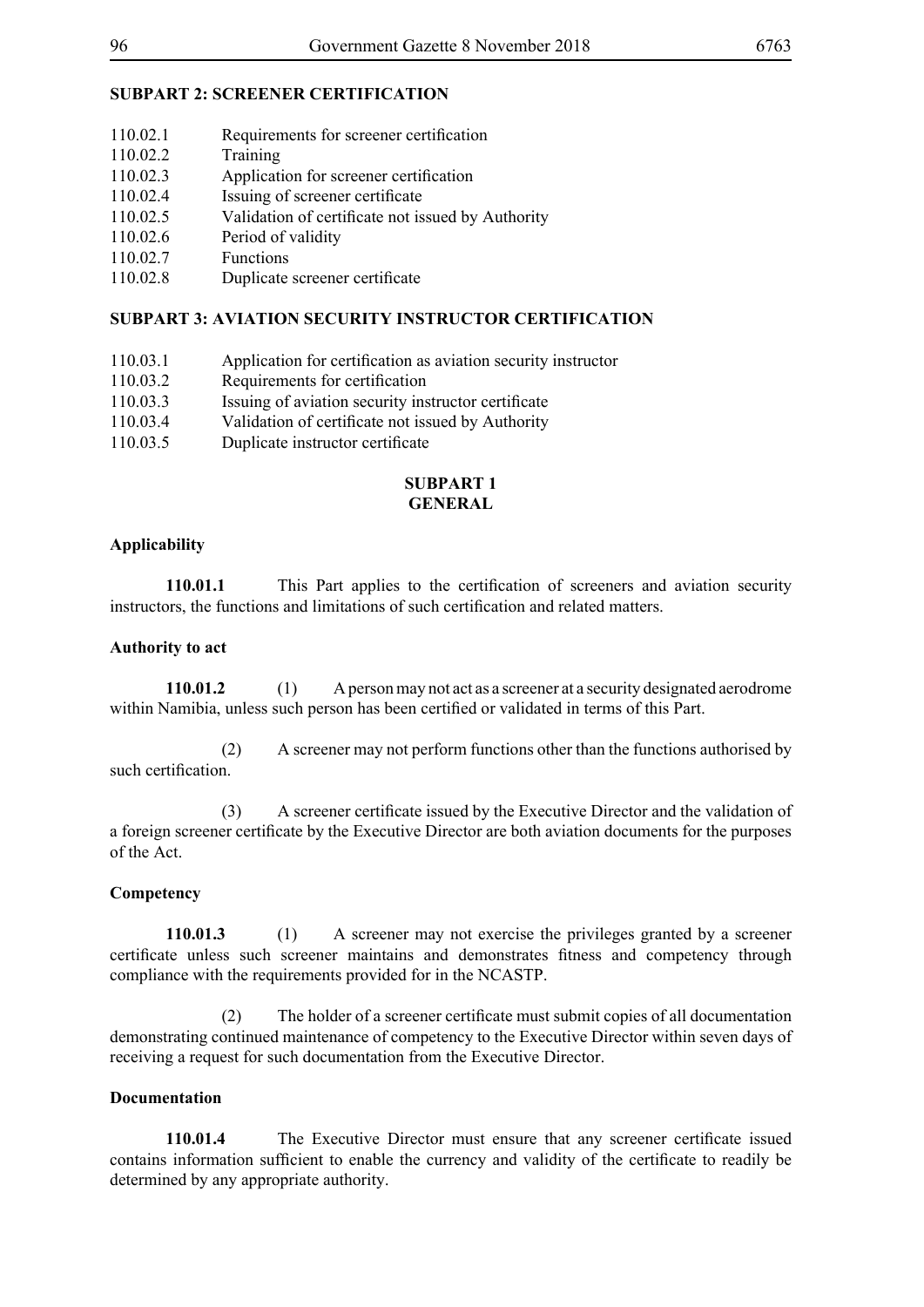# **Logbooks**

**110.01.5** (1) A screener certified to operate technical screening equipment at any security designated airport must maintain and have available for inspection in the workplace, a logbook recording therein all the time spent on duty as a screener.

 (2) The form of, and information to be contained in, a logbook referred to in subregulation (1) and the manner in which such logbook must be maintained must be as provided for in the NCASTP.

### **Register of certificates**

**110.01.6** (1) The Executive Director must maintain a register of all screener certificates issued or validated in terms of this Part.

(2) The register must be identified as the "Register of Certificated Screeners" and must contain the following particulars:

- (a) full names of the holder of the certificate;
- (b) the physical, electronic mail and postal address of the holder of the certificate;
- (c) the date on which the certificate was issued or validated;
- (d) the nationality of the holder of the certificate; and
- (e) the organisation in which the holder thereof is employed.

 (3) The particulars referred to in subregulation (2) must be recorded in the register within seven days from the date on which the certificate is issued or validated, as the case may be, by the Executive Director.

(4) The register is to be kept at the office of the Executive Director as part of the Civil Aviation Registry established under section 52 of the Act and must be accessible by the public in terms of section 52(3) of the Act.

# **Language**

**110.01.7** The holder of a screener certificate issued or validated in terms of this Part must be able to demonstrate sufficient ability in reading, speaking and understanding the English language to enable the holder to adequately carry out his or her responsibilities as a certified screener.

#### **Cancellation of certificate**

**110.01.8** (1) Without prejudice to the powers of the Executive Director to suspend, revoke or impose conditions on any aviation document under the Act, the Executive Director may cancel a screener certificate issued under this Part if -

- (a) the holder of the certification does not comply with the requirements prescribed in this Part, and provided for in the NCASTP; or
- (b) the privileges or duties for which the document was granted are not being carried out by the holder or are not able to be carried out by the holder; and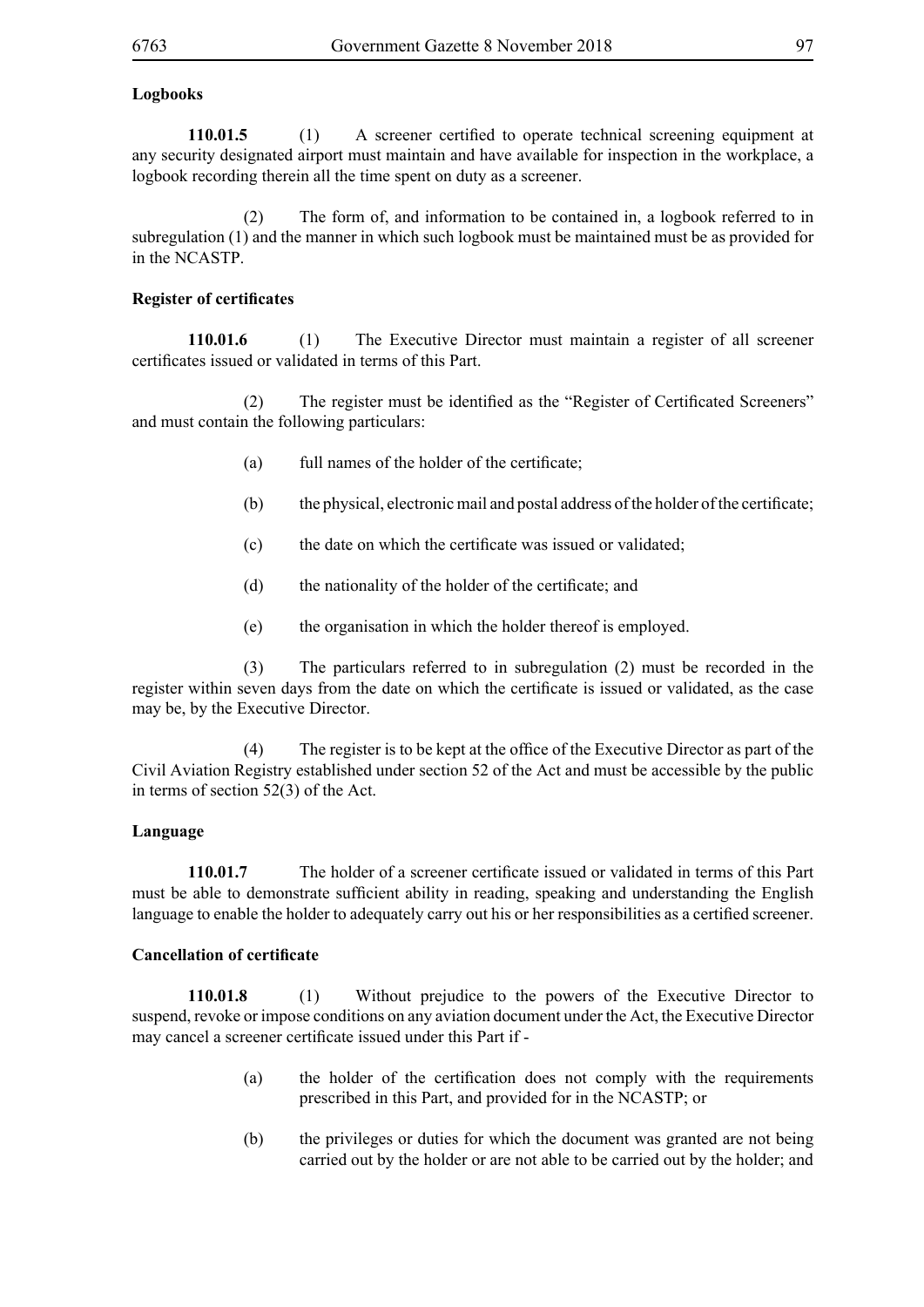(c) the cancellation is necessary in the interests of civil aviation safety and security.

 (2) Unless there is a compelling safety or security reason, before taking any action under subregulation (1), the Executive Director must notify the holder in writing of the proposed action and give the holder a reasonable opportunity to comment or make submissions on the proposed action.

# **SUBPART 2 SCREENER CERTIFICATION**

#### **Requirements for screener certification**

- **110.02.1** The requirements for the issuing of a screener certification are as follows:
	- (a) the applicant must be 18 years of age or older;
	- (b) the applicant must hold a valid medical certificate issued as provided for in the NCASTP;
	- (c) the applicant must have successfully completed the training referred to in regulation 110.02.2; and
	- (d) the applicant must have a minimum qualification as provided for in the NCASTP.

### **Training**

**110.02.2** (1) An applicant for the issuing of a screener certificate must have successfully completed the appropriate training as provided for in the NCASTP.

 (2) The training contemplated in subregulation (1) must be conducted by a certificate holder of an aviation security training organisation certificate issued under Part 109.

#### **Application for screener certification**

- **110.02.3** An application for the issuing of a screener certificate must be
	- (a) made to the Executive Director in the appropriate form as provided for in the Namibia Civil Aviation Screener Certification Programme (NCASCP) or otherwise provided for by the Executive Director; and
	- (b) accompanied by
		- (i) a certified copy of the identity document of the applicant;
		- (ii) certified evidence that the applicant has successfully completed the required training provided for in the NCASTP and the NCASCP;
		- (iii) the appropriate fee as provided for in Part 187; and
		- (iv) one passport size photograph of the applicant certified as having been taken within the last six months of the date of the application.

#### **Issuing of screener certificate**

**110.02.4** (1) The Executive Director must issue a screener certificate if -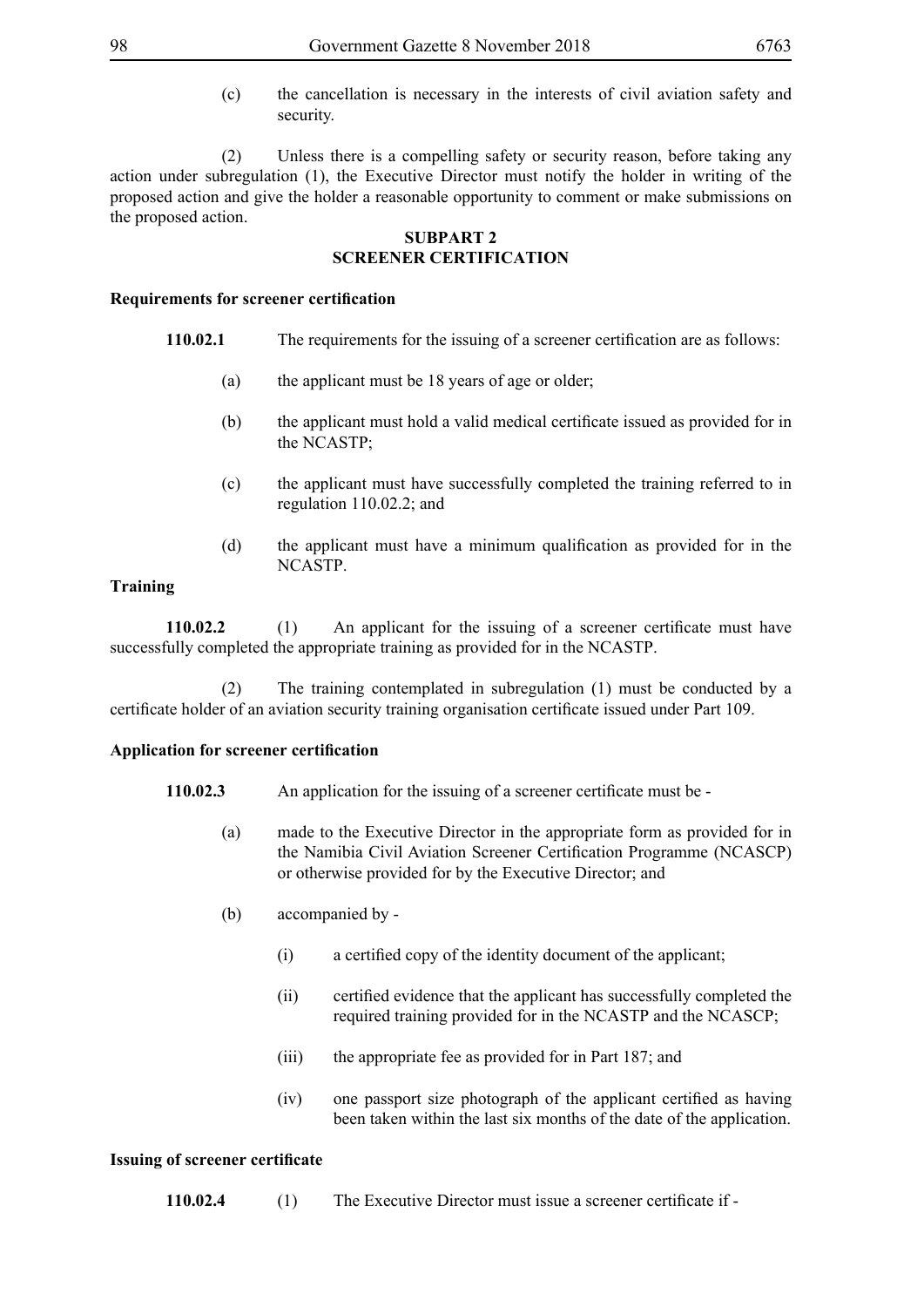- (a) the applicant complies with the requirements referred to in regulation 110.02.1, and is a fit and proper person; and
- (b) the issue of the certificate is not contrary to the interests of civil aviation safety and security.

(2) The screener certificate must be completed and issued in the format as determined by the Executive Director.

#### **Validation of certificate not issued by Authority**

**110.02.5** (1) The holder of a screener certificate issued by a foreign appropriate authority who desires to act as a screener at a Namibian security designated aerodrome or for an air carrier or aircraft operator or a regulated agent, may apply to the Executive Director, in the appropriate form as provided for in the NCASCP for the validation of such certification.

 (2) The application for the validation referred to in subregulation (1) must be accompanied by -

- (a) a certified copy of the certificate; and
- (b) the appropriate fee as provided for in Part 187.

(3) The Executive Director may validate a certificate issued by a foreign appropriate authority -

- (a) subject to the same restrictions which apply to such certificate; and
- (b) in accordance with and subject to the requirements and conditions as provided for in the NCASTP.

 (4) The holder of a validation issued by the Executive Director, may apply to the Executive Director for revalidation of the certificate at least 21 days before the date of expiry of such validation.

 (5) The holder of a validation issued by the Executive Director must comply with the provisions provided for in this Part and the requirements and conditions as provided for in the NCASTP.

#### **Period of validity**

**110.02.6** A screener certification is valid for a period stipulated in the certificate, subject to recertification or revalidation as provided for in the NCASCP and provided that the holder of the certificate -

- (a) complies with the requirements of a screener as prescribed in this Part, and provided for in the NCASTP and NCASCP; and
- (b) is still employed to perform the functions of a screener.

#### **Functions**

**110.02.7** (1) The holder of a valid screener certification is entitled to perform screening duties for which the holder received his or her training referred to in the NCASTP and the NCASCP and which is specified on the certificate.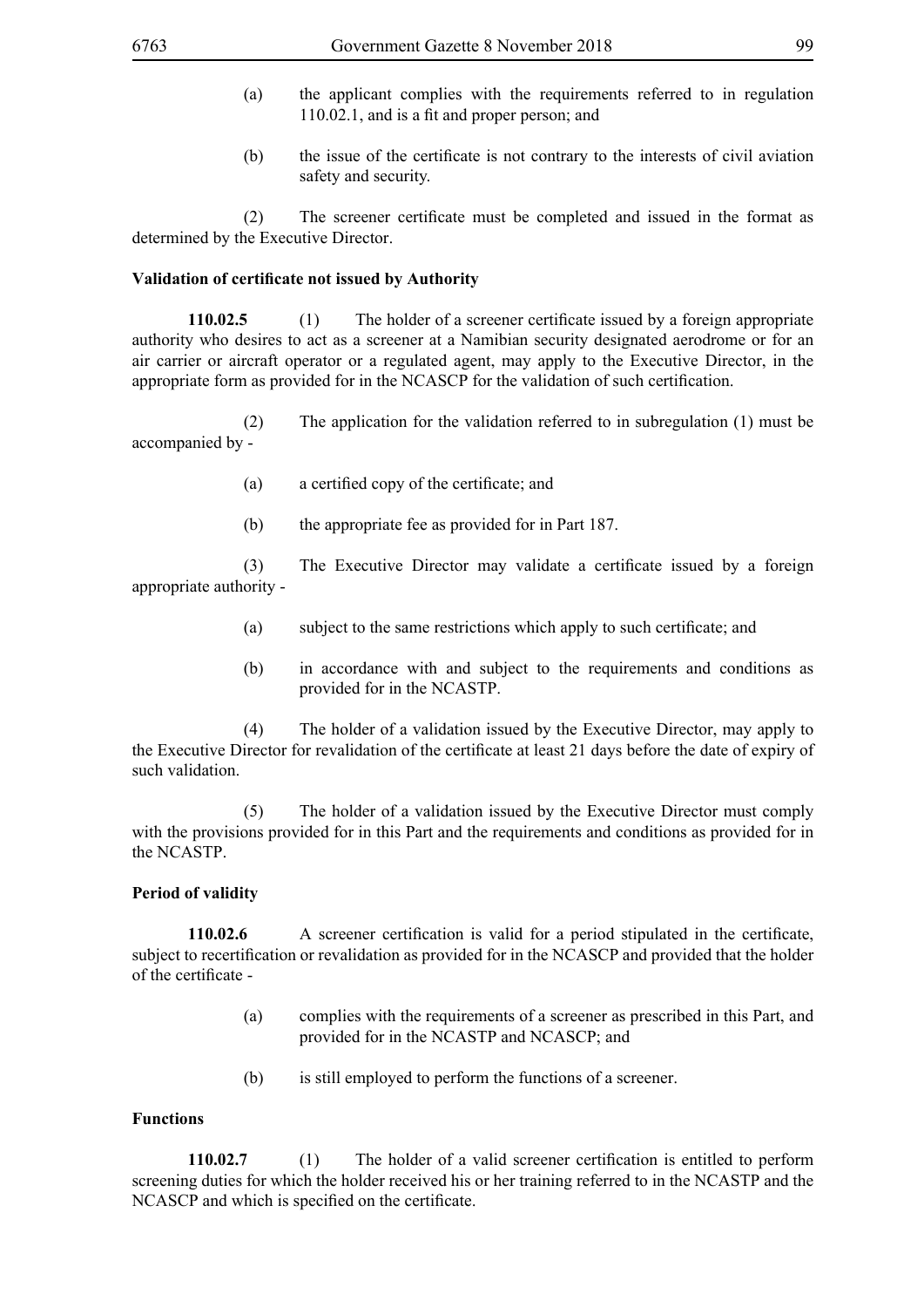(2) The functions afforded to the holder of screener certification may not be exercised by such holder unless he or she -

- (a) is the holder of a valid medical certificate issued as provided for in the NCASCP; and
- (b) undergoes the refresher or recurrent training every 12 months.

#### **Duplicate screener certificate**

**110.02.8** (1) The holder of screener certificate which has been lost, destroyed or defaced to such an extent that the particulars thereon are ineligible, must apply to the Executive Director for the issuing of a duplicate screener certificate.

- (2) An application for the issuing of a duplicate screener certificate must be -
- (a) made in the appropriate form as provided for in the NCASCP; and
- (b) accompanied by the appropriate fee as provided for in Part 187.
- (3) The Executive Director must -
- (a) issue a duplicate screener certification if the applicant complies with the requirements referred to in subregulation (2); and
- (b) endorse the duplicate screener certification with the word "DUPLICATE" on the certificate.

(4) If, after the issuing of a duplicate screener certificate, the original screener certificate is found, the holder of the duplicate screener certificate must take all reasonable steps to provide such original screener certificate and surrender it forthwith to the Executive Director.

#### **SUBPART 3 AVIATION SECURITY INSTRUCTOR CERTIFICATION**

#### **Application for certification as aviation security instructor**

**110.03.1** (1) A person may not conduct aviation security training in Namibia unless that person is certified or validated in terms of this Part.

(2) Any person who wishes to be certified as an aviation security instructor must complete and submit an application for aviation security instructor certification in terms of this Part.

- (3) The application referred to in subregulation (2) must be -
- (a) made to the Executive Director in the appropriate form provided for in the NCASTP; and
- (b) accompanied by
	- (i) a certified copy of the identity document of the applicant;
	- (ii) a certified copy of the certificate issued for successful completion of the required training in terms of the NCASTP;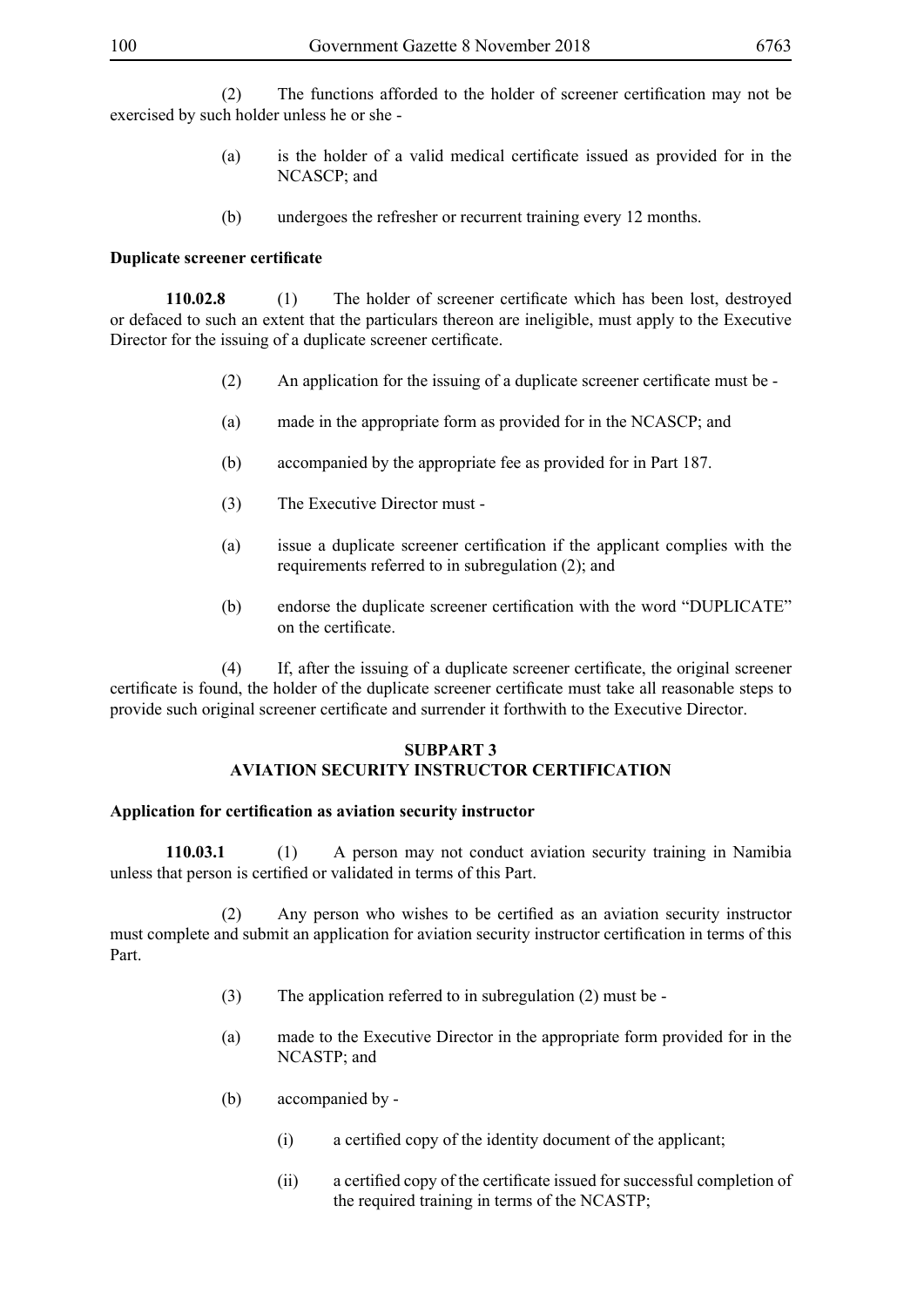- (iii) the appropriate fee as provided for in Part 187;
- (iv) training material or syllabus of the aviation security instructor's course attended; and
- (v) a copy of a detailed curriculum vitae and certified copies of relevant qualifications.

#### **Requirements for certification**

**110.03.2** The applicant for aviation security instructor certification must meet the requirements provided for in the NCASTP.

#### **Issuing of aviation security instructor certificate**

**110.03.3** (1) The Executive Director must issue an aviation security instructor certificate if the -

- (a) applicant complies with the requirements of the NCASTP;
- (b) applicant is a fit and proper person to exercise the privileges of the certificate; and
- (c) issue of the certificate is not contrary to the interests of civil aviation safety and security.

(2) An aviation security instructor certificate is an aviation document and is valid for a period of 24 months, as long as the holder complies with the requirements as prescribed in this Part and provided for in the NCASTP.

#### **Validation of certificate not issued by Authority**

**110.03.4** (1) Any person who has been certified as an aviation security instructor by a recognised foreign institution or body other than the Authority, may apply to the Executive Director in the form and manner determined by the Executive Director for a validation of such certification in accordance with the procedures and requirements prescribed in this Part.

 (2) The application for validation referred to in subregulation (1) must be accompanied by -

- (a) a certified true copy of the certification to which the validation refers;
- (b) training material for the aviation security instructor course so attended;
- (c) the appropriate fee as provided for in Part 187.

 (3) The validation issued by the Executive Director is an aviation document and, subject to the provisions of the Act, is valid for such period as is stipulated in the NCASTP.

 (4) The holder of a validation issued by the Executive Director may apply to the Executive Director for the revalidation at least 21 days before the date of expiry of such validation.

 (5) The holder of a validation issued by the Executive Director must comply with the provisions and the requirements and conditions as provided for in the NCASTP.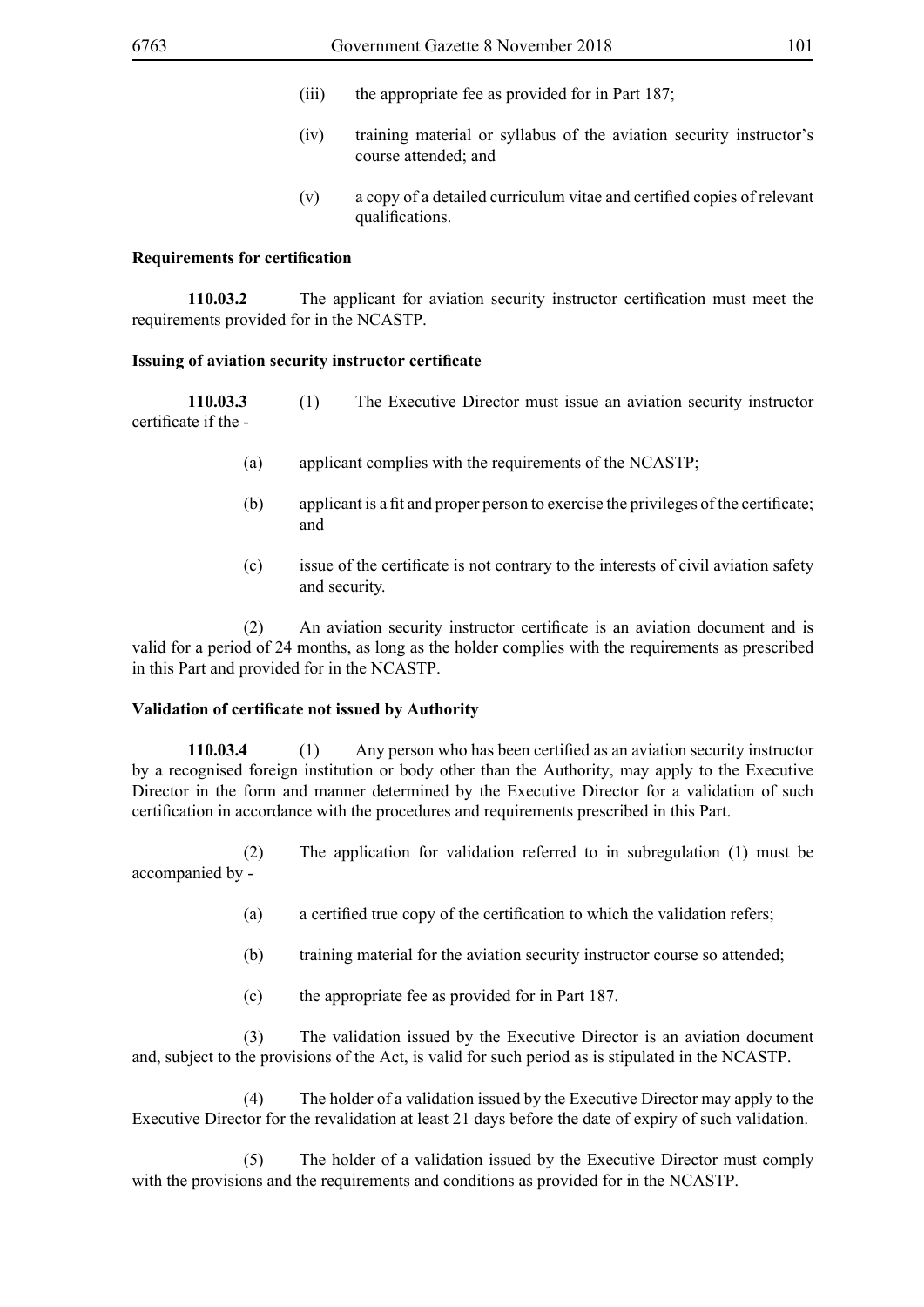### **Duplicate instructor certificate**

**110.03.5** (1) The holder of instructor certificate issued by the Executive Director, which has been lost destroyed or defaced to such an extent that the particulars thereon are ineligible must apply to the Executive Director for the issuing of a duplicate instructor certificate.

- (2) An application for the issuing of a duplicate instructor certificate must be -
- (a) made in the appropriate form as provided for in the NCASTP; and
- (b) accompanied by the appropriate fee as provided for in Part 187.
- (3) The Executive Director must -
- (a) issue a duplicate instructor certificate, if the applicant complies with the requirements referred to in subregulation (2); and
- (b) endorse the duplicate instructor certification with the word "DUPLICATE" on the certificate.

(4) If, after the issuing of a duplicate certificate, the original certificate is found the holder of the duplicate certificate must take all reasonable steps to obtain such original certificate and surrender it forthwith to the Executive Director.

# **PART 111**

# **AVIATION SECURITY PROGRAMMES AND SECURITY MEASURES**

# **LIST OF REGULATIONS**

# **SUBPART 1: GENERAL PROVISIONS ON AVIATION SECURITY**

- 111.01.1 General
- 111.01.2 National Civil Aviation Security Programme
- 111.01.3 Security programme for security designated aerodrome
- 111.01.4 Air carrier security programme
- 111.01.5 Air Navigation Services security programme
- 111.01.6 General security programme pertaining to other aviation participants
- 111.01.7 Application for approval of security programme
- 111.01.8 Approval of security programme
- 111.01.9 Power of the Executive Director to require amendment of security or training programme
- 111.01.10 National civil aviation security training programme
- 111.01.11 Changed conditions affecting security
- 111.01.12 National Civil Aviation Security Quality Control Programme
- 111.01.13 Failure to implement security programmes
- 111.01.14 Security aspects of facilitation
- 111.01.15 Aircraft passenger identification

# **SUBPART 2: PREVENTIVE SECURITY MEASURES**

- 111.02.1 Airport security: access control
- 111.02.2 Security restricted areas
- 111.02.3 Carriage and use of weapons, firearms, ammunition and other explosives onto aircraft or into security restricted areas
- 111.02.4 Passengers and their cabin baggage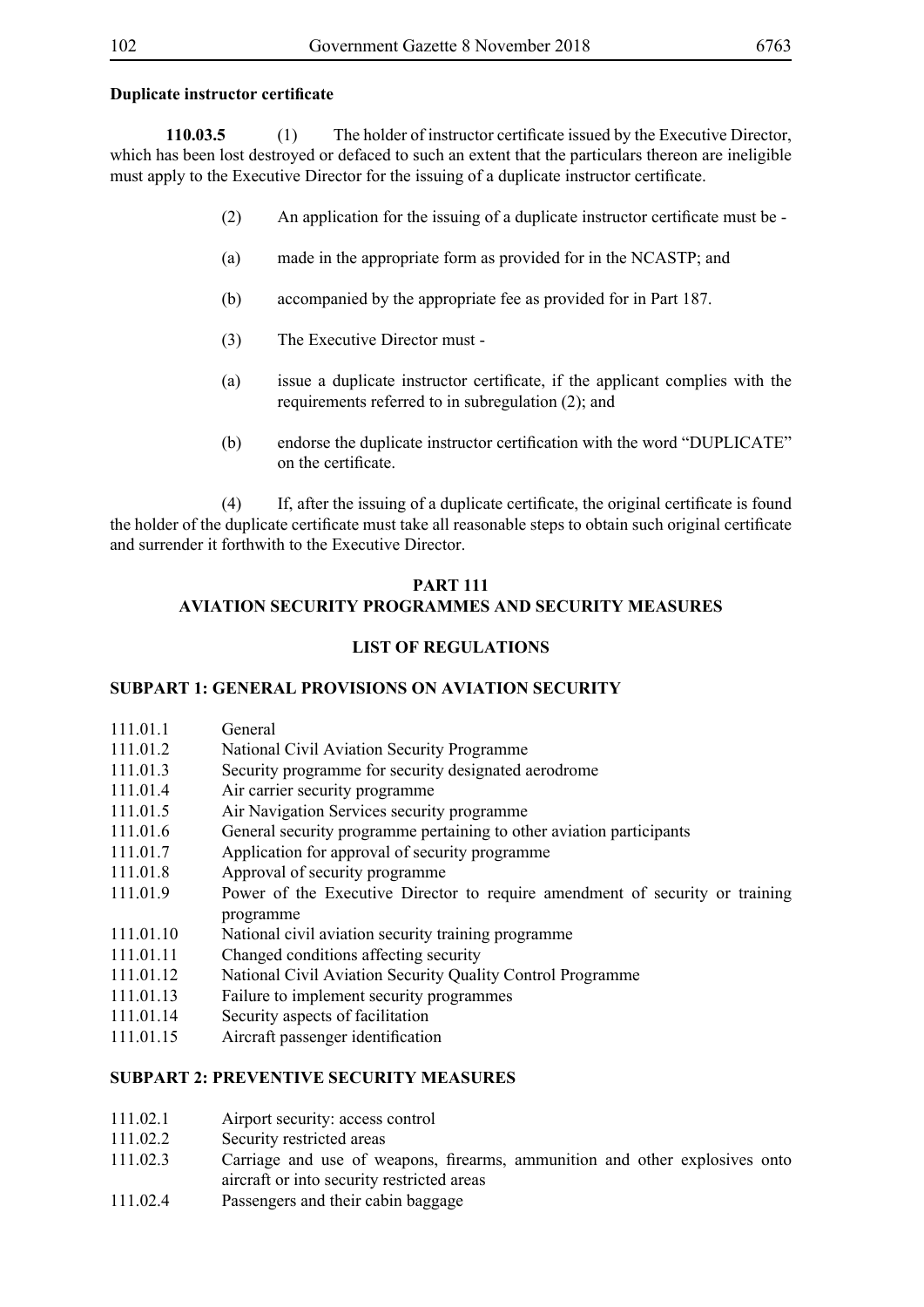- 111.02.5 Hold baggage
- 111.02.6 Landside
- 111.02.7 Security responsibilities of air carrier or aircraft operator
- 111.02.8 Special categories of passengers
- 111.02.9 Cargo, mail and other goods
- 111.02.10 Cyber security in civil aviation

# **SUBPART 3: MANAGEMENT AND RESPONSE TO ACTS OF UNLAWFUL INTERFERENCE**

- 111.03.1 Prevention of acts of unlawful interference
- 111.03.2 Response to acts of unlawful interference
- 111.03.3 Exchange of information and reporting

#### **SUBPART 4: AVIATION SECURITY ENFORCEMENT MEASURES**

111.04.1 Enforcement powers of aviation security inspectors

**APPENDIX:** Forms AVSEC 1 to 4

# **SUBPART 1 GENERAL PROVISIONS ON AVIATION SECURITY**

#### **General**

**111.01.1** (1) This Part must be read in accordance with the provisions of the Act regarding the aviation security functions of the Authority, and in particular Part 12 of the Act regarding the execution of functions on civil aviation security.

 (2) The Executive Director may issue orders, circulars or directives regarding any aviation security matter.

 (3) The security measures provided for in the NCASP apply equally to both international and domestic operations at security designated aerodromes.

 (4) Despite subregulation (3), any aircraft, passenger, baggage, cargo mail and express parcel arriving at a security designated aerodrome from a non-security designated aerodrome must be subjected to the same security controls applicable at the destination airport upon arrival, whether or not the said destination airport is engaged in international or domestic operations.

#### **National Civil Aviation Security Programme**

**111.01.2** (1) Pursuant to section 118(1)(a) of the Act, the Authority must draw up the National Civil Aviation Security Programme (NCASP), providing for -

- (a) the specific civil aviation security responsibilities of the Authority in accordance with the Act, this Part and any other relevant law;
- (b) the functions to be exercised by the aerodrome management of a security designated aerodrome and security designated navigation installation in respect of the establishment and implementation of security measures to prevent the occurrence of acts of unlawful interference;
- (c) the functions to be exercised by the Air Navigation Services contemplated in section 49 of the Act, in respect of the establishment and implementation of security measures to prevent the occurrence of acts of unlawful interference;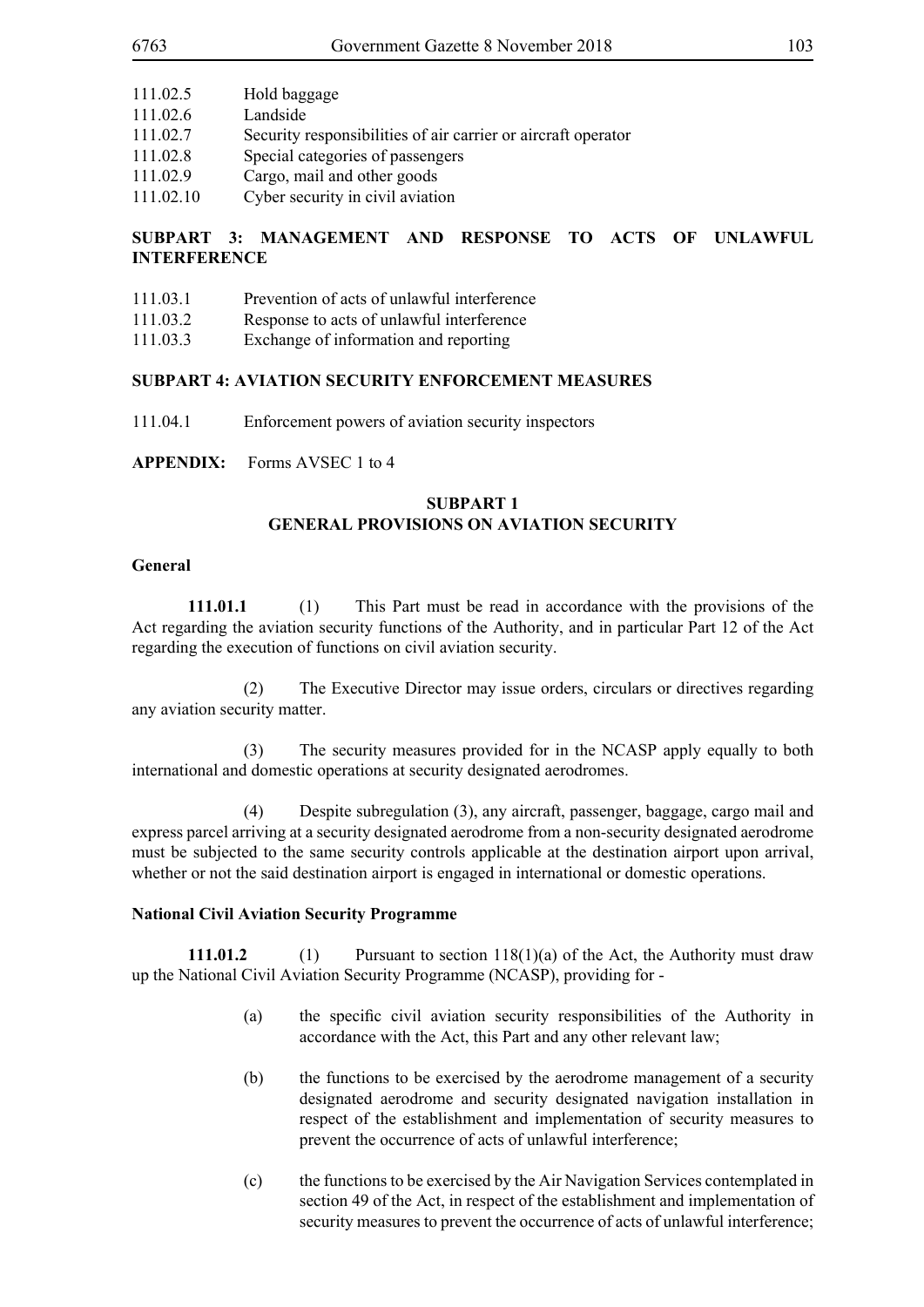- (d) the responsibility regarding the control of access of airport tenants at security designated aerodromes whose concession or facility forms part of the landside or airside boundary or through which access can be gained from landside to airside;
- (e) the specific responsibilities, in the context of aviation security, of the policing authority at security designated aerodromes;
- (f) the establishment of an airport security committee for the co-ordination of the development and implementation of security measures and procedures at security designated aerodromes;
- (g) the co-operation and communication between States in the development and implementation of aviation security practices and procedures;
- (h) steps to ensure the co-ordination of aviation security measures among stakeholders responsible for implementation of the NCASP;
- (i) the protection of airports, aircraft and air navigation facilities with specific reference to the designation and protection of security restricted areas, access control and the listing of both on and off-airport navigational and aviation-related facilities which are vital to the continued safe operation of civil aviation;
- (j) the security control of persons boarding an aircraft and items being placed on board aircraft, including -
	- (i) screening and searching of the passengers and carry-on baggage;
	- (ii) the control of transit and transfer passengers;
	- (iii) the screening of aircraft crew, airport staff, permit holders, and other non-passengers;
	- (iv) the provision of special screening procedures;
	- (v) the procedure for authorised carriage of weapons;
	- (vi) procedures for the proper control and screening of checked baggage;
	- (vii) control of cargo, courier and express parcels and mail;
	- (vii) procedures to prevent the introduction of weapons, explosives and other dangerous devices into in-flight supplies intended for carriage on aircraft;
	- (ix) the procurement, calibration, operation, details, including minimum criteria, and maintenance of security equipment;
	- (x) the selection, security background check and recruitment criteria for persons charged with the execution of aviation security-related duties;
	- (xi) the background check of persons who, in the execution of their duties, are required to gain access to restricted areas;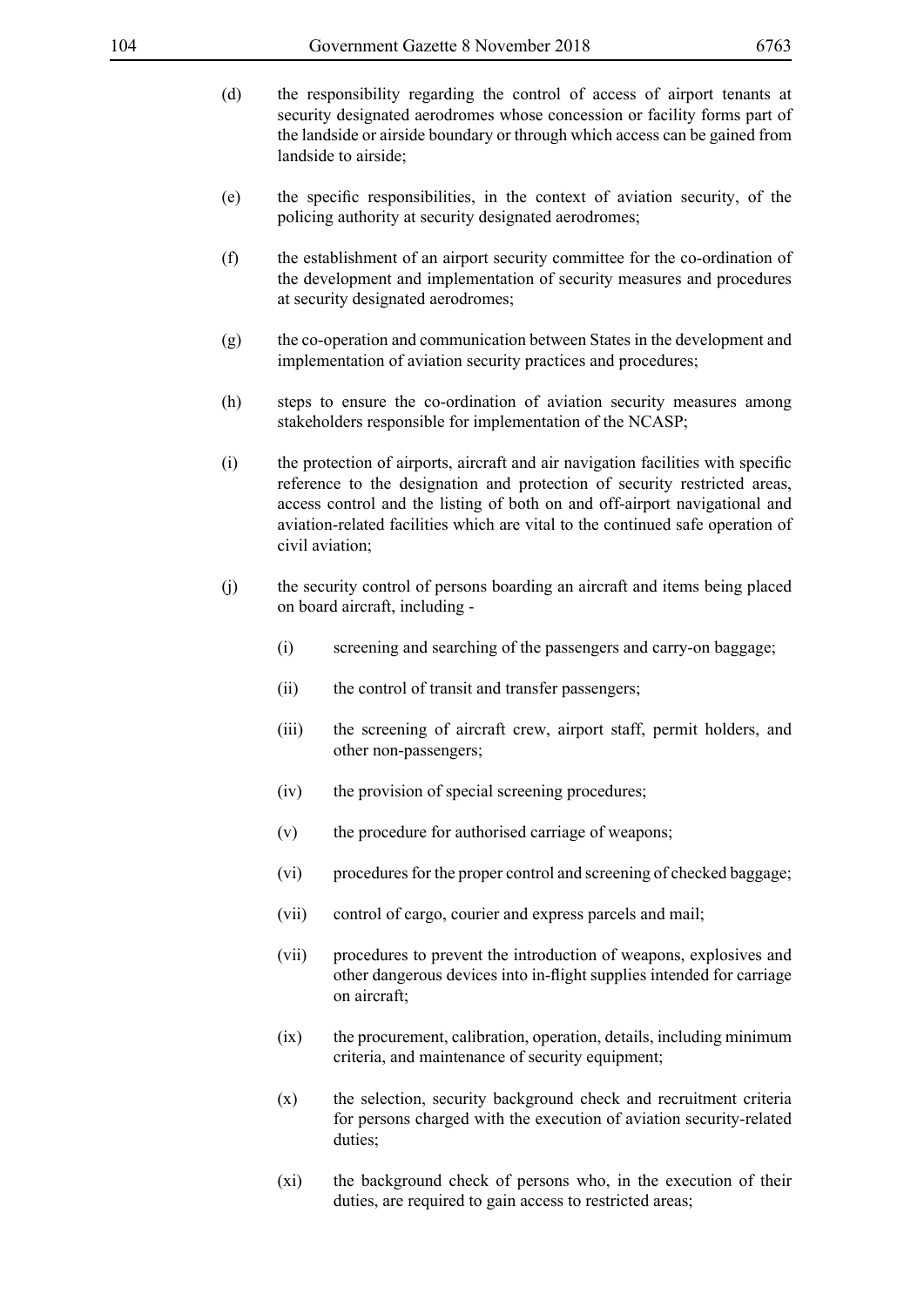- (xii) the management of response to acts of unlawful interference;
- (xiii) measures for the evaluation of the programme;
- (k) the NCASQCP, to determine compliance with and validate the effectiveness of the NCASP;
- (l) the NCASTP in order to determine that persons applying and monitoring the NCASP are in a position to comply with the laid-down requirements;
- (m) the development of measures in order to protect critical information and communications technology systems;
- (n) the establishment of a centralised security reporting system for analysing security information which must focus on the following types of reports:
	- (i) mandatory incident reports: incident reports that are required to be made as a result of the NCASP with the exception of an accident or serious incident that is reported to the Directorate of Aircraft Accident and Incident Investigations;
	- (ii) voluntary reports: reporting of a hazard or incident without any legal or administrative requirement to do so at the reporter's own will and initiative;
	- (iii) confidential reports: voluntary incident or hazard reports where the reporter's identity is protected by providing a means by which individuals are able to raise issues of concern without being identified to their peer group, management or respective organisations;
- (n) development, review and approval of contingency plans; and
- (o) any other matter or international standards that are deemed necessary in the interests of civil aviation safety and security.

 (2) The Authority may incorporate into the NCASP any international Standard and Recommended Practice contained in Annex 17 to the Chicago Convention and any other international aviation standard in the manner described in section 227 of the Act.

#### **Security programme for security designated aerodrome**

**111.01.3** (1) A person may not operate a security designated aerodrome unless that person has in place a security programme approved by the Executive Director.

 (2) Pursuant to section 126(1)(a) of the Act, every operator of a security designated aerodrome serving civil aviation in Namibia must establish and implement a written security programme (also referred to as "airport security programme") that meets the requirements of this Part and the NCASP, for the security designated aerodrome concerned.

 (3) The operator must review the security programme on an annual basis and submit the programme to the Executive Director for approval.

 (4) Where the Executive Director approves a security programme, the Executive Director must issue the security designated aerodrome operator with a certificate of approval of the security programme on Form AVSEC 1 set out in the Appendix.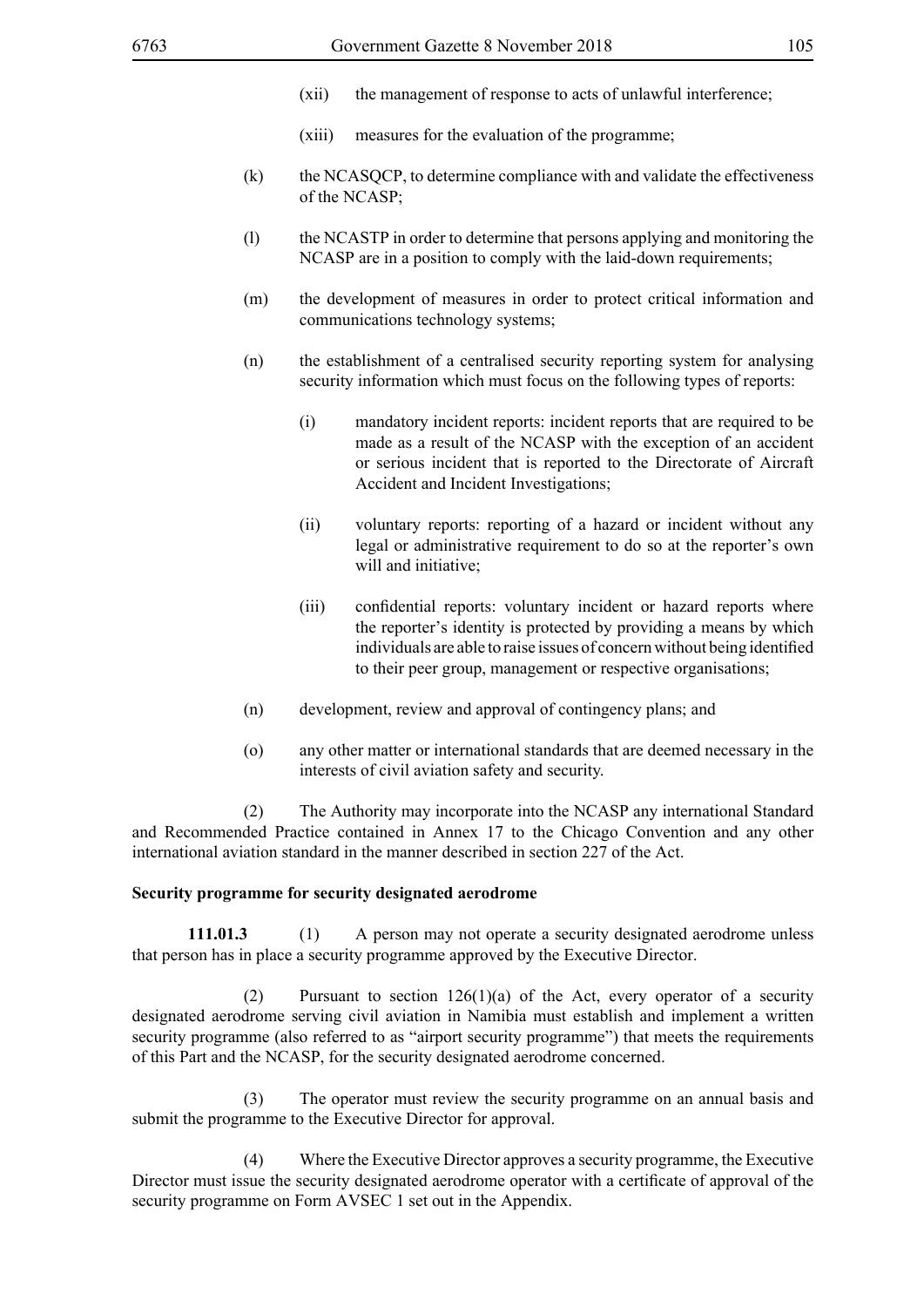(5) Every operator of a security designated aerodrome in Namibia must establish an airport security committee (ASC).

 (6) The functions of the ASC must be as provided for in the NCASP and the airport security programme.

 (7) The airport security committee must refer any matter relating to aviation security and which is within its functions but which cannot be resolved at the airport level to the National Aviation Security Committee (NASC).

 (8) The manager of the security designated aerodrome or the person in charge must be the chairperson of the airport security committee.

 (9) The chairperson must appoint other members of the airport security committee.

 (10) The composition of the airport security committee must be as provided for in the NCASP.

 (11) The airport security committee may invite any person to attend and take part in the proceedings of the committee and that person may participate in any discussion at the meeting but does not have a right to vote at that meeting.

 (12) The chairperson must convene every meeting of the airport security committee, and the committee must meet once every month to ensure that the security programme is up to date and effective and that its provisions are being properly applied.

### **Air carrier security programme**

**111.01.4** (1) A person may not operate an aircraft serving civil aviation for commercial purposes from or within Namibia unless that person has in place an air carrier security programme (also known as the aircraft operator security programme) approved by the Executive Director.

 (2) Pursuant to section 126(1)(c) of the Act, an air carrier or aircraft operator engaged in commercial air transport must establish and implement an aircraft operator security programme that meets the requirements of this Part and the NCASP, for flights undertaken as a scheduled public air transport service or undertaken as a scheduled international public air transport service by that air carrier or aircraft operator.

 (3) The an air carrier or aircraft operator must review the air carrier or aircraft operator security programme on an annual basis and submit the programme to the Executive Director for approval.

 (4) Where the Executive Director approves an aircraft operator security programme, the Executive Director must issue the aircraft operator with a certificate of approval of the aircraft operator security programme on Form AVSEC 2 set out in the Appendix.

## **Air Navigation Services security programme**

**111.01.5** (1) The Air Navigation Services **(**ANS) must establish and implement a security programme that meets the requirements of this Part and the NCASP.

 (2) The ANS must review the ANS security programme on an annual basis and submit the programme to the Executive Director for approval.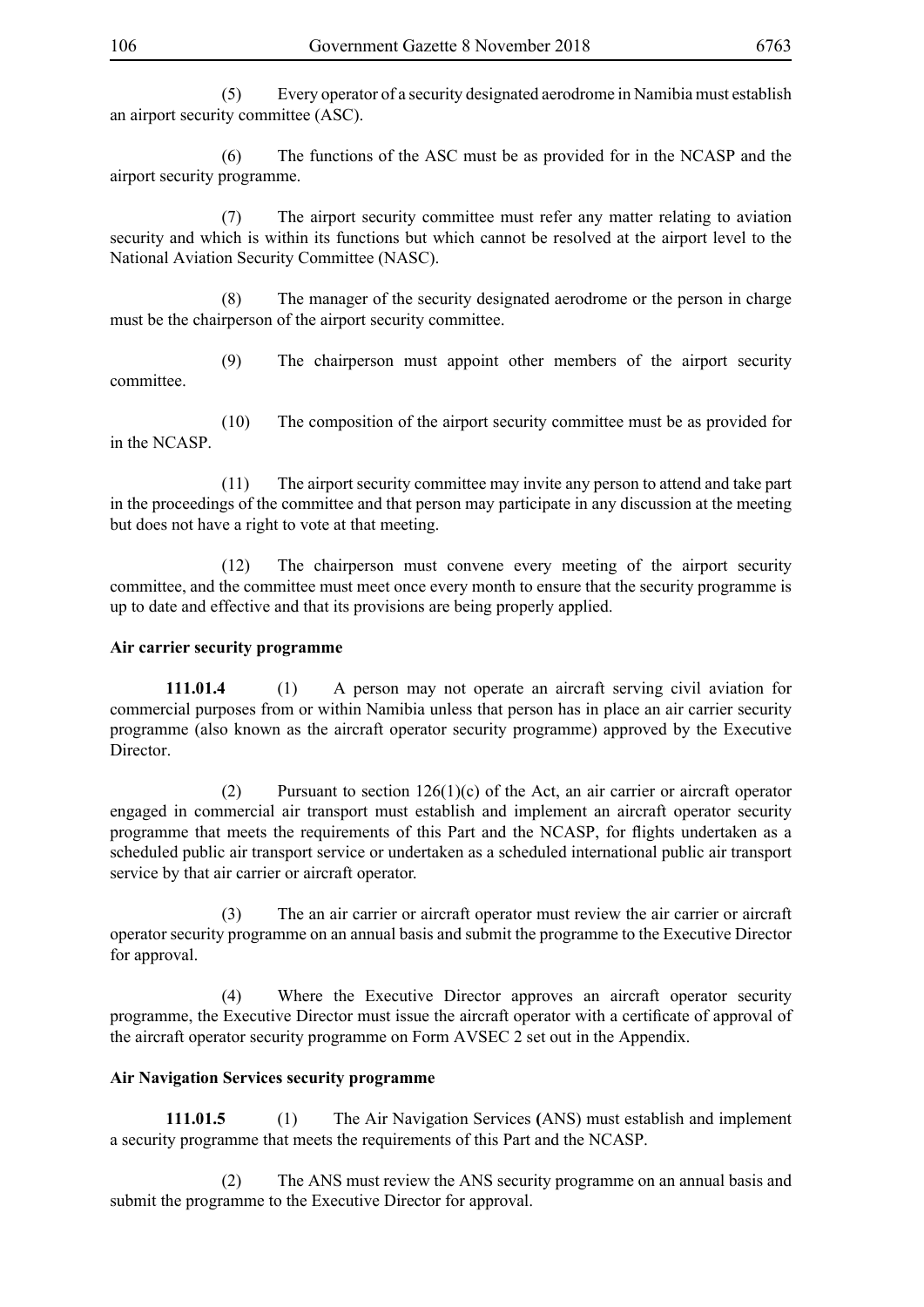(3) Where the Executive Director approves an ANS security programme, the Executive Director must issue the air navigation service provider with a certificate of approval of the air navigation services security programme on Form AVSEC 4 set out in the Appendix.

# **General security programme pertaining to other aviation participants**

**111.01.6 (**1) Any other aviation participant as designated by the Minister by notice in the *Gazette* or designated in the NCASP or this Part must establish a security programme providing for -

- (a) the compliance with the requirements contained in the NCASP; and
- (b) compliance with the provisions of the security designated aerodrome, air carrier or aircraft operator and the Air Navigation Services security programmes.

 (2) An aviation participant referred to in subregulation (1) must review the said security programme on an annual basis and submit it to the Executive Director for approval.

- (3) The following aviation participants are required to have a security programme -
	- (a) private or contracted security companies providing aviation security services;
	- (b) catering companies;
	- (c) aircraft cleaning companies; and
	- (d) regulated agents and known consignors referred to in Part 108.

#### **Application for approval of security programme**

**111.01.7** (1) Where a security programme is required to be approved by the Executive Director under this Part, the applicant must -

- (a) submit the programme to the Executive Director, ensuring that it meets the requirements of the NCASP, this Part and any other relevant law and security programmes; and
- (b) be accompanied by the appropriate fee or fees as prescribed in Part 187.

 (2) A security programme submitted to the Executive Director under this Part must be in duplicate and signed by the applicant or on behalf of the applicant by a duly authorised person.

#### **Approval of security programme**

**111.01.8** (1) Where the Executive Director is satisfied that the security programme submitted under regulation 111.01.7 meets the requirements of the Act, this Part, the NCASP and any other relevant law and other security programmes referred to in this Part, the Executive Director must within 30 days after receipt of the programme, approve the security programme.

 (2) Where the Executive Director determines that a security programme submitted under regulations 111.01.7 or 111.01.10(5) does not meet the requirements of this Part,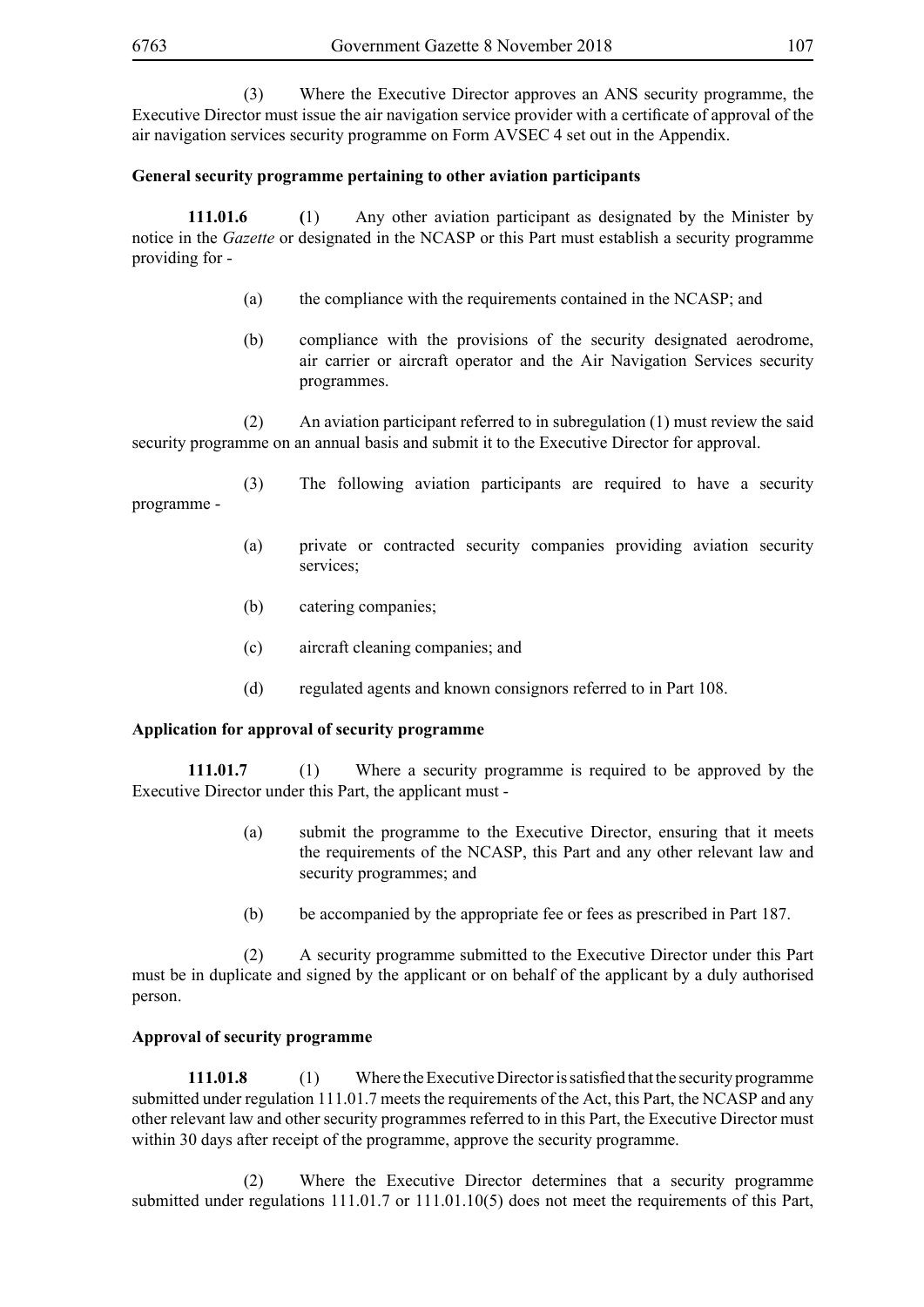and the NCASP, the Executive Director must within 14 days after receipt of the programme, direct the applicant to modify and re-submit the security programme within 14 days after receipt of the programme by the applicant.

(3) Where the Executive Director is satisfied that a security programme resubmitted meets the requirements of this Part, and the NCASP, the Executive Director must, within 14 days after receipt of the programme, approve the security programme, and the Executive Director must issue the applicant with a certificate of approval of the airport security programme on Form AVSEC 1 or air carrier or aircraft operator security programme on Form AVSEC 2 set out in the Appendix.

 (4) Upon a proposed security programme submitted under regulation 111.01.7 being approved by the Executive Director under this Part, the applicant must within 30 days of such approval ensure that such approved security programme is implemented and in full operation.

 (5) Any non-compliance with the requirement on a security programme in this Part by a participant is subject to the application of the enforcement procedures set out in Part 13 read with Part 185.

# **Power of Executive Director to require amendment of security programme or training programme**

**111.01.9** (1) Where the Executive Director is of the opinion that the operator of a security designated aerodrome's, air carrier's or aircraft operator's or any other aviation participant's security or training programme requires amendment, the Executive Director may direct the respective entity to amend the security programme and submit it to the Executive Director for approval.

 (2) The Executive Director must, where an amended security or training programme is submitted to him or her under subregulation (1), approve the security or security training programme in accordance with the procedure prescribed by regulation 111.01.8.

# **National civil aviation security training programme**

**111.01.10** (1) The Authority must develop a National civil aviation security training programme (NCASTP) for personnel of all entities involved in, or responsible for, the implementation of various aspects of the NCASP which must be submitted to the Executive Director for approval.

 (2) The entities referred to in subregulation (1) must comply with the training requirements stipulated in the NCASTP.

 (3) The Executive Director must ensure the development of training and certification procedures for screeners, supervisors, instructors and inspectors is in accordance with this Part, the NCASTP and the NCASCP.

 (4) Every operator of security designated aerodrome, air carrier or aircraft operator, air traffic service provider or organisation responsible for the implementation of various aspects of the NCASP must develop and implement an aviation security training programme and the training programme must conform to the requirements of the NCASTP.

 (5) A training programme referred to in subregulation (4) must be submitted to the Executive Director for approval in accordance with the procedure prescribed in regulation 111.01.8.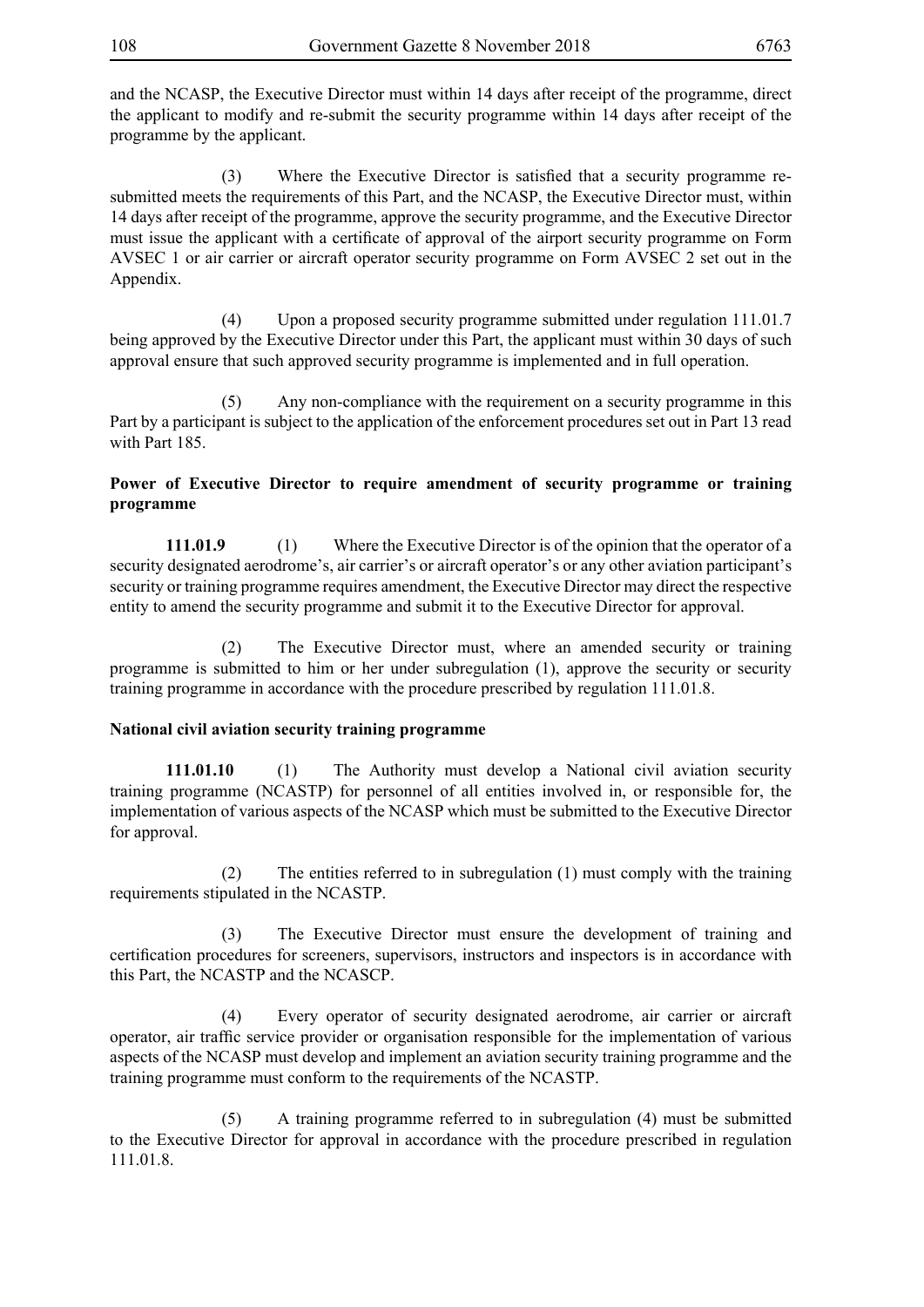(6) The Executive Director must issue the applicant with a certificate of approval of a security training programme on Form AVSEC 3 set out in the Appendix.

 (7) The operator of a security designated aerodrome, air carrier or aircraft operator, air traffic service provider or organisation responsible for the implementation of various aspects of the NCASP must review the security training programme referred to in subregulation (4) on an annual basis and submit the programme to the Executive Director for approval.

## **Changed conditions affecting security**

**111.01.11** (1) Where a security or training programme has been approved, the operator of a security designated aerodrome, air carrier or aircraft operator or any person or his or her agent, where applicable, must comply with the procedure provided for under subregulation (2) whenever the person concerned determines that -

- (a) any description of the area set out in the security or training programme is no longer accurate; or
- (b) any description of the operations set out in the security or training programme is no longer accurate or that the procedures included and the facilities and equipment described in the security programme are no longer adequate.

 (2) Whenever a situation described in subregulation (1) occurs, the person concerned, where applicable must -

- (a) immediately notify the Executive Director of the changed conditions and identify each interim measure being taken to maintain adequate security until approval is granted for an appropriate amendment of the security or training programme; and
- (b) within 30 days after notifying the Executive Director in accordance with paragraph (a), submit for approval in accordance with the procedure set out under regulation 111.01.7, an amendment to the security programme to bring it into compliance with this Part and the NCASP or the NCASTP.

 (3) The Executive Director must, where an amendment to a security or training programme is submitted to it under subregulation (2)(b), approve the amendment in accordance with the procedure set out under regulation 111.01.8.

#### **National Civil Aviation Security Quality Control Programme**

**111.01.12** (1) Pursuant to section 118(o) of the Act, the Authority must develop, implement and maintain a National Civil Aviation Security Quality Control Programme (NCASQCP), which meets the requirements provided for in the NCASP and submit it to the Executive Director for approval.

 (2) The Authority must ensure that the implementation of security measures is regularly subjected to verification of compliance with the NCASP.

- (3) The Authority must -
- (a) ensure that personnel carrying out security audits, test, surveys and inspections are trained to appropriate standards;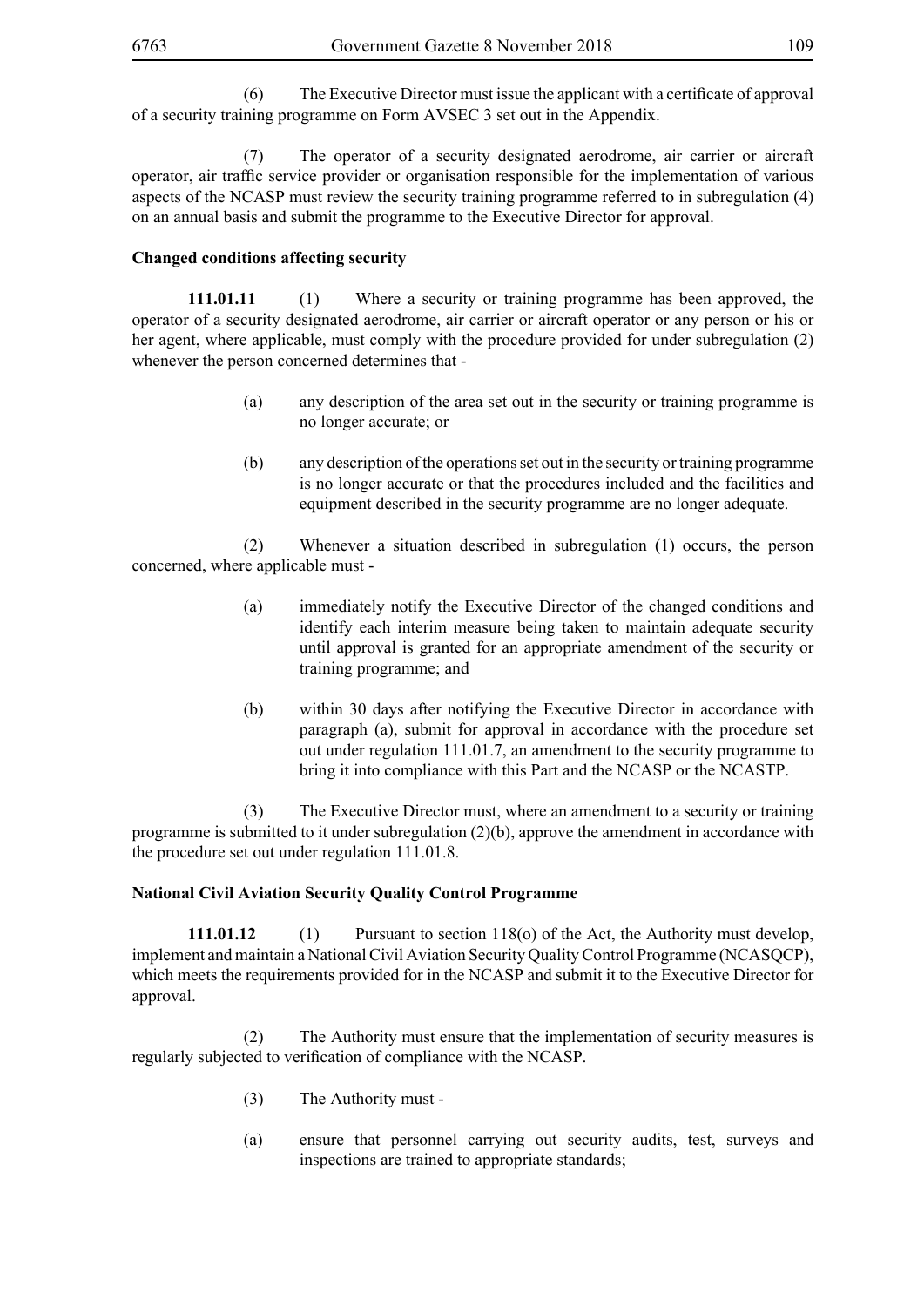- (b) ensure that personnel carrying out security audits, test, surveys and inspections are afforded the necessary authority to obtain information to carry out these tasks and to enforce corrective actions;
- (c) supplement the NCASQCP by establishing a confidential reporting system for analysing security information provided by sources such as passengers, crew members and ground personnel; and
- (d) establish a process to record and analyse the results of the NCASQCP, to contribute to the effective development and implementation of the national civil aviation security programme, including identifying the causes and patterns of non-compliance and verifying that corrective actions have been implemented and sustained.

 (4) Every operator of a security designated aerodrome, air carrier or aircraft operator or organisation responsible for the implementation of various aspects of the NCASP must develop internal quality control measures that conform to the NCASP and the NCASQCP.

 (5) Every entity that is responsible for the implementation of various aspects of the NCASP, which requests internal quality control activities to be conducted by any person or entity other than the Authority, must notify the Executive Director within 21 days before such internal quality control activity is conducted.

 (6) The entity being monitored must specify the areas to be covered in the internal quality control process as provided for in the NCASP

(7) The entity concerned must submit proof of certification or accreditation of the person or entity that conducts quality control to the Executive Director.

 (8) The person or entity that is conducting quality control must consult with the Executive Director before the quality control process begins.

 (9) A schedule must be provided to the Executive Director, to allow the Authority to participate in the quality control process, if the Authority considers it necessary.

 (10) The person or entity conducting quality control must consult with the Executive Director at the conclusion of the quality control process and provide the Authority with a copy of the preliminary report and final report.

#### **Failure to implement security programmes**

**111.01.13** A person who fails to comply with a security programme referred to in section 126 of the Act and this Part commits an offence and is liable to a fine or to imprisonment specified in that section or to any administrative penalty prescribed in Part 185.

#### **Security aspects of facilitation**

**111.01.14** (1) An air carrier or aircraft operator must take necessary precautions at the point of embarkation to ensure that passengers are in possession of valid documents issued by the relevant authorities in Namibia or in a State other than Namibia for control purposes.

 (2) The Authority must establish a National Air Transport Facilitation Programme (NATFP) based on the facilitation requirements of the Act, these regulations, and Annex 9 to the Chicago Convention and the facilitation provisions of Annex 17 to the Chicago Convention.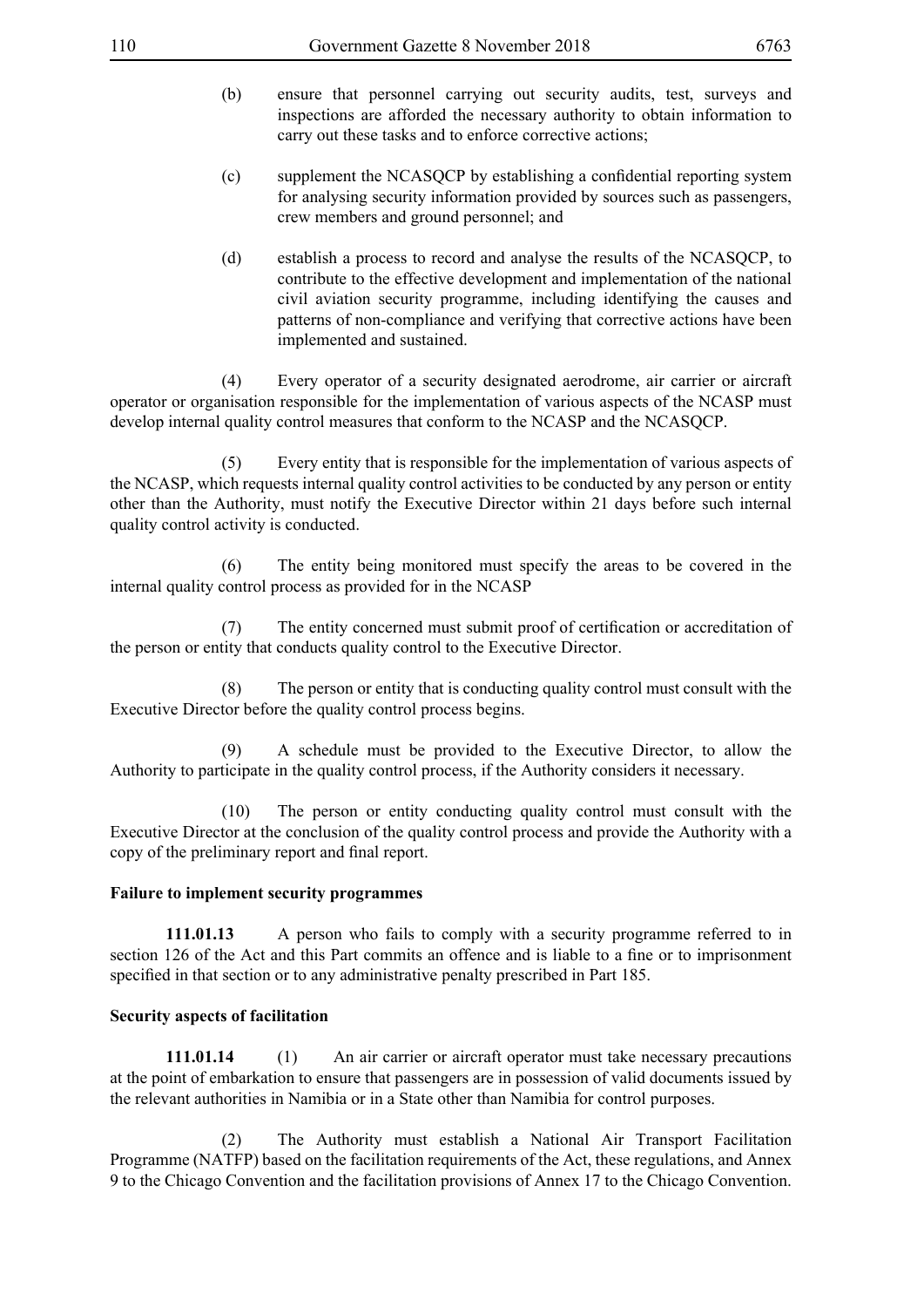- (3) The NATFP referred to in subregulation (9) must contain the following:
- (a) the allocation of responsibilities;
- (b) the facilitation of aircraft;
- (c) the facilitation of passports and immigration;
- (d) the facilitation relating to customs;
- (e) the facilitation of international airports;
- (f) the facilitation of aircraft;
- (g) the facilitation of security; and
- (h) the facilitation of public health and veterinary and agricultural quarantine.

 (4) The Executive Director must establish the National Aviation Facilitation Committee (NAFC) consisting of representatives from the following institutions:

- (a) the Authority;
- (b) the Permanent Secretary of the Ministry or a person designated by him or her;
- (c) the Namibia Revenue Agency established by the Namibia Revenue Agency Act, 2017 (Act No. 12 of 2017);
- (d) the Ministry responsible for home affairs and immigration;
- (e) the Ministry responsible for health;
- (f) the Ministry responsible for agriculture, water and forestry;
- (g) an association representing aircraft operators; and
- (h) Namibia Airports Company established by the Airports Company Act, 1998 (Act No. 25 of 1998).
- (5) The NAFC is responsible for the following:
- (a) coordinating facilitation activities between departments, agencies and other organisations of Namibia concerned with, or responsible for various the aspects of international civil aviation; and
- (b) implementation of the NATFP.

 (6) Every operator of a security designated aerodrome must establish an airport facilitation programme that meets the requirements provided for in the NATFP.

 (7) The airport facilitation programme referred in subregulation (6) must be implemented by an airport facilitation committee established in terms of the requirements provided for in the NATFP.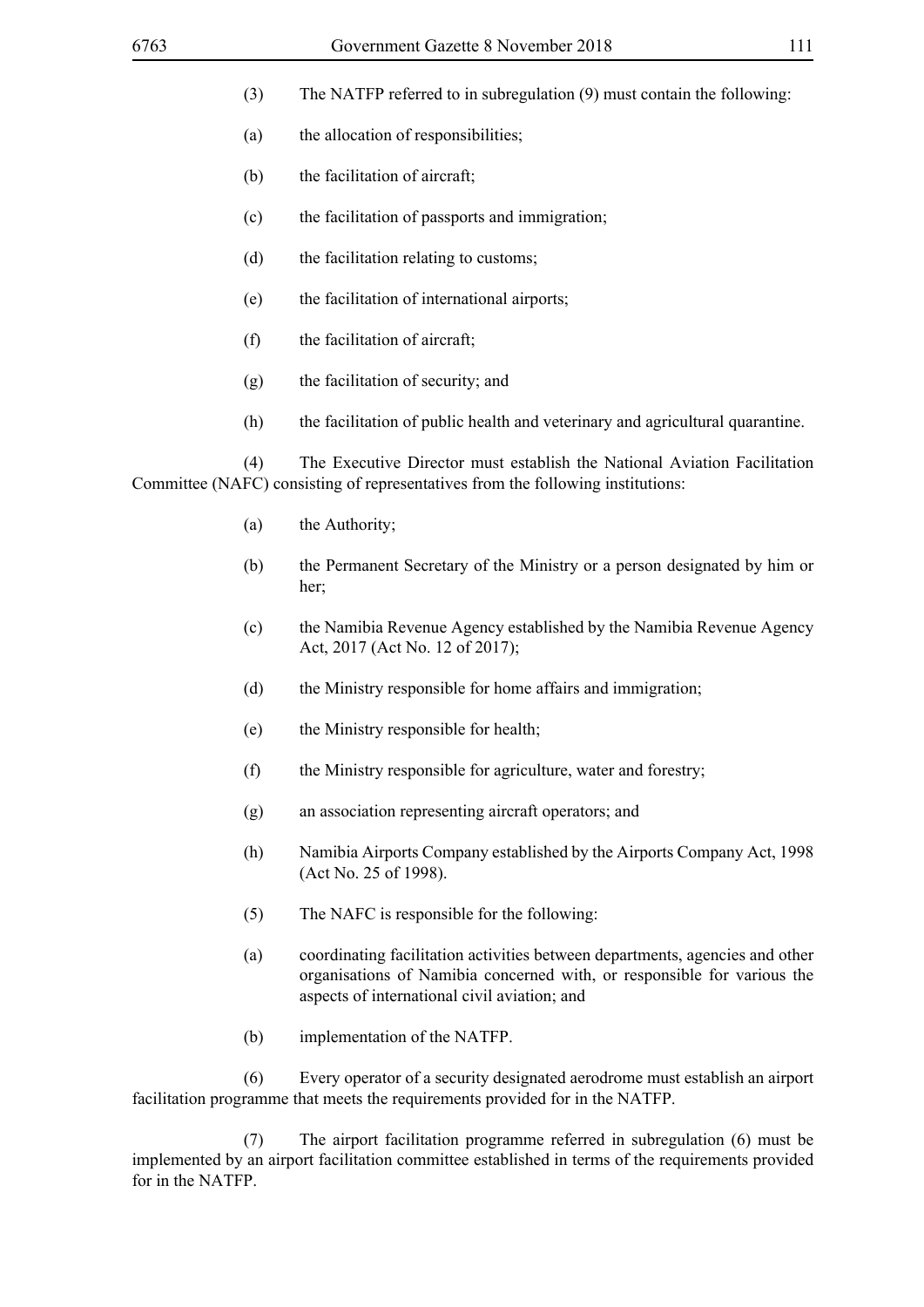#### **Aircraft passenger identification**

- **111.01.5 (**1) Any person, including a minor, who is either
	- (a) departing as a passenger from a security designated aerodrome in Namibia on a scheduled public air transport flight to a destination either within Namibia or outside the territory of Namibia;
	- (b) arriving as a passenger at a security designated aerodrome in Namibia on a scheduled public air transport flight to a destination within Namibia or to a destination outside the territory of Namibia,

must be required to produce a valid identification document in accordance with the Departure from Namibia Regulation Act, 1955 (Act No. 34 of 1955) and the Immigration Control Act, 1993 (Act No. 7 of 1993), satisfactory to the boarding officer of a relevant air carrier or aircraft operator, at the boarding gates, before boarding the aircraft concerned.

(2) The details on the personal identification document, including the name, date of birth and gender of the person concerned, must correspond to the details in the air carrier's or aircraft operator's possession in respect of the intended passenger.

(3) The name of the person appearing on the identification document or passport must correspond to the name of the person appearing on the issued boarding pass.

(4) The air carrier must, through its boarding officers, confirm that any person checking in baggage at the baggage check-in-point in the airport is the same as the person who intends to be a passenger on the flight and who has been issued with a boarding pass or is to be issued with a boarding pass.

(5) A person whose identity cannot be verified in terms of subregulation (2), (3) or (4) must be refused carriage, without recourse to the air carrier or aircraft operator concerned, unless some other form of personal identification that is acceptable to the air carrier or aircraft operator concerned is provided.

(6) A person whose form of personal identification as referred to in subregulation (2) is not acceptable to the air carrier or aircraft operator concerned, may be required to undergo additional security screening.

(7) A designated inspector, authorised officer or authorised person appointed in terms of section 37(1) of the Act, is authorised to request a person referred to in subregulation (2) for his or her personal identification documentation for verification purposes.

### **SUBPART 2 PREVENTATIVE SECURITY MEASURES**

#### **Airport security: access control**

**111.02.1** (1) Every operator of a security designated aerodrome or navigation installation, must control access to airside areas at an airport serving civil aviation in order to prevent unauthorised entry.

 (2) Every operator of a security designated aerodrome or navigation installation or a person employed or contracted by such to provide aviation security services must ensure that the access to airside areas at an airport serving civil aviation in Namibia is controlled in order to prevent unauthorised entry as provided for in the NCASP.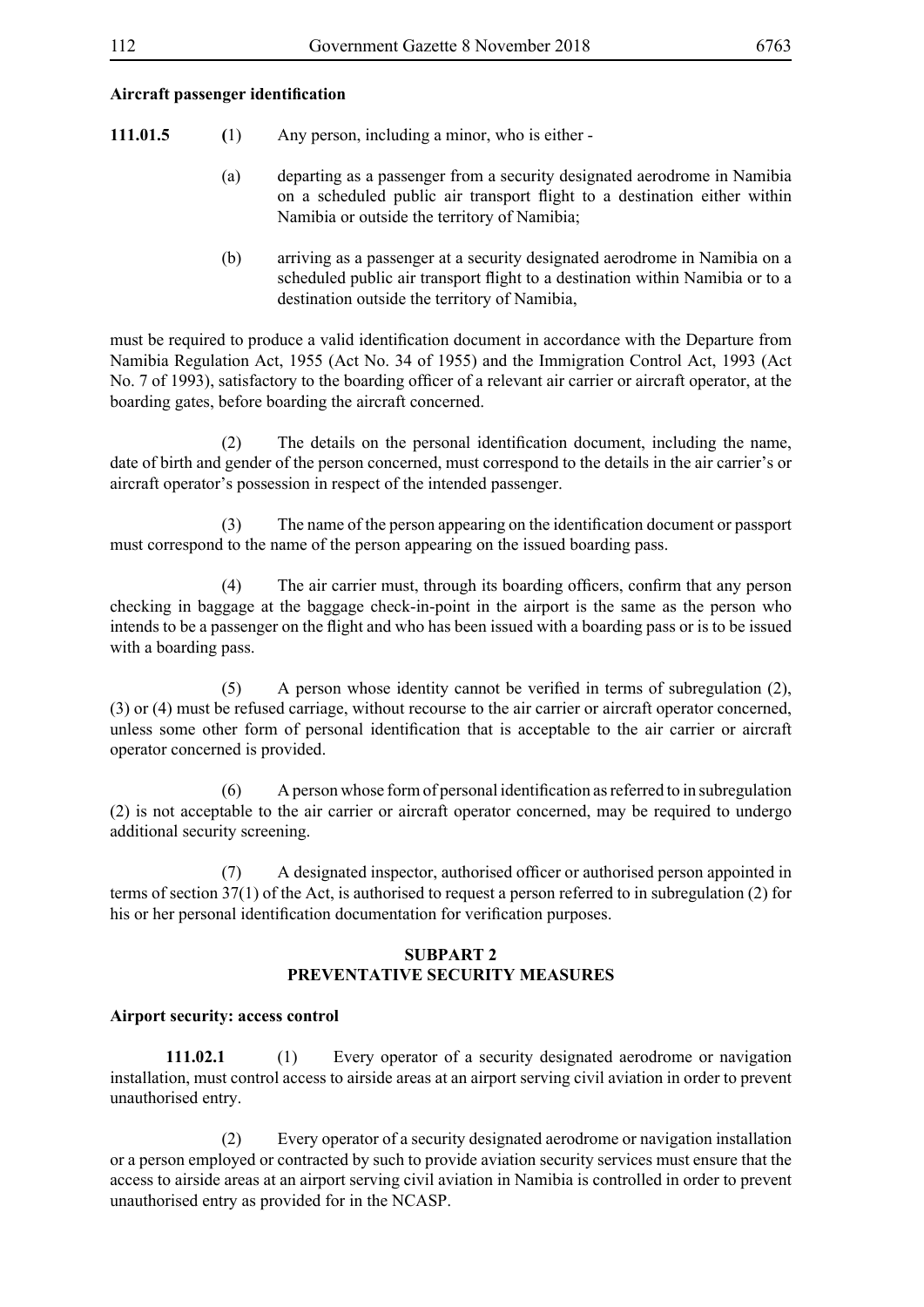(3) Every operator of a security designated aerodrome or navigation installation or a person employed or contracted by such to provide aviation security services must establish identity verification systems in respect of persons and vehicles in order to prevent unauthorised access to airside areas and security areas or security restricted areas as provided for in the NCASP.

 (4) Every operator of a security designated aerodrome or navigation installation or a person employed or contracted by that operator to provide aviation security services must verify identity at designated checkpoints before access is allowed to airside areas and security areas or security restricted areas.

 (5) Every operator of a security designated aerodrome in Namibia must conduct security background checks, in accordance with Part 114, on persons, other than passengers, granted unescorted access to security restricted areas of the airport prior to granting access to security restricted areas.

 (6) Every operator of a security designated aerodrome or a security designated navigation installation must supervise the movement of persons and vehicles to and from the aircraft in security areas or security restricted areas in order to prevent unauthorised access to aircraft in accordance with the procedures, requirements provided for in the NCASP.

 (7) Every operator of a security designated aerodrome or a security designated navigation installation must apply screening or other appropriate security controls, in accordance with procedures provided for in the NCASP, to persons other than passengers, together with items carried, prior to entry into security restricted areas at security designated aerodromes serving international civil aviation operations.

 (8) Every operator of a security designated aerodrome must apply screening or other appropriate security controls to vehicles being granted access to security areas or security restricted areas, together with items contained within them, in accordance with a risk assessment carried out by the Authority.

 (9) The Authority must ensure that identity documents issued to aircraft crew members provide a harmonised and reliable international basis for recognition and validation of documentation to permit authorised access to airside and security restricted areas.

 (10) Every operator of a security designated aerodrome must re-apply checks specified in subregulation (5) on a regular basis to all persons granted unescorted access into security restricted areas.

 (11) Every operator of a non-security designated aerodrome or navigation installation, must comply with specific security measures applicable to non-security designated aerodromes or navigation installation provided for in the NCASP.

#### **Security restricted areas**

**111.02.2** (1) Pursuant to section 131(1) of the Act, the Executive Director must declare security restricted areas at each security designated aerodrome, in accordance with the procedure, requirements provided for in the NCASP.

 (2) Security restricted areas must be protected through the measures provided for in the NCASP.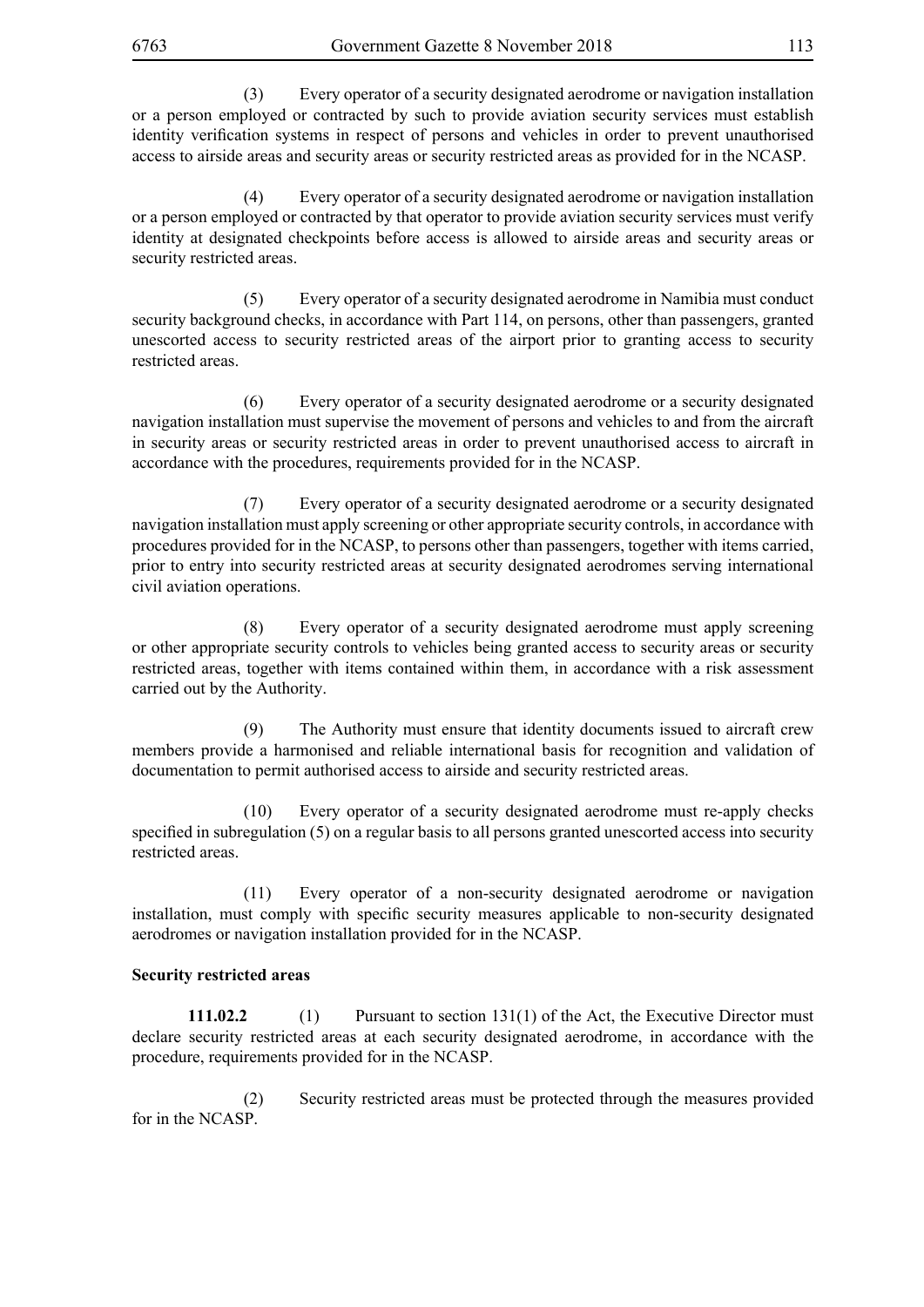### **Carriage and use of weapons, firearms, ammunition and other explosives onto aircraft or into security restricted areas**

**111.02.3** Pursuant to sections 157 and 204 of the Act, the carriage and use of weapons, firearms, ammunition and other explosives into aircraft or into security restricted areas must be in accordance with the requirements and conditions prescribed in the Act and the NCASP.

## **Passengers and their cabin baggage**

**111.02.4** (1) Every operator of a security designated aerodrome or a person employed or contracted by that operator to provide aviation security services must establish measures, in accordance with the Act and the NCASP, to ensure that originating passengers and their cabin baggage are screened prior to boarding an aircraft departing from a security restricted area.

 (2) Every operator of a security designated aerodrome must screen transfer passengers of commercial air transport operations and their cabin baggage prior to boarding an aircraft in accordance with measures provided for in the NCASP.

 (3) Every operator of security designated aerodrome must protect passengers and their cabin baggage which have been screened from unauthorised interference from the point of screening until they board the aircraft.

 (4) Where mixing of screened and unscreened passengers takes place, the passengers concerned and their cabin baggage must be re-screened before boarding an aircraft.

 (5) An operator of a security designated aerodrome must establish measures for transit operations to protect transit passengers' cabin baggage from unauthorised interference and protect the integrity of the security of the airport of transit.

 (6) An operator of a non-security designated aerodromes must comply with the measures provided for in the NCASP in respect of the application of security controls for passengers and their cabin baggage originating from non-security designated aerodromes.

## **Hold baggage**

**111.02.5** (1) Every operator of a security designated aerodrome or a person employed or contracted by that operator to provide aviation security services must establish measures to ensure that originating hold baggage is screened prior to being loaded onto an aircraft engaged in commercial air transport operations departing from a security restricted area, in accordance with procedure provided for in the NCASP.

 (2) Every operator of a security designated aerodrome or a person employed or contracted by that operator to provide aviation security services must protect, in accordance with procedure provided for in the NCASP, all hold baggage to be carried on a commercial aircraft from unauthorised interference from the point it is screened or accepted into the care of the air carrier or aircraft operator.

 (3) If the integrity of hold baggage is jeopardised, the hold baggage must be rescreened before being placed on board an aircraft.

 (4) Every operator of a security designated aerodrome or a person employed or contracted by that operator to provide aviation security services must ensure that commercial air transport operators do not transport the baggage of persons who are not on board the aircraft unless that baggage is identified as unaccompanied and subjected to appropriate screening.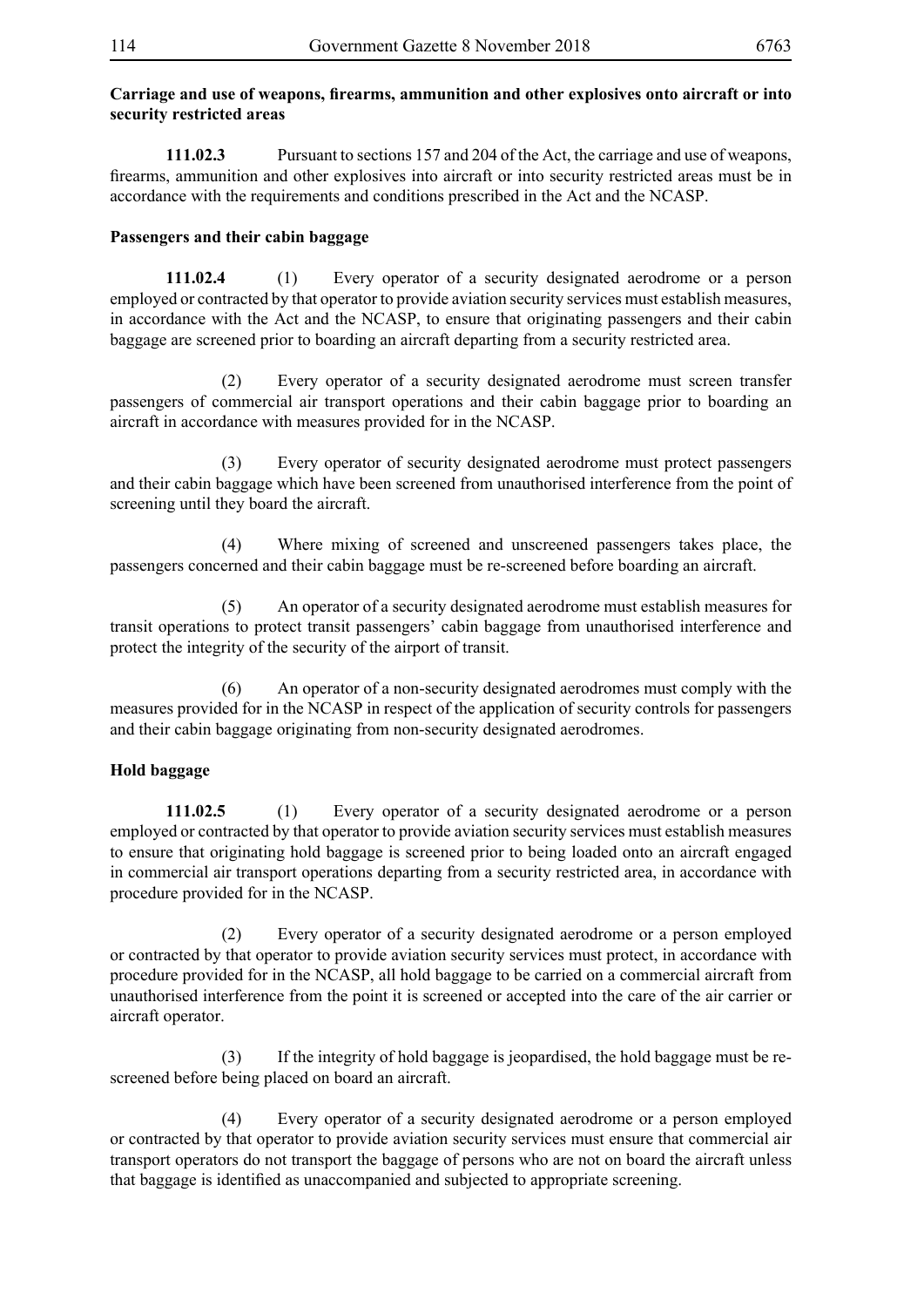(5) Every operator of a security designated aerodrome or contracted aviation security service provider must apply screening or other security controls as provided for in the NCASP, to transfer hold baggage prior to being loaded into an aircraft engaged in commercial air transport operations, unless it has established a validation process and continuously implements procedures, in collaboration with the other airport operator from another contracting State to the Chicago Convention where appropriate, to ensure that such hold baggage has been screened at the point of origin and subsequently protected from unauthorised interference from the originating airport to the departing aircraft at the transfer airport.

 (6) Every operator of a security designated aerodrome or a person employed or contracted by that operator to provide aviation security services must ensure that commercial air transport operators transport only items of hold baggage which have been individually identified as accompanied or unaccompanied, screened to the appropriate standard and accepted for carriage on that flight by the air carrier or aircraft operator.

 (7) Baggage referred to in subregulation (6) must be recorded as meeting these criteria and authorised for carriage on the flight concerned.

 (8) Every operator of a security designated aerodrome must establish procedures to deal with unidentified baggage in accordance with a security risk assessment carried out in accordance with the NCASP.

 (9) Every operator of a security designated aerodrome serving civil aviation in Namibia must establish storage areas where mishandled baggage may be held after screening until forwarded, claimed or disposed of.

 (10) Every operator of a security designated aerodrome must establish bomb disposal areas where detected explosives may be disposed of.

 (11) Every operator of a security designated aerodrome must identify or establish an isolated parking area for aircraft that has been subjected to an act of unlawful interference or a bomb threat.

(12) Specific security measures applicable to hold baggage originating from nonsecurity designated aerodromes must be provided for in the NCASP.

#### **Landside**

**111.02.6** (1) Every operator of a security designated aerodrome must establish security measures in landside areas to mitigate the risk and to prevent possible acts of unlawful interference in accordance with national and local risk assessments carried out.

 (2) The operator of a security designated aerodrome must coordinate landside security measures between the relevant departments, agencies and other entities, and identify appropriate responsibilities in the NCASP.

#### **Security responsibilities of air carrier or aircraft operator**

**111.02.7** (1) Every air carrier or aircraft operator must take security measures, as provided for in the NCASP.

(2) Every air carrier or aircraft operator must ensure that during flight unauthorised persons are prevented from entering the flight crew compartment.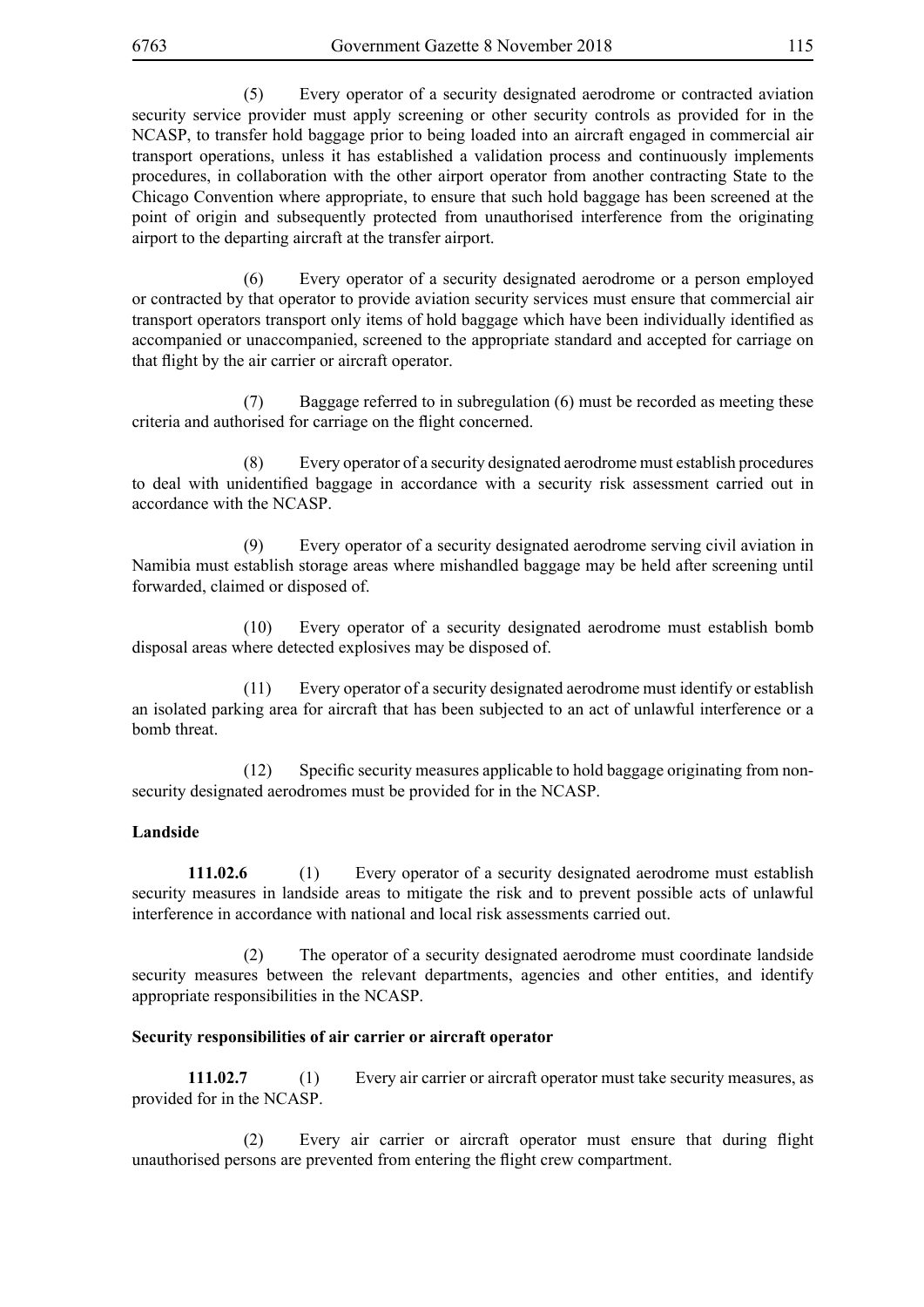(3) Every air carrier or aircraft operator must establish security controls, in accordance with the NCASP and the applicable air carrier or aircraft operator security programme, to prevent acts of unlawful interference on aircraft when they are not in security restricted areas.

 (4) An air carrier or aircraft operator must ensure that aircraft security checks of originating aircraft engaged in commercial air transport movements are performed or an aircraft security search is carried out.

 (5) The determination of whether it is an aircraft security check or a search that is appropriate must be based upon a security risk assessment carried out by the Authority.

 (6) An air carrier or aircraft operator must ensure that measures are taken to ensure that any items left behind by passengers disembarking from transit flights are removed from the aircraft or otherwise dealt with appropriately before departure of an aircraft engaged in commercial flights.

 (7) An air carrier or aircraft operator must ensure that an aircraft is protected from unauthorised interference from the time the aircraft search or check has commenced until the aircraft departs.

 (8) An air carrier or aircraft operator, in consultation with operators of security designated aerodromes, must ensure that appropriate measures on the ground or operational procedures are established to mitigate possible attacks against aircraft using Man-Portable Air Defence Systems (MANPADS) and other weapons representing a similar threat to aircraft at or near an airport, in accordance with the risk assessment carried out by competent authorities.

### **Special categories of passengers**

**111.02.8** Every air carrier or aircraft operator must ensure that the carriage of potentially disruptive passengers is in accordance with the requirements provided for in the NCASP.

#### **Cargo, mail and other goods**

**111.02.9** The provisions of Part 108 apply, with changes required by the context, in relation to the security controls applied to cargo and mail, prior to their being loaded into an aircraft engaged in commercial air transport operations.

#### **Cyber security in civil aviation**

**111.02.10** (1) The Authority must, in accordance with the risk assessment carried out by the Namibian intelligence services, and levels of threat identified by the Namibian police, develop measures, in accordance with the NCASP, in order to protect critical information and communications technology systems used for civil aviation purposes from interference that may jeopardise the safety and security of civil aviation.

 (2) Every entity involved in, or responsible for, the implementation of the various aspects of the NCASP must identify its critical information and communications technology systems, including threats and vulnerabilities thereto, and develop protective measures as provided for in the NCASP.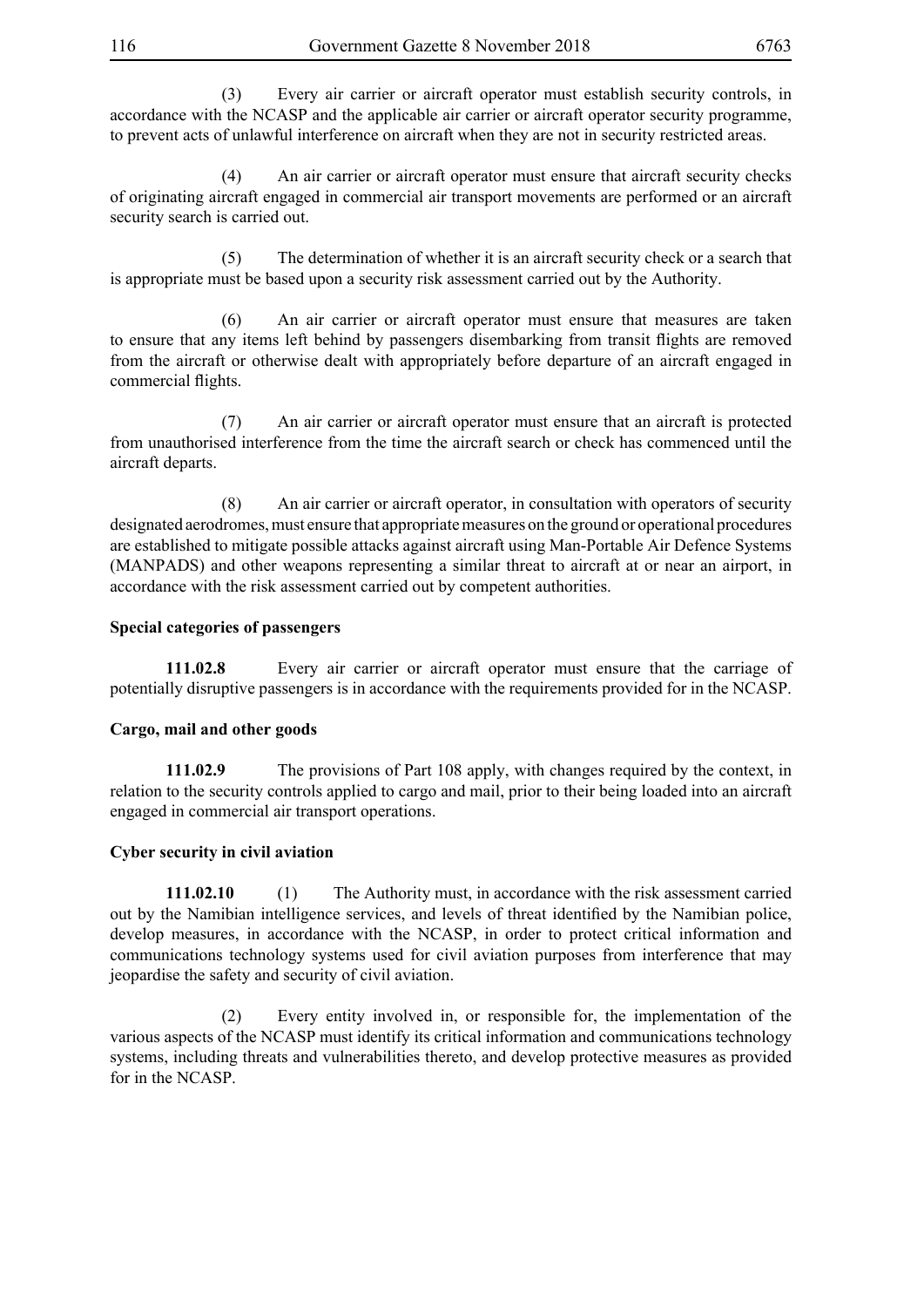#### **SUBPART 3 MANAGEMENT AND RESPONSE TO ACTS OF UNLAWFUL INTERFERENCE**

#### **Prevention of acts of unlawful interference**

**111.03.1** (1) The Authority must take adequate measures, in accordance with the NCASP, when reliable information exists that an aircraft may be subjected to an act of unlawful interference -

- (a) to safeguard the aircraft if it is still on the ground; or
- (b) if the aircraft is in flight, to provide as much prior notification as possible of the arrival of such aircraft to relevant airport authorities and air traffic services of the States concerned, if the aircraft has already departed.

 (2) The Namibian police in consultation with the operator of a security designated aerodrome must investigate, render safe and dispose of, if necessary, suspected dangerous devices or other potential hazards at an airport in accordance with the procedure provided for in the NCASP or the relevant security programme.

 (3) The operator of a security designated aerodrome must develop contingency plans and make resources available to safeguard civil aviation against acts of unlawful interference.

 (4) The operator of a security designated aerodrome, in consultation with the Namibian police, must ensure that authorised and suitably trained personnel are readily available for deployment at its airports serving civil aviation to assist in dealing with suspected or actual cases of unlawful interference with civil aviation.

 (5) The Namibian police must search an aircraft for concealed weapons, explosives or other dangerous devices, articles or substances when reliable information exists that an aircraft may be subjected to an act of unlawful interference, but prior notification of the search must be provided to the operator concerned.

#### **Response to acts of unlawful interference**

- **111.03.2** The Authority must
	- (a) take appropriate measures, in accordance with the NCASP, for the safety of passengers and crew members of an aircraft, which is subjected to an act of unlawful interference, while on the ground in Namibia, until their journey can be continued;
	- (b) collect all pertinent information on the flight of that aircraft through the air navigation services provider and transmit that information to all other States responsible for the air traffic services units concerned, including those at the airport of known or presumed destination, so that timely and appropriate safeguarding action may be taken en route and at the aircraft's known, likely or possible destination;
	- (c) provide assistance to an aircraft subjected to an act of unlawful seizure, including the provision of navigation aids, air traffic services and permission to land as may be necessitated by the circumstances;
	- (d) ensure that an aircraft subjected to an act of unlawful seizure which has landed in the territory of Namibia is detained on the ground, unless its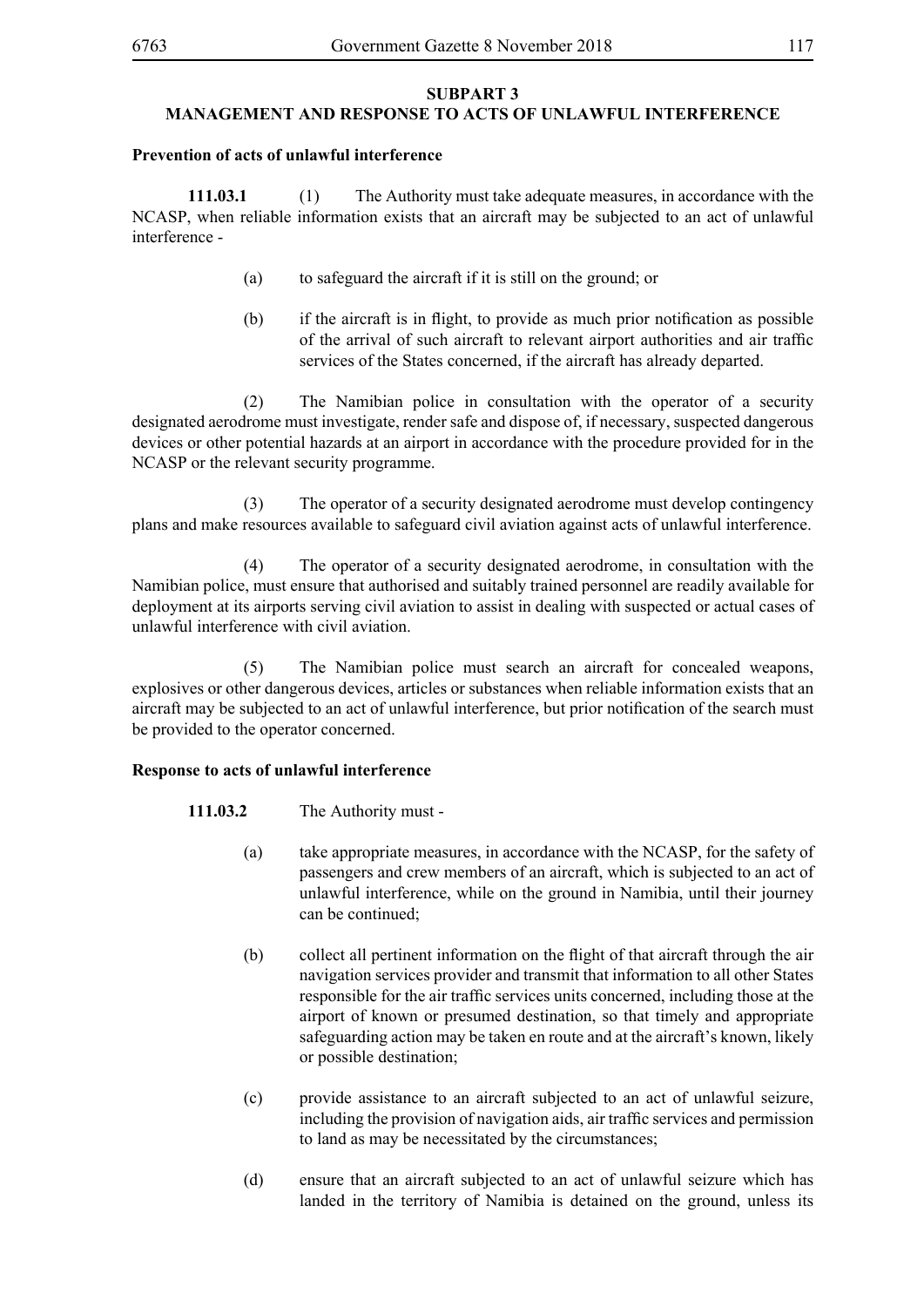departure is necessitated by the overriding duty to protect human life, in consultation with the Namibian police;

- (e) notify by the most expeditious means the State of registry of the aircraft, and the State of the air carrier or aircraft operator, of the landing and must similarly transmit by the most expeditious means all other relevant information to -
	- (i) the two States concerned;
	- (ii) each State whose citizens suffered fatalities or injuries;
	- (iii) each State whose citizens were detained as hostages;
	- (iv) each State whose citizens are known to be on board the aircraft; and
	- (v) the International Civil Aviation Organisation.

#### **Exchange of information and reporting**

**111.03.3** (1) The exchange of information and reporting must be done in accordance with the procedure provided for in the NCASP.

 (2) Every aircraft carrier or aircraft operator must, where an act of unlawful interference occurs, immediately notify the Authority.

 (3) Every pilot-in-command and air navigation service provider must submit to the Authority -

- (a) a preliminary written report, within 15 days after the occurrence of an act of unlawful interference, including sabotage, threats, hijacks, incidents and disruptive passengers; and
- (b) a final written report, upon completion of investigations, but within 30 days after the occurrence of an act of unlawful interference, including sabotage, threats, hijacks, incidents and disruptive passengers.

 (4) The Authority must, where an act of unlawful interference has occurred, provide the International Civil Aviation Organisation with a report on each incident, whether successful or unsuccessful as follows:

- (a) a preliminary report, within 30 days after the occurrence of the act, containing all pertinent information concerning the security aspects of the occurrence; and
- (b) a final report, within 60 days after resolution of the incident.

 (5) The Authority must provide copies of reports submitted to the International Civil Aviation Organisation under this regulation and to -

- (a) the State of registry of the aircraft and the State of the operator;
- (b) each State whose citizens suffered fatalities or injuries;
- (c) each State whose citizens are, or were, detained as hostages; and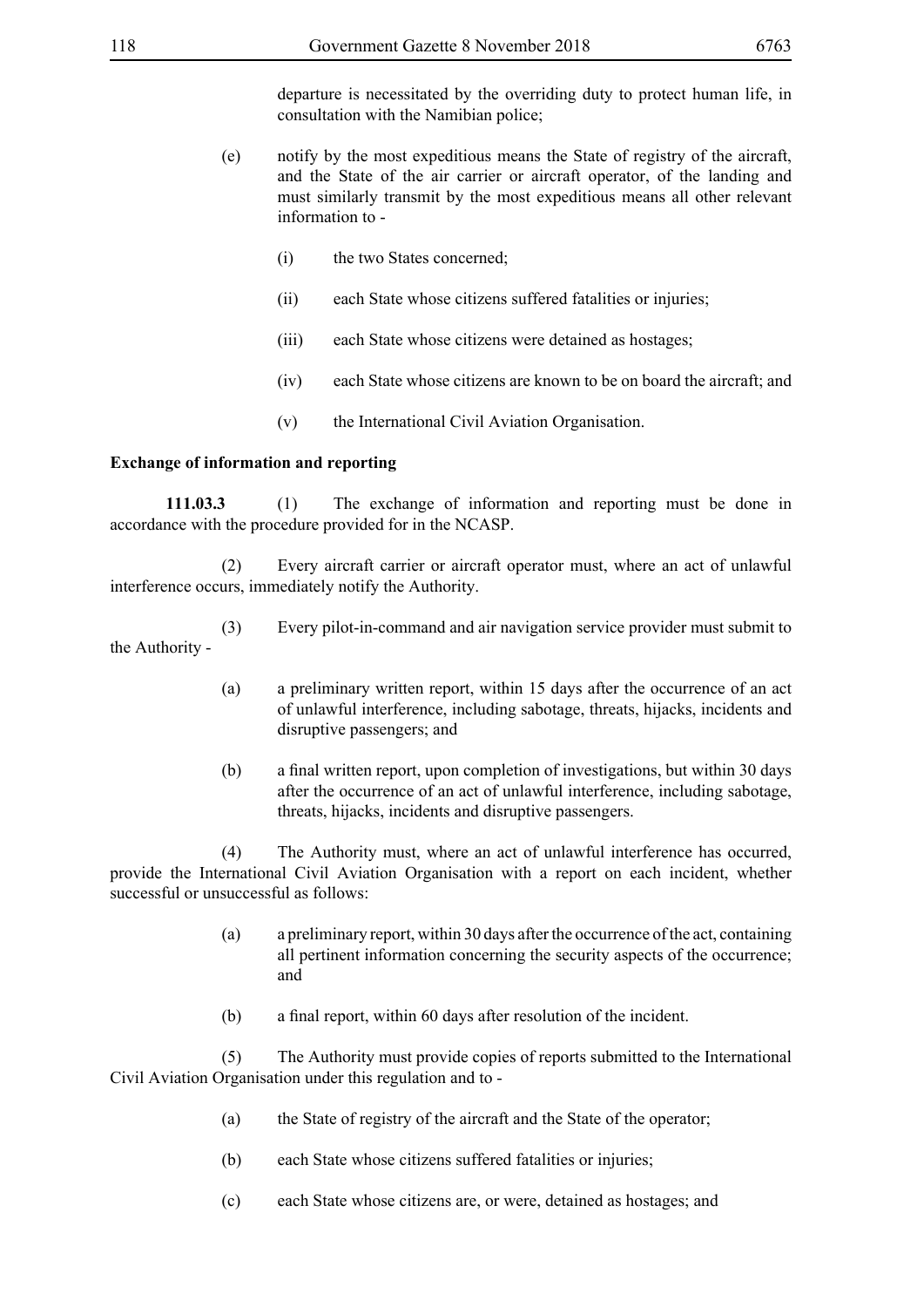(d) each State whose citizens are, or were, known to be on board the aircraft.

### **SUBPART 4 AVIATION SECURITY ENFORCEMENT MEASURES**

### **Enforcement powers of aviation security inspectors**

**111.04.1** Without limiting the powers of designated inspectors, authorised officers and authorised persons and under the Act or any Part of these regulations, an aviation security inspector may -

- (a) carry out quality control activities, such as periodic and random inspections, audits and testing of the effectiveness of security measures and procedures;
- (b) inspect any part of any airport in Namibia or any land or area outside the airport used by businesses that operate at the airport or that is in a security restricted area;
- (c) inspect any aircraft registered or operating in Namibia for the purpose of evaluating any security procedure;
- (d) inspect and test the effectiveness of security measures and procedures and performance of security equipment;
- (e) take into an airport, airside area or any designated security restricted area, and use any equipment necessary to carry out his or her duties, including radios, cameras, recording devices (both audio and video) and specially authorised restricted or prohibited articles, such as replica weapons or simulated explosive devices;
- (f) issue notices of deficiencies or recommendations, as appropriate;
- (g) enforce corrective actions, including immediate rectification of any deficiencies or apply enforcement measures; and
- (h) enforce all relevant national aviation security requirements.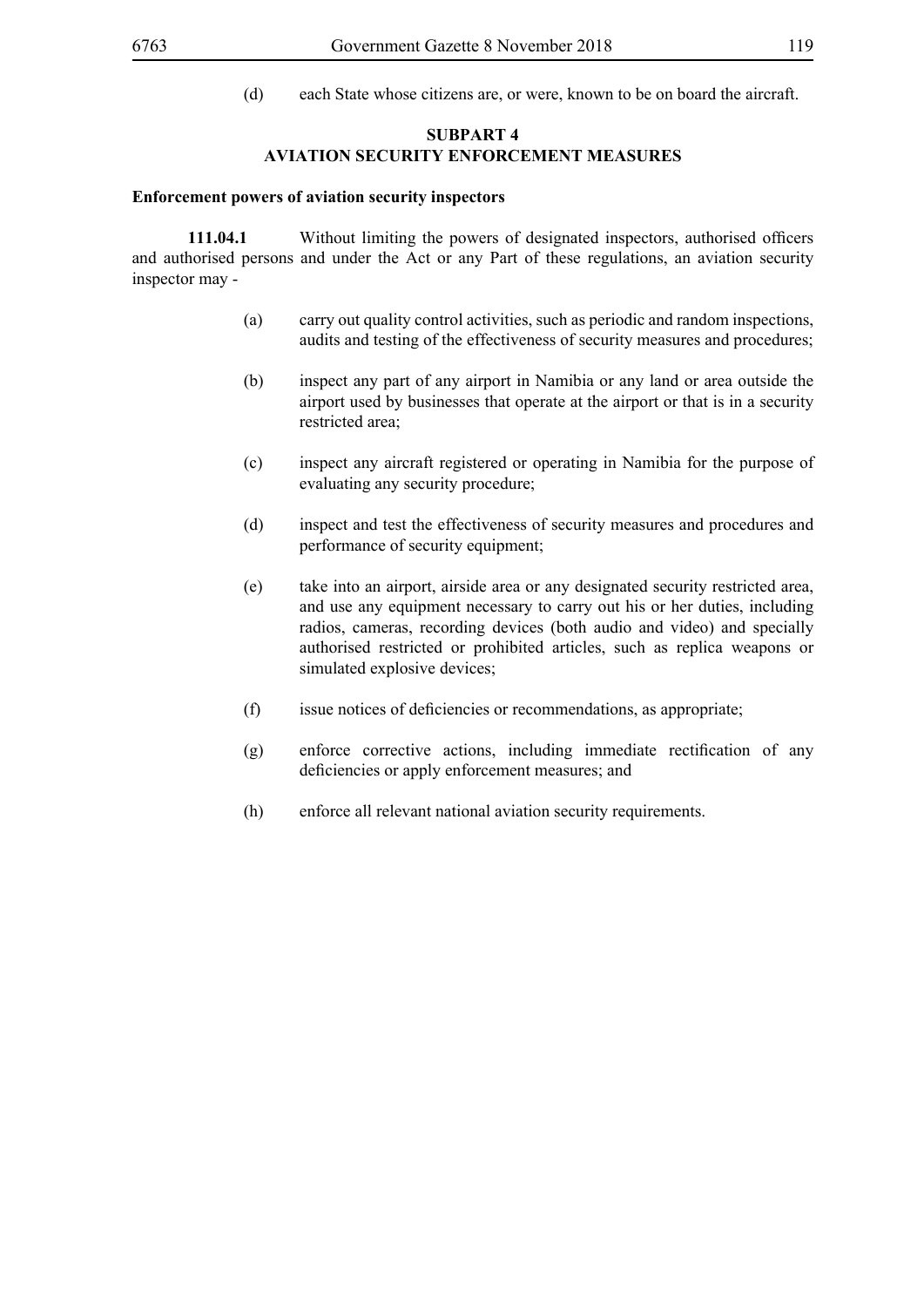## **APPENDIX**



## **NAMIBIA CIVIL AVIATION AUTHORITY**

| <b>FORM AVSEC 1</b>                                                                                                                                    |
|--------------------------------------------------------------------------------------------------------------------------------------------------------|
| CERTIFICATE OF APPROVAL OF AIRPORT SECURITY PROGRAMME<br>(Regulations 111.01.3(4) and 111.01.8(3))                                                     |
| 1. Certificate Number:                                                                                                                                 |
| 2. Expiry date:                                                                                                                                        |
| 3. Name of aerodrome operator:                                                                                                                         |
| 4. Physical address of aerodrome operator:<br>5. Postal address:                                                                                       |
| 6. Conditions and restrictions:                                                                                                                        |
| I, hereby certify that the holder of this certificate has been duly approved in accordance with Part 111 of the<br>Namibia Civil Aviation Regulations. |
|                                                                                                                                                        |
|                                                                                                                                                        |
| <b>Executive Director/On behalf of Executive Director</b>                                                                                              |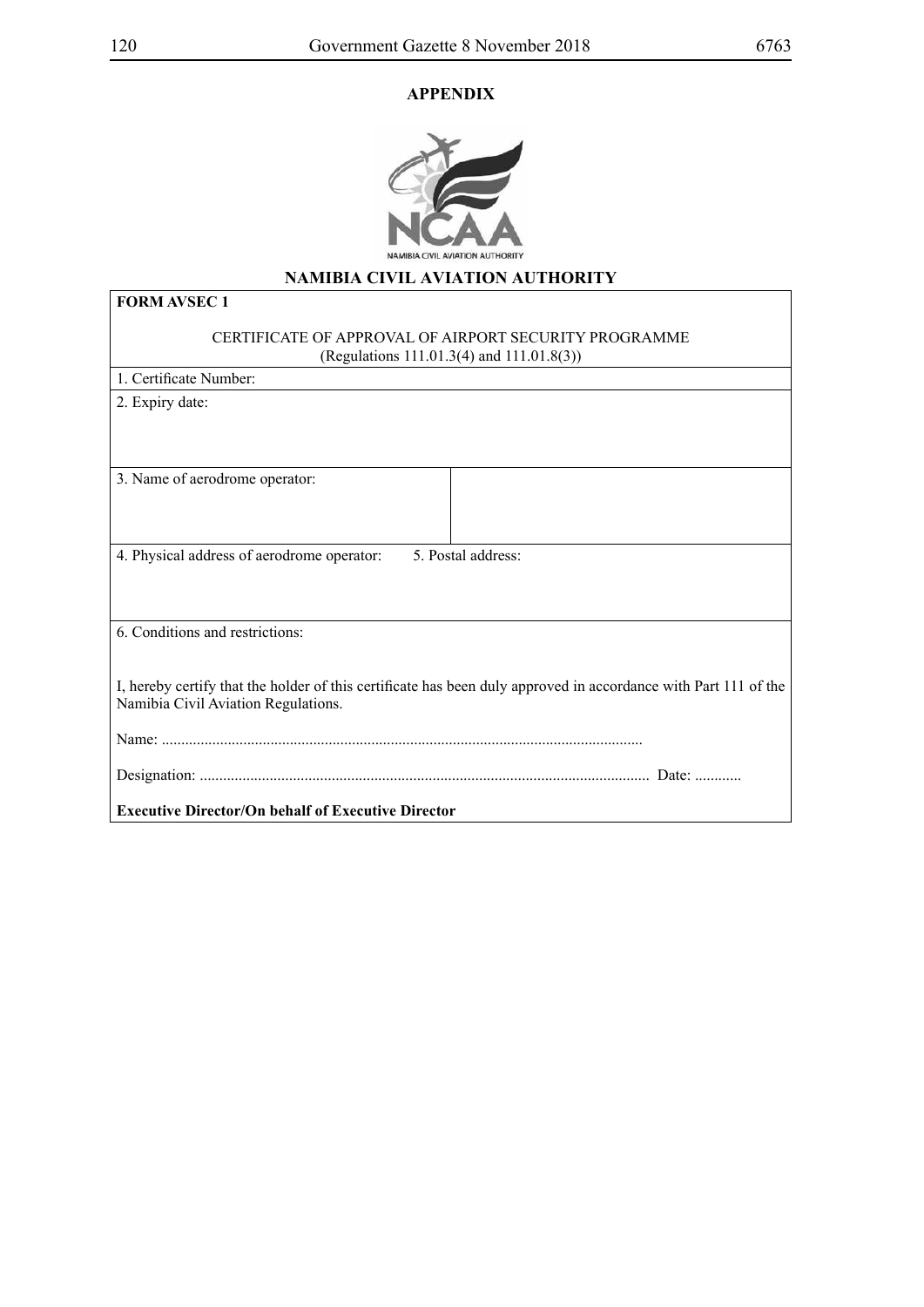

## **NAMIBIA CIVIL AVIATION AUTHORITY**

| <b>FORM AVSEC 2</b>                                                                                                                                    |                                           |  |  |  |  |
|--------------------------------------------------------------------------------------------------------------------------------------------------------|-------------------------------------------|--|--|--|--|
| CERTIFICATE OF APPROVAL OF AIRCRAFT OPERATOR SECURITY PROGRAMME                                                                                        |                                           |  |  |  |  |
|                                                                                                                                                        | (Regulations 111.01.4(4) and 111.01.8(3)) |  |  |  |  |
| 1. Certificate Number:                                                                                                                                 |                                           |  |  |  |  |
| 2. Expiry date:                                                                                                                                        |                                           |  |  |  |  |
| 3. Name of air carrier operator:                                                                                                                       |                                           |  |  |  |  |
| 5. Physical address:                                                                                                                                   |                                           |  |  |  |  |
| 6. Postal address:                                                                                                                                     |                                           |  |  |  |  |
| 7. Conditions and restrictions:                                                                                                                        |                                           |  |  |  |  |
| I, hereby certify that the holder of this certificate has been duly approved in accordance with Part 111 of the<br>Namibia Civil Aviation Regulations. |                                           |  |  |  |  |
|                                                                                                                                                        |                                           |  |  |  |  |
|                                                                                                                                                        |                                           |  |  |  |  |
| Date:                                                                                                                                                  |                                           |  |  |  |  |
| <b>Executive Director/On behalf of Executive Director</b>                                                                                              |                                           |  |  |  |  |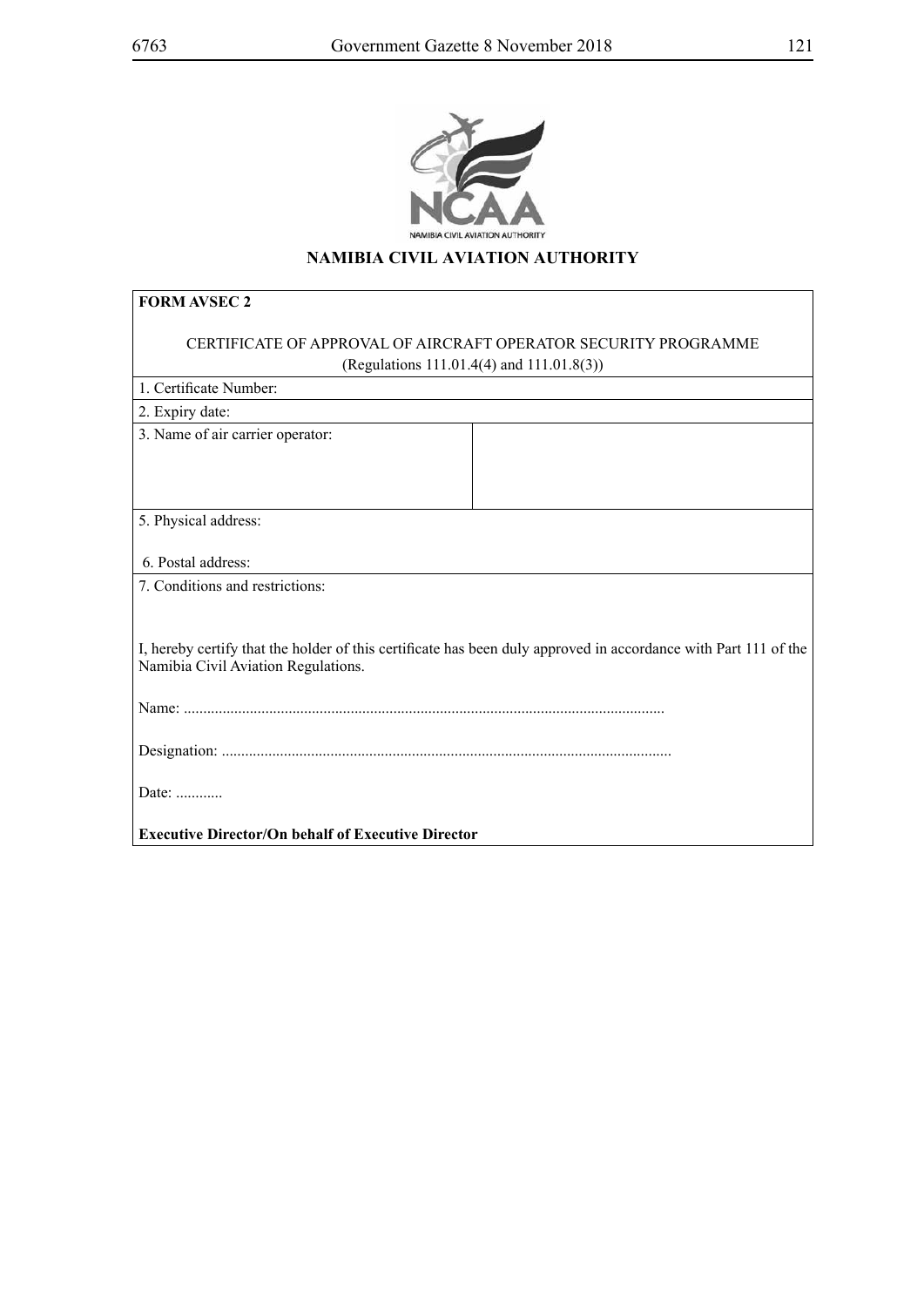

## **NAMIBIA CIVIL AVIATION AUTHORITY**

| <b>FORM AVSEC 3</b>                                                                                                                                    |  |  |  |  |
|--------------------------------------------------------------------------------------------------------------------------------------------------------|--|--|--|--|
| CERTIFICATE OF APPROVAL OF SECURITY TRAINING PROGRAMME                                                                                                 |  |  |  |  |
| (Regulation 111.01.10(6))                                                                                                                              |  |  |  |  |
| 1. Certificate Number:                                                                                                                                 |  |  |  |  |
| 2. Expiry date:                                                                                                                                        |  |  |  |  |
| 3. Name of operator:                                                                                                                                   |  |  |  |  |
| 4. Physical address of operator:                                                                                                                       |  |  |  |  |
| 5. Postal address:                                                                                                                                     |  |  |  |  |
| 6. Conditions and restrictions                                                                                                                         |  |  |  |  |
| I, hereby certify that the holder of this certificate has been duly approved in accordance with Part 111 of the<br>Namibia Civil Aviation Regulations. |  |  |  |  |
|                                                                                                                                                        |  |  |  |  |
|                                                                                                                                                        |  |  |  |  |
| Date: $\dots$                                                                                                                                          |  |  |  |  |
| <b>Executive Director/On behalf of Executive Director</b>                                                                                              |  |  |  |  |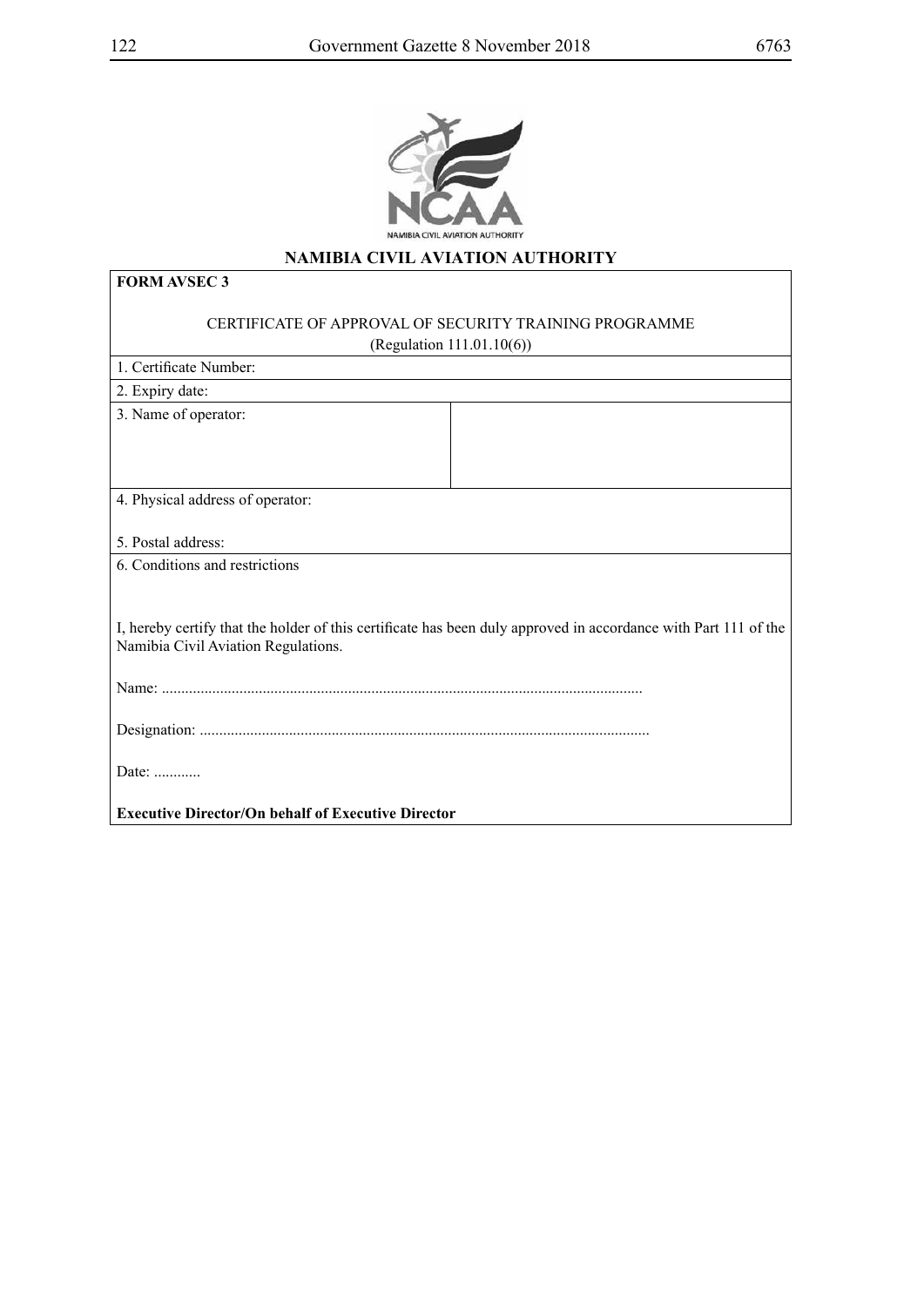

| <b>FORM AVSEC 4</b>                                                                                                                                    |  |  |  |  |
|--------------------------------------------------------------------------------------------------------------------------------------------------------|--|--|--|--|
| CERTFICATE OF APPROVAL OF AIR NAVIGATION SERVICES SECURITY PROGRAMME                                                                                   |  |  |  |  |
| (Regulation $111.01.5(3)$ )                                                                                                                            |  |  |  |  |
| 1. Certificate Number:                                                                                                                                 |  |  |  |  |
| 2. Expiry date:                                                                                                                                        |  |  |  |  |
| 3. Name of air navigation operator:                                                                                                                    |  |  |  |  |
| 5. Physical address operator:                                                                                                                          |  |  |  |  |
| 6. Postal address:                                                                                                                                     |  |  |  |  |
| 7. Conditions and restrictions                                                                                                                         |  |  |  |  |
|                                                                                                                                                        |  |  |  |  |
| I, hereby certify that the holder of this certificate has been duly approved in accordance with Part 111 of the<br>Namibia Civil Aviation Regulations. |  |  |  |  |
|                                                                                                                                                        |  |  |  |  |
|                                                                                                                                                        |  |  |  |  |
| Date: $\ldots$                                                                                                                                         |  |  |  |  |
| <b>Executive Director/On behalf of Executive Director</b>                                                                                              |  |  |  |  |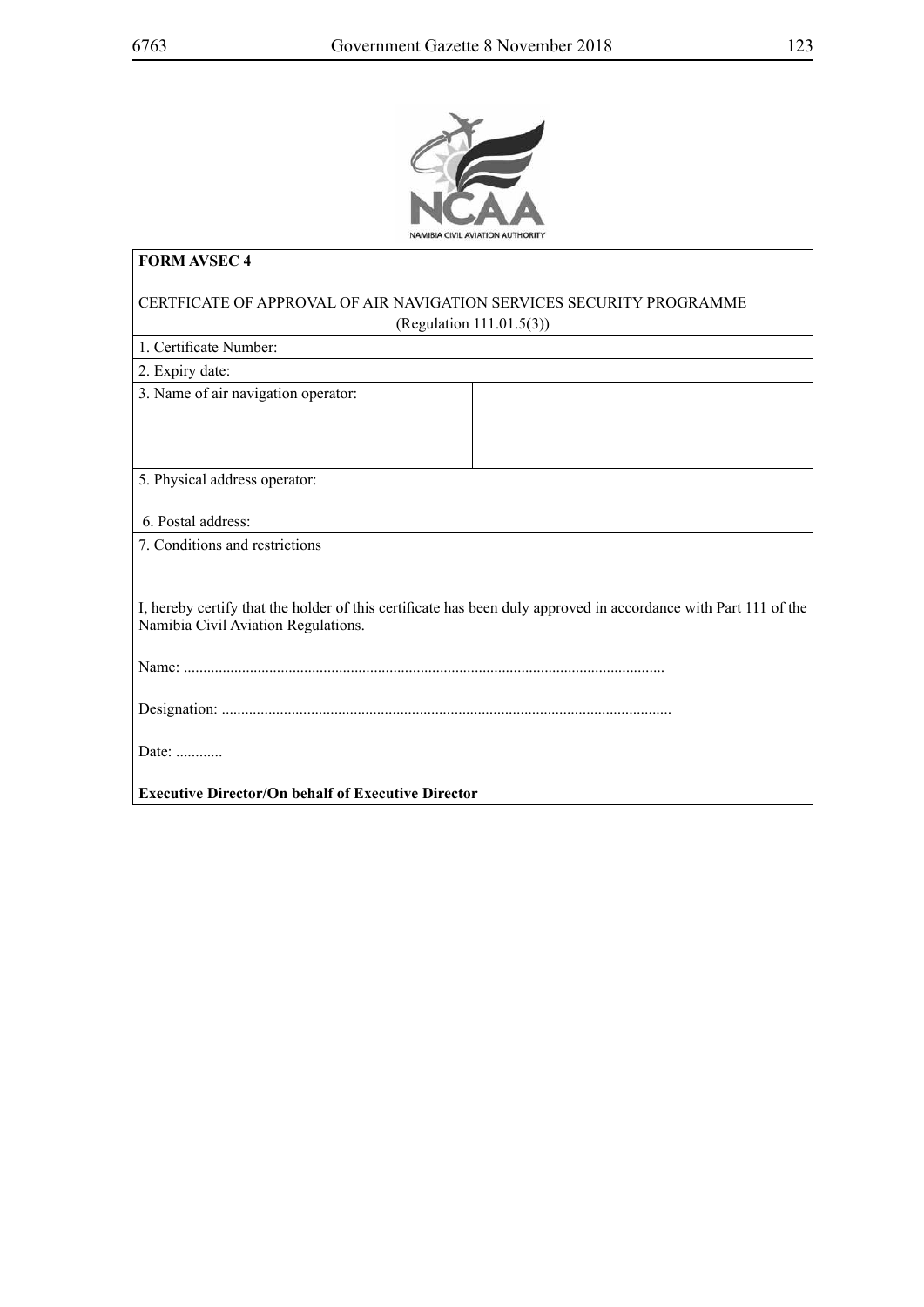## **PART 113 AVIATION SECURITY SERVICE PROVIDERS: CERTIFICATION**

## **LIST OF REGULATIONS**

## **SUBPART 1: GENERAL**

- 113.01.1 Applicability
- 113.01.2 Authority to provide aviation security services
- 113.01.3 Application for certificate
- 113.01.4 Issue of certificate
- 113.01.5 Functions and duties of certificate holder
- 113.01.6 Duration of certificate
- 113.01.7 Renewal of certificate

## **SUBPART 2: CERTIFICATION REQUIREMENTS**

- 113.02.1 Personnel requirements
- 113.02.2 Establishment of operations procedures
- 113.02.3 Documentation
- 113.02.4 Records
- 113.02.5 Internal quality assurance
- 113.02.6 Organisation security programme

### **SUBPART 3: OPERATING REQUIREMENTS**

- 113.03.1 Continued compliance
- 113.03.2 Changes to aviation security programme

## **SUBPART 1 GENERAL**

## **Applicability**

**113.01.1** This Part prescribes procedures governing the certification of an operator of an aerodrome or navigation installation or a person employed or contracted by that operator to provide civil aviation security services in accordance with the Act at a security designated aerodrome or security designated navigation installation.

#### **Authority to provide aviation security services**

**113.01.2** A person may not provide civil aviation security services at a security designated aerodrome or security designated navigation installation, except under the authority of, and in accordance with the provisions of, a civil aviation security service certificate issued under this Part.

#### **Application for certificate**

**113.01.3** An application for the issuing of an aviation security service certificate or an amendment thereof, must be -

- (a) made to the Executive Director in the form and manner determined by the Executive Director; and
- (b) accompanied by -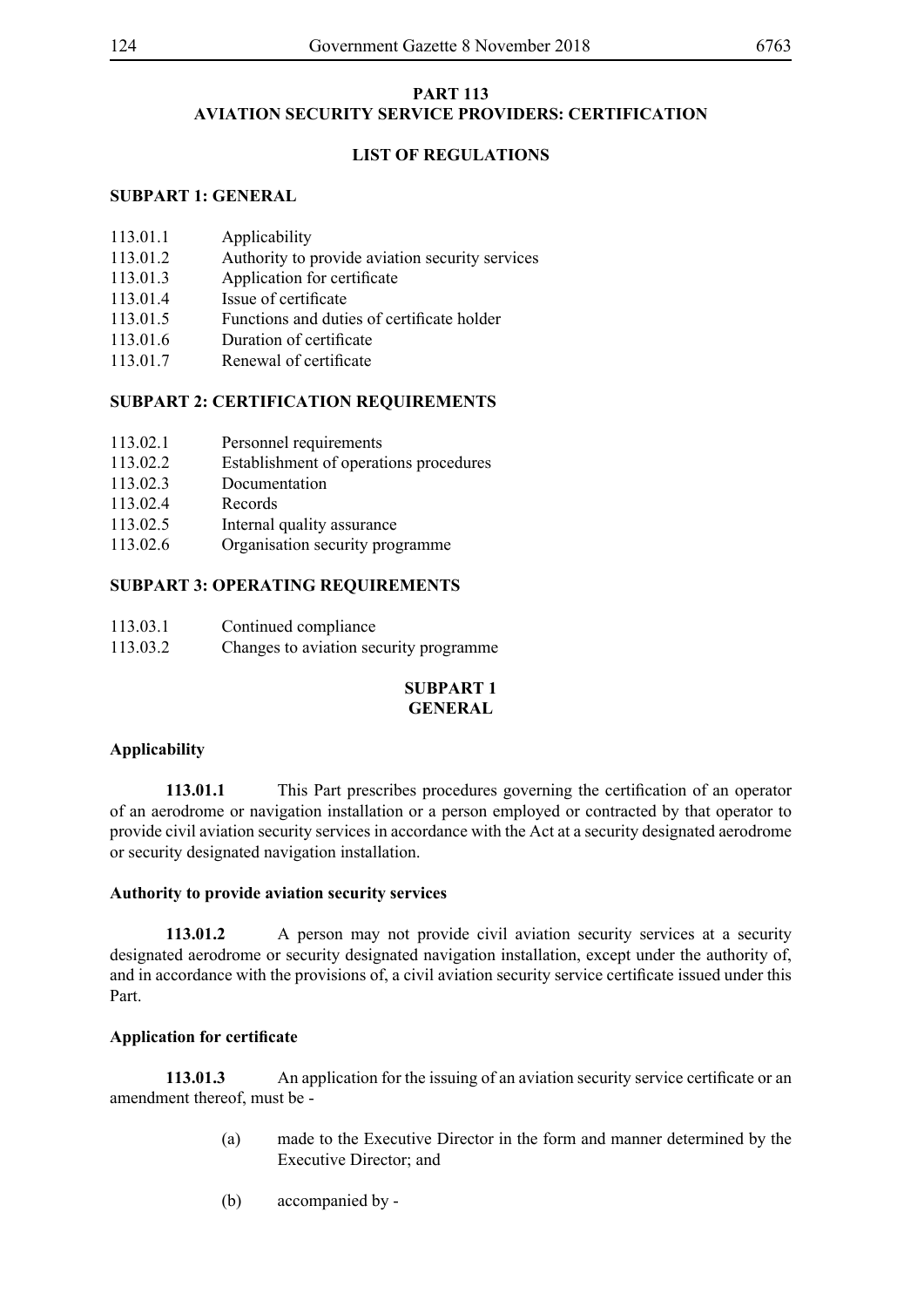- (i) the security programme required under regulation 113.02.6; and
- (ii) payment of the appropriate application fee prescribed in Part 187.

### **Issue of certificate**

| 113.01.4 | The Executive Director must issue a civil aviation security service certificate |
|----------|---------------------------------------------------------------------------------|
|----------|---------------------------------------------------------------------------------|

if -

- (a) the applicant's senior personnel required under regulation 113.02.1 are fit and proper persons;
- (b) the Executive Director is satisfied that the applicant is an operator of a security designated aerodrome or security designated navigation installation or a person employed or contracted by that operator to provide civil aviation security services at that aerodrome or navigation installation:
- (c) the applicant's civil aviation security programme meets the requirements of Subpart 2; and
- (d) the granting of the certificate is not contrary to the interests of civil aviation safety and security.

### **Functions and duties of certificate holder**

**113.01.5** Each holder of a civil aviation security service certificate has, at each location specified in its security programme, the following functions and duties:

- (a) where the certificate holder is the operator of a security designated aerodrome, to carry out -
	- (i) passenger, crew and baggage screening of all international aircraft passenger services and of any domestic aircraft passenger service or other service required to be screened by the Minister or the Executive Director;
	- (ii) where necessary, searches of aircraft;
	- (iii) aerodrome security patrols; and
	- (iv) screening and searching of any person, item, substance or vehicle that is present in, or about to enter, a security restricted area as required by the Minister or Executive Director, subject to the requirement that the specific manner or methodology in which screening will be applied must be approved by the Executive Director;
- (b) where the certificate holder is the operator of a security designated navigation installation, to carry out -
	- (i) patrols of that designated navigation installation; and
	- (ii) reviews, inquiries and keep itself informed on security techniques, systems, devices, practices and procedures related to the protection of civil aviation and persons employed in or using it; and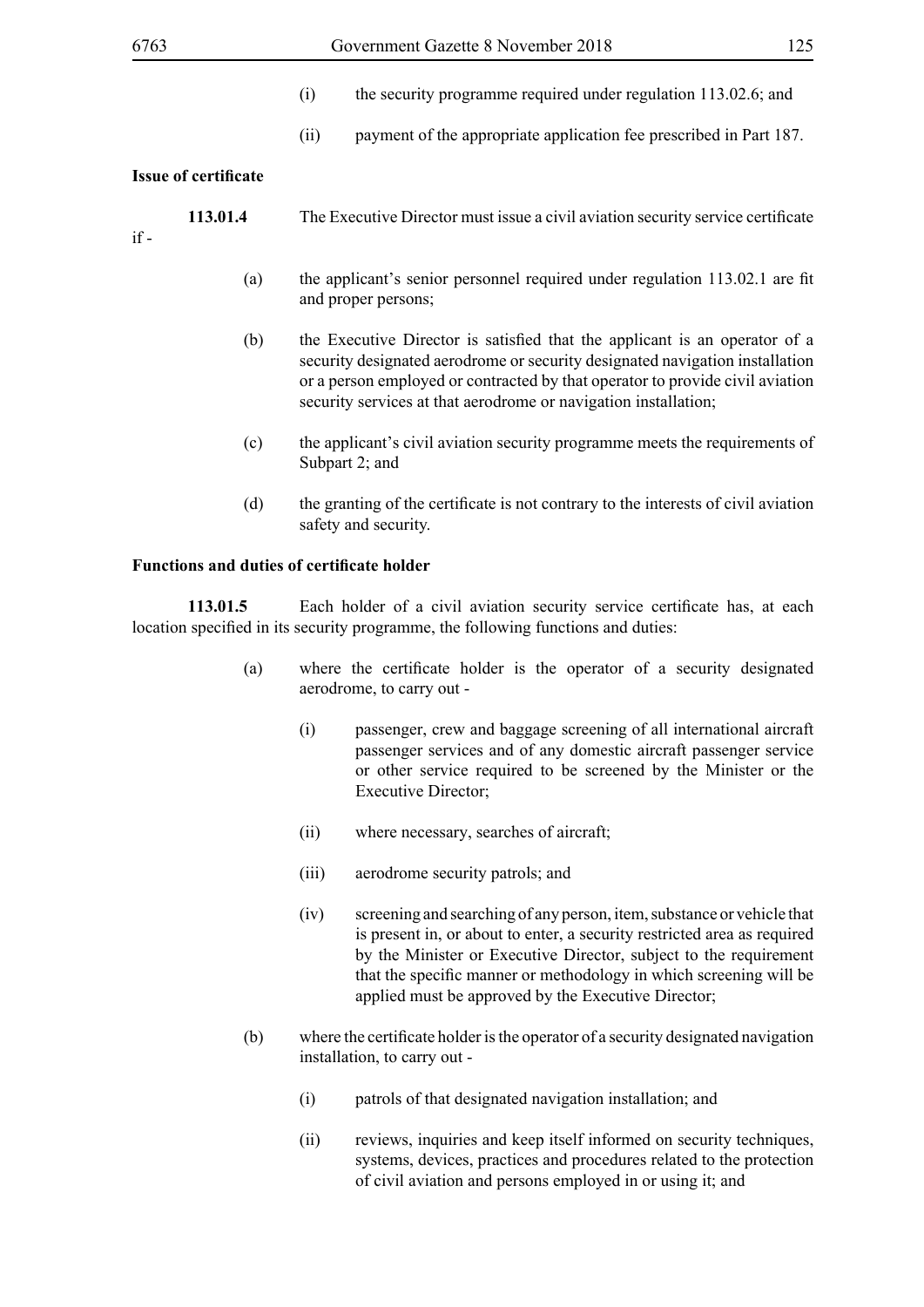(c) to co-operate with the police, Government departments or entities, airport authorities, operators and authorities administering the airport security services of other countries and with any appropriate international organisation.

### **Duration of certificate**

113.01.6 (1) A civil aviation security service certificate may be granted for a period of up to five years.

(2) A civil aviation security service certificate remains in force until it expires or is suspended or cancelled.

(3) The holder of a civil aviation security service certificate that has expired or has been cancelled must within five working days surrender the certificate to the Executive Director.

(4) The holder of a certificate which is suspended must, within 48 hours of the suspension, produce the certificate upon suspension thereof, to a designated inspector, authorised officer or authorised person concerned for the appropriate endorsement.

#### **Renewal of certificate**

**113.01.7** (1) An application for the renewal of a civil aviation security service certificate must be made to the Executive Director in the form and manner determined by the Executive Director.

 (2) The application for the renewal must be made before the application renewal date specified on the certificate or, if no such renewal date is specified, not less than 30 days before the certificate expires.

### **SUBPART 2 CERTIFICATION REQUIREMENTS**

#### **Personnel requirements**

**113.02.1** (1) Each applicant for a civil aviation security service certificate must employ -

- (a) a senior person identified as the senior accountable manager who has the authority within the applicant's organisation to ensure that all activities undertaken by the organisation can be financed and carried out in accordance with the requirements prescribed by this Part; and
- (b) a senior person or group of senior persons
	- (i) responsible for ensuring that the applicant's organisation complies with the requirements of this Part, and reporting directly to the senior accountable manager; and
	- (ii) sufficient personnel to plan, inspect, supervise and carry out the aviation security services detailed under regulation 113.02.6(1)(g).

 (2) An applicant must establish a procedure to assess the ability of each employee or prospective employee to perform the duties and requirements of the position of a civil aviation security officer, taking into account the employee's -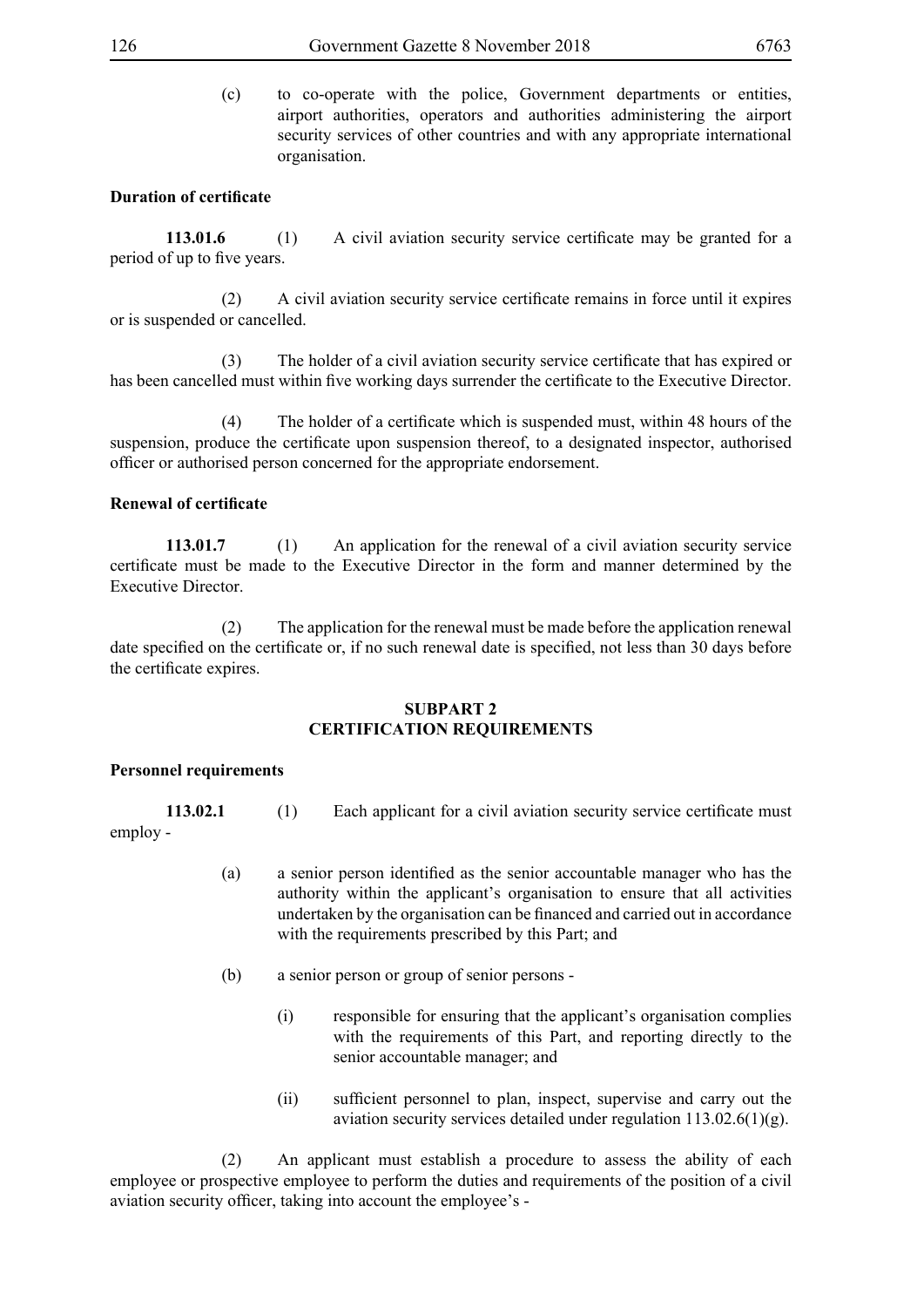- (a) education;
- (b) communication skills;
- (c) character;
- (d) experience; and
- (e) health.

 (3) After the assessment an applicant must then designate aviation security officers and establish a procedure similar in the manner set out under Part 109 to train and maintain the competence of its aviation security officers.

 (4) An applicant must provide personnel who are authorised to plan, inspect, supervise and carry out the civil aviation security services prescribed under regulation 113.02.6(1) (g) with written evidence of the scope of their authorisation.

#### **Establishment of operations procedures**

**113.02.2** (1) Where the applicant for a civil aviation security service certificate is the operator of a security designated aerodrome, it must establish procedures necessary to enable the requirements in the NCASP and any other aviation security regulations, to be complied with in a manner not inconsistent with the NCASP.

(2) Where the applicant for a civil aviation security service certificate is the operator of a security designated navigation installation, it must establish procedures necessary to enable the requirements in the NCASP to be complied with.

#### **Documentation**

**113.02.3** (1) Each applicant for a civil aviation security service certificate must establish a procedure to ensure all documentation that is necessary to support the aviation security services that it provides is available to all personnel who need access to the documentation to carry out their duties.

- (2) The documentation referred to in subregulation (1) must include -
- (a) all relevant legislation;
- (b) all relevant international standards and technical standards released by the ICAO;
- (c) all relevant international technical manuals and notices on aviation security;
- (d) documentation issued to the certificate holder by the Executive Director; and
- (e) the applicants 's security programme.

 (3) The applicant must establish a procedure to control all documents referred to in subregulation (2) to ensure that -

> (a) the documents are reviewed and approved by appropriate personnel prior to issue;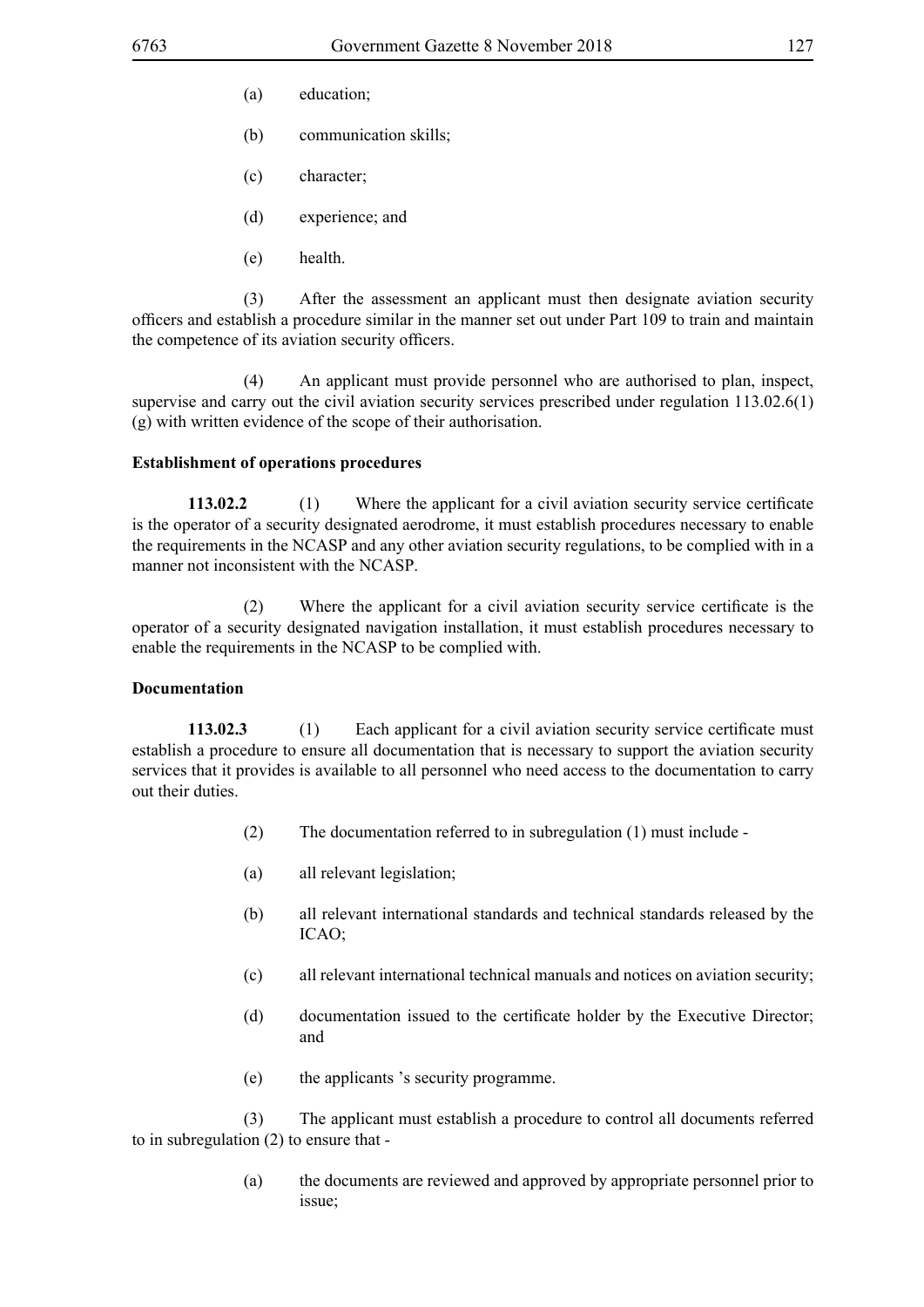- (b) outdated documents are promptly removed from all points of issue or use;
- (c) changes to documents are reviewed and approved by appropriate personnel;
- (d) the current issue of each document can be identified; and
- (e) the applicant's operations and security programme is amended so as to remain a current description of the service provider, its services, procedures and facilities.

 (4) The applicant must establish a procedure to provide and maintain a copy of its civil aviation security programme at each location stipulated in regulation 113.02.6(1)(e).

#### **Records**

**113.02.4** (1) Each applicant for a civil aviation security service certificate must establish a procedure to identify, collect, index, store and maintain the records that are necessary to ensure compliance with this Part.

- (2) The applicant must establish a procedure to -
- (a) maintain a register of its civil aviation security officers, including details of their experience, qualifications, competence, training, medical assessment, and current authorisations; and
- (b) ensure that
	- (i) all records are of a legible and permanent nature;
	- (ii) the records required by paragraph (a) are retained for 24 months from the date the person ceases to be employed or contracted by the certificate holder; and
	- (iii) the records required other than by paragraph (a) are retained for 24 months.

#### **Internal quality assurance**

**113.02.5** (1) Each applicant for a civil aviation security service certificate must establish an internal quality assurance system to ensure compliance with, and the adequacy of, the procedures required by this Part.

- (2) The internal quality assurance system must include -
- (a) a civil aviation security policy and security policy procedures that are relevant to the applicant's organisational goals and the expectations and needs of its customers;
- (b) a procedure to ensure quality indicators, including defect and incident reports and personnel and customer feedback, are monitored to identify existing problems or potential causes of problems within the system;
- (c) a procedure for corrective action to ensure existing problems that have been identified within the civil aviation system are corrected;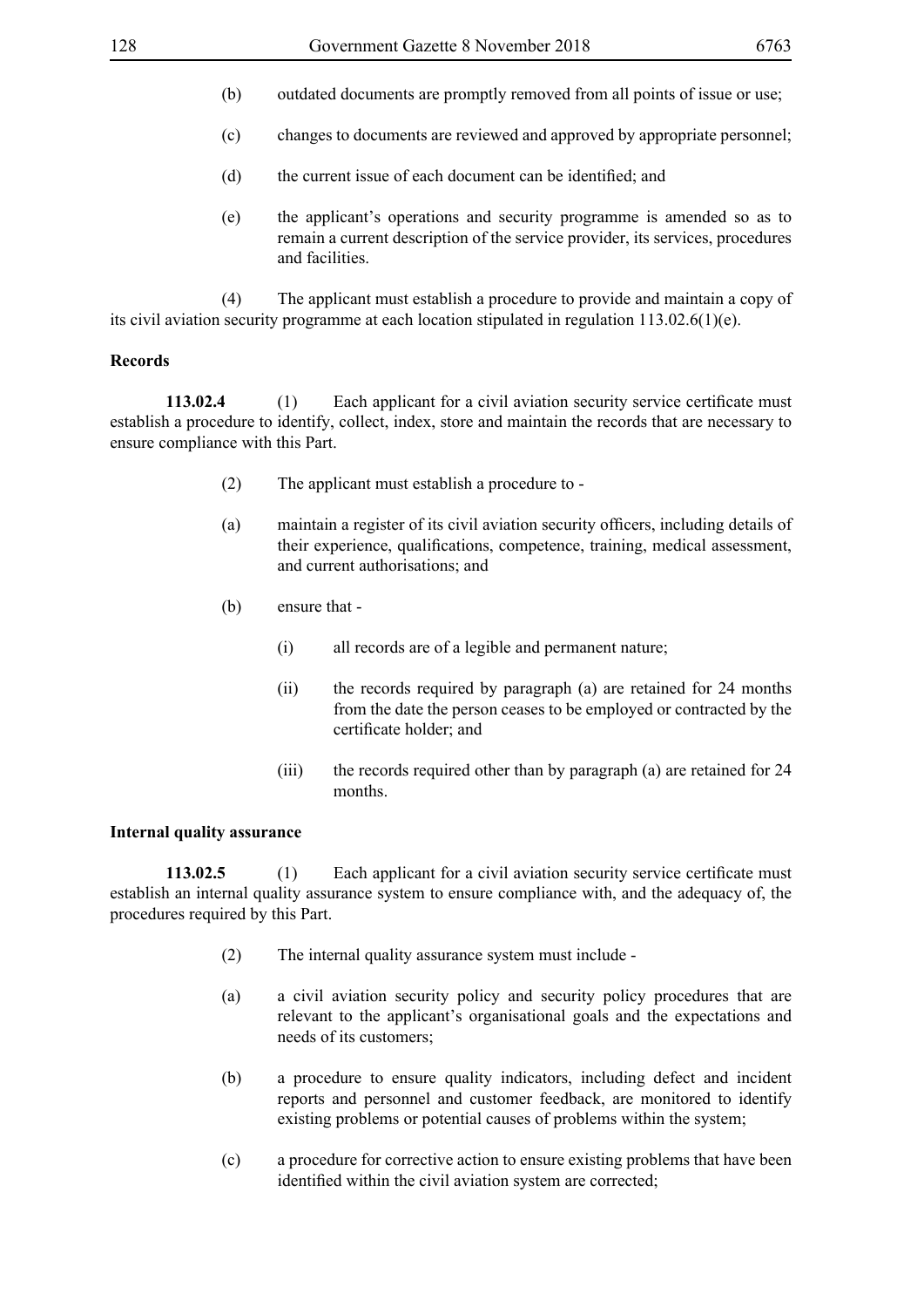- (d) a procedure for preventive action to ensure that potential causes of problems that have been identified within the system are remedied;
- (e) an internal quality audit programme to audit the applicant's organisation for conformity with the procedures in its civil aviation security programme and achievement of the goals set in its security policy;
- (f) management review procedures that may, where appropriate, include the use of statistical analysis, to ensure the continuing suitability and effectiveness of the internal quality assurance system in satisfying the requirements of this Part; and
- (g) a procedure to ensure that the senior person who has the responsibility for internal quality assurance has direct access to the chief executive officer or senior accountable manager of the applicant on matters affecting civil aviation security.

 (3) The security policy procedure must ensure that the civil aviation security policy is understood, implemented, and maintained at all levels of the organisation.

- (4) The procedure for corrective action must specify how -
- (a) to correct an existing problem;
- (b) to follow up a corrective action to ensure the action is effective; and
- (c) management must measure the effectiveness of any corrective action taken.
- (5) The procedure for preventive action must specify how -
- (a) to correct a potential problem;
- (b) to follow up a preventive action to ensure the action is effective;
- (c) to amend any procedure required by this Part as a result of a preventive action; and
- (d) management must measure the effectiveness of any preventive action taken.
- (6) The internal quality audit programme must -
- (a) specify the frequency and location of the audits taking into account the nature of the activity to be audited;
- (b) ensure audits are carried out by trained auditing personnel who are independent of those having direct responsibility for the activity being audited;
- (c) ensure the results of audits are reported to the personnel responsible for the activity being audited and the manager responsible for internal audits;
- (d) require preventive or corrective action to be taken by the personnel responsible for the activity being audited, if problems are found by the audit; and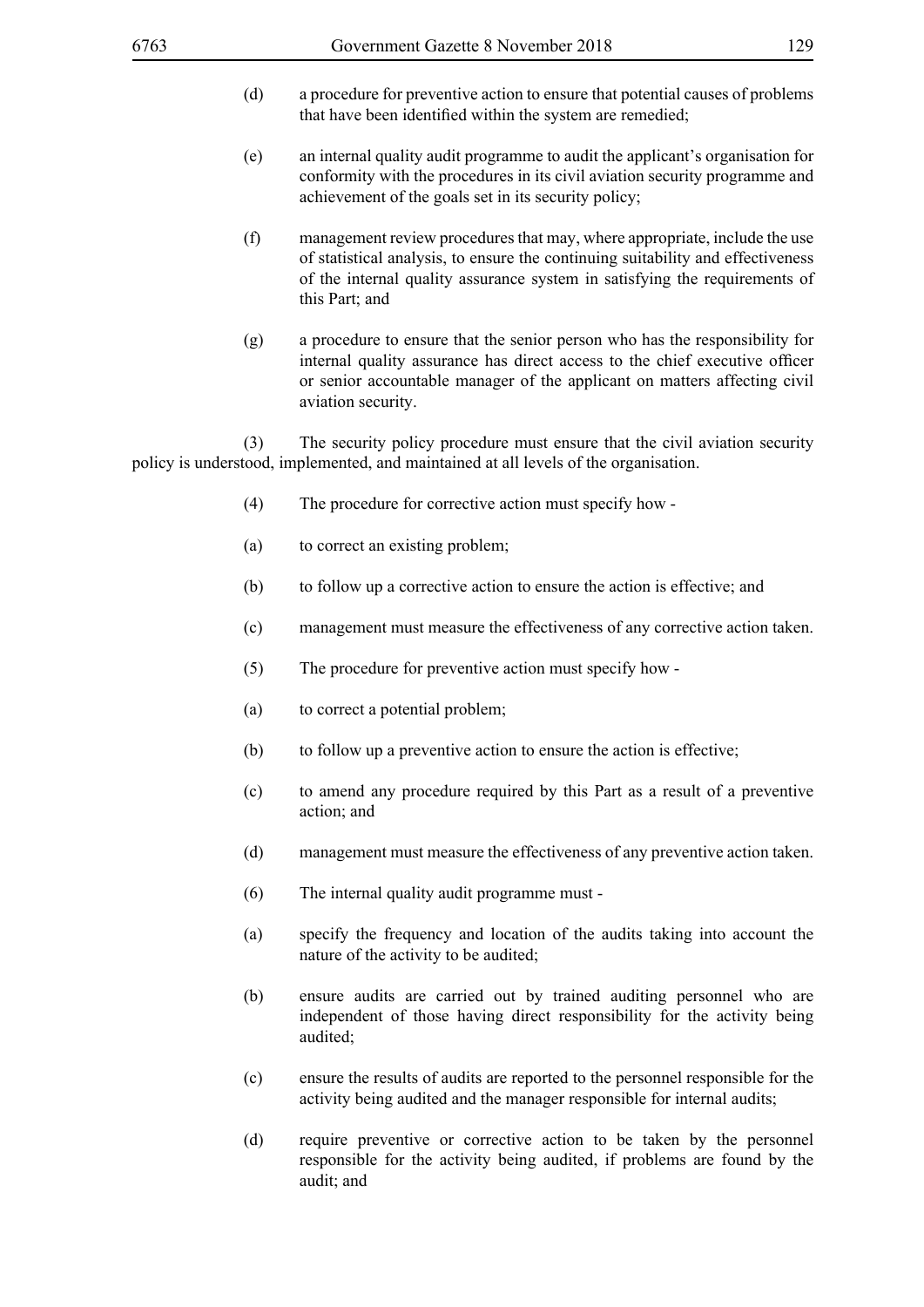- 
- (e) ensure follow up audits to review the effectiveness of any preventive or corrective action taken.
- (7) The procedure for management review must -
- (a) specify the frequency of management reviews of the quality assurance system taking into account the need for the continuing effectiveness of the system;
- (b) identify the responsible manager who must review the quality assurance system; and
- (c) ensure the results of the review are evaluated and recorded.

#### **Organisation security programme**

**113.02.6** (1) An applicant for the grant of a civil aviation security service certificate must provide the Executive Director together with the security programme -

- (a) a statement signed by the senior accountable manager, on behalf of the organisation, confirming that the civil aviation security programme -
	- (i) defines the organisation and demonstrates its means and methods for ensuring ongoing compliance with this Part; and
	- (ii) is to be complied with by its personnel at all times;
- (b) the titles and names of the persons required under regulation  $113.02.1(1)$ and  $(2)$ ;
- (c) the duties and responsibilities of the persons specified in paragraph (b), including matters in respect of which they deal directly with the Executive Director on behalf of the organisation;
- (d) an organisation chart showing associated lines of responsibility of the persons and supervisory persons specified in paragraph (b);
- (e) details of each location where the organisation intends to provide aviation security services and the facilities at each location;
- (f) a summary of the organisation's staffing structure to be used at each location listed under paragraph (e);
- (g) details of the civil aviation security services to be provided at each location;
- (h) details of the scope of the medical examination report and the method of assessment of fitness required;
- (i) details of the applicant's procedures required under
	- (i) regulation 113.02.2 regarding the operating procedures;
	- (ii) regulation 113.02.3 regarding control and distribution of civil aviation security documentation;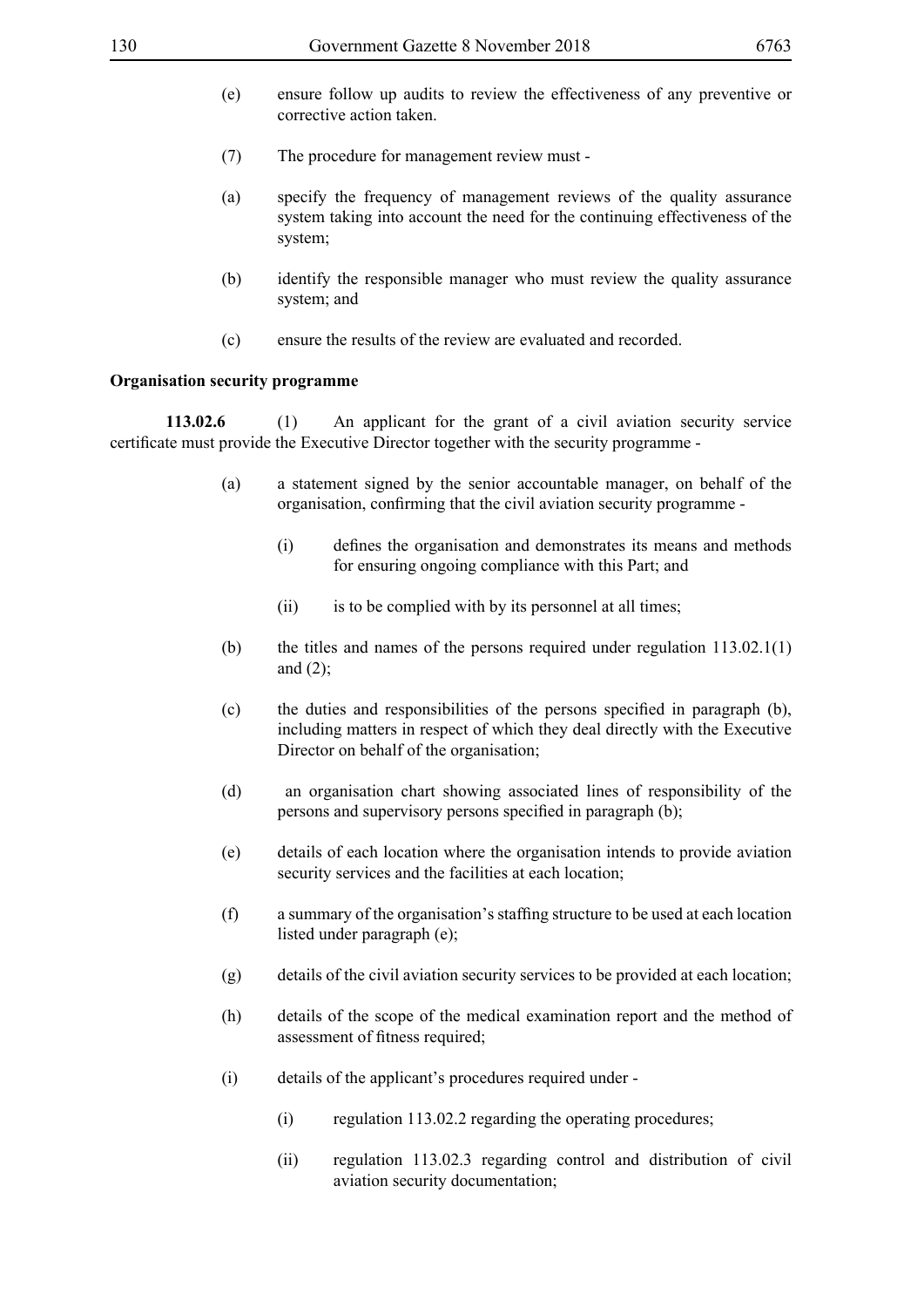- (iii) regulation 113.02.4 regarding the identification, collection, indexing, storage and maintenance of records; and
- (iv) regulation 113.02.5 regarding internal quality assurance of the applicant's organisation;
- (j) procedures for controlling, amending and distributing the civil aviation security programme;
- (k) procedures for notifying, investigating and reporting any security incident to the Executive Director in accordance with the Act or these regulations; and
- (l) procedures for reporting the detection of dangerous goods to the Executive **Director**

 (2) An applicant's civil aviation security programme must be acceptable to the Executive Director.

#### **SUBPART 3 OPERATING REQUIREMENTS**

#### **Continued compliance**

- **113.03.7** Every holder of a civil aviation security service certificate must continue to
	- (a) hold at least one complete and current copy of its civil aviation security programme at each location specified in its security programme;
	- (b) comply with all the procedures and systems detailed in its civil aviation security programme;
	- (c) make each applicable part of its civil aviation security programme available to personnel who are required to comply with those parts in the performance of their duties; and
	- (d) meet the standards and comply with the requirements of Subpart 2.

#### **Changes to aviation security programme**

- **113.03.8** (1) Every holder of a civil aviation security service certificate must
	- (a) ensure that its civil security programme is amended so as to remain as the current description of its organisation;
	- (b) ensure any amendment to its civil aviation security programme manual meets the applicable requirements of this Part;
	- (c) comply with the amendment procedure contained in its civil aviation security programme;
	- (d) provide the Executive Director with a copy of each amendment to its civil aviation security programme as soon as practicable after the amendment is incorporated into its civil aviation security programme; and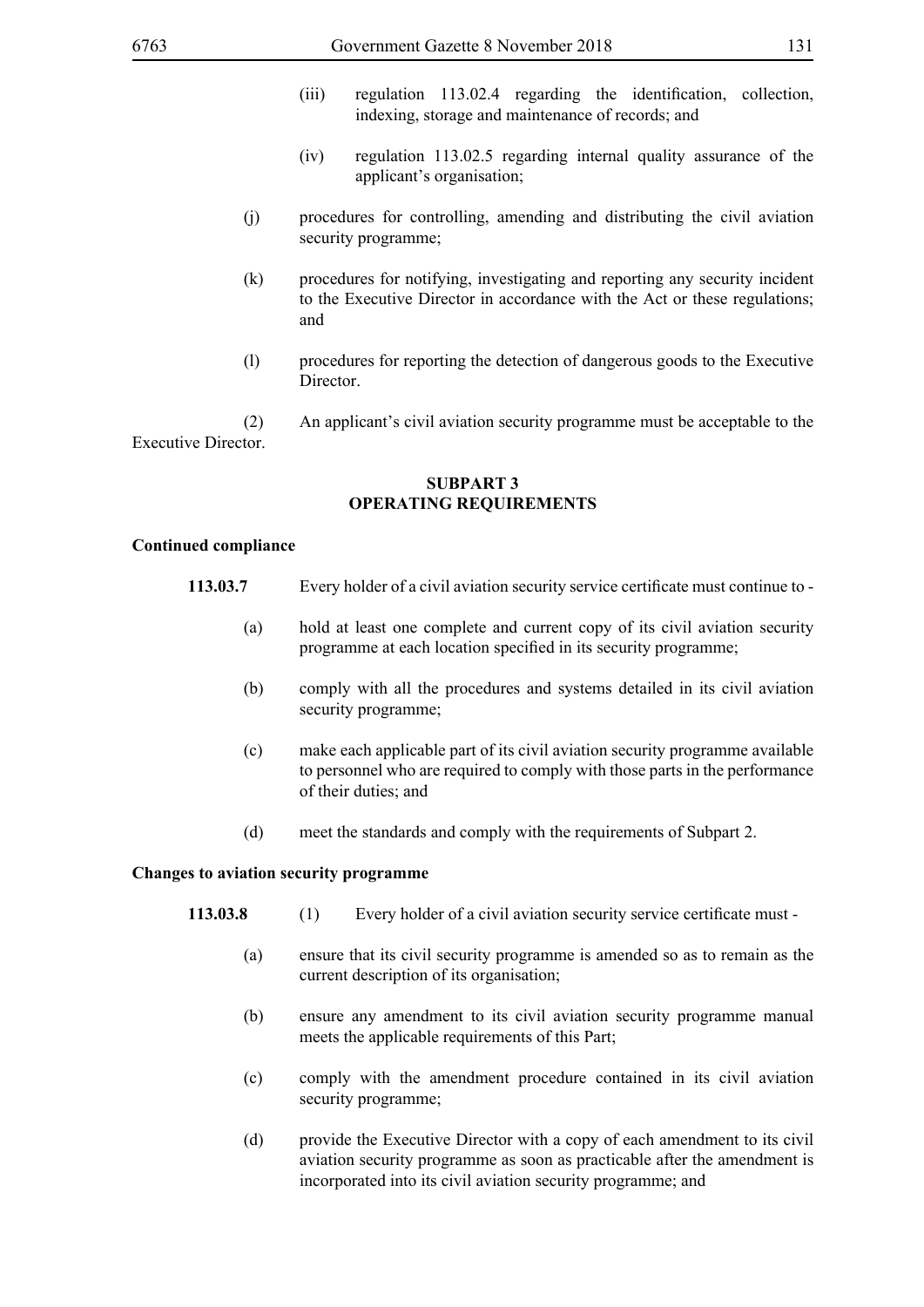(e) make such amendments to its civil aviation security programme as the Executive Director may consider necessary in the interests of aviation security.

(2) Where the civil aviation certificate holder proposes to make a change to any of the following, prior application to, and approval by, the Executive Director is required:

- (a) the chief executive or senior accountable manager;
- (b) the listed senior persons or key post holders;
- (c) the location at which aviation security services may be provided;
- (d) the scope for which the certificate is granted; or
- (e) the organisation's internal quality assurance system.

(3) An application to make any of the changes specified in subregulation (2) must be made to the Executive Director in the form and manner determined by the Executive Director.

 (4) The Executive Director may impose conditions during or following any of the changes specified in subregulation (2).

(5) The civil aviation certificate holder must comply with any conditions imposed under subregulation (4).

(6) Where any of the changes specified in subregulation (2) requires an amendment to the certificate, the civil aviation certificate holder must forward the certificate to the Executive Director as soon as practicable.

### **PART 114 AVIATION SECURITY BACKGROUND CHECKS**

#### **LIST OF REGULATIONS**

#### **SUBPART 1: GENERAL**

114.01.1 Applicability

## **SUBPART 2: PROCEDURE FOR SECURITY BACKGROUND CHECKS FOR PURPOSES OF CIVIL AVIATION**

- 114.02.1 Procedure for security background check
- 114.02.2 Authority to act as participant or holder
- 114.02.3 Recording of security background checks
- 114.02.4 Period of validity of security background checks
- 114.02.5 Proof of identity of persons
- 114.02.6 Alternative method of identification
- 114.02.7 Criminal records
- 114.02.8 Unfavourable certificate of determination
- 114.02.9 Procedure for issuing certificate of favourable determination
- 114.02.10 Verification of education or employment
- 114.02.11 Self-employment
- 114.02.12 Security background check features
- 114.02.13 Security background check on prospective employees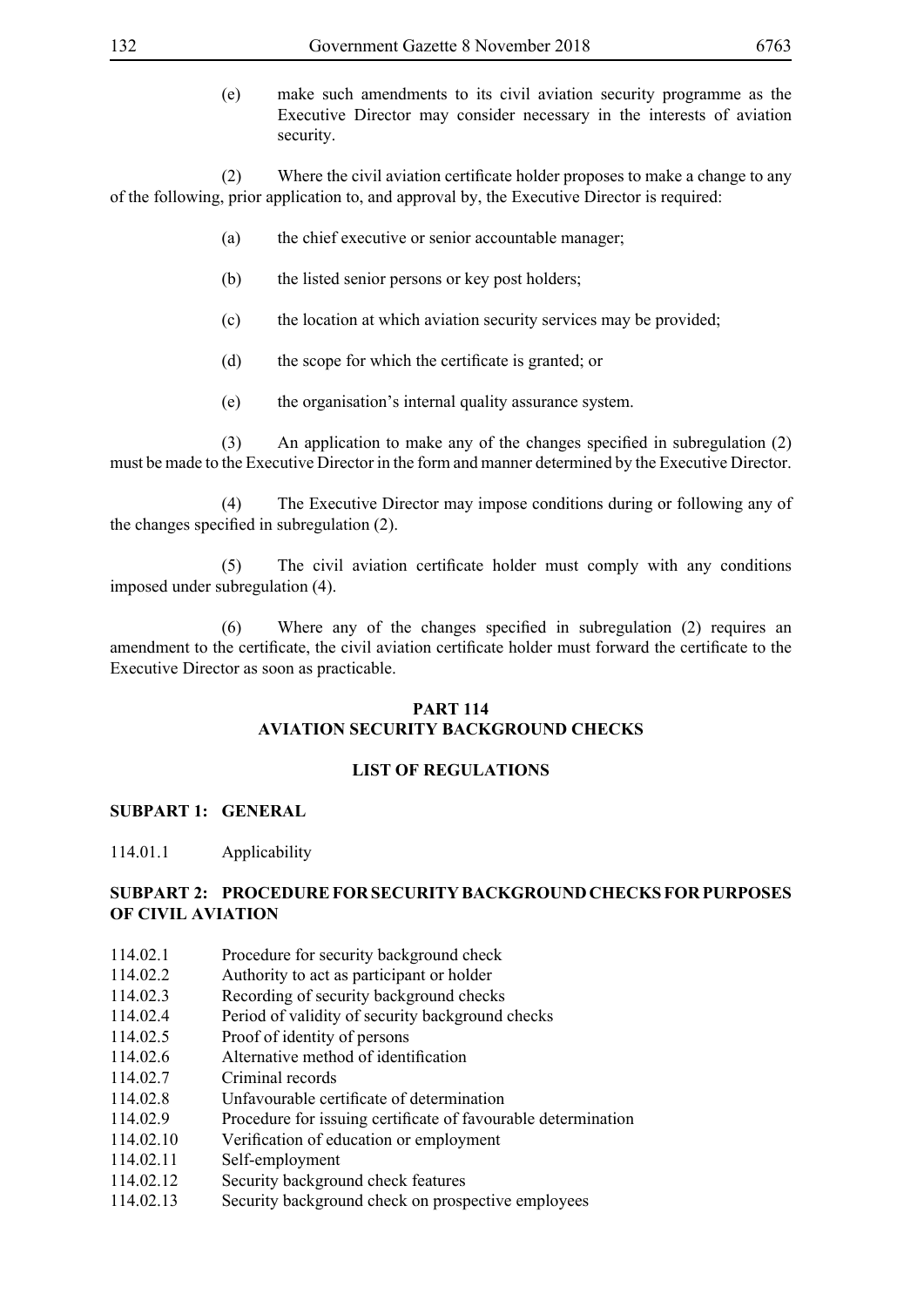| 114.02.14 | Filing of recruitment records                               |
|-----------|-------------------------------------------------------------|
| 114.02.15 | Foreign criminal record checks                              |
| 114.02.16 | Applicants who cannot obtain foreign criminal records check |
| 114.02.17 | Suitable referees                                           |

**APPENDIX:** Convictions disqualifying a person from participating in the Namibian civil aviation system

#### **SUBPART 1 GENERAL**

#### **Applicability**

| 114.01.1          |  | Subject to the provisions of sections 134 and 135 of the Act, this |  |  |  |
|-------------------|--|--------------------------------------------------------------------|--|--|--|
| Part applies to - |  |                                                                    |  |  |  |

- (a) persons employed at an airport, including persons who are responsible for
	- (i) implementing security controls with regard to cargo and aircraft inflight supplies, whether at an airport or any other location;
	- (ii) implementing screening of baggage and cargo at the airport or any other location;
	- (iii) access controls at an aviation installation; and
	- (iv) transportation of air cargo and mail;
- (b) pilots and cabin crew attendants;
- (c) aircraft maintenance engineers;
- (d) regulated agents, approved known consignors and suppliers of in-flight supplies;
- (e) at the discretion of the Executive Director, staff members and authorised persons of the Authority; and
- (f) any other person or category of persons who may be required by the Executive Director to undergo security background checks pursuant to section 134 of the Act.

 (2) In order to carry a security background check the Executive Director may seek assistance from competent authorities in Namibia and, where necessary, in other States.

 (3) A security background check is carried out for purposes of establishing whether a person is a threat to civil aviation security.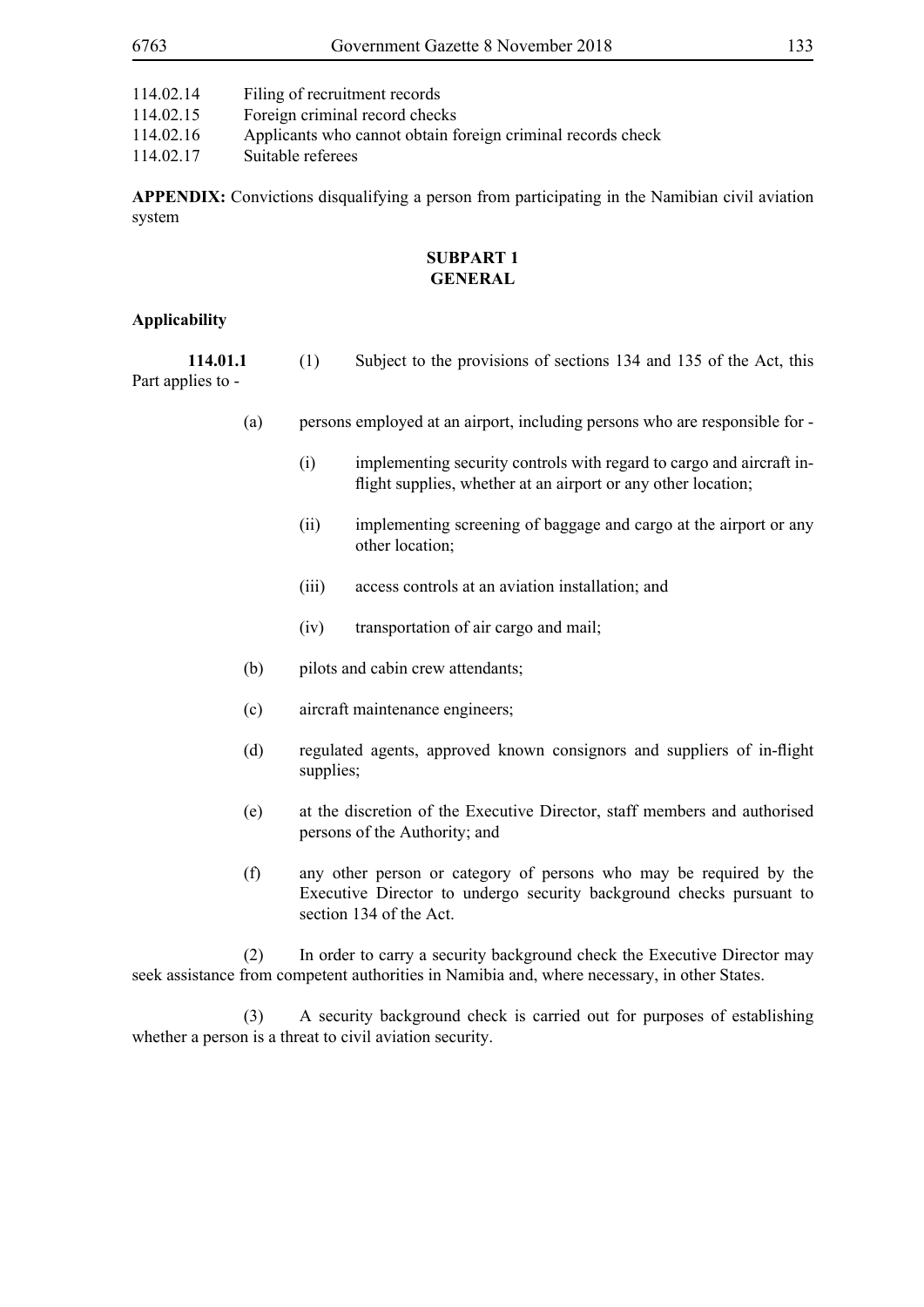## **SUBPART 2 PROCEDURES FOR SECURITY BACKGROUND CHECKS FOR PURPOSES OF CIVIL AVIATION**

### **Procedure for security background check**

**114.02.1** (1) A security background check must be conducted in a reasonable manner to protect the privacy and integrity of all persons.

 (2) A person in respect of whom a security background check is conducted will be informed of such action verbally and in writing, and his or her consent must be obtained and recorded and counter-signed by that person.

 (3) A person in respect of whom a security background check is to be conducted must be informed of the consequences of refusing to consent to the background check.

### **Authority to act as participant or holder**

**114.02.2** (1) A person referred to in regulation 114.01.1 may not act as a participant or holder unless a security background check has been performed on such person or entity and granted approval, to be a participant or holder by the Executive Director.

 (2) Without prejudice to section 134 of the Act, employers of participants referred to in regulation 114.01.1 must cause a security background check to be conducted by competent authorities in Namibia.

 (3) The Executive Director must make known, in an Aeronautical Information Circular, to potential civil aviation participants referred to in regulation 114.01.1 the competent authorities of the State or other entities which may be authorised to conduct security background checks for the purposes of this Part.

## **Recording of security background checks**

**114.02.3** (1) Employers of participants referred to in regulation 114.01.1 must maintain a register including written proof that a security background check was conducted on its employees or entities.

 (2) A register referred to in subregulation (1) must be kept in a safe place by the employer and, where so required, be provided to the Authority for inspection.

## **Period of validity of security background checks**

**114.02.4** (1) A security background check for the purposes of this Part is valid for a period not exceeding 24 months.

(2) Security background checks must be conducted after every 24 months.

## **Proof of identity of persons**

**114.02.5** Subject to regulation 114.02.6, a person's identity must, for the purposes of a civil aviation security background check, be established on production of one of the following original documents:

> (a) in the case of Namibian citizens or permanent residents, either a Namibian identification card, a valid passport or a valid Namibian driver's licence; and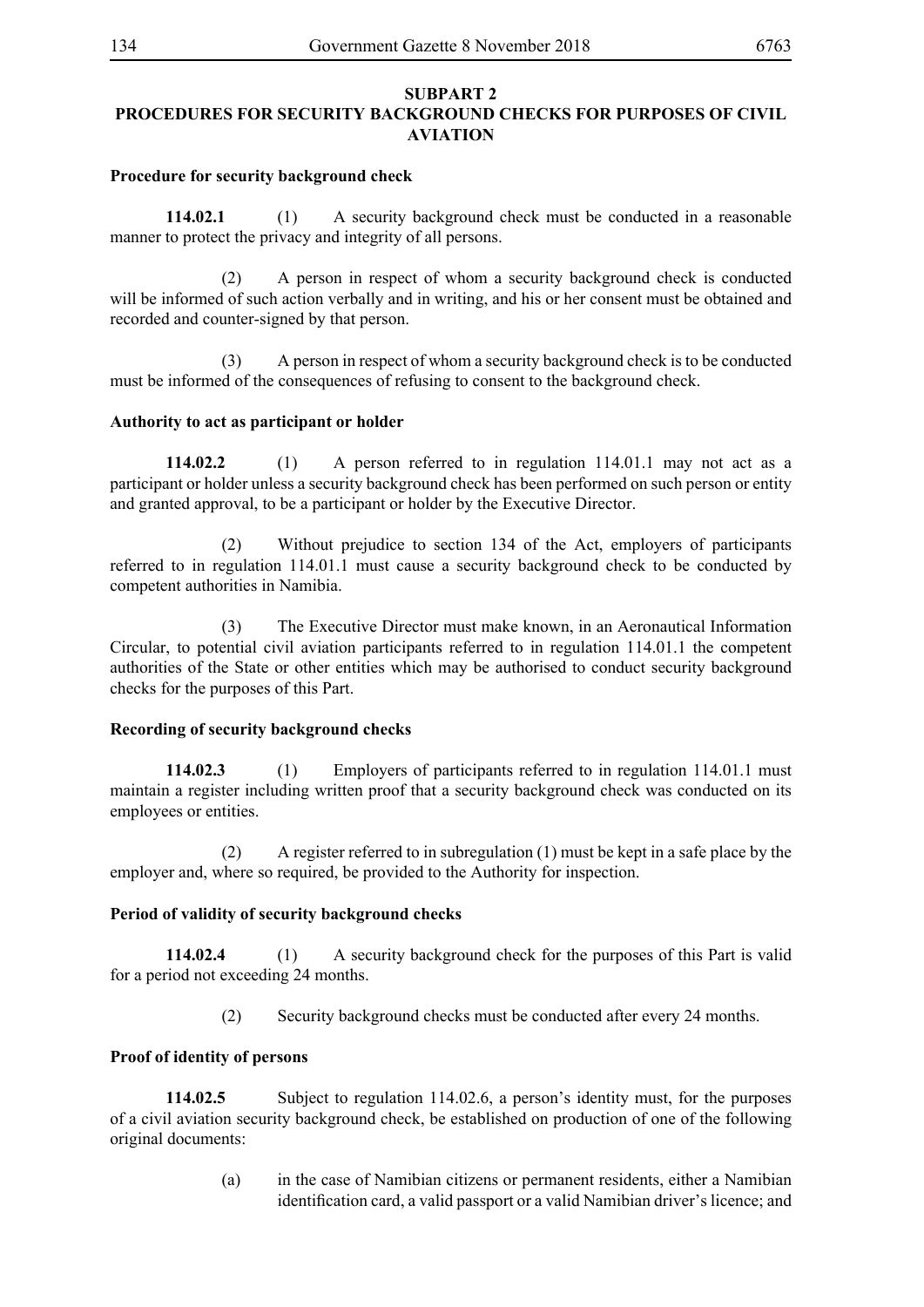(b) in the case of non-Namibian citizens or non-permanent residents, a valid passport together with an original immigration office document confirming the individual's right to work, study or reside in Namibia.

#### **Alternative method of identification**

**114.02.6** (1) Where a person conducting a security background check is satisfied that the person whose identity is to be established cannot reasonably provide the documentation required under regulation 114.02.5, that person is required to provide the following original documents:

- (a) a birth or adoption certificate;
- (b) a registration or naturalisation document;
- (c) proof of residence in Namibia;
- (d) a passport-sized photograph endorsed on its back with the signature of a commissioner of oaths; and
- (f) the testimony of two persons aged 18 years or above who have known the person, either personally or professionally, for a minimum period of three years and a signed statement under oath or affirmation confirming that the signatory knows the person identified.

(2) The statement referred to in subregulation  $(1)(f)$  must contain the signatory's full name, identification number or passport number, occupation, residential address and telephone number.

## **Criminal records**

**114.02.7** (1) Criminal records must be produced in the form of an official police criminal record certificate (CRC), known as a "certificate of conduct", and in the case of non-Nambian citizens or non-permanent residents, a document equivalent to the certificate of conduct.

(2) A certificate of conduct remains valid for a period of six months from the date of issue.

## **Unfavourable certificate of determination**

**114.02.8** (1) Where it has been determined in the course of security background check that an applicant or employee has been convicted of a criminal offence listed in the Appendix, that applicant or employee cannot be allowed to become or continue to be an participant or holder, unless the Executive Director has issued a certificate of favourable determination relating to such conviction.

 (2) Despite subregulation (1), where a period of 20 years has lapsed from the date of conviction for the offences referred to in the Appendix, that convicted person may be allowed to become a participant or holder.

## **Procedure for issuing certificate of favourable determination**

**114.02.9** (1) Before issuing a certificate of favourable determination the Executive Director must cause the person who was convicted of an offence in the Appendix to undergo a fit and proper person test in the manner contemplated by section 69 of the Act, and the following additional information, if not already provided for the purposes of this Part, must be considered: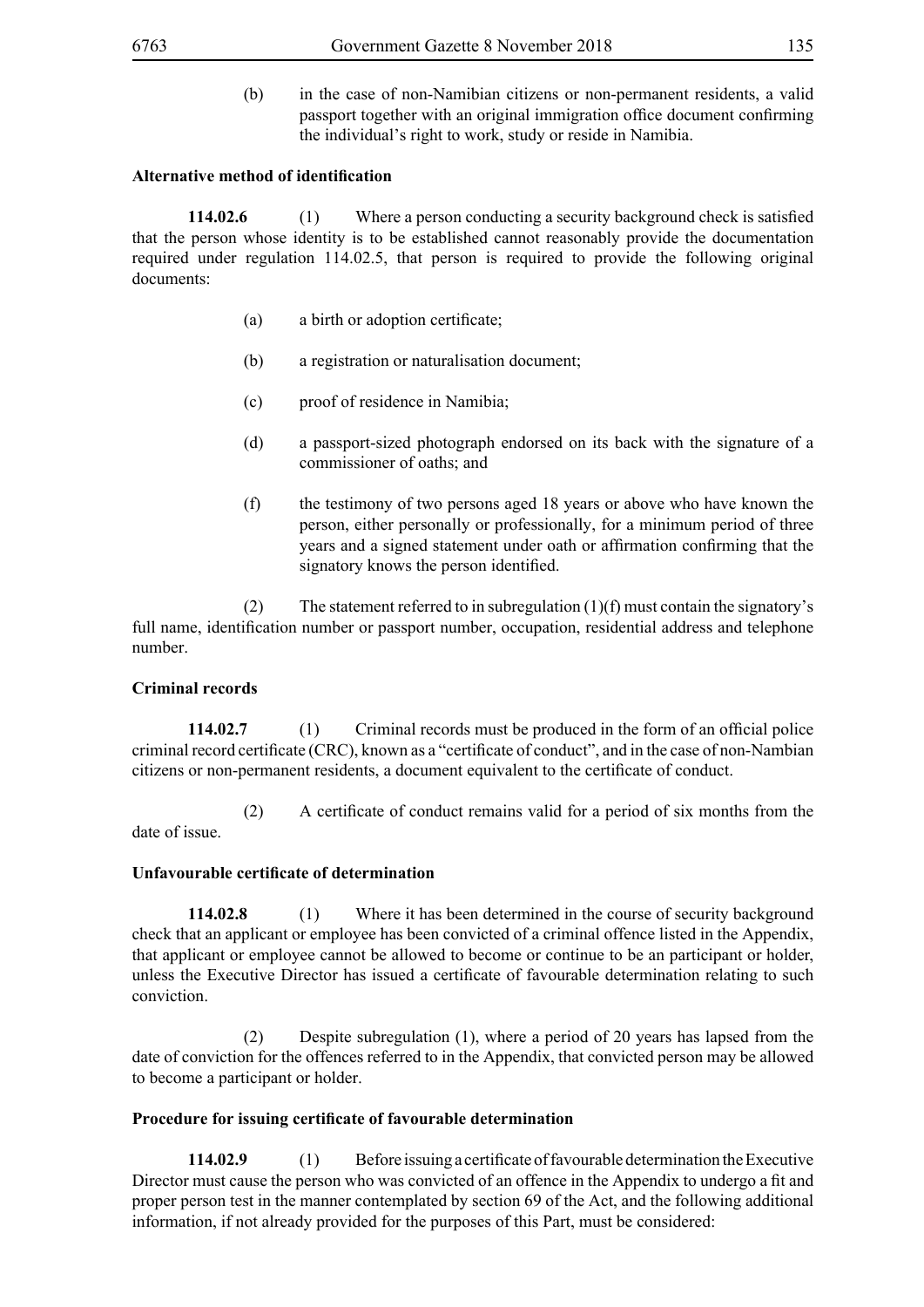- (a) whether the person so convicted showed any remorse for the crime committed;
- (b) whether there is a likelihood that the person will repeat the same offence;
- (c) the aviation document applied for;
- (d) the person's propensity to committing crimes; and
- (e) any other relevant factor.

 (2) A person who was convicted of an offence listed in the Appendix may apply in writing to the Executive Director for a certificate of favourable determination, and -

- (a) the Executive Director must, within 14 days of receipt of the application, inform the applicant of the date, time and place where a fit and proper person test may be conducted; and
- (b) the applicant must pay the fee prescribed under Part 187.

## **Verification of education or employment**

**114.02.10** A person who is conducting a security background on another person must obtain written confirmation from employers, educational establishments or other sources capable of verifying the information provided by the person for the purpose of the security background check.

## **Self-employment**

**114.02.11** Where a security background check reveals that the person was selfemployed, either wholly or in part, during any of the period covered by the check, written confirmation of the dates of the periods of self-employment must be obtained from any relevant third parties.

## **Security background check features**

**114.02.12** The minimum security background checks must include the following features:

- (a) establish the person's identity on the basis of documentary evidence;
- (b) cover criminal records, where relevant, of at least the preceding five years from the date of enquiry;
- (c) cover employment, education and any gaps in records during at least the preceding five years; and
- (d) establish that relevant institutions provided credible information on the person's profile regarding his or her involvement with terrorist activities.

## **Security background check on prospective employees**

**114.02.13** A security background check must be completed before any prospective employee referred to in regulation 114.01.1 undergoes any security training involving access to information which is not publicly available.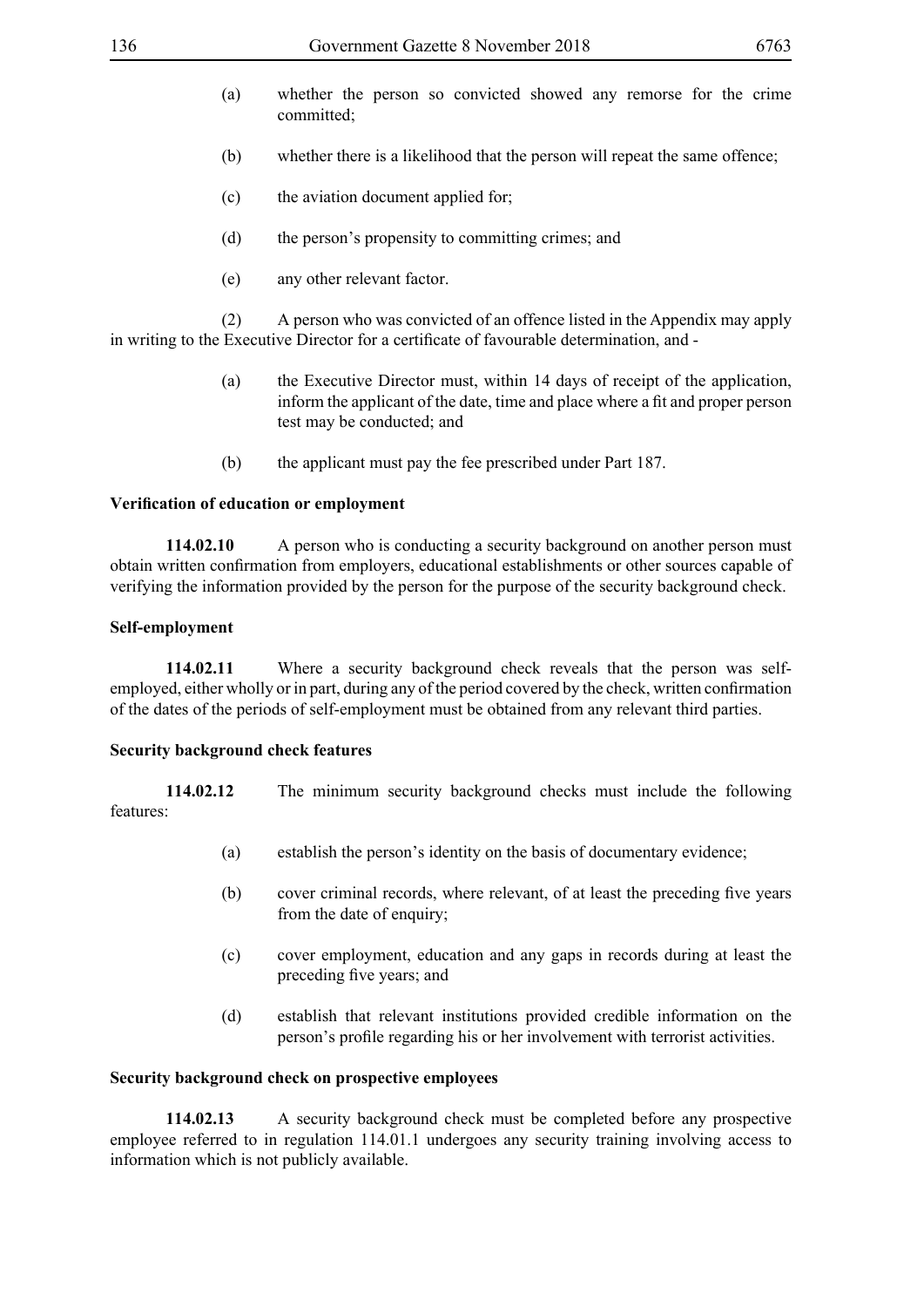#### **Filing of recruitment records**

**114.02.14** Recruitment records, including results of any assessment tests, must be kept for all persons recruited for at least the duration of their employment.

#### **Foreign criminal record checks**

**114.02.15** (1) Where a person has been resident outside the territory of Namibia, criminal record certificates are required for each country that the person has been continuously resident in for six months or more, preceding a period of five years from the date of enquiry.

 (2) Where a person has served abroad in the service of the State for a period of five years preceding the enquiry, he or she must provide an extract from his or her service records.

 (3) The extract referred to in subreulation (1) must expressly disclose any convictions the person may have, and must cover periods spent overseas of six months or more.

#### **Applicants who cannot obtain foreign criminal record check**

**114.02.16** In exceptional cases including, but not limited to a situation where official sources do not exist or officials are unable to supply the individual with a certificate, the individual must provide -

- (a) a statement under oath or affirmation;
- (b) a character reference from a referee; and
- (c) reasons as to why it is not possible to obtain the criminal record certificate.

#### **Suitable referees**

**114.02.17** A person conducting a security background check of an employee or a prospective employee and considering references provided by the applicant must in addition to any other relevant factors take into account the following factors:

- (a) whether the referee has known the applicant for a period of three years or more;
- (b) whether the referee is resident in Namibia;
- (c) whether the referee holds a Namibian passport or a Namibian identity document;
- (d) whether the applicant and the referee are related to each other by birth, adoption, marriage or other conjugal relationship akin to that of husband and wife;
- (e) whether the applicant and the referee live at the same address; and
- (f) whether there is any specific reason why the referee offered to testify to the character of the individual.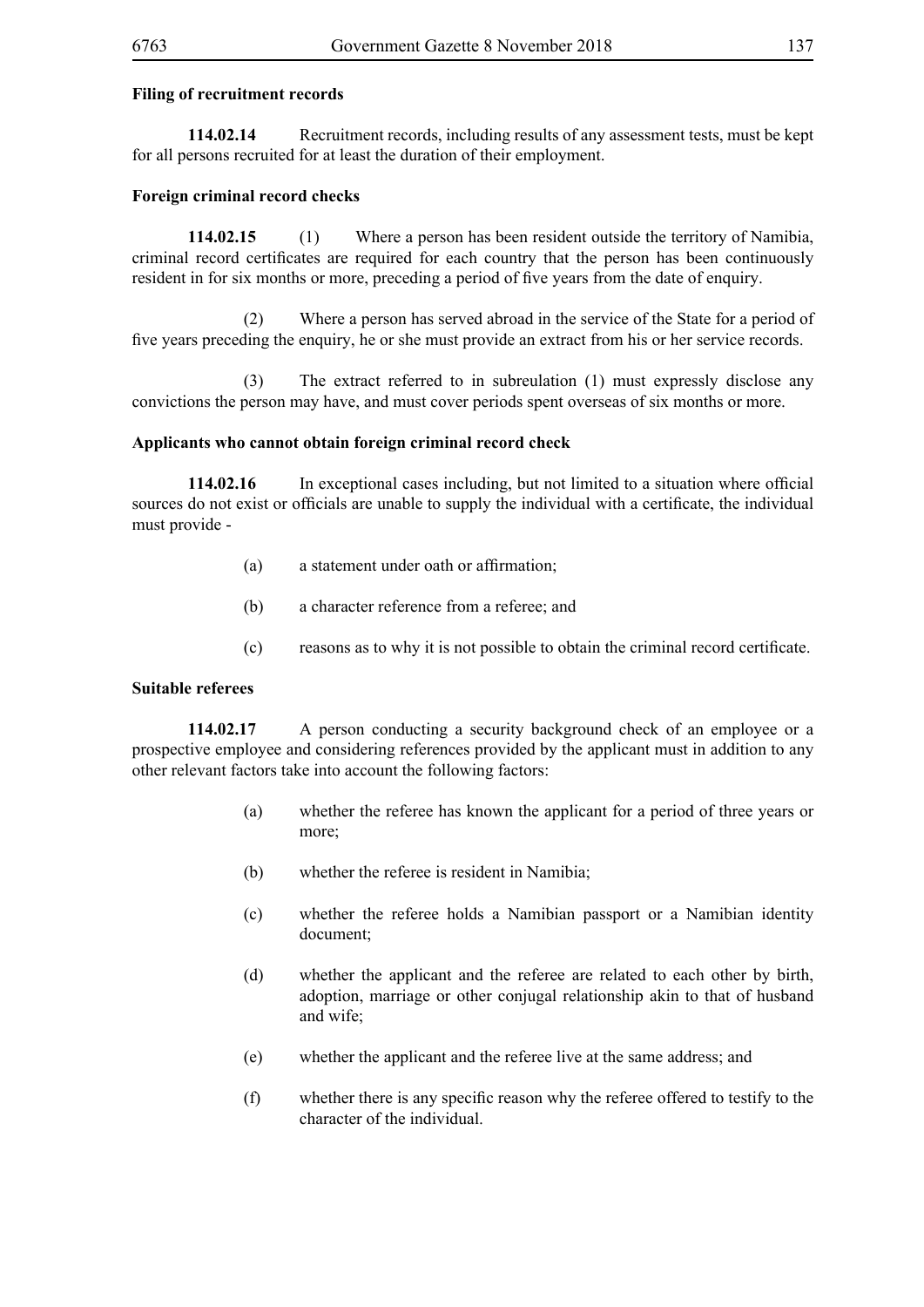## **APPENDIX**

Convictions disqualifying a person from participating in the Namibian civil aviation system

Any person convicted of offences and acts below is disqualified from becoming an aviation participant or holder, unless a period of 20 years has lapsed from the date of conviction or the Executive Director has issued a certificate of favourable consideration.

- (a) terrorism;
- (b) unlawful possession, use, sale, distribution, or manufacture of an explosive or weapon;
- (c) interference with air navigation installation;
- (d) espionage or cybercrime;
- (e) commission of certain crimes aboard aircraft in-flight;
- (f) treason;
- (g) carrying a weapon or explosive aboard aircraft;
- (h) kidnapping or hostage taking;
- (i) human trafficking;
- (j) crimes involving dishonesty;
- (k) aircraft piracy and any other piracy;
- (l) unlawful entry into an aircraft or airport area;
- (m) any offence connected with bomb threats and or hoaxes, to the detriment of airport security;
- (n) armed robbery;
- (o) destruction of an aircraft or aircraft facility;
- (p) smuggling of specially protected game products and drugs or dependence producing substance; and
- (q) conspiracy or attempt to commit any of the aforementioned criminal acts.

### **Substitution of Part 139 of Regulations**

**10.** The Regulations are amended by the substitution for Part 139 of the following Part:

## **"PART 139 AERODROMES**

## **LIST OF REGULATIONS**

## **SUBPART 1: GENERAL REQUIREMENTS**

- 139.01.1 Applicability
- 139.01.2 Definitions for this Part
- 139.01.3 Applicable technical standards
- 139.01.4 Use of common reference systems
- 139.01.5 Categories of aerodromes
- 139.01.6 Aerodrome reference code
- 139.01.7 Notifying and reporting of aerodrome data and information
- 139.01.8 Restrictions and prohibitions on use of aerodromes
- 139.01.9 Deviations
- 139.01.10 Publication of restrictions, deviations, exemptions and status of aerodromes
- 139.01.11 Storage of inflammable goods
- 139.01.12 Safety measures against fire
- 139.01.13 Lights which endanger safety of aircraft
- 139.01.14 Use of runways and taxiways
- 139.01.15 Points of entry into or exit from restricted areas of aerodrome
- 139.01.16 Movement of aircraft or vehicles in restricted area on direction of aerodrome operator
- 139.01.17 Access to apron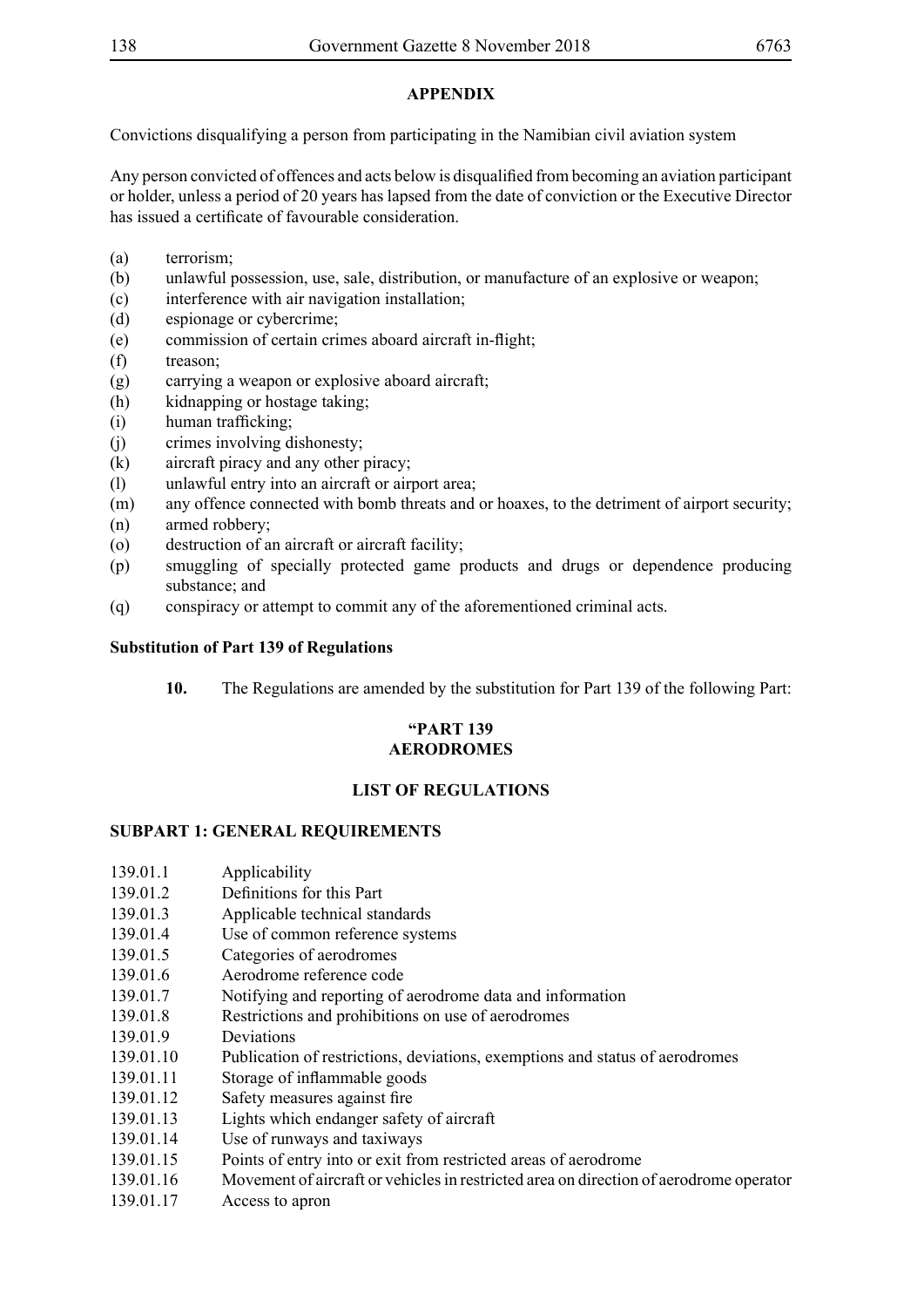| 6763      | Government Gazette 8 November 2018                                             | 139 |
|-----------|--------------------------------------------------------------------------------|-----|
| 139.01.18 | Points of access to or egress from apron                                       |     |
| 139.01.19 | Movement of aircraft or vehicles on apron                                      |     |
| 139.01.20 | Movement of aircraft on apron under direction of aerodrome operator            |     |
| 139.01.21 | Movement of vehicles on apron under direction of aerodrome operator            |     |
| 139.01.22 | Parking of aircraft on apron                                                   |     |
| 139.01.23 | Securing of parked aircraft                                                    |     |
| 139.01.24 | Embarkation or disembarkation of persons into, or from, aircraft               |     |
| 139.01.25 | Loading or unloading cargo and dangerous goods into, or from, aircraft         |     |
| 139.01.26 | Supply of fuel to aircraft                                                     |     |
| 139.01.27 | Boarding or tampering with aircraft                                            |     |
| 139.01.28 | Test-running of aircraft engines                                               |     |
| 139.01.29 | Regulation of vehicular or other traffic at aerodrome                          |     |
| 139.01.30 | Entering or leaving aerodrome                                                  |     |
| 139.01.31 | Animals in restricted area of aerodrome                                        |     |
| 139.01.32 | Acts prohibited on aerodromes and in terminal buildings                        |     |
| 139.01.33 | Lead-in lights                                                                 |     |
| 139.01.34 | Land use in vicinity of aerodrome                                              |     |
| 139.01.35 | <b>Aeronautical studies</b>                                                    |     |
| 139.01.36 | Safety inspections and audits                                                  |     |
| 139.01.37 | Testing of aerodrome facilities, equipment and procedures                      |     |
| 139.01.38 | Register of aerodrome certificates and licences                                |     |
| 139.01.39 | Use of military aerodromes                                                     |     |
| 139.01.40 | Specific procedures for aerodrome operations                                   |     |
| 139.01.41 | Security measures                                                              |     |
| 139.01.42 | Low visibility operations                                                      |     |
| 139.01.43 | Exemptions                                                                     |     |
| 139.01.44 | Compensation payable for spilling substances on certain areas                  |     |
| 139.01.45 | Firing of rockets, missiles, flares or other objects in vicinity of aerodromes |     |

## **SUBPART 2: AERODROMES DESIGN AND CONSTRUCTION REQUIREMENTS**

- 139.02.1 Applicability of Subpart
- 139.02.2 Construction of aerodrome
- 139.02.3 Requirements for aerodrome design<br>139.02.4 Issuance of certificate of intent
- 139.02.4 Issuance of certificate of intent

# **SUBPART 3: CERTIFICATION OF AERODROMES**

- 139.03.1 Applicability of Subpart
- 139.03.2 Requirement for aerodrome certificate
- 139.03.3 Application for aerodrome certificate
- 139.03.4 Issuance of aerodrome certificate
- 139.03.5 Aerodrome certificate
- 139.03.6 Validity of aerodrome certificate
- 139.03.7 Renewal of aerodrome certificate
- 139.03.8 Amendment of aerodrome certificate
- 139.03.9 Suspension and revocation of aerodrome certificate
- 139.03.10 Surrender of aerodrome certificate
- 139.03.11 Transferability of aerodrome certificate
- 139.03.12 Breach of conditions for issuance of aerodrome certificate and non-conformance with certificate requirements
- 139.03.13 Charges at certified aerodromes
- 139.03.14 Changes to certificate holder's manual and organisation
- 139.03.15 Notification of availability of certified aerodrome
- 139.03.16 Issuance of interim aerodrome certificate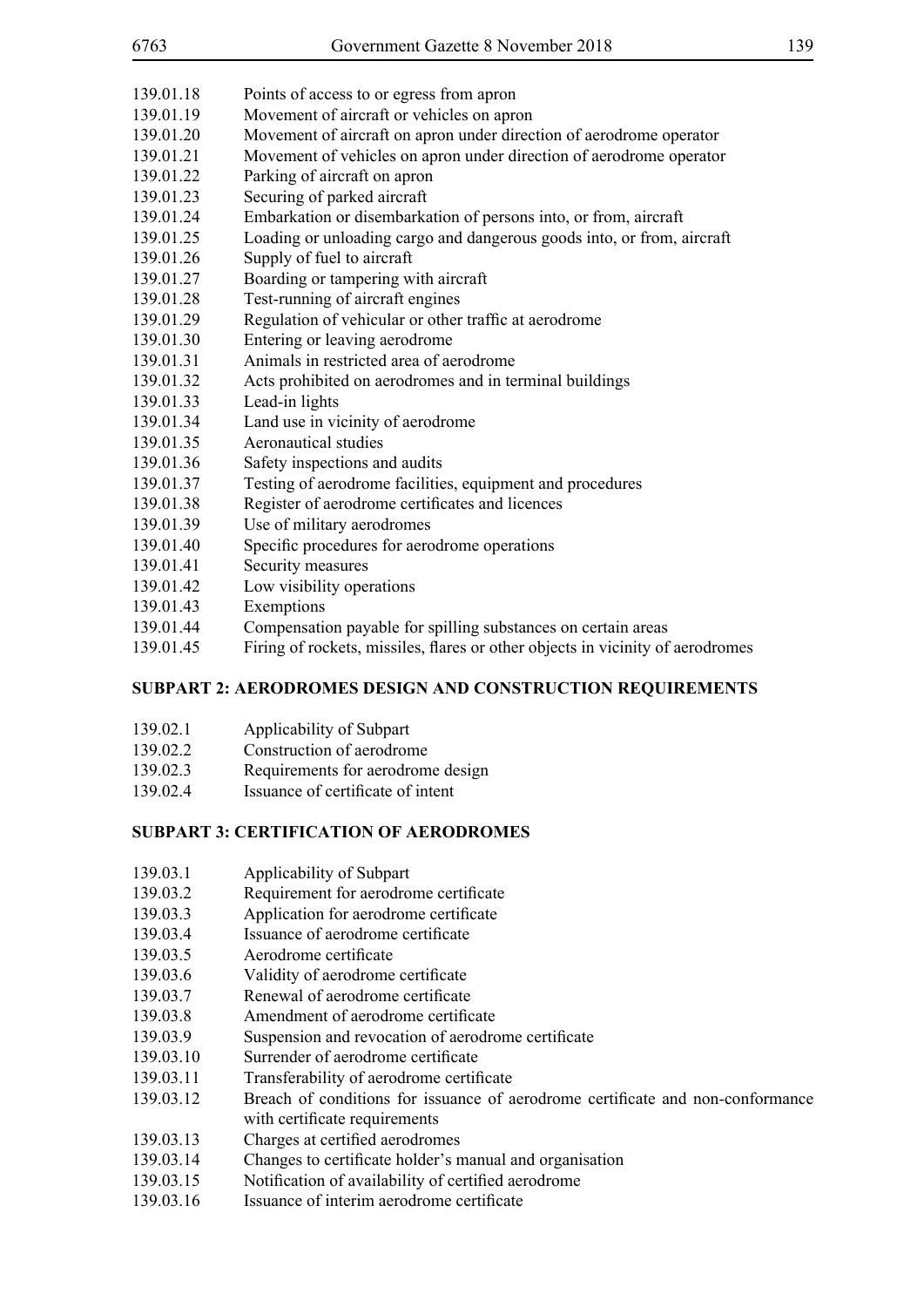# **SUBPART 4: LICENSING OF AERODROMES IN CATEGORIES B, C AND D**

- 139.04.1 Applicability of Subpart 139.04.2 Requirements for aerodrome licence 139.04.3 Application for aerodrome licence 139.04.4 Issuance of aerodrome licence 139.04.5 Aerodrome licence 139.04.6 Validity of aerodrome licence 139.04.7 Renewal of aerodrome licence
- 
- 139.04.8 Amendment of aerodrome licence
- 139.04.9 Suspension and revocation of aerodrome licence
- 139.04.10 Surrender of aerodrome licence
- 139.04.11 Transferability of aerodrome licence
- 139.04.12 Breach of conditions for issuance of aerodrome licence and non-conformance with licence requirements
- 139.04.13 Charges at licensed aerodromes
- 139.04.14 Changes to licence holder's manual and organisation
- 139.04.15 Notification of availability of licensed aerodrome
- 139.04.16 Issuance of interim aerodrome licence

# **SUBPART 5: CATEGORY E AERODROMES**

| 139.05.1 | Applicability of Subpart |
|----------|--------------------------|
|----------|--------------------------|

- 139.05.2 Construction of category E aerodromes
- 139.05.3 Application for permit to operate category E aerodrome
- 139.05.4 Permit to operate category E aerodrome
- 139.05.5 Refusal to issue permit to operate category E aerodrome
- 139.05.6 Register of category E aerodromes permits
- 139.05.7 Duration of permit to operate category E aerodrome
- 139.05.8 Revocation of permit to operate aerodrome on request of holder
- 139.05.9 Revocation or suspension of permit to operate aerodrome by Executive Director
- 139.05.10 Operating standards for category E aerodromes
- 139.05.11 Reporting officer at category E aerodromes
- 139.05.12 Notice of changes in physical condition of category E aerodrome
- 139.05.13 Notification of changes in information published in Aeronautical Information Publication
- 139.05.14 Safety inspection of category E aerodromes
- 139.05.15 Charges at category E aerodromes

# **SUBPART 6: NON-LICENSED HELICOPTER AND EMERGENCY LANDING SITES**

- 139.06.1 Operation of non-licensed helicopter sites
- 139.06.2 Emergency landing sites

# **SUBPART 7: AERODROME MANUAL**

- 139.07.1 Applicability of Subpart
- 139.07.2 Requirements for aerodrome manual
- 139.07.3 Contents of aerodrome manual
- 139.07.4 Amendment of aerodrome manual

# **SUBPART 8: OBLIGATIONS OF AERODROME OPERATORS**

- 139.08.1 Applicability of Subpart
- 139.08.2 Aerodrome operations, maintenance and compliance with conditions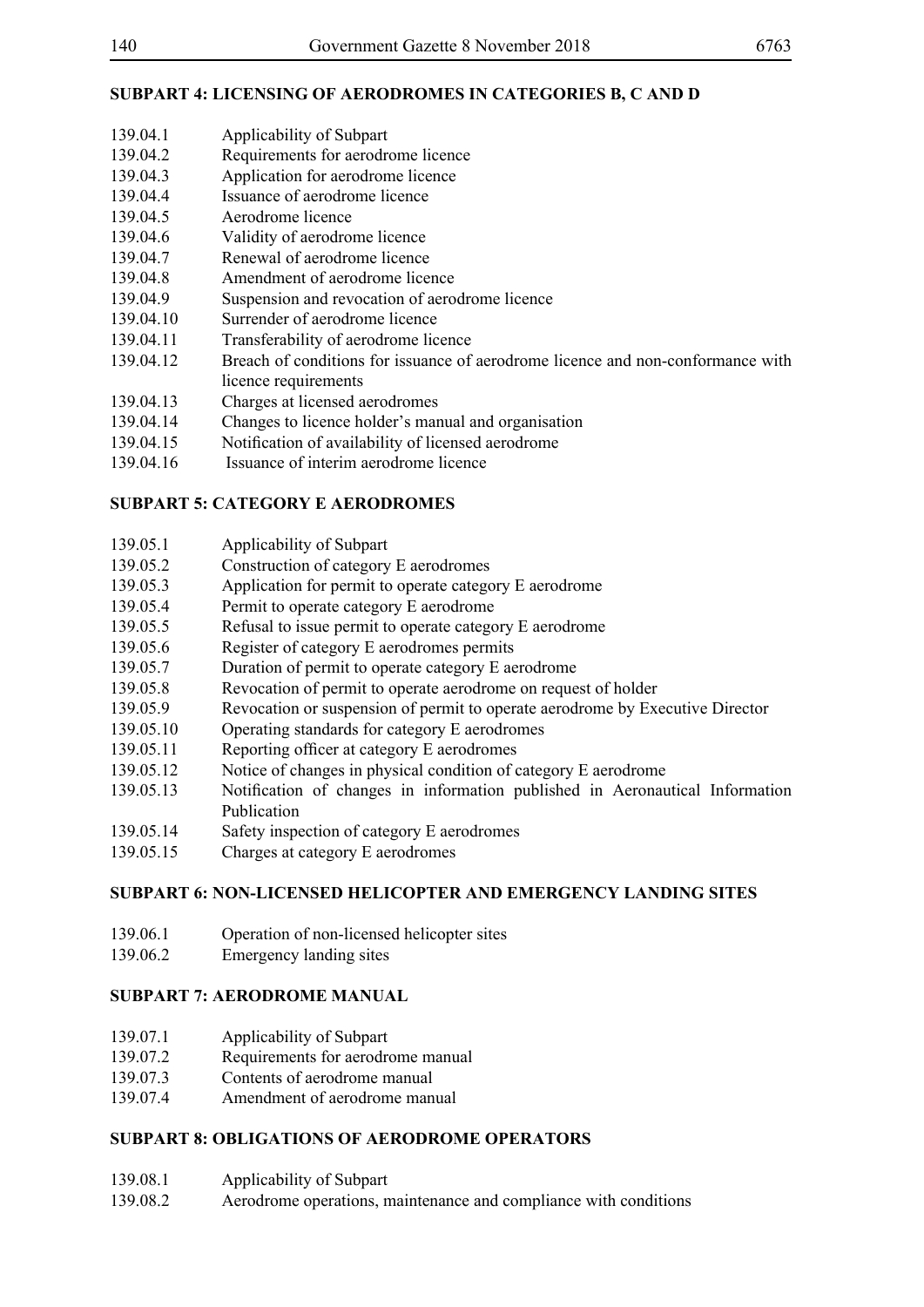| 6763      | Government Gazette 8 November 2018                            | 141 |
|-----------|---------------------------------------------------------------|-----|
| 139.08.3  | Personnel requirements: accountable manager and key personnel |     |
| 139.08.4  | Quality assurance system                                      |     |
| 139.08.5  | Changes in quality assurance system                           |     |
| 139.08.6  | Safety management system                                      |     |
| 139.08.7  | Runway safety programme                                       |     |
| 139.08.8  | Demarcation of restricted areas                               |     |
| 139.08.9  | Control of entry into restricted areas                        |     |
| 139.08.10 | Demarcation of routes on apron                                |     |
| 139.08.11 | Aerodrome inspection programme                                |     |
| 139.08.12 | Aerodrome serviceability inspections                          |     |
| 139.08.13 | Aerodrome technical inspections                               |     |
| 139.08.14 | Aerodrome special inspections                                 |     |
| 139.08.15 | Aerodrome environmental management programme                  |     |
| 139.08.16 | Aerodromes works safety                                       |     |
| 139.08.17 | Protection of navigation aids                                 |     |
| 139.08.18 | Notification of aerodrome condition                           |     |
| 139.08.19 | Unsafe conditions                                             |     |
| 139.08.20 | Discontinuation of certified or licensed aerodrome operations |     |
| 139.08.21 | General duties of aerodrome operator                          |     |
| 139.08.22 | Removal of obstructions from aerodrome surface                |     |
| 139.08.23 | Warning notices                                               |     |

### **SUBPART 9: AERODROME DATA**

- 139.09.1 Applicability of Subpart
- 139.09.2 Aeronautical data
- 139.09.3 Aerodrome reference point
- 139.09.4 Aerodrome and runway elevation
- 139.09.5 Aerodrome reference temperature
- 139.09.6 Aerodrome dimensions and related information
- 139.09.7 Strength of pavements
- 139.09.8 Pre-flight altimeter check point
- 139.09.9 Declared distances
- 139.09.10 Condition of movement area and related facilities
- 139.09.11 Information on disabled aircraft removal
- 139.09.12 Information on rescue and fire fighting level of protection
- 139.09.13 Information concerning visual approach slope indicator systems
- 139.09.14 Coordination between aeronautical information services and aerodrome authorities

## **SUBPART 10:AERODROME PHYSICAL CHARACTERISTICS**

- 139.10.1 Applicability of Subpart
- 139.10.2 Runways
- 139.10.3 Runway shoulders
- 139.10.4 Runway turn pads
- 139.10.5 Runway strips
- 139.10.6 Runway end safety areas
- 139.10.7 Clearways
- 139.10.8 Stopways
- 139.10.9 Radio altimeter operating area
- 139.10.10 Taxiways
- 139.10.11 Taxiway shoulders
- 139.10.12 Taxiway strips
- 139.10.13 Holding bays, runway-holding positions, intermediate holding positions and roadholding positions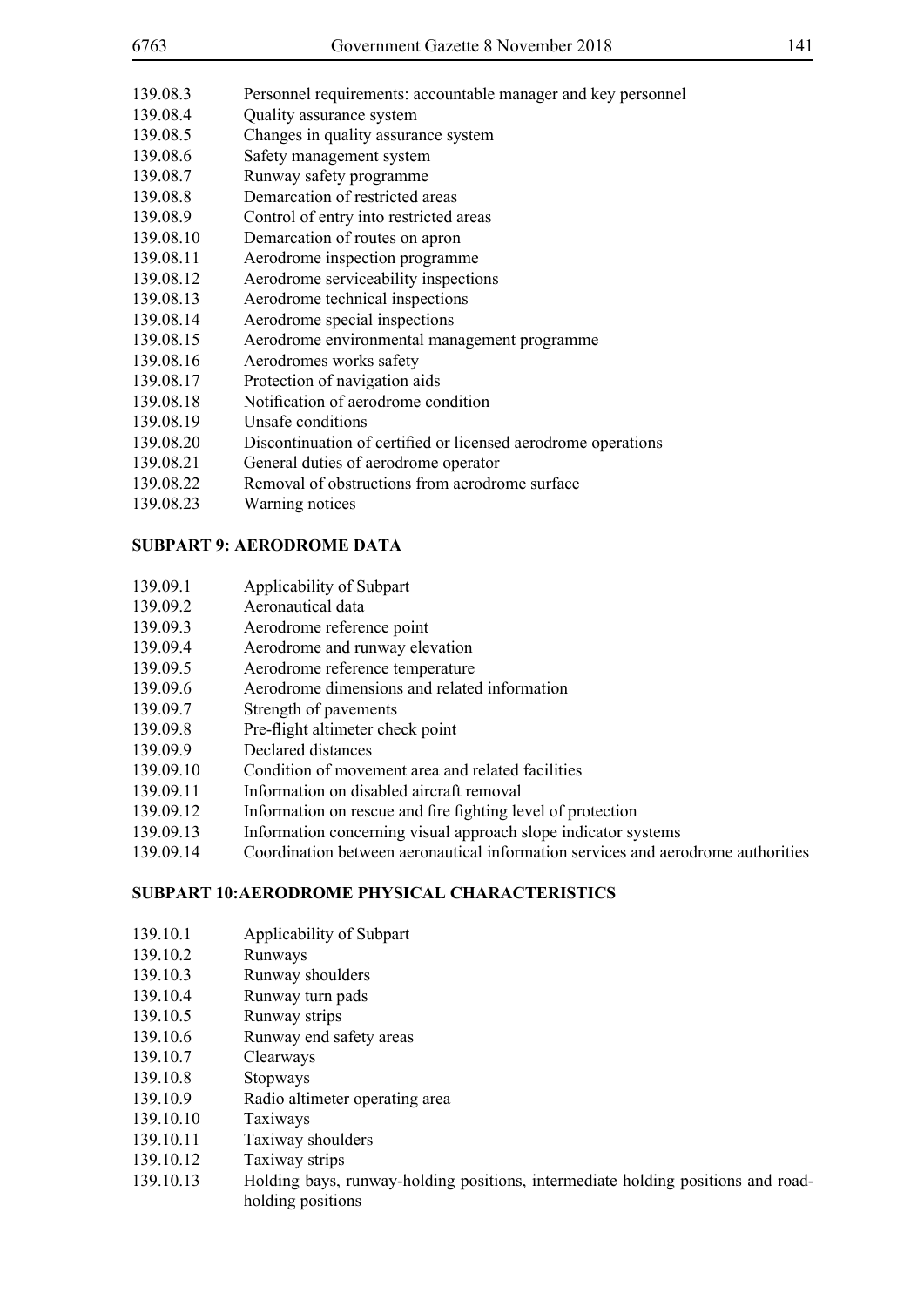| 139.10.14 | Aprons |
|-----------|--------|
|-----------|--------|

139.10.15 Isolated aircraft parking position

# **SUBPART 11: OBSTACLE RESTRICTION AND REMOVAL**

- 139.11.1 Applicability of Subpart
- 139.11.2 Erection of obstacles
- 139.11.3 Establishment of obstacle limitation surfaces
- 139.11.4 Obstacle limitation surfaces
- 139.11.5 Obstacle limitation requirements<br>139.11.6 Objects outside obstacle limitation
- Objects outside obstacle limitation surfaces
- 139.11.7 Removal of obstacles and other objects

# **SUBPART 12: VISUAL AIDS FOR NAVIGATION**

- 139.12.1 Applicability of Subpart
- 139.12.2 Wind direction indicator
- 139.12.3 Landing direction indicator
- 139.12.4 Signaling lamp
- 139.12.5 Signal panels and signal areas
- 139.12.6 Markings
- 139.12.7 Lights
- 139.12.8 Signs
- 139.12.9 Markers

# **SUBPART 13: VISUAL AIDS FOR DENOTING OBSTACLES**

- 139.13.1 Applicability of Subpart
- 139.13.2 Objects to be marked or lighted
- 139.13.3 Marking and lighting of objects

# **SUBPART 14: VISUAL AIDS FOR DENOTING RESTRICTED USE AREAS**

- 139.14.1 Applicability of Subpart
- 139.14.2 Closed runways and taxiways or parts thereof
- 139.14.3 Non-load-bearing surface
- 139.14.4 Pre-threshold area
- 139.14.5 Unserviceable areas

# **SUBPART 15: ELECTRICAL SYSTEMS**

- 139.15.1 Applicability of Subpart
- 139.15.2 Electrical power supply systems for air navigation facilities
- 139.15.3 Systems design
- 139.15.4 Monitoring

## **SUBPART 16: AERODROME OPERATIONAL SERVICES, EQUIPMENT AND INSTALLATIONS**

- 139.16.1 Applicability of Subpart
- 139.16.2 Aerodrome emergency planning
- 139.16.3 Rescue and firefighting services
- 139.16.4 Disabled aircraft removal
- 139.16.5 Wildlife hazard management
- 139.16.6 Apron management service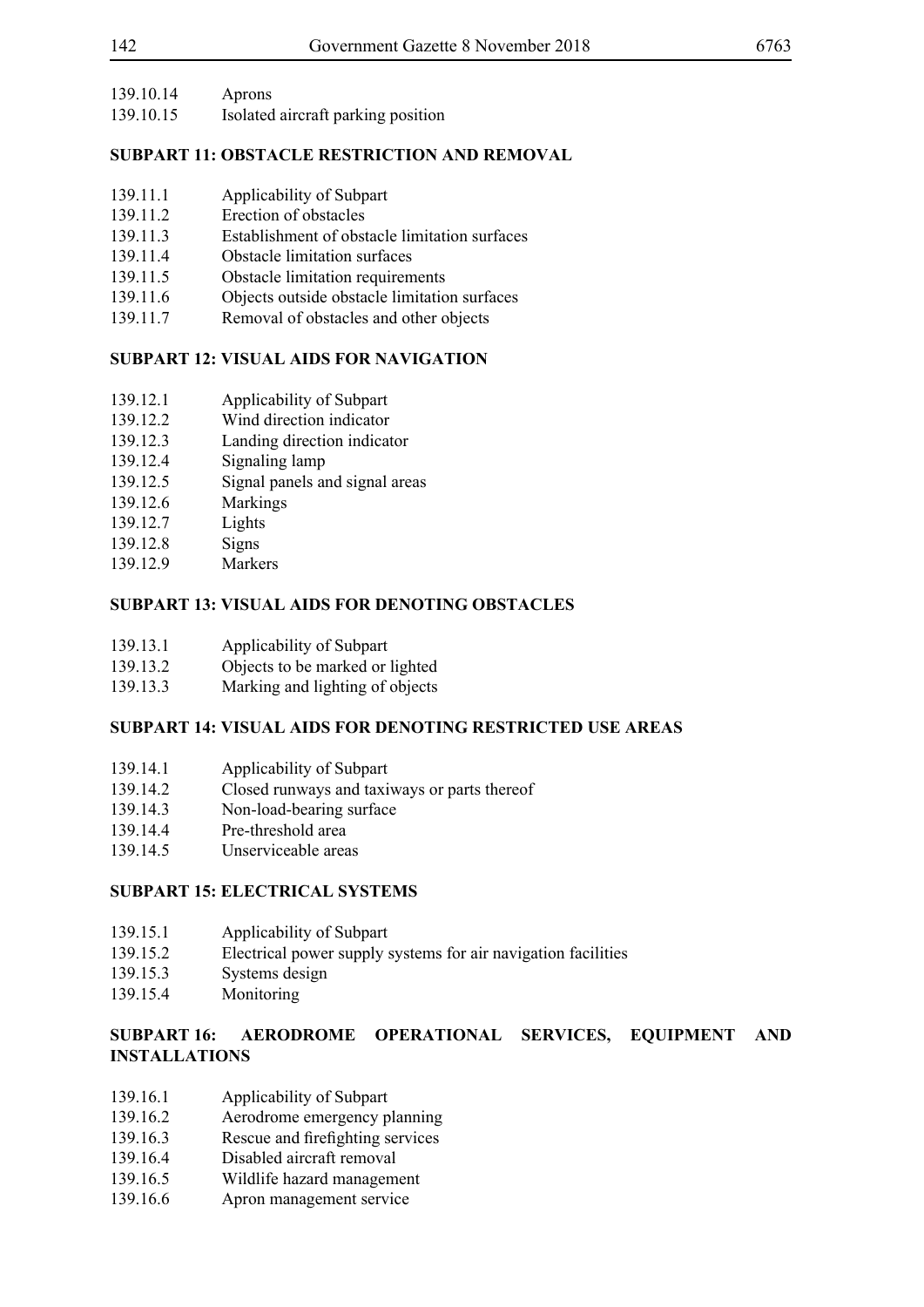- 139.16.7 Ground servicing of aircraft
- 139.16.8 Aerodrome vehicle operations
- 139.16.9 Surface movement guidance and control systems
- 139.16.10 Siting of equipment and installations on operational areas
- 139.16.11 Fencing
- 139.16.12 Security lighting
- 139.16.13 Autonomous runway incursion warning system

## **SUBPART 17: AERODROME MAINTENANCE**

- 139.17.1 Applicability of Subpart
- 139.17.2 Maintenance programme
- 139.17.3 Maintenance of pavements and friction measurement
- 139.17.4 Removal of contaminants
- 139.17.5 Runway pavement overlays
- 139.17.6 Maintenance of visual aids for navigation

## **SUBPART 18: REQUIREMENTS SPECIFIC TO HELIPORTS**

- 139.18.1 Applicability of Subpart
- 139.18.2 Definitions for this Subpart
- 139.18.3 Heliport reference point
- 139.18.4 Heliport elevations
- 139.18.5 Heliport dimensions and related information
- 139.18.6 Declared distances
- 139.18.7 Physical characteristics of surface-level heliports
- 139.18.8 Physical characteristics of elevated heliports
- 139.18.9 Physical characteristics of helidecks
- 139.18.10 Physical characteristics of shipboard heliports
- 139.18.11 Obstacle limitation surfaces and sectors
- 139.18.12 Obstacle limitation requirements
- 139.18.13 Visual Aids
- 139.18.14 Wind direction indicator
- 139.18.15 Markings and markers
- 139.18.16 Lights
- 139.18.17 Heliport emergency planning
- 139.18.18 Rescue and firefighting

## **SUBPART 1 GENERAL REQUIREMENTS**

## **Applicability**

**139.01.1** (1) This Part applies to aerodromes and includes applicable requirements and standards relating to -

- (a) certification of aerodromes and operation of certified aerodromes;
- (b) licensing of aerodromes and operation of licensed aerodromes;
- (c) issuance of permits to, and operation of, category E aerodromes;
- (d) approval of non-licensed helicopter sites and their operation;
- (e) design and construction of aerodromes;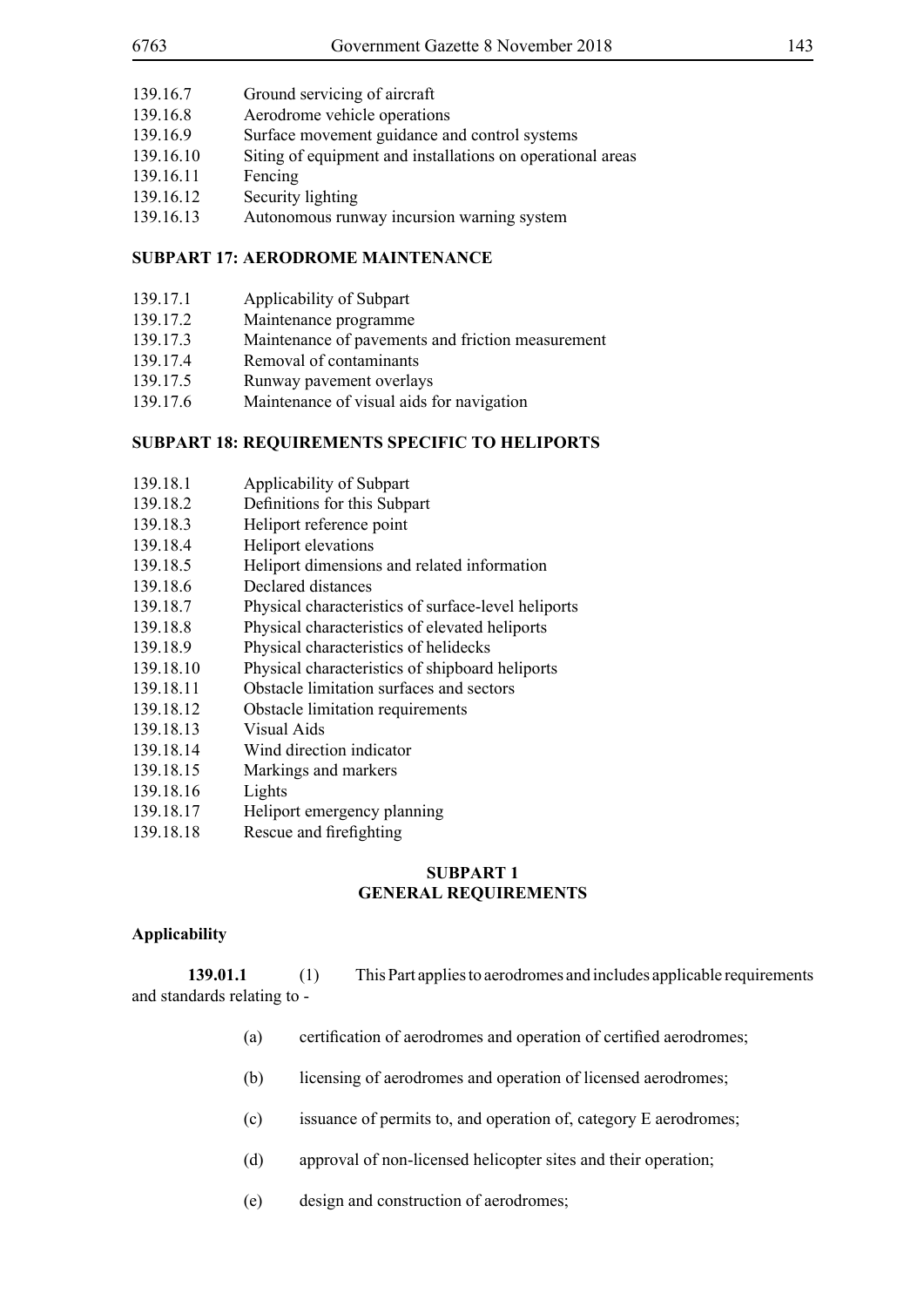- (f) maintenance of aerodromes and associated facilities;
- (g) obligations of aerodrome operators; and
- (h) other matters relating to safety of aerodromes.
- (2) This Part also sets out certain -
- (a) administrative requirements applying to the Executive Director; and
- (b) aviation security requirements applicable to aerodromes.

 (3) A person may not use any place in Namibia as a place for the landing or departure of an aircraft unless that place has been -

- (a) certified in accordance with Subpart 3;
- (b) licensed in accordance with Subpart 4;
- (c) issued with a permit in accordance with Subpart 5; or
- (d) approved in accordance with Subpart 6,

and operated in accordance with this Part.

 (4) A person may not use any area on any land, water or building for the landing or take-off of aircraft, if the air traffic in such area will in any way interfere with existing established procedures regarding controlled airspace.

#### **Definitions for this Part**

**139.01.2** (1) In this Part, unless the context indicates otherwise -

"aerodrome operator" means a person who is -

- (a) certified to operate an aerodrome;
- (b) licensed to operate an aerodrome;
- (c) permitted to operate an aerodrome; or
- (d) approved to operate a non-licensed helicopter site;

"critical aeroplane" means the most demanding type of aeroplane for which the aerodrome is intended as defined in Document NAM-CATS-AH;

"Environmental Management Act" means the Environmental Management Act, 2007 (Act No. 7 of 2007); and

"local authority council" means the entity that administers the affairs of a municipality, town or village referred to in section 1 of the Local Authority Act, 1992 (Act No. 23 of 992), and includes a regional council that administers the affairs of a settlement area referred to in section 1 of the Regional Councils Act, 1992 (Act No. 22 of 1992).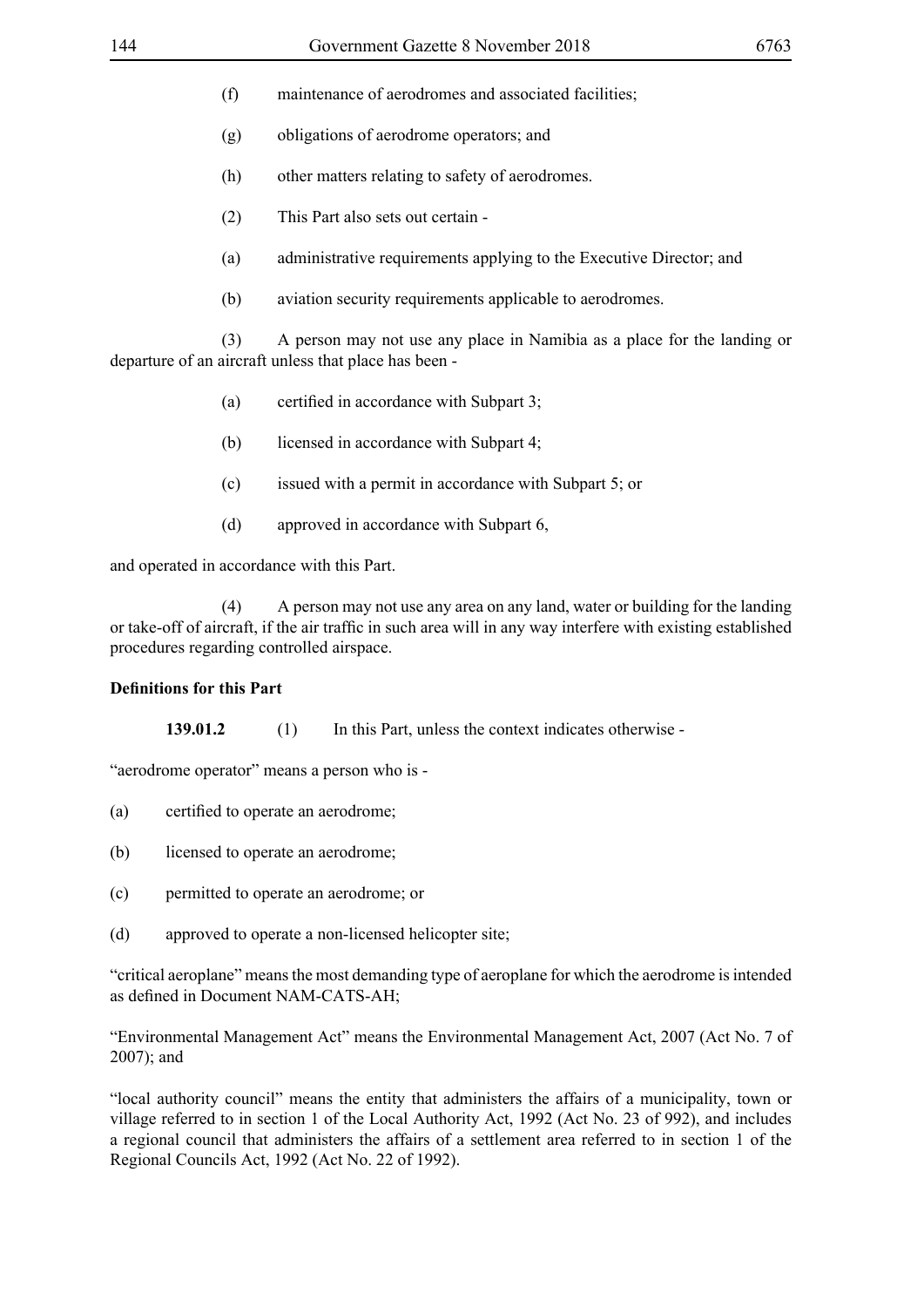(2) In this Part, the term aerodrome whenever used includes aerodromes and heliports in terms of Annex 14 to the Chicago Convention, Volumes I and II.

## **Applicable technical standards**

**139.01.3** (1) The technical standards for this Part are contained in Document NAM-CATS-AH which provides for the following matters:

- (a) standards, including procedures, systems and documents used for the operation of an aerodrome;
- (b) standards for facilities and equipment used in the operation of an aerodrome;
- (c) standards for the training and checking of aerodrome personnel; and
- (d) any other standards as may be included in the technical standards by the Executive Director.

 (2) Where a particular regulation in this Part makes reference to a standard in Document NAM-CATS-AH, that standard is construed to form part of the regulation.

 (3) The Executive Director may approve a variation in the standards contained in Document NAM-CATS-AH where the aerodrome operator can demonstrate an equivalent level of aviation safety.

### **Use of common reference systems**

**139.01.4** (1) At any aerodromes -

- (a) the World Geodetic System 1984 (WGS-84) must be used as the horizontal (geodetic) reference system;
- (b) the Mean Sea Level (MSL) datum must be used as the vertical reference system (elevation) at aerodromes; and
- (c) except where notified in the Aeronautical Information Publication (AIP) or the Aeronautical Information Circular (AIC) of Namibia, the Gregorian calendar and Coordinated Universal Time must be used as the temporal reference system.

 (2) The use of common reference systems must be in accordance with the standards prescribed in Document NAM-CATS-AH.

### **Categories of aerodromes**

- **139.01.5** Aerodromes must be categorised as follows:
	- (a) Category A: comprising aerodromes available for use by both international and domestic air traffic, including traffic of maximum certified take off mass of more than 60 000 kilogrammes;
	- (b) Category B: comprising aerodromes available for use by both commercial and non-commercial domestic air traffic including air traffic with maximum certified take-off mass of more than 60 000 kilogrammes;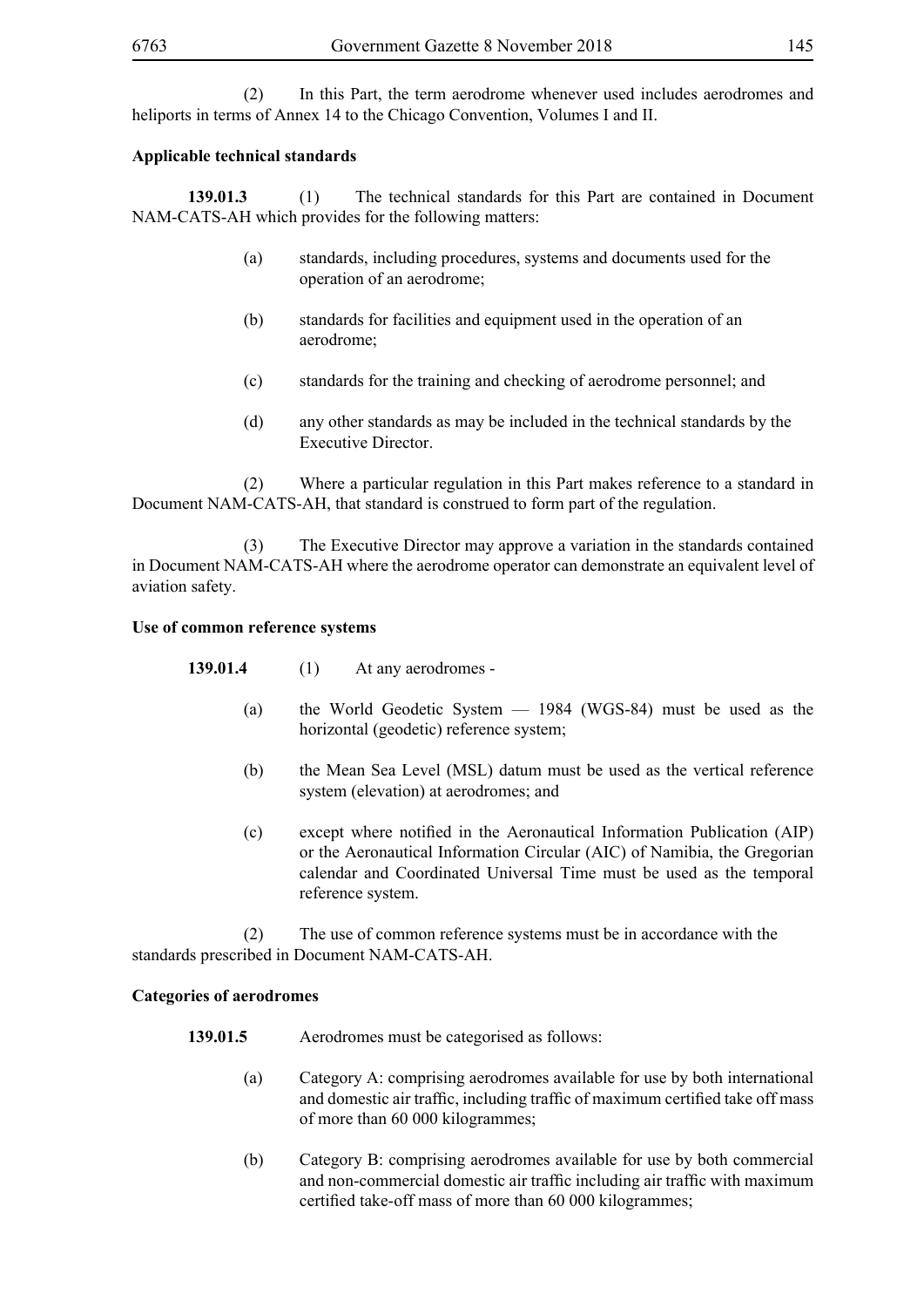- (c) Category C: comprising aerodromes available for use by both commercial and non-commercial domestic air traffic with maximum certified take-off mass of not more than 60 000 kilogrammes;
- (d) Category D: comprising aerodromes available for use by both commercial and non-commercial domestic air traffic of maximum certified take-off mass of not more than 20 000 kilogrammes; and
- (e) Category E: comprising aerodromes available for use only by noncommercial domestic air traffic of maximum certified take-off mass of not more than 5 700 kilogrammes.

## **Aerodrome reference code**

**139.01.6** (1) An aerodrome reference code consisting of a code number and letter must be used for aerodrome planning purposes.

 (2) The aerodrome reference code must be determined in accordance with the characteristics of the critical aeroplane for which the aerodrome facility is intended.

 (3) The aerodrome reference code numbers and code letters required under subregulation (1) must be determined in accordance with the standards prescribed in Document NAM-CATS-AH.

## **Notifying and reporting of aerodrome data and information**

**139.01.7** (1) An aerodrome operator must notify and report to the Executive Director, air traffic service units concerned and the aeronautical information services any information which may affect the operation of aircraft.

(2) The information to be notified as required by subregulation (1) must be in accordance with standards prescribed in Document NAM-CATS-AH.

### **Restrictions and prohibitions on use of aerodromes**

**139.01.8** (1) The Executive Director may impose restrictions as to the use of an aerodrome and may limit or totally prohibit the operation of any aircraft -

- (a) not equipped with radio equipment; or
- (b) the radio equipment of which is not complementary to the radio equipment installed for the control of air traffic at such aerodrome, if the Executive Director is satisfied that such restriction, limitation or prohibition is necessary in the interests of aviation safety.

(2) An operator of a certified or licensed aerodrome may not allow the use of the aerodrome at night where such aerodrome lacks adequate facilities for night flights or where the terrain or other objects in the vicinity of the aerodrome are such that they endanger operation of aircraft used in night flights.

 (3) Without prejudice to the obligations of the pilot-in-command to determine the suitability of conditions for the landing and take-off of an aircraft at any time and place, the Executive Director may prohibit flights by night to, or from, any aerodrome that in the opinion of the Executive Director lacks adequate facilities for night flights or where the terrain or other objects in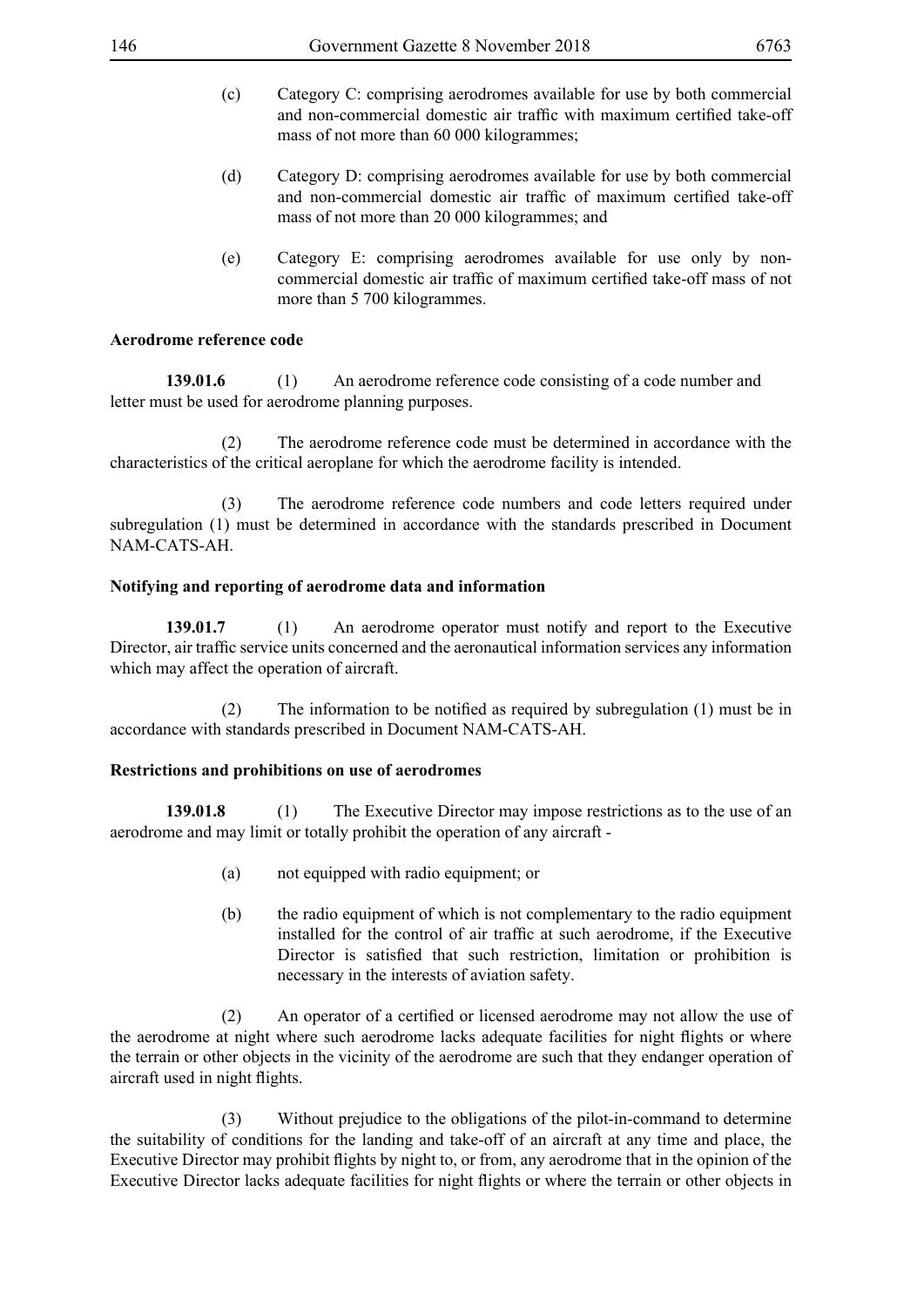the vicinity of the aerodrome are such that they endanger operators of aircraft using such aerodromes for night flights.

## **Deviations**

**139.01.9** (1) An aerodrome operator must publish in the aerodrome manual, any deviation from the requirements stipulated in this Part or from any standards and procedures published for the design and operation of an aerodrome.

 (2) Any deviations in terms of subregulation (1) must be approved by the Executive Director where the results of an aeronautical study conducted in accordance with regulation 139.01.35, indicates that an alternative level of compliance may be established without compromising safety.

### **Publication of restrictions, deviations and exemptions and status of aerodromes**

| 139.01.10 | The Executive Director must, upon the - |
|-----------|-----------------------------------------|
|-----------|-----------------------------------------|

- (a) imposition of any restriction, limitation or prohibition;
- (b) endorsement of deviations in the aerodrome operations manual;
- (c) approval of exemptions;
- (d) issuing or renewal of an aerodrome certificate in terms of Subpart 3;
- (e) issuing or renewal of an aerodrome licence in terms of Subpart 4;
- (f) issuing of an aerodrome registration in terms of Subpart 5; or
- (g) approval of a non-licensed helicopter site in terms of Subpart 6,

publish in the AIP, according to the provisions of Part 175 -

- (i) particulars of the restriction, exemption, limitation or prohibition;
- (ii) the category for which the aerodrome is certified, licensed or permitted;
- (iii) the restrictions, if any, relating to non-compliance with, or deviations from -
	- (aa) the appropriate aerodrome design, operation or equipment standards prescribed in this Part; or
	- (bb) the appropriate airspace classification requirements prescribed in Parts 71 and 172;
- (iv) limitations on size of aircraft commensurate with the level of aerodrome rescue and firefighting services provided.

### **Storage of inflammable goods**

**139.01.11** (1) Fuel, pyrotechnic stores and all highly inflammable matter at an aerodrome must be stored only in buildings or receptacles which comply with the appropriate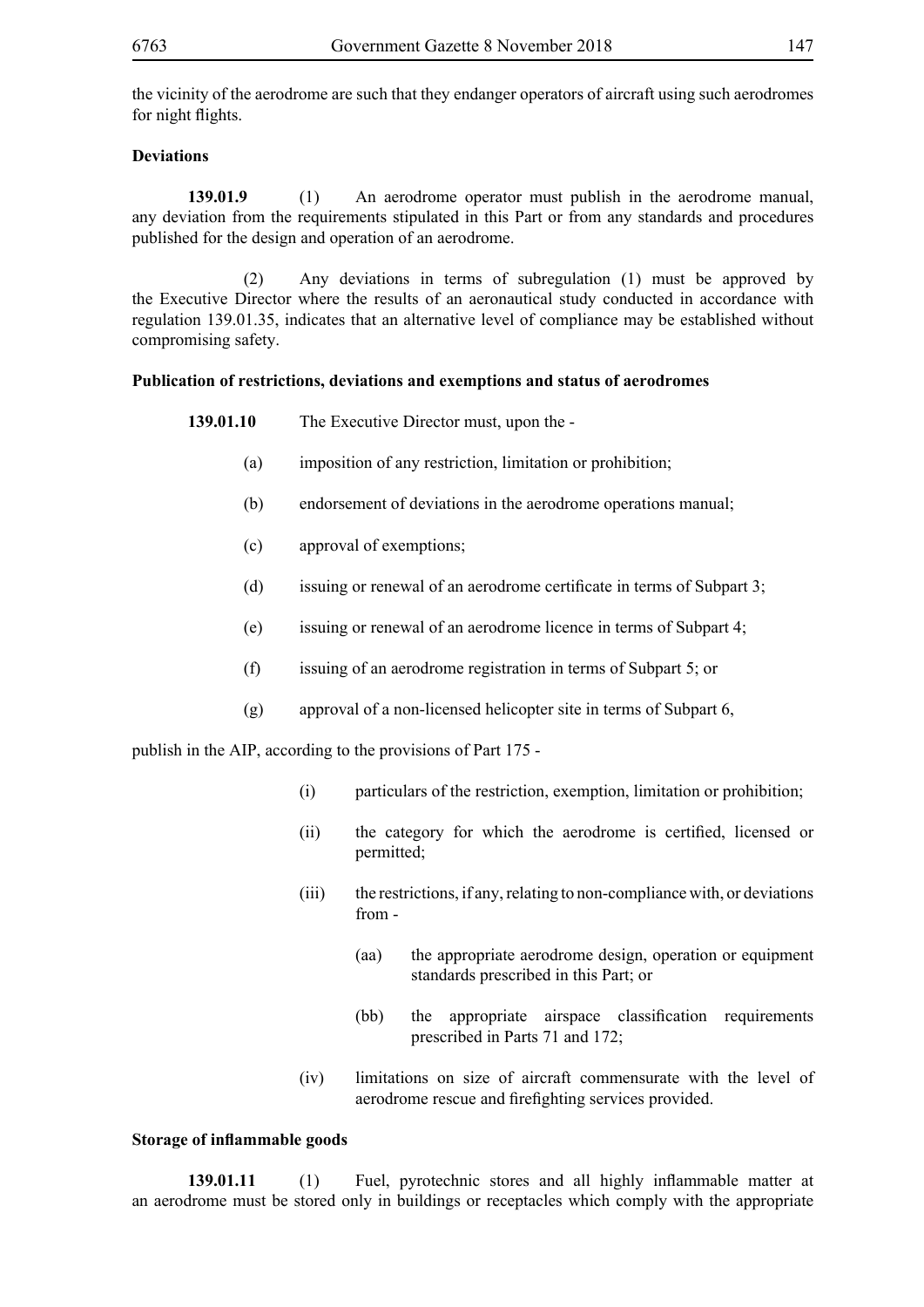standards provided for in any applicable law that regulates the storage of inflammable goods in Namibia.

 (2) Fuel storage facility in and around aircraft hangars or any building must comply with the -

- (a) applicable technical standards set out in subregulation (1);
- (b) applicable local authority council regulations or by-laws, if any; and
- (c) requirements of any other law that regulates the storage of inflammable goods in Namibia.

#### **Safety measures against fire**

- **139.01.12** (1) A person may not
	- (a) smoke in or bring an open flame into
		- (i) any place where such an act is prohibited by a notice displayed;
		- (ii) any place within 30 metres of an aircraft or any aircraft fuelling or fuel delivery vehicle, storage area, or dump for liquid fuel or explosives;
	- (b) wilfully give a false fire alarm;
	- (c) tamper or interfere with any fire hose reel, hydrant or any other item or equipment provided for fire-fighting purposes;
	- (d) keep, store, discard or discharge any inflammable liquid, gas, signal flares or other like material in an aircraft except in the receptacle appropriate for the purpose or in a place on the aerodrome specifically approved by the aerodrome operator for the purpose; or
	- (e) store, stack or use any material or equipment in a manner which constitutes or is likely to constitute a fire hazard.
	- (2) An aerodrome operator must -
	- (a) display in conspicuous places appropriate signage in respect of the acts prohibited under subregulation (1);
	- (b) establish preventive measures against possible fires on the aerodrome and identify a person or group of persons to maintain a fire prevention programme for the aerodrome and aerodrome buildings; and
	- (c) ensure that no unsafe practice is performed on the aerodrome or within its vicinity.

 (3) If unsafe practices have to be performed during any day-to-day maintenance of, or on, the aerodrome, the aerodrome operator must alert the rescue and fire fighting service concerned to be on standby for the duration of such practices.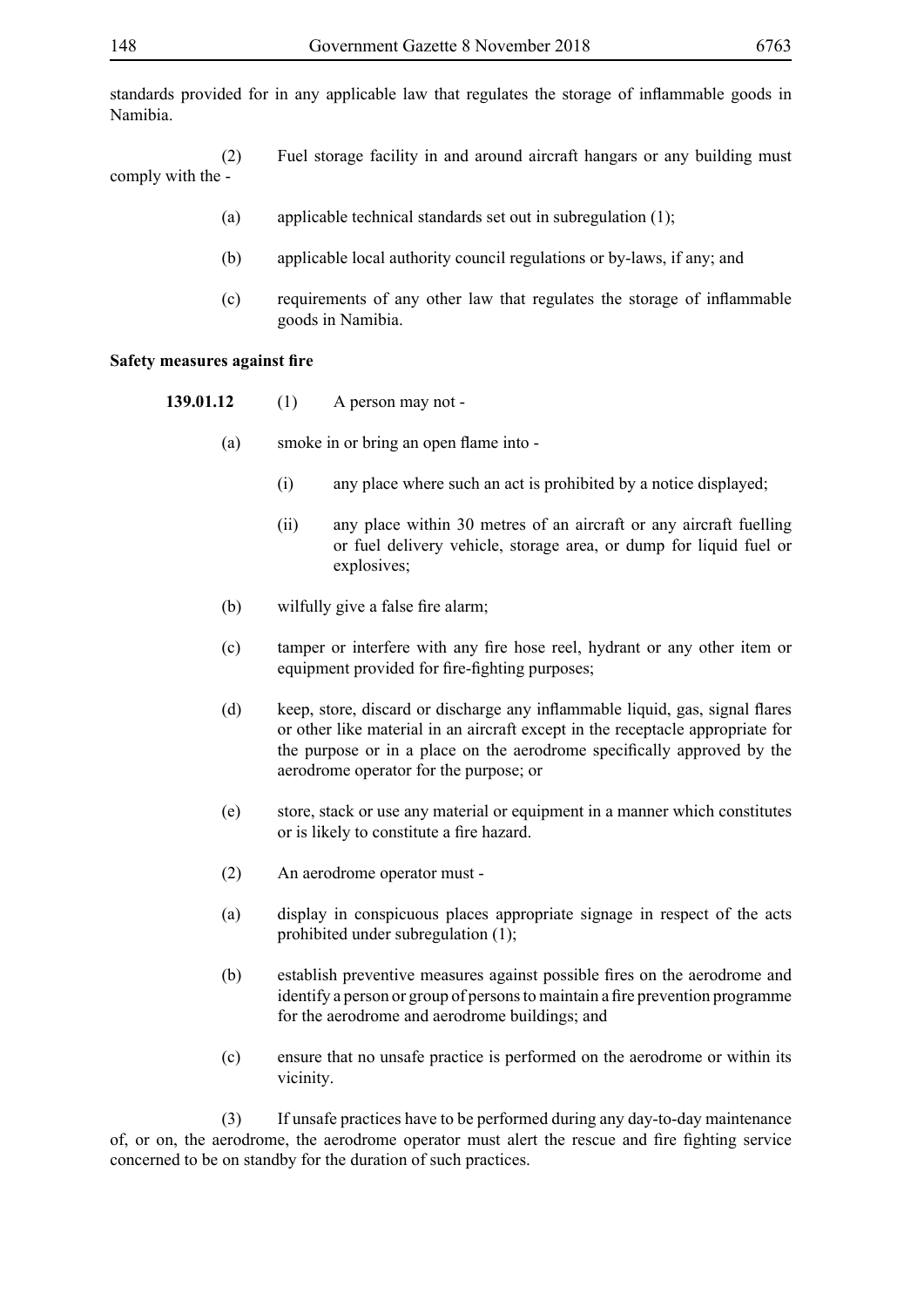## **Lights which endanger safety of aircraft**

**139.01.13** (1) The operator of an aerodrome must extinguish, screen or otherwise modify so as to eliminate the source of danger or cause to be extinguished, screened or otherwise modified any non-aeronautical ground light near an aerodrome which might endanger the safety of aircraft.

- (2) Whenever any light or pattern of lights is exhibited -
- (a) in the vicinity of an aeronautical light or system of aeronautical lights which by reason of the possibility of it being mistaken for such aeronautical light or lights, is likely to endanger the safety of aircraft; or
- (b) which, being in the vicinity of a certified or licensed aerodromes, is liable by its glare to endanger the safety of aircraft arriving at or departing from such aerodrome,

the Executive Director may serve a notice on the owner of the place where the light is exhibited or on the person having charge of the light or on the person owning or having charge of the pattern of lights or any portion of such pattern, directing such owner or person within the period specified in such notice to extinguish or screen effectively the light or lights under his, her or its control and in the future to prevent the exhibition of any light or particular type of light either at all or when ineffectively screened.

## **Use of runways and taxiways**

**139.01.14** Except in an emergency or on the direction of the aerodrome operator a person may not -

- (a) move an aircraft in the restricted area except on a runway or taxiway;
- (b) move or operate an aircraft or vehicle onto a runway or a taxiway
	- (i) without the permission or instruction of the air traffic service unit operating at the aerodrome, whether or not the air traffic service unit is manned at the time;
	- (ii) except in accordance with written instructions issued by the air traffic service unit operating at such aerodrome, if the air traffic service unit is not manned at the time;
	- (iii) where no written instructions have been issued by such air traffic service unit as contemplated in subpragrapgh (ii), and the air traffic service unit is not manned at the time, except -
		- (aa) in a manner that will not endanger aircraft; or
		- (bb) with the approval of the aerodrome operator;
- (c) use a portion of an aerodrome other than a runway for landing an aircraft or for taking off; and
- (d) land, take-off or operate on a runway, an aircraft fitted with a tailskid.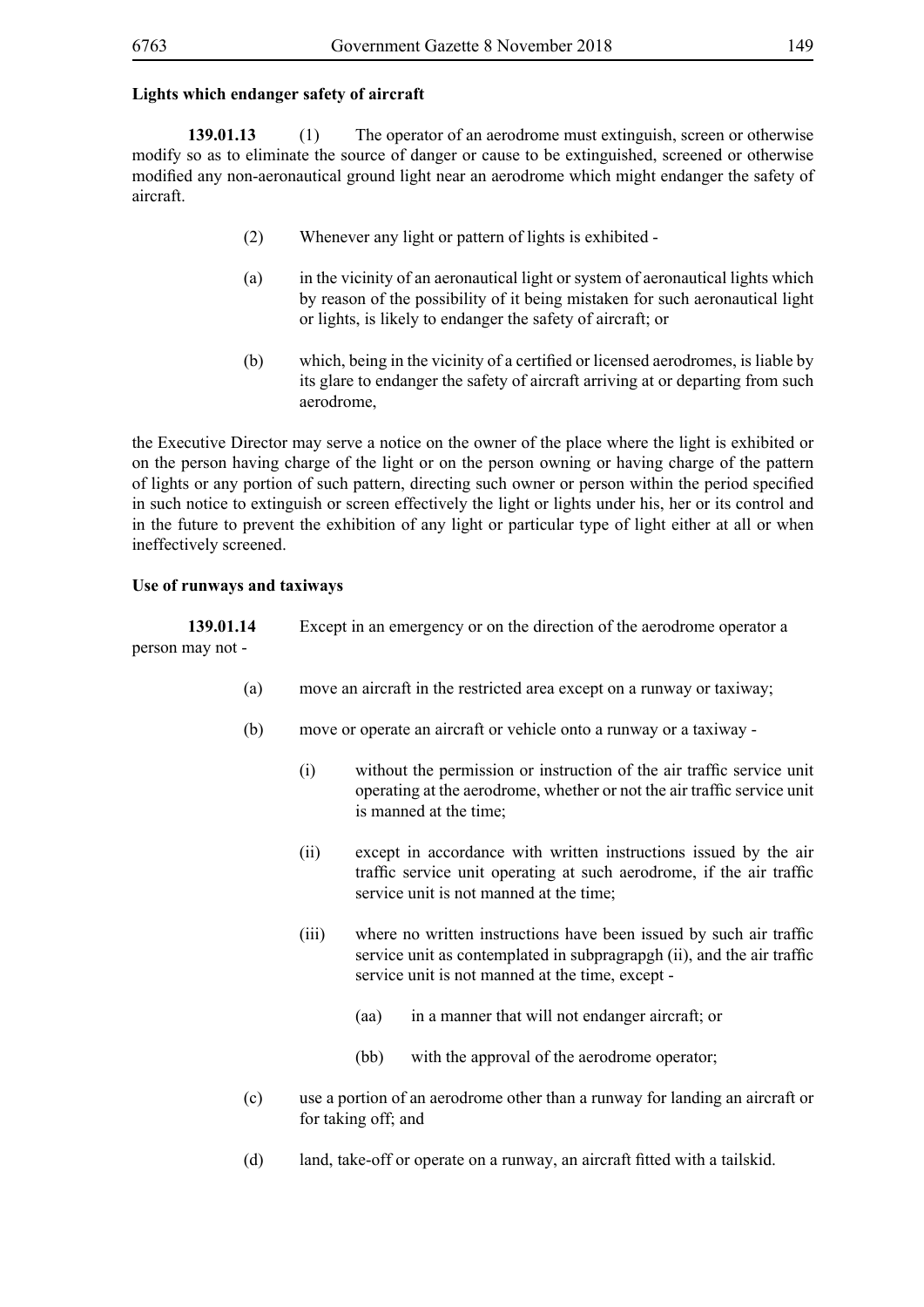## **Points of entry into or exit from restricted areas of aerodrome**

**139.01.15** (1) A person, other than a person carried in an aircraft or in or on a vehicle, may not enter or leave a restricted area of an aerodrome except at points of entry or exit established by the aerodrome operator for that purpose.

 (2) A person may not cause or allow an aircraft or a vehicle travelling on the surface of an aerodrome to enter or leave a restricted area of an aerodrome, except at points of entry or exit established by the aerodrome operator for that purpose.

- (3) Except in an emergency, a person -
- (a) other than a person carried in an aircraft or in or on a vehicle, may not enter or leave a restricted area of an aerodrome; or
- (b) may not move an aircraft or a vehicle travelling on the surface of an aerodrome into or from the restricted area,

except at an appropriate point of entry or exit stipulated in terms of subregulation (1) or (2).

### **Movement of aircraft or vehicles in restricted area on direction of aerodrome operator**

**139.01.16** (1) An operator of an aircraft or a vehicle operating within the restricted area of an aerodrome but outside the runway or taxiway must adhere to any direction given by the aerodrome operator.

 (2) Where an operator or a person refuses or fails to comply with any direction given in accordance with subregulation (1), the aerodrome operator may relocate or remove the said aircraft or vehicle and may recover from such operator or person the costs incurred in having that aircraft or vehicle so moved and any such action by the aerodrome operator does not exempt that operator or person from a prosecution in respect of such refusal or failure.

 (3) Any direction given by the aerodrome operator in terms of subregulation (1) does not authorise any person to move the aircraft or a vehicle onto a runway or a taxiway -

- (a) without the permission of the air traffic service unit operating at the aerodrome, if the air traffic service unit is manned at the time;
- (b) except in accordance with instructions issued by the air traffic service unit operating at that aerodrome, if the air traffic service unit is not manned at the time; or
- (c) except in a manner that does not endanger other aircraft, if the air traffic service unit is not manned at the time and no instructions have been issued by such air traffic service unit.

### **Access to apron**

**139.01.17** (1) Except with the approval of the aerodrome operator and in accordance with approved procedures, a person may not have access to the apron of a certified or licensed aerodrome, unless -

> (a) that person is being carried in an aircraft or in or on a vehicle travelling on the surface of an aerodrome;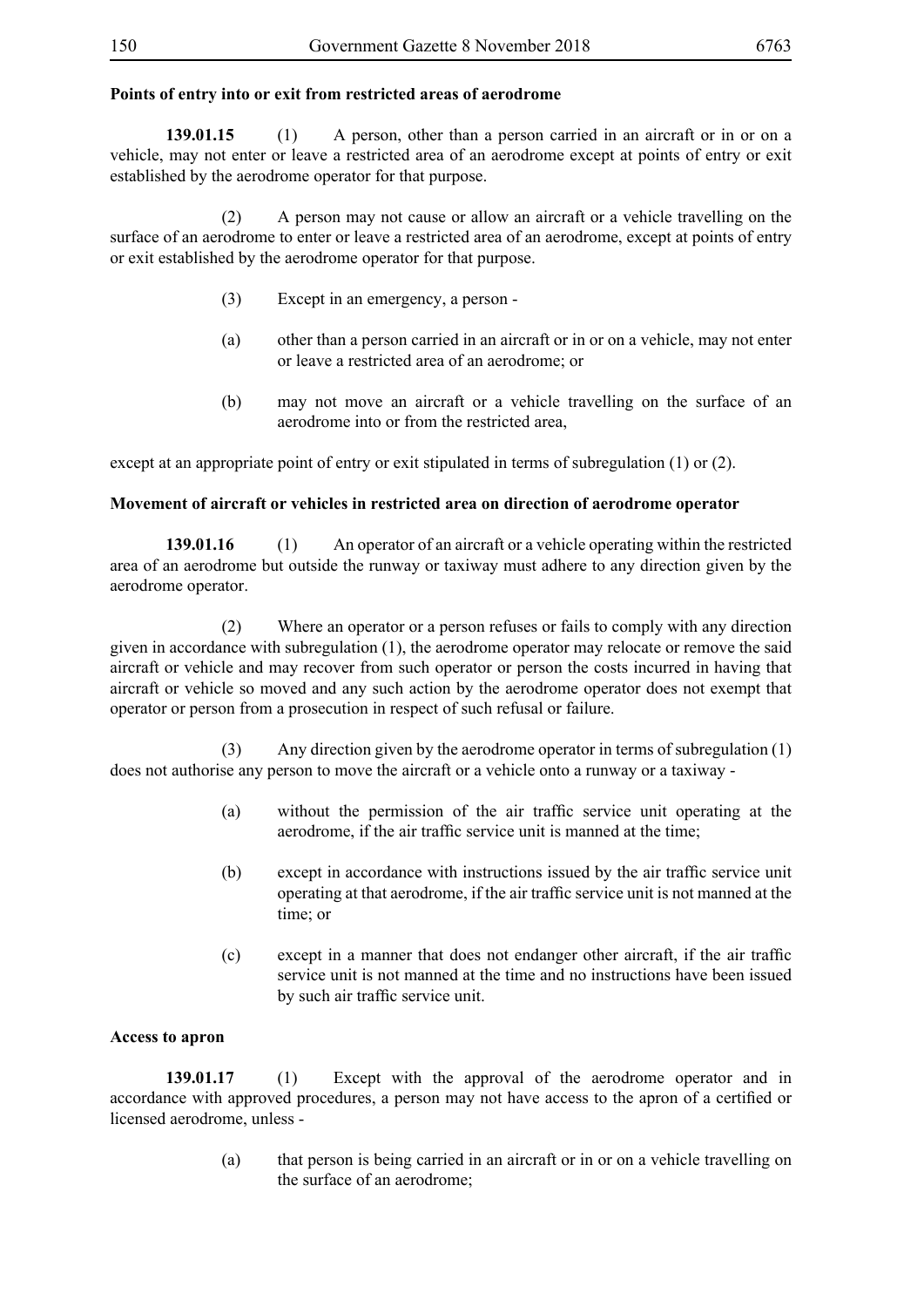- (b) that person is about to embark in an aircraft parked on the apron and is proceeding under the supervision of the operator of that aircraft or his or her employee from the terminal building to that aircraft;
- (c) that person has disembarked from an aircraft parked on the apron and is proceeding under the supervision of the operator of that aircraft or his or her employee from that aircraft to the terminal building;
- (d) that person is the operator of an aircraft parked on or moving on the surface of the apron or the operator's employee only during the performance of that employee's duties or the course of his or her employment requires his or her presence on the apron; or
- (e) that person is the holder of the aerodrome certificate or licence or an employee of the holder in the performance of their duties.

 (2) Except with the approval of the aerodrome operator, a person may not move an aircraft or a vehicle travelling on the surface of a certified or licensed aerodrome onto the apron.

 (3) The aerodrome operator must determine procedures according to which permission to have access to the apron may be granted.

## **Points of access to or egress from apron**

**139.01.18** Except in an emergency, a person, other than a person carried in an aircraft or in or on a vehicle travelling on the surface of a certified or licensed aerodrome, may not access or depart the apron or move a vehicle or aircraft onto or from an apron, except at appropriate points of access or egress established by the operator for such purpose.

### **Movement of aircraft or vehicles on apron**

**139.01.19** (1) A person may not move an aircraft or any vehicle on the apron of an aerodrome -

- (a) if there is any reasonably foreseeable danger of a collision with a person or object on the aerodrome; and
- (b) unless a speed is maintained which is safe and reasonable under the circumstances, but which does not in any case exceed 25 km per hour, but -
	- (i) any signals given by hand or otherwise by an official on duty at the aerodrome by instruction of the aerodrome operator to a pilot in control of an aircraft which is being moved on the aerodrome or to a driver or other person in control of any vehicle which is being moved on the apron; or
	- (ii) any mark or light on the aerodrome having the purpose of serving as an aid to a pilot-in-command of an aircraft or driver or person in control of any vehicle to indicate a specific route or parking bay on the aerodrome,

may not, in any circumstances, excuse or exempt that pilot, driver or other person from his, her or its obligation to stop such aircraft or vehicle or to take any other steps which might under the specific circumstances be imperative in order to avoid such collision or damage to property or loss of life.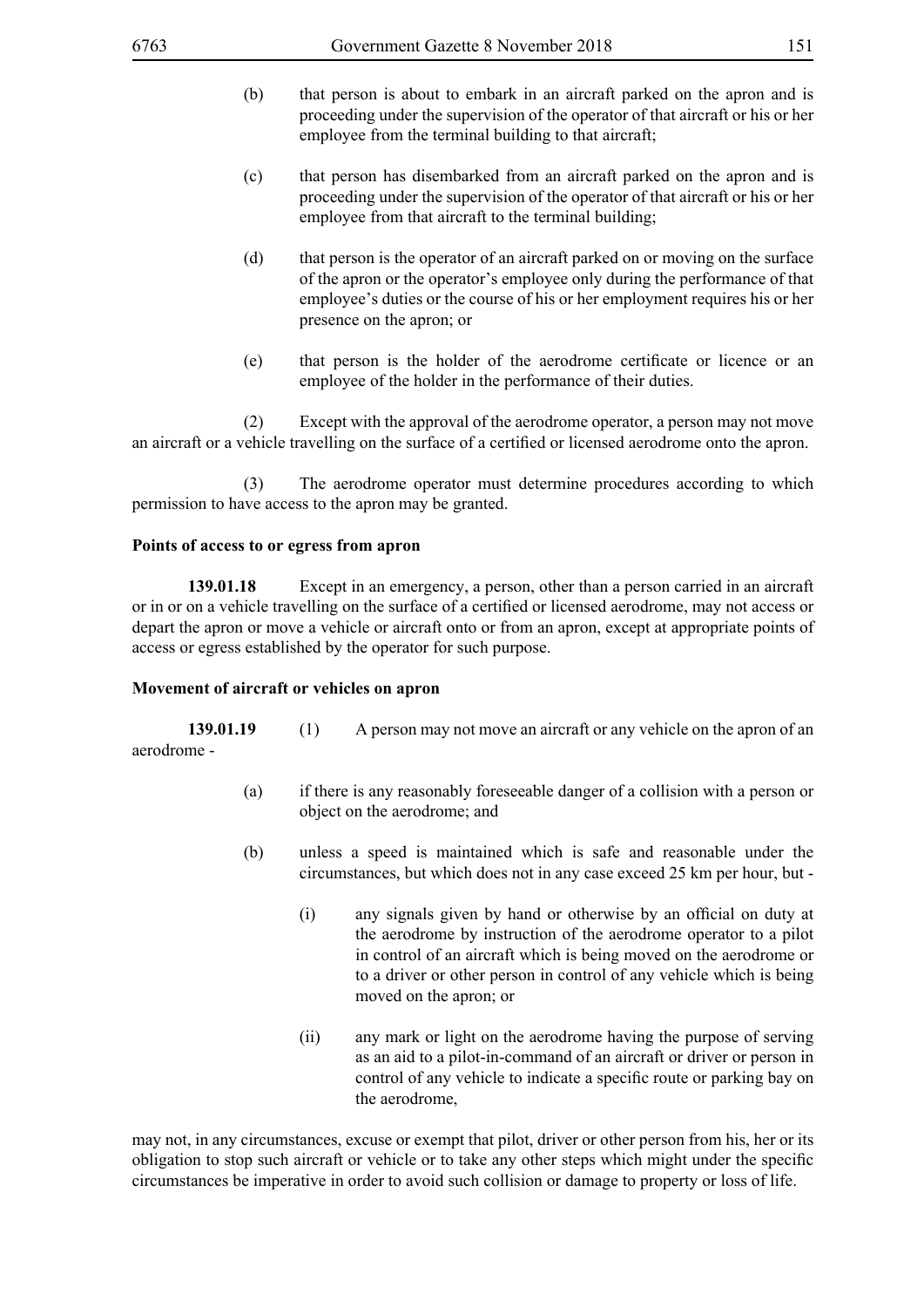(2) A person may not move an aircraft travelling under its own power on the surface of an aerodrome on the apron, unless that person is the holder of an appropriate licence which entitles that person to pilot that aircraft, except that a student pilot who holds a student pilot licence may move an aircraft on the apron while undergoing training, if the student is accompanied in the aircraft by the holder of a flight instructor rating.

## **Movement of aircraft on apron under direction of aerodrome operator**

**139.01.20** The operator of an aircraft which is on the apron must, on being directed to do so by the aerodrome operator, move that aircraft -

- (a) from the position in which it was placed to another position in the same parking place;
- (b) from the parking place in which it was parked to any other parking place on the apron; or
- (c) the apron,

and if the operator of such aircraft refuses or fails or is not present to comply forthwith with the direction, the aerodrome operator may have the aircraft moved to comply with the direction and may recover the costs incurred in having the aircraft so moved from the operator of the aircraft and any such action by the aerodrome operator does not exempt that operator from a prosecution in respect of the refusal or failure.

### **Movement of vehicles on apron under direction of aerodrome operator**

**139.01.21** The person in lawful charge of a vehicle on the apron must, on being directed to do so by the aerodrome operator, move that vehicle -

- (a) to another place on the apron indicated by the aerodrome operator; or
- (b) from the apron,

and if that person refuses or fails or is not present to comply forthwith with the direction, the aerodrome operator may have the vehicle moved to comply with the direction and may recover from that person the costs incurred in having the vehicle so moved and any such action by the aerodrome operator does not exempt that person from prosecution in respect of the refusal or failure.

## **Parking of aircraft on apron**

- **139.01.22** (1) An operator of a certified or licensed aerodrome must -
	- (a) provide suitable parking stands based on the size and types of aircraft operating at the aerodrome; and
	- (b) provide procedures to safely guide aircraft in to the parking bay where the docking system is not in place or is unserviceable.

 (2) The operator of an aircraft must ensure that an aircraft is parked in the place on the apron allocated to it by the aerodrome operator and in the position required by the aerodrome operator.

 (3) Where the aircraft operator refuses or fails to comply with the requirement of subregulation (2), the aerodrome operator may have that aircraft parked or positioned so as to comply with the terms of such allocation or positioning.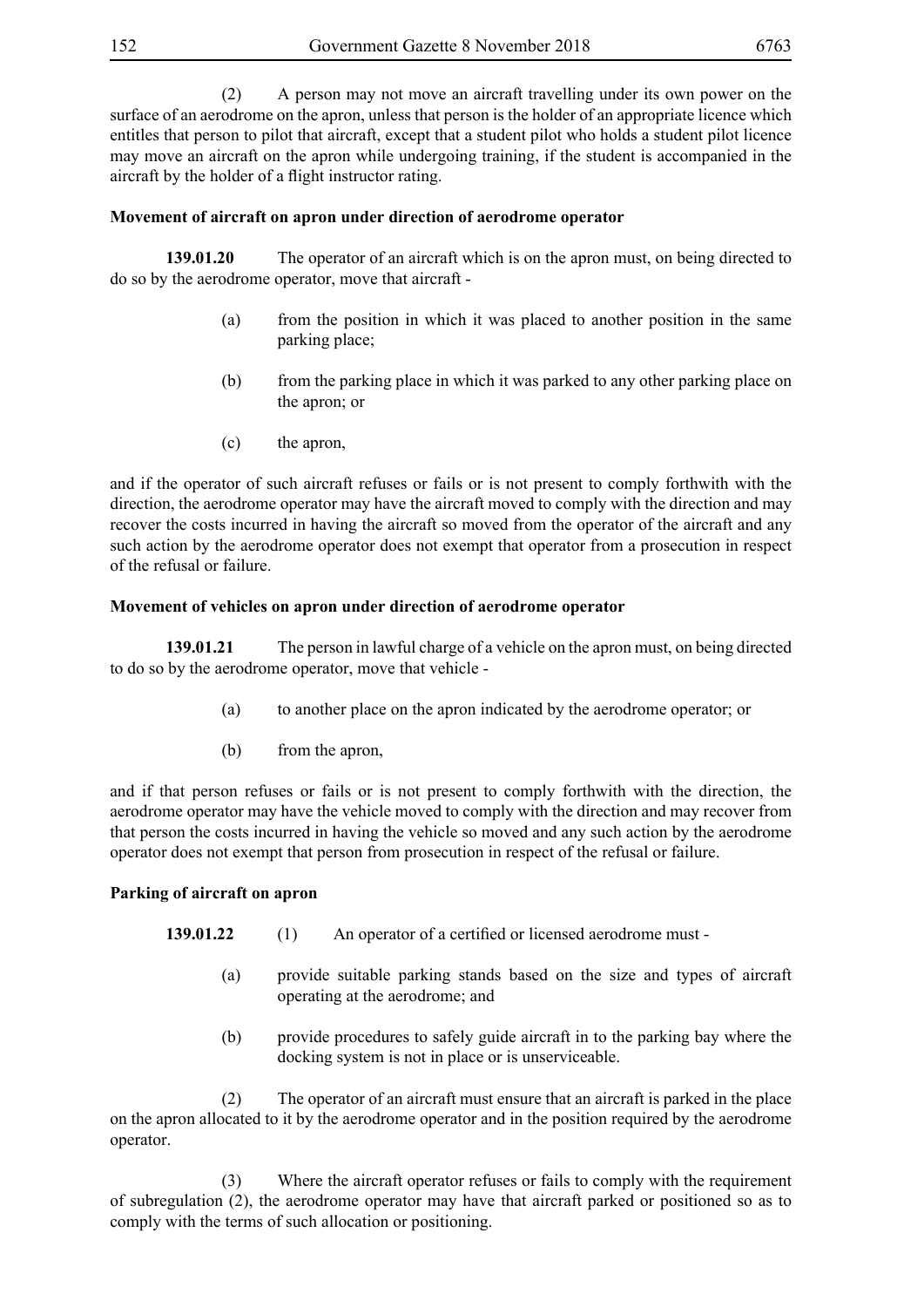(4) An aerodrome operator may pursuant to subregulation (3), recover the costs incurred in so parking or positioning of that aircraft, from the operator of that aircraft and any such action by the aerodrome operator may not exempt that operator from prosecution in respect of the refusal or failure.

 (5) Save in an emergency, a person may not move an aircraft from the parking place allocated to it or from the position in which it was placed in terms of these regulations except with the approval of the aerodrome operator.

## **Securing of parked aircraft**

**139.01.23** (1) The operator of an aircraft must properly secure an aircraft parked on the apron and unattended.

 (2) An aircraft operator must ensure that appropriate chocks or mooring equipment are used to secure the aircraft.

- (3) An aerodrome operator must -
- (a) make available facilities to enable aircraft operators to safely secure their aircraft.
- (b) ensure that the operator of an aircraft complies with the requirements of subregulations (1) and (2).

## **Embarkation or disembarkation of persons into, or from, aircraft**

**139.01.24** (1) An operator of an aircraft in which persons are to be embarked or from which persons are to be disembarked on the apron must -

- (a) supervise the embarking or disembarking of persons from such aircraft; and
- (b) where the aircraft requires the use of passenger stairs for embarking or disembarking persons in or from such aircraft, ensure that such stairs are correctly and securely placed at each aircraft door in accordance with operator's instructions prior to use.

 (2) Except in the case of an emergency or with the approval of the aerodrome operator, a person may not embark in or disembark from an aircraft except on the apron.

 (3) An operator of an aircraft must ensure that authorised aircraft operator personnel are on standby with appropriate fire extinguishers during the loading or unloading of passengers, and when aircraft fuelling operations are taking place.

 (4) The pilot-in-command of an aircraft that is being refuelled with passengers on board must ensure that the 'no smoking sign' is activated within the cabin and that passengers are advised of extra safety information.

(5) If required by the aerodrome operator or aerodrome rescue and firefighting services (ARFFS), personnel must be placed on standby when refuelling of an aircraft is being performed with passengers on board.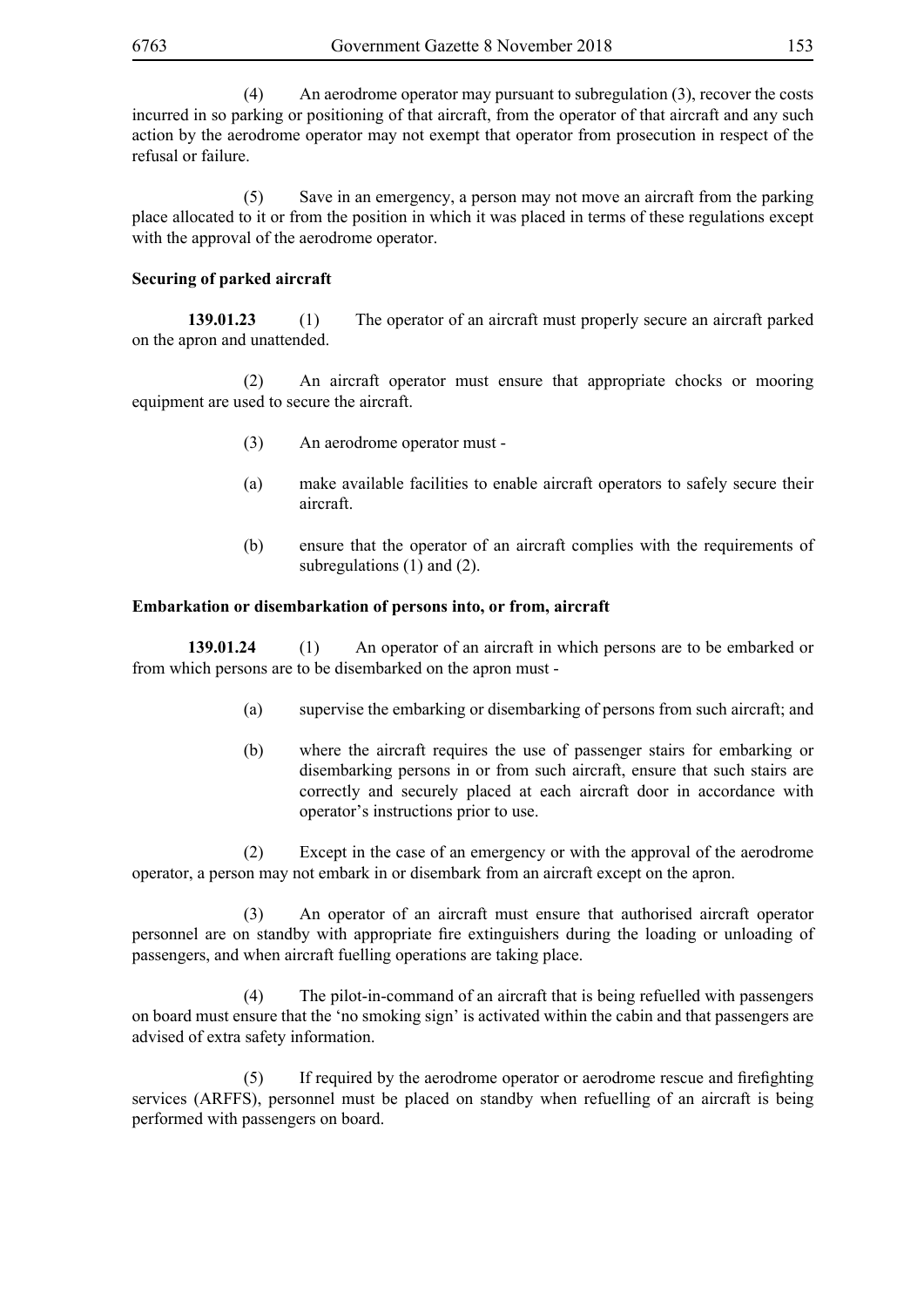## **Loading or unloading cargo and dangerous goods into, or from, aircraft**

**139.01.25** (1) A designated inspector, authorised officer or authorised person authorised to supervise loading or unloading cargo in or from aircraft on the apron must ensure that -

- (a) all working aircraft holds and doors are open to permit the efficient loading or unloading;
- (b) all proper labels are affixed to all items of cargo to be carried in such aircraft;
- (c) each item of cargo is placed in its appropriate place and without damage to the aircraft; and
- (d) any damage during loading or unloading of cargo is reported to the operator of the aircraft prior to the departure of the aircraft.

 (2) Except in the case of an emergency or with the approval of the aerodrome operator, a person may not load or unload cargo from an aircraft, unless the loading or unloading takes place on the apron.

 (3) The operator of an aircraft in which dangerous goods are to be loaded or from which dangerous goods are to be unloaded, as the case may be, on the apron must, before loading or unloading such dangerous goods, inform the aerodrome operator of the nature of the dangerous goods and the proposed time and method of the loading or unloading.

 (4) If the operator of an aircraft has in terms of subregulation (3), informed the aerodrome operator of the proposed loading or unloading and the aerodrome operator considers that persons or property on the aerodrome will be endangered by the proposed loading or unloading, the aerodrome operator may -

- (a) permit such loading or unloading subject to such conditions which the aerodrome operator may consider necessary to impose with a view to safeguarding persons or property on the aerodrome;
- (b) prohibit such loading or unloading; or
- (c) direct that such loading or unloading be undertaken at another time or by another method or both at another time and by another method, and the aerodrome operator may, in addition, impose any condition which the aerodrome operator may consider necessary for the purpose of safeguarding persons or property on the aerodrome.

 (5) If dangerous goods have been loaded in or unloaded from an aircraft without the knowledge of the aerodrome operator, the aerodrome operator may direct that such dangerous goods be unloaded from or reloaded in such aircraft or give such other directions or impose such conditions which the aerodrome operator may consider necessary with a view to safeguarding persons or property at the aerodrome.

 (6) The operator of an aircraft which is conveying dangerous goods on an aerodrome must, if directed to do so by the aerodrome operator, move such aircraft to another place on the aerodrome and keep that aircraft in that place until the aerodrome operator grants permission for that aircraft to be moved.

(7) If the operator of an aircraft in which dangerous goods are conveyed -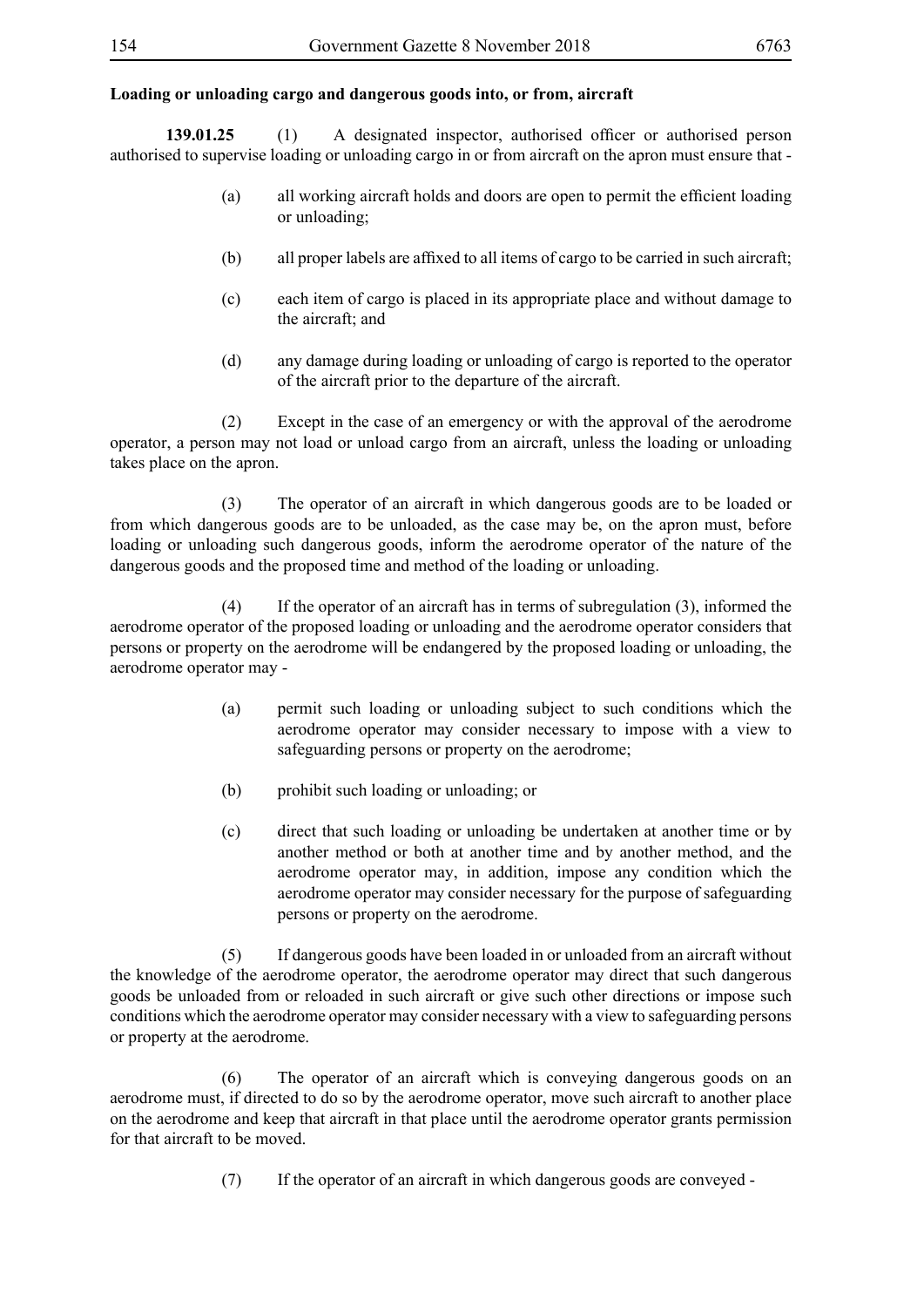- (a) refuses or fails or is not present to comply forthwith with
	- (i) any prohibitions made by the aerodrome operator in terms of subregulation (4); or
	- (ii) any direction given by the aerodrome operator in terms of subregulations  $(4)$ ,  $(5)$  or  $(6)$ ; or
- (b) refuses or fails or is not present to comply forthwith with a condition imposed by the aerodrome operator in terms of subregulation (4) or (5),

the aerodrome operator may take all steps necessary to ensure that any such prohibition, direction or condition is complied with as expeditiously and as safely as possible and may recover from the operator of such aircraft the cost incurred in ensuring compliance with such prohibition, direction or condition and any such action by the aerodrome operator does not exempt that operator from a prosecution in respect of such refusal or failure.

### **Supply of fuel to aircraft**

**139.01.26** (1) A person may not supply any fuel to an aircraft except at a place and in a manner approved by the aerodrome operator.

 (2) The aerodrome operator may require a person approved to supply fuel at an aerodrome in terms of subregulation (1) to comply with such conditions as the aerodrome operator may consider necessary for the purpose of safety.

- (3) The aerodrome operator must -
- (a) develop procedures to be used for refuelling of aircraft at the aerodrome;
- (b) institute measures to periodically monitor the refuelling processes to ensure compliance with the procedures developed in terms of paragraph (a) are maintained;
- (c) institute measures to record, address and resolve any identified nonconformance with procedures for the supply of fuel to an aircraft;
- (d) ensure that arrangements are in place to summon and facilitate emergency services as may be required during refuelling of aircraft.

(4) The operator of an aerodrome must ensure that fixed installation refuelling facilities are provided with emergency cut-off switches that are clearly marked and situated in an accessible place without causing danger to persons or property in the event of an emergency.

### **Boarding or tampering with aircraft**

**139.01.27** Except with the permission of the aircraft operator or the person in lawful charge of an aircraft, a person may not on an aerodrome -

- (a) board the aircraft other than doing so under the direction of the aircraft operator; or
- (b) tamper or interfere in any way whatsoever with the aircraft or its associated equipment or anything used in connection with the aircraft.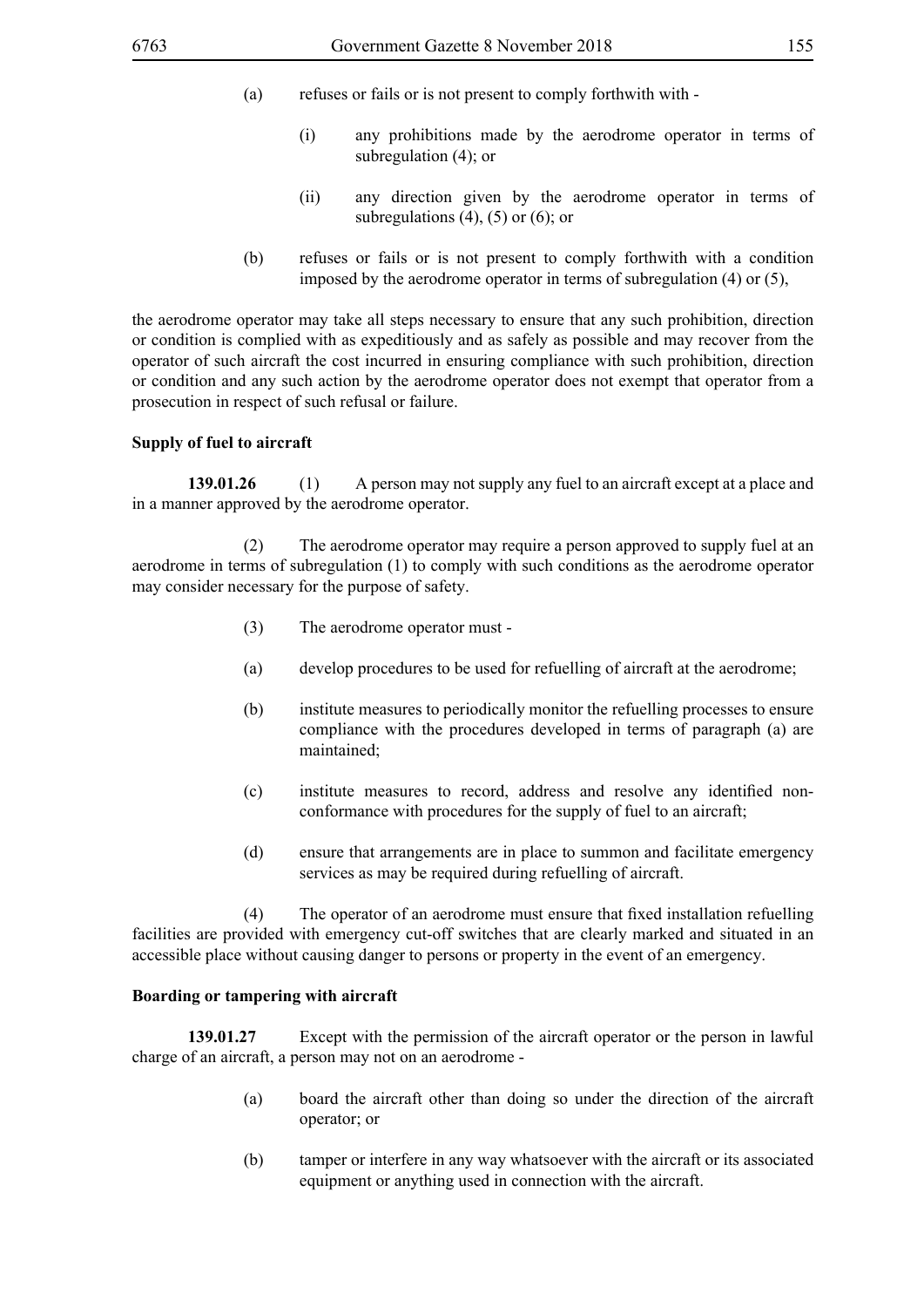## **Test-running of aircraft engines**

**139.01.28** A person may not test-run an aircraft engine at an aerodrome except at the approved aircraft maintenance facility of the aerodrome or a place designated for that purpose by the aerodrome operator.

## **Regulation of vehicular or other traffic at aerodrome**

**139.01.29** All vehicular traffic or other traffic when operated on an aerodrome must, where applicable, at all times comply with the Road Traffic and Transport, 1999 (Act No. 22 of 1999), and the related regulations or any other applicable laws.

## **Entering or leaving aerodrome**

**139.01.30** (1) A person, other than a person entering or leaving an aerodrome by means of an aircraft landing at, or taking off from, that aerodrome, may not enter or leave that aerodrome otherwise than through a gate or entrance provided by the aerodrome operator for the entry and exit of persons and vehicles.

 (2) A person who is directed by an authorised person to leave the aerodrome or any part thereof, must do so forthwith and refusal or failure to comply with such direction constitutes the commission of an offence.

## **Animals in restricted area of aerodrome**

**139.01.31** (1) A person may not cause or permit any animal to graze or feed in the restricted area of an aerodrome unless such animal is in that area for the purpose of transportation on a flight.

 (2) A person who brings an animal into the restricted area of an aerodrome or who receives an animal in the restricted area of an aerodrome must ensure that such animal is at all times under proper control while it remains in the restricted area of the aerodrome.

## **Acts prohibited on aerodromes and in terminal buildings**

| 139.01.32 | (1) | A person may not - |
|-----------|-----|--------------------|
|-----------|-----|--------------------|

- (a) obstruct or interfere with the use of an aerodrome;
- (b) obstruct any person in the employment of the aerodrome operator acting in the execution of that person's duty in relation to the aerodrome;
- (c) remove any notice board erected by the aerodrome operator or with the permission of the aerodrome operator or any writing or document displayed on that notice board or deface any writing or document or any marking on that notice board or document;
- (d) throw, leave or drop anything capable of causing injury to any person or animal or damage to any property;
- (e) dump any waste matter whatsoever elsewhere than at a place approved for the purpose by the aerodrome operator;
- (f) commit any act which amounts to nuisance or commit a disorderly or indecent act or be in a state of intoxication or behave in a violent or offensive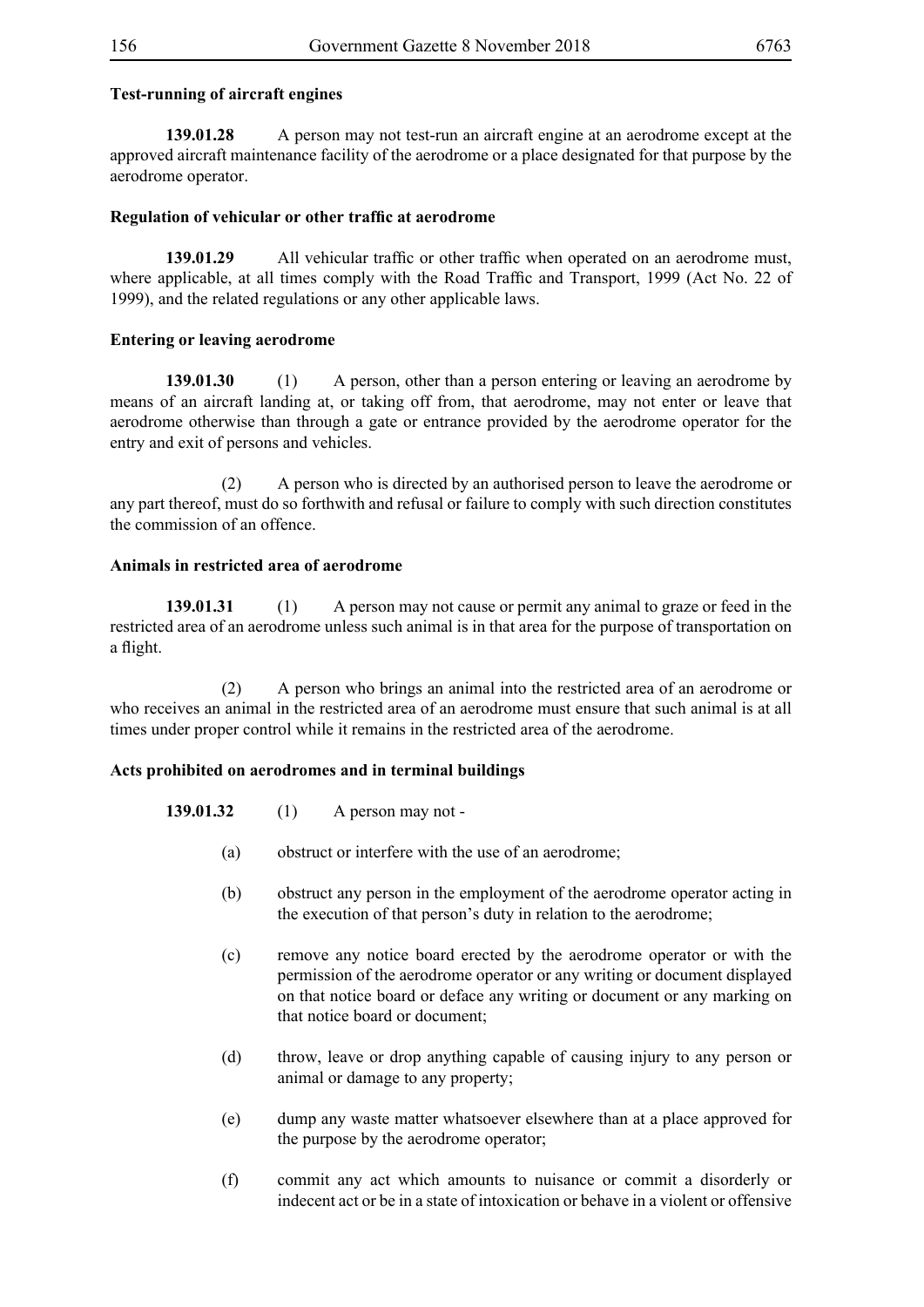manner to the offence or annoyance of other persons on the aerodrome or make use of offensive language;

- (g) write, draw or affix any profane, obscene, indecent or abusive word, matter, presentation or character on the aerodrome or on property on the aerodrome;
- (h) dump or spill any substance capable of causing water pollution, whether such substance is a solid, liquid, vapour or gas or combination thereof, elsewhere than at a place approved for that purpose by the aerodrome operator;
- (i) provide false information that results or could result in the deployment of the aerodrome emergency services; or
- (j) misuse the fire crash alarm for any other purposes than for deployment of the emergency services for an actual emergency, unless a request from an authorised person is received for the purposes of determining compliance with licensing audit requirements.
- (2) Except with the written permission of the aerodrome operator, a person may

not -

- (a) bring a vehicle into or drive a vehicle in or into a terminal building on an aerodrome;
- (b) obstruct an entrance to, or a passage in, a terminal building in such a manner as to inconvenience other users of the entrance or passage concerned; or
- (c) walk or drive a vehicle or other conveyance machine or device across any taxiway or runway.

 (3) Except with the written permission of an aerodrome operator, a person may not on an aerodrome or on any public road or parking area adjacent to that aerodrome -

- (a) damage, interfere or tamper with any part of the aerodrome, public road or parking area or any equipment associated with the operation of the aerodrome;
- (b) climb any wall, fence, barrier, railing, gate or post;
- (c) wash or otherwise clean or polish a vehicle elsewhere than at a place approved for that purpose by the aerodrome operator;
- (d) cut, dig, damage or remove any soil, grass, tree, shrub or flower;
- (e) go on to, or damage, any flower-bed or anything growing therein;
- (f) remove, pick or otherwise damage any tree, shrub, plant or flower;
- (g) go on to a lawn or on to ground which has been seeded or planted for the purpose of growing grass to form a lawn;
- (h) display or post advertisements, posters, banners or anything similar;
- (i) handle any baggage or confront passengers to carry their baggage;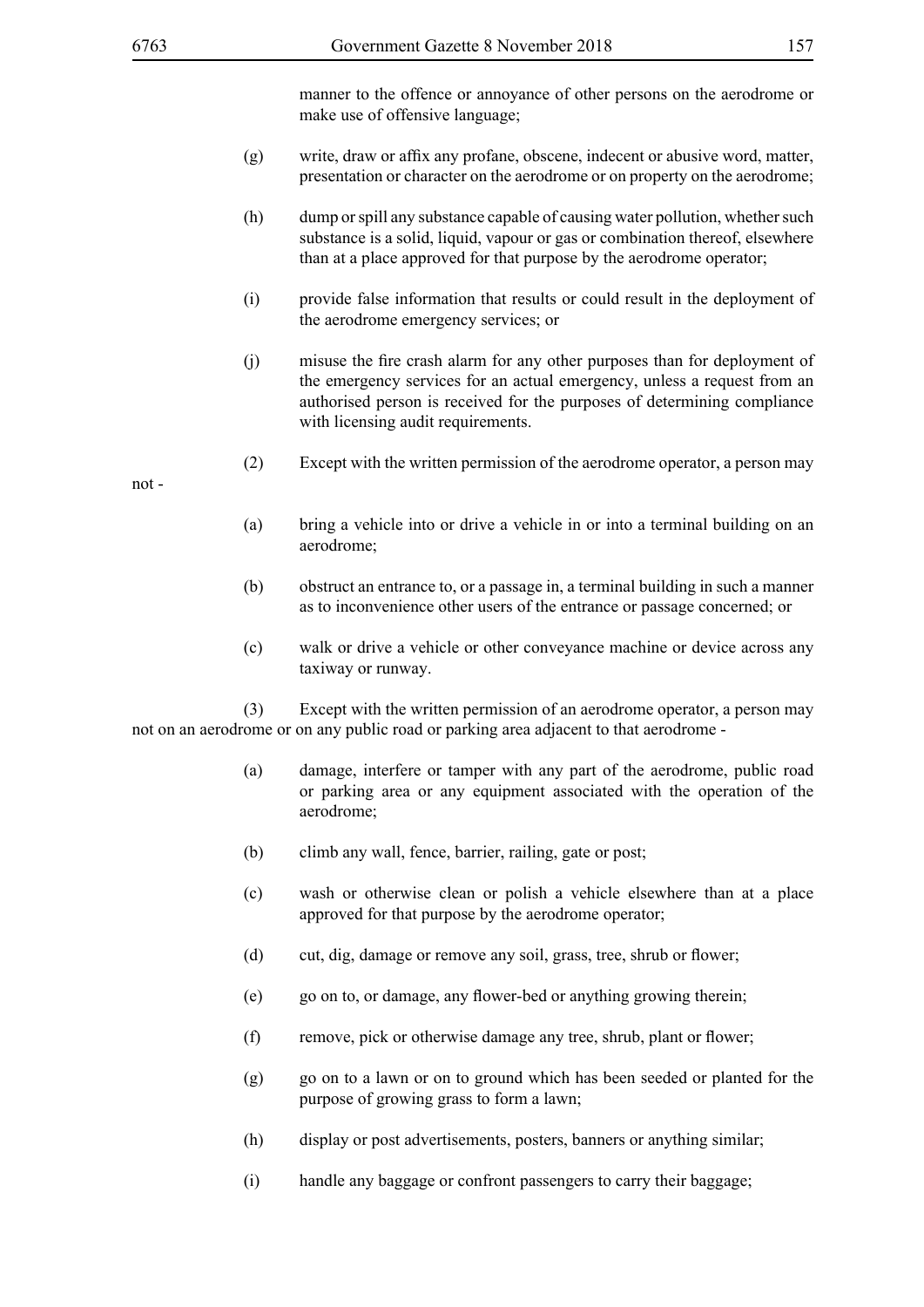- (j) tout for any services, including public transport, taxi, car valet, accommodation, parking and car-wash services; or
- (k) solicit for funds.

 (4) An operator of an aerodrome reserves the right of admission to terminal buildings of the aerodrome, and signs to this effect must be erected in a conspicuous place near all entrances to those terminal buildings.

 (5) The operator of an aerodrome or an authorised person may request any person on the aerodrome property to provide valid reasons for being there, and if an acceptable reason cannot be furnished, order that person to leave the aerodrome and its premises.

 (6) Any person ordered by a duly authorised person to vacate or leave an aerodrome and its premises must do so forthwith and refusal or failure to comply with such order constitutes the commission of an offence.

(7) The operator of a certified or licensed aerodrome or an authorised person may carry out a search of any article, parcel or baggage in possession of, or under the control of, any person at an aerodrome.

(8) A person may not, on a certified or licensed aerodrome, carry out any trade or business unless that person is the holder of a valid permit, licence or concession, issued by or on behalf of the aerodrome operator, which entitles the holder thereof to carry out the trade or business specified on that particular aerodrome.

 (9) A person may not provide false information that will or is likely to necessitate the deployment of the emergency services or might result in the sounding or activation of fire or any other safety or security alarm system.

### **Lead-in lights**

**139.01.33** Where the Executive Director so requires, an operator of a certified or licensed aerodrome must ensure that such aerodrome has a runway lead in light system which -

- (a) provides visual guidance along a specific approach path;
- (b) assists in the avoidance of hazardous terrain; and
- (c) assists in noise abatement.

### **Land use in vicinity of aerodrome**

**139.01.34** (1) A person who intends to carry out land use activities in the vicinity of aerodromes which are likely to impact on the operational safety of the aerodrome and the safety of the surrounding communities must, during the planning for such land use activities, consult with the Executive Director and operator of the aerodrome or the operator's personnel.

 (2) All land use practices and activities in the vicinity of an aerodrome must conform to the standards prescribed in Document NAM-CATS-AH.

### **Aeronautical studies**

**139.01.35** (1) An operator of an aerodrome must monitor the aerodrome's operations for any significant change or changes that may affect the safety of aerodrome operations.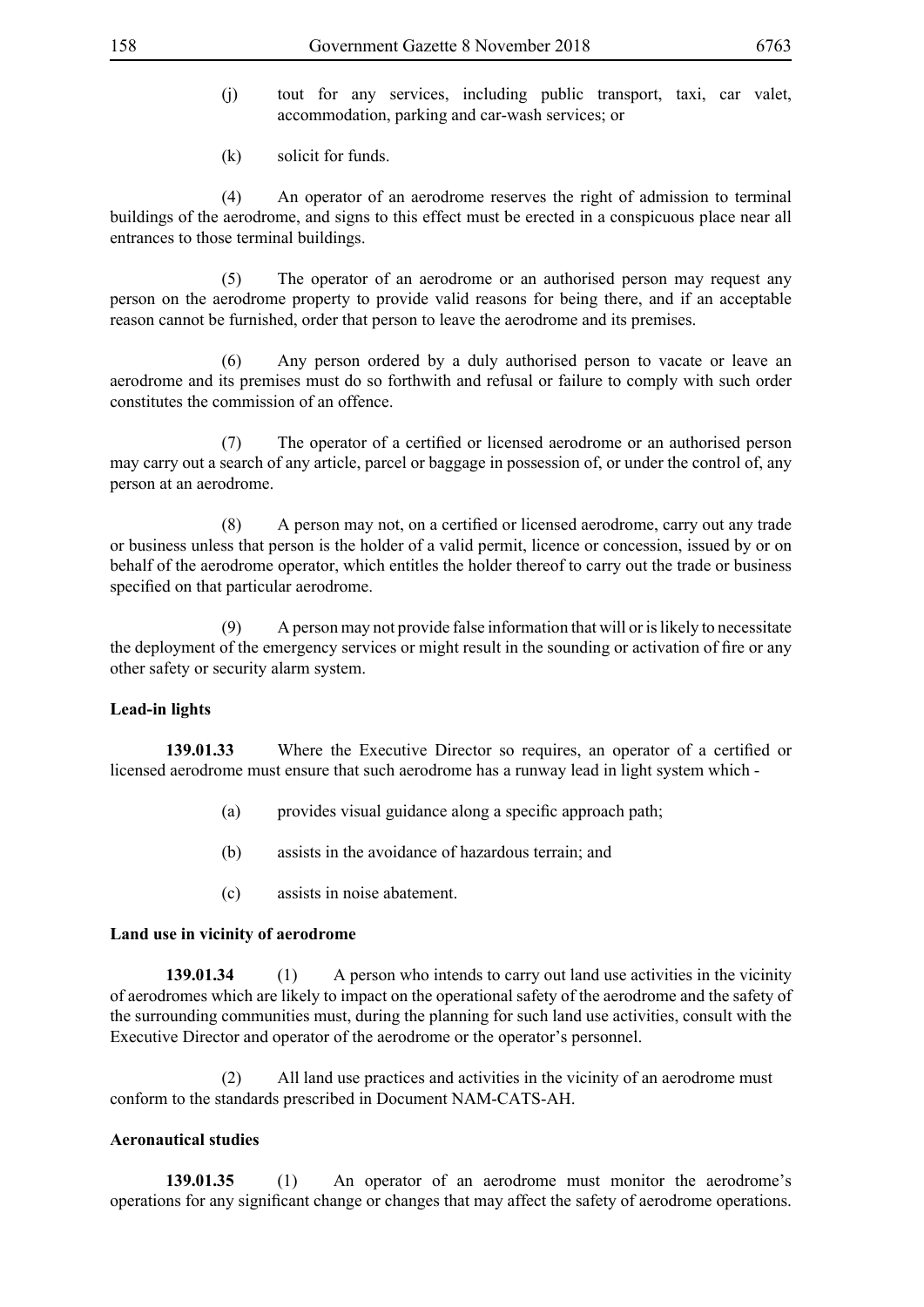(2) Despite subregulation (1), the Executive Director may require an operator of an aerodrome to conduct an aeronautical study for any significant change or changes that may affect the safety of aerodrome operations.

 (3) An aeronautical study pursuant to subregulation (2) must be conducted in accordance with standards prescribed in Document NAM-CATS-AH.

## **Safety inspections and audits**

**139.01.36** (1) An applicant for the issuing of an aerodrome certificate or licence must permit a person authorised by the Executive Director to carry out such safety inspections and audits which may be necessary to verify the validity of the application concerned.

(2) A holder of an aerodrome certificate or licence must permit a person authorised by the Executive Director access to carry out safety inspections and audits of such holder's aerodrome, documents, equipment, records and personnel as may be necessary to determine compliance with the appropriate requirements prescribed in this Part.

## **Testing of aerodrome facilities, equipment and procedures**

**139.01.37** (1) The operator of an aerodrome must allow a person or persons authorised by the Executive Director to conduct tests of aerodrome facilities, equipment or operating procedures at the aerodrome for the purpose of ensuring aviation safety.

 (2) The operator must allow a person or persons authorised by the Executive Director access to any part of the aerodrome or any aerodrome facilities, equipment or records for the purposes of carrying out such tests.

 (3) The person or persons authorised by the Executive Director must give reasonable notice of any tests to be conducted in terms of subregulation (1) or (2), to the operator and carry out the tests at a reasonable time as agreed with the operator.

## **Register of aerodrome certificates and licences**

**139.01.38** (1) The Executive Director must maintain a register of all aerodrome certificates and licences issued in terms of this Part in accordance with section 52 of the Act.

(2) The register for certified and licensed aerodromes must be identified as the "Register of Certified Aerodromes" and "Register of Licensed Aerodromes" respectively and each register must contain the following particulars:

- (a) the full name and, if any, the trade name of the holder of the certificate or licence;
- (b) the postal, electronic mail and physical address of the holder of the certificate or licence;
- (c) the telephone, cell phone and telefax numbers of the holder of the certificate or licence;
- (d) the name and the location of the aerodrome for which the certificate or licence was issued;
- (e) the category of the aerodrome;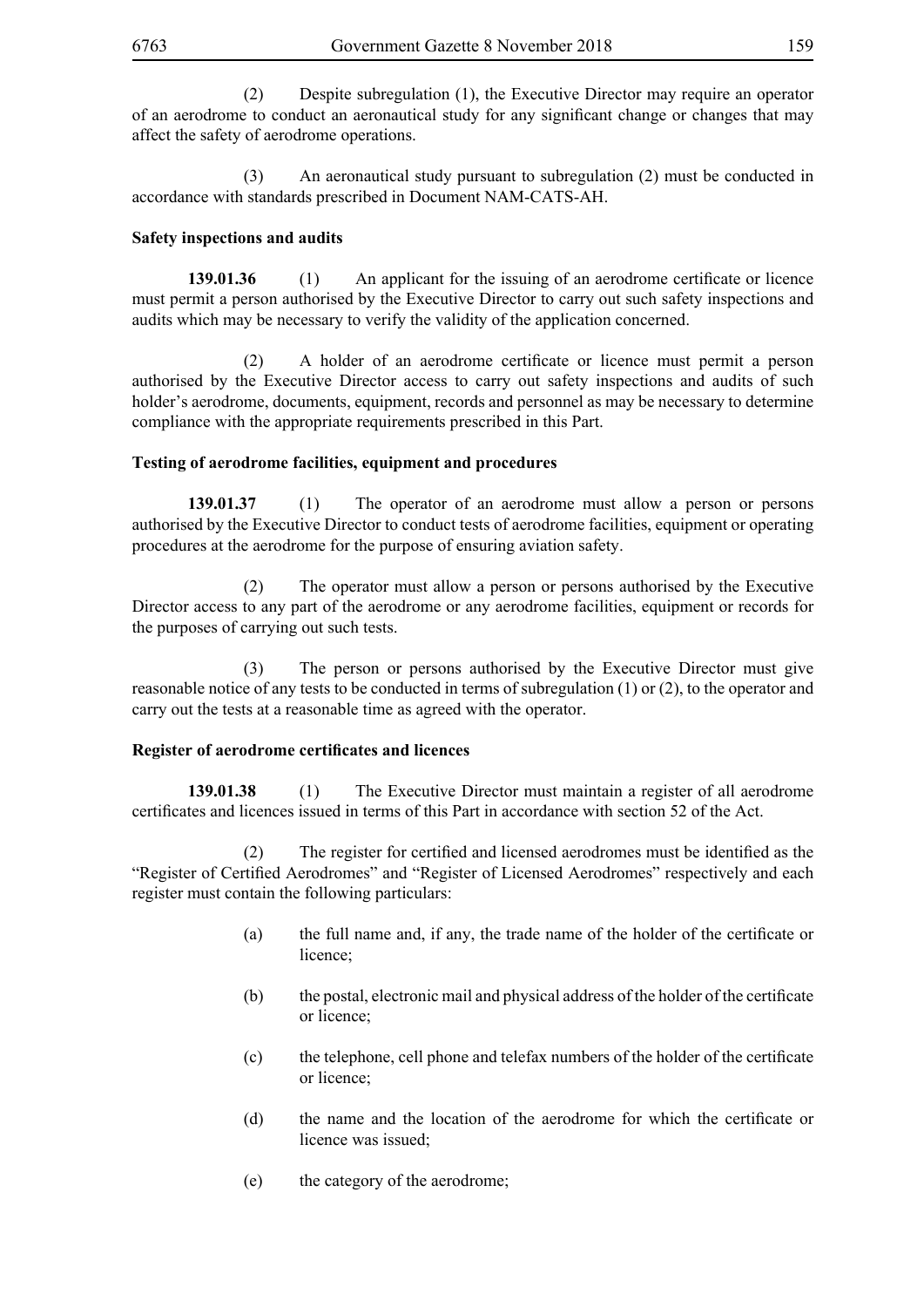- (f) the number of the certificate or licence issued to the holder;
- (g) the date on which the certificate or licence was issued;
- (h) the file reference numbers of initial and subsequent safety inspection records and audit reports in respect of all aerodromes certified or licensed; and
- (i) the nationality of the holder of the certificate or licence.

 (3) The particulars referred to in subregulation (2) must be recorded in the register within seven days from the date on which the certificate or licence is issued or renewed, as the case may be, by the Executive Director.

(4) The register must be kept in a safe place at the office of the Executive Director as part of the Civil Aviation Registry established in terms of section 52(1) of the Act and be accessible to the public in terms of section 52(3) of the Act.

 (5) The Executive Director must furnish a copy of the register to any person who requests the copy upon payment of the appropriate fees prescribed in Part 187.

### **Use of military aerodromes**

**139.01.39** (1) Subject to the approval of the Minister responsible for defence, the Executive Director may, upon application by any operator of an aircraft who desires to use a military aerodrome for civil aviation purposes, authorise the use of the military aerodrome for civil aviation purposes.

 (2) An authorisation to use the military aerodrome must be granted in writing and may include such conditions as the Executive Director may determine, if the Executive Director is satisfied that the use of that military aerodrome by the operator will not jeopardise aviation safety or security.

 (3) The application and the grant of an authorisation to use a military aerodrome must be in accordance with standards prescribed in Document NAM-CATS-AH.

### **Specific procedures for aerodrome operations**

**139.01.40** (1) An operator of a certified or licensed aerodrome must ensure that when the aerodrome accommodates an aircraft that exceeds the certificated characteristics of the aerodrome, the compatibility between the operation of the aeroplane and aerodrome infrastructure and operations are assessed and appropriate measures developed and implemented in order to maintain an acceptable level of safety during operations.

 (2) The assessment of the compatibility of the operation of a new aeroplane with an existing aerodrome in accordance with subregulation (1) must be in accordance with the standards prescribed in Document NAM-CATS-AH.

### **Security measures**

**139.01.41** (1) An aerodrome operator must ensure that the security requirements are determined during the design and construction of an aerodrome.

 (2) The security measures at an aerodrome must take into account the provisions of Part 111, and the related standards, procedures and practices.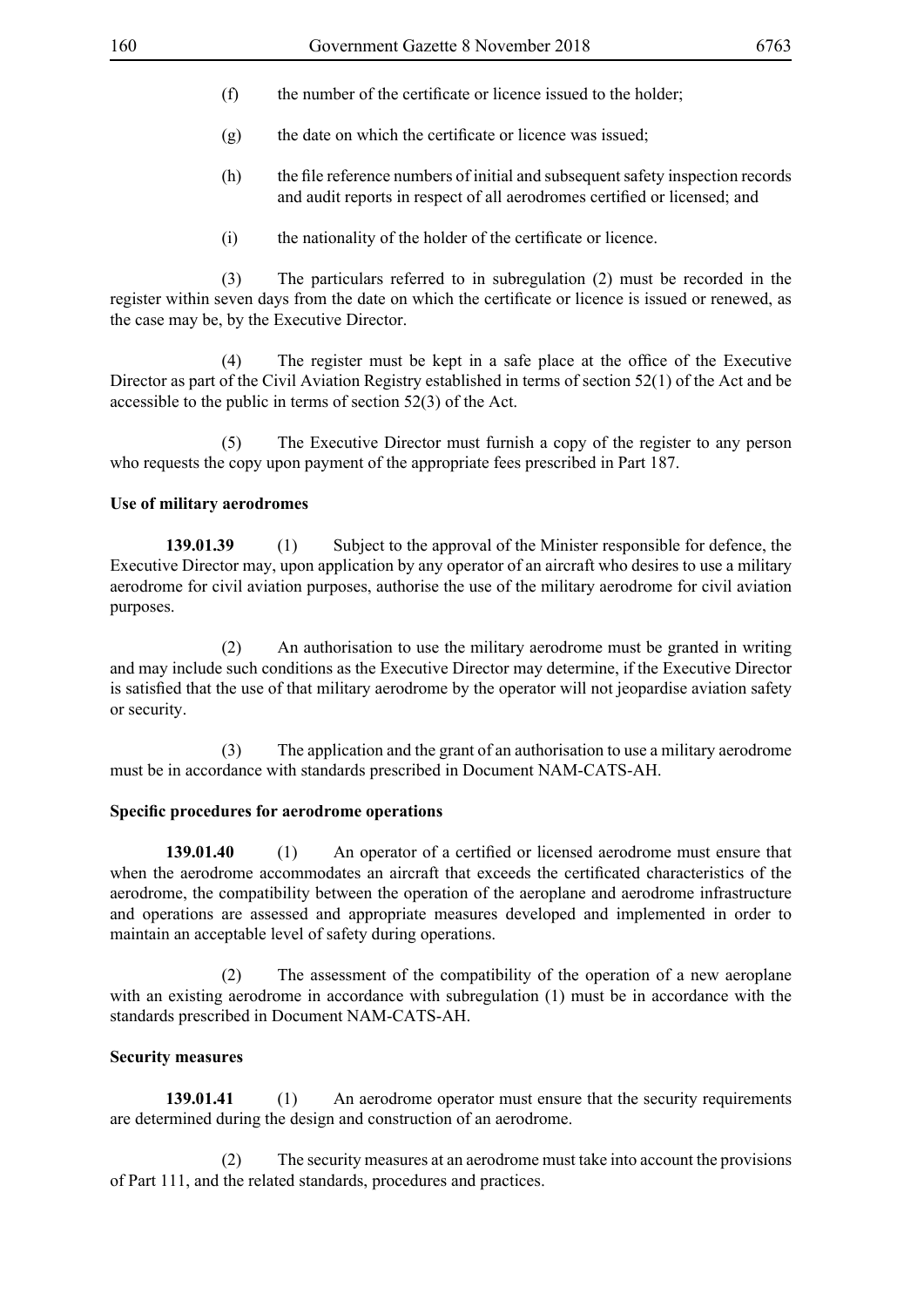(3) Despite the requirements of subregulation (1) and (2), the operator of any aerodrome that has been designated as a security designated aerodrome in accordance with section 130 of the Act, must ensure compliance with the relevant aviation security provisions of the Act and the applicable requirements in Part 111.

## **Low visibility operations**

**139.01.42** An operator of a certified or licensed aerodrome, must have procedures in place for operations during conditions of low visibility in accordance with standards prescribed in Document NAM-CATS-AH.

## **Exemptions**

**139.01.43** (1) The Executive Director may in accordance with section 46 of the Act grant an aerodrome operator an exemption from specific provisions of these regulations taking into account all aviation safety-related aspects of the aerodrome.

 (2) The Executive Director may approve an exemption under subregulation (1) where the results of an aeronautical study conducted in accordance with regulation 139.01.35, indicates that an alternative level of compliance may be established without compromising aviation safety.

 (3) Where an exemption is granted in accordance with subregulation (1), the Executive Director may determine the conditions necessary to ensure an equivalent level of safety referred to in subregulation (2), and such conditions must be set out in an endorsement on the aerodrome certificate or licence.

(4) An aerodrome operator must comply with any conditions specified by the Executive Director in the endorsement on the aerodrome certificate or licence.

 (5) An aerodrome operator must publish in the aerodrome manual, any exemptions granted by the Executive Director under this regulation.

### **Compensation payable for spilling substances on certain areas**

**139.01.44** (1) Where fuel, hydraulic liquid or any other substance which causes damage to, or defaces, the apron or manoeuvring area or poses a safety hazard is spilled from or by any aircraft, vehicle or any other technical equipment on the apron or manoeuvring area of an aerodrome, the owner or operator of such aircraft, vehicle or technical equipment, as the case may be, must compensate the aerodrome operator for the cleaning of the apron or manoeuvring area as a result of such spilling.

 (2) The compensation payable under subregulation (1) must be determined on a cost recovery basis.

### **Firing of rockets, missiles, flares or other objects in vicinity of aerodromes**

**139.01.45** (1) A person may not fire a rocket, missile, flares or any other object other than those used for aeronautical distress within the vicinity of an aerodrome, unless that person has been granted permission to do so by the Executive Director.

(2) Despite subregulation (1), the firing of rockets, missiles, flares or any other objects may not take place at or within 15 kilometres from the aerodrome reference point of a certified or licensed aerodrome.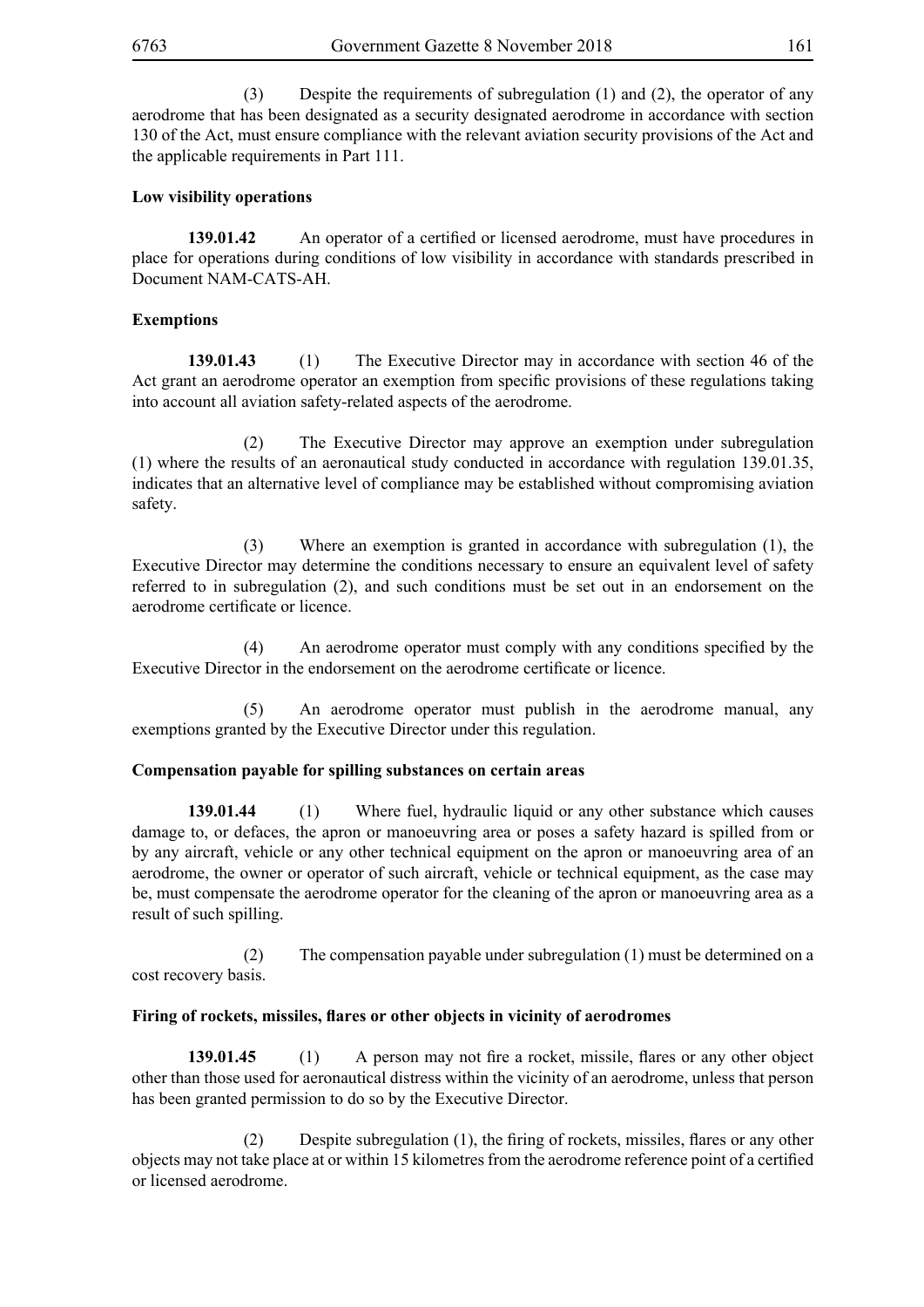### **SUBPART 2 AERODROME DESIGN AND CONSTRUCTION REQUIREMENTS**

### **Applicability of Subpart**

**139.02.1** This Subpart applies to aerodromes categorised as A, B C and D by regulation 139.01.5.

### **Construction of aerodrome**

**139.02.2** (1) A person may not construct an aerodrome unless that person has obtained the necessary authorisation issued by the Executive Director.

 (2) An application to construct an aerodrome must be submitted to the Executive Director in the form and manner determined by the Executive Director and must be accompanied by -

- (a) full particulars of the particular area demarcated for the development of the aerodrome, and the location thereof;
- (b) a detailed design of the proposed construction including related architectural requirements approved, where possible, by the relevant local authority council;
- (c) written approval from the following institutions for the intended aerodrome development:
	- (i) for private aerodromes, approval from the relevant local authority council;
	- (ii) for commercial aerodromes intended for domestic operations, approval from the relevant local authority council; and
	- (iii) for international aerodromes, approval from the relevant local authority council and the Ministry responsible for works and transport; and
- (d) aerodrome data in accordance with the characteristics of the critical aeroplane for which the aerodrome is intended;
- (e) a topographical map of the proposed aerodrome site;
- (f) an environmental clearance certificate issued under the Environmental Management Act; and
- (g) the applicable fees as prescribed under Part 187.

 (3) On receipt of the application, the Executive Director must assess the suitability of the place proposed for construction taking into consideration -

- (a) the proximity of the place to other aerodromes and landing areas including military aerodromes;
- (b) the obstacles, terrain and existing airspace restrictions; and
- (c) that it is not against public interest that the place where the aerodrome is to be constructed should be used as such.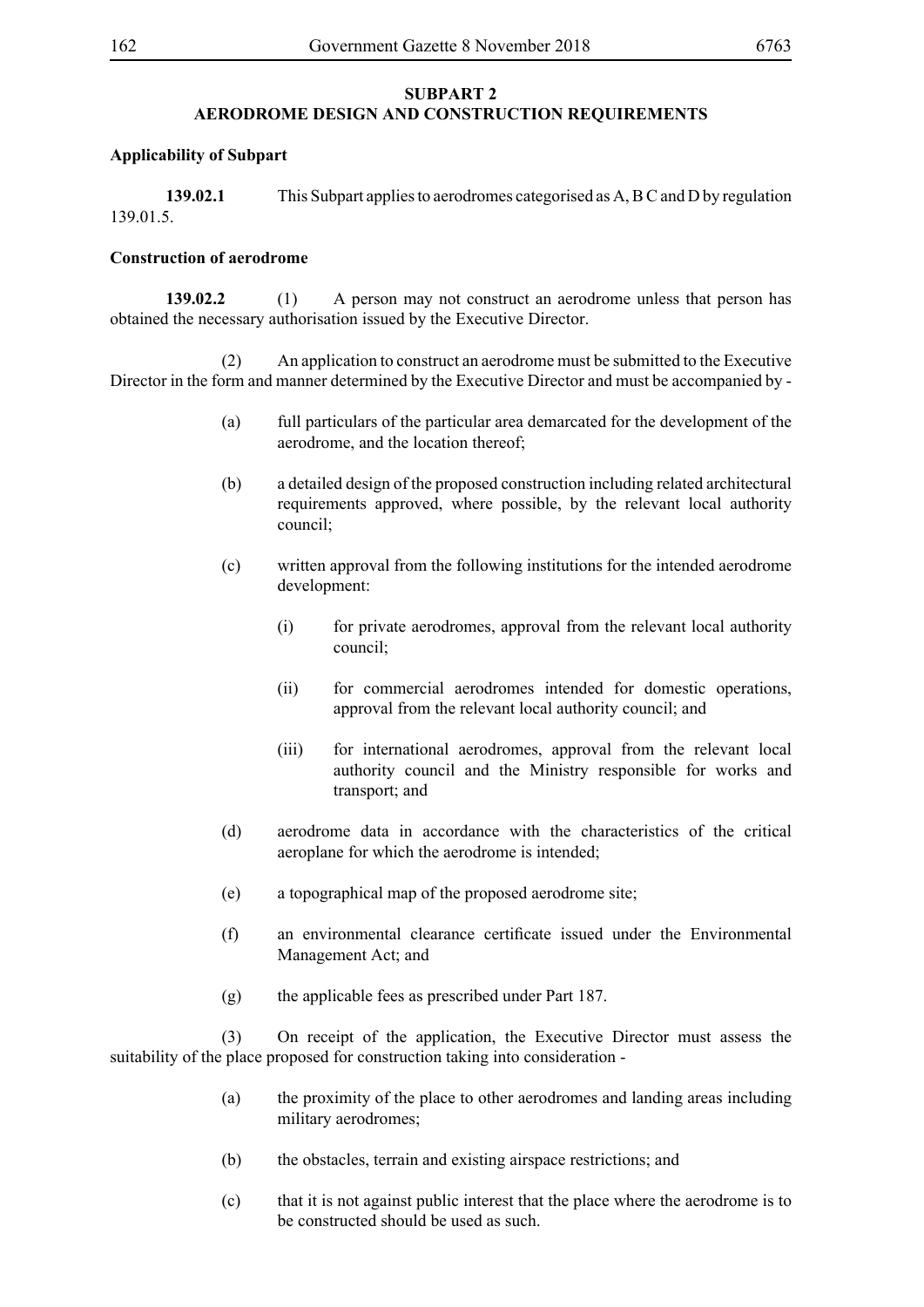(4) The Executive Director must make arrangements for the inspection of the proposed site of the aerodrome prior to commencement of construction to ascertain compliance with the applicable technical standards.

(5) The Executive Director may grant the application, if he or she is satisfied that the requirements of subregulations (2) and (3) have been met and the results of the inspection required under subregulation (4) indicate that the construction of the aerodrome will not jeopardise aviation safety.

 (6) The Executive Director must make arrangements for the inspection of the proposed aerodrome during construction to ascertain compliance with the applicable technical standards and any conditions specified in the authorisation.

 (7) A person authorised to construct an aerodrome must ensure that the design and construction of the aerodromes -

- (a) is undertaken by a person registered with, or approved by, the relevant professional body; and
- (b) takes into account, as appropriate, land-use and environmental control measures.

## **Requirements for aerodrome design**

**139.02.3** (1) An applicant for the construction of an aerodrome must ensure that the aerodrome design required under regulation  $139.02.2(2)$ (b) is appropriate to the critical aeroplane for which the aerodrome is intended.

 (2) An applicant for the construction of an aerodrome must integrate architectural and infrastructure-related requirements for the optimum implementation of international civil aviation security measures referred to in regulation 139.01.41 into the design and construction of new facilities and alterations to existing facilities at an aerodrome.

- (3) An aerodrome design must -
- (a) indicate the physical characteristics of the aerodrome appropriate to the characteristics of the critical aeroplane for which the aerodrome is intended to serve;
- (b) indicate the obstacle limitation surfaces;
- (c) indicate visual aids for
	- (i) navigation;
	- (ii) denoting obstacles; and
	- (iii) restricted areas; and
- (d) indicate aerodrome data including the appropriate equipment and installations;
- (e) indicate an airspace classification referred to in Parts 71 and 172;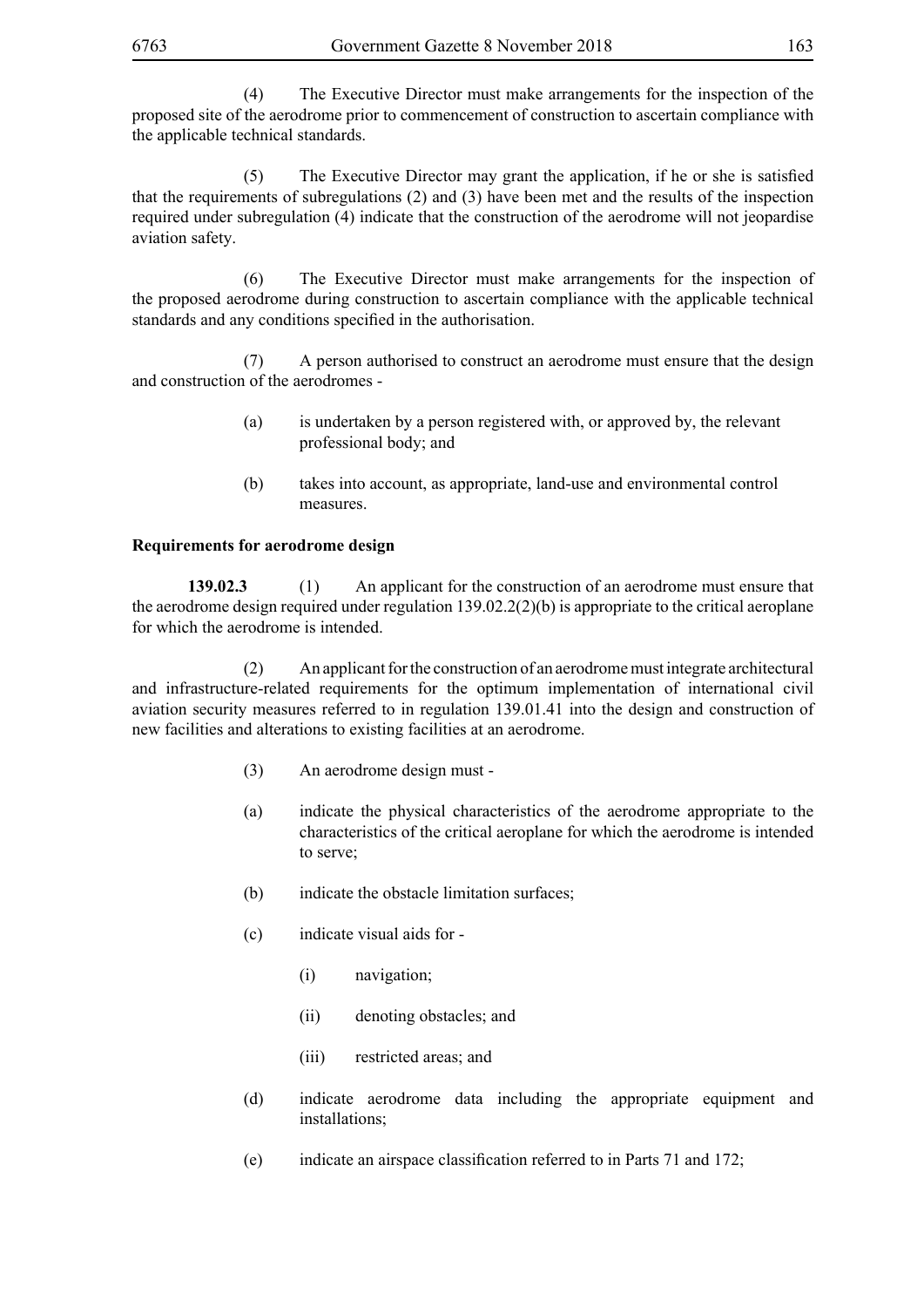- (f) indicate an appropriate level of firefighting services appropriate to the characteristics of the critical aeroplane it intends to serve in accordance with regulation 139.16.3;
- (g) indicate the lowest meteorological minima for each runway;
- (h) be in accordance with the standards prescribed in Document NAM-CATS-AH.

## **Issuance of certificate of intent**

**139.02.4** (1) Where an application to construct an aerodrome has been granted by the Executive Director, a proposed holder of an aerodrome certificate or licence may submit an application to the Executive Director for the grant of a certificate of intent.

(2) An application for the issuing of a certificate of intent must be made to the Executive Director in the form and manner determined by the Executive Director.

- (3) The application for a certificate of intent must be accompanied by -
- (a) the documents listed under 139.02.2(2); and
- (b) written comments from the air navigation service provider regarding the impact on the existing airspace structure and the feasibility of accommodating the intended aerodrome development in the airspace structure.

 (4) The Executive Director must, as soon as practicable after the receipt of an application for certificate of intent, publish a notice in the *Gazette* the following particulars in respect of the application concerned:

- (a) the full name of the applicant;
- (b) full particulars of the location of the aerodrome; and
- (c) reference to the date by which the representations referred to in subregulation (5) must be submitted to the Executive Director.

 (5) Any person may, after the publication of the notice referred to in subregulation (4), submit in writing representations to the Executive Director against or in favour of the application concerned.

(6) The Executive Director may grant the application if he or she is satisfied that the application complies with the requirements prescribed in these regulations.

(7) A certificate of intent must be issued on the form as determined by the Executive Director.

(8) The certificate of intent must specify the conditions and the restrictions which the Executive Director considers necessary in the interests of aviation safety.

- (9) A certificate of intent -
- (a) is not transferable; and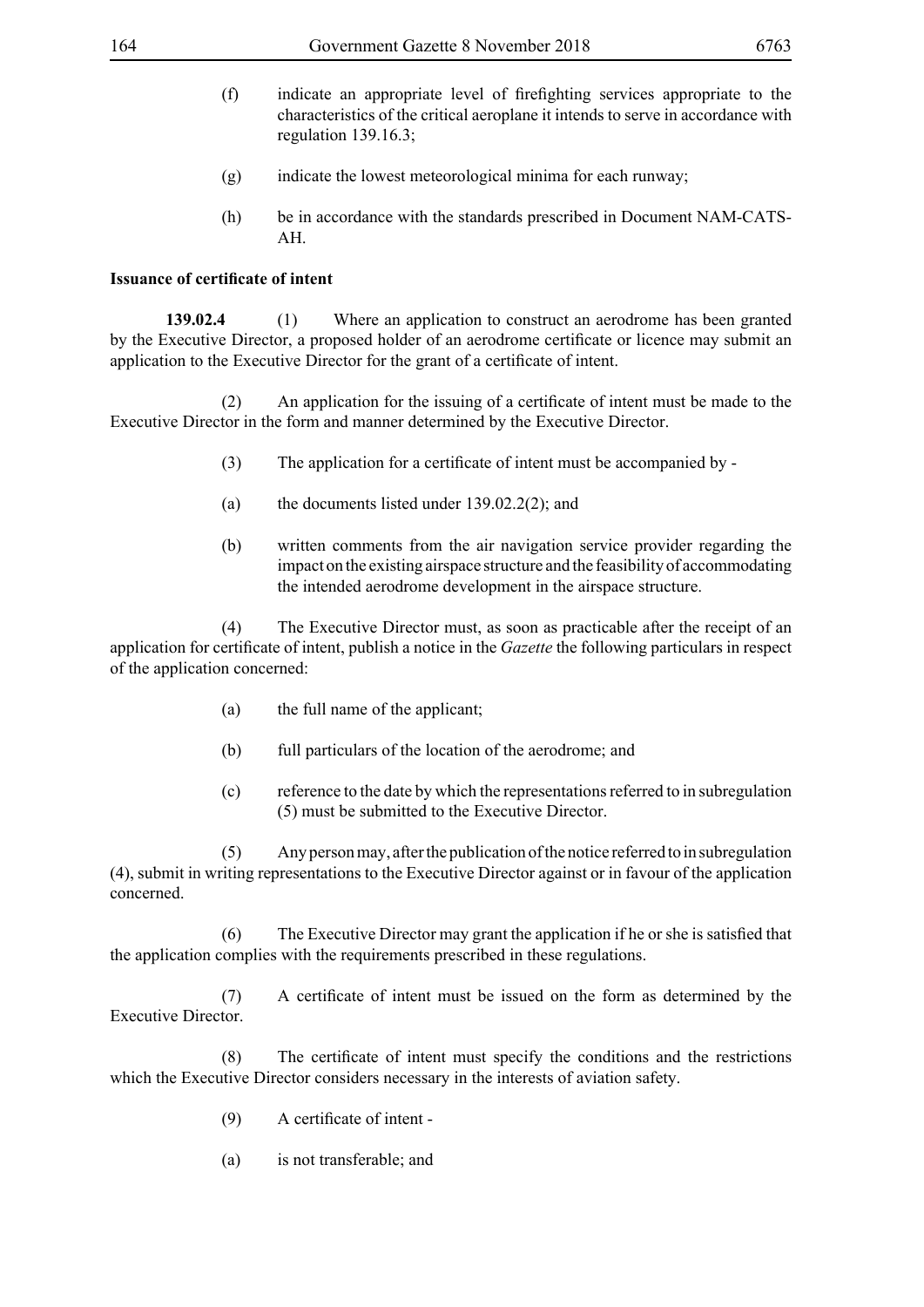(b) must remain valid for the period determined by the Executive Director, which period must not exceed five years, calculated from the date on which the certificate is issued.

## **SUBPART 3 CERTIFICATION OF AERODROMES**

## **Applicability of Subpart**

**139.03.1** (1) This Subpart applies to category A aerodromes.

 (2) This Subpart also applies to aerodromes in category B that have to be certified as considered necessary by the Executive Director.

 (3) Despite subregulations (1) and (2), an aerodrome operator may apply for certification of that operator's aerodrome in accordance with the provisions of this Subpart.

## **Requirement for aerodrome certificate**

**139.03.2** (1) A person may not operate an aerodrome used for international operations unless that person holds a certificate issued by the Executive Director in accordance with this Subpart.

(2) The issuance and renewal of an aerodrome certificate is subject to the aerodrome complying with these regulations and the standards prescribed in Document NAM-CATS-AH.

 (3) The Authority must, by means of audit procedures and inspections at various times as determined by the Executive Director, during the preceding certificate period or before the issuing of a new certificate, determine compliance with these regulations and standards for the purposes of issuing or renewal of a certificate.

(4) The Authority must charge fees on the aerodrome certificate holder, upon issuance or renewal of an aerodrome certificate, in accordance with fees as prescribed in Part 187.

## **Application for aerodrome certificate**

**139.03.3** (1) An applicant for the issuing of an aerodrome certificate must -

- (a) submit an application to the Executive Director in the form and manner determined by the Executive Director; and
- (b) pay the appropriate application fee as prescribed in Part 187.
- (2) An application under subregulation (1) must include -
- (a) a completed application form;
- (b) the aerodrome manual prepared in accordance with Subpart 7;
- (c) the plan of the aerodrome and its facilities approved by the appropriate local authority council;
- (d) evidence of lawful entitlement to use the place as an aerodrome;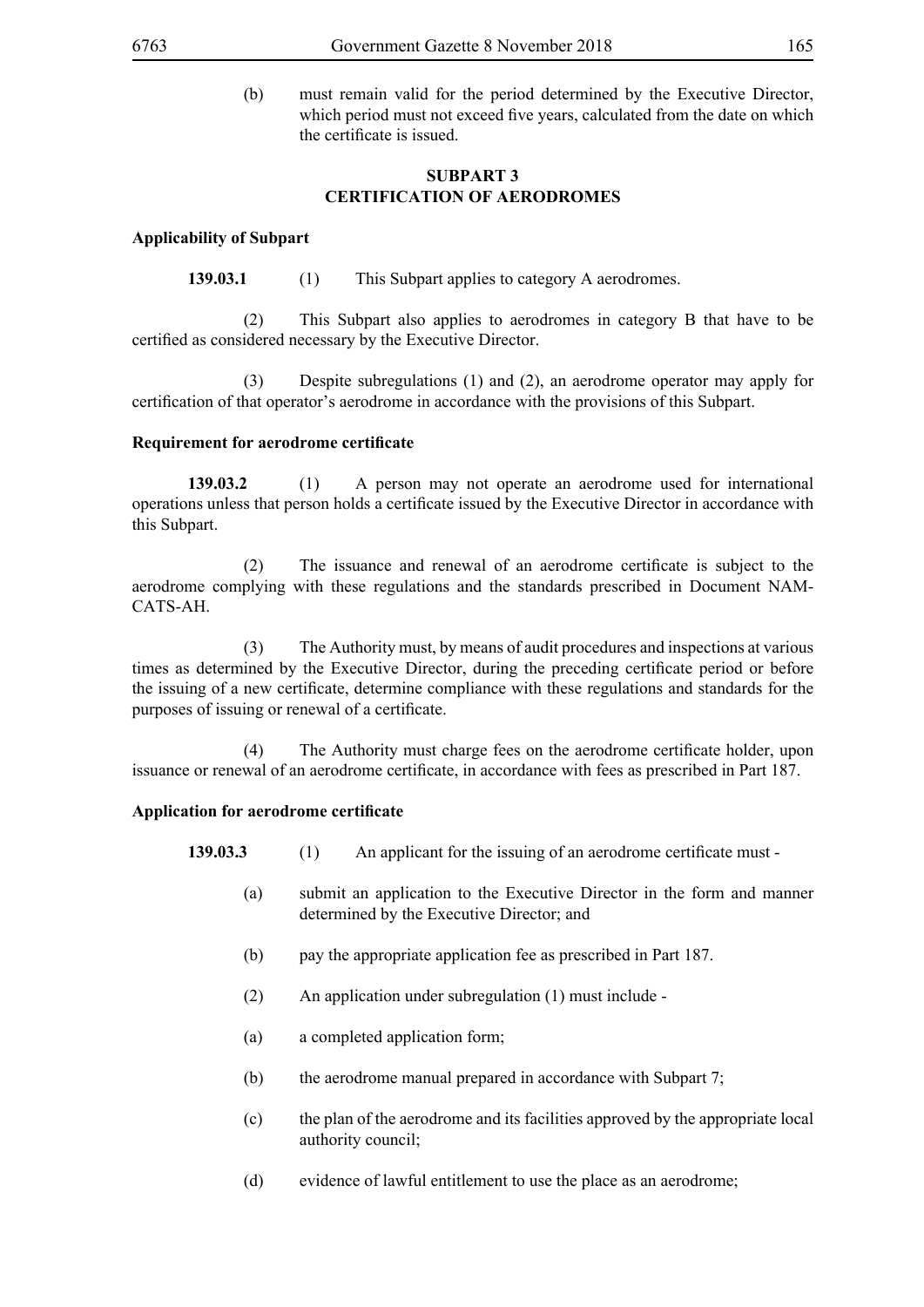- (e) an aerodrome environmental management programme referred to in regulation 139.08.15;
- (f) the procedures for the notification and reporting of aerodrome data and information referred to in Subpart 9;
- (g) written approval from the local authority, regional or traditional authority council in whose area of jurisdiction the proposed aerodrome is situated, and from all relevant governmental offices, ministries, agencies and entities whose approval is required;
- (h) proof that the applicant is financially capable of operating the aerodrome, including the provision of firefighting service required under Subpart 16;
- (i) particulars of non-compliance with or deviations from
	- (i) the appropriate aerodrome design, operation or equipment standards;
	- (ii) the appropriate airspace classification in terms of Parts 71 and 172;
- (j) the appropriate fee as prescribed in Part 187.

 (3) The application must be submitted to the Executive Director not less than 90 days before the date that the certificate is required.

 (4) The Executive Director must, as soon as practicable after the receipt of an application for an aerodrome certificate or for an amendment thereof, publish by notice in the *Gazette* the following particulars in respect of the application concerned:

- (a) the full name of the applicant;
- (b) full particulars of the location of the aerodrome; and
- (c) reference to the date by which the representations referred to in subregulation (5) must be submitted to the Executive Director.

 (5) Any person may, after the publication of the notice referred to in subregulation (4), in writing submit representations to the Executive Director against or in favour of the application concerned.

## **Issuance of aerodrome certificate**

**139.03.4** (1) The Executive Director must as soon as practicable consider an application referred to in regulation 139.03.3, together with all representations, information and other documents relating to such application which are received within the period specified in the notice published in terms of regulation 139.03.3(4).

(2) The Executive Director must issue a certificate in the form and manner by him or her, if the Executive Director is satisfied that -

- (a) the applicant has complied with the application requirements in regulation 139.03.3;
- (b) the applicant and the personnel of the applicant are adequate in number and have the necessary competency and experience to operate and maintain an aerodrome;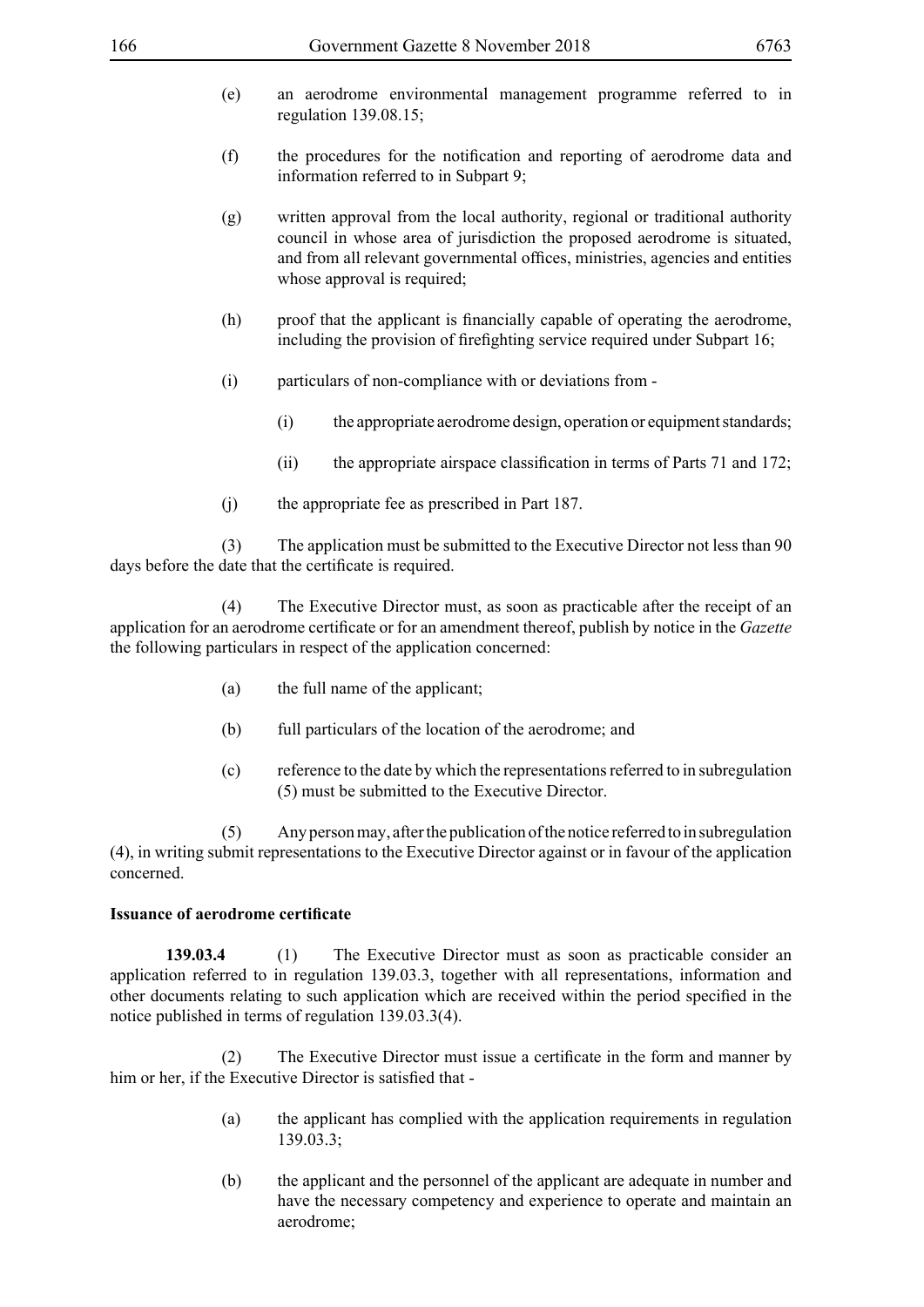- (c) the aerodrome manual prepared for the aerodrome and submitted with the application contains all the relevant information;
- (d) the aerodrome facilities, services and equipment are established in accordance with the standards prescribed in Document NAM-CATS-AH;
- (e) the aerodrome's operating procedures make satisfactory provision for the safety of aircraft;
- (f) the safety management system in terms of regulation 139.08.6 is in place;
- (g) a quality assurance system in terms of regulation 139.08.4 is in place; and
- (h) the applicant has complied with the aerodrome security requirements specified in this Part and Parts 108 to 114, inclusive.

(3) The Executive Director may issue an aerodrome certificate subject to any conditions that the Executive Director may consider necessary for the purpose of civil aviation safety and security.

 (4) If the applicant does not satisfy the requirements set out in subregulation (2) or in any provision of the Act or these regulations, the Executive Director may refuse to grant a certificate to an applicant and where the Executive Director so refuses, he or she must notify the applicant in writing of the reasons for the refusal, not later than 14 days after making that decision.

(5) After the issuance of an aerodrome certificate, the Executive Director must carry out surveillance and inspections to ensure continuing validity of the certificate and continuing capacity of the aerodrome operator to maintain safe and regular operation of the aerodrome and associated facilities and services.

(6) The Executive Director may endorse on a certificate the conditions for use of an aerodrome and any other details as may be considered necessary.

#### **Aerodrome certificate**

**139.03.5** (1) An aerodrome certificate must be issued on the appropriate form as determined by the Executive Director.

- (2) The certificate must specify -
- (a) the category of the aerodrome for which the aerodrome is certified;
- (b) the restrictions, if any, relating to non-compliance with or deviations from the appropriate aerodrome design, operation or equipment standards;
- (c) the period of validity of the certificate; and
- (d) the appropriate airspace classification in accordance with Parts 71 and 172.

## **Validity of aerodrome certificate**

**139.03.6** (1) An aerodrome certificate is valid for a period of two years from the date on which the certificate is issued or renewed.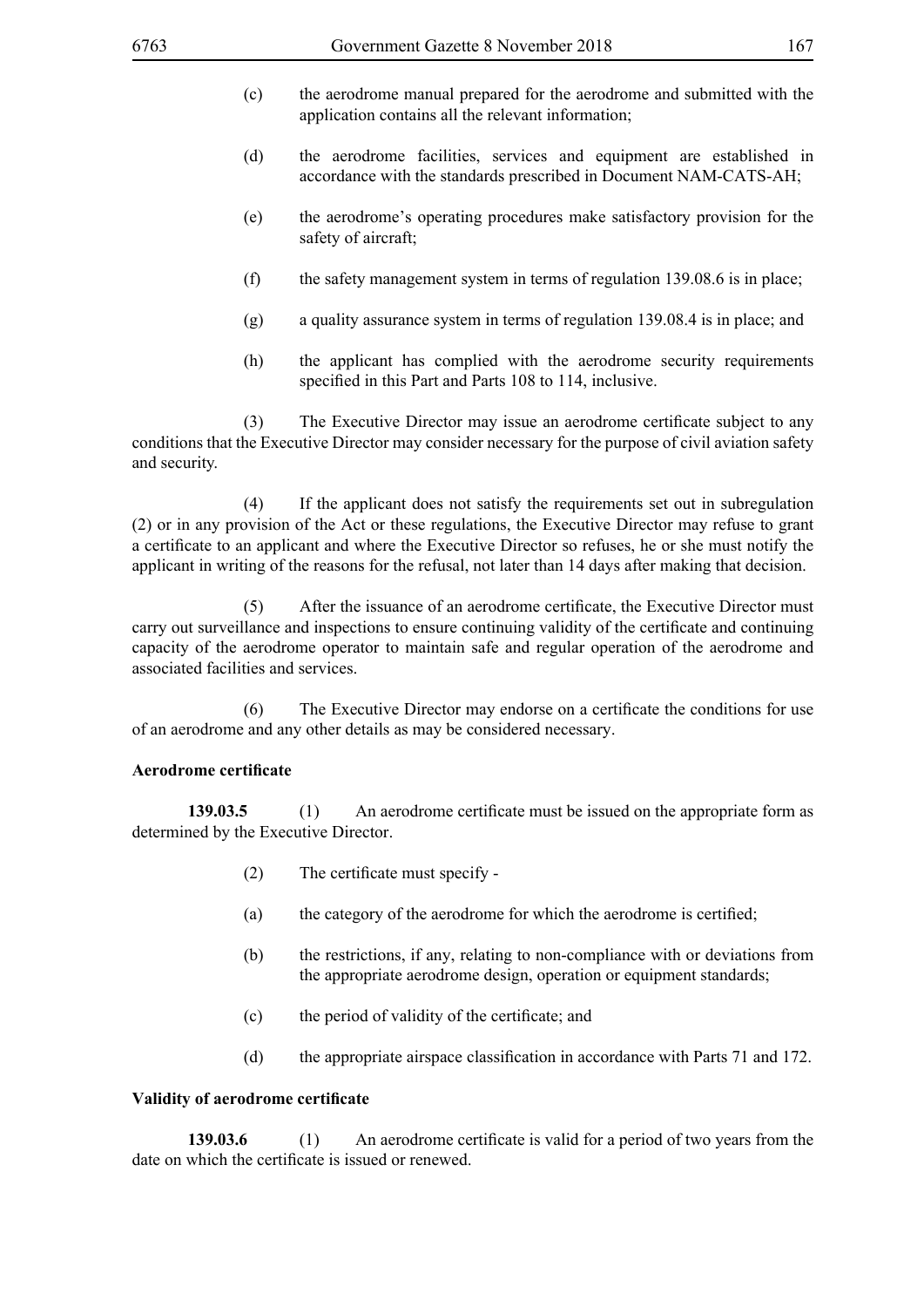(2) The certificate remains in force until it expires or is suspended or revoked by the Executive Director pursuant to sections 42 and 43 of the Act, as the case maybe.

(3) The holder of a certificate which has expired, must within five days after the expiry, surrender the licence to the Executive Director.

(4) Failure to surrender a certificate in accordance with this subregulation (3) is subject to enforcement action under Parts 13 and 185.

## **Renewal of aerodrome certificate**

**139.03.7** (1) An application for the renewal of an aerodrome certificate must be made to the Executive Director in the form and manner determined by the Executive Director, and must be accompanied by -

- (a) the updated copy of the aerodrome manual if significant changes have been made following the initial certification;
- (b) particulars of non-compliances with, or deviations, if any, from the appropriate design, operation or equipment standards; and
- (c) the appropriate fees as prescribed in Part 187.

 (2) An application for renewal must be submitted at least 60 days before the expiry of the current certificate.

## **Amendment of aerodrome certificate**

**139.03.8** (1) An application for amendment of an aerodrome certificate pursuant to section 45 of the Act must be submitted to the Executive Director and the requirements of regulation 139.03.7, subject to necessary changes required by the context, apply to that application.

 (2) An amendment must be applied for whenever there is a change in one or more of the following circumstances:

- (a) a change in the use or operation of the aerodrome;
- (b) a change in the boundaries of the aerodrome;
- (c) if the holder of the certificate requests an amendment; or
- (d) if the Executive Director considers it necessary.

## **Suspension and revocation of aerodrome certificate**

**139.03.9** (1) The Executive Director may, by written notice given to the holder of an aerodrome certificate, suspend or revoke the certificate in accordance with sections 42, 43 and 44 of the Act, and if there are reasonable grounds for believing that the aerodrome facilities, operations or maintenance are not in compliance with the requirements and standards prescribed in this Part.

 (2) Despite subregulation (1), the Executive Director may suspend or revoke an aerodrome certificate if -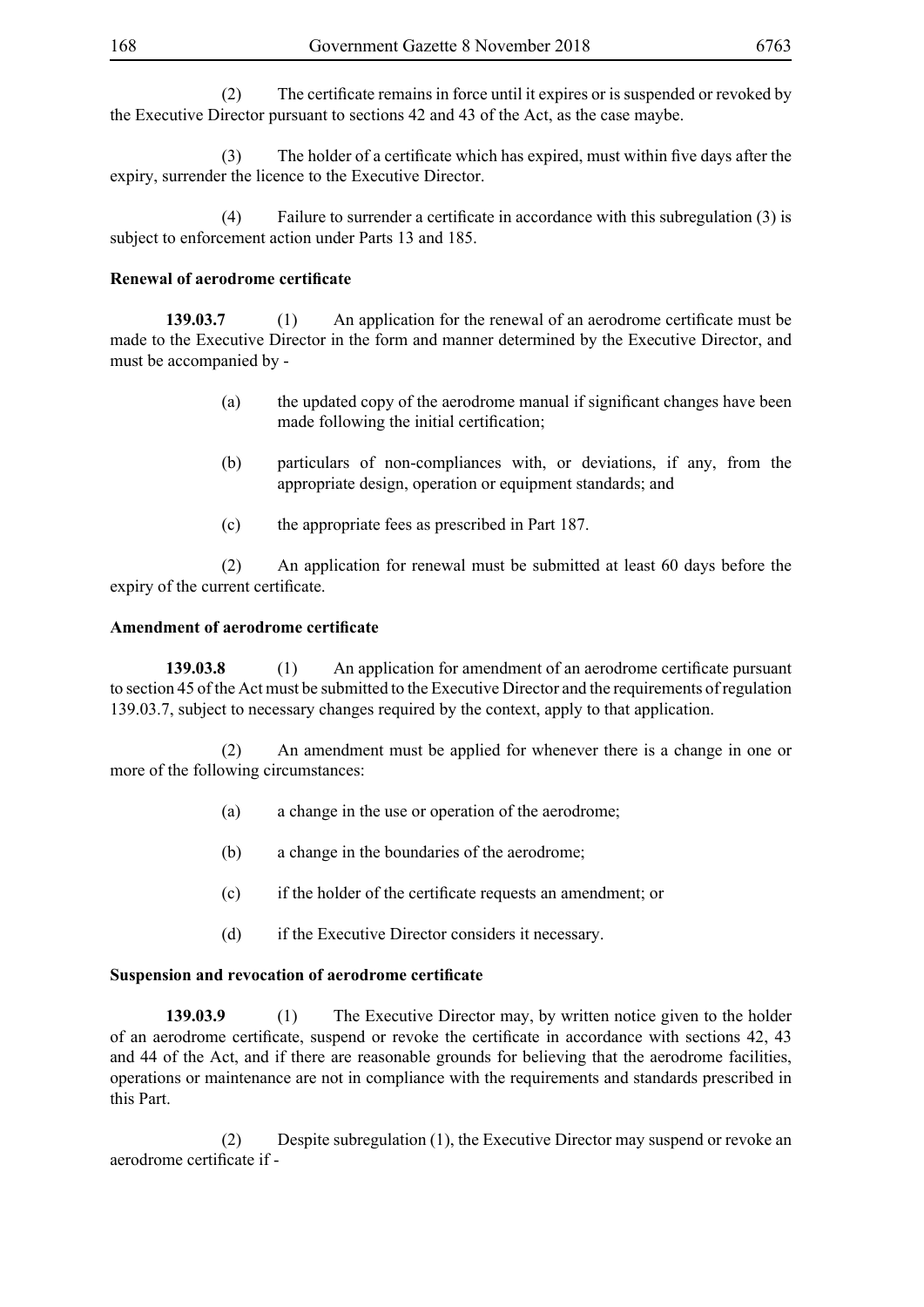- (a) after a safety inspection and audit carried out in terms of regulation 139.01.36, it is evident that the holder of the certificate does not comply with the requirements prescribed in this Part and that holder fails to remedy the non-compliance within the time frame specified by the Executive Director in a written notice requiring the holder to do so; or
- (b) a designated inspector, authorised officer or authorised person is prevented by the holder of the certificate from carrying out a safety inspection and audit in terms of regulation 139.01.36; or
- (c) the suspension is necessary in the interest of aviation safety.

(3) A holder of a certificate that has been suspended or revoked may appeal in accordance with section 225 of the Act.

(4) The holder of a certificate which is suspended, must within 48 hours after the suspension, produce the certificate thereof to the Executive Director for the appropriate endorsement.

(5) The holder of a certificate which is revoked must, within seven days from the date on which the certificate is revoked, surrender that certificate to the Executive Director.

(6) Failure to surrender a certificate in accordance with this subregulation (4) or (5) is subject to enforcement action under Parts 13 and 185.

## **Surrender of aerodrome certificate**

**139.03.10** (1) Subject to subregulation (2), a holder of an aerodrome certificate may surrender the certificate to the Executive Director at any time.

(2) A holder of an aerodrome certificate who wishes to surrender the certificate must give the Executive Director not less than 60 days' notice in writing, before the date on which the certificate is to be surrendered.

(3) The Executive Director must revoke the aerodrome certificate on the expiry of the period of notice referred to in subregulation (2).

 (4) Where, after the expiry of the period in subregulation (2), an aerodrome is abandoned or is not maintained in accordance with the conditions of the certificate, the holder of the certificate must remove, obliterate or modify the aerodrome markings required under this Part.

(5) Upon revocation of a certificate pursuant to subregulation (3), regulation 139.03.9(1) or 139.03.9(2), the Executive Director must arrange for -

- (a) the revocation to be notified through NOTAM; and
- (b) details of the certificate and any other information about the aerodrome to be removed from the AIP.

## **Transferability of aerodrome certificate**

**139.03.11** (1) An aerodrome certificate issued under these regulations is not transferable.

(2) A change in ownership of the holder of a certificate is deemed to be a change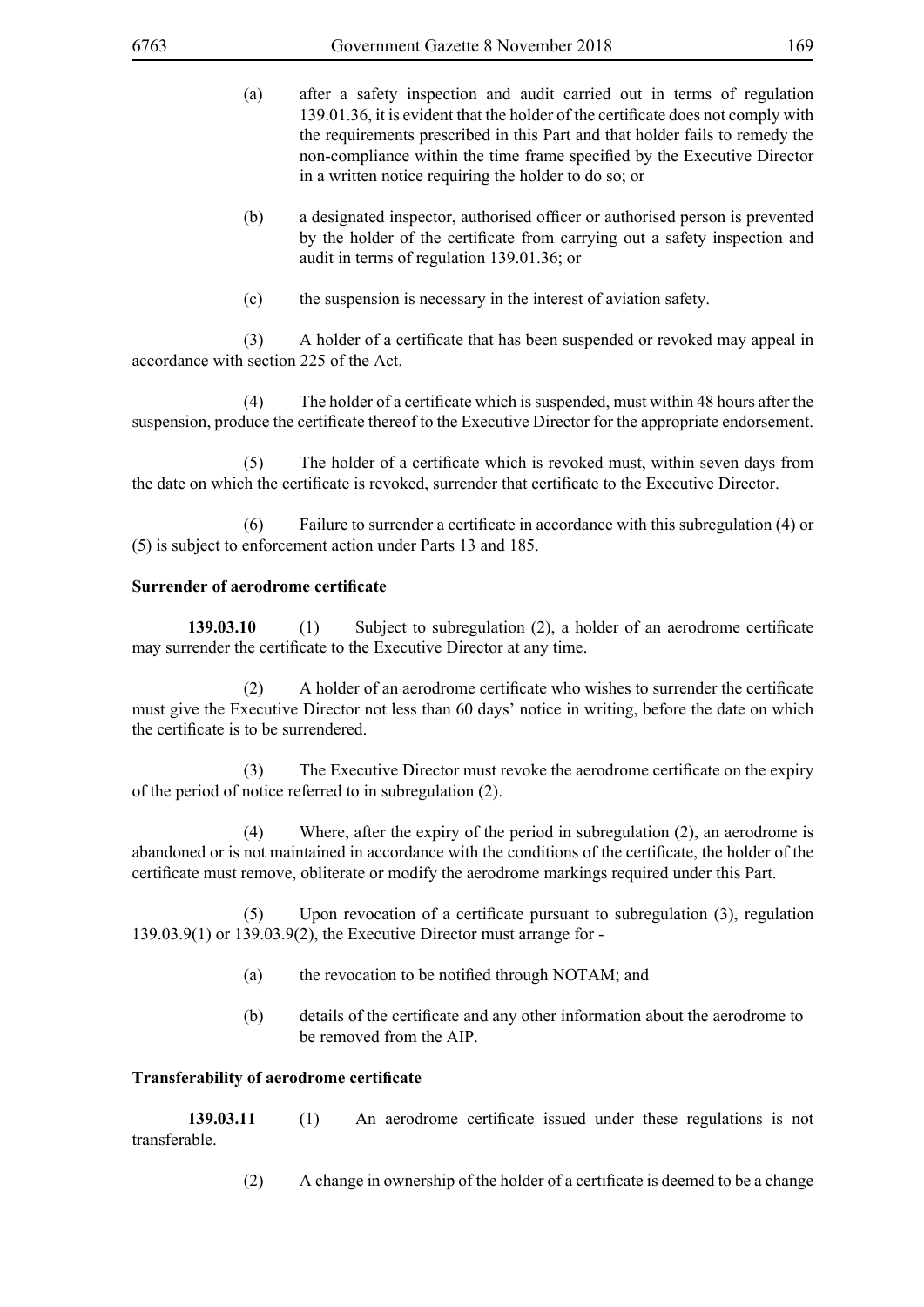of significance and the written approval of the Executive Director must be obtained where a change of ownership does or may give rise to alterations to approved elements or criteria upon which the certificate was originally issued.

# **Breach of conditions for issuance of aerodrome certificate and non-conformance with certificate requirements**

**139.03.12** (1) The breach of any conditions subject to which a certificate is issued including any approval, permission or exemption may lead to the suspension or revocation of the certificate.

 (2) The Executive Director may in accordance with section 38(6) of the Act, impose operating restrictions or prohibitions at a certified aerodrome in the event of non-conformance with the certification requirements or any unresolved safety concerns.

## **Charges at certified aerodromes**

**139.03.13** (1) A holder of an aerodrome certificate may impose charges for the use of the aerodrome or of any facilities provided at the aerodrome for the safety, security, efficiency or regularity of air navigation.

 (2) Without prejudice to any other law on aerodrome charges, the Executive Director, may require a holder of a certificate to furnish the particulars of the charges for the use of an aerodrome or the performance of services at the aerodrome.

## **Changes to certificate holder's manual and organisation**

**139.03.14** (1) A holder of an aerodrome certificate must ensure that the aerodrome manual required under this Part is amended so that it remains a current description of the aerodrome and its associated plans, programmes, services, systems, procedures and facilities.

(2) The certificate holder must ensure that any amendment made to its aerodrome manual meets the applicable requirements of this Part and complies with the amendment requirements in Subpart 7.

(3) The certificate holder must forward to the Executive Director for retention, a copy of each amendment to its aerodrome manual as soon as practicable after the amendment is incorporated into the manual.

(4) Before a certificate holder changes any of the following, prior approval by the Executive Director is required:

- (a) the senior accountable manager;
- (b) the key safety personnel; or
- (c) the system for safety management, if the change is a material change.

(5) The Executive Director may impose conditions under which a certificate holder must operate during or following any of the changes specified in subregulation (4).

(6) The certificate holder must comply with any conditions imposed by the Executive Director under subregulation (5).

(7) If any change referred to in these regulations requires an amendment to the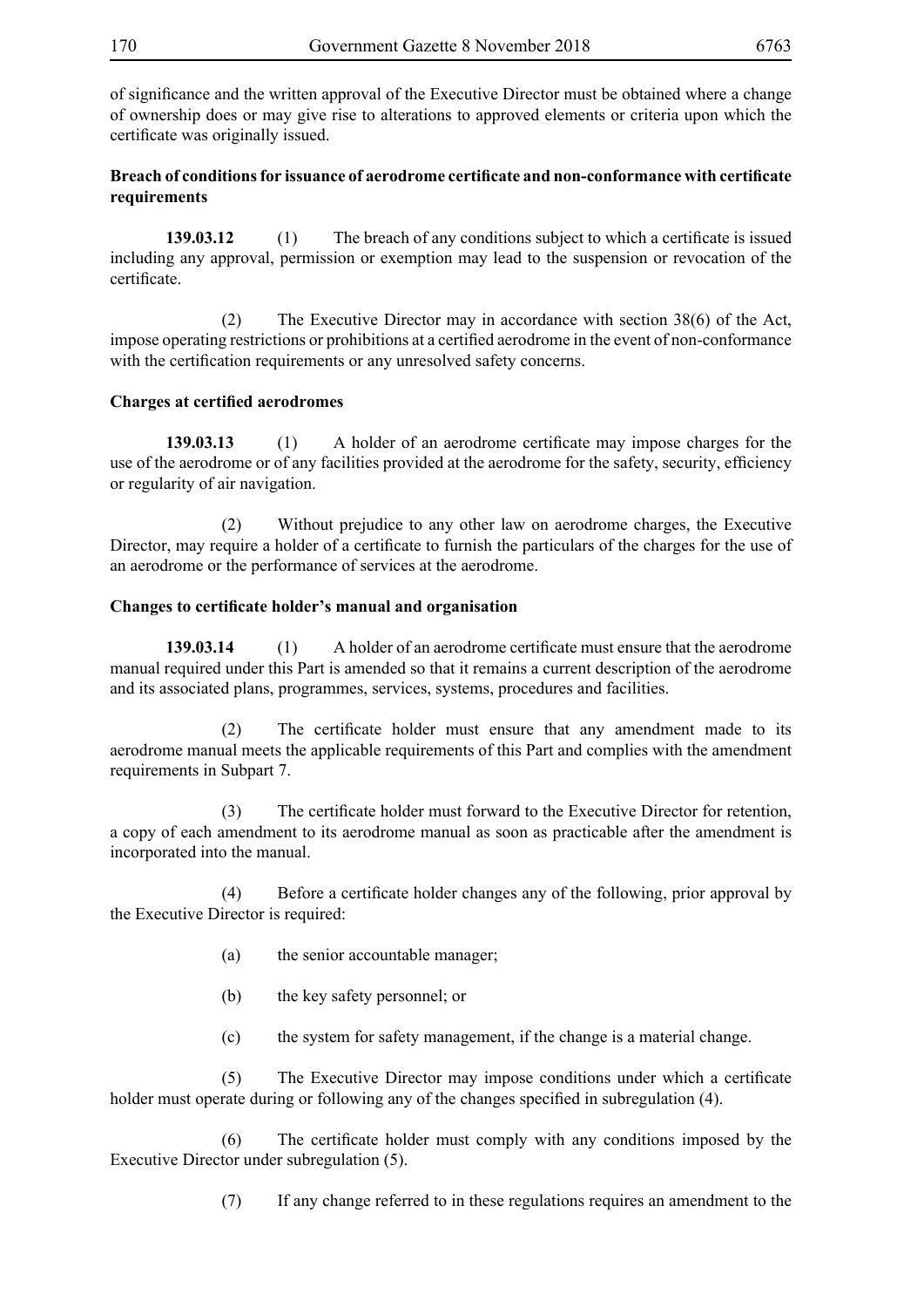aerodrome operator certificate, the certificate holder must, within five days after the change, forward the certificate to the Executive Director for endorsement of the change.

(8) The certificate holder must make such amendments to the holder's aerodrome manual as the Executive Director may direct in the interests of aviation safety.

## **Notification of availability of certified aerodrome**

**139.03.15** An aerodrome operator must -

- (a) in the case of a certificate to operate an aerodrome for public use, notify, the times during which the aerodrome is to be available for take-off and landing of aircraft for public transport or instruction in flying; and
- (b) upon request, furnish to a designated inspector, authorised officer or authorised person, information concerning the terms of the certificate.

### **Issuance of interim aerodrome certificate**

**139.03.16** (1) The Executive Director may, under section 67(3) of the Act, issue an interim aerodrome certificate to an applicant authorising the applicant to operate an aerodrome if the Executive Director is satisfied that -

- (a) an aerodrome certificate in respect of the aerodrome will be issued to the applicant as soon as the application procedure for the grant of an aerodrome certificate has been completed; and
- (b) the grant of the interim certificate is in the public interest and is not detrimental to aviation safety.
- (2) An interim aerodrome certificate issued pursuant to subregulation (1) expires

on -

- (a) the date on which the aerodrome certificate is issued; or
- (b) the expiry date specified by the Executive Director in the interim aerodrome certificate,

whichever is the earlier.

 (3) The requirements of this Part and the associated standards in as far as they apply to an aerodrome certificate apply, subject to necessary changes required by the context, to an interim aerodrome certificate issued by the Executive Director.

## **SUBPART 4 LICENSING OF AERODROMES IN CATEGORIES B, C AND D**

## **Applicability of Subpart**

**139.04.1** (1) This Subpart applies to aerodromes in categories B, C and D.

 (2) This Subpart does not apply to category B aerodromes which have been certified by the Executive Director in terms regulation 139.03.1(2) and in accordance with Subpart 3.

### **Requirements for aerodrome licence**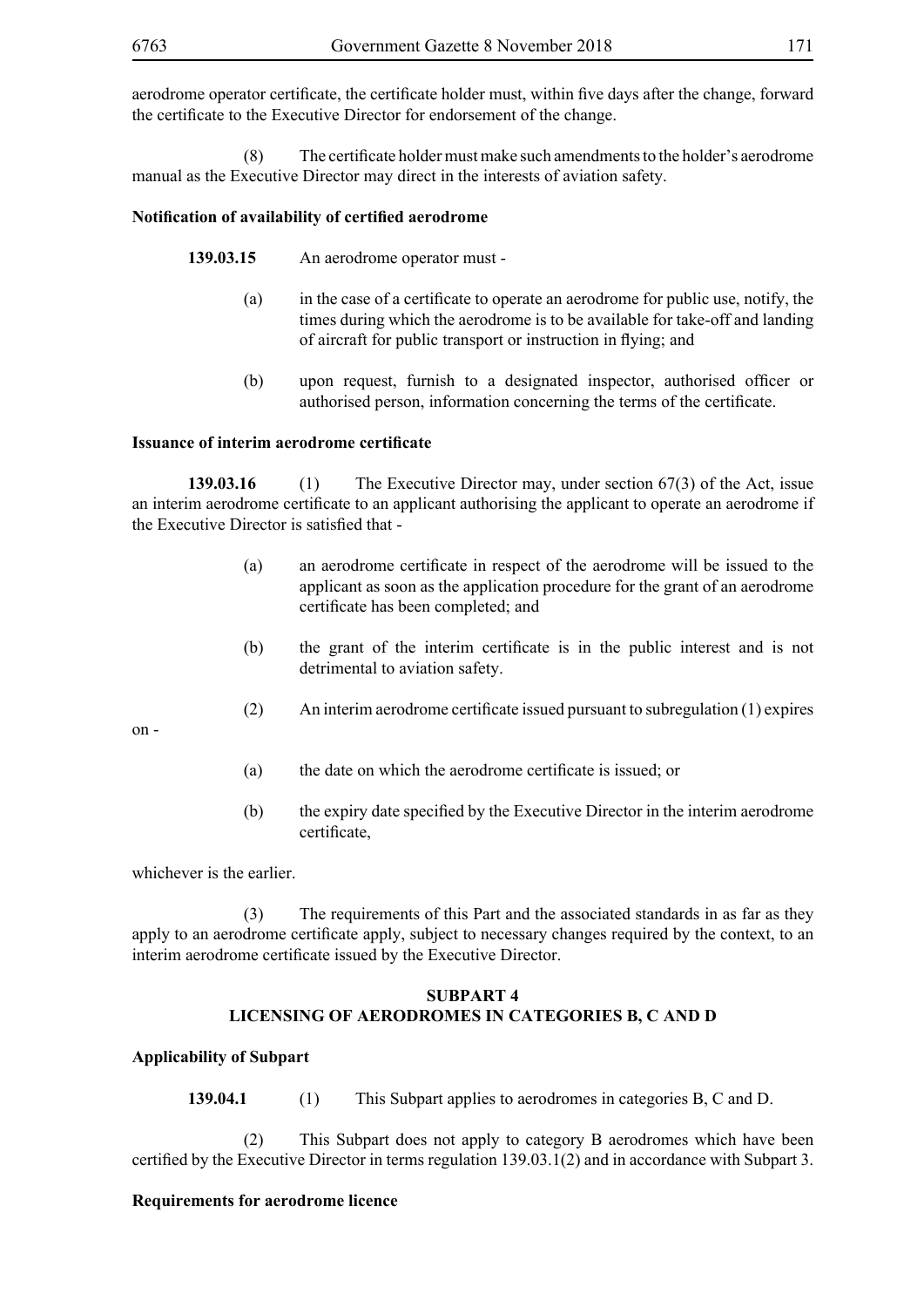**139.04.2** (1) A person may not operate an aerodrome to which this Subpart applies unless that person holds a licence issued by the Executive Director in accordance with this Subpart.

 (2) The issuance and renewal of an aerodrome licence is subject to the aerodrome complying with these regulations and the applicable standards prescribed in Document NAM-CATS-AH.

 (3) The Authority must, by means of audit procedures and inspections at various times as determined by the Executive Director, during the preceding licence period or before the issuing of a new licence, determine compliance with these regulations and standards for the purposes of issuing or renewal of a licence.

 (4) The Authority must levy fees from aerodrome licence holders, upon renewal or issuing of an aerodrome licence, in accordance with the fees as prescribed in Part 187.

#### **Application for aerodrome licence**

- **139.04.3** (1) An applicant for the issuing of an aerodrome licence must -
	- (a) submit an application to the Executive Director in the form and manner determined by the Executive Director; and
	- (b) pay the appropriate application fee as prescribed in Part 187.
	- (2) An application under subregulation (1) must include -
	- (a) a completed application form;
	- (b) the aerodrome manual prepared in accordance with Subpart 7;
	- (c) the plan of the aerodrome and its facilities approved by the appropriate local authority council;
	- (d) evidence of lawful entitlement to use the place as an aerodrome;
	- (e) an aerodrome environmental management programme referred to in regulation 139.08.15;
	- (f) the procedures for the notification and reporting of aerodrome data and information referred to in Subpart 9;
	- (g) written approval from the local authority, regional or traditional authority council in whose area of jurisdiction the proposed aerodrome is situated, and from all relevant governmental offices, ministries, agencies and entities whose approval is required;
	- (h) proof that the applicant is financially capable of operating the aerodrome, including the provision of firefighting service required under Subpart 16;
	- (i) particulars of non-compliance with or deviations from
		- (i) the appropriate aerodrome design, operation or equipment standards;
		- (ii) the appropriate airspace classification in terms of Parts 71 and 172;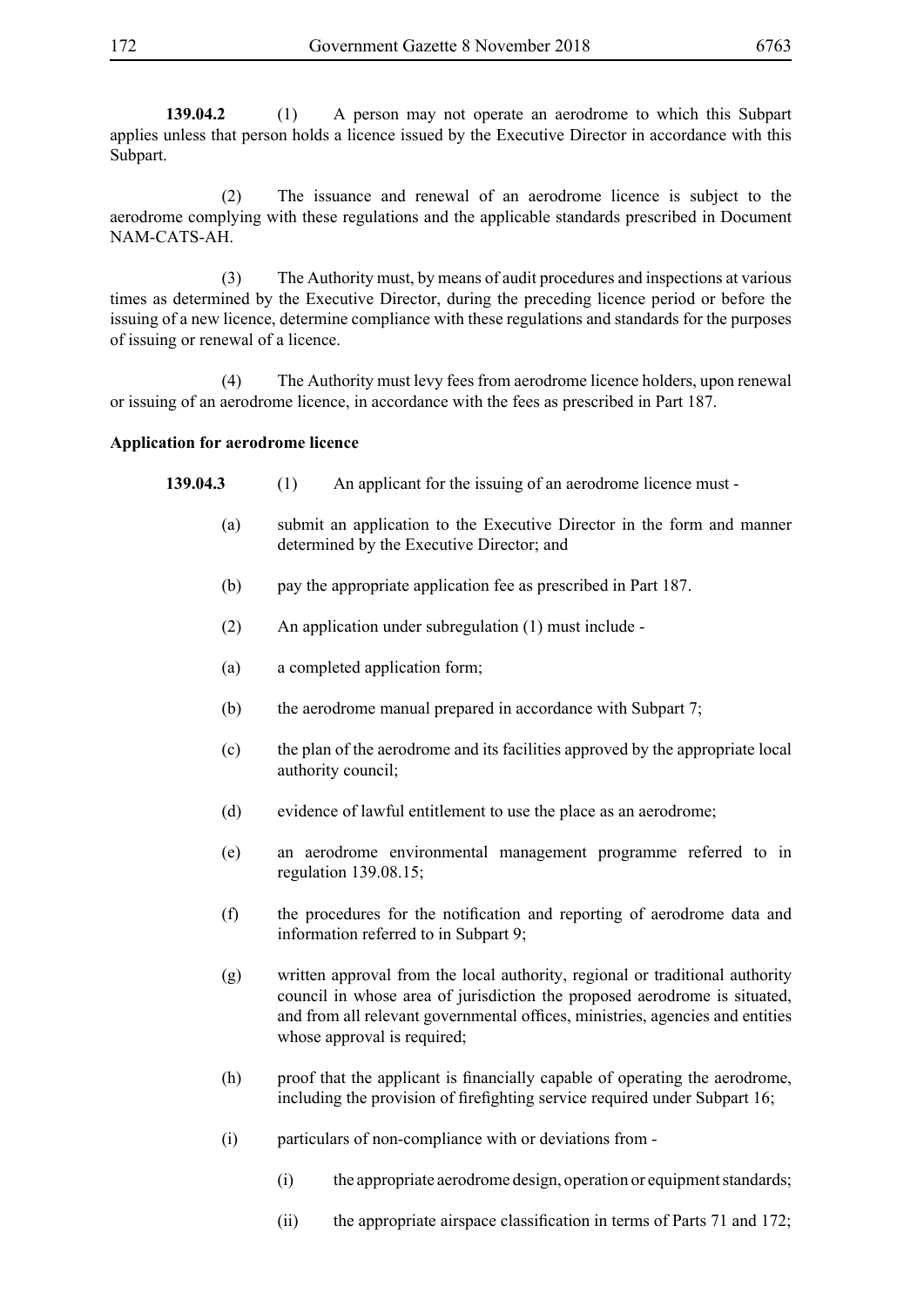(j) the appropriate fee as prescribed in Part 187.

 (3) The application must be submitted to the Executive Director not less than 90 days before the date that the licence is required.

 (4) The Executive Director must, as soon as practicable after the receipt of an application for an aerodrome licence or for an amendment thereof, publish by notice in the *Gazette* the following particulars in respect of the application concerned:

- (a) the full name of the applicant;
- (b) full particulars of the location of the aerodrome; and
- (c) reference to the date by which the representations referred to in subregulation (5) must be submitted to the Executive Director.

 (5) Any person may, after the publication of the notice referred to in subregulation (4), in writing submit representations to the Executive Director against or in favour of the application concerned.

### **Issuance of aerodrome licence**

**139.04.4** (1) The Executive Director must as soon as practicable consider an application referred to in regulation 139.04.3, together with all representations, information and other documents relating to such application which are received within the period specified in the notice published in terms of regulation 139.04.3(4).

 (2) The Executive Director must issue a licence in the form and manner by him or her, if the Executive Director is satisfied that -

- (a) the applicant has complied with the application requirements in regulation 139.04.3;
- (b) the applicant and the personnel of the applicant are adequate in number and have the necessary competency and experience to operate and maintain an aerodrome;
- (c) the aerodrome manual prepared for the aerodrome and submitted with the application contains all the relevant information;
- (d) the aerodrome facilities, services and equipment are established in accordance with the standards prescribed in Document NAM-CATS-AH;
- (e) the aerodrome's operating procedures make satisfactory provision for the safety of aircraft;
- (f) a quality assurance system in terms of regulation 139.08.4 is in place; and
- (g) the applicant has complied with the aerodrome security requirements specified in this Part and Parts 108 to 114, inclusive.

 (3) The Executive Director may issue an aerodrome licence subject to any conditions that the Executive Director may consider necessary for the purpose of civil aviation safety and security.

(4) If the applicant does not satisfy the requirements set out in subregulation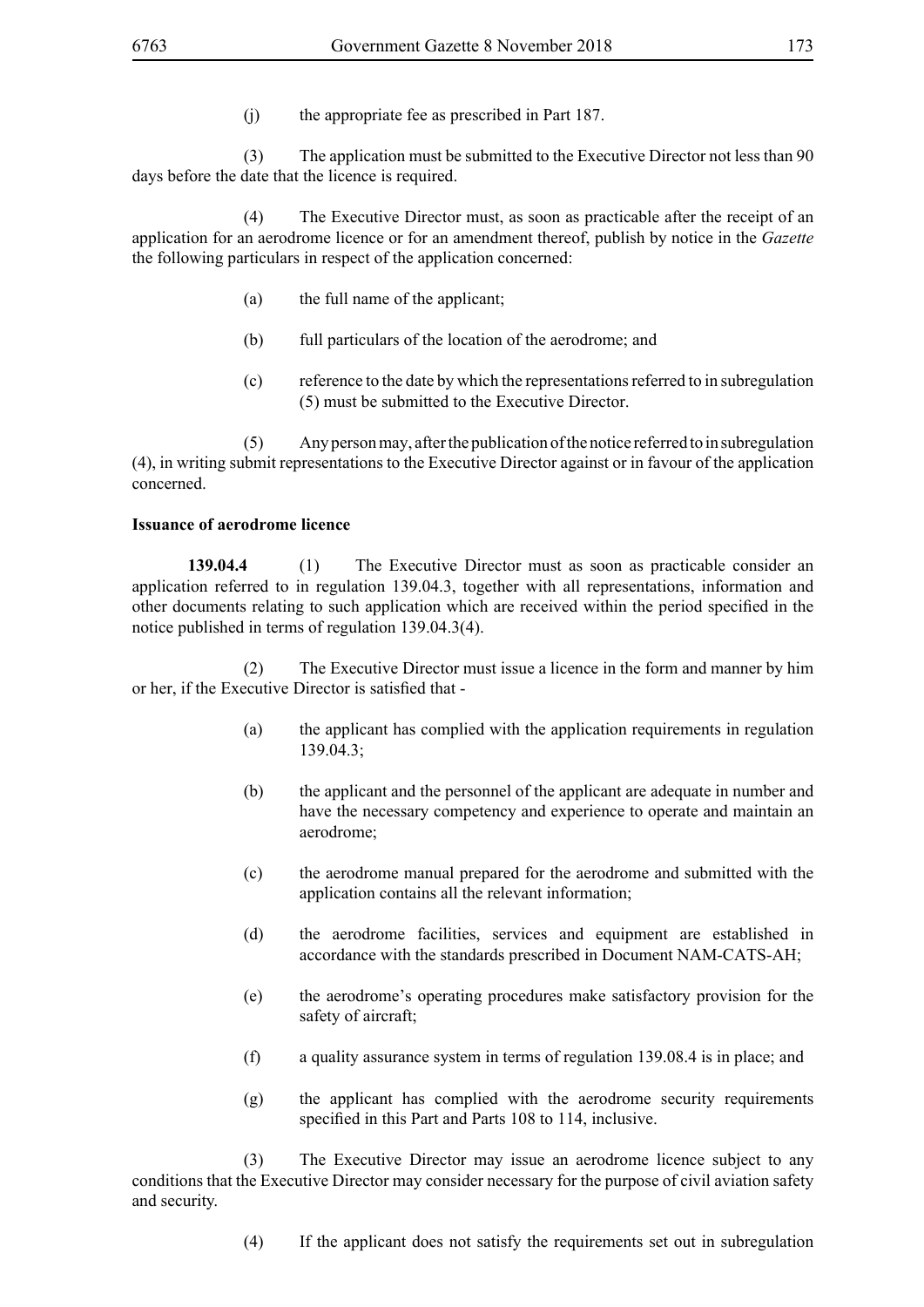(2) or in any provision of the Act or these regulations, the Executive Director may refuse to grant a licence to an applicant and where the Executive Director so refuses, he or she must notify the applicant in writing of the reasons for the refusal, not later than 14 days after making that decision.

 (5) After the issuance of an aerodrome licence, the Executive Director must carry out surveillance and inspections to ensure continuing validity of the licence and continuing capacity of the aerodrome operator to maintain safe and regular operation of the aerodrome and associated facilities and services.

 (6) The Executive Director may endorse on a licence the conditions for use of an aerodrome and any other details as may be considered necessary.

## **Aerodrome licence**

**139.04.5** (1) An aerodrome licence must be issued on the appropriate form as determined by the Executive Director.

- (2) The licence must specify -
- (a) the category of the aerodrome for which the aerodrome is licensed;
- (b) the restrictions, if any, relating to non-compliance with or deviations from the appropriate aerodrome design, operation or equipment standards;
- (c) the period of validity of the licence; and
- (d) the appropriate airspace classification in accordance with Parts 71 and 172.

## **Validity of aerodrome licence**

**139.04.6** (1) An aerodrome licence is valid for a period of two years for aerodromes in category B, and three years for aerodromes in categories C and D, calculated from the date on which the licence is issued or renewed.

 (2) The licence remains in force until it expires or is suspended or revoked by the Executive Director pursuant to sections 42 and 43 of the Act, as the case maybe.

(3) The holder of a licence which has expired, must within five days after the expiry surrender the licence to the Executive Director.

 (4) Failure to surrender a licence in accordance with this Subpart is subject to enforcement action under Parts 13 and 185.

# **Renewal of aerodrome licence**

**139.04.7** (1) An application for the renewal of an aerodrome licence must be made to the Executive Director in the form and manner determined by the Executive Director, and must be accompanied by -

- (a) the updated copy of the aerodrome manual if significant changes have been made following the initial licensing;
- (b) particulars of non-compliances with, or deviations, if any, from the appropriate design, operation or equipment standards; and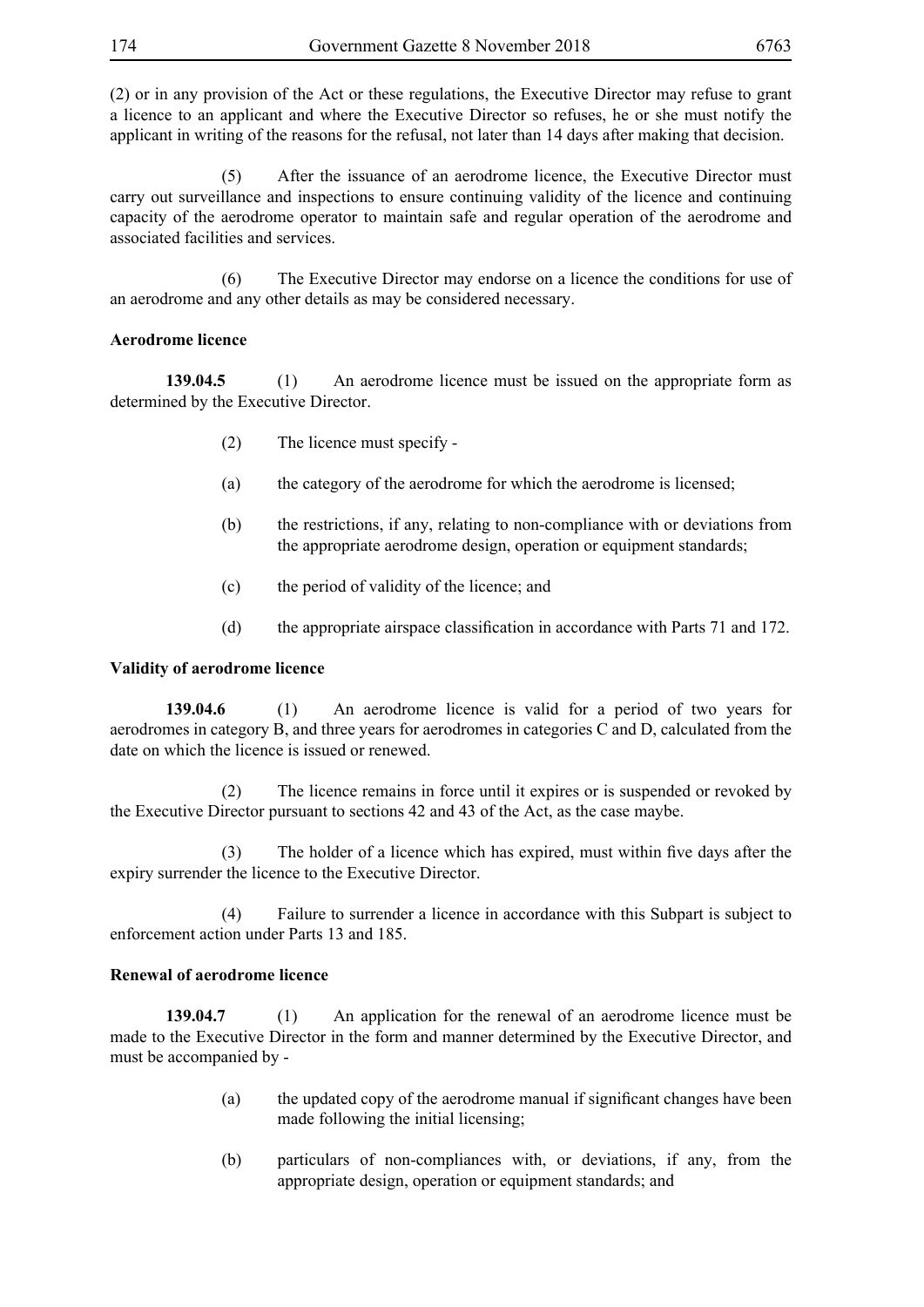(c) the appropriate fees as prescribed in Part 187.

 (2) An application for renewal must be submitted at least 60 days before the expiry of the current licence.

### **Amendment of aerodrome licence**

**139.04.8** (1) An application for amendment of an aerodrome licence pursuant to section 45 of the Act must be submitted to the Executive Director and the requirements of regulation 139.04.7, subject to necessary changes required by the context, apply to that application.

 (2) An amendment must be applied for whenever there is a change in one or more of the following circumstances:

- (a) a change in the use or operation of the aerodrome;
- (b) a change in the boundaries of the aerodrome;
- (c) if the holder of the licence requests an amendment; or
- (d) if the Executive Director considers it necessary.

#### **Suspension and revocation of aerodrome licence**

**139.04.9** (1) The Executive Director may, by written notice given to the holder of an aerodrome licence, suspend or revoke the licence in accordance with sections 42, 43 and 44 of the Act, and if there are reasonable grounds for believing that the aerodrome facilities, operations or maintenance are not in compliance with the requirements and standards prescribed in this Part.

 (2) Despite subregulation (1), the Executive Director may suspend or revoke an aerodrome licence if -

- (a) after a safety inspection and audit carried out in terms of regulation 139.01.36, it is evident that the holder of the licence does not comply with the requirements prescribed in this Part and that holder fails to remedy the non-compliance within the time frame specified by the Executive Director in a written notice requiring the holder to do so; or
- (b) a designated inspector, authorised officer or authorised person is prevented by the holder of the licence from carrying out a safety inspection and audit in terms of regulation 139.01.36; or
- (c) the suspension is necessary in the interest of aviation safety.

 (3) A holder of a licence that has been suspended or revoked may appeal in accordance with section 225 of the Act.

 (4) The holder of a licence which is suspended, must within 48 hours after the suspension, produce the licence thereof, to the Executive Director for the appropriate endorsement.

 (5) The holder of a licence which is revoked must, within seven days from the date on which the licence is revoked, surrender that licence to the Executive Director.

Failure to surrender a licence in accordance with this subregulation (4) or (5) is subject to enforcement action under Parts 13 and 185.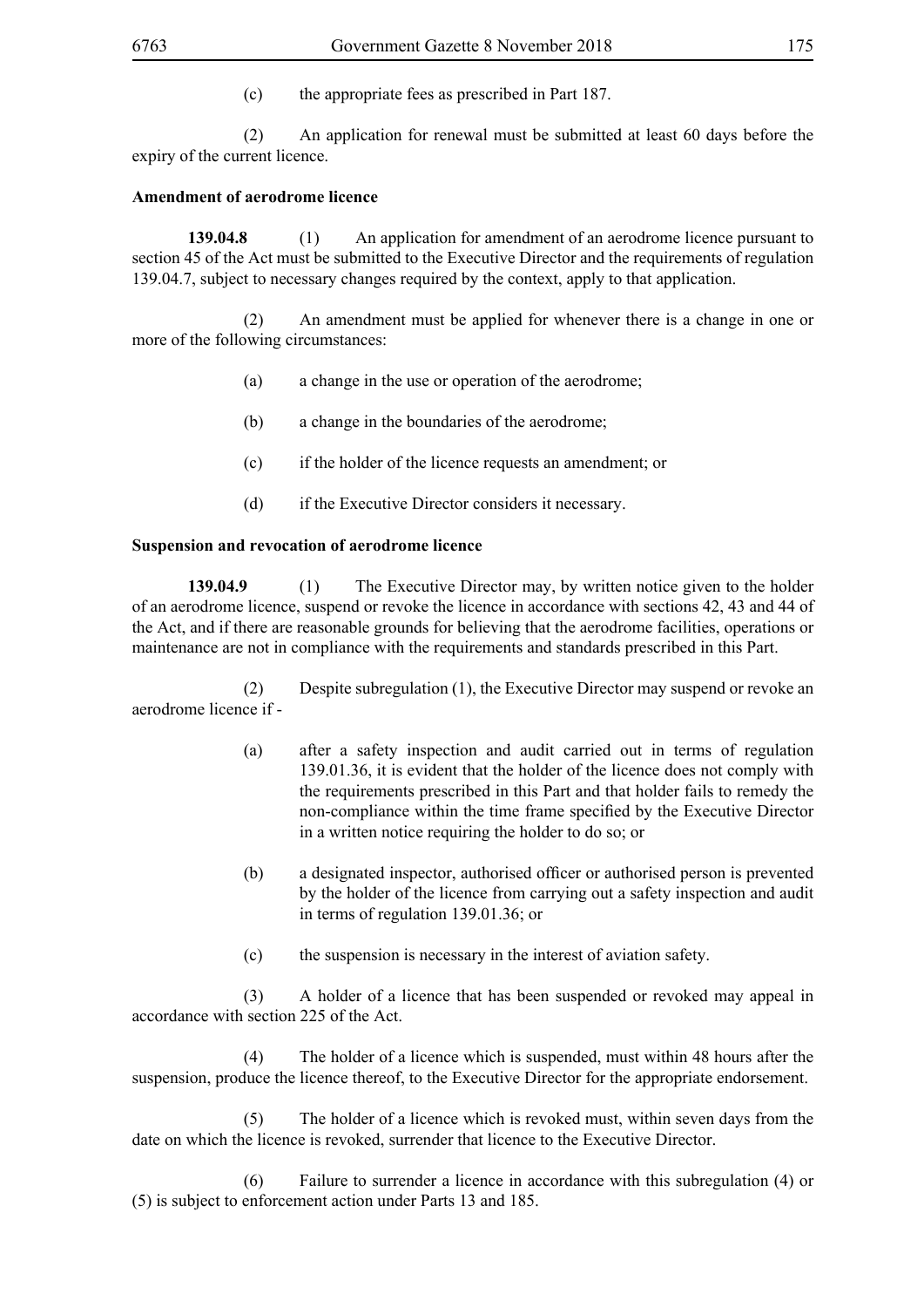## **Surrender of aerodrome licence**

**139.04.10** (1) Subject to subregulation (2), a holder of an aerodrome licence may surrender the licence to the Executive Director at any time.

 (2) A holder of an aerodrome licence who wishes to surrender the licence must give the Executive Director not less than 60 days' notice in writing, before the date on which the licence is to be surrendered.

 (3) The Executive Director must revoke the aerodrome licence on the expiry of the period of notice referred to in subregulation (2).

 (4) Where, after the expiry of the period in subregulation (2), an aerodrome is abandoned or is not maintained in accordance with the conditions of the licence, the holder of the licence must remove, obliterate or modify the aerodrome markings required under this Part.

 (5) Upon revocation of a licence pursuant to subregulation (3), regulation 139.04.9(1) or 139.04.9(2), the Executive Director must arrange for -

- (a) the revocation to be notified through NOTAM; and
- (b) details of the licence and any other information about the aerodrome to be removed from the AIP.

### **Transferability of aerodrome licence**

**139.04.11** (1) An aerodrome licence issued under these regulations is not transferable.

 (2) A change in ownership of the holder of a licence is deemed to be a change of significance and the written approval of the Executive Director must be obtained where a change of ownership does or may give rise to alterations to approved elements or criteria upon which the licence was originally issued.

### **Breach of conditions for issuance of aerodrome licence and non-conformance with licence requirements**

**139.04.12** (1) The breach of any conditions subject to which a licence is issued including any approval, permission or exemption may lead to the suspension or revocation of the licence.

 (2) The Executive Director may in accordance with section 38(6) of the Act, impose operating restrictions or prohibitions at a licensed aerodrome in the event of non-conformance with the licensing requirements or any unresolved safety concerns.

### **Charges at licensed aerodromes**

**139.04.13** (1) A holder of an aerodrome licence may impose charges for the use of the aerodrome or of any facilities provided at the aerodrome for the safety, security, efficiency or regularity of air navigation.

 (2) Without prejudice to any other law on aerodrome charges, the Executive Director, may require a holder of a licence to furnish the particulars of the charges for the use of an aerodrome or the performance of services at the aerodrome.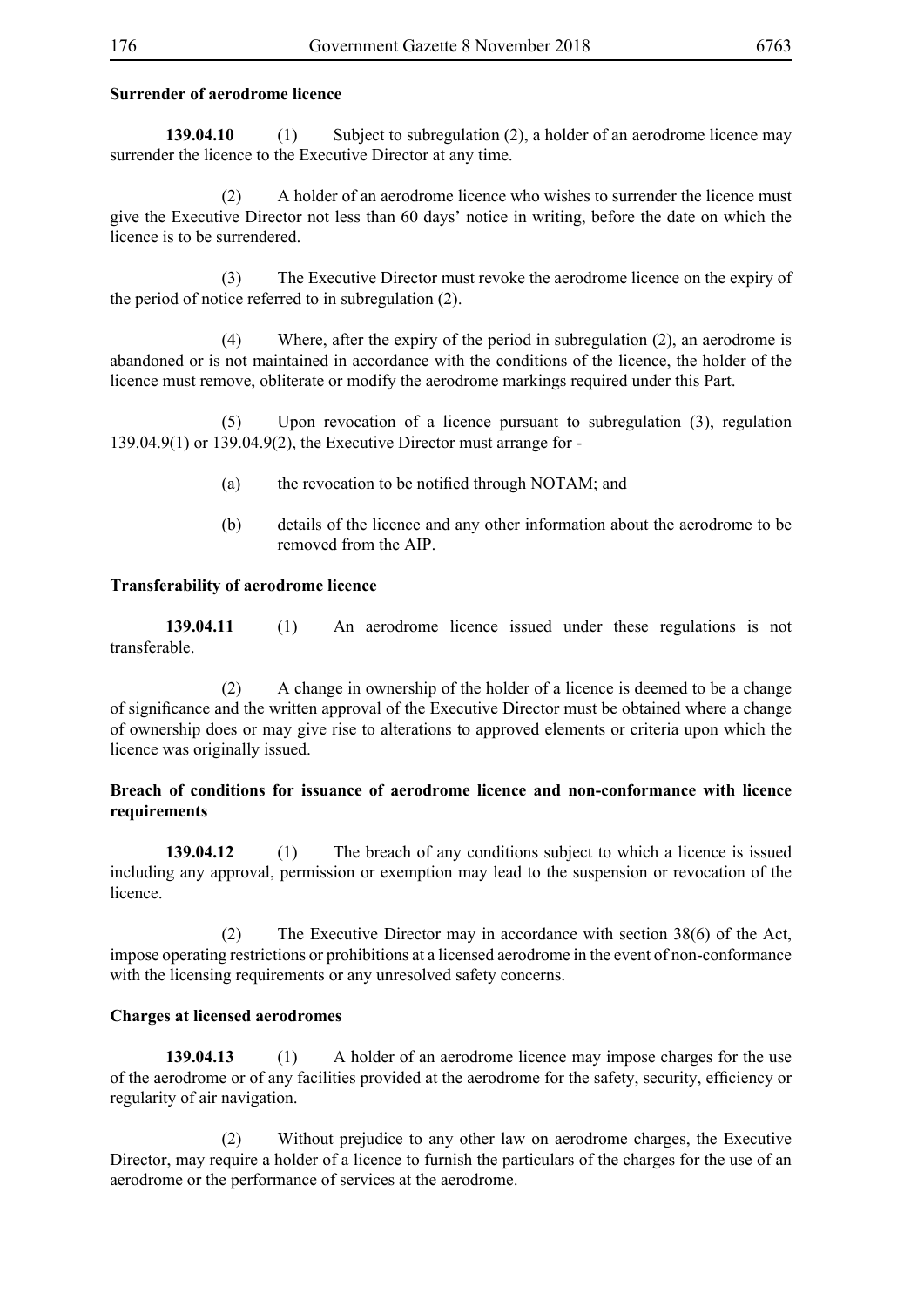## **Changes to licence holder's manual and organisation**

**139.04.14** (1) A holder of an aerodrome licence must ensure that the aerodrome manual required under this Part is amended so that it remains a current description of the aerodrome and its associated plans, programmes, services, systems, procedures and facilities.

 (2) The licence holder must ensure that any amendment made to its aerodrome manual meets the applicable requirements of this Part and complies with the amendment requirements in Subpart 7.

 (3) The licence holder must forward to the Executive Director for retention, a copy of each amendment to its aerodrome manual as soon as practicable after the amendment is incorporated into the manual.

 (4) Before a licence holder changes any of the following, prior approval by the Executive Director is required:

- (a) the senior accountable manager;
- (b) the key safety personnel; or
- (c) the system for safety management, if the change is a material change.

 (5) The Executive Director may impose conditions under which a licence holder must operate during or following any of the changes specified in subregulation (4).

 (6) The licence holder must comply with any conditions imposed by the Executive Director under subregulation (5).

 (7) If any change referred to in these regulations requires an amendment to the aerodrome operator licence, the licence holder must, within five days after the change, forward the licence to the Executive Director for endorsement of the change.

 (8) The licence holder must make such amendments to the holder's aerodrome manual as the Executive Director may direct in the interests of aviation safety.

### **Notification of availability of licensed aerodrome**

**139.04.15** An aerodrome operator must -

- (a) in the case of a licence to operate an aerodrome for public use, notify, the times during which the aerodrome is to be available for take-off and landing of aircraft for public transport or instruction in flying; and
- (b) upon request, furnish to a designated inspector, authorised officer or authorised person, information concerning the terms of the licence.

### **Issuance of interim aerodrome licence**

**139.04.16** (1) The Executive Director may, under section 67(3) of the Act, issue an interim aerodrome licence to an applicant authorising the applicant to operate an aerodrome if the Executive Director is satisfied that -

> (a) an aerodrome licence in respect of the aerodrome will be issued to the applicant as soon as the application procedure for the grant of an aerodrome licence has been completed; and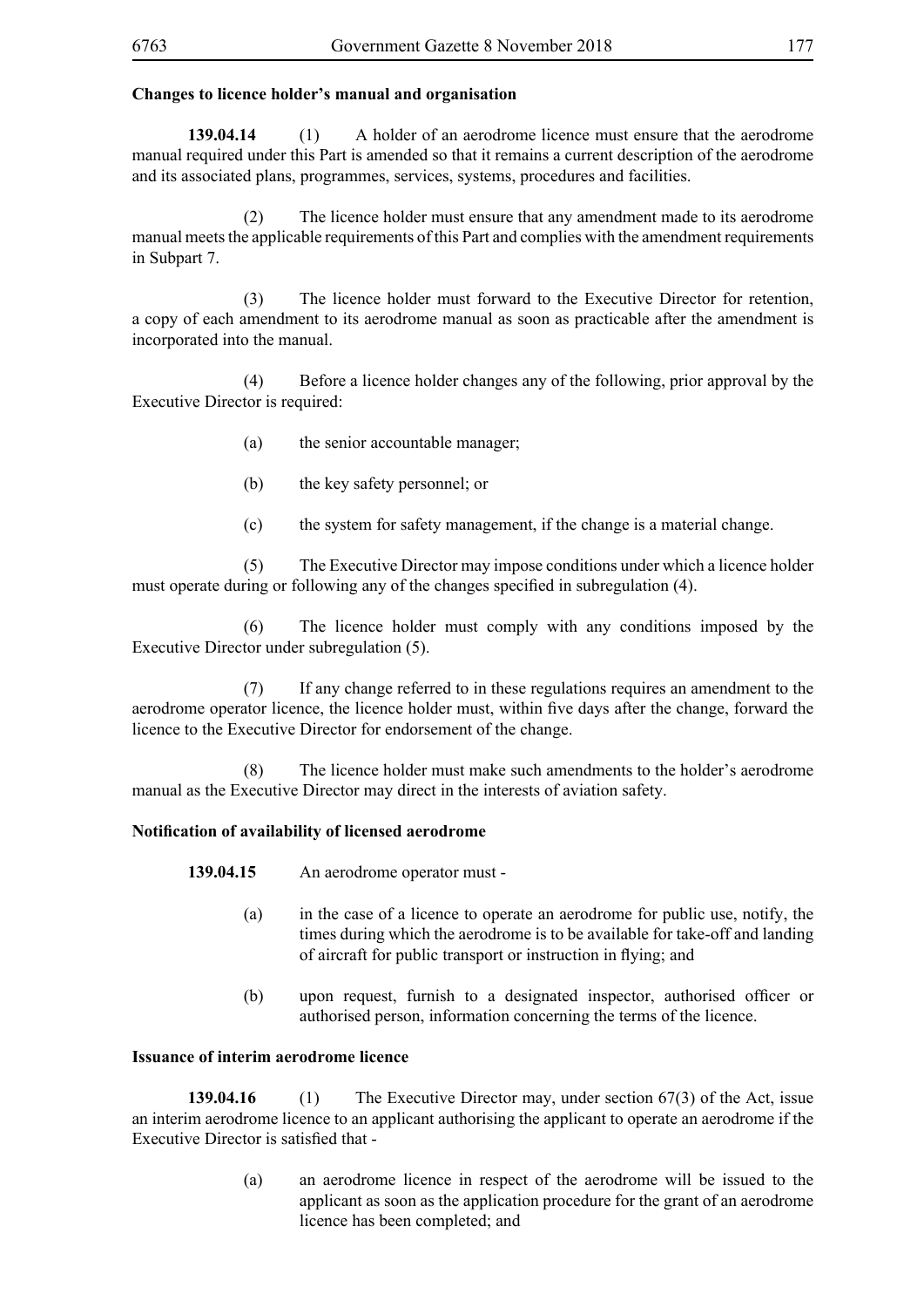- 
- (b) the grant of the interim licence is in the public interest and is not detrimental to aviation safety.
- (2) An interim aerodrome licence issued pursuant to subregulation (1) expires

on -

- (a) the date on which the aerodrome licence is issued; or
- (b) the expiry date specified by the Executive Director in the interim aerodrome licence,

whichever is the earlier.

 (3) The requirements of this Part and the associated standards in as far as they apply to an aerodrome licence apply, subject to necessary changes required by the context, to an interim aerodrome licence issued by the Executive Director.

### **SUBPART 5 CATEGORY E AERODROMES**

## **Applicability of Subpart**

**139.05.1** This Subpart applies to aerodromes in category E.

## **Construction of category E aerodromes**

**139.05.2** (1) A person may not construct a category E aerodrome unless the construction has been approved by the Executive Director.

 (2) The Executive Director may consider for approval an application for construction of a category E aerodrome if the applicant -

- (a) holds a valid authorisation from the relevant government authorities for use of the place as an aerodrome;
- (b) has complied with the requirements of the Environmental Management Act.

 (3) The Executive Director must, prior to issuance of approval for construction of category E aerodrome, assess the suitability of the place proposed for construction taking into consideration -

- (a) the proximity of the place to other aerodromes and landing areas, including military aerodromes;
- (b) obstacles, terrain and existing airspace restrictions; and
- (c) that it is not against public interest that the place where the aerodrome is to be constructed may be used as such.

 (4) An applicant for construction of a category E aerodrome must submit an application in the approved form, accompanied by -

- (a) the design of the proposed construction;
- (b) aerodrome data in accordance with the characteristics of the aircraft for which the aerodrome is intended;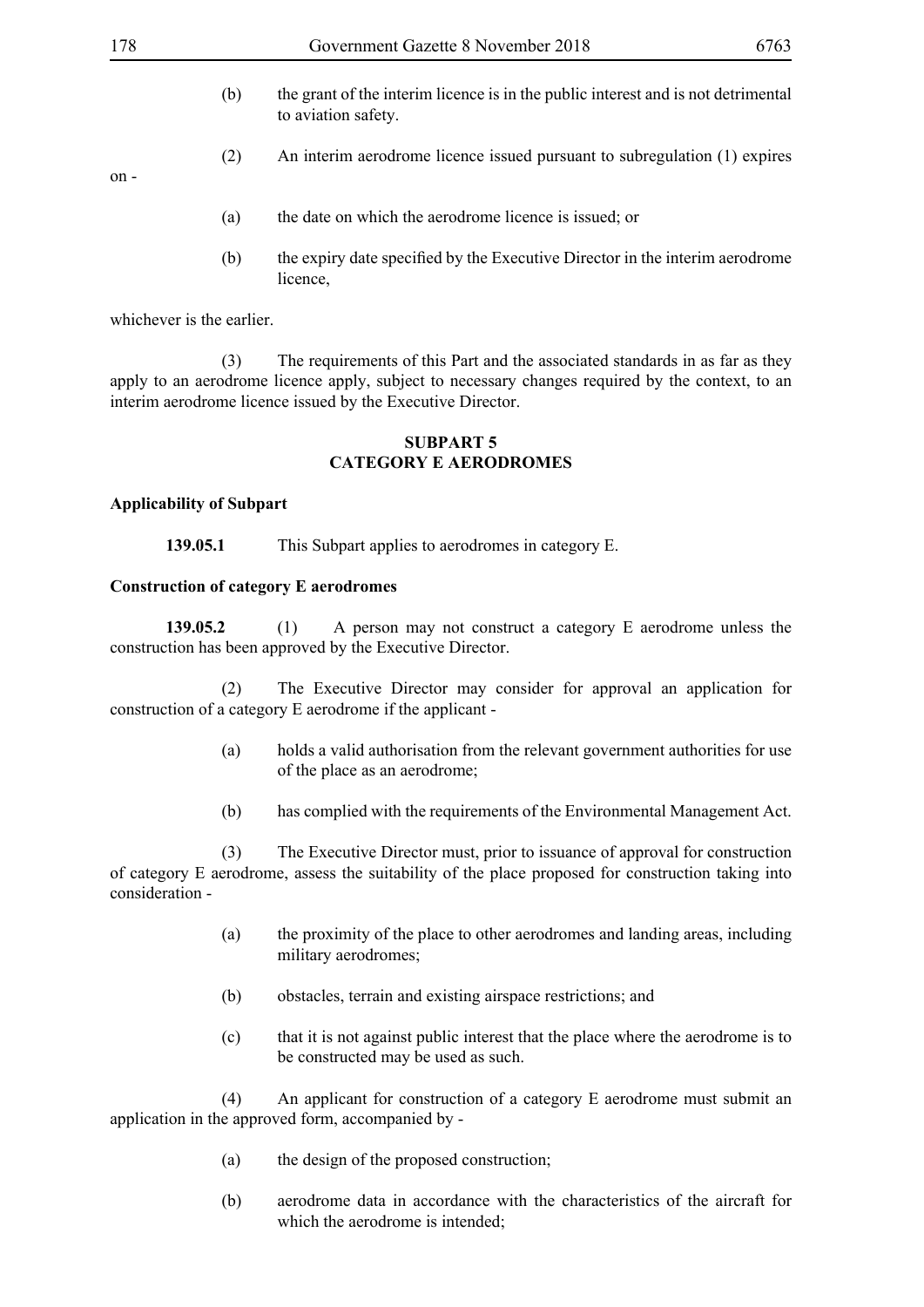- (c) a topographical map of the proposed aerodrome site;
- (d) written permission from the owner of the land or evidence of ownership of the proprietary interest in the land on which the aerodrome is to be constructed; and
- (e) fees as prescribed in Part 187.

 (5) The Executive Director must issue an approval to construct a category E aerodrome in writing where the application meets the requirements specified in this Subpart and any other requirements as may be specified by any other relevant authorities.

### **Application for permit to operate category E aerodrome**

**139.05.3** (1) The operator of a category E aerodrome must apply to the Executive Director for a permit to operate the aerodrome.

 (2) An application for a permit to operate a category E aerodrome must be made in the form and manner determined by the Executive Director, and must be accompanied by -

- (a) the map of the aerodrome as described in Document NAM-CATS-AH;
- (b) the information about the aerodrome as described in Document NAM-CATS-AH;
- (c) a written declaration by the applicant to the effect that the aerodrome has complied with applicable standards; and
- (d) the applicable fee as prescribed in Part 187.

### **Permit to operate category E aerodrome**

**139.05.4** (1) The Executive Director must, before issuing a permit to operate a category E aerodrome, make arrangements for the inspection of the aerodrome to ascertain compliance with standards set out in regulation 139.05.10.

- (2) The Executive Director must -
- (a) issue a permit to operate a category E aerodrome in an approved form where the Executive Director is satisfied that the applicant has satisfied the requirements of this Subpart;
- (b) enter the information about the issuance of a permit in the aerodrome register in accordance with subregulation 139.05.6 (2);
- (c) direct aeronautical information service (AIS) to publish in the AIP, details of the permit and the information about the aerodrome.

### **Refusal to issue permit to operate category E aerodrome**

**139.05.5** Where the Executive Director refuses to issue a permit to operate a category E aerodrome the Executive Director must, not later than seven days after refusing to issue the permit, give the operator of the aerodrome written notice of the refusal and the reasons for the refusal.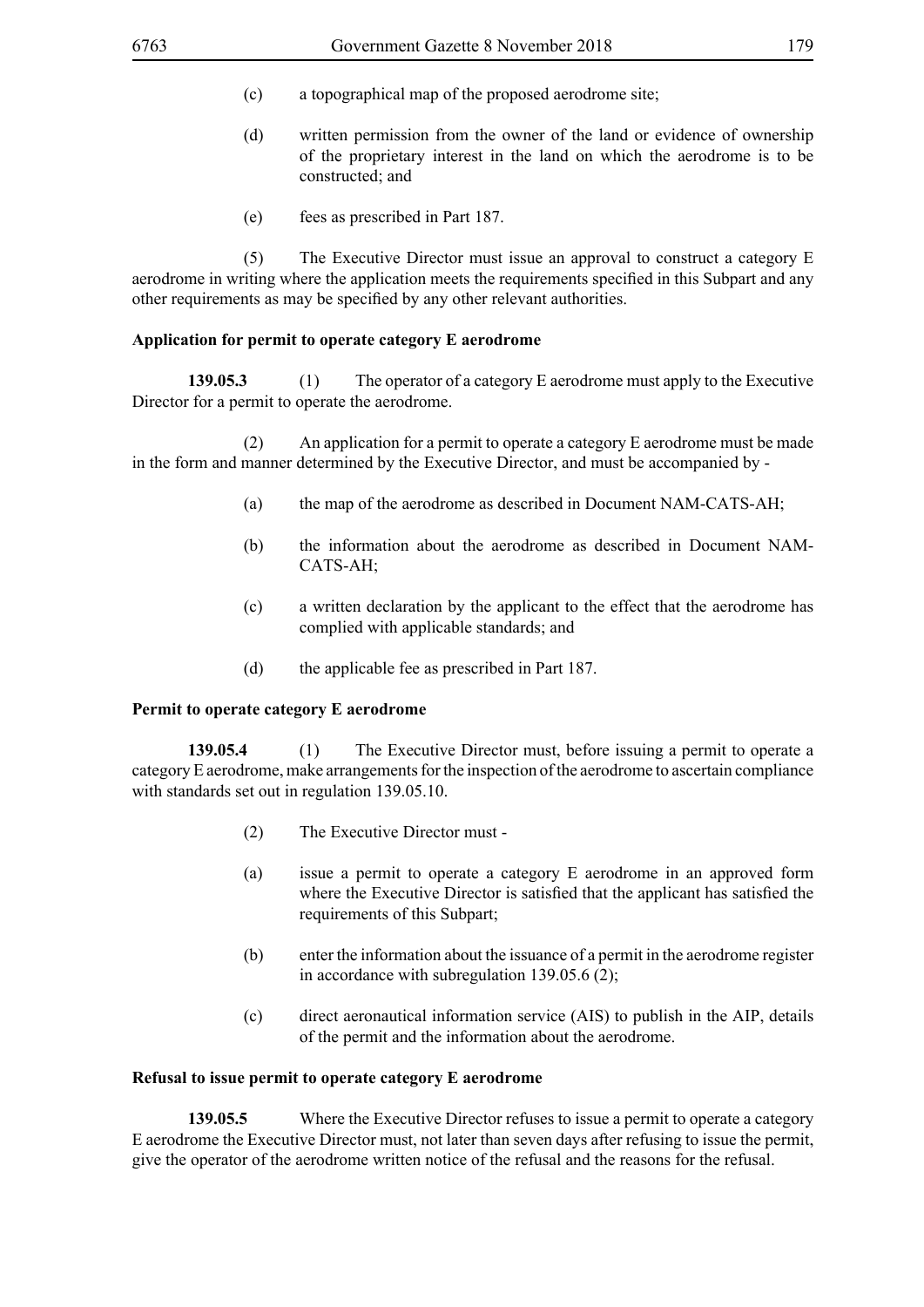# **Register of category E aerodromes permits**

**139.05.6** (1) The Executive Director must maintain a register of permits issued for category E aerodromes.

(2) The register referred to in subregulation (1) must be identified as "Register of Category E Aerodromes" and must contain the following particulars:

- (a) the full name and, if any, the trade name of the holder of the permit;
- (b) the postal, electronic mail and physical address of the holder of the permit;
- (c) telephone, cell phone and telefax number of the holder of the permit;
- (d) the name and the location of the aerodrome;
- (e) the category of the aerodrome;
- (f) the number of the permit;
- (g) the date on which the permit was issued; and
- (h) the nationality of the holder of the permit.

 (3) The particulars referred to in subregulation (2) must be recorded in the register within seven days from the date on which the permit is issued or renewed as the case may be, by the Executive Director.

(4) The register must be kept in a safe place at the office of the Executive Director as part of the Civil Aviation Registry established under section 52 of the Act and is accessible to the public in terms of section 52(3) of the Act.

 (5) The Executive Director must furnish a copy of the register to any person who requests the copy upon payment of the appropriate fees prescribed in Part 187.

## **Duration of permit to operate category E aerodrome**

139.05.7 (1) The permit to operate a category E aerodrome remains in force for a period of five years from the date of issue, unless it is revoked by the Executive Director.

 (2) The holder of the permit may apply for renewal at least 60 days before the expiry of the permit and the provisions of regulations 139.05.3 to 139.05.5 apply with necessary changes required by the context.

## **Revocation of permit to operate aerodrome on request of holder**

**139.05.8** (1) If the operator of a category E aerodrome wishes the permit to be revoked, the operator must give the Executive Director not less than 30 days' written notice of the date on which the operator wishes the permit to be revoked.

(2) The Executive Director must revoke the permit on the date specified in the notice and arrange for -

(a) the revocation to be notified through NOTAM; and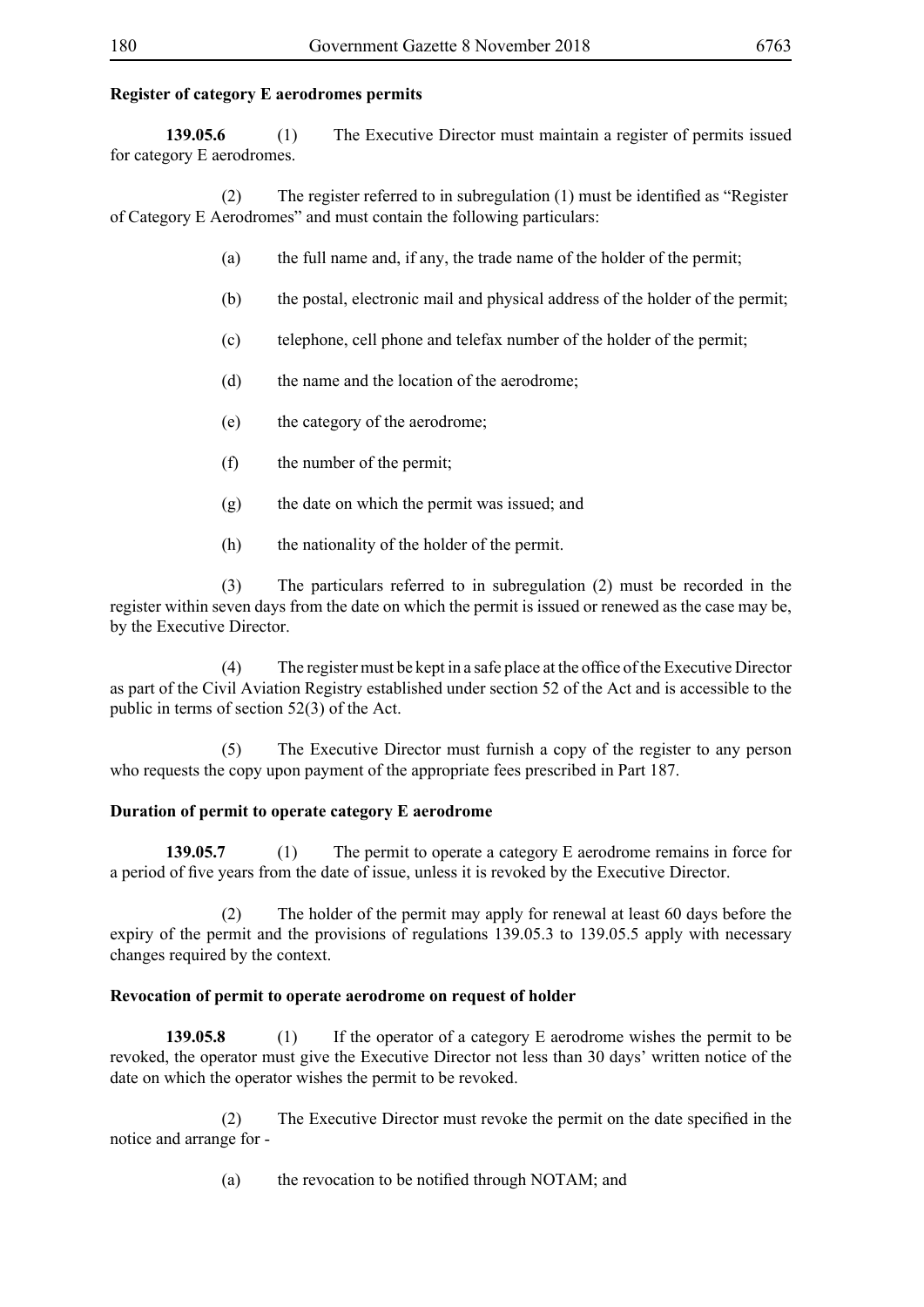are -

(b) details of the permit and any other information about the aerodrome to be removed from the AIP.

#### **Revocation or suspension of permit to operate aerodrome by Executive Director**

**139.05.9** (1) The Executive Director may, by written notice given to the operator of a category E aerodrome, suspend or revoke the permit issued to the aerodrome in accordance with sections 42, 43 and 44 of the Act if there are reasonable grounds for believing that -

- (a) the aerodrome fails to meet any of the standards applicable to the aerodrome under regulation 139.05.10; or
- (b) the operator of the aerodrome has failed to comply with these regulations regarding -
	- (i) unhindered access by the Authority's designated inspectors to the aerodrome facilities;
	- (ii) notification of changes in physical conditions of the aerodrome;
	- (iii) notification of changes in information published in the AIP;
	- (iv) requirements relating to aviation safety inspections;
	- (v) any other reason as may be considered necessary in the public interest by the Executive Director.

 (2) A holder of an aerodrome permit which is suspended or revoked must surrender the permit to the Executive Director in accordance with sections 42 and 43 of the Act.

#### **Operating standards for category E aerodromes**

- **139.05.10** (1) The requirements and standards applicable to category E aerodromes
	- (a) the requirements and standards applicable to certified and licensed aerodromes in relation to the following matters:
		- (i) physical characteristics of the movement area;
		- (ii) obstacle limitation surfaces;
		- (iii) aerodrome markings;
		- (iv) lighting;
		- (v) wind direction indicators;
		- (vi) signal panel and ground signals; and
	- (b) any other applicable standards prescribed in Document NAM-CATS-AH.

 (2) An operator of a category E aerodrome must establish procedures to ensure that aircraft movements are restricted or prohibited on parts of the aerodrome where an unsafe condition exists.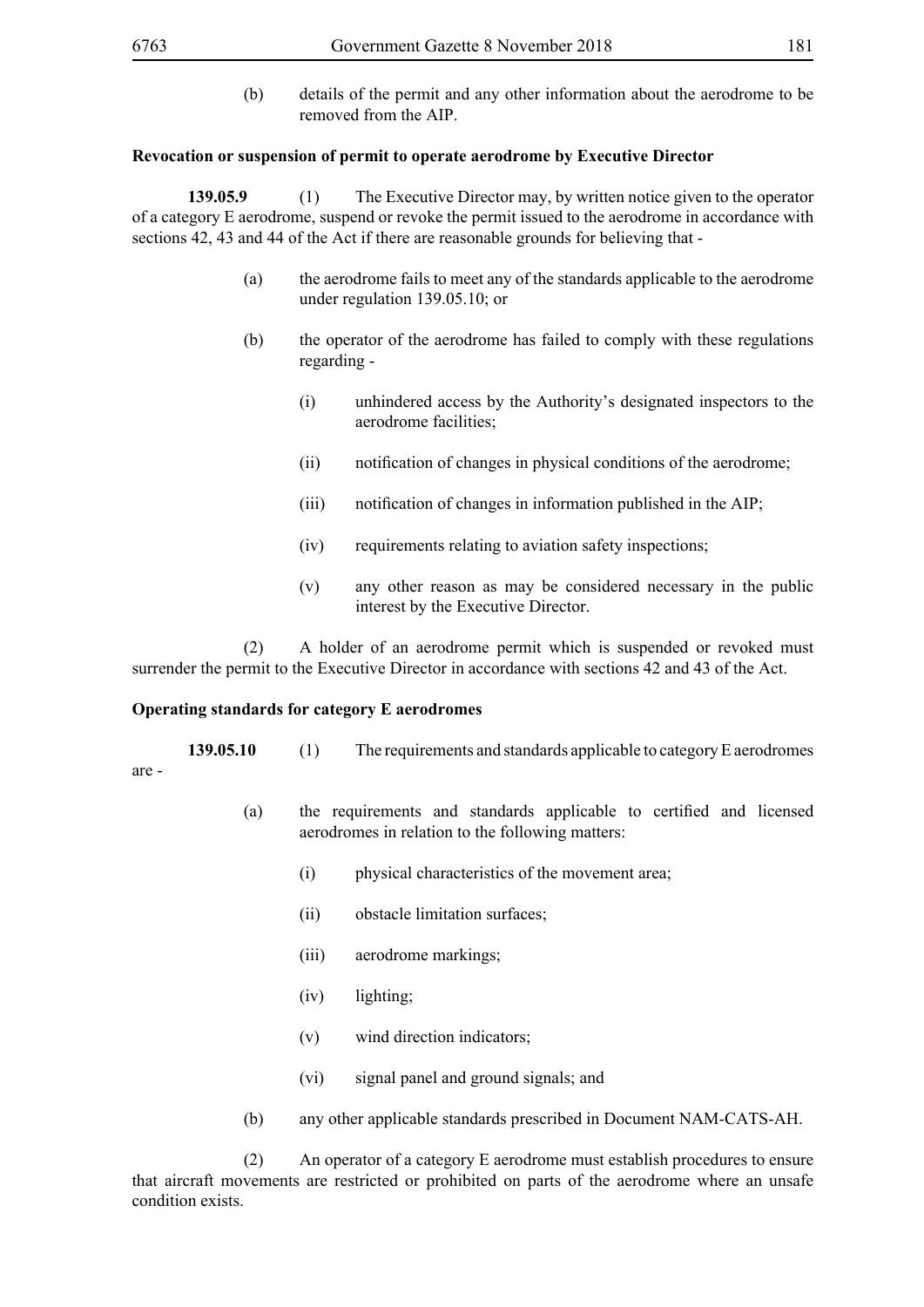- (3) An operator of a category E aerodrome must -
- (a) provide the Executive Director with an annual report of traffic movement data for the aerodrome; and
- (b) whenever requested in writing by the Executive Director at any one time, collect and report traffic movement data for the aerodrome.

## **Reporting officer at category E aerodromes**

**139.05.11** The operator of a category E aerodrome must appoint in accordance with standards prescribed in Document NAM-CATS-AH, one or more reporting officers for the aerodrome, to be responsible for -

- (a) monitoring and reporting the serviceability of the aerodrome in accordance with the standards specified in 139.05.10; and
- (b) reporting to the NOTAM office and as applicable, to the relevant air traffic control service, any changes in conditions, or any other occurrences, at the aerodrome that must be notified under regulation 139.05.12.

# **Notice of changes in physical condition of category E aerodrome**

**139.05.12** (1) The operator of a category E aerodrome must give notice to the NOTAM office of -

- (a) any temporary or permanent change in the physical condition of the aerodrome that may affect the safety of aircraft; or
- (b) any other occurrence relating to the operation or maintenance of the aerodrome that may affect the safety of aircraft.

(2) If the aerodrome is controlled by an air traffic control service, the notice must also be given to that air traffic control service.

### **Notification of changes in information published in Aeronautical Information Publication**

**139.05.13** To maintain the accuracy of the information published in the Aeronautical Information Publication (AIP) in relation to a category E aerodrome, the operator of the aerodrome must inform aeronautical information services, in writing, as soon as practicable of any change required to that information, other than a change that is published in NOTAMS.

### **Safety inspection of category E aerodromes**

**139.05.14** (1) The Executive Director must arrange for a designated inspector of the Authority to conduct a safety inspection of the aerodrome at least once every three years.

 (2) The inspector must give the Executive Director and the aerodrome operator, a written report that covers the following matters as described in Document NAM-CATS-AH:

- (a) details of the aerodrome;
- (b) aerodrome operating procedures;
- (c) reporting officer referred to in regulation 139.05.11; and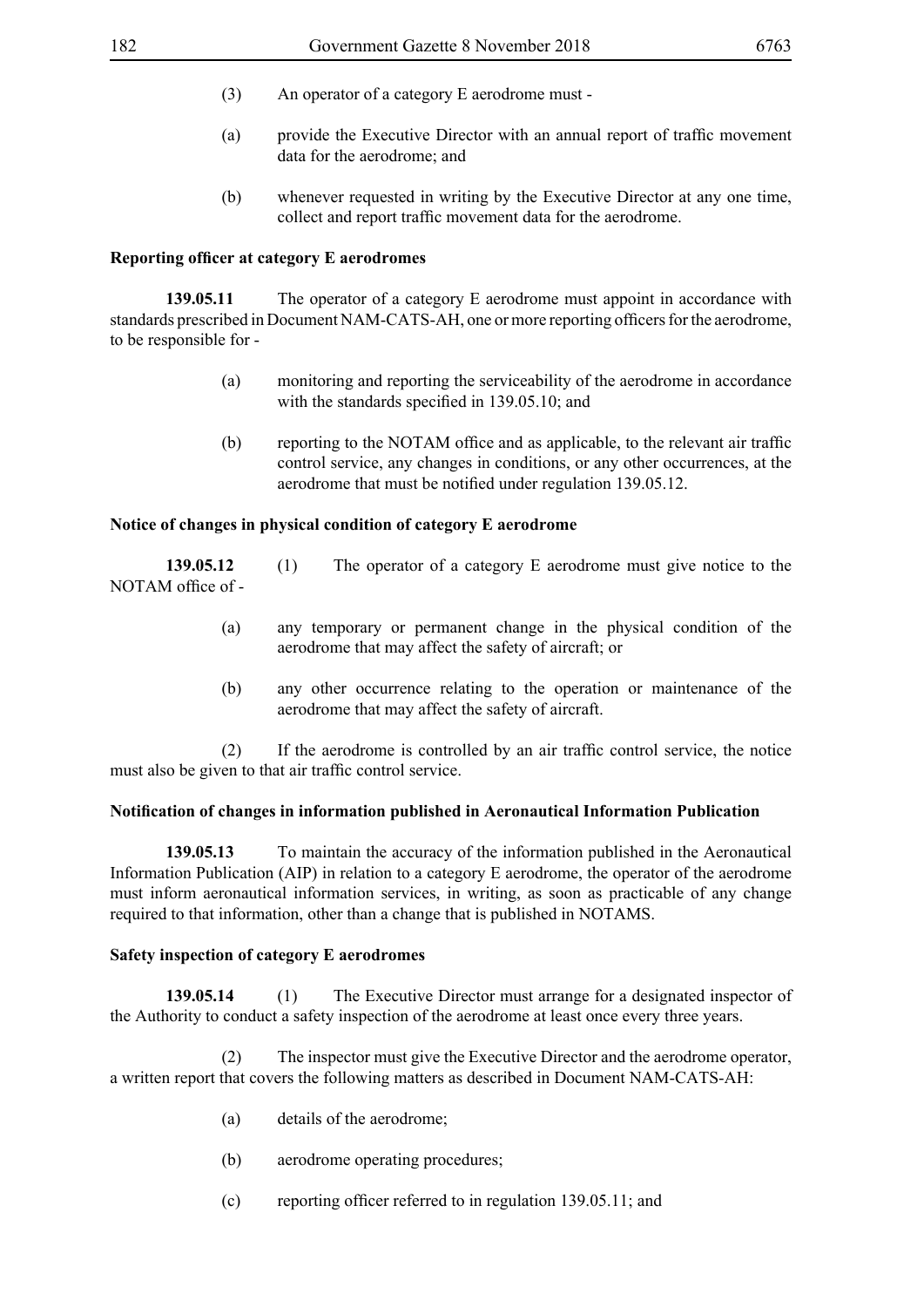(d) details relating to the movement area.

 (3) The written report required under subregulation (2) must specify any remedial work that is necessary for the aerodrome to comply with the applicable standards.

 (4) Within 30 days after receiving the report, the operator must give to the Executive Director, a statement as to when and how the operator intends to do the remedial work, if the report specifies any remedial work as being necessary.

# **Charges at category E aerodromes**

**139.05.15** (1) A holder of a permit to operate a category E aerodrome may impose charges for the use of the aerodrome or of any facilities provided at the aerodrome for the safety, security, efficiency or regularity of air navigation.

 (2) Without prejudice to any other law on aerodrome charges, the Executive Director, may require a holder of a permit to furnish the particulars of the charges for the use of an aerodrome or the performance of services at the aerodrome.

### **SUBPART 6**

# **NON-LICENSED HELICOPTER AND EMERGENCY LANDING SITES**

### **Operation of non-licensed helicopter sites**

**139.06.1** (1) A pilot-in-command of a helicopter may not land at, or take off from, any place unless the place is situated so as to permit the helicopter, in the event of an emergency arising during such landing or take-off, to land without undue hazard to persons or property on the surface.

 (2) Except as provided for in subregulation (3), a pilot-in-command of a helicopter may not land on, or take-off from, any building, structure or place situated within 100 metres of any other building or structure, unless such building, structure or place has been approved for the purpose by the Executive Director.

- (3) The provisions of subregulation (2) do not apply to a helicopter -
- (a) landing on, or taking off from any place with the written permission of the Executive Director, in conjunction with the local authority council concerned;
- (b) engaged in an approved air ambulance operation, a fire service or undertaking a flight for the exercising of any power in terms of any law.

 (4) A local authority council may after consultation with the Executive Director, extend the scope of the provisions of subregulation  $(3)(a)$  to include other places in its area of jurisdiction.

 (5) The Executive Director may, in the interest of aviation safety, impose conditions or institute restrictions as to the use of any building, structure or place for the landing or take-off of helicopters or require special flight procedures to be adopted at, or special routes to be followed to or from, such building, structure or place by helicopters, and the Executive Director may impose different conditions, institute different restrictions or require different special flight procedures to be adopted in respect of different buildings, structures or places.

(6) Nothing in this regulation is to be construed as -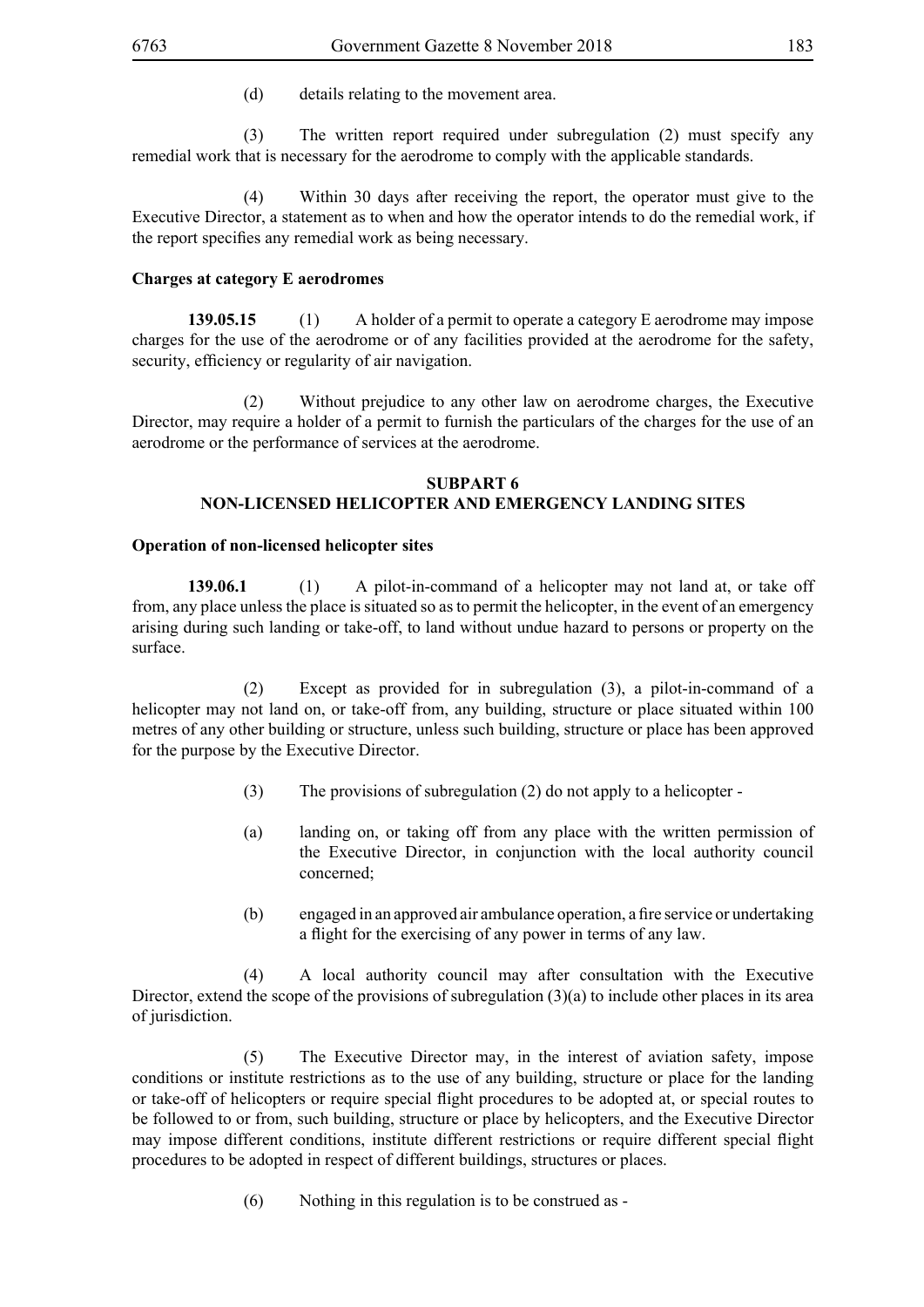- (a) conferring any right to land at any building, structure or place against the will of the owner of or any other person who has an interest in the building. structure or place; or
- (b) prejudicing the rights or remedies of any person in respect of an injury to persons or damage to property caused by the helicopter or its occupants.

# **Emergency landing sites**

**139.06.2** (1) The Executive Director may in accordance with sections 59 and 60 of the Act, designate an emergency landing site or sites to be used in case of an emergency or for alleviating or minimising the effects of an emergency.

 (2) Where an emergency landing site is designated in accordance with subregulation (1), the Executive Director may impose such conditions for the operation of such site as may be necessary for the safety and security of aircraft operations.

 (3) The Executive Director may, in accordance with section 59(3) Act, revoke at any time as he or she may determine, any designation of a landing site or sites made under subregulation (1).

### **SUBPART 7 AERODROME MANUAL**

# **Applicability of Subpart**

| 139.07.1 | This Subpart applies to - |
|----------|---------------------------|
|----------|---------------------------|

- (a) all aerodromes in category A;
- (b) all other aerodromes that are certified in accordance with Subpart 3;
- (c) all aerodromes that are licensed in accordance with Subpart 4.

## **Requirements for aerodrome manual**

**139.07.2** (1) The operator of a certified or licensed aerodrome (hereafter "the operator") must have an aerodrome manual for the aerodrome, which is prepared in accordance with regulation 139.07.3 and the standards prescribed in Document NAM-CATS-AH.

 (2) The operator must submit to the Executive Director, two copies of the aerodrome manual for approval.

- (3) The operator must -
- (a) keep a copy of the approved aerodrome manual at the operator's principal place of business or at the aerodrome;
- (b) make the copy of the manual kept at the operator's principal place of business or at the aerodrome available to a designated inspector, authorised officer or authorised person during normal business hours; and
- (c) keep the copies of the aerodrome manual for the aerodrome in a printed form.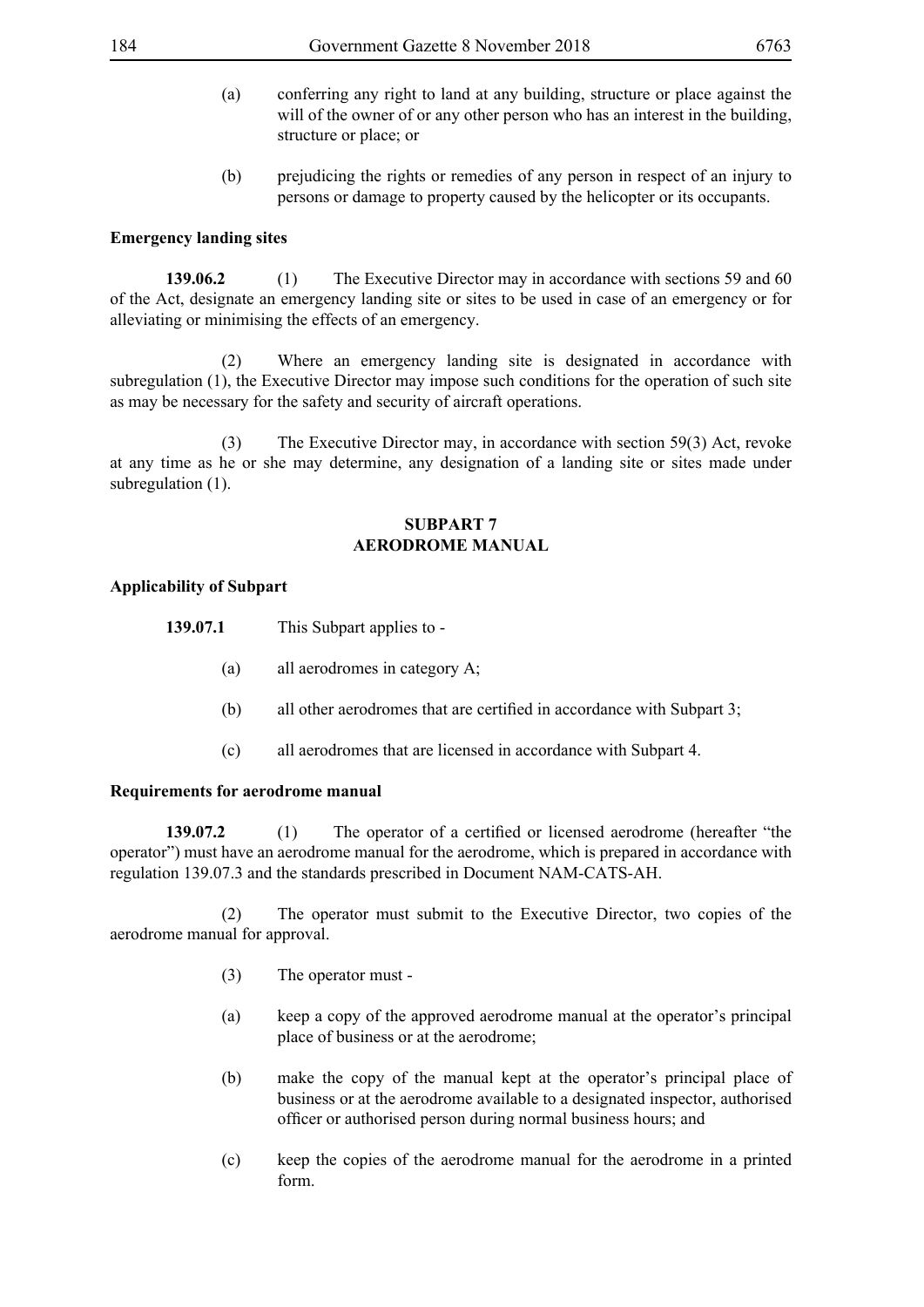(4) Despite subregulation (3)(c), the operator may keep copies of the manual in an electronic form.

 (5) The aerodrome manual may consist of more than one document where the operator prepares stand-alone documents to supplement the aerodrome manual.

 (6) The operator must keep the manual in a way that makes is clear to a person reading the manual -

- (a) when changes have been made to the information in the manual; and
- (b) whether the manual is up-to-date.

(7) The operator of a certified or licensed aerodrome must appoint a person to be responsible for the preparation and maintenance of the aerodrome manual for the aerodrome.

(8) The functions of the person appointed under subregulation (7) are to ensure

that -

- (a) a record is kept of the persons who hold copies of the whole or a part of the aerodrome manual; and
- (b) updates of information for the manual are distributed to those persons.

#### **Contents of aerodrome manual**

**139.07.3** (1) The aerodrome manual required under these regulations must include the following information as described in Document NAMCATS-AH:

- (a) general information;
- (b) particulars of the aerodrome site;
- (c) particulars of the aerodrome to be reported to AIS;
- (d) particulars of the aerodrome operating procedures;
- (e) the aerodrome administration, and safety and quality management systems; and
- (f) particulars of any condition to which the operator's aerodrome certificate or licence is subject and any direction given to the aerodrome operator by the Executive Director under regulation 139.07.4.

 (2) If particular information referred to in subregulation (1) is not included in the aerodrome manual because it is not applicable to the aerodrome, the following information must be included:

- (a) a statement to the effect that the information is not applicable; and
- (b) the reasons why it is not applicable.

 (3) If the Executive Director grants the operator an exemption in relation to the aerodrome, the following must be included in the manual: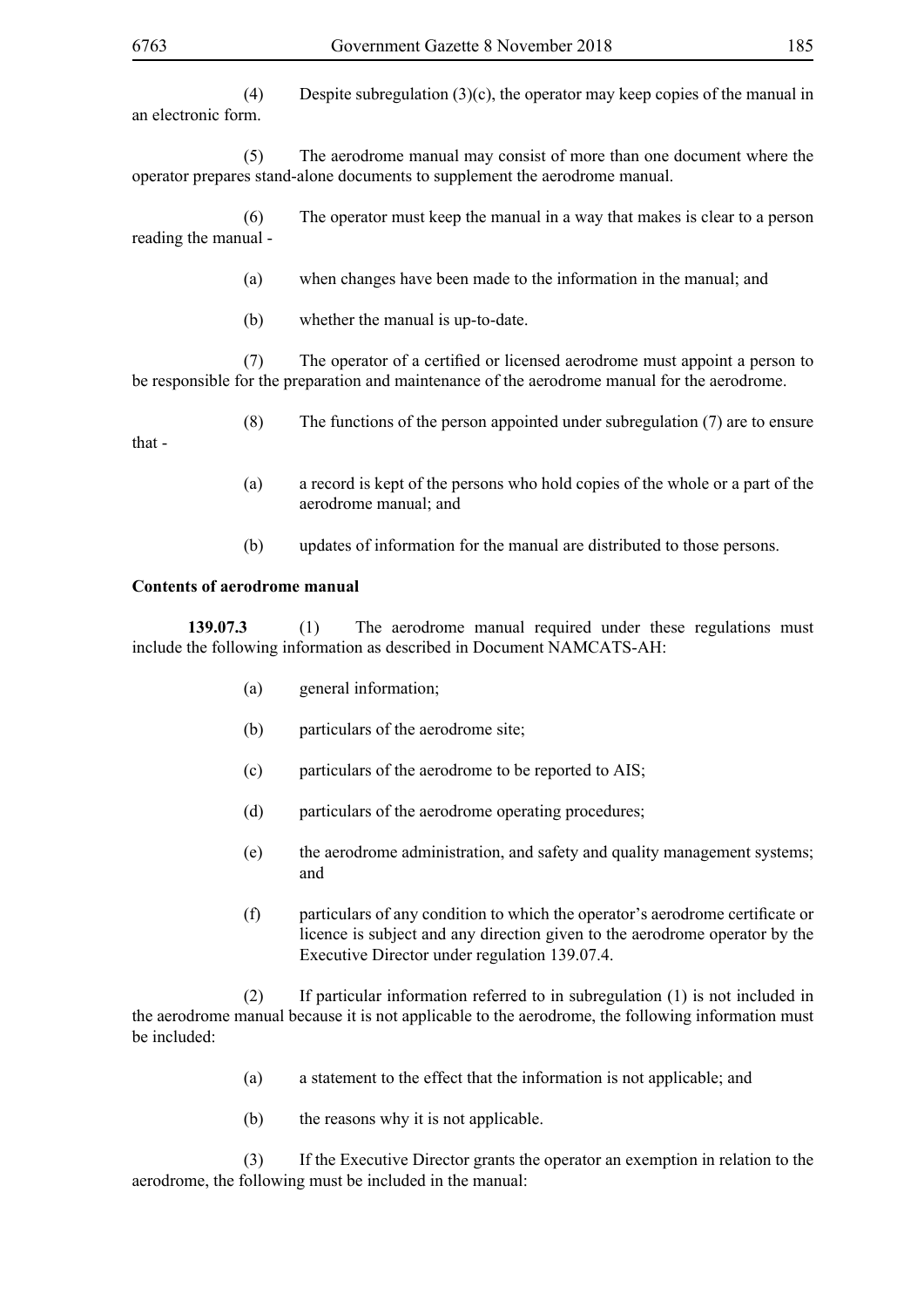- (a) any identifying number given to the exemption by the Executive Director;
- (b) the date on which the exemption came into effect; and
- (c) any condition subject to which the exemption is granted.

#### **Amendment of aerodrome manual**

**139.07.4** (1) The operator of a certified or licensed aerodrome must amend the aerodrome manual for the aerodrome, whenever it is necessary to do so, to maintain the accuracy of the manual and in accordance with standards prescribed in Document NAM-CATS-AH.

 (2) To maintain the accuracy of the aerodrome manual, the Executive Director may give written directions to the operator requiring the operator to amend the manual in accordance with the direction

- (3) An operator must -
- (a) comply with a direction given by the Executive Director under subregulation (2); and
- (b) inform the Executive Director, in writing, of any amendment that the operator makes to the aerodrome manual for the aerodrome within 30 days after the amendment is made.

# **SUBPART 8 OBLIGATIONS OF AERODROME OPERATORS**

#### **Applicability of Subpart**

**139.08.1** This Subpart applies to all aerodromes except where otherwise specified.

#### **Aerodrome operations, maintenance and compliance with conditions**

**139.08.2** (1) An aerodrome operator must comply with any directives that the Executive Director may issue and conditions that may be endorsed on a certificate, licence or permit granted under these regulations.

 (2) Subject to any directives that the Executive Director may issue, an operator of a certified or licensed aerodrome must operate and maintain an aerodrome in accordance with the procedures set out in the operator's aerodrome manual.

(3) An aerodrome operator must ensure proper and efficient maintenance of the aerodrome facilities and such maintenance must be in accordance with the requirements specified in Subpart 17.

(4) The aerodrome certificate or licence holder must coordinate with the air traffic service (ATS) provider in order to be satisfied that appropriate air traffic services are available to ensure the safety of aircraft in the airspace associated with the aerodrome.

 (5) The coordination pursuant to subregulation (4) must cover other areas related to safety such as aeronautical information service, air traffic services, designated meteorological services and security.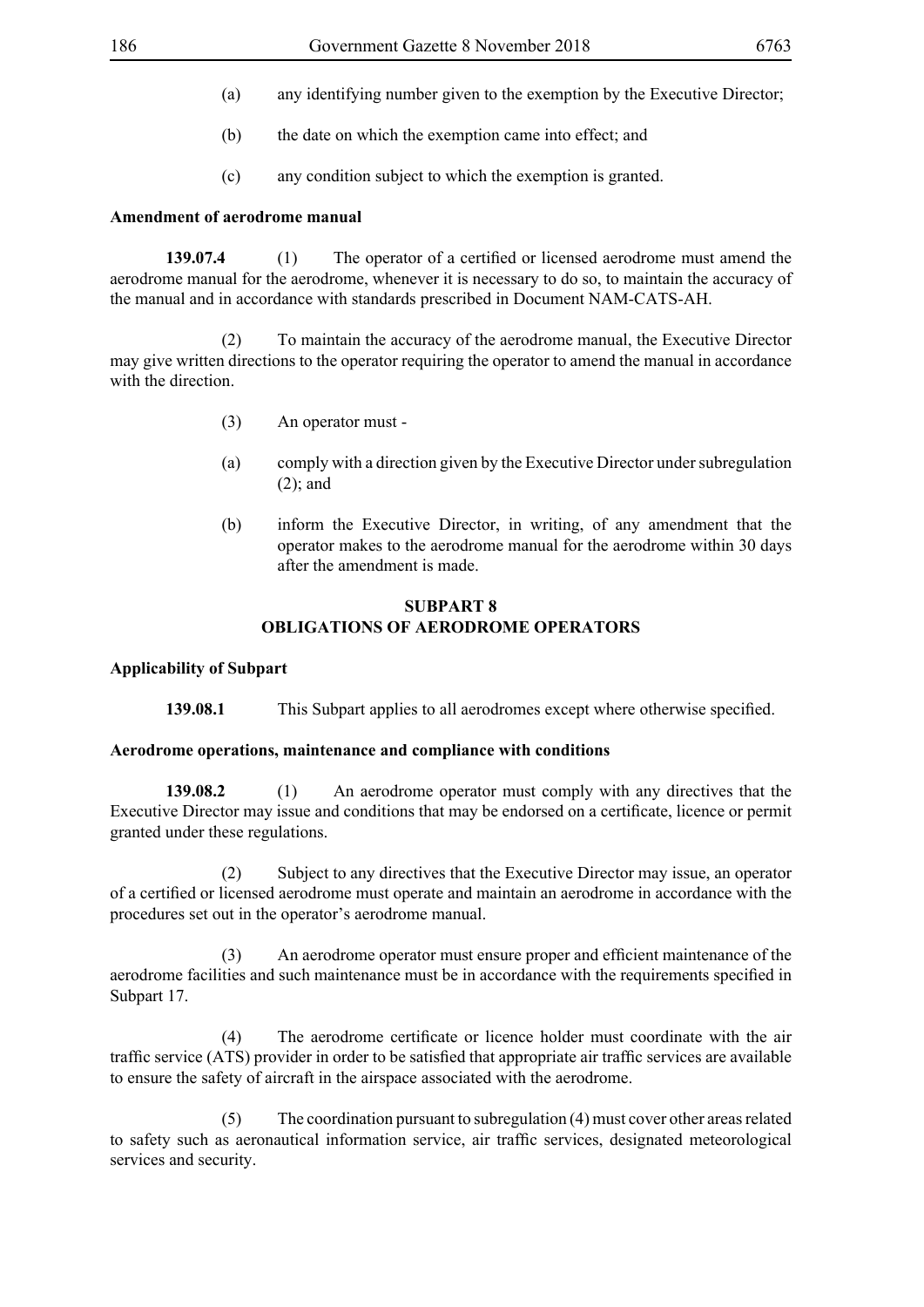# **Personnel requirements: accountable manager and key personnel**

**139.08.3** (1) The operator or owner of an aerodrome must designate a suitable natural person as an accountable manager and other suitable key personnel as may be necessary for the proper functioning and operation of the aerodrome.

 (2) If the operator or owner fails to designate an accountable manager as required by subregulation (1) -

- (a) the Authority may order the operator or owner to pay the administrative fine prescribed in Part 185 for as long as the non-compliance exists; and
- (b) the certificate, licence or permit may be suspended or revoked or be endorsed by the imposition of a condition in the manner contemplated by sections 42 or 43 of the Act, respectively.

 (3) Despite the provisions of subregulation (2), an operator or owner who fails to comply with a directive issued by the Executive Director, commits an offence and may be prosecuted under any one or more of the offences in Parts 13 (General offences) or 14 (Safety Offences) of the Act.

 (4) Where the Executive Director or any other relevant authority requires certification of competence for the personnel of an aerodrome, the operator must employ only those persons with the required certification.

 (5) The operator of an aerodrome must, in accordance with standards prescribed in Document NAM-CATS-AH, establish a procedure for initially assessing, and a procedure for maintaining the competence of those personnel involved in operating and maintaining the aerodrome and its services and facilities.

 (6) An operator of an aerodrome must, in accordance with standards prescribed in Document NAM-CATS-AH, have in place a training programme for its technical staff that includes initial, currency, recurrent and specialised training for those personnel involved in operating and maintaining the aerodrome and its services and facilities.

### **Quality assurance system**

**139.08.4** (1) An operator of a certified or licensed aerodrome must establish a quality assurance system for the control and supervision of its services and facilities to ensure the aerodrome's compliance with, and the adequacy of procedures required to meet the requirements of this Part.

- (2) The quality assurance system must -
- (a) ensure the correct operation and maintenance of the aerodrome and its facilities:
- (b) ensure that the operator's activities are conducted in a planned and systematic manner and identifies and addresses identified deficiencies;
- (c) be integrated with the safety management system established in terms of regulation 139.08.6 and Part 140;
- (d) be implemented in accordance with standards prescribed in Document NAM-CATS-AH.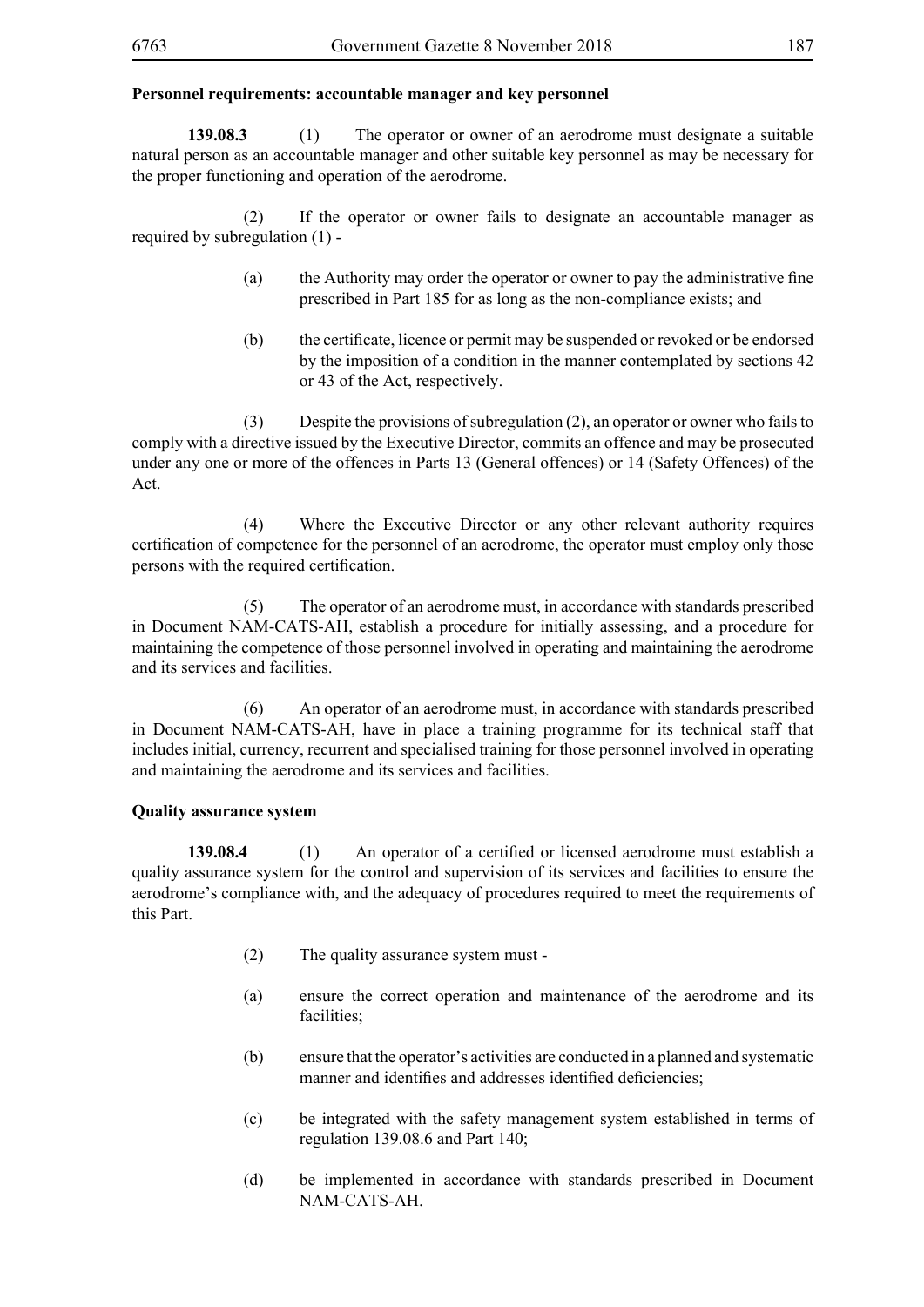(3) The aerodrome operator must appoint a person who has the responsibility for internal quality assurance who has direct access to the accountable manager on matters affecting the safety of aircraft operations and the performance of the aerodrome services and facilities.

# **Changes in quality assurance system**

**139.08.5** (1) A holder of an aerodrome certificate or licence who wishes to make any change in the quality assurance system established in terms of regulation 139.08.4 which has a significant impact or effect on the holder's capacity to comply with the appropriate requirements prescribed in this Part must apply to the Executive Director in writing for the approval of that change.

 (2) An application for changes to the aerodrome operator's quality system must be accompanied by a copy of the aerodrome manual and a copy of the quality assurance manual, as appropriate, indicating the proposed changes.

 (3) The Executive Director may grant an approval of a change in the quality assurance system if the applicant satisfies the Executive Director, upon submission of appropriate proposed changes to the aerodrome manual that the applicant will, after the implementation of such approved change, continue to comply with the aerodrome certification requirements and any conditions under which the certificate or licence was granted.

### **Safety management system**

- **139.08.6** (1) This regulation applies to -
	- (a) all category A aerodromes;
	- (b) category B aerodromes which are certified in accordance with Subpart 3; and
	- (c) any other aerodrome that is certified in accordance with Subpart 3.

(2) An operator of a certified aerodrome must establish, implement, and maintain a system for safety management that is acceptable to the Executive Director and that, as a minimum -

- (a) identifies safety hazards;
- (b) ensures that remedial action necessary to maintain safety is implemented;
- (c) provides for continuous monitoring and regular assessment of the achieved level of safety; and
- (d) aims to make continuous improvement to the overall safety of the aerodrome.
- (3) The safety management system must -
- (a) comply with the requirements of Part 140;
- (b) be implemented in accordance with the framework for implementation and maintenance of a safety management system by an aerodrome operator described in Document NAM-CATS-AH; and
- (c) be commensurate with the size and complexity of the aerodrome.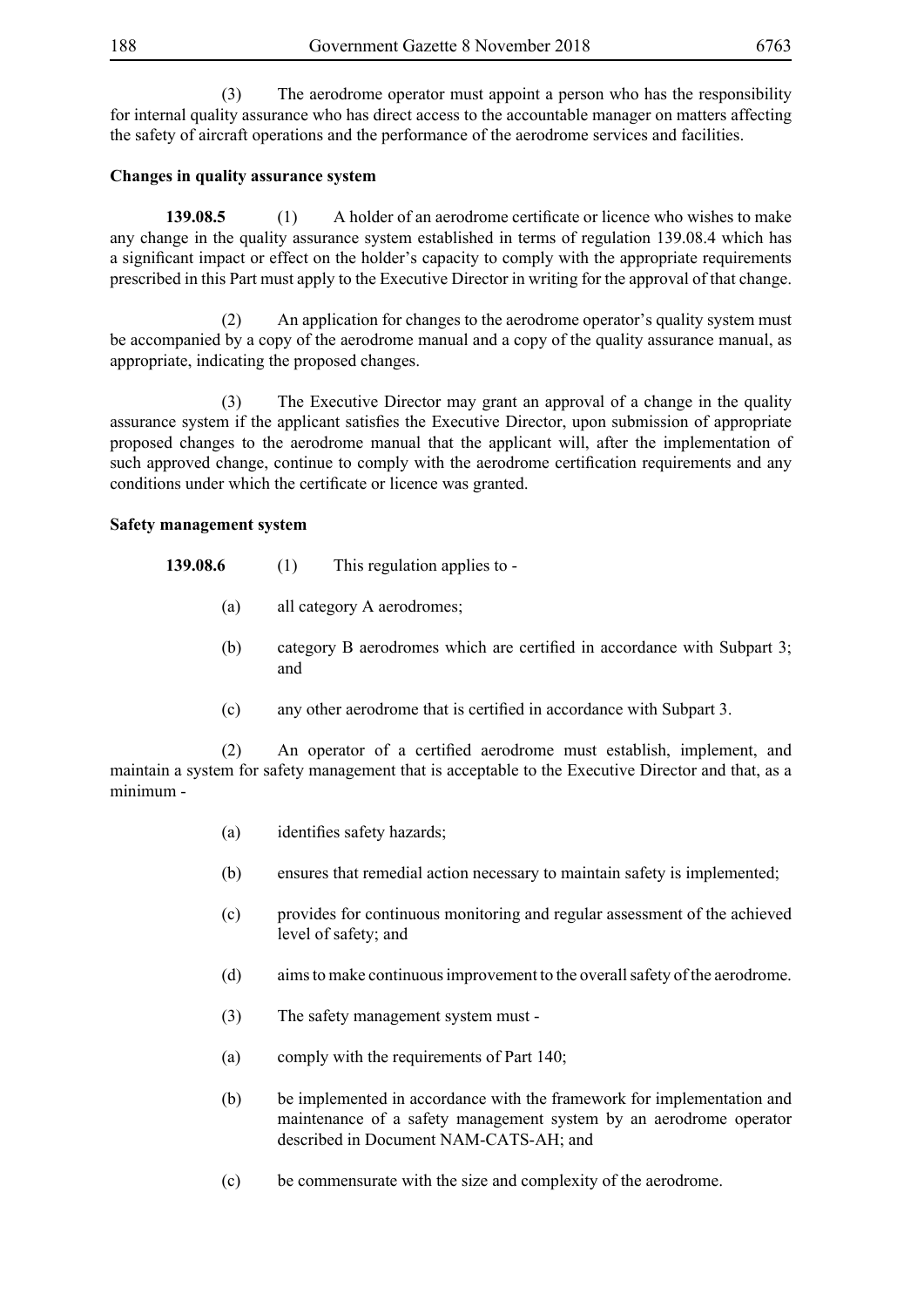## **Runway safety programme**

**139.08.7** An operator of a certified aerodrome must establish at the aerodrome a runway safety programme for the prevention of runway incursion in accordance with the standards prescribed in Document NAM-CATS-AH.

# **Demarcation of restricted areas**

**139.08.8** (1) The holder of an aerodrome certificate or licence must, on the aerodrome, demarcate a restricted area and indicate its boundaries by means of -

- (a) markings on the surface of that aerodrome;
- (b) obstructions or notices erected along the boundaries of the restricted area or a fence; or
- (c) a combination of such markings, fences, obstructions or notices to achieve the desired level of control.

 (2) Subject to the provisions of subregulation (1) relating to the manner in which a boundary must be indicated, the holder of the certificate or licence may alter any boundary or any portion of a boundary of the restricted area.

 (3) Fences or obstructions or notices erected along the boundaries of a restricted area must have emergency access gates in line or as close as possible to the threshold of all available runways to ensure an acceptable response times can be met.

 (4) The emergency access gates referred to in subregulation (3), may not be used for gaining access to the aerodrome but must be used solely for emergencies inside or outside the aerodrome perimeter and the control of these emergency gates is the responsibility of the fire fighting service established in terms of Subpart 16.

# **Control of entry into restricted areas**

**139.08.9** (1) The holder of an aerodrome certificate or licence must exercise control over entry into a restricted area.

 (2) The control referred to in subregulation (1) must be exercised according to the procedures and criteria approved by the holder of the certificate or licence.

- (3) An aerodrome operator must make arrangements to -
- (a) prohibit unauthorised persons from entering a restricted area; and
- (b) order any person to leave a restricted area immediately, when it is considered necessary, whether that person has been granted permission to be within a restricted area or not.

### **Demarcation of routes on apron**

**139.08.10** (1) The holder of an aerodrome certificate or licence must by means of markings on the surface of an aerodrome or by notices or by means of both those markings and notices demarcate routes on the apron for use by -

(a) persons other than a person carried in an aircraft or in or on a vehicle;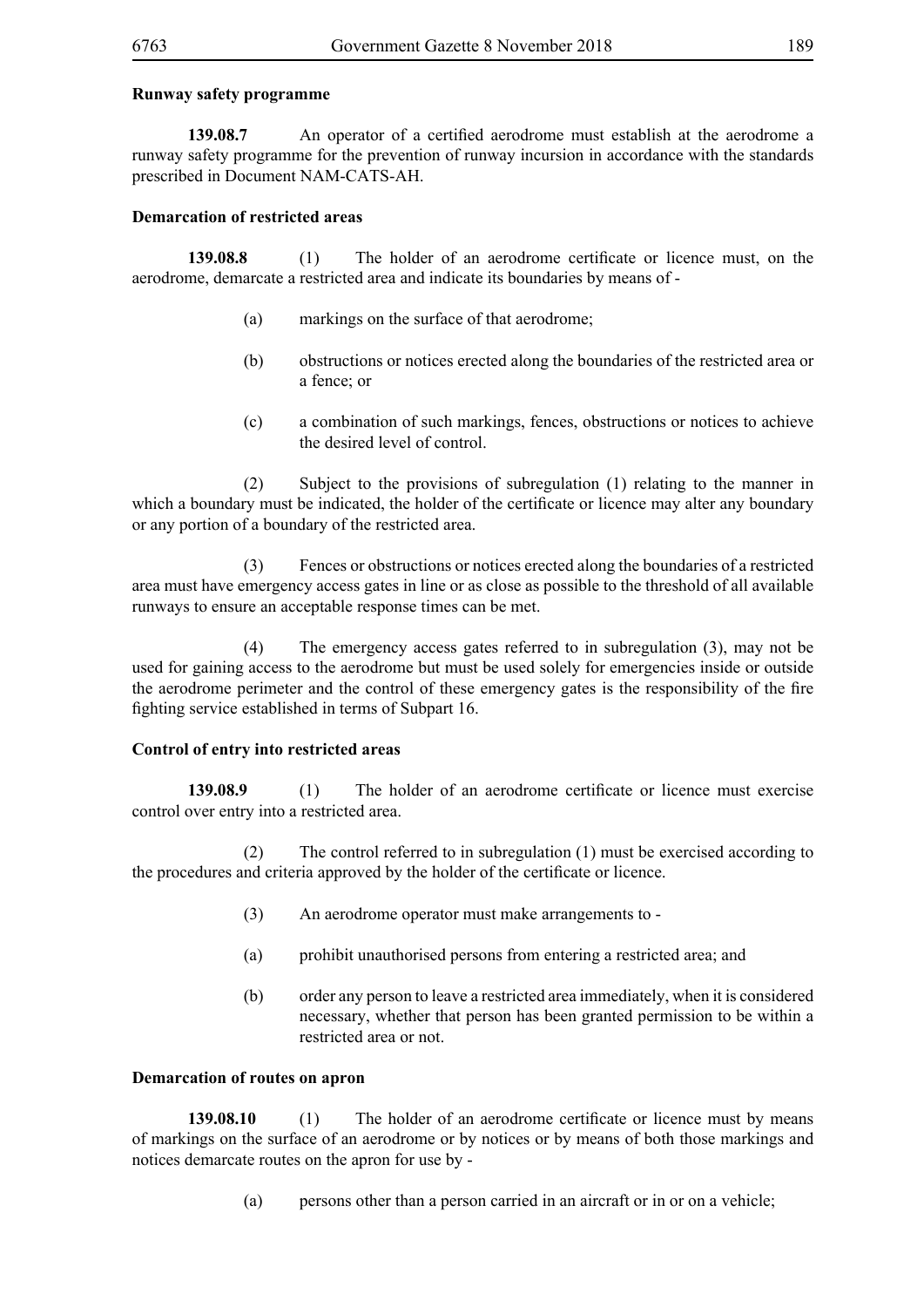- (b) aircraft travelling on the surface of an aerodrome; or
- (c) vehicles and equipment.

 (2) The aerodrome operator may restrict the use of routes on an apron to be used by any person or aircraft or vehicle for the purpose of movement in one direction only.

- (3) Except in case of an emergency a person -
- (a) other than a person carried in an aircraft or in or on a vehicle, may not proceed on foot on the apron; or
- (b) may not move, an aircraft or a vehicle travelling on the surface of an aerodrome, on the apron,

except along an appropriate route demarcated in terms of subregulation (1).

 (4) An aerodrome operator must ensure that in the event of an accident on or in the vicinity of the apron, the emergency services are exempted from any restrictions on the use of demarcated routes as may be necessary for the purpose of attending to such emergency in the shortest period of time.

- (5) The operator of an aerodrome must provide the minimum clearance between -
	- (a) an aircraft using an aircraft stand and any adjacent building; and
	- (b) an aircraft parked on an aircraft stand and any other objects on the apron.

### **Aerodrome inspection programme**

- **139.08.11** (1) A holder of an aerodrome certificate or licence must -
	- (a) establish and maintain an aerodrome inspection programme which includes -
		- (i) procedures to ensure that job specific competent aerodrome personnel execute the relevant programme effectively; and
		- (ii) a reporting system for ensuring prompt correction of an unsafe aerodrome condition that is noted during an aerodrome inspection;
	- (b) provide appropriate equipment for use in conducting the aerodrome inspections;
	- (c) establish procedures for ensuring that personnel performing aerodrome inspections are appropriately trained.

(2) The operator of a certified or licensed aerodrome must have in place an audit and inspection programme for evaluating providers of services at the aerodrome, including fixedbase operators, ground handling agencies and other organisations working at the aerodrome.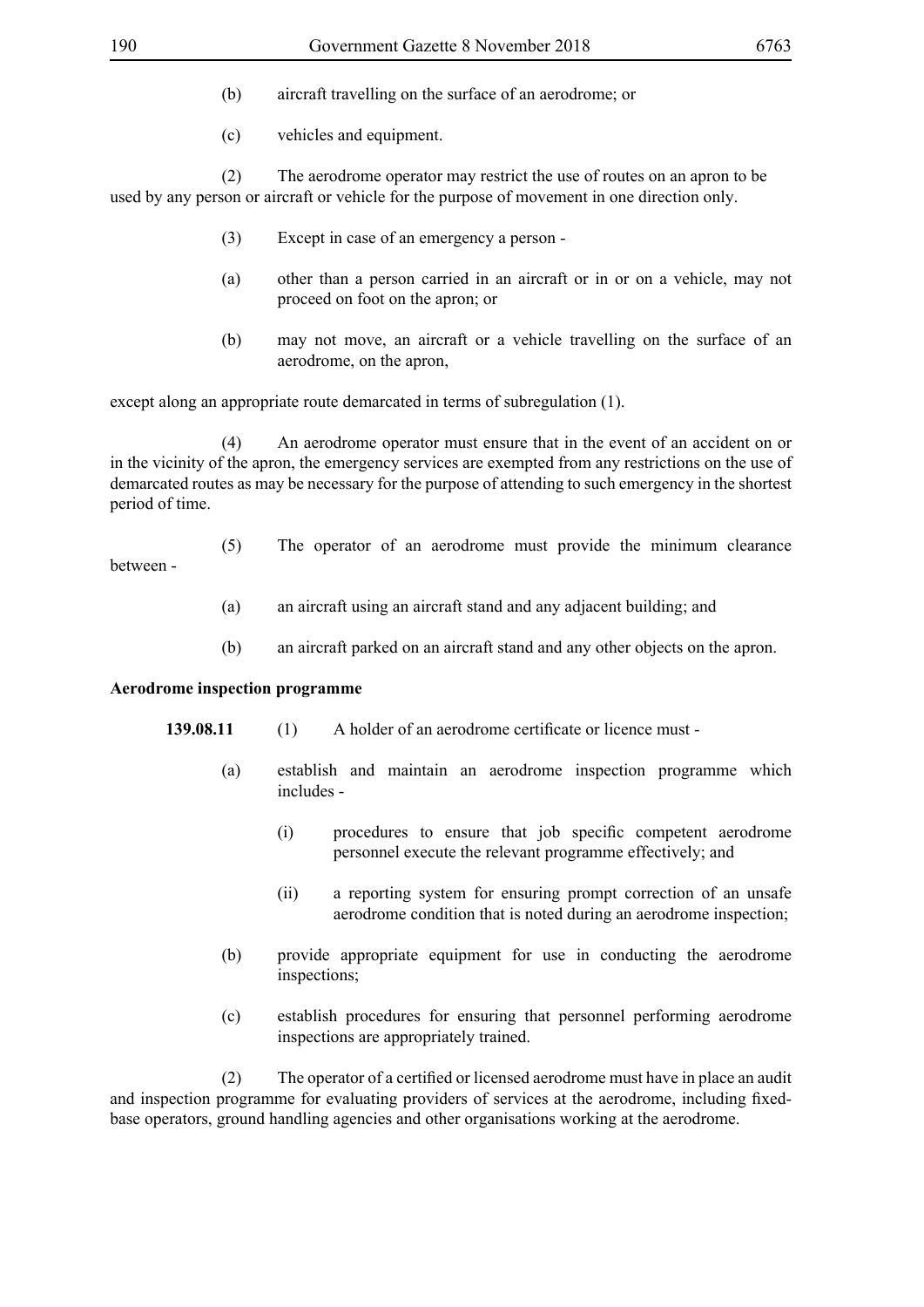#### **Aerodrome serviceability inspections**

**139.08.12** (1) An operator of an aerodrome must conduct aerodrome serviceability inspections of the movement area in accordance with standards prescribed in Document NAM-CATS-AH to ensure that the movement area is safe for aircraft operations.

 (2) An aerodrome operator must conduct aerodrome serviceability inspections of the movement area at least -

- (a) twice each day for aerodromes in category A;
- (b) twice each day for aerodromes in category B which have been certified in accordance with Subpart 3;
- (c) once each day for licensed category B aerodromes;
- (d) once each day for category C aerodromes;
- (e) once a week for aerodromes in category D; and
- (f) once a month for aerodromes in category E.

#### **Aerodrome technical inspections**

**139.08.13** An operator of a certified or licensed aerodrome must conduct a technical inspection of the aerodrome facilities and equipment including as applicable, an inspection of the safety management system in accordance with standards prescribed in Document NAM-CATS-AH to ensure that any deterioration that could make a facility unsafe for aircraft operations is detected.

#### **Aerodrome special inspections**

- **139.08.14** An aerodrome operator must conduct a special inspection of an aerodrome
	- (a) as soon as practicable after any accident or incident;
	- (b) during any period of construction or repair of the aerodrome facilities or equipment that is critical to the safety of aircraft operation; and
	- (c) at any other time when there are conditions at the aerodrome that may affect aviation safety.

#### **Aerodrome environmental management programme**

**139.08.15** (1) A holder of an aerodrome certificate or licence must establish an aerodrome environment management programme to minimise the effects of hazards or potential hazards caused by -

- (a) foreign object debris;
- (b) oil and fuel spillages; or
- (c) birds and animals.

 (2) The environment management programme must be established in accordance with standards prescribed in Document NAM-CATS-AH.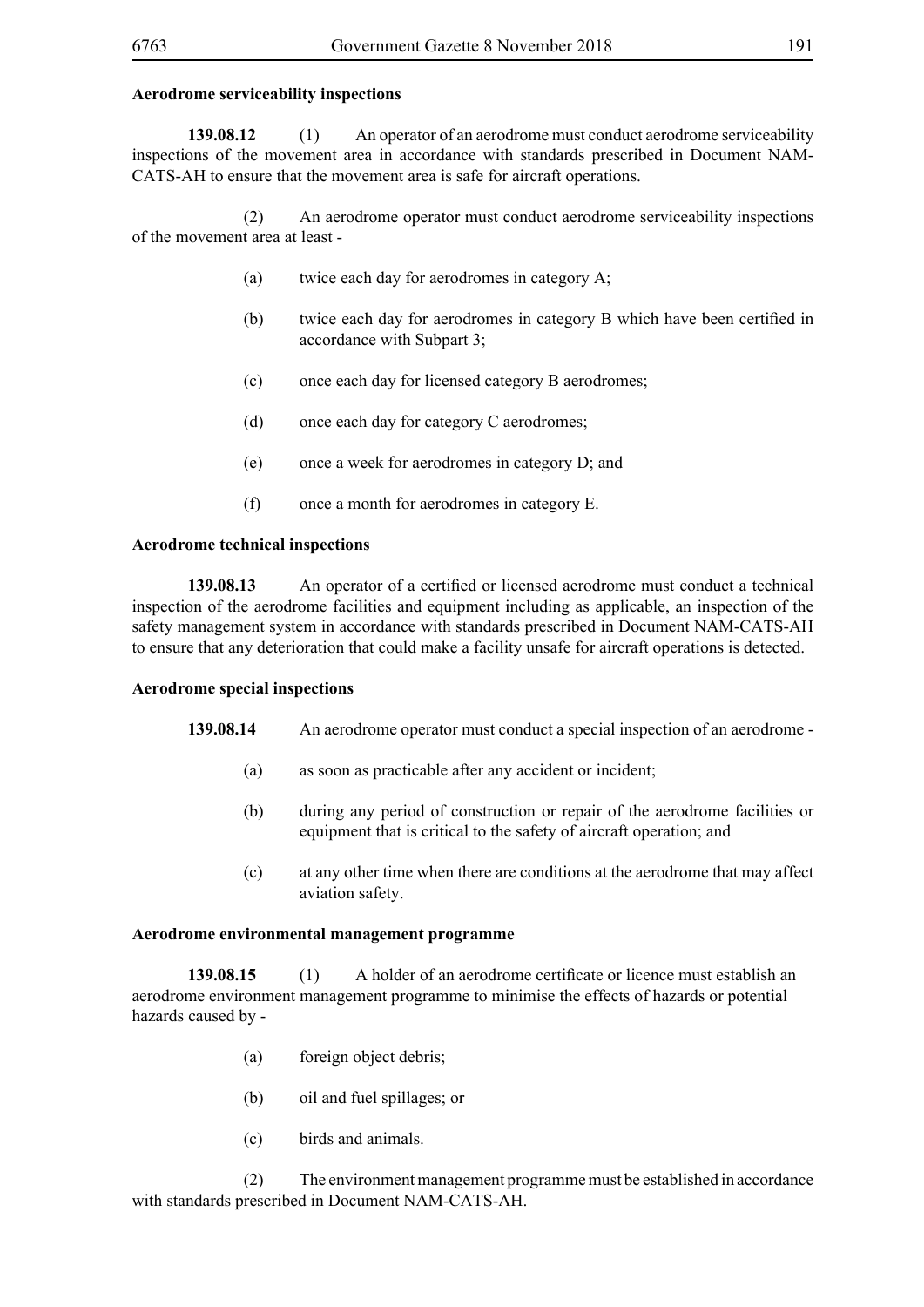### **Aerodromes works safety**

- **139.08.16** (1) The operator of a certified or licensed aerodrome must -
	- (a) establish procedures for ensuring that any works carried out on the aerodrome, do not endanger aircraft operations; and
	- (b) take precautions to ensure that any aerodrome works at the aerodrome are carried out in a way that does not create a hazard to aircraft or confusion to pilots.

 (2) The aerodrome operator must comply with the standards prescribed in Document NAM-CATS-AH in relation to the works safety plan and notice requirements that must be satisfied before aerodrome works may be carried out.

(3) A person may not perform hot work or work with an open flame on the airside of the aerodrome before notifying the fire-fighting services and all other affected parties of -

- (a) the type of work to be performed;
- (b) the location where the work will be performed; and
- (c) the expected duration of the work to be performed.

 (4) If considered necessary by the aerodrome operator or where the type of work can have an impact on aviation safety, the fire services must perform standby duties during such hot work or work with an open flame until the work is completed.

### **Protection of navigation aids**

#### **139.08.17** An aerodrome operator must -

- (a) prevent any construction or activity on the aerodrome or surrounding area that the aerodrome operator has authority over, that could have an adverse effect on the operation of any electronic or visual navigation aid or air traffic service facility for the aerodrome; and
- (b) prevent, as far as it is within the operator's authority, any interruption of electronic or visual navigation aid or air traffic service facility for the aerodrome.

#### **Notification of aerodrome condition**

**139.08.18** An aerodrome operator must, as soon as practicable, notify the aeronautical information service provider of any aerodrome operational condition at the aerodrome that may affect the safe operation of aircraft, for the purpose of issuance of a NOTAM.

### **Unsafe conditions**

**139.08.19** A holder of an aerodrome certificate or licence must establish procedures for ensuring that aircraft operations are restricted or if necessary, prohibited, on any part of the aerodrome where an unsafe condition may exist.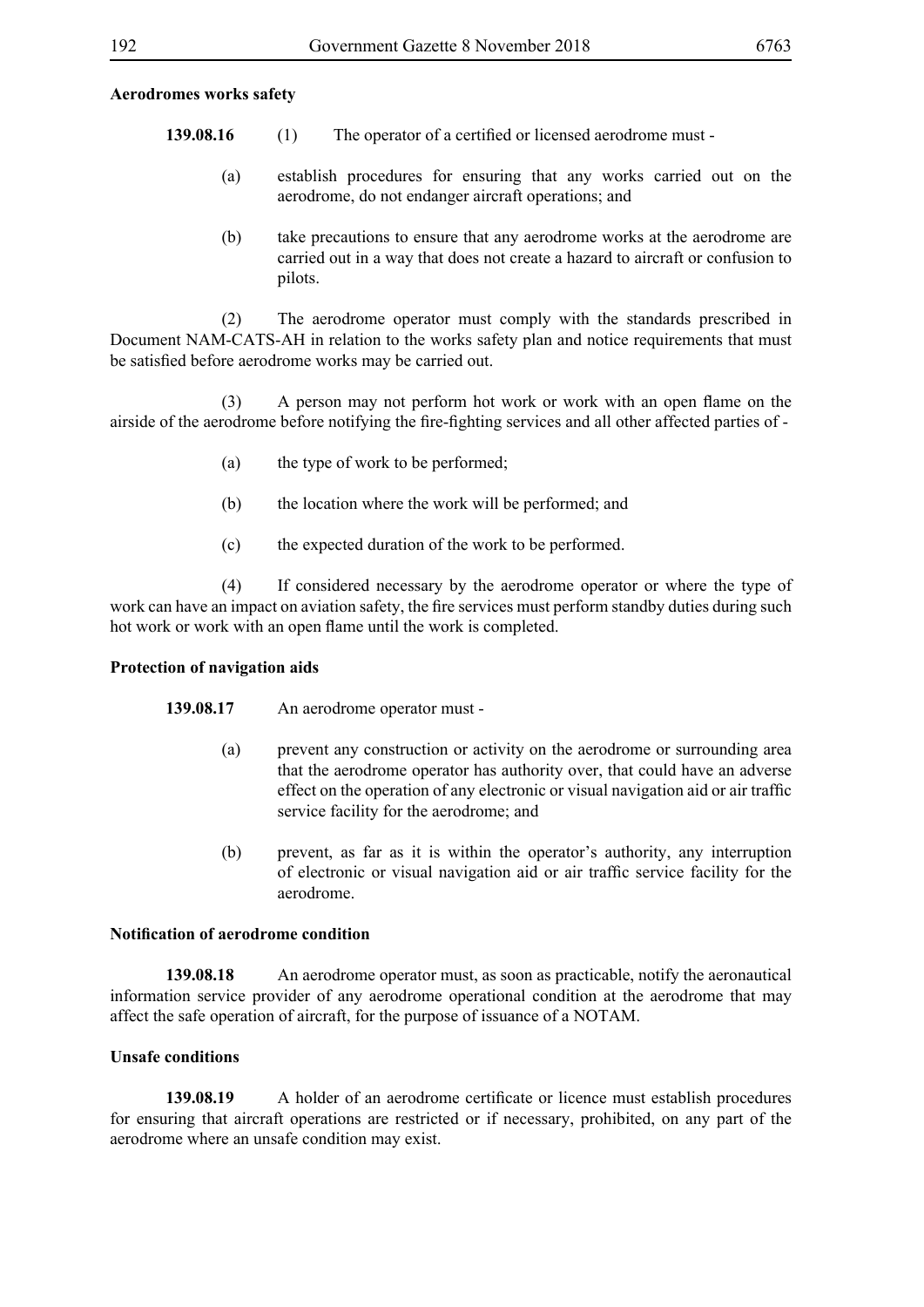# **Discontinuation of certified or aerodrome operations**

**139.08.20** (1) In order that adequate warning may be given to the users of an aerodrome, the holder of an aerodrome certificate or licence must give the Executive Director at least 60 days written notice of the holder's intention to discontinue the maintenance of the aerodrome or to abandon the aerodrome.

 (2) If, after the expiry of the period of notice referred to in subregulation (1), an aerodrome is abandoned or is not being maintained in accordance with the conditions of the certificate or licence, the holder of the certificate or licence must remove, obliterate or modify all aerodrome markings as the Executive Director may direct.

 (3) On completion of the task referred to in subregulation (2), the holder must surrender the certificate or licence to the Executive Director.

### **General duties of aerodrome operator**

**139.08.21** (1) An aerodrome operator must -

- (a) maintain the aerodrome in a serviceable condition;
- (b) keep the aerodrome free of unauthorised persons, vehicles and animals which are not under proper control or any other obstructions;
- (c) mark all obstructions in accordance with any guidelines provided for in these regulations;
- (d) inform the Executive Director of any alterations to obstruction or works on the aerodrome;
- (e) install an apparatus to show the surface direction of the wind and ensure that the apparatus is installed and functions satisfactorily;
- (f) maintain any markings provided for in these regulations in a conspicuous condition and ensure that they are readily visible to aircraft in the air or manoeuvring on the ground;
- (g) ensure the facilities offered to the public are available and in a serviceable condition;
- (h) ensure that all apparatus installed by that holder to promote safety in flight, is functioning efficiently;
- (i) appropriately mark the unserviceable areas on the landing terrain;
- (j) inform the Executive Director whenever the aerodrome becomes unserviceable through any cause or where any portion of the surface of the landing area deteriorates to such an extent that the safe operation of aircraft may be endangered and aircraft operations are limited to those portions of the aerodrome not rendered unsafe by those conditions;
- (k) submit to the Executive Director reports on the condition of the aerodrome as may be required from time to time; and
- (l) ensure that personnel operating on the airside wear high visibility clothing at all times while on the airside.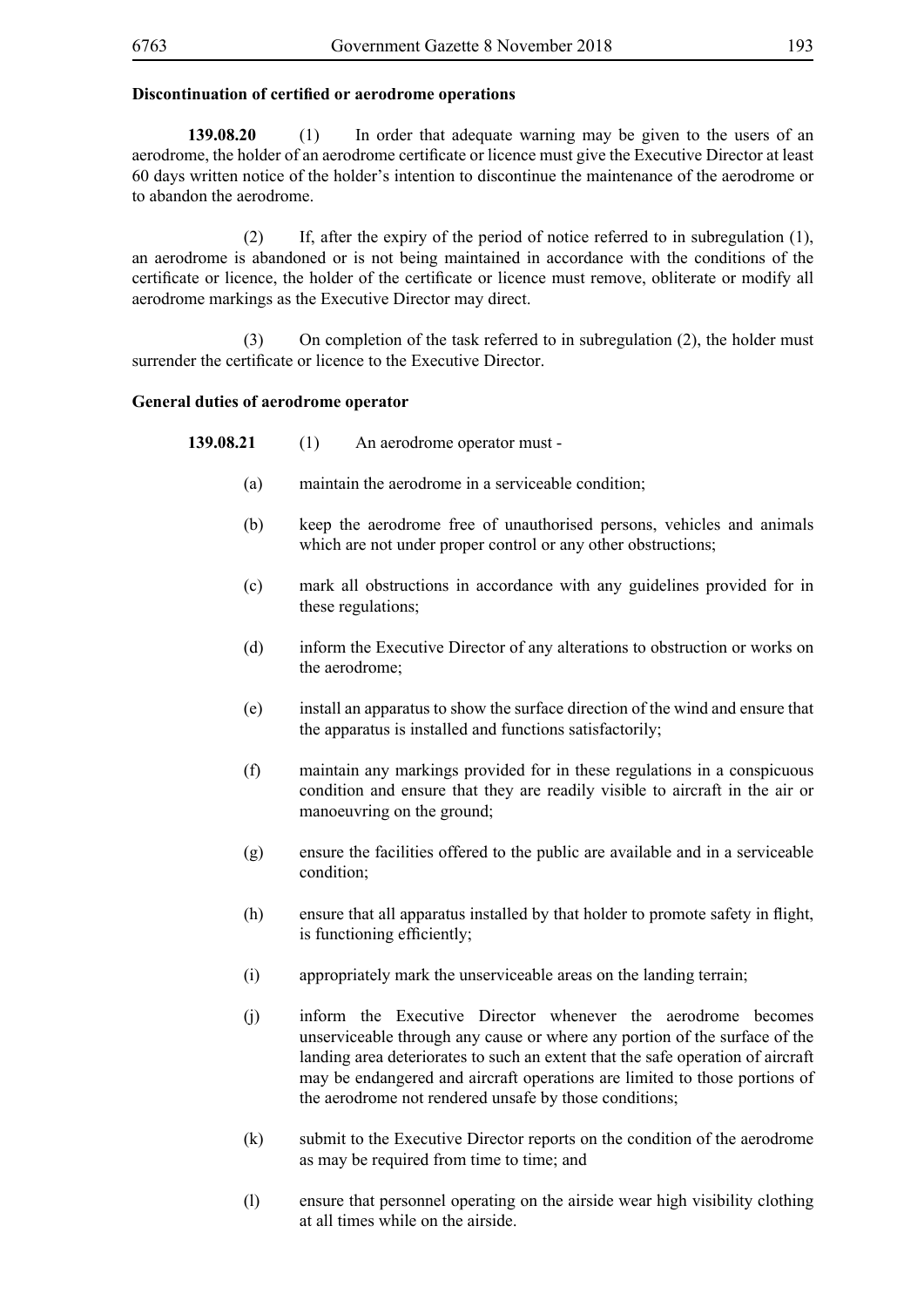- (2) A holder of an aerodrome certificate or licence must -
- (a) hold at least one complete and current copy of the aerodrome manual referred to in Subpart 7 at the aerodrome;
- (b) comply with all procedures detailed in approved manuals;
- (c) make each applicable part of the approved manuals available to the personnel who require those parts to carry out their duties; and
- (d) continue to comply with the appropriate requirements prescribed in this Part.
- (3) A holder of an aerodrome certificate or licence must ensure that -
- (a) organisations performing activities at the aerodrome comply with safety procedures specified by the aerodrome operator;
- (b) very high frequency (VHF) direction finding (VDF) equipment, when installed on an aerodrome where an air traffic service unit is present, functions in accordance with standards and specifications provided for in these regulations, except that this requirement may be omitted if the air traffic service unit is serviced by surveillance;
- (c) the facilities offered to the public are available and in a serviceable condition;
- (d) carry out an annual survey on the aerodrome for the purpose of the approval of let-down procedures by the Executive Director.
- (4) The holder of an aerodrome certificate or licence must ensure that -
- (a) where
	- (i) an air traffic service unit is present on the aerodrome;
	- (ii) scheduled commercial operations are conducted; or
	- (iii) unscheduled commercial operations exceeding six movements a week are conducted and the maximum certified mass of the aircraft involved exceeds 5700 kilograms,

sensing equipment are installed to provide data to the air traffic services unit, and the specifications of such sensing equipment are in accordance with the standards provided for in these regulations.

- (b) data provided in terms of paragraph (a) is displayed in the aerodrome control tower or air traffic service unit and at the aeronautical meteorological station, where applicable:
- (c) where an air traffic service unit is not in operation and where scheduled commercial operations occur, data provided in terms of paragraph (a) is transmitted automatically to a minimum range of five nautical miles from the aerodrome reference point;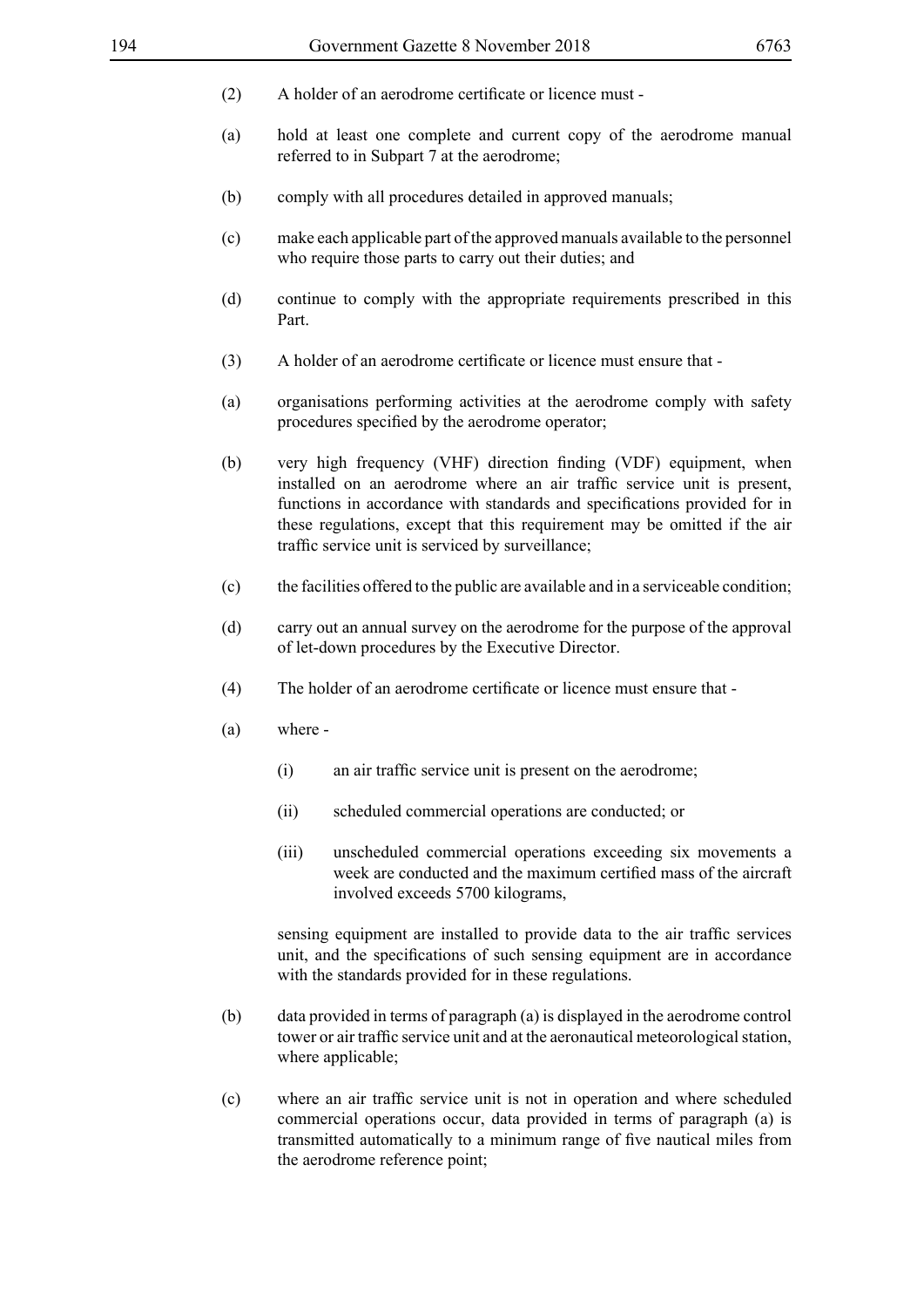- (d) where pilot training operations are being undertaken at the aerodrome, wind direction, speed, surface air temperature and barometric pressure data are made available at a location accessible to pilots prior to take off; and
- (e) where the aerodrome is used for flights coming from outside Namibia or for flights departing to a destination outside Namibia, satisfactory office facilities are available for an aeronautical meteorological station.
- (5) The holder of an aerodrome certificate or licence must -
- (a) furnish the Executive Director with the most current audited year of aerodrome financial data and the aerodrome traffic statistics for each certification or licence period;
- (b) in the case of aerodromes which serve aircraft used in international public air transport operations, establish a facilitation committee and compile a facilitation plan in accordance with the provisions of Annex 9 to the Chicago Convention;
- (c) monitor aircraft noise on and in the vicinity of an aerodrome, and report any deviations from the technical standards to the Executive Director;
- (d) when the air traffic service unit at the aerodrome is not in operation, be responsible for the maintenance of flying discipline on, and in the vicinity of, that aerodrome;
- (e) furnish in writing to the Executive Director, as soon as practicably possible, but within 30 days from the day of engagement, employment or contracting, full particulars of the accountable manager referred to in regulation 139.08.3; and
- (f) furnish the Executive Director on monthly basis with the statistical data of incidents and accidents occurring on the airside of the aerodrome.

(6) The holder of an aerodrome certificate or licence must ensure that in accordance with the national civil aviation security programme referred to in section 118 of the Act -

- (a) all originating hold baggage to be carried on a commercial air transport aircraft engaged in civil aviation operations are screened prior to being loaded onto the aircraft; and
- (b) the operator of a commercial air transport aircraft engaged in a scheduled commercial air service does not carry any originating hold baggage, unless such baggage has been screened prior to being loaded into the aircraft.

#### **Removal of obstructions from aerodrome surface**

**139.08.22** An aerodrome operator must remove from the aerodrome surface any vehicle or other obstruction that is likely to be hazardous to aircraft operations.

#### **Warning notices**

**139.08.23** When low flying aircraft, at or near an aerodrome or taxiing aircraft are likely to be hazardous to people or vehicular traffic, the aerodrome operator must -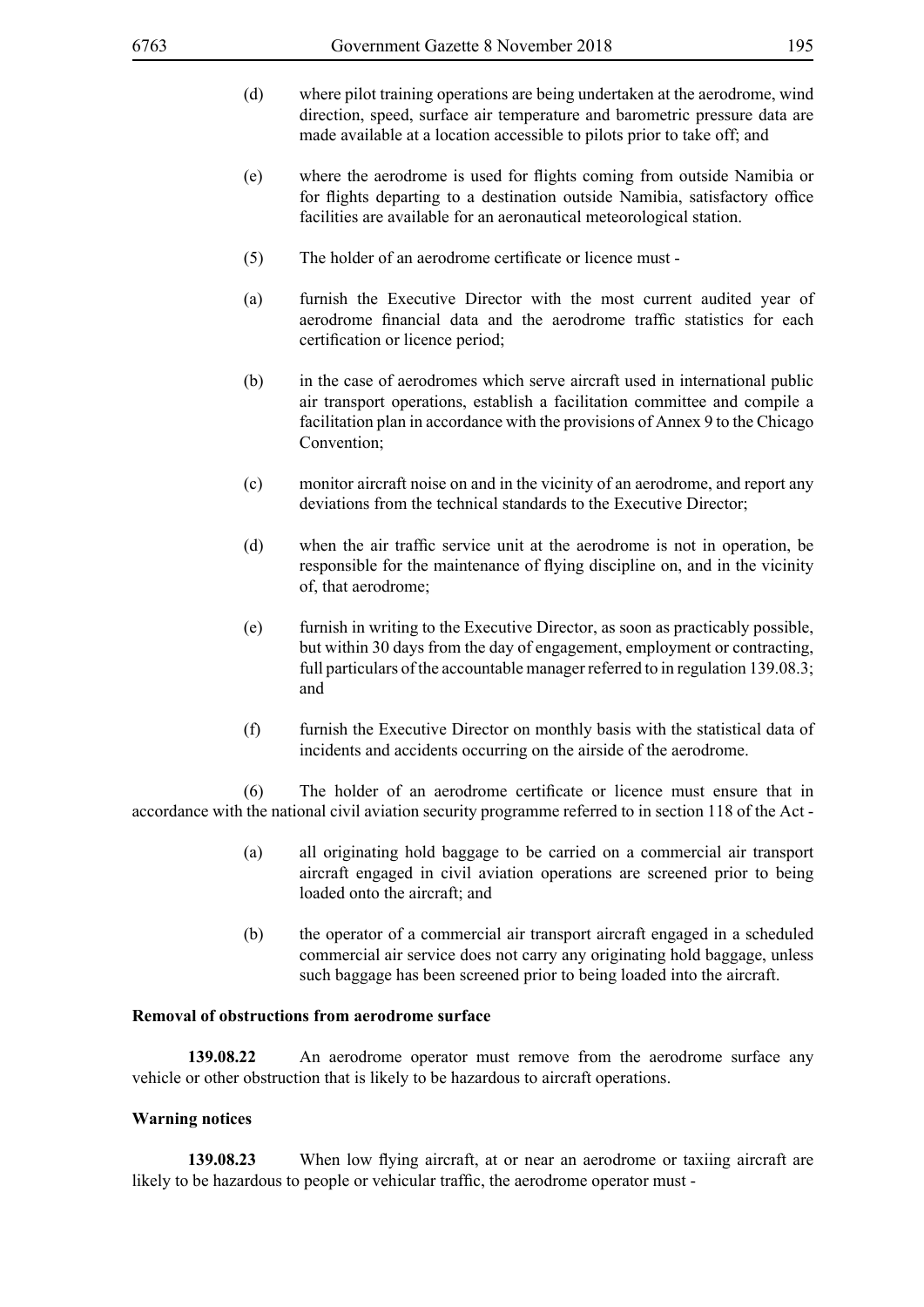- (a) post hazard warning notices on any public road that is adjacent to the manoeuvring area; or
- (b) if such a public road is not controlled by the aerodrome operator, inform the authority responsible for posting the notices on the public way that there is a hazard.

# **SUBPART 9 AERODROME DATA**

#### **Applicability of Subpart**

**139.09.1** (1) This Subpart applies to all aerodromes except where otherwise specified.

(2) This Subpart does not apply to aerodromes used solely as heliports.

#### **Aeronautical data**

**139.09.2** An aerodrome operator must make arrangements for the determination and reporting of aerodrome-related aeronautical data in accordance with standards prescribed in Document NAM-CATS-AH.

#### **Aerodrome reference point**

**139.09.3** (1) An aerodrome operator must establish an aerodrome reference point for an aerodrome.

 (2) The aerodrome reference point must be located near the initial or planned geometric centre of the aerodrome and must remain where first established.

 (3) The position of the aerodrome reference point must be measured and reported to the aeronautical information services in WGS-84 format.

#### **Aerodrome and runway elevation**

**139.09.4** An aerodrome operator must measure and report to the aeronautical information services, the aerodrome and runway elevations in accordance with standards prescribed in Document NAM-CATS-AH.

#### **Aerodrome reference temperature**

**139.09.5** An aerodrome operator must determine and notify an aerodrome reference temperature for the aerodrome in accordance with standards prescribed in Document NAM-CATS-AH.

#### **Aerodrome dimensions and related information**

**139.09.6** An aerodrome operator must measure or describe, as appropriate, and publish the dimensions and related information for each facility provided for use at the aerodrome in accordance with the standards prescribed in Document NAM-CATS-AH.

### **Strength of pavements**

**139.09.7** (1) An aerodrome operator must determine and report the bearing strength of pavements at the aerodrome.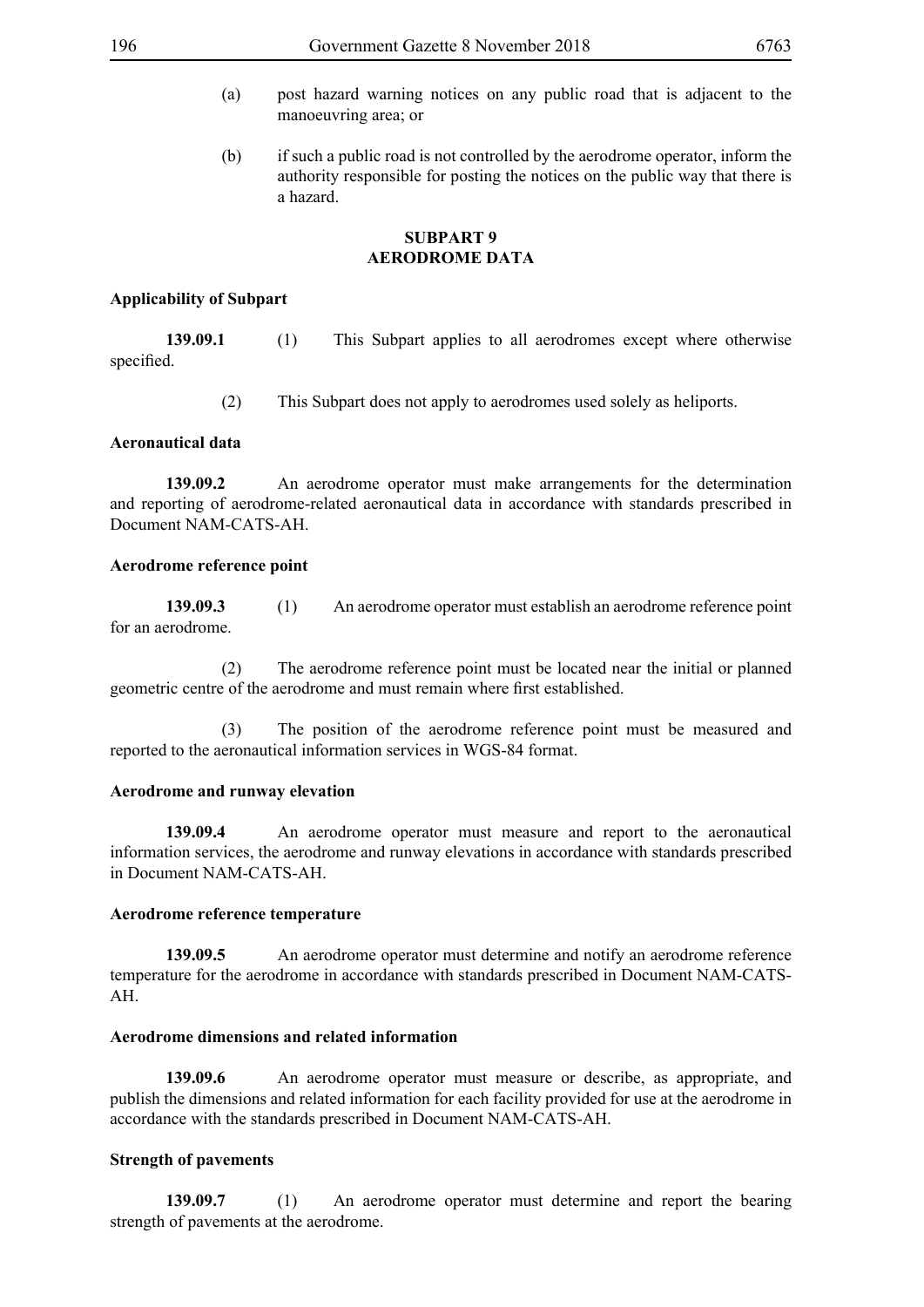(2) The bearing strength of pavements must be determined and reported in accordance with the standards prescribed in Document NAM-CATS-AH.

# **Pre-flight altimeter check point**

**139.09.8** An aerodrome operator must establish for the aerodrome, one or more pre-flight altimeter check locations and report such information in accordance with the standards prescribed in Document NAM-CATS-AH.

## **Declared distances**

**139.09.9** (1) An operator of a certified or licensed aerodrome must calculate and publish the following distances for the runway or runways at the aerodrome -

- (a) take-off run available;
- (b) take-off distance available;
- (c) accelerate-stop distance available; and
- (d) landing distance available.

 (2) The declared distances must be calculated in accordance with standards prescribed in Document NAM-CATS-AH.

## **Condition of movement area and related facilities**

**139.09.10** (1) An aerodrome operator must -

- (a) provide to the aeronautical information services, information on the condition of the movement area and the operational status of related facilities;
- (b) provide to the air traffic services units, information of operational significance regarding the condition of the movement area and the operational status of related facilities; and
- (c) monitor the condition of the movement area and the operational status of related facilities and provide a report on matters of operational significance affecting aircraft and aerodrome operations.

 (2) The aerodrome conditions must be provided and monitored in accordance with standards prescribed in Document NAM-CATS-AH.

## **Information on disabled aircraft removal**

**139.09.11** An aerodrome operator must make available in accordance with standards prescribed in Document NAM-CATS-AH, information concerning the capability of the aerodrome to remove an aircraft disabled on or adjacent to the movement area.

# **Information on rescue and fire fighting level of protection**

**139.09.12** (1) An aerodrome operator must make available information concerning the level of protection provided at an aerodrome for aircraft rescue and firefighting purposes.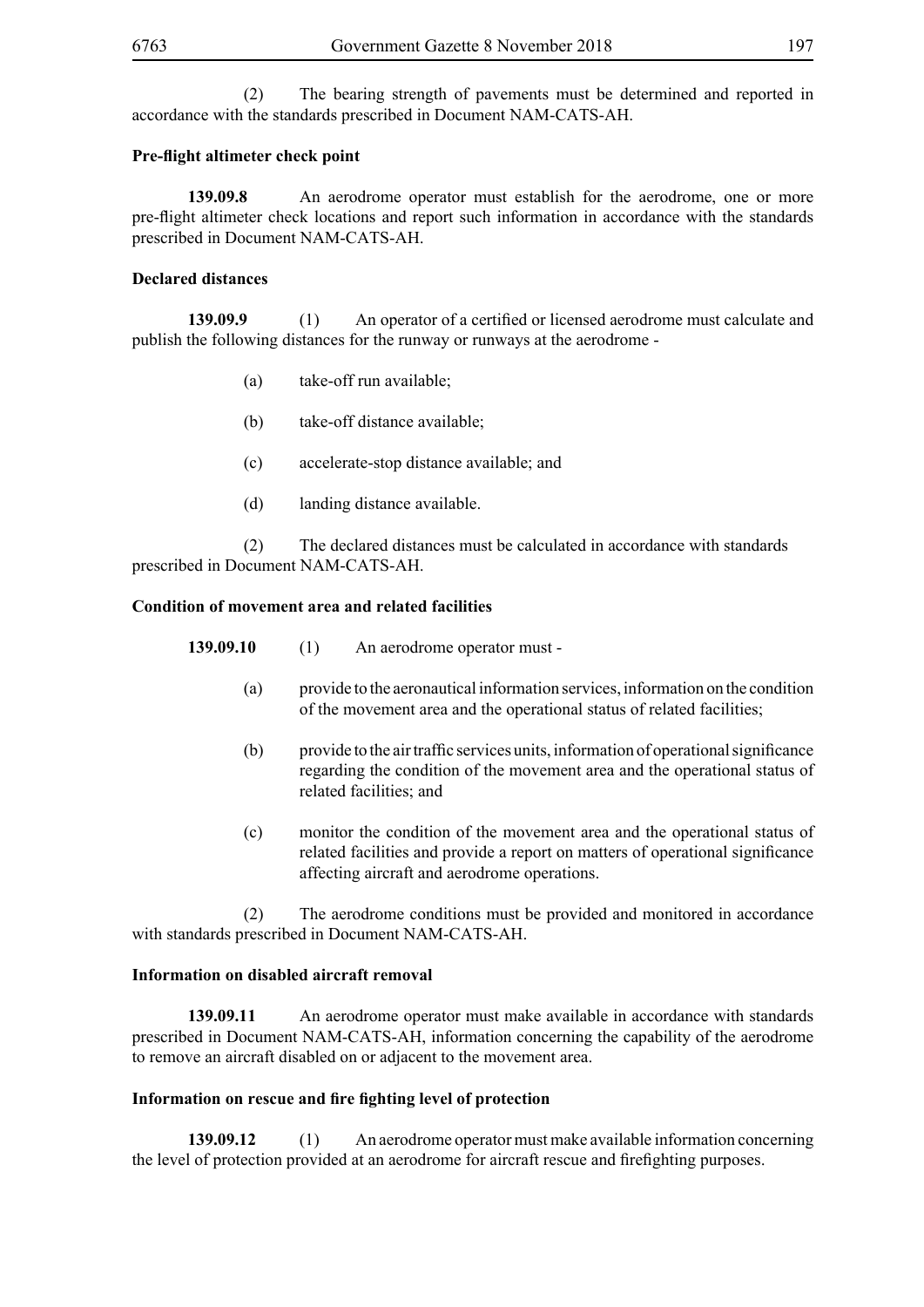(2) The level of protection available at an aerodrome and any changes in the level of protection must be notified in accordance with the standards prescribed in Document NAM-CATS-AH.

## **Information concerning visual approach slope indicator systems**

**139.09.13** An aerodrome operator must make available information concerning the visual approach slope indicator system installed at the aerodrome in accordance with standards prescribed in Document NAM-CATS-AH.

## **Coordination between aeronautical information services and aerodrome authorities**

- **139.09.14** (1) An operator of a certified or licensed aerodrome must
	- (a) make arrangements to provide to aeronautical information services, information regarding the status and condition of the aerodrome and its associated facilities and services;
	- (b) before introducing changes to the air navigation system, carry out close coordination of such changes with aeronautical information services;
	- (c) provide raw aeronautical information or data to the aeronautical information services to meet the needs of users.

 (2) Coordination between the aerodrome operator and aeronautical information services must be carried out in accordance with standards prescribed in Document NAM-CATS-AH.

# **SUBPART 10 AERODROME PHYSICAL CHARACTERISTICS**

### **Applicability of Subpart**

| 139.10.1   | This Subpart applies to all aerodromes except where otherwise |
|------------|---------------------------------------------------------------|
| specified. |                                                               |

(2) This Subpart does not apply to aerodromes used solely as heliports.

### **Runways**

**139.10.2** An aerodrome operator must ensure that the physical characteristics of the runway or runways at the aerodrome, including the number of runways and orientation, location of the threshold, actual length of the runways, width, slopes on runways, strength and surfaces of runways and the minimum distance between parallel runways, are in accordance with the standards prescribed in Document NAM-CATS-AH.

# **Runway shoulders**

**139.10.3** An aerodrome operator must ensure that the physical characteristics of the runway or runways shoulders at an aerodrome including the widths, slopes and strength of the runway shoulders are in accordance with the standards prescribed in Document NAM-CATS-AH.

### **Runway turn pads**

**139.10.4** An aerodrome operator must ensure that, where a runway turn pad is required, the physical characteristics and the design of such runway turn pad is in accordance with the standards prescribed in Document NAM-CATS-AH.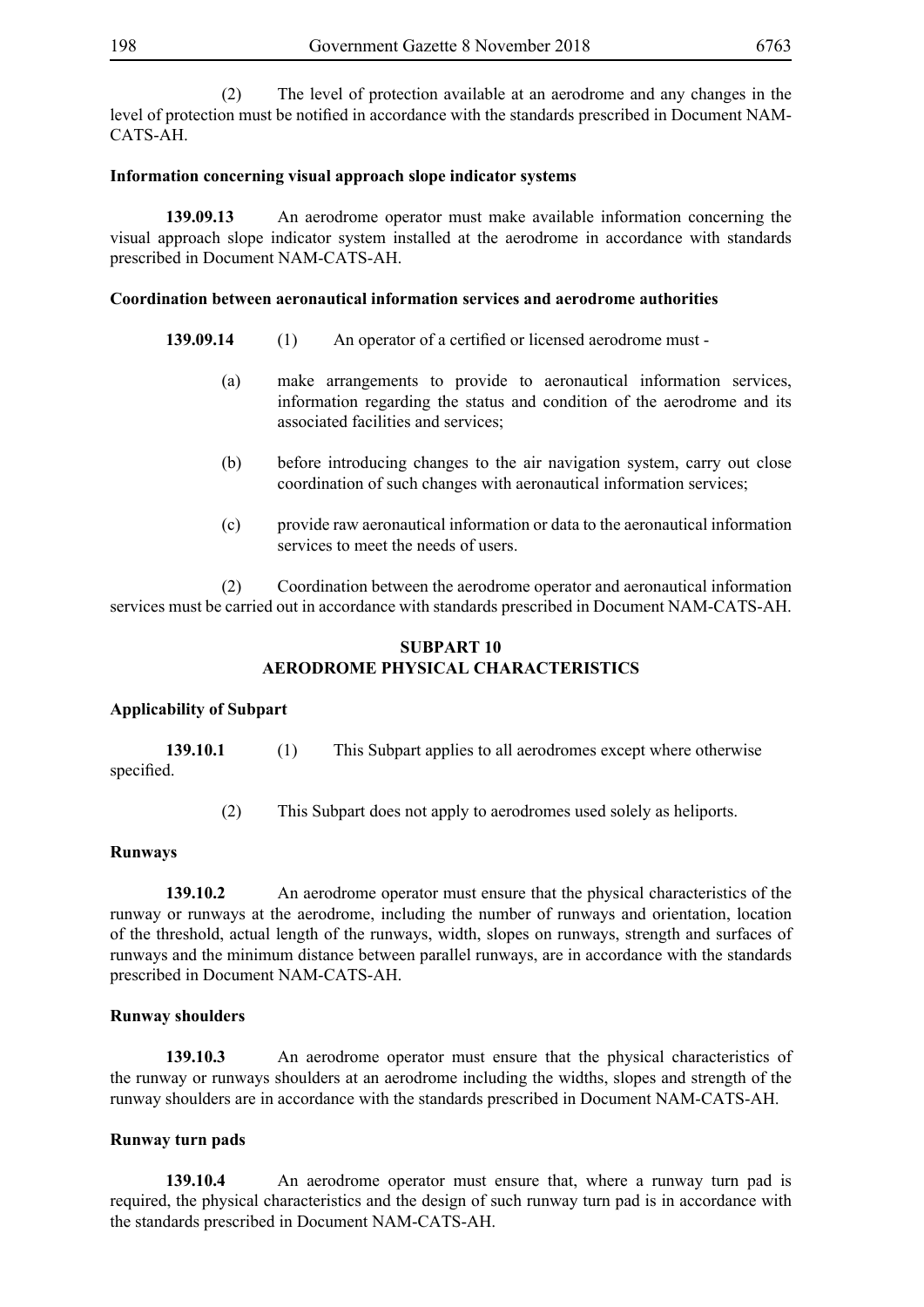**139.10.5** An aerodrome operator must ensure that a runway at an aerodrome and any associated stopway is included in a strip and that the physical characteristics of that runway strip is in accordance with the standards prescribed in Document NAM-CATS-AH.

#### **Runway end safety areas**

**139.10.6** An aerodrome operator must ensure that a runway end safety area is provided at each end of a runway strip where required in accordance with the standards prescribed in Document NAM-CATS-AH, and that the physical characteristics of that runway end safety area is in accordance with the specified standards.

#### **Clearways**

**139.10.7** An aerodrome operator must ensure that where a clearway is provided for a particular runway at an aerodrome, that clearway is established in accordance with standards prescribed in Document NAM-CATS-AH.

#### **Stopways**

**139.10.8** An aerodrome operator must ensure that where a stopway is provided for a particular runway at an aerodrome, that stopway is established in accordance with standards prescribed in Document NAM-CATS-AH.

#### **Radio altimeter operating area**

**139.10.9** An aerodrome operator must ensure that where a radio altimeter operating area is provided at an aerodrome, that radio altimeter operating area is established in accordance with standards prescribed in Document NAM-CATS-AH.

#### **Taxiways**

**139.10.10** An aerodrome operator must ensure that the design and the physical characteristics of a taxiway provided at an aerodrome are in accordance with the standards prescribed in Document NAM-CATS-AH.

#### **Taxiway shoulders**

**139.10.11** An aerodrome operator must ensure that the physical characteristics of a taxiway shoulders at an aerodrome are in accordance with the standards prescribed in Document NAM-CATS-AH.

#### **Taxiway strips**

**139.10.12** An aerodrome operator must ensure that the physical characteristics of taxiway strips are established in accordance with the standards prescribed in Document NAM-CATS-AH.

## **Holding bays, runway-holding positions, intermediate holding positions and road-holding positions**

**139.10.13** An aerodrome operator must ensure that when provided, holding bays, a runway-holding position, intermediate holding position and road-holding positions are established in accordance with the standards prescribed in Document NAM-CATS-AH.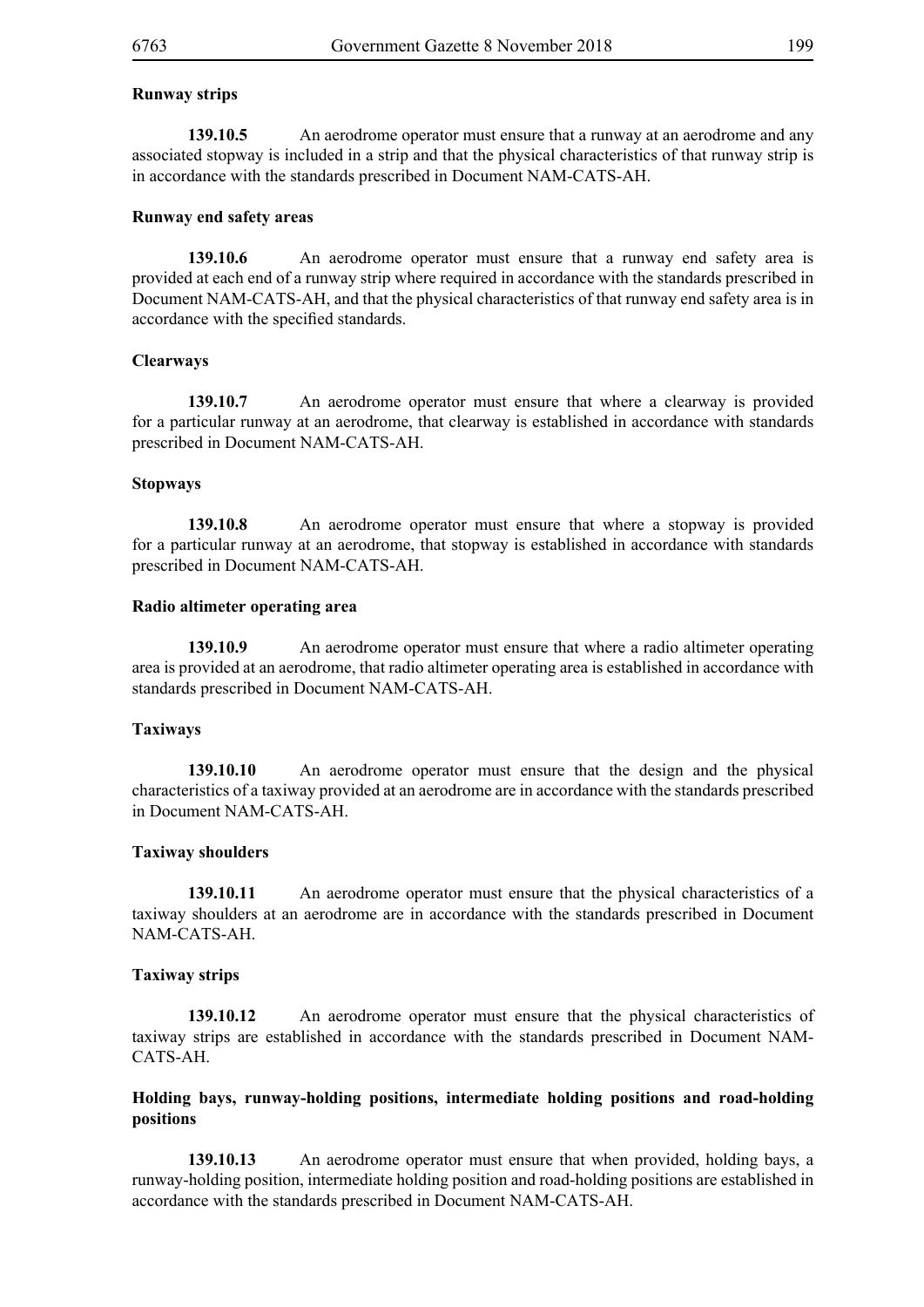# **Aprons**

**139.10.14** An aerodrome operator must ensure that the physical characteristics of an apron provided at an aerodrome are in accordance with the standards prescribed in Document NAM-CATS-AH.

# **Isolated aircraft parking position**

**139.10.15** (1) An operator of a certified or licensed aerodrome must designate an isolated aircraft parking position at the aerodrome in accordance with the standards prescribed in Document NAM-CATS-AH.

 (2) Where an isolated aircraft parking position has not been designated in accordance with subregulation (1), the aerodrome control tower must be advised of an area or areas suitable for the parking of an aircraft which is known or believed to be the subject of an act of unlawful interference or which for other reasons needs isolation from normal aerodrome activities.

### **SUBPART 11 OBSTACLE RESTRICTION AND REMOVAL**

# **Applicability of Subpart**

**139.11.1** (1) This Subpart applies to all aerodromes except where otherwise specified.

(2) This Subpart does not apply to aerodromes used solely as heliports.

## **Erection of obstacles**

**139.11.2** (1) A person may not cause or permit the erection or growth of an obstacle at, or in the vicinity of, an aerodrome, where the obstacle may prevent an aircraft operation from being conducted safely or the aerodrome from being usable.

 (2) The erection of buildings or other objects in the navigable airspace or in the vicinity of an aerodrome or navigation aid must be in accordance with standards prescribed in Document NAM-CATS-AH.

 (3) A person may not cause or permit any object, including new or extension of existing objects to penetrate the obstacle limitation surface, established in accordance with regulation 139.11.3, without the written permission of the Executive Director.

# **Establishment of obstacle limitation surfaces**

- **139.11.3** (1) An aerodrome operator must
	- (a) establish obstacle limitation surfaces for the aerodrome;
	- (b) monitor the established obstacle limitation surfaces around the aerodrome for infringement by objects, buildings or other structures;
	- (c) establish a systematic means of surveying and monitoring any object that penetrates the obstacle limitation surfaces around the aerodrome and report any penetration immediately to the Executive Director; and
	- (d) notify, through the aeronautical information services, any object that penetrates obstacle limitation surfaces around the aerodrome.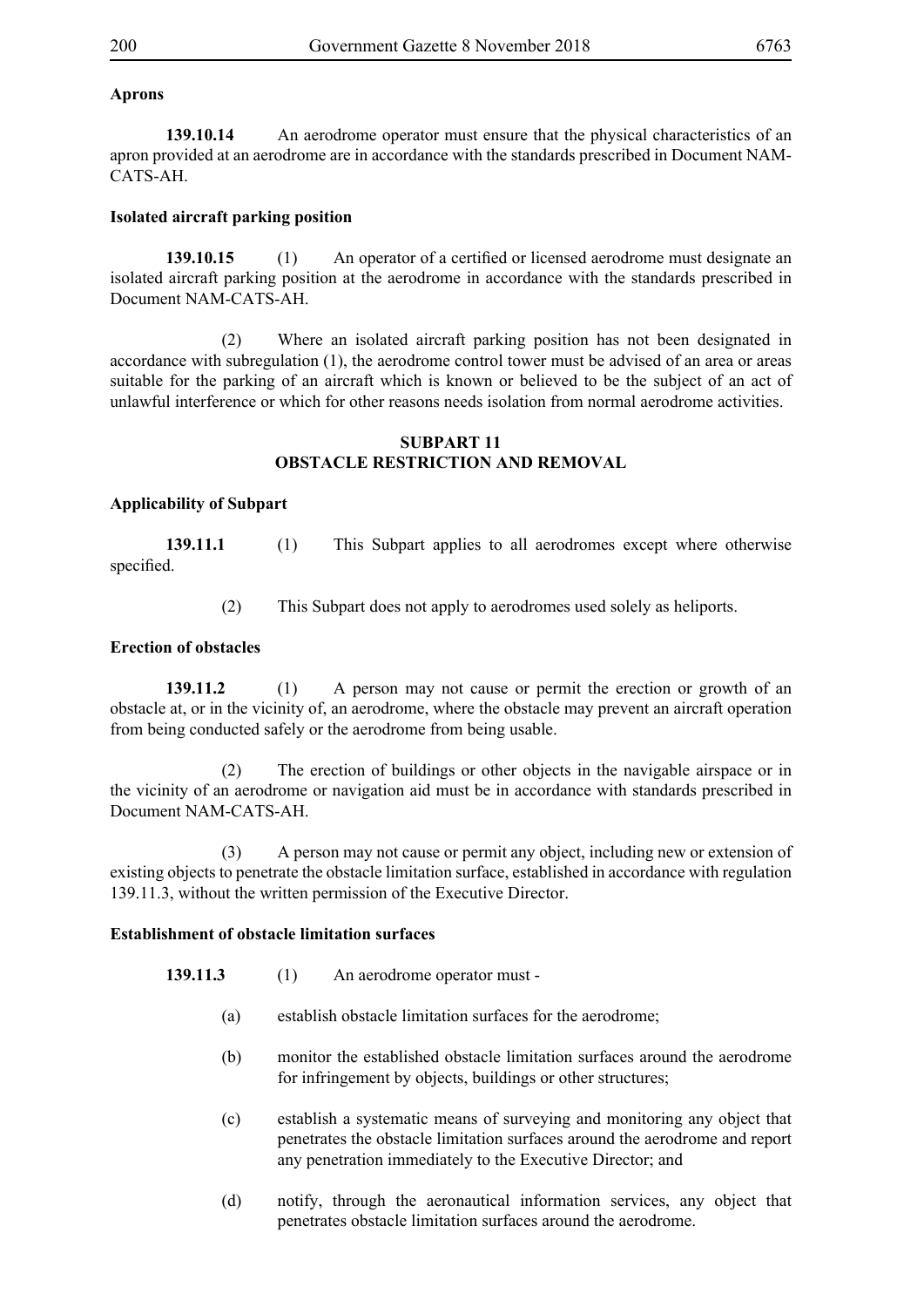(2) The operator of an aerodrome must work jointly with the Executive Director to plan and determine the allowable height limits for new developments in the vicinity of, and outside of, the aerodrome and the type of instrument or visual flight operations that may be permitted, taking the obstacle survey plan into account.

# **Obstacle limitation surfaces**

**139.11.4** (1) The obstacle limitation surfaces established for an aerodrome must consist of the following:

- (a) outer horizontal surface;
- (b) conical surface;
- (c) inner horizontal surface;
- (d) approach surface;
- (e) inner approach surface;
- (f) transitional surface;
- (g) inner transitional surface;
- (h) balked landing surface; and
- (i) take-off climb surface.

 (2) The obstacle limitation surfaces referred to in subregulation (1) must be established in accordance with the standards prescribed in Document NAM-CATS-AH.

### **Obstacle limitation requirements**

**139.11.5** (1) An aerodrome operator must establish obstacle limitation surfaces for non-instrument runways, non-precision approach runways and precision approach runways and for runways meant for take-off.

 (2) The obstacle limitation surfaces established in terms of subregulation (1) must be in accordance with the standards prescribed in Document NAM-CATS-AH, and must be clear of any penetration of obstacles temporary or otherwise.

### **Objects outside obstacle limitation surfaces**

**139.11.6** (1) A person may not construct any building, structure or other objects beyond the limits of the obstacle limitation surfaces of an aerodrome that extend above a height of 45 metres above the mean level of the aerodrome landing areas unless -

- (a) that person has had prior consultation with the Executive Director; and
- (b) the construction is in accordance with standards prescribed in Document NAM-CATS-AH.

 (2) The Executive Director must whenever necessary, permit an aeronautical study to be conducted on the effect of the construction referred to in subregulation (1) on the operation of aircraft.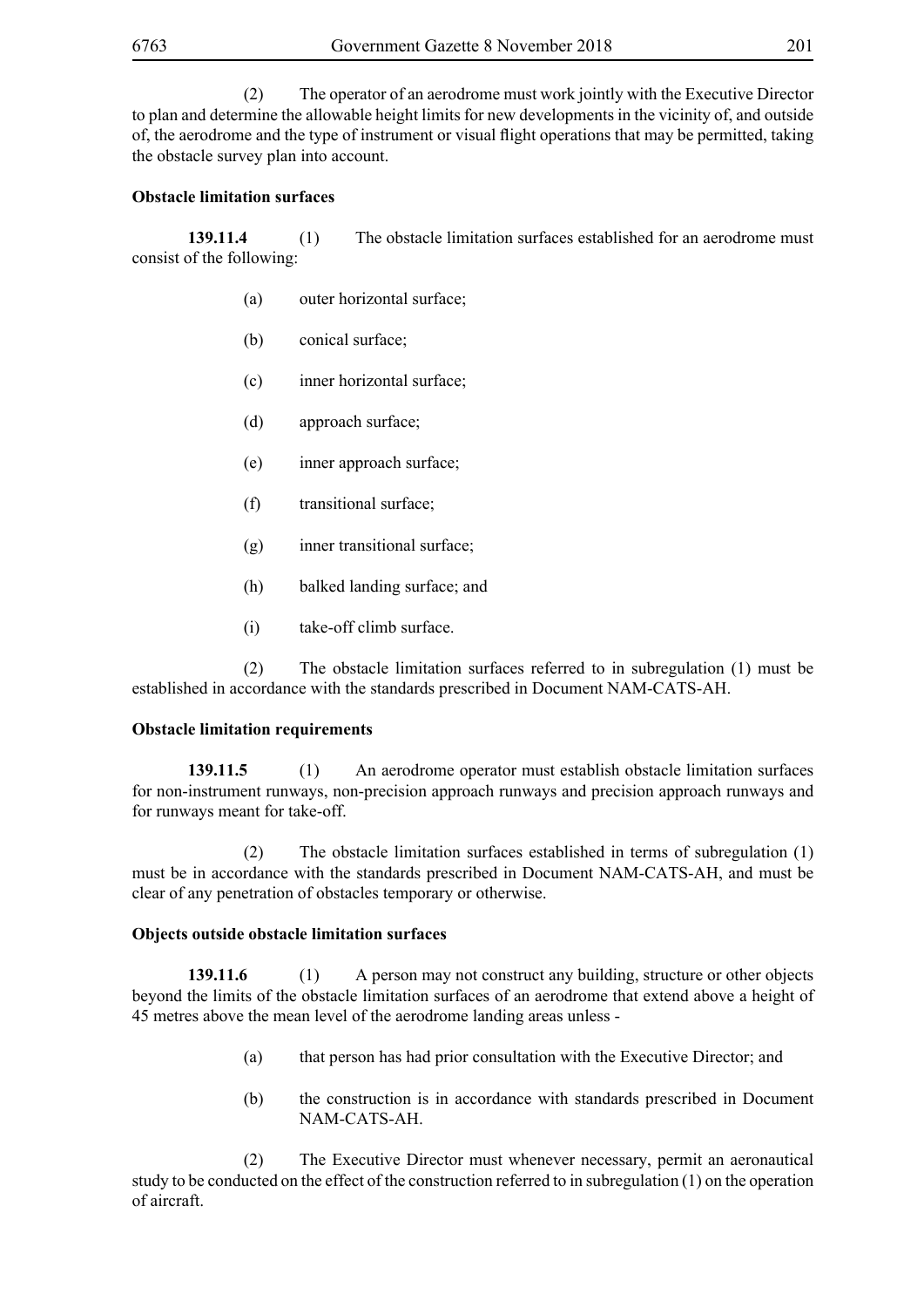# **Removal of obstacles and other objects**

**139.11.7** (1) A person must remove any object that will adversely affect the optimum siting or performance of visual or non-visual aids or constitute a hazard to aircraft operation as prescribed in Document NAM-CATS-AH.

 (2) The Executive Director may direct the removal of any obstacle which, in the opinion of the Executive Director, constitutes a hazard to aircraft operations, and the cost of such removal must be borne by the owner of the obstacle or the person who placed the obstacle at the place where it is removed from.

## **SUBPART 12 VISUAL AIDS FOR NAVIGATION**

### **Applicability of Subpart**

**139.12.1** (1) This Subpart applies to all categories of aerodromes except where otherwise specified.

(2) This Subpart does not apply to aerodromes used solely as heliports.

### **Wind direction indicator**

**139.12.2** (1) An aerodrome operator must ensure that an aerodrome is equipped with at least one wind direction indicator.

 (2) A wind direction indicator required by subregulation (1) must be located so as to be visible from aircraft in flight or on the movement area and in such a way as to be free from the effects of air disturbances caused by nearby objects.

 (3) The characteristics of the wind direction indicator must be in accordance with standards prescribed in Document NAM-CATS-AH.

### **Landing direction indicator**

**139.12.3** An aerodrome operator must ensure that, where a landing direction indicator is provided at an aerodrome, it is located in a conspicuous place on the aerodrome and the characteristics of such landing direction indicator are in accordance with standards prescribed in Document NAM-CATS-AH.

### **Signaling lamp**

**139.12.4** (1) An aerodrome operator must ensure that a signaling lamp is provided in the aerodrome control tower at an aerodrome where air traffic control service is provided to aerodrome traffic.

 (2) The characteristics of the signalling lamp must be in accordance with standards prescribed in Document NAM-CATS-AH.

### **Signal panels and signal areas**

**139.12.5** Where provided at an aerodrome, the location and characteristics of a signal panel and signal area must be in accordance with standards prescribed in Document NAM-CATS-AH.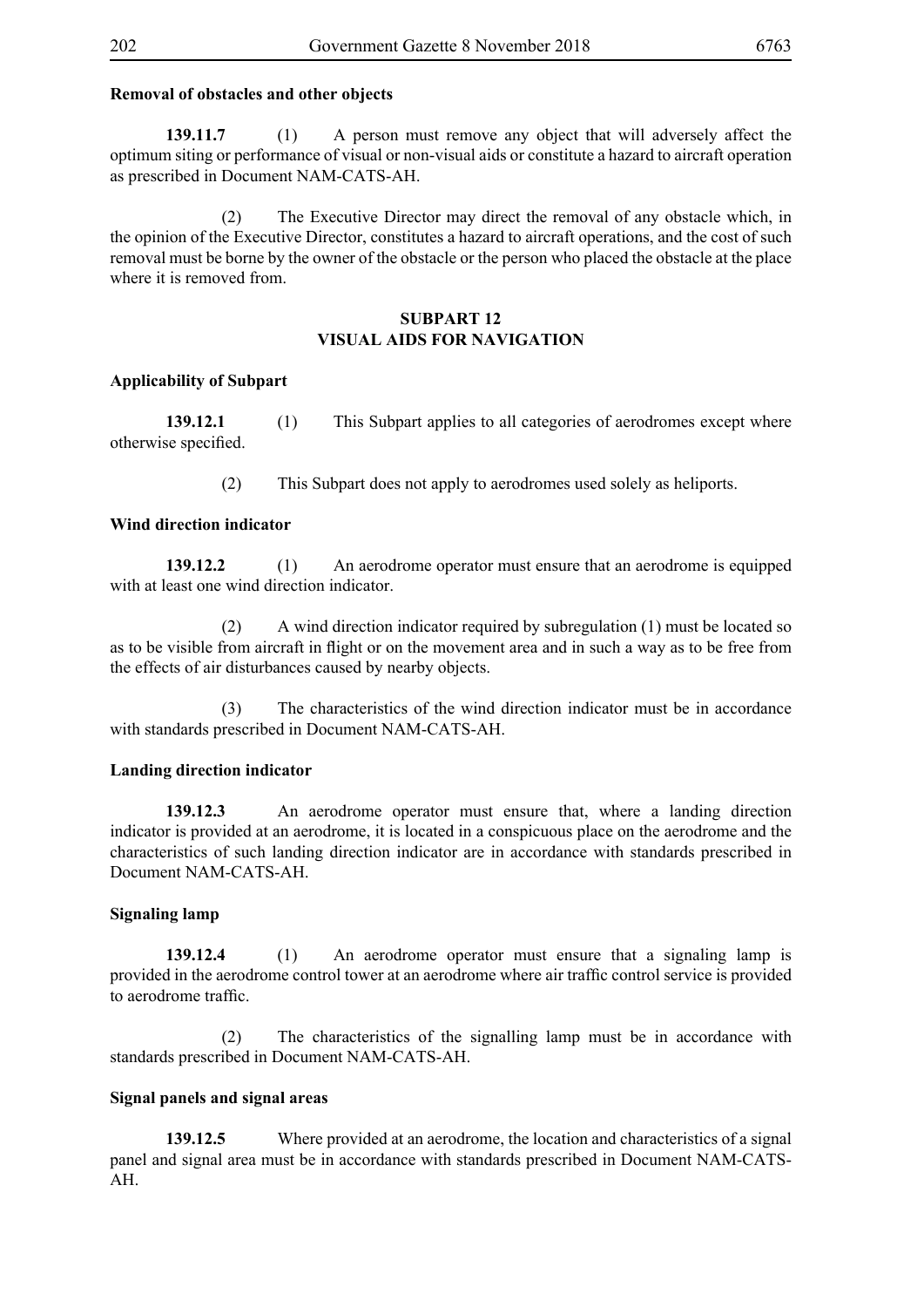#### **Markings**

**139.12.6** An aerodrome operator must ensure that markings displayed at an aerodrome are conspicuous and such markings are displayed in accordance with standards prescribed in Document NAM-CATS-AH.

#### **Lights**

**139.12.7** (1) An aerodrome operator must ensure that any lights or emissions that may endanger the safety of aircraft or cause confusion to aircraft operating at an aerodrome are extinguished, screened or otherwise modified so as to eliminate the source of the danger or confusion.

- (2) An aerodrome operator must ensure that -
- (a) elevated approach, runway, stopway and taxiway lights and their supporting structures, are frangible and are designed in accordance with standards prescribed in Document NAM-CATS-AH;
- (b) light fixtures inserted in the surface of runways, stopways, taxiways and aprons are designed and fitted in accordance with standards prescribed in Document NAM-CATS-AH; and
- (c) the intensity of the runway lighting at the aerodrome is adequate and compatible with that of the approach lighting system and that suitable intensity control system that allows for the adjustment of the light intensity is provided.

 (3) Aerodrome lighting systems provided at an aerodrome must be in accordance with the standards prescribed in Document NAM-CATS-AH.

#### **Signs**

**139.12.8** (1) An aerodrome operator must provide at an aerodrome, signs to convey a mandatory instruction, information on a specific location or destination on a movement area or to provide other information.

 (2) An aerodrome operator must ensure that signs provided at an aerodrome are frangible and that their locations and specifications are in accordance with the standards prescribed in Document NAM-CATS-AH.

#### **Markers**

**139.12.9** (1) An aerodrome operator must ensure that markers provided at an aerodrome are frangible, and when located near a runway or taxiway must be sufficiently low to preserve clearance for propellers and for the engine pods of jet aircraft.

(2) An aerodrome operator must ensure that location and specifications of markers provided at an aerodrome are in accordance with the standards prescribed in Document NAM-CATS-AH.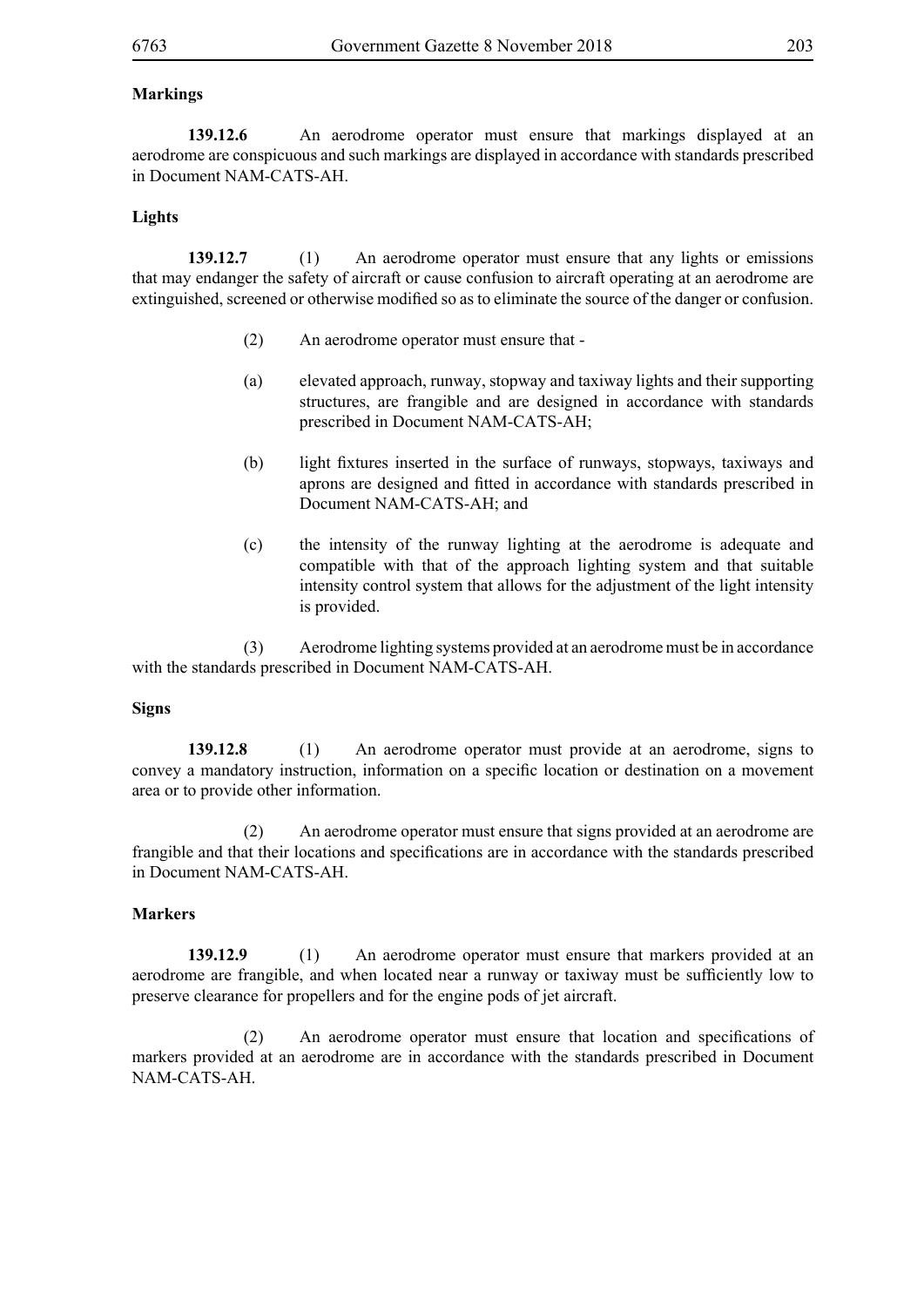# **SUBPART 13 VISUAL AIDS FOR DENOTING OBSTACLES**

# **Applicability of Subpart**

**139.13.1** This Subpart applies to all categories of aerodromes unless otherwise specified.

# **Objects to be marked or lighted**

**139.13.2** (1) An aerodrome operator must ensure that objects within the lateral boundaries of the obstacle limitation surfaces are marked, as appropriate, and if used at night or in conditions of low visibility, lighted, in accordance with standards prescribed in Document NAM-CATS-AH, except that aircraft servicing equipment and vehicles used only on aprons may be exempted from this requirement.

 (2) An aerodrome operator must ensure that obstacles outside the lateral boundaries of the obstacle limitation surfaces are marked and lighted in accordance with standards prescribed in Document NAM-CATS-AH.

# **Marking and lighting of objects**

**139.13.3** (1) The presence of objects which must be lighted, as specified in regulation 139.13.2, must be indicated by low, medium or high intensity obstacle lights or a combination of such lights in accordance with specifications prescribed in Document NAM-CATS AH.

(2) Mobile objects, fixed objects and wind turbines must be marked or lighted in accordance with the standards prescribed in Document NAM-CATS-AH.

### **SUBPART 14 VISUAL AIDS FOR DENOTING RESTRICTED USE AREAS**

# **Applicability of Subpart**

**139.14.1** This Subpart applies to all categories of aerodromes.

### **Closed runways and taxiways or parts thereof**

**139.14.2** (1) An aerodrome operator must ensure that a closed marking is displayed on a runway or taxiway or portion thereof which is permanently closed to the use of all aircraft.

 (2) The location and characteristics of a closed marking required by subregulation (1) must be in accordance with the standards prescribed in Document NAM-CATS-AH.

### **Non-load-bearing surface**

**139.14.3** An aerodrome operator must ensure that the boundaries between nonload-bearing surfaces and the load-bearing surfaces are marked in accordance with the standards prescribed in Document NAM-CATS-AH.

### **Pre-threshold area**

**139.14.4** Where provided at an aerodrome, the paved surface of a pre-threshold area must be marked in accordance with the standards prescribed in Document NAM-CATS-AH.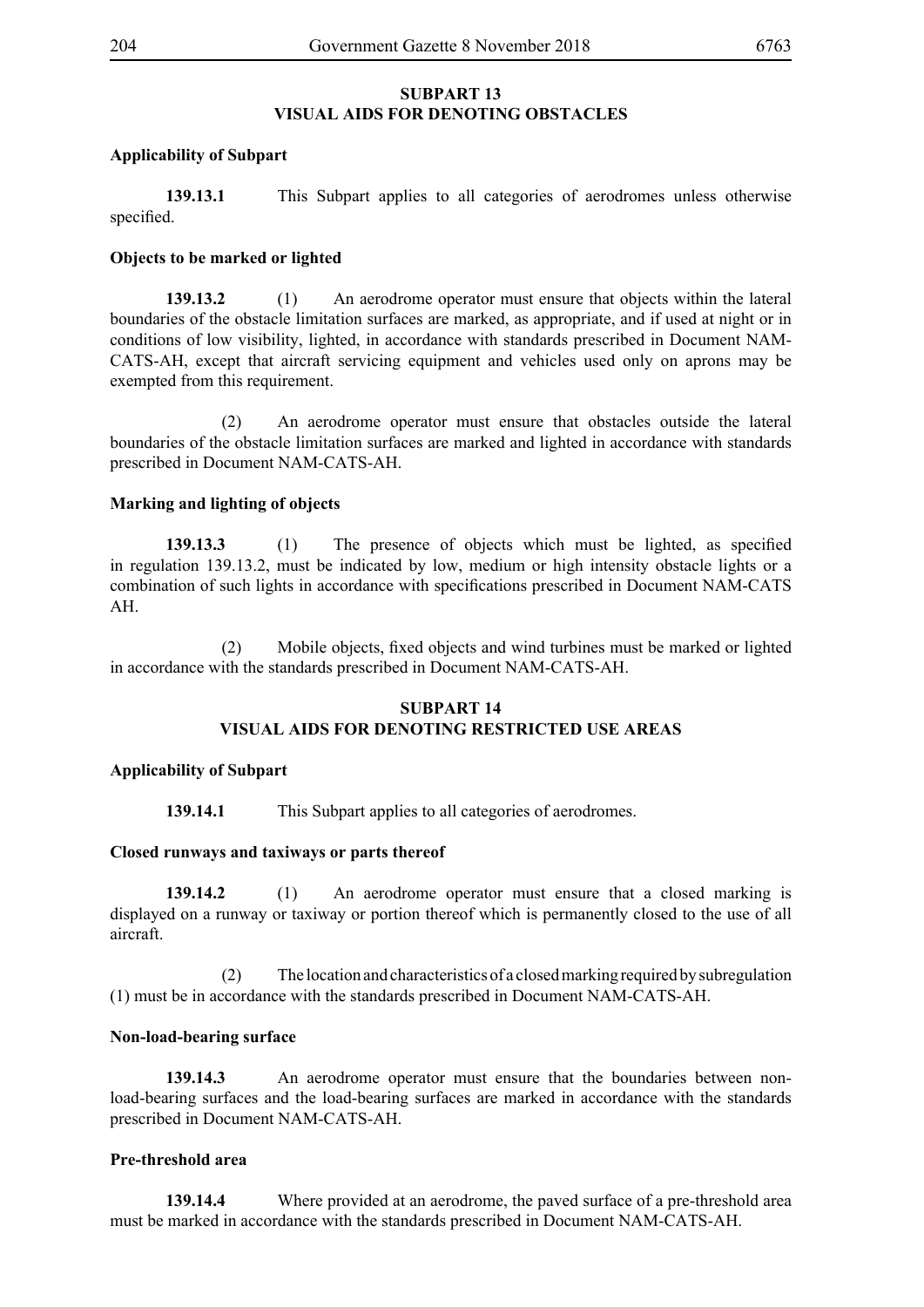#### **Unserviceable areas**

- **139.14.5** (1) An aerodrome operator must
	- (a) display conspicuous unserviceability markers on unserviceable areas; and
	- (b) ensure that unserviceability lights are used on a movement area used at night or in conditions of low visibility.

 (2) The location and characteristics of unserviceability markers and lights required by subregulation (1) must be in accordance with the standards prescribed in Document NAM-CATS-AH.

### **SUBPART 15 ELECTRICAL SYSTEMS**

#### **Applicability of Subpart**

**139.15.1** (1) This Subpart applies to certified aerodromes.

 (2) This Subpart also applies to licensed aerodromes where electrical systems are provided for use at the aerodrome.

#### **Electrical power supply systems for air navigation facilities**

**139.15.2** (1) An operator of an aerodrome must make available, adequate power supply at the aerodromes for the safe functioning of air navigation facilities.

 (2) The provision, design and installation of the electrical systems, required under these regulations including power supply connections, the time interval between failure of the primary source of power and the complete restoration of the services and the switch-over times must be in accordance with the standards prescribed in Document NAM-CATS-AH.

 (3) An operator of an aerodrome must provide adequate secondary power to ensure essential facilities are automatically connected to power supply upon failure of the primary source of power.

 (4) The secondary power provided in accordance with subregulation (3) must be in accordance with the standards prescribed in Document NAM-CATS-AH.

#### **Systems design**

**139.15.3** (1) An aerodrome operator must ensure that the electrical systems for the power supply, lighting and control of the lighting systems are so designed that an equipment failure will not leave the pilot with inadequate visual guidance or misleading information.

 (2) The systems design must be in accordance with the standards prescribed in Document NAM-CATS-AH.

#### **Monitoring**

**139.15.4** (1) An operator of an aerodrome must have in place, a system for monitoring the operational status of lighting systems at the aerodrome.

 (2) The system for monitoring required by subregulation (1) must be in accordance with the standards prescribed in Document NAM-CATS-AH.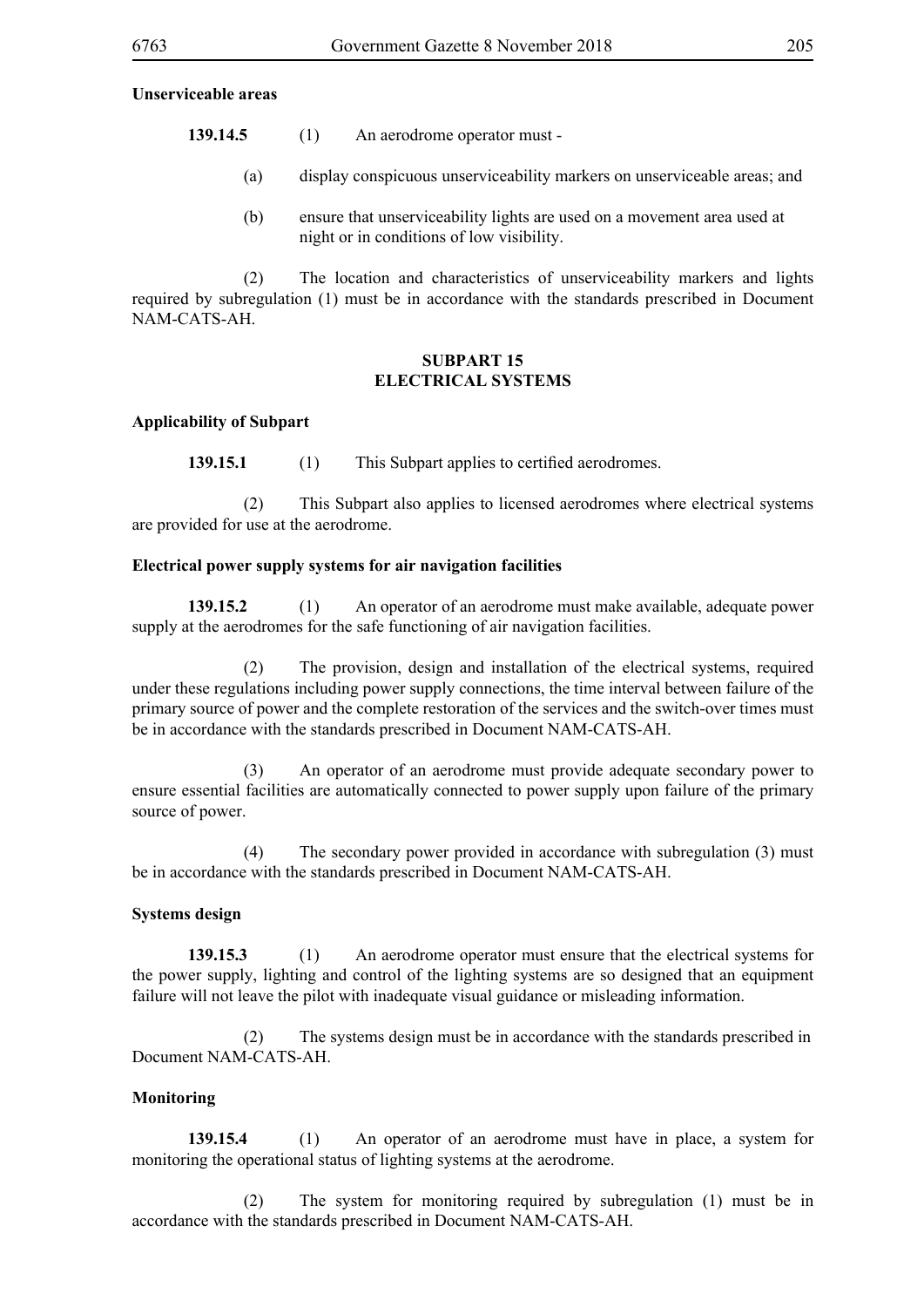#### **SUBPART 16**

# **AERODROME OPERATIONAL SERVICES, EQUIPMENT AND INSTALLATIONS**

### **Applicability of Subpart**

**139.16.1** (1) This Subpart applies to certified aerodromes.

 (2) This Subpart may apply to licensed aerodromes where considered necessary by the Executive Director.

#### **Aerodrome emergency planning**

**139.16.2** (1) An operator of an aerodrome must establish an aerodrome emergency plan at the aerodrome that -

- (a) is commensurate with the aircraft operations and other activities conducted at the aerodrome;
- (b) provides for the coordination of the actions to be taken in an emergency occurring at the aerodrome or in its vicinity including -
	- (i) aircraft emergencies;
	- (ii) sabotage including bomb threats;
	- (iii) unlawfully seized aircraft;
	- (iv) dangerous goods occurrences;
	- (v) building fires;
	- (vi) natural disaster; and
	- (v) public health emergencies such as
		- (aa) increased risk of travellers or cargo spreading a serious communicable disease internationally through air transport;
		- (bb) severe outbreak of a communicable disease potentially affecting a large proportion of aerodrome staff;
- (c) coordinates the response or participation of all existing agencies which, in the opinion of the aerodrome operator, could be of assistance in responding to an emergency;
- (d) provides for cooperation and coordination with the rescue coordination centre, as necessary;
- (e) includes at least the following
	- (i) types of emergencies planned for;
	- (ii) agencies involved in the plan;
	- (iii) responsibility and role of each agency, the emergency operations centre and the command post for each type of emergency;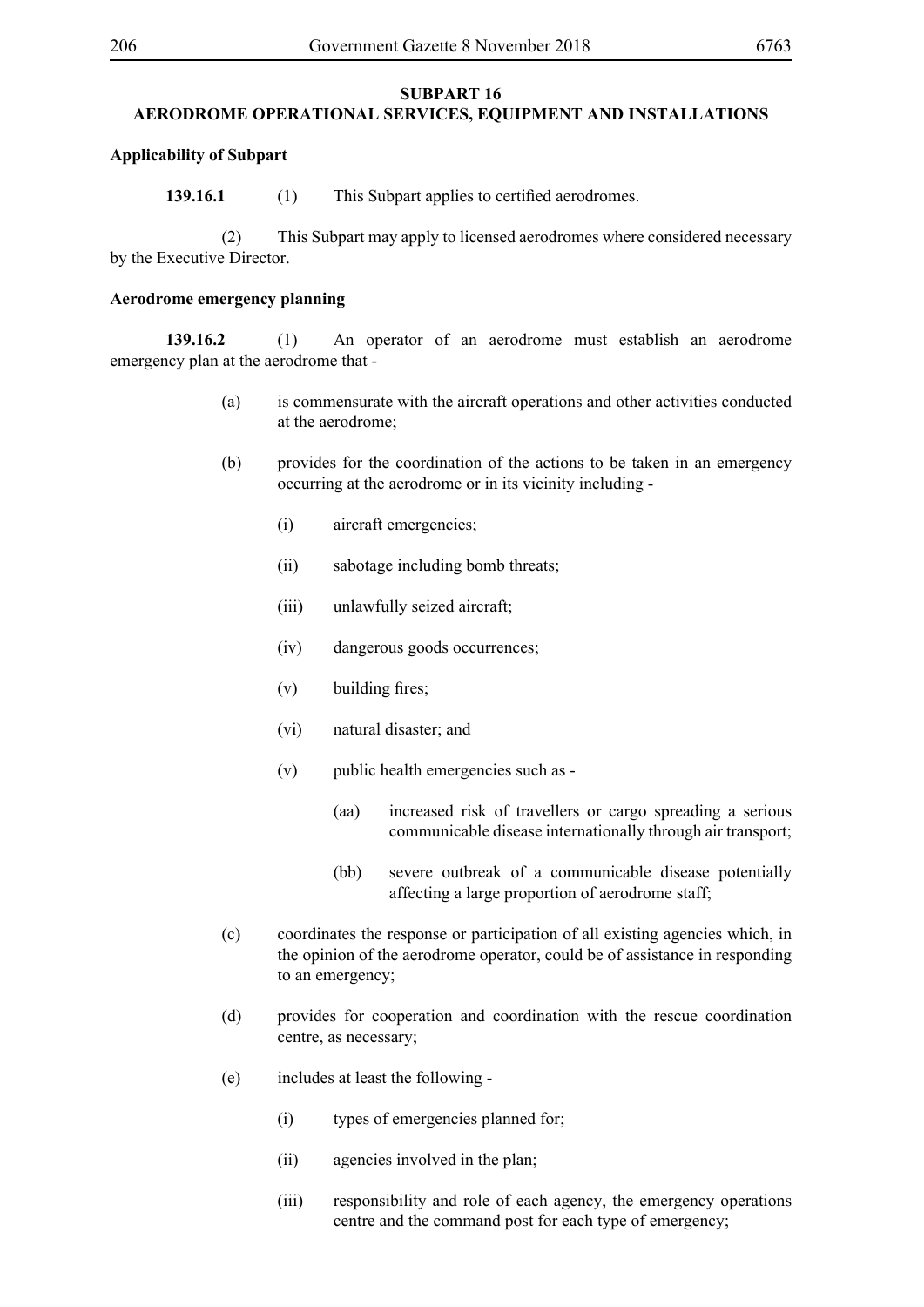- (iv) information on names and telephone numbers of offices or people to be contacted in the case of a particular emergency; and
- (v) a grid map of the aerodrome and its immediate vicinity;
- (f) observes human factor principles;
- (g) provides for the establishment of an emergency operations centre and command post;
- (h) provides for adequate communication systems;
- (i) contains procedures for periodic testing of the adequacy of the plan and the reviewing of the results of such tests;
- (j) provides for the testing of the plan through
	- (i) full-scale aerodrome emergency exercise; or
	- (ii) a series of modular tests;
- (k) provides for the reviewing of the plan after the testing or after an actual emergency; and
- (l) provides for the handling of emergencies in difficult environments.

 (2) An aerodrome emergency plan must be established in accordance with standards prescribed in Document NAM-CATS-AH.

### **Rescue and firefighting services**

- **139.16.3** (1) An operator of an aerodrome must
	- (a) provide rescue and firefighting equipment and services at the aerodrome;
	- (b) designate suitably located and equipped public and private organisations to provide the rescue and firefighting service; and
	- (c) where the aerodrome is located close to water or swampy areas or difficult terrain, make available, specialist rescue services and firefighting equipment appropriate to the hazard and risk.
	- (2) An operator of an aerodrome must -
	- (a) ensure that the established rescue and firefighting services at the aerodrome is capable of providing the required level of protection appropriate to the aerodrome fire services category of the aerodrome;
	- (b) ensure that the rescue and firefighting services level of protection, extinguishing agents and rescue equipment are determined and established;
	- (c) ensure that the rescue and firefighting services is capable of meeting the required response times;
	- (d) ensure that emergency access roads, fire stations, communication and alerting systems are provided;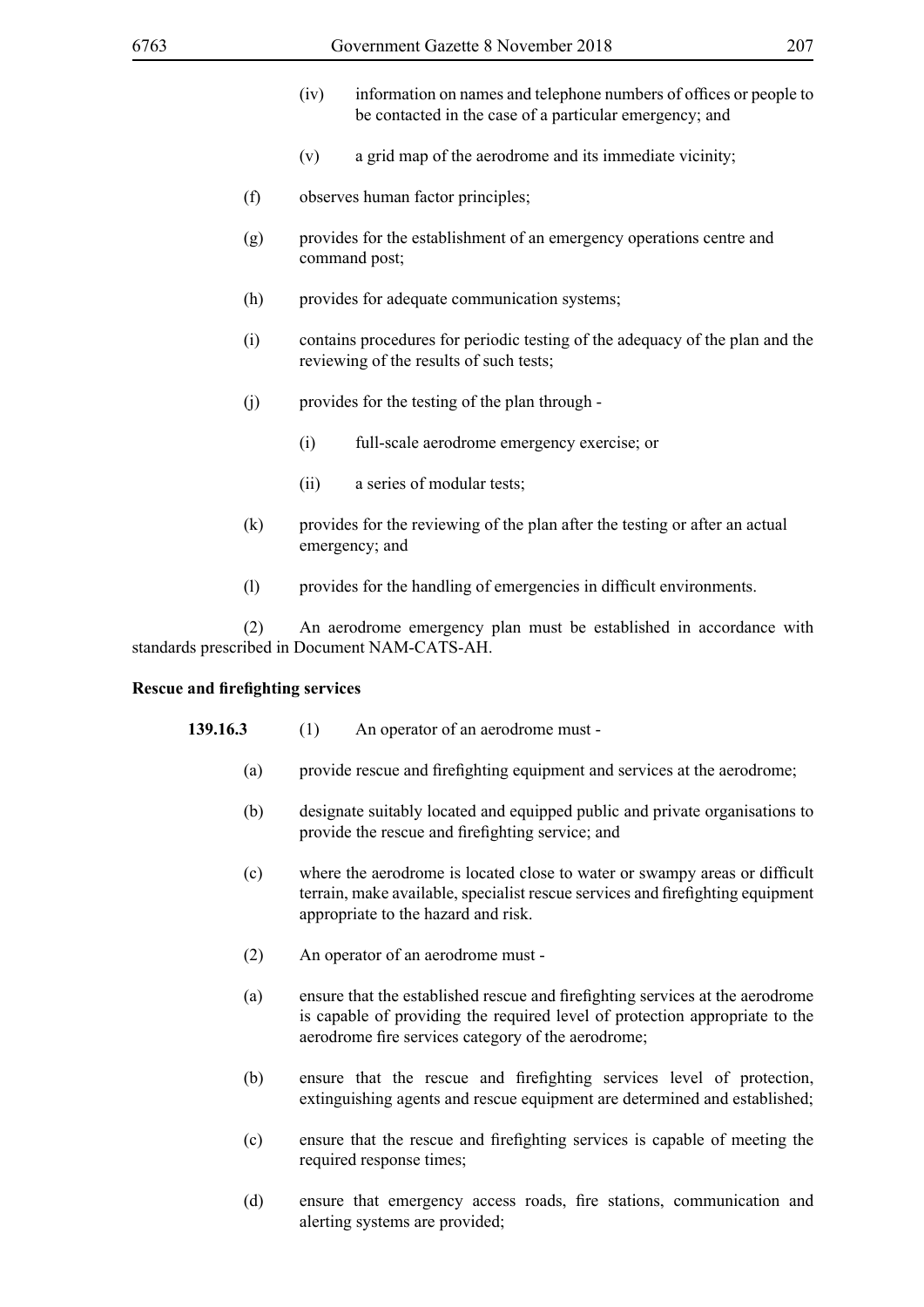- (e) ensure that the number of firefighting vehicles are commensurate with the established aerodrome category;
- (f) ensure the availability of sufficient trained and competent personnel commensurate with the aerodrome firefighting category;
- (g) have in place a rescue and firefighting personnel training programme which includes training in human performance and team coordination; and
- (h) ensure that all responding rescue and firefighting personnel are provided with protective clothing and respiratory equipment.

(3) The aerodrome rescue and firefighting services established in accordance with subregulations (1) and (2) must be in accordance with standards prescribed in Document NAM-CATS-AH.

### **Disabled aircraft removal**

**139.16.4** An operator of a certified or licensed aerodrome must establish a plan for coordinating the removal of an aircraft disabled on, or adjacent to, the movement area of the aerodrome in accordance with standards prescribed in Document NAM-CATS-AH.

### **Wildlife hazard management**

**139.16.5** (1) An operator of a certified or licensed aerodrome must have in place a wildlife management programme that includes -

- (a) assessment of the wildlife strike hazard on, or in the vicinity of, an aerodrome; and
- (b) monitoring, recording and reporting the presence of wildlife on, or in the vicinity of, an aerodrome.

 (2) The wildlife management programme must be established in accordance with standards prescribed in Document NAM-CATS-AH.

- (3) The operator of a certified or licensed aerodrome must -
- (a) ensure that wildlife strike reports are collected and forwarded to the Executive Director;
- (b) adopt measures to minimise the likelihood of collisions between wildlife and aircraft;
- (c) take action to eliminate or to prevent the establishment of garbage disposal dumps or any other source which may attract wildlife to the aerodrome or its vicinity, unless an appropriate wildlife assessment indicates that they are unlikely to create conditions conducive to a wildlife hazard problem;
- (d) where the elimination of existing sites is not possible, ensure that any risk to aircraft posed by these sites is assessed and reduced to as low as reasonably practicable; and
- (e) give due consideration to aviation safety concerns related to land developments in the vicinity of the aerodrome that may attract wildlife.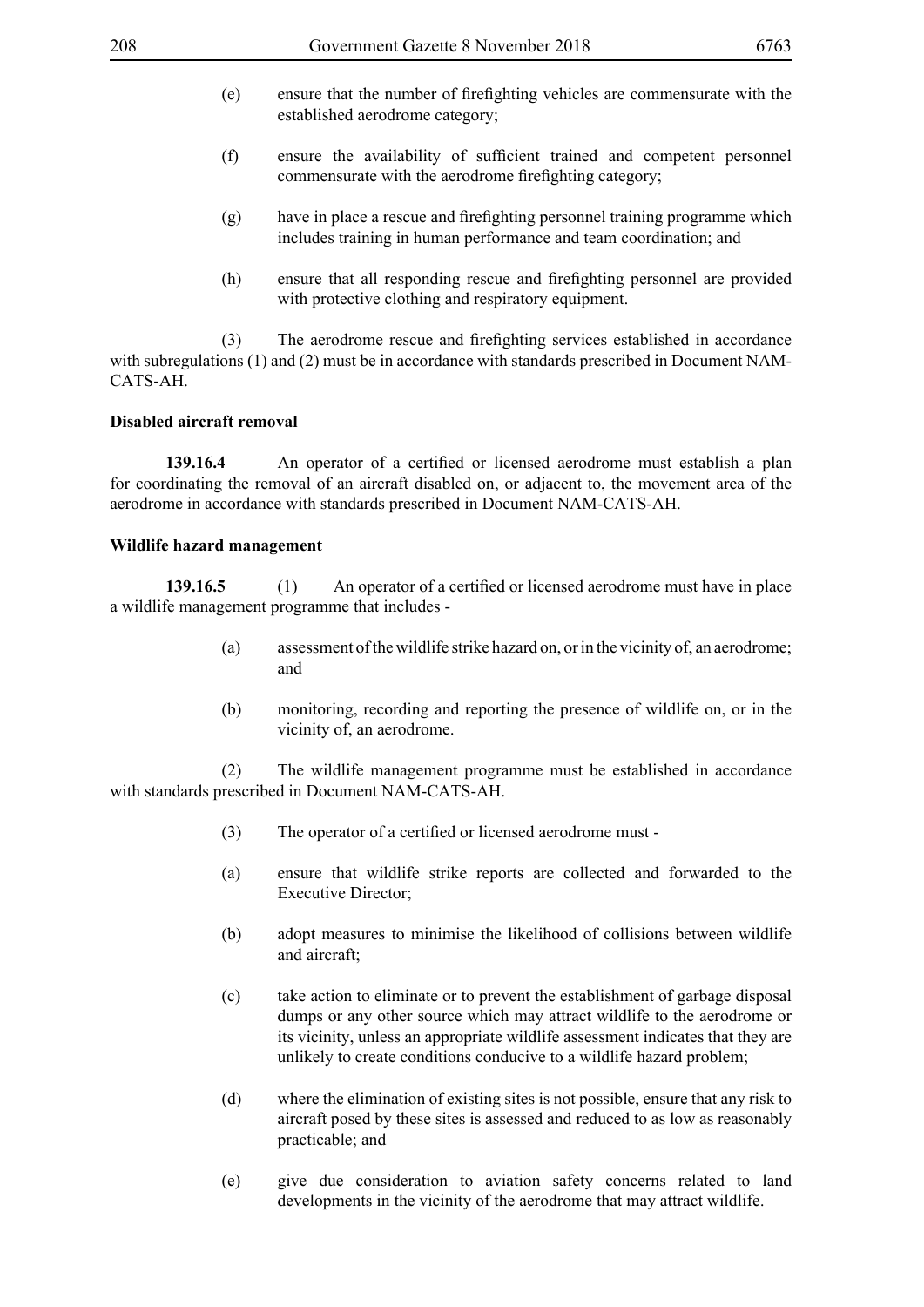#### **Apron management service**

**139.16.6** (1) An operator of a certified or licensed aerodrome may, when warranted by the volume of traffic and operating conditions, provide an appropriate apron management service at the aerodrome.

 (2) The apron management service established in terms of subregulation (1) must be in accordance with standards prescribed in Document NAM-CATS-AH.

#### **Ground servicing of aircraft**

**139.16.7** An aerodrome operator must establish procedures for ground servicing of an aircraft in accordance with standards prescribed in Document NAM-CATS-AH.

### **Aerodrome vehicle operations**

**139.16.8** (1) A vehicle must be operated -

- (a) on a manoeuvring area only as authorised by the aerodrome control tower; and
- (b) on an apron only as authorised by the designated apron management service.
- (2) The driver of a vehicle operating on the movement area must -
- (a) comply with all mandatory instructions conveyed by markings and signs except where otherwise authorised by -
	- (i) the aerodrome control tower when on the manoeuvring area; or
	- (ii) the designated apron management service when on the apron;
- (b) comply with all mandatory instructions conveyed by lights;
- (c) be appropriately trained for the tasks to be performed;
- (d) comply with the instructions issued by
	- (i) the aerodrome control tower when on the manoeuvring area; and
	- (ii) the designated apron management service, when on the apron;
- (e) when driving a radio-equipped vehicle, establish satisfactory two-way radio communication with the -
	- (i) aerodrome control tower before entering the manoeuvring area; and
	- (ii) designated apron management service before entering the apron;
- (f) when driving a radio-equipped vehicle, maintain a continuous listening watch on the assigned frequency when on the movement area.

 (3) The aerodrome operator must have procedures in place to guide ground vehicle operations in accordance with standards prescribed in Document NAM-CATS-AH.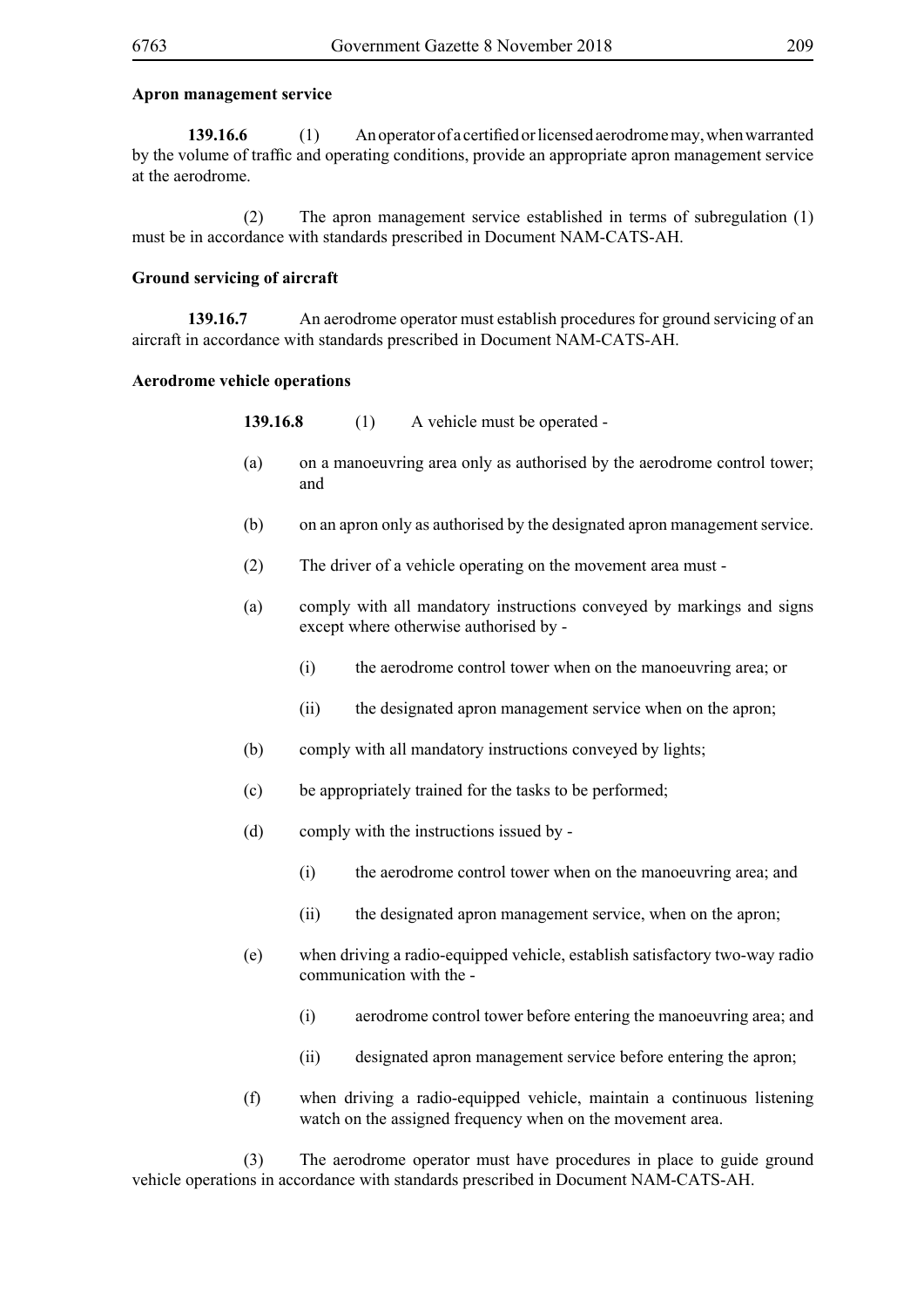## **Surface movement guidance and control systems**

**139.16.9** (1) An operator of a certified aerodrome must have surface movement guidance and control system (SMGCS) at the aerodrome in accordance with standards prescribed in Document NAM-CATS-AH.

 (2) The characteristics of an surface movement guidance and control system including the design must be in accordance with standards prescribed in Document NAM-CATS-AH.

## **Siting of equipment and installations on operational areas**

**139.16.10** (1) A person may not place any equipment or installation on a runway strip, a runway end safety area, a taxiway strip or on a clearway if it may endanger an aircraft.

 (2) Any equipment or installation required for air navigation or for safety of aircraft and which must be located on the areas specified in subregulation (1) must be frangible and must be located in accordance with the standards prescribed in Document NAM-CATS-AH.

# **Fencing**

**139.16.11** (1) An operator of a certified or licensed aerodrome must provide a fence or other suitable barrier on an aerodrome to -

- (a) prevent the entrance of animals to the movement area; and
- (b) to deter the inadvertent or premeditated access of an unauthorised person onto a non-public area of the aerodrome.

 (2) The fence or barrier required under subregulation (1) must be provided in accordance with standards prescribed in Document NAM-CATS-AH.

# **Security lighting**

**139.16.12** Where it is considered desirable, for security reasons, a fence or other barrier provided at an aerodrome for the protection of civil aviation must be illuminated in accordance with standards prescribed in Document NAM-CATS-AH.

### **Autonomous runway incursion warning system**

**139.16.13** Where an autonomous runway incursion warning system (ARIWS) is installed at an aerodrome, the characteristics must be in accordance with the standards prescribed in Document NAM-CATS-AH.

# **SUBPART 17 AERODROME MAINTENANCE**

# **Applicability of Subpart**

**139.17.1** This Subpart applies to all aerodromes except where otherwise specified.

### **Maintenance programme**

**139.17.2** (1) An operator of a certified or licensed aerodrome must establish a maintenance programme, including preventive maintenance, to maintain aerodrome facilities in a condition which does not impair the safety, regularity or efficiency of air navigation.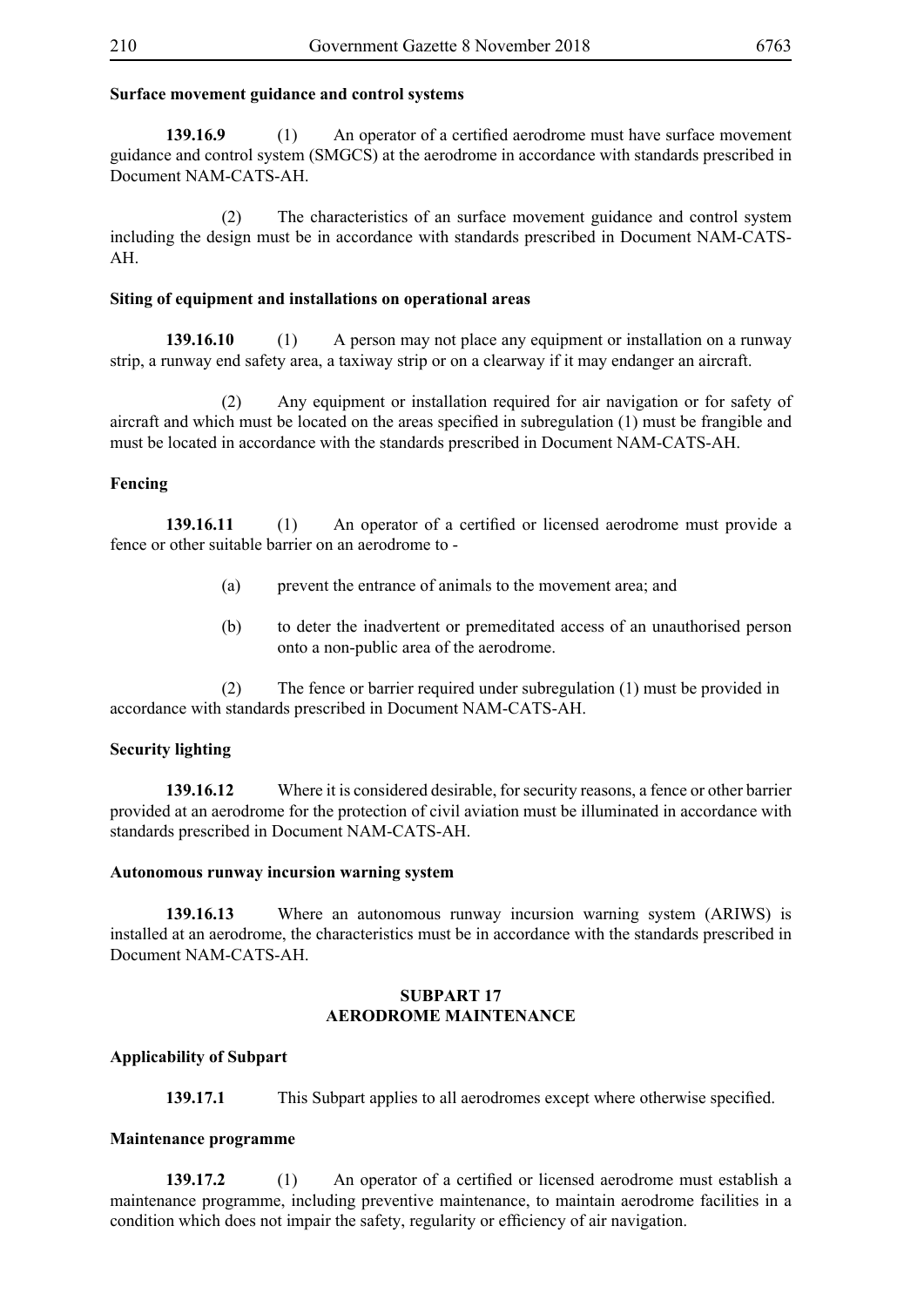(2) The maintenance programme must be established in accordance with standards prescribed in Document NAM-CATS-AH.

# **Maintenance of pavements and friction measurement**

**139.17.3** (1) An operator of a certified or licensed aerodrome must establish a maintenance programme for the maintenance of aerodrome facilities.

 (2) The aerodrome maintenance programme required by subregulation (1) must be established in accordance with standards prescribed in Document NAM-CATS-AH.

# **Removal of contaminants**

**139.17.4** The operator of an aerodrome must remove standing water, mud, dust, sand, oil, rubber deposits and other contaminants from paved surfaces at an aerodrome in accordance with the standards prescribed in Document NAM-CATS-AH.

# **Runway pavement overlays**

**139.17.5** (1) An operator of an aerodrome must ensure that projects involving runway pavement overlays are undertaken in accordance with the standards prescribed in Document NAM-CATS-AH.

 (2) The aerodrome operator must ensure that the characteristics of a temporary ramp, when constructed for use by aircraft during runway pavement overlay, are in accordance with the standards prescribed in Document NAM-CATS-AH.

# **Maintenance of visual aids for navigation**

**139.17.6** (1) An operator of a certified or licensed aerodrome must establish and implement in accordance with the standards prescribed in Document NAM-CATS-AH, a programme for the maintenance of visual aids for navigation that are installed on the aerodrome.

- (2) The maintenance programme required by subregulation (1) must include -
- (a) a system of preventive maintenance of visual aids;
- (b) procedures for ensuring that each visual aid for navigation continues to provide reliable and accurate guidance information to the user in accordance with the applicable standards:
- (c) details on the number of lights that may be allowed to be unserviceable in each lighting system to ensure continuity of guidance to the user; and
- (d) procedures for restoring any unserviceable or deteriorated item back into service without undue delay.

(3) An operator of a certified or licensed aerodrome must restrict construction or maintenance activities in the proximity of aerodrome electrical systems whenever low visibility procedures are in use.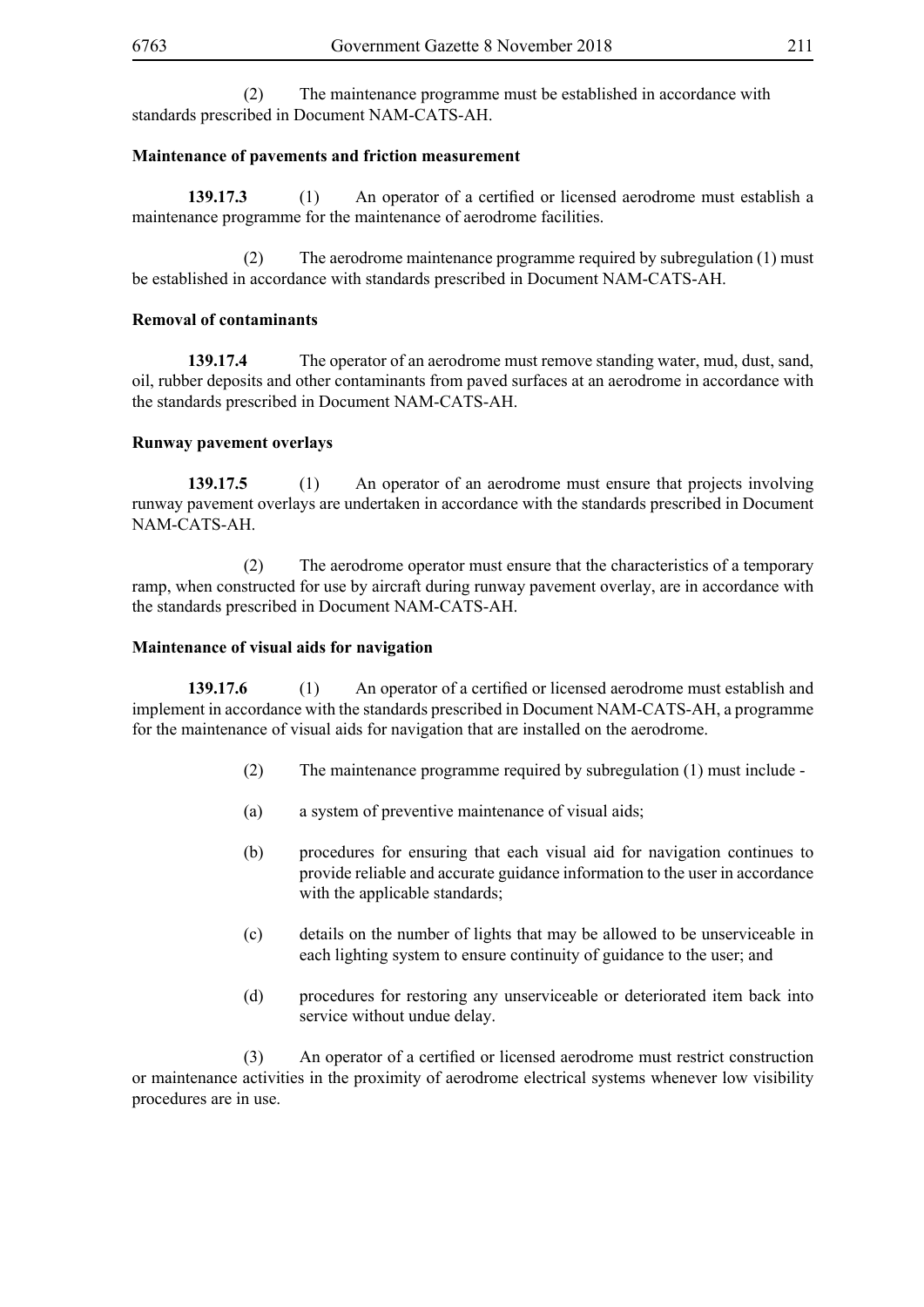# **SUBPART 18 REQUIREMENTS SPECIFIC TO HELIPORTS**

# **Applicability of Subpart**

| 139.18.1                            |     | This Subpart applies to -<br>(1)                                                                                             |
|-------------------------------------|-----|------------------------------------------------------------------------------------------------------------------------------|
|                                     | (a) | all heliports intended to be used by helicopters; and                                                                        |
|                                     | (b) | areas designated for the exclusive use of helicopters at an aerodrome that is<br>primarily meant for the use of helicopters. |
| operations.                         | (2) | This Subpart covers aspects specific to heliport planning, design and                                                        |
| <b>Definitions for this Subpart</b> |     |                                                                                                                              |
| 139.18.2                            |     | In this Subpart, unless the context otherwise indicates -                                                                    |

"heliport" means an aerodrome or a defined area on a structure intended to be used wholly or in part for the arrival, departure and surface movement of helicopters;

"obstacle" means all fixed (whether temporary or permanent) and mobile objects or parts thereof, that -

- (a) are located on an area intended for the surface movement of aircraft;
- (b) extend above a defined surface intended to protect aircraft in flight; or
- (c) stand outside those defined surfaces and that have been assessed as being a hazard to air navigation.

# **Heliport reference point**

**139.18.3** (1) A heliport operator must establish a heliport reference point for a heliport or a landing location not collocated with an aerodrome and when the heliport or landing location is collocated with an aerodrome, the established aerodrome reference point serves both the aerodrome and heliport or landing location.

- (2) The heliport operator must ensure that -
- (a) the heliport reference point is located near the initial or planned geometric centre of the heliport or landing location and must normally remain where first established; and
- (b) the position of the heliport reference point is measured and reported to the aeronautical information services in degrees, minutes and seconds.

# **Heliport elevations**

**139.18.4** A heliport operator must measure and report to the aeronautical information services, the heliport elevation and geoid undulation in accordance with the standards prescribed in Document NAM-CATS-AH.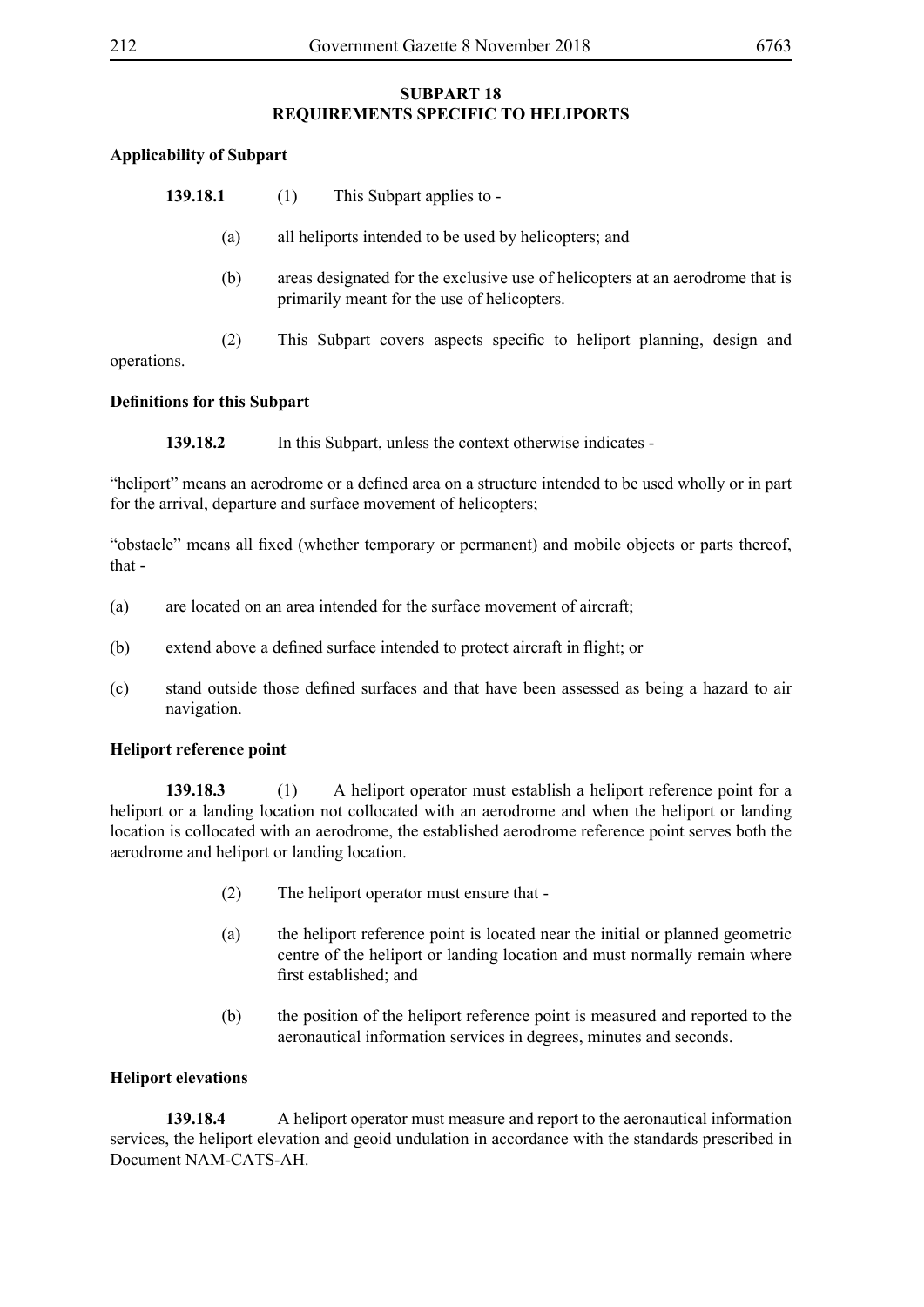# **Heliport dimensions and related information**

**139.18.5** A heliport operator must measure and provide to aeronautical information services, the dimensions and relevant information on the landing and take-off facilities at the heliport in accordance with the standards prescribed in Document NAM-CATS-AH.

# **Declared distances**

**139.18.6** A heliport operator must declare and report to aeronautical information services the following distances for the heliport -

- (a) take-off distance available;
- (b) rejected take-off distance available; and
- (c) landing distance available.

### **Physical characteristics of surface-level heliports**

**139.18.7** (1) An operator of a surface-level heliport must ensure that the physical characteristics of a surface- level heliport, including the physical characteristics of the final approach and take-off area, the touchdown and lift-off areas, helicopter clearways, the safety areas, helicopter ground taxiways and taxi routes, helicopter air taxiways and air taxi routes and helicopter stands, are in accordance with the standards prescribed in Document NAM-CATS-AH.

- (2) An operator of a surface-level heliport must ensure that -
- (a) no fixed object is permitted above the surface of the ground on a helicopter ground taxi-route, except for frangible objects, which, because of their function, must be located thereon;
- (b) no mobile object is permitted on a ground taxi-route during helicopter movement; and
- (c) objects whose function requires them to be located on a helicopter ground taxi-route comply with the standards prescribed in Document NAM-CATS-AH.

### **Physical characteristics of elevated heliports**

**139.18.8** An operator of an elevated heliport must ensure that the physical characteristics of the heliport, including the physical characteristics of the final approach and takeoff area, the touchdown and lift off areas, the clearways, the safety areas, taxiways and taxi routes and aprons, are in accordance with the standards prescribed in Document NAM-CATS-AH.

## **Physical characteristics of helidecks**

**139.18.9** An operator of helideck must ensure that the physical characteristics of the helideck, including the physical characteristics of the final approach and take-off area and the touchdown and lift off areas, are in accordance with the standards prescribed in Document NAM-CATS-AH.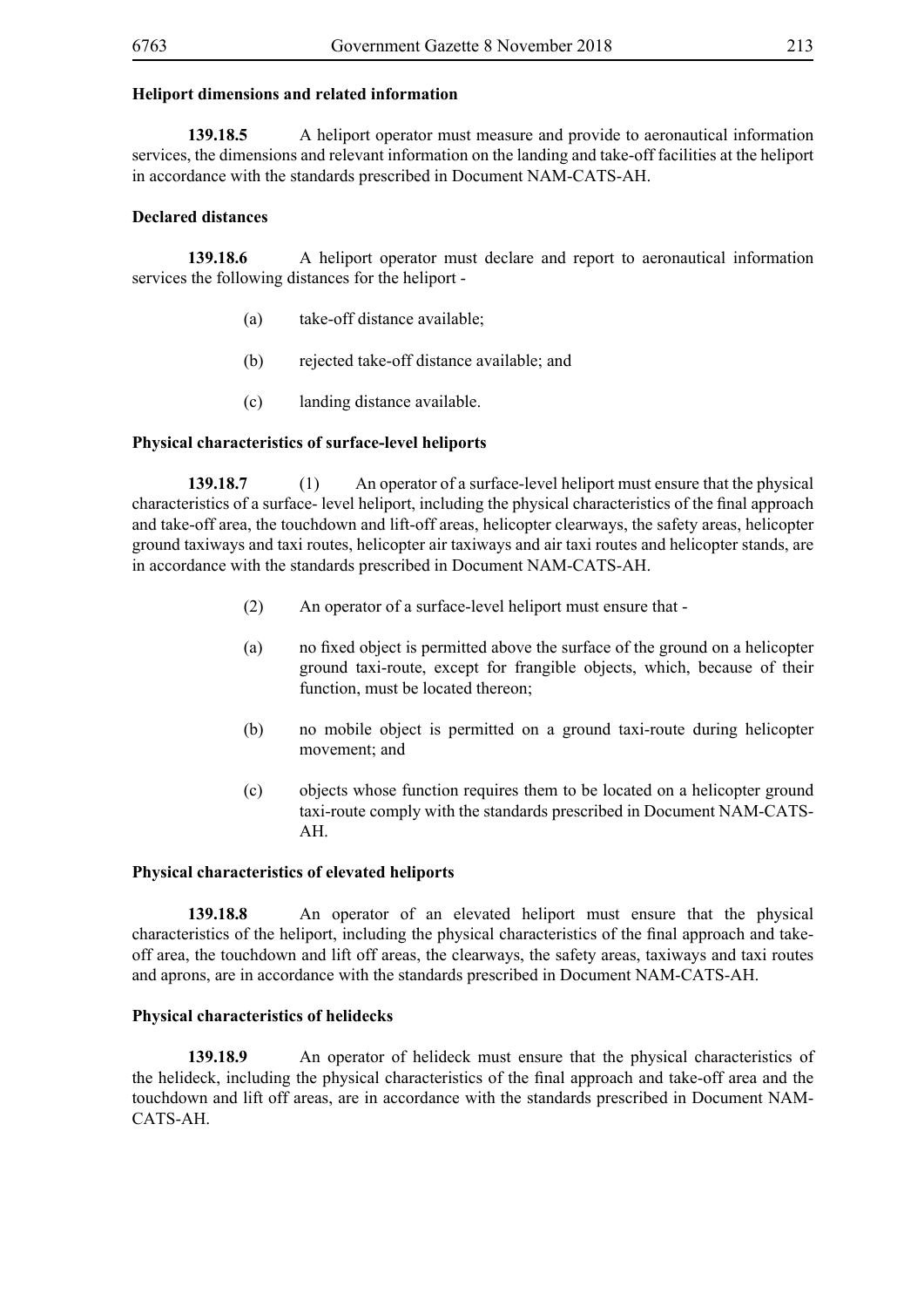# **Physical characteristics of shipboard heliports**

**139.18.10** An operator of a shipboard heliport must ensure that the physical characteristics of the heliport, including the physical characteristics of the final approach and takeoff area and the touchdown and lift off areas, are in accordance with the standards prescribed in Document NAM-CATS-AH.

# **Obstacle limitation surfaces and sectors**

**139.18.11** The obstacle limitation surfaces and sectors for heliports must be established in accordance with the standards prescribed in Document NAM-CATS-AH.

# **Obstacle limitation requirements**

**139.18.12** (1) An operator of a surface level heliport must establish the obstacle limitation surfaces in accordance with the standards prescribed in Document NAM-CATS-AH including -

- (a) take-off climb surface;
- (b) approach surface; and
- (c) transitional surfaces.

 (2) The surfaces listed in subregulation (1) must be established in accordance with standards prescribed in Document NAM-CATS-AH.

 (3) Obstacle limitation surfaces for elevated heliports must conform to the requirements for surface-level heliports specified in subregulations (1) and (2), and must be established in accordance with the standards prescribed in Document NAM-CATS-AH.

- (4) An operator of a helideck must ensure that -
- (a) the helideck has an obstacle-free sector;
- (b) there are no fixed obstacles within the obstacle-free sector above the obstacle-free surface;
- (c) obstacle protection are provided for helicopters in the immediate vicinity of the helideck below the helideck level and in accordance with the standards prescribed in Document NAM-CATS-AH; and
- (d) objects within the TLOF comply with the standards prescribed in Document NAM-CATS-AH.

 (5) When helicopter operating areas are provided in the bow or stern of a ship they must conform the obstacle criteria for helidecks.

 (6) The obstacle limitation requirements for shipboard heliports including requirements for location of objects within the TLOF and for the winching area must be as prescribed in Document NAM-CATS-AH.

# **Visual aids**

**139.18.13** (1) An operator of a heliport must provide visual aids at the heliport including -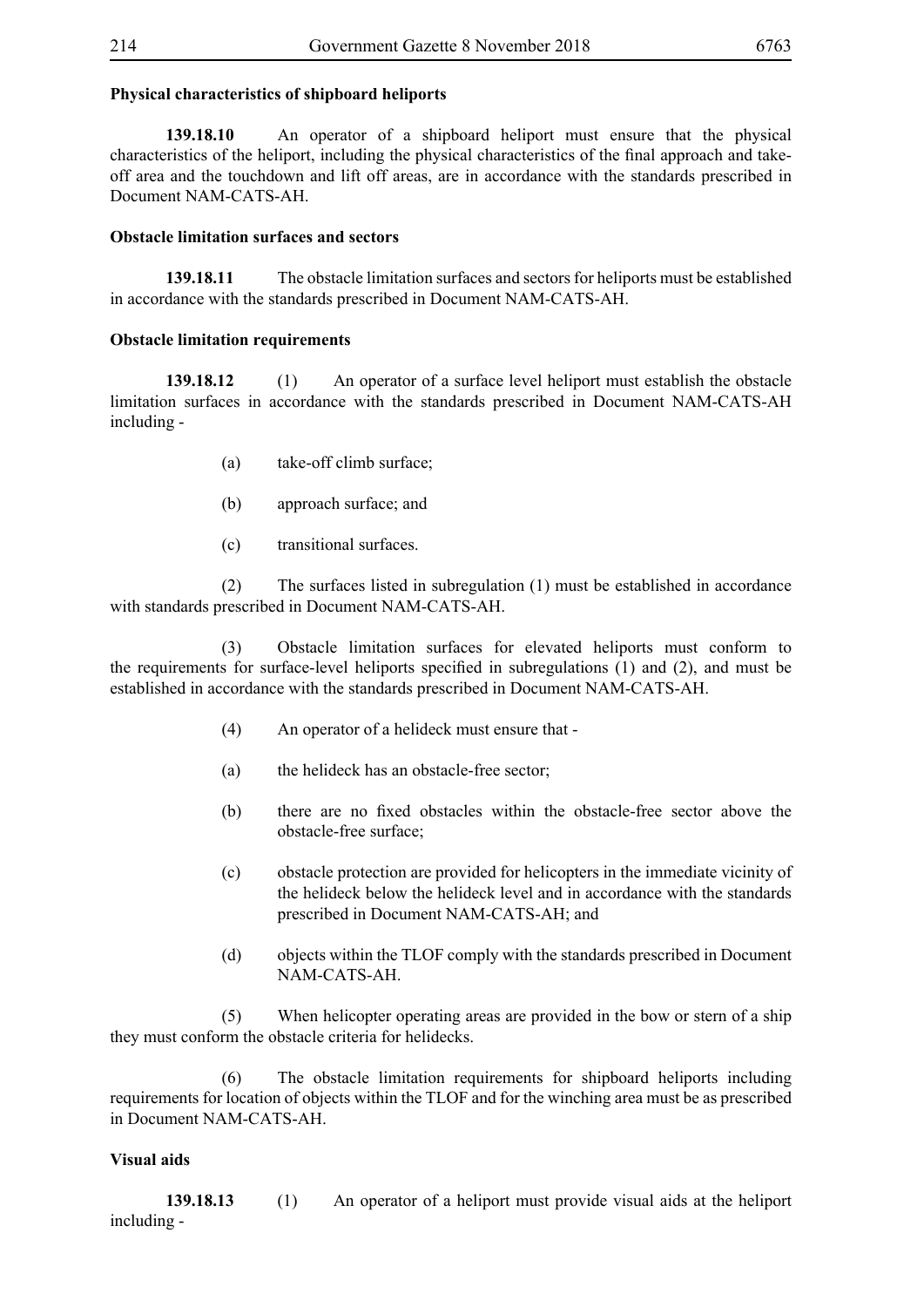- (a) wind direction indicators;
- (b) markings and markers; and
- (c) lights.

 (2) The visual aids required by subregulation (1) must be in accordance with the requirements of regulations 139.18.14, 139.18.15 and 139.18.16 and the associated standards prescribed in Document NAM-CATS-AH.

### **Wind direction indicator**

- **139.18.14** An operator of a heliport must ensure that
	- (a) at least one wind direction indicator is provided at the heliport;
	- (b) the wind direction indicator is located and constructed in accordance with standards prescribed in Document NAM-CATS-AH; and
	- (c) a wind direction indicator at a heliport intended for use at night is illuminated.

### **Markings and markers**

**139.18.15** An operator of a heliport must ensure that markings and markers at the heliport comply with the standards prescribed in Document NAM-CATS-AH.

# **Lights**

**139.18.16** An operator of a heliport must ensure that lighting systems at the heliport comply with standards prescribed in Document NAM-CATS-AH.

### **Heliport emergency planning**

**139.18.17** (1) An operator of a certified heliport must establish a heliport emergency plan commensurate with the helicopter operations and other activities conducted at the heliport.

 (2) The plan established in terms of subregulation (1) must be established in accordance with the standards prescribed in Document NAM-CATS-AH.

### **Rescue and firefighting**

**139.18.18** An operator of a certified or licensed heliport must provide rescue and firefighting services in accordance with regulation 139.16.3 and the standards prescribed in Document NAM-CATS-AH.

### **Insertion of Part 140 into Regulations**

**11.** The Regulations are amended by the insertion immediately after the heading "**ORGANISATIONS"** of the following Part: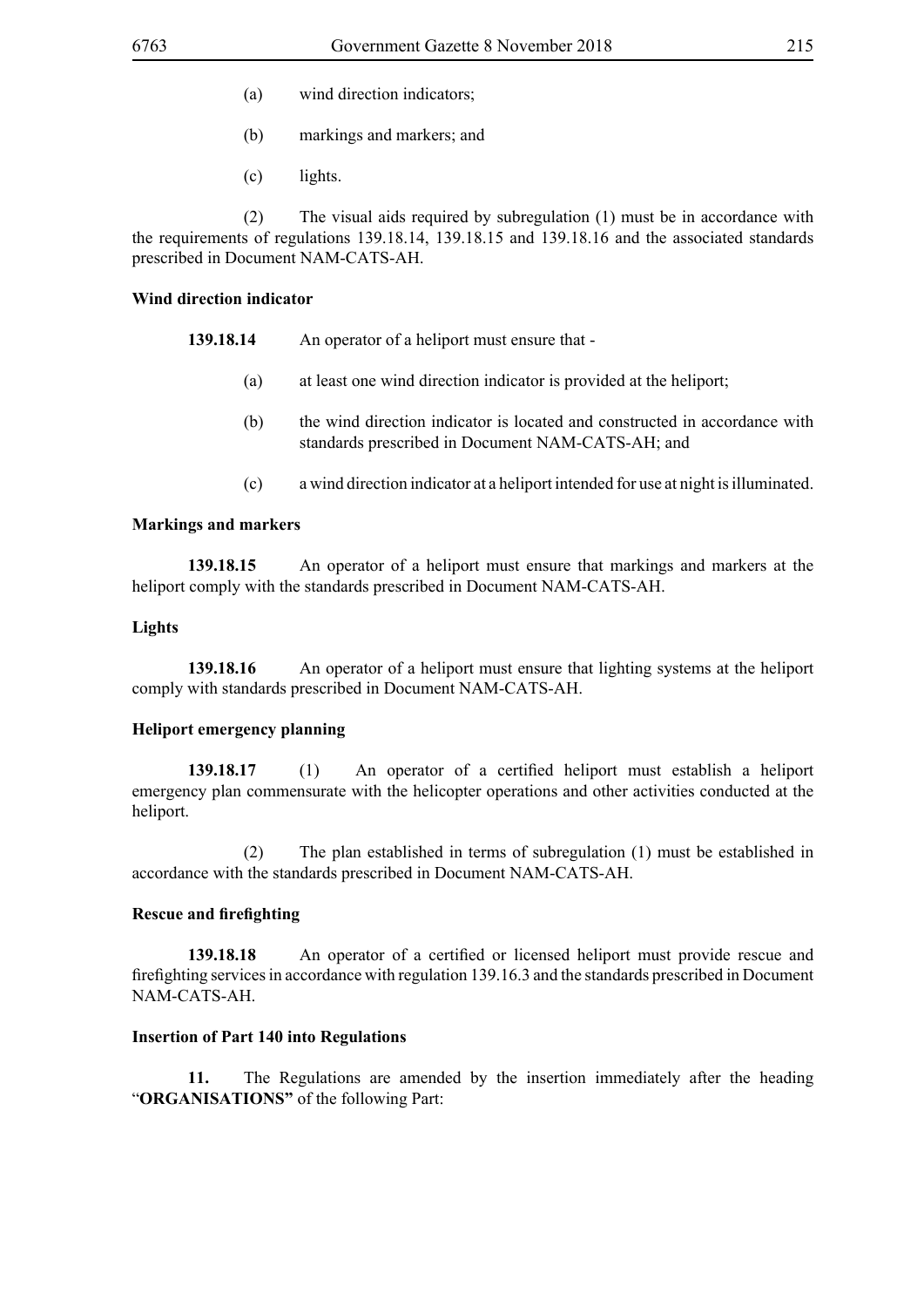# **"PART 140 SAFETY MANAGEMENT SYSTEMS AND RELATED MATTERS**

# **LIST OF REGULATIONS**

# **SUBPART 1: GENERAL**

| 140.01.1 | Applicability             |
|----------|---------------------------|
| 140.01.2 | Definitions for this Part |

## **SUBPART 2: SMS FRAMEWORK**

- 140.02.2 Requirements of SMS
- 140.02.3 Implementation of SMS

# **SUBPART 3: SENIOR ACCOUNTABLE MANAGER AND KEY PERSONNEL**

- 140.03.1 Senior accountable managers
- 140.03.2 Key safety personnel

# **SUBPART 4: MISCELLANEOUS MATTERS**

- 140.04.2 Safety charges
- 140.04.3 International general aviation operators of large or turbojet aeroplanes
- 140.04.4 Holder of more than one certificate

#### **SUBPART 1 GENERAL**

# **Applicability**

**140.01.1** (1) This Part applies to a participant or holder of an aviation document who or that the Executive Director has, by way of an aviation directive, determined that the Part applies.

(2) The participant's or holder's organisation SMS must address the identification of hazards, assessment of risk and development of risk mitigation strategies where applicable.

 (3) In this Part the abbreviation "SMS" is used for the expression safety management system within the meaning and context of Annex 19 of the Chicago Convention.

# **Definitions for this Part**

140.01.2 In this Part, unless the context indicates otherwise -

"acceptable level of safety performance (ALoSP)" means the minimum level of safety performance of civil aviation in Namibia, as defined in a participant's or holder's safety management system, expressed in terms of safety performance targets and safety performance indicators;

"change management" means a formal process to manage changes within a participant's or holder's organisation in a systematic manner, so that changes which may impact identified hazards and risk mitigation strategies, are accounted for, before the implementation of such changes;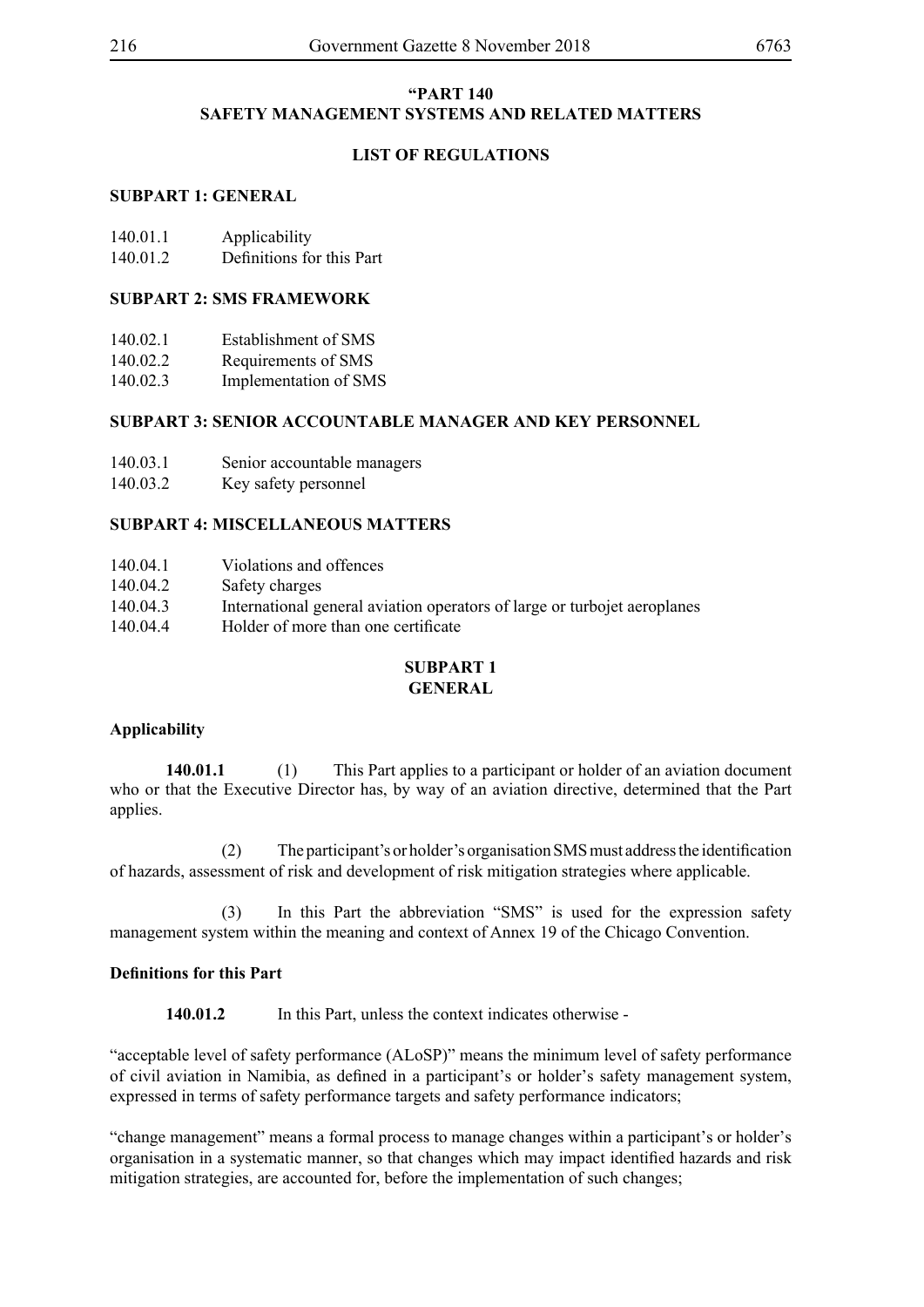"defences" means specific mitigating actions, preventive controls or recovery measures put in place to prevent the realisation of a hazard or its escalation into an undesirable consequence;

"large or turbojet aeroplane" means an aeroplane with all-up weight exceeding 5700 kilograms;

"risk mitigation" means the process of incorporating defences or preventive controls to lower the severity or likelihood of a hazard's projected consequence;

"safety data collection and processing systems" (SDCPS) means processing and reporting systems, safety databases, schemes for exchange of information, and recorded information including but not be limited to -

- (a) data and information pertaining to accident or incident investigations;
- (b) mandatory safety reporting systems;
- (c) continuing airworthiness reporting;
- (d) operational performance monitoring;
- (e) inspections, audits, surveys; or
- (f) safety studies and reviews; and
- (g) voluntary safety reporting systems and self-disclosure reporting systems including automatic and manual data capturing;

"safety management system" (SMS) means a systematic approach to managing aviation safety, including the necessary organisational structures, accountability, responsibilities, policies and procedures;

"safety oversight" means a function performed by the Authority to ensure that individuals and organisations performing an aviation activity comply with the Act, regulations, technical standards and directives;

"safety performance" means the SSP or a participant's or holder's safety achievement as defined by its safety performance targets and safety performance indicators;

"safety performance indicator" means a data-based safety parameter used for monitoring and assessing safety performance;

"safety performance target" means the SSP or a participant's or holder's planned or intended target for a safety performance indicator over a given period that aligns with the safety objectives;

"safety risk" means the predicted probability and severity of the consequences or outcomes of a hazard;

"State Safety Programme (SSP)" means an integrated set of regulations and activities aimed at improving aviation safety in Namibia; and

"surveillance" means activities through which the Authority proactively verifies through inspections, monitoring, reviews and audits that an aviation document participant or holder continues to meet the established civil aviation requirements and functions at the level of competency and safety required in Namibia.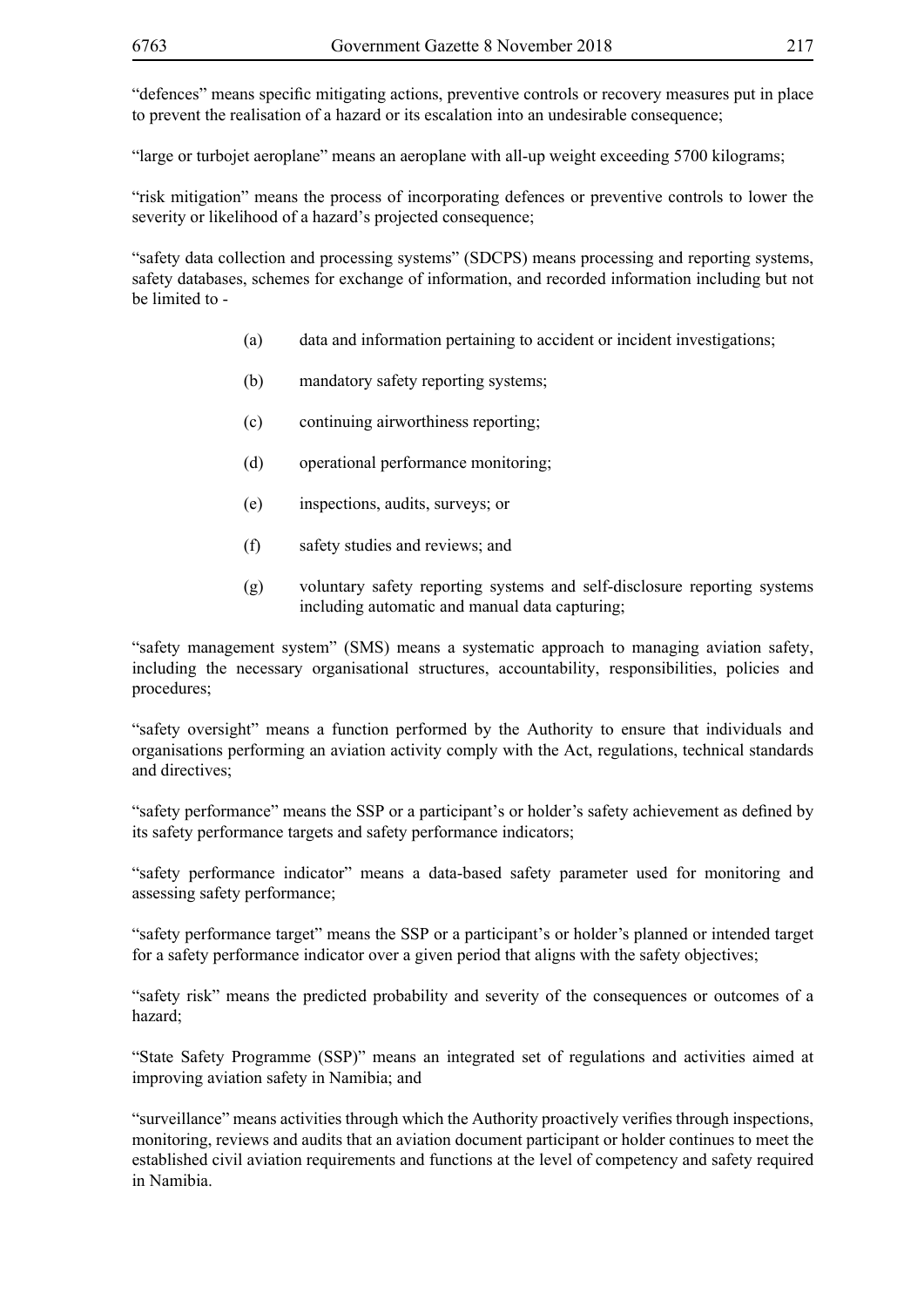# **SUBPART 2 SMS FRAMEWORK**

## **Establishment of SMS**

**140.02.1 (**1) A participant or holder must under the SSP, establish, implement, maintain and adhere to an SMS that is appropriate to the size, nature and complexity of the operations, activities or services authorised to be conducted in terms of the participant's or holder's aviation document and the hazards and risks related to the relevant operations, activities or services.

 (2) The SMS of a participant or holder must include its acceptable level of safety performance (ALoSP), the safety oversight framework, safety performance indicators and targets that are acceptable to the Executive Director.

 (3) The acceptance of a participant's or holder's SMS by the Executive Director is conditional on proof that it was developed effectively and progressively within the context of the participant's or holder's operational change management and other systems, and in accordance with requirements for SMS implementation specified in regulation 140.02.3.

 (4) A participant or holder must comply with the SMS requirements issued under the SSP, liaise with the SSP Committee established under Part 11 when required, and support the SDCPS to facilitate safety information sharing and exchange and the protection to safety data captured and derived from mandatory and voluntary safety information systems authorised by the Executive Director.

## **Requirements of SMS**

**140.02.2** (1) The SMS must follow the framework set out in the safety management manual and include -

- (a) safety policy, safety oversight, and objectives, including
	- (i) management commitment;
	- (ii) safety accountability and responsibilities;
	- (iii) appointment of key safety personnel;
	- (iv) coordination of emergency response planning (ERP); and
	- (v) SMS documentation;
- (b) safety risk management, including
	- (i) hazard identification; and
	- (ii) safety risk assessment and mitigation;
- (c) safety assurance, including
	- (i) safety performance monitoring and measurement;
	- (ii) change management; and
	- (iii) continuous improvement of the SMS;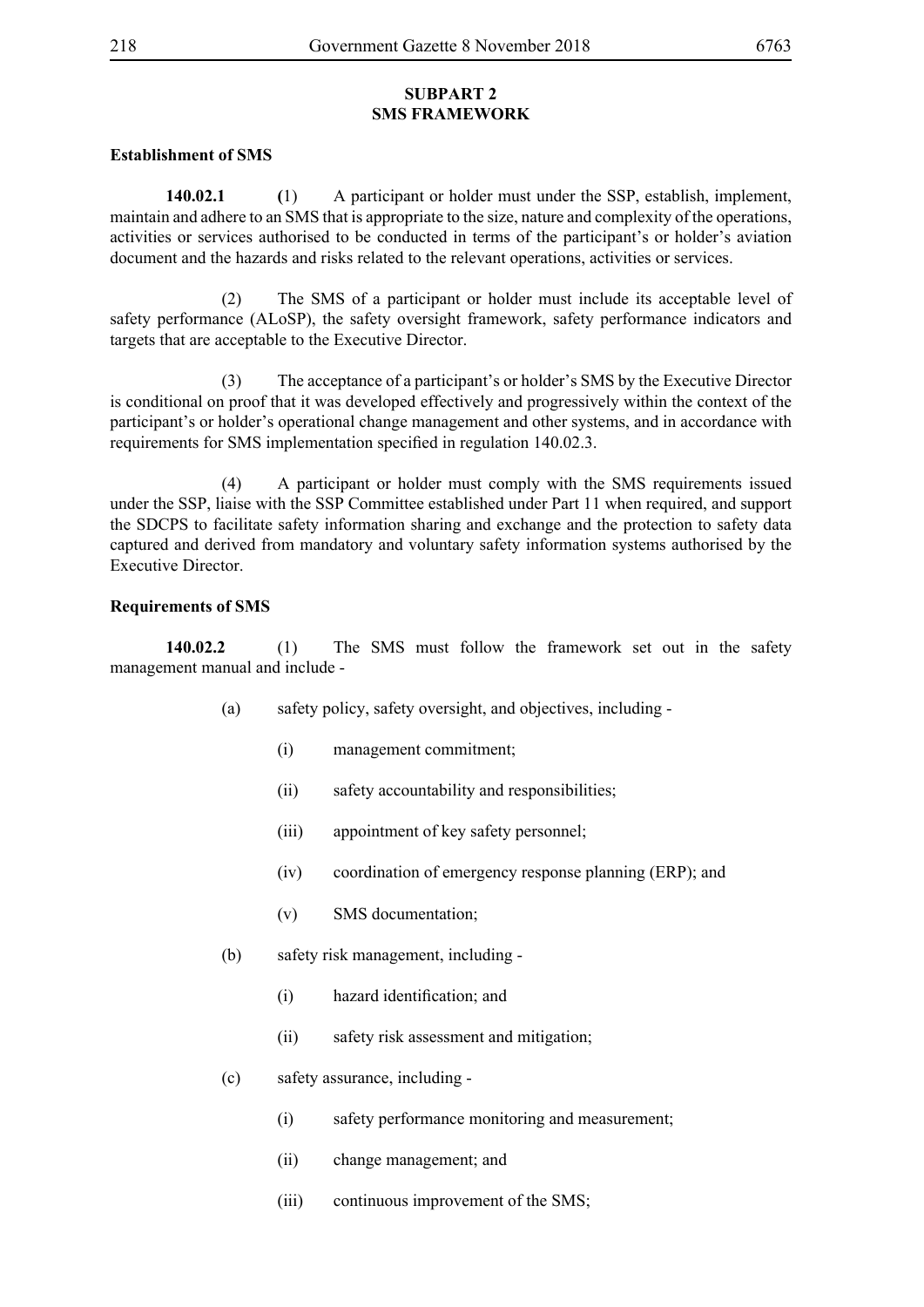- (d) safety promotion, including
	- (i) training and education; and
	- (ii) safety communication.

 (2) A participant or holder must develop and implement the components and elements listed in subregulation (1) in accordance with the standards prescribed in Document NAM-CATS SMS 140.

## **Implementation of SMS**

- **140.02.3** (1) The senior accountable manager of a participant or holder must
	- (a) ensure that the SMS requirements specified in regulation 140.02.2 are implemented in a planned, structured and effective manner to ensure that the SMS is applied to maintain and improve aviation safety; and
	- (b) implement the SMS phases in the manner as specified in Document NAM-CATS SMS 140 and in accordance with any other directives issued by the Executive Director.

 (2) The time-scale for completion of SMS implementation, for a participant or holder whose aviation document is suspended or made subject to conditions on or after the date this Part comes into effect, must be determined by the Executive Director.

# **SUBPART 3 SENIOR ACCOUNTABLE MANAGER AND KEY PERSONNEL**

## **Senior accountable manager**

**140.03.1** (1) The participant or holder by way of a written notice in the manner acceptable to the Executive Director, must nominate a suitably qualified natural person, to be the senior accountable manager who is to have or is likely to have control over the exercise of the privileges under the aviation document in the manner contemplated by sections 66 and 68 of the Act.

 (2) On receipt of a nomination, the Executive Director must give due consideration, to the nominated persons, compliance with the qualifications and experience requirements and the conclusion of the fit and proper person test in the manner contemplated by sections 68 and 69 of the Act in particular, and generally required in terms of the Act.

Where applicable, the nominee must meet the other relevant requirements as provided for in the approved operational manual or other documents of the participant or holder as authorised by the Executive Director when approving the application and grant, including any renewal or amendment, of the aviation document concerned.

 (4) The Executive Director must, within 21 days of receiving the written notice referred to subregulation (1), inform the participant or holder of the proposed or final determination on whether or not the nominee is fit and proper for the purposes of control over the exercise of the privileges under the aviation document.

- (5) If the Executive Director determines that the nominee -
- (a) meets the fit and proper requirements, the Executive Director must in writing notify the participant or holder who must designate the person concerned as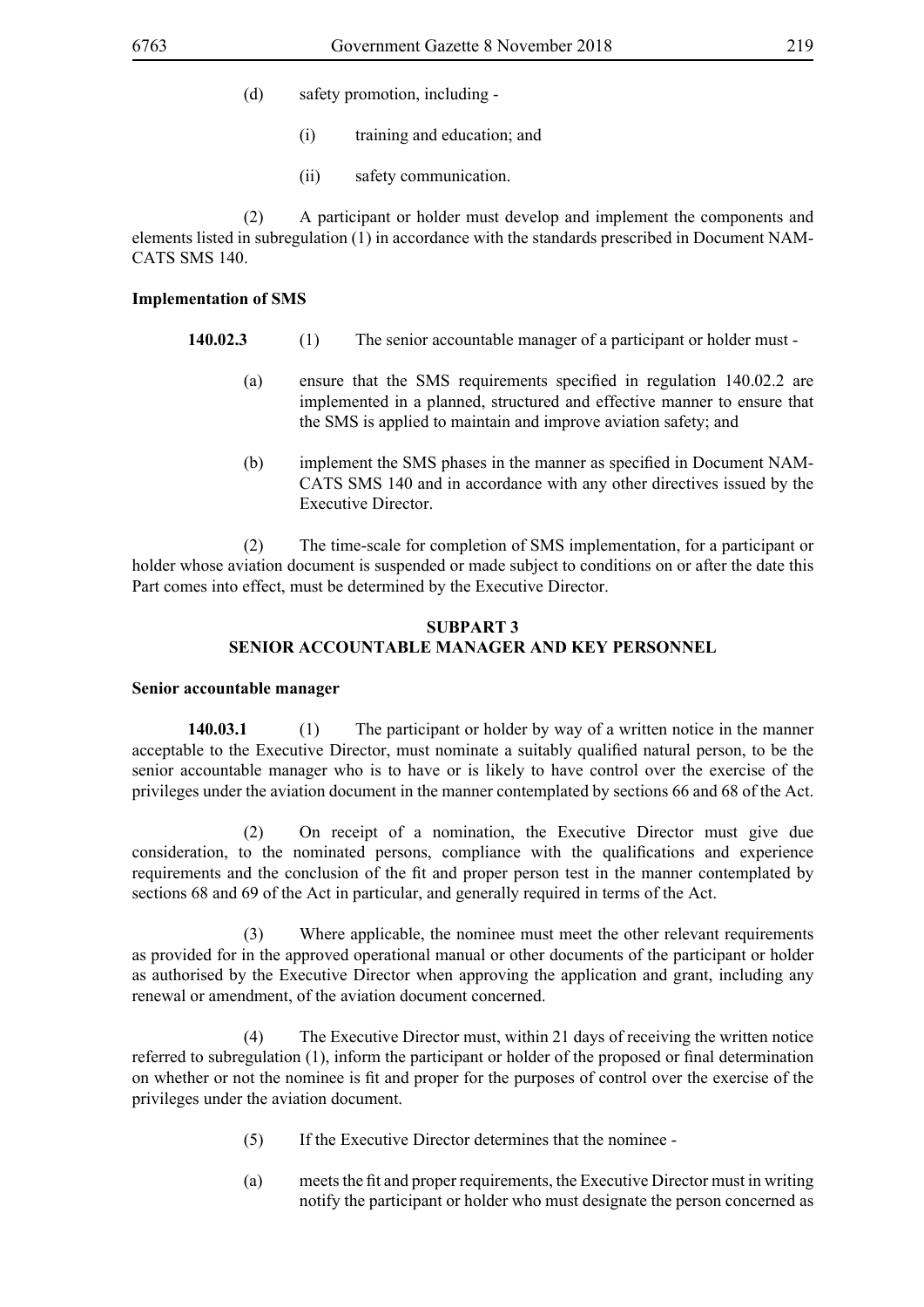the senior accountable manager of the participant or holder to carry out the responsibilities under the aviation document irrespective of that person's employment, contractual or other functions at the participant's or holder's organisation; or

(b) does not meet the fit and proper requirements, the Executive Director must in writing notify the participant or holder and the nominee of the determination, giving the reasons for that determination.

 (6) Without derogating from the generality of subregulation (5), the senior accountable manager must undertake the participant's or holder's compliance and responsibilities as required under this Subpart, including but not limited to -

- (a) unrestricted access to work performed or activities undertaken by all other persons as employees of, and other persons rendering service under contract with, the participant or holder concerned;
- (b) full rights of consultation with any other person in respect of compliance required of that person;
- (c) powers to order cessation of any activity where such an activity endangers or is likely to endanger civil aviation safety;
- (d) a duty to establish liaison mechanisms in writing with the Executive Director with a view to ascertain correct ways of compliance with the safety oversight and performance, SMS requirements and interpretations of those requirements by the Executive Director, and to facilitate regular liaison between the Executive Director and the participant or holder; and
- (e) powers to report directly to the management of the participant or holder.

 (7) The Executive Director may address any enquiry in relation to a matter connected with the participant's or holder's senior accountable manager, and the senior accountable manager must reply in writing not later than the date specified by the Executive Director.

 (8) In the event that the senior accountable manager is replaced as a consequence of employment or other organisational changes, the participant or holder must ensure the nomination of a replacement by notification to the Executive Director within 14 days after the event.

 (9) When a replacement in terms of subregulation (8), the procedures set out in subregulations (1) to (5) must be followed.

- (10) If the senior accountable manager -
- (a) is negligent or incompetent in implementing the SMS and safety oversight, approved manuals, the Act or these regulations or any directive; or
- (b) no longer meets the qualifications and experience requirements or no longer satisfies the fit and proper test determinations as required under the Act or this Part,

the Executive Director may, after giving the participant or holder, and the senior accountable manager concerned, an opportunity to be heard, direct the removal of that person from office of senior accountable manager by a specified date and request the nomination for determination of suitability of another person in his or her place by the participant or holder within a specified period.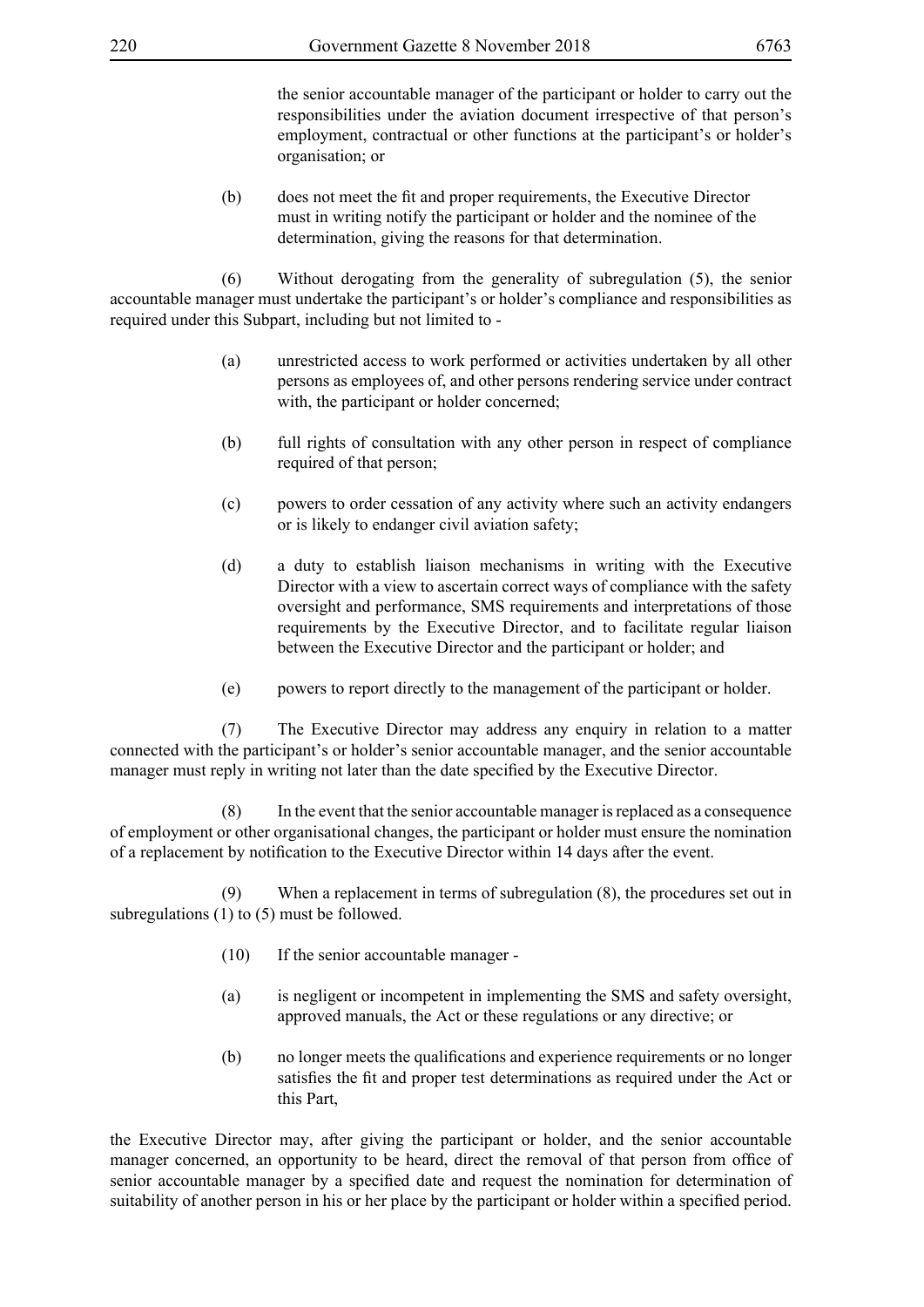(11) The Executive Director may, upon the receipt of a written request made by a participant or holder, before the date determined in subregulation (10) and on good cause shown, in writing, grant an extension of time to such participant or holder, for the removal of that person from office as senior accountable manager, but subject to such conditions as the Executive Director may impose.

## **Key safety personnel**

**140.03.2** (1) The senior accountable manager must proceed to nominate the key safety personnel identified for designation in the approved manual of the participant or holder issued in terms of technical standards and under an application for and grant of, inclusive of an amendment or renewal, of an aviation document.

 (2) Where an approved manual provides for a safety manager as one of the key safety personnel, then the senior accountable manager must nominate a person in a similar manner prescribed in regulation 140.03.1(1) for the fit and proper person test pursuant to sections 68 and 69 of the Act in particular, and generally required in terms of the Act.

 (3) The Executive Director may require the name and particulars regarding the qualifications and experience of any other person nominated by the senior accountable manager as key safety personnel, to be submitted for purposes of the fit and proper person test pursuant to sections 68 and 69 of the Act in particular, and generally required in terms of the Act.

(4) The qualifications and experience requirements and the fit and proper testing of any key safety personnel nominee may, at the discretion of the Executive Director, include matters relevant to the standards prescribed in Document NAM-CATS SMS 140 applicable to the participant or holder to enable the Executive Director to determine the fit and proper status of the nominated key safety personnel.

- (5) Whenever any one or more, of the key safety personnel -
- (a) is negligent or incompetent in implementing the SMS and safety oversight, approved manuals, the Act or these regulations or any directive; or
- (b) no longer meets the qualifications and experience requirements or no longer satisfies the fit and proper test determinations as required under the Act or this Part,

the Executive Director may, after giving the senior accountable manager concerned, or, in the absence of a senior accountable manager in the manner set out under regulation 140.03.6,the participant or holder, and the key safety personnel concerned, an opportunity to be heard, direct the removal of that person or persons by the senior accountable manager or participant or holder, as the case may be, from office of key safety personnel by a specified date and request the nomination for determination of suitability of another person or persons in his or her, or their, place by the senior accountable manger or participant or holder, as the case may be, within a specified period.

 (6) The Executive Director may, upon the receipt of a written request made by the senior accountable manager, or participant or holder, as the case may be, before the date determined in subregulation (5), and on good cause shown, in writing grant an extension of time to such senior accountable manager, or participant or holder, as the case may be, for the removal of that person or persons from the establishment of the key safety personnel, but subject to such conditions as the Executive Director may impose.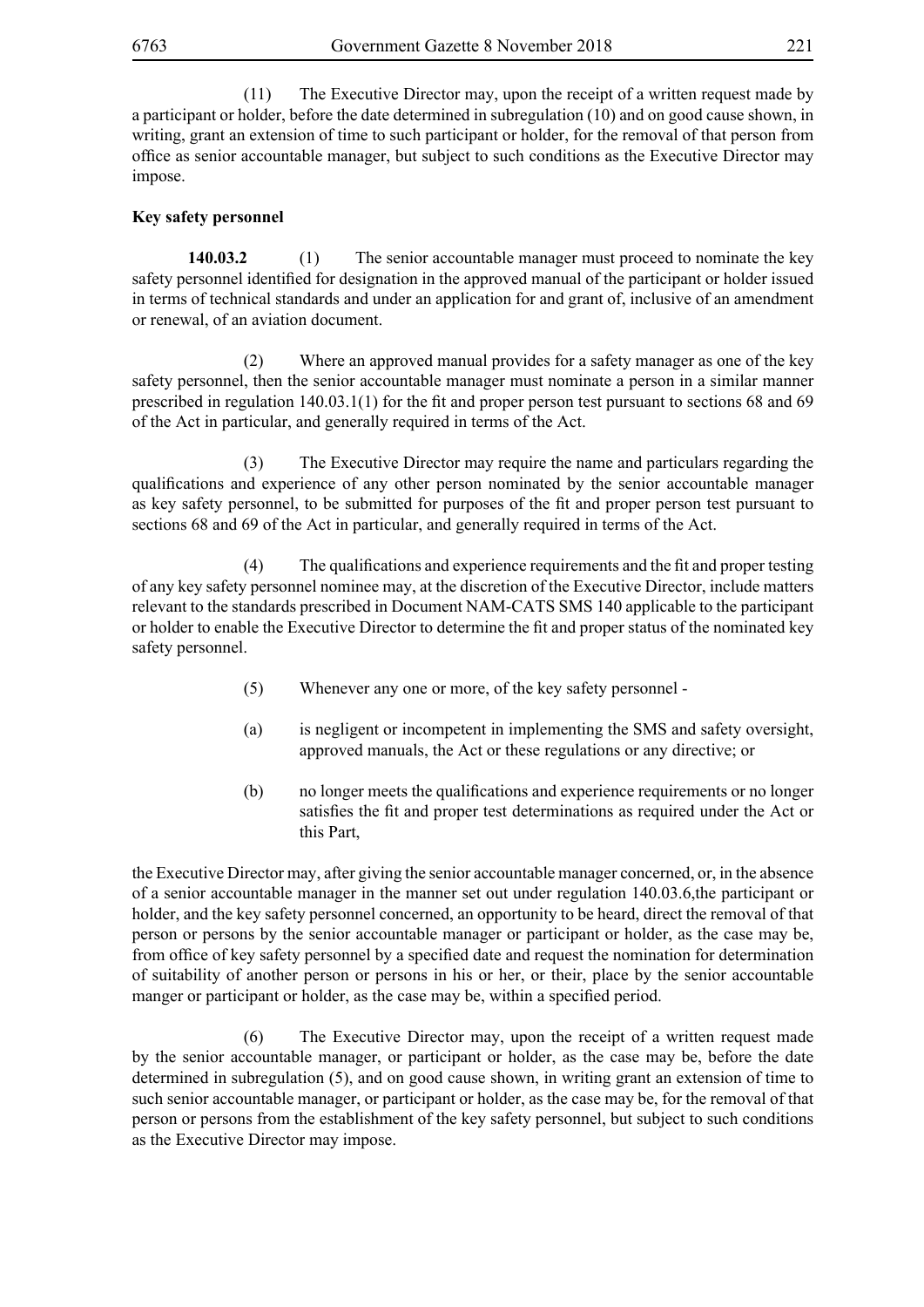#### **Violations and offences**

**140.04.1** (1) If the participant or holder or the senior accountable manager, as the case may be, fails, without good cause or reason acceptable to the Executive Director obtained beforehand, to nominate a senior accountable manager, or safety manager, or key safety personnel, as required under this Part, or to comply with the directive by the Executive Director for the removal of the senior accountable manager, or the safety manger, or the key safety personnel, as the case may be, or within the extended period of time, if any, granted by the Executive Director in the manner stipulated in this Part -

- (a) the participant or holder or senior accountable manager, as the case may be, is liable to pay the administrative fine upon assessment determined under Part 185, and in accordance with the daily fine provision provided for in that Part, for as long as the non-compliance exists; and
- (b) the aviation document may be suspended or revoked or be endorsed under the imposition of a condition in the manner contemplated by sections 42 or 43 of the Act, respectively.

 (2) Despite the provisions of subregulation (1), any participant or holder or senior accountable manager, as the case may be, who fails to comply with a directive issued by the Executive Director, commits an offence and is liable to be prosecuted under any one or more of the offences in Parts 13 (General offences) or 14 (Safety Offences) of the Act.

## **Safety charges**

**140.04.2** The Authority may impose safety charges, prescribed in Part 187, payable by participants, holders or users of both domestic and international civil aviation services, to ensure safety compliance levels or in relation to any application action required for participation in the civil aviation system.

## **International general aviation operators of large or turbojet aeroplanes**

**140.04.3** An international general aviation operator of large or turbojet aeroplanes must establish and maintain an SMS that is appropriate to the size and complexity of the operation that must, as a minimum, include -

- (a) a process to identify actual and potential safety hazards and assess the associated risks:
- (b) a process to develop and implement remedial action necessary to maintain an acceptable level of safety;
- (c) provisions for continuous monitoring and regular assessment of the appropriateness and effectiveness of safety management activities; and
- (d) any other information as required by the Executive Director in relation to its operations in the Namibia civil aviation system.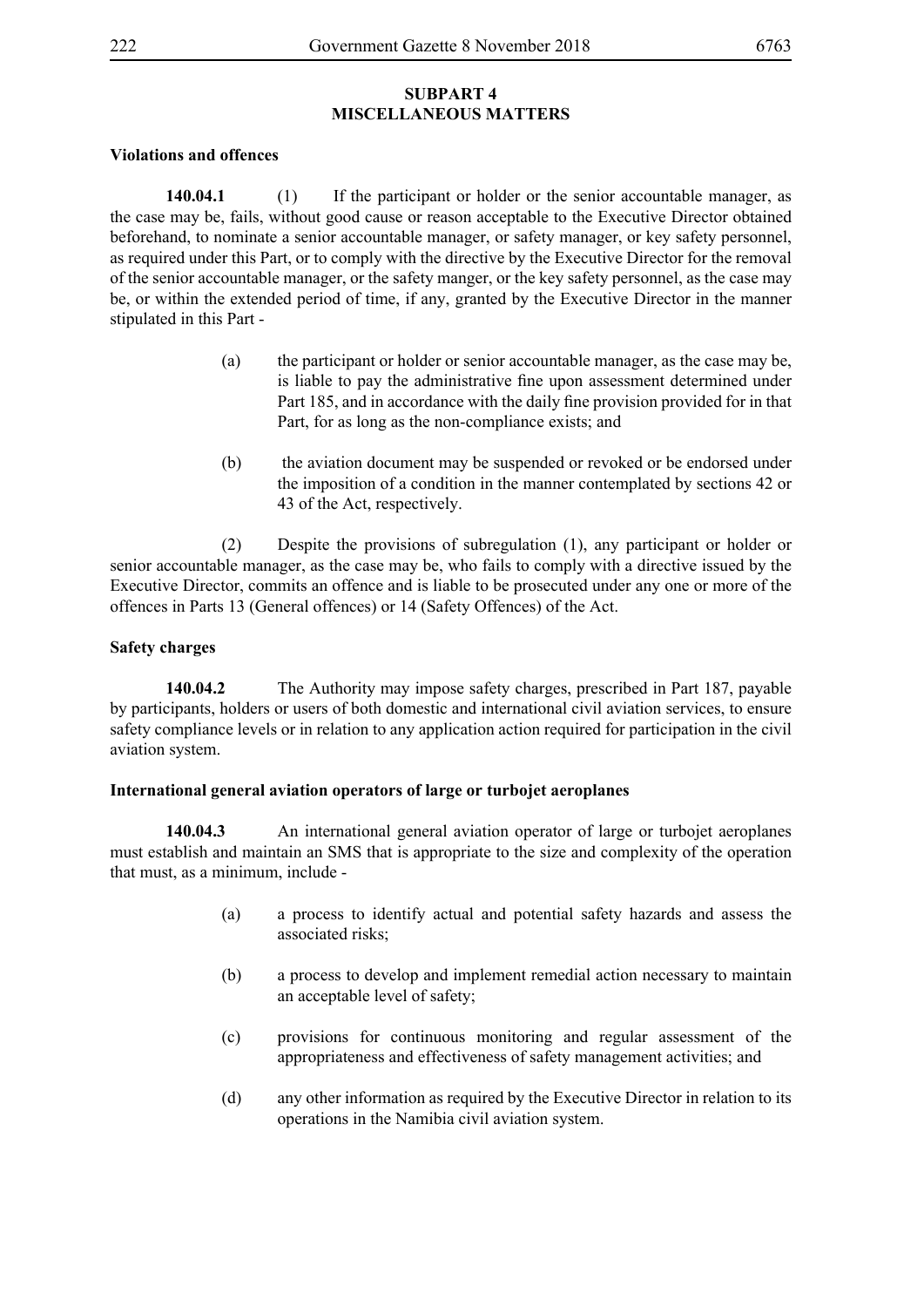## **Holder of more than one certificate**

**140.04.4** Where the participant or holder is the holder of more than one aviation document, it, may with the approval of the Executive Director, integrate the requirements of this Part into a single SMS.

## **Substitution of Part 185 of Regulations**

**12 .** The Regulations are amended by the substitution for Part 185 of the following Part:

## **"PART 185 OFFENCES, FINES AND RELATED MATTERS**

#### **SUBPART 1: OFFENCES**

| 185.01.1 | Presumptions and evidence |  |
|----------|---------------------------|--|
|----------|---------------------------|--|

185.01.2 Offences

#### **SUBPART 2: ADMINISTRATIVE FINES**

| 185.02.1    | Applicability                                                      |
|-------------|--------------------------------------------------------------------|
| 185.02.2    | Threshold amounts and conditions                                   |
| 185.02.3    | Criteria and determinations for imposition of administrative fines |
| Appendix 1: | Assessment determinations matrix                                   |
|             | <b>Appendix 2:</b> Administrative fines amounts                    |

## **SUBPART 1 OFFENCES**

#### **Presumptions and evidence**

**185.01.1** In criminal proceedings under the Act and these regulations the evidence on documentation must, in addition to the law regulating procedure and the admissibility of evidence in criminal matters, be dealt with subject to necessary changes required by the context as set out in regulation 13.02.02.

## **Offences**

- **185.01.2** (1) A person commits an offence if that person -
	- (a) hinders or obstructs a designated inspector, authorised officer or authorised person or an aviation medical examiner (AME) in the exercise of his or her powers or the performance of his or her duties;
	- (b) when called upon by a designated inspector, authorised officer or authorised person to do so, refuses or fails to give his or her name and address or gives a false name or address;
	- (c) obstructs or impedes any other person acting in the exercising or performance of any privileges, powers or duties conferred on such other person by or under the regulations;
	- (d) makes or causes to be made, either orally or in writing -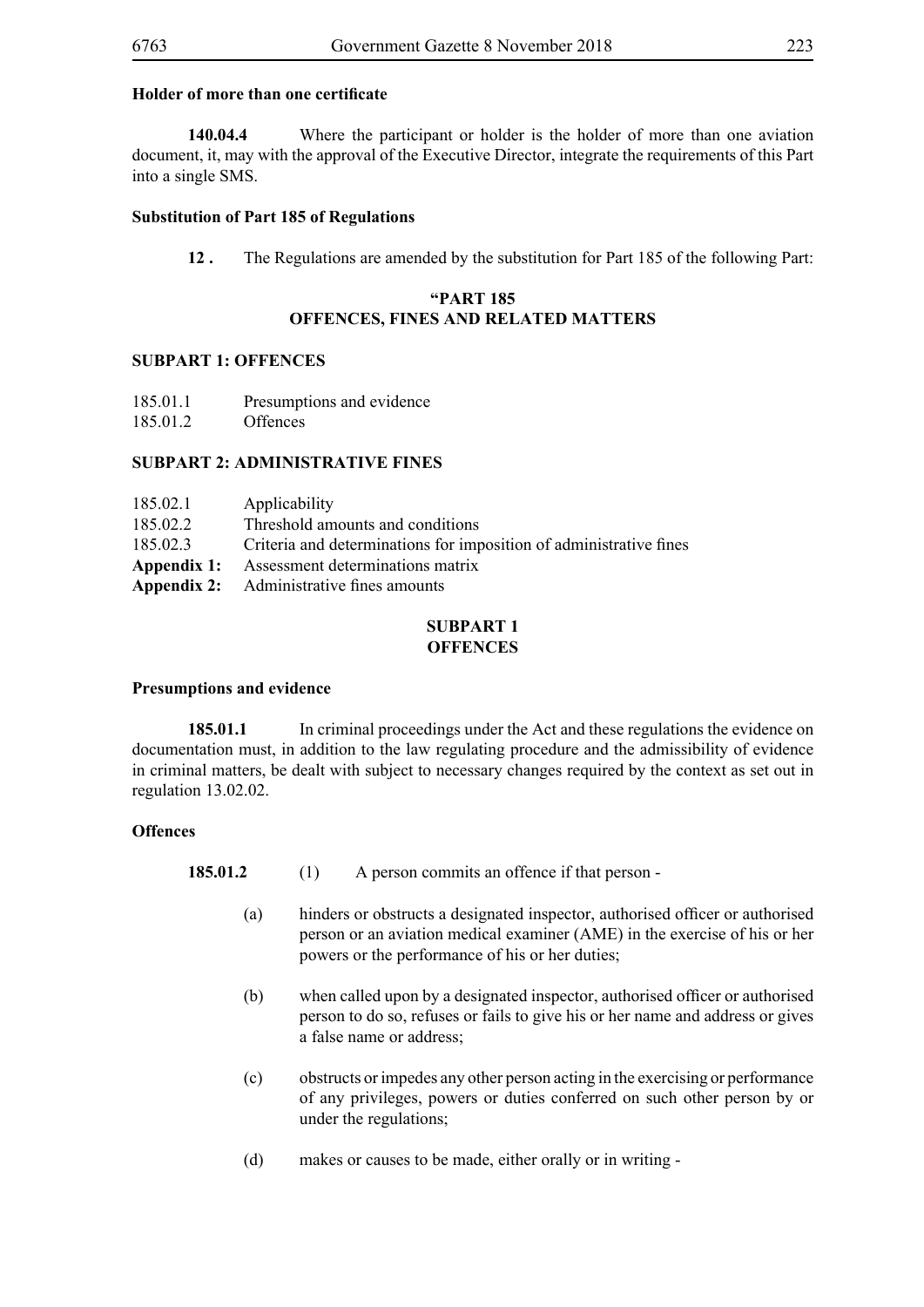- (i) any fraudulent, misleading or false statement for the purpose of obtaining any licence, rating, certificate, permit, approval, authorisation, exemption or other document in terms of these regulations;
- (ii) any fraudulent, misleading or false entry in any logbook, record or report which is required to be kept, maintained, made or used to show compliance with any provision of these regulations;
- (e) falsifies, counterfeits, alters, defaces or mutilates or adds anything to, any licence, rating, certificate, permit, approval, authorisation, exemption or other document issued in terms of these regulations;
- (f) does or causes, or permits to be done or caused, any act contrary to, or who fails to comply with any provision of these regulations or a direction given or a prohibition made or a condition imposed or a rule, an order or a directive made in terms thereof;
- (g) exercises a privilege granted by, or uses any, licence, rating, certificate, permit, approval, authorisation, exemption or other document issued under these regulations, of which he, she or it is not the holder;
- (h) unless otherwise authorised by these regulations, permits a licence, rating, certificate, permit, approval, authorisation, exemption or other document issued under these regulations, of which he, she or it is the holder, to be used, or a privilege granted thereby, to be exercised, by any other person;
- (i) operates or attempts to operate any aircraft in respect of which no valid certificate of registration or a valid certificate of airworthiness have been issued;
- (j) commits any act, whether by interference with any flight crew member, air traffic service (ATS) personnel member or by tampering with any aircraft or any part thereof or by disorderly conduct or otherwise, which is likely to endanger the safety of any aircraft or its occupants;
- (k) without the permission of an aerodrome or heliport operator, enters any place within the boundaries of a certified or licensed aerodrome or heliport or other aerodrome regulated under Part 139, which has been closed to the public; or
- (l) gives false information pertaining to the investigation of any aviation accident or incident.

 (2) Any person who is convicted of an offence in terms of subregulation (1) is liable the penalties stipulated in section  $54(2)(c)(ii)$  of the Act.

## **SUBPART 2 ADMINISTRATIVE FINES**

## **Applicability**

**185.02.1 (**1) The offences set out in regulation 185.01.2 are applicable for purposes of this Subpart as if it is a violation of these regulations subject to the threshold amounts for administrative fines as set out in this Subpart.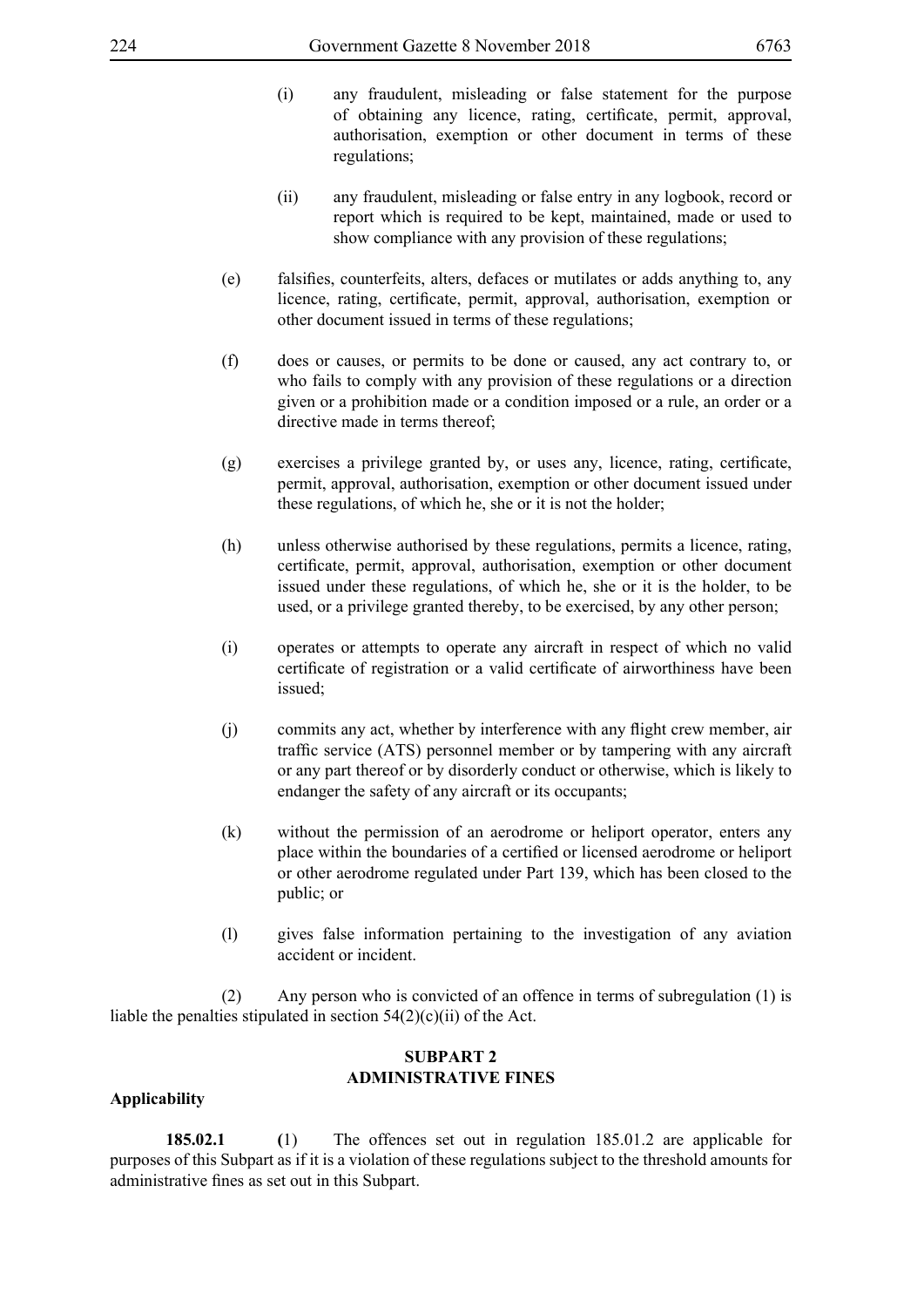(2) The offences in Parts 13, 14, 15 and 16 of the Act are applicable for purposes of this Subpart as if it is a violation of these regulations subject to the threshold amounts for administrative fines as set out in this Subpart.

# **Threshold amounts and conditions**

**185.02.2** (1) For the purposes of regulation 185.02.1, the maximum administrative fine that may be imposed by the Authority under these regulations is N\$200 000, but subject to compliance with the administrative fine notice requirements provided for in regulation 13.03.3.

 (2) In addition to the requirements of regulation 13.04.1 on the resolution of an internal review, the Executive Director may impose administrative daily fines not exceeding N\$2000 for each day of non-compliance which amount may not exceed the threshold set out in subregulation (1) in respect of each case of a violation.

- (3) The administrative fine amounts imposed in terms of this Subpart may -
- (a) be suspended by the Executive Director wholly or in part;
- (b) be imposed to run concurrently with another administrative fine already imposed by the Executive Director; or
- (c) run consecutively with an administrative fine imposed for another violation of these regulations before or after the administrative fine imposed on the current matter or be separated from it, at the discretion of the Executive Director,

and subject to any conditions as determined by the Executive Director in each instance.

(3) If any person fails to pay an administrative fine imposed on that person in terms of these regulations within the specified period, the Executive Director may recover such administrative fine from that person in the manner contemplated in section 65 of the Act.

 (6) In the event that the holder or participant seeks the review of a decision taken by the Executive Director to impose an administrative fine in terms of Subpart 4 of Part 13 or by way of appeal to the High Court, the Executive Director may not implement or enforce that decision until the appeal or review process is concluded and must waive the administrative fine amount during the review process.

(7) An administrative fine already paid may be refunded, if so recommended as a result of an investigation conducted pursuant to section 41 of the Act or upon reversal of the Executive Director's decision by a competent court.

## **Criteria and determinations for imposition of administrative fines**

**185.02.3 (**1) The Executive Director may consider any or all of the following criteria and determinations when appraising or taking a decision to impose an administrative fine on holders or participants, inclusive of a decision on an aviation document, as the case may be:

- (a) nature of the violation;
- (b) the extent to which the violation was intentional, deliberate or negligent;
- (c) the seriousness or severity of the violation;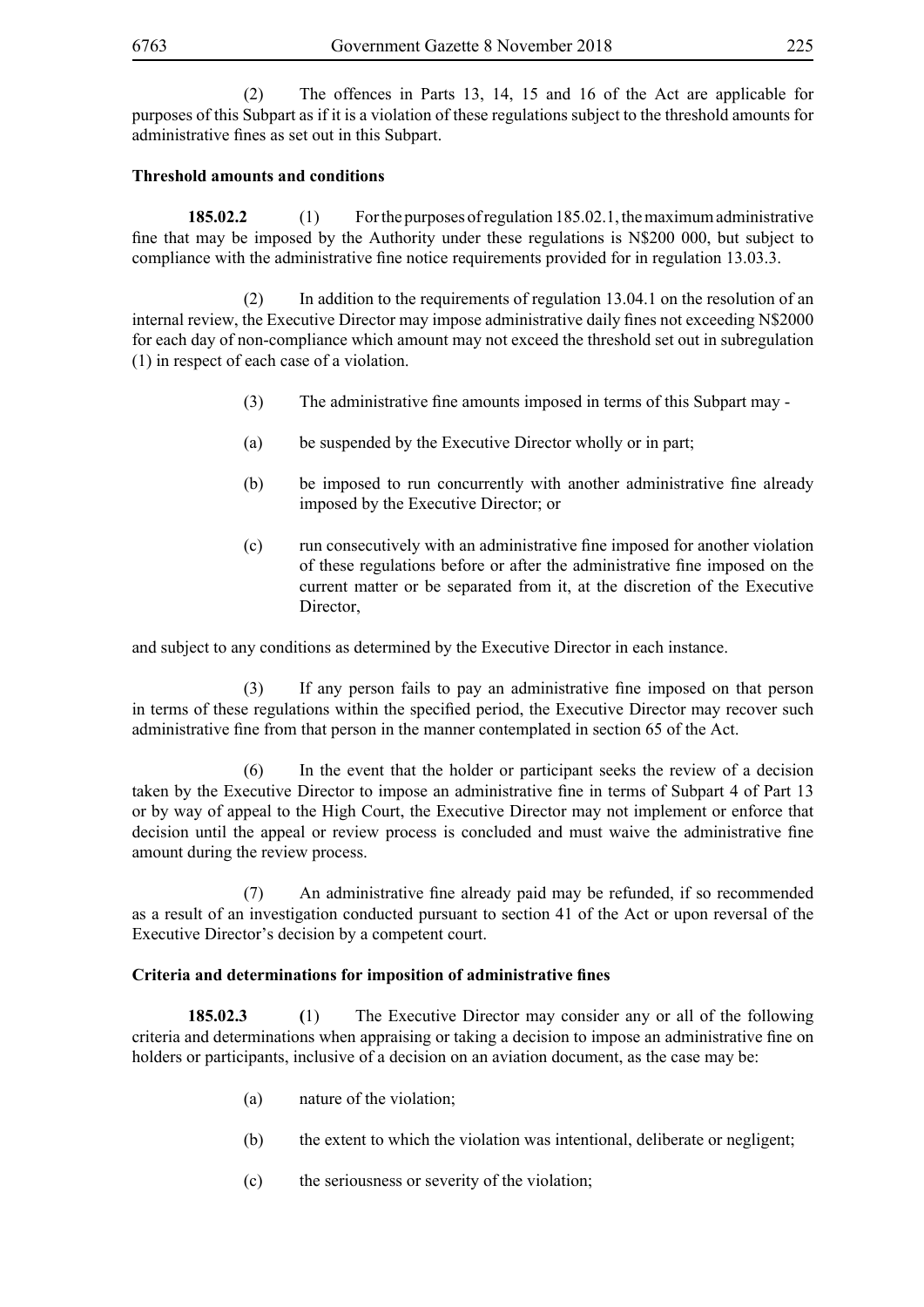- 
- (d) whether the violation has the potential of hindering the Executive Director or a designated inspector, authorised officer or authorised person from ensuring civil civil aviation safety and security;
- (e) the duration and frequency of the violation;
- (f) the behaviour of the holder or participant after the violation;
- (g) whether the holder or participant brought the violation to the attention of the Authority, the Executive Director, an inspector authorised officer or authorised person or any law enforcement agency;
- (h) whether the holder or participant has taken reasonable steps to put in place effective remedial steps or corrective action, to discontinue the violation;
- (i) if prior actions taken by the Authority in the form of an infringement notice, warning, meeting or order, proved ineffective to deter the violation;
- (j) previous records and compliance history of the holder or participant, or his or her predecessor in title in its operations within the 12 months period immediately before the violation;
- (k) whether the holder or participant derived any economic benefit from the violation or had safety and economic impact on any other third party;
- (l) the general status of the holder or participant regarding operations or ability to comply with the aviation document at the time of the imposition of the administrative fine or during any on-site or off-site investigation; and
- (m) whether the violation will or has the potential of introducing any risks in the relevant holder's or participant's operational manual or any other manual required under the aviation document.

 (2) The Executive Director may consider any other criteria or determination not listed under subregulation (1), if it is considered material and appropriate when appraising or taking a decision to impose an administrative fine.

 (3) The criteria and determinations referred to in subregulations (1) and (2) and coupled with the mitigating factors with various weights assigned to each criteria and determination and factor and summarised in Appendix 1 must be applied using the format set out therein to determine the appropriate assessed amount for payment of the administrative fine.

(4) The appropriate administrative fine amount is outlined in Appendix 2 and is dependent on the score obtained from Appendix 1.

(5) In determining the violation and the appropriate administrative fine to be imposed, it must be presumed that each violation relying on the same or similar facts, or intent, constitutes a single violation such that only a single administrative fine amount as specified in regulation 185.02.2 may be imposed for such violation.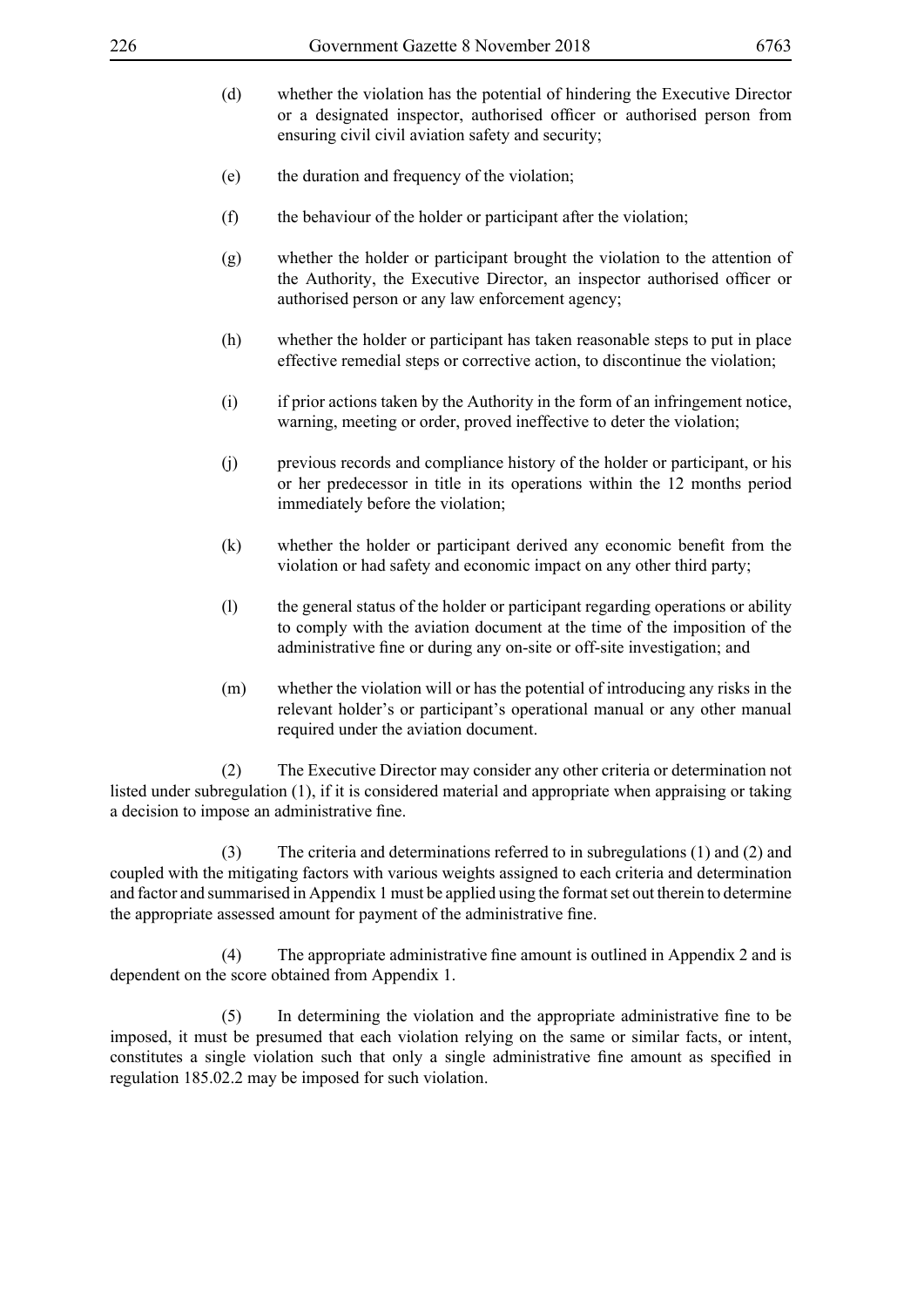# **APPENDIX 1**

# ASSESSMENT DETERMINATIONS MATRIX (Regulation 185.02.3(3))

| [A] As-<br>sessment<br>determi-<br>nation                         | $\pmb{0}$                                                    | 1                                         | 2                                                 | 3                                                                     | 4                                                    | 5                                                      | Weight<br>$[A]+[B]$<br>1 | <b>Severity</b><br>score | Value<br>(Weight<br>$\boldsymbol{\mathrm{X}}$<br>severity) |
|-------------------------------------------------------------------|--------------------------------------------------------------|-------------------------------------------|---------------------------------------------------|-----------------------------------------------------------------------|------------------------------------------------------|--------------------------------------------------------|--------------------------|--------------------------|------------------------------------------------------------|
| [B]<br><b>Severity</b><br>levels of<br>violation                  | <b>None</b>                                                  | Low<br>level                              | Medium-<br>low level                              | Medium<br>(moder-<br>ate) level                                       | High-<br>medium<br>level                             | <b>High</b><br>level                                   |                          |                          |                                                            |
| Intent                                                            | None                                                         | Should<br>have<br>known                   |                                                   | Non-<br>malicious<br>intent                                           |                                                      | Deliber-<br>ate                                        | 5                        |                          |                                                            |
| Likeli-<br>hood of<br>recur-<br>rence                             | None                                                         | Unlikely                                  |                                                   | Likely                                                                |                                                      | Signifi-<br>cant like-<br>lihood                       | 5                        |                          |                                                            |
| Hin-<br>drance                                                    | None                                                         | Low<br>impact                             | Medium<br>to low<br>impact                        | Medium<br>(mod-<br>erate<br>impact)                                   | High-<br>medium<br>impact                            | High<br>impact                                         | 4                        |                          |                                                            |
| <b>Duration</b><br>(after<br>notifica-<br>tion)                   | Zero/<br>immedi-<br>ate                                      | 2 weeks                                   | One<br>month                                      | 6 weeks                                                               | Two<br>months                                        | 10 weeks                                               | $\overline{4}$           |                          |                                                            |
| Fre-<br>quency                                                    | Zero                                                         | One vio-<br>lation                        |                                                   | Two vio-<br>lations                                                   |                                                      | Several<br>violations                                  | $\overline{4}$           |                          |                                                            |
| <b>Previous</b><br>records /<br>compli-<br>ance<br>history        | None                                                         | Prior cau-<br>tionary<br>advices          | Prior<br>warn-<br>ing for<br>similar<br>violation | Minor<br>case of<br>prior<br>warn-<br>ing for<br>similar<br>violation | Investi-<br>gation<br>launched<br>for viola-<br>tion | Adverse<br>finding<br>on inves-<br>tigation<br>outcome | 3                        |                          |                                                            |
| Con-<br>tinuation<br>after<br>notifica-<br>tion/<br>warning       | No noti-<br>fication/<br>warning<br>received                 | Ceased<br>immedi-<br>ately                | Ceased<br>within<br>one<br>weeks                  | Ceased<br>within 2<br>weeks                                           |                                                      | Ceased<br>within 3<br>weeks                            | 4                        |                          |                                                            |
| In-<br>formed<br><b>NCAA</b><br>about<br>compli-<br>ance<br>delay | Immedi-<br>ately                                             | Less than<br>24 hours                     | Less than<br>two days                             | Not later<br>than one<br>week                                         | Not later<br>than two<br>weeks                       | Not later<br>than three<br>weeks                       | $\overline{4}$           |                          |                                                            |
| Coopera-<br>tion with<br><b>NCAA</b>                              | Full<br>timely<br>coop-<br>eration &<br>corrective<br>action | Accept-<br>able<br>coopera-<br>tion       |                                                   | Sig-<br>nificant<br>coopera-<br>tion                                  | Insig-<br>nificant<br>coopera-<br>tion               | Unac-<br>ceptable<br>coopera-<br>tion                  | $\overline{4}$           |                          |                                                            |
| <b>Benefits</b><br>derived                                        | None                                                         | Minimum<br>benefit to<br>partici-<br>pant |                                                   | Moderate<br>benefit                                                   |                                                      | Sig-<br>nificant<br>benefit                            | 3                        |                          |                                                            |
| Level of<br>negli-<br>gence                                       | Oblivious                                                    |                                           |                                                   | Ignorant                                                              | Deviant                                              | Negligent                                              | 4                        |                          |                                                            |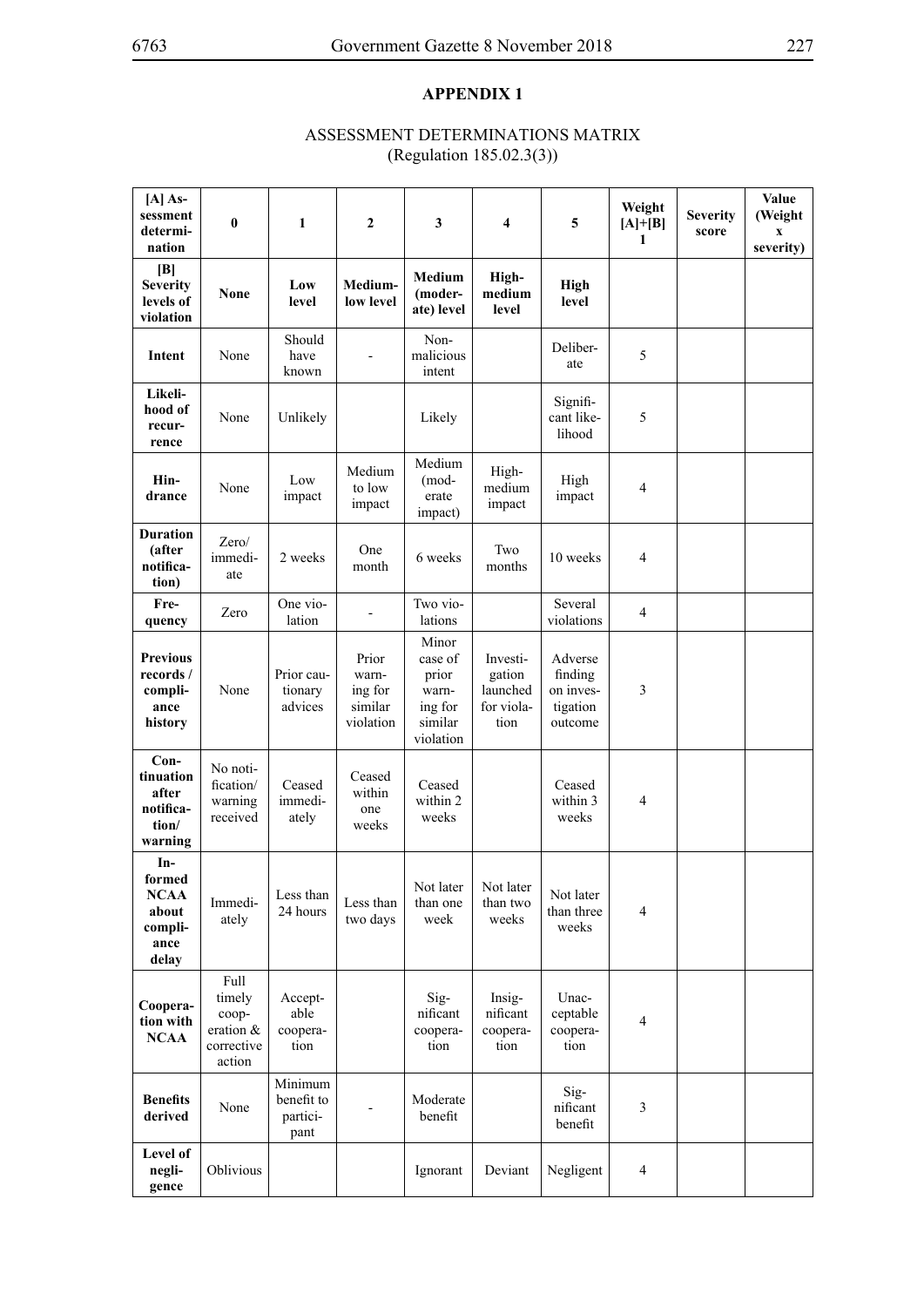| <b>History</b><br>of previ-<br>ous fines                  | None                                                                  | Prior cau-<br>tionary<br>advices                             | Prior<br>warn-<br>ing for<br>similar<br>violations               |                                                            | More<br>than two<br>prior<br>warn-<br>ings for<br>similar<br>violation | More<br>than three<br>violations                                                      | 3    |  |
|-----------------------------------------------------------|-----------------------------------------------------------------------|--------------------------------------------------------------|------------------------------------------------------------------|------------------------------------------------------------|------------------------------------------------------------------------|---------------------------------------------------------------------------------------|------|--|
| Opera-<br>tions &<br>docu-<br>ments<br>usage<br>abilities | Docu-<br>mentation<br>inad-<br>equate                                 | Docu-<br>mentation<br>not avail-<br>able                     |                                                                  | Docu-<br>mentation<br>defaced<br><sub>or</sub><br>breached |                                                                        | No<br>reporting<br>on docu-<br>mentation<br>lost/mis-<br>placed/<br>no report-<br>ing | 3    |  |
| Volun-<br>tary<br>informa-<br>tion to<br><b>NCAA</b>      | Contra-<br>vention<br>observed<br>$/$ de-<br>tected by<br><b>NCAA</b> | Contra-<br>vention<br>reported<br>by 3rd<br>party            |                                                                  | Delay in<br>reporting<br>violation                         |                                                                        | Compre-<br>hensively<br>informed<br>NCAA:<br>full facts<br>disclosed                  | $-3$ |  |
| $Cor-$<br>rective<br>actions/<br>plans                    | None                                                                  | Submit-<br>ted one<br>week<br>beyond<br>required<br>deadline | Submit-<br>ted<br>two<br>weeks<br>beyond<br>required<br>deadline | Submit-<br>ted two<br>weeks<br>late and<br>incom-<br>plete | <b>Not</b><br>submitted<br>within<br>extended<br>deadline<br>period    | Failure<br>to submit<br>despite<br>warning<br>issued to<br>submit                     | $-4$ |  |
| Compli-<br>ance<br>program<br>levels                      | None                                                                  | Support-<br>ive infor-<br>mation<br>lacking                  | Support-<br>ive infor-<br>mation<br>provided                     | Manuals<br>in some<br>respects<br>complied<br>with.        | Manuals<br>in many<br>respects<br>complied<br>with                     | Manu-<br>als fully<br>complied<br>with                                                | $-5$ |  |
| <b>TOTALS</b>                                             |                                                                       |                                                              |                                                                  |                                                            |                                                                        |                                                                                       |      |  |

Assessment total score

| <sup>1</sup> TOTAL |  |
|--------------------|--|
| Divided by 4       |  |
| Grand total        |  |